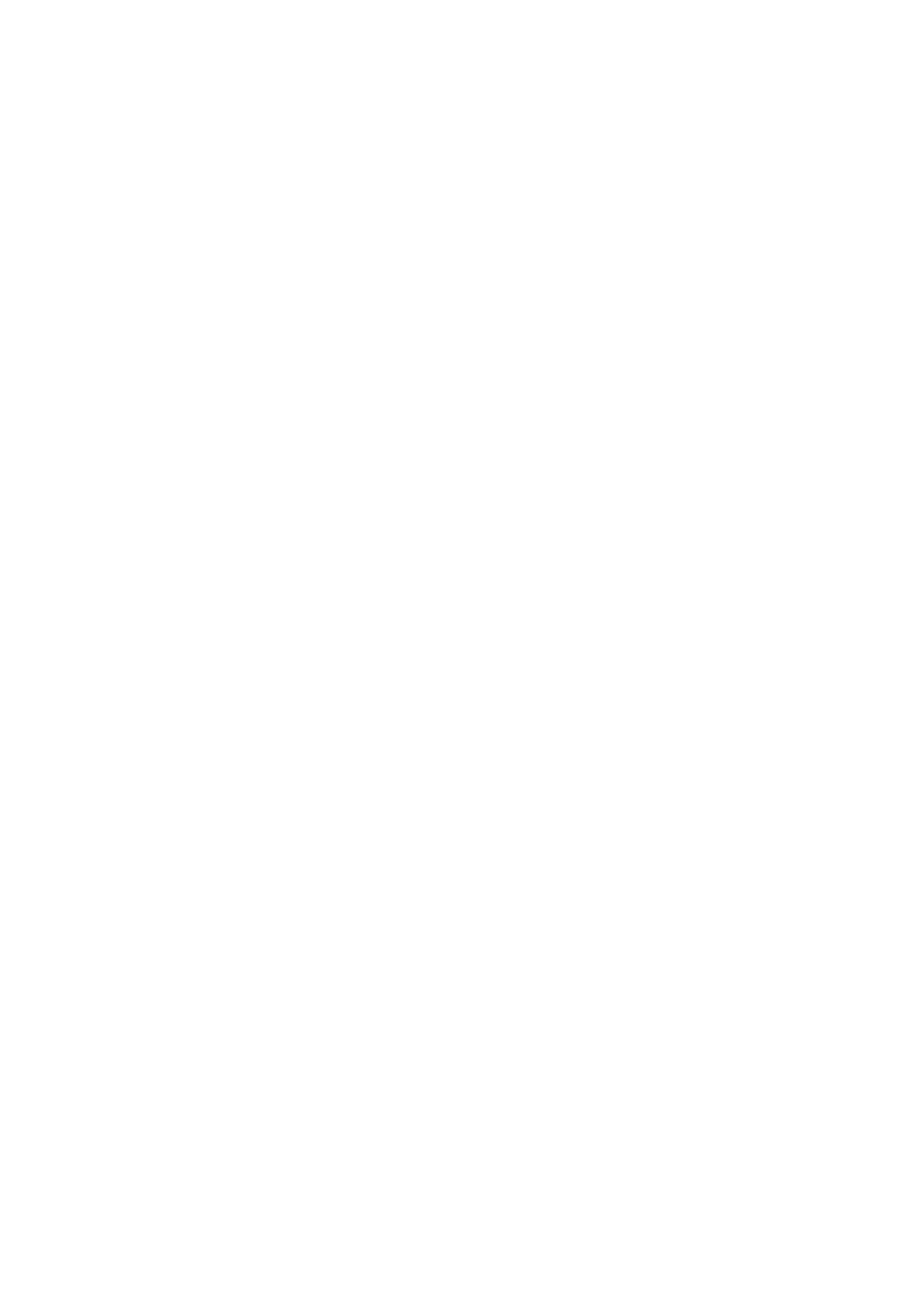# *2006 ECONOMIC BACKGROUND AND 2007 PROSPECTS*

ECONOMIC ANALYSIS DIVISION ECONOMIC ANALYSIS AND BUSINESS FACILITATION UNIT FINANCIAL SECRETARY'S OFFICE GOVERNMENT OF THE HONG KONG SPECIAL ADMINISTRATIVE REGION

*February 2007*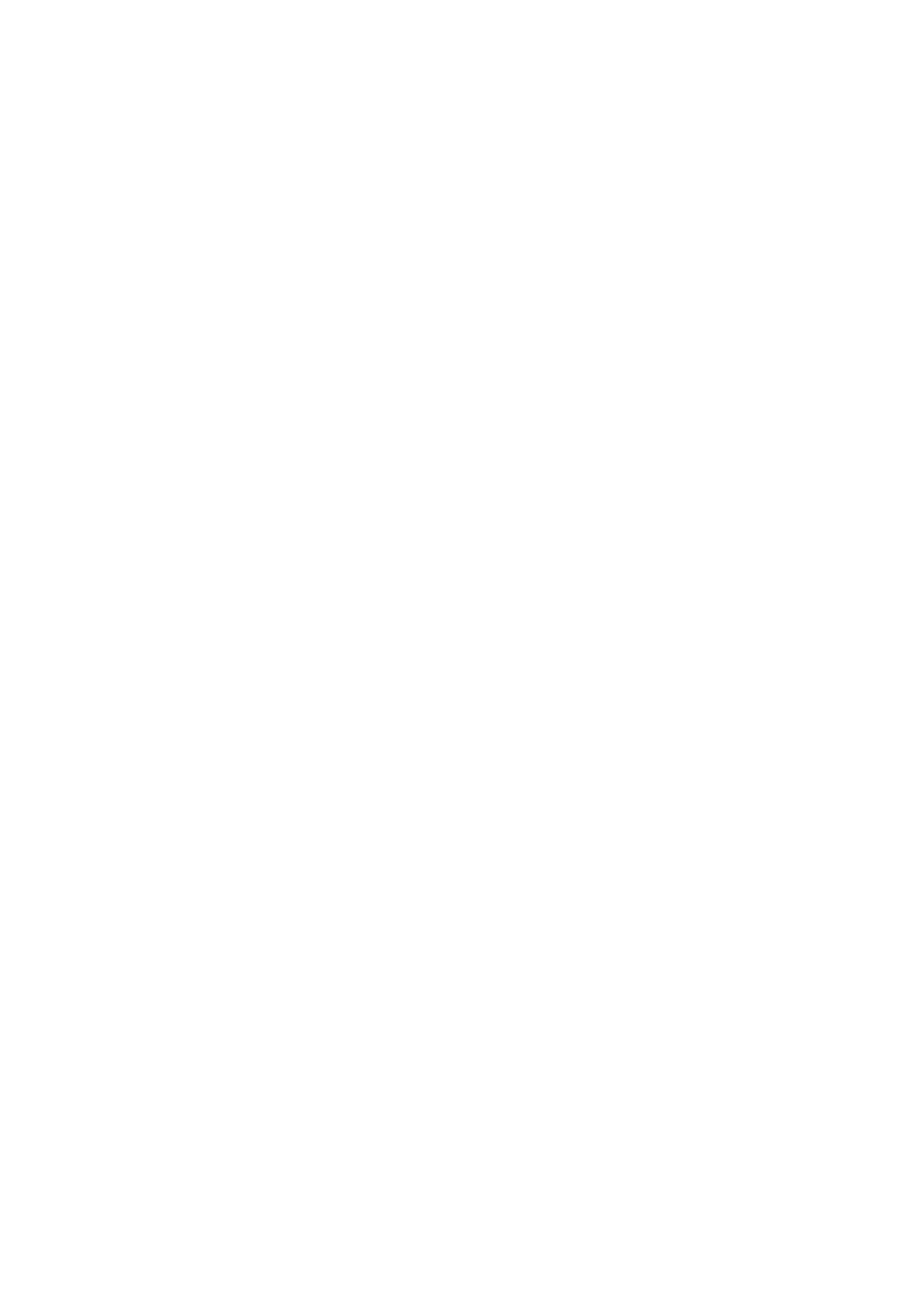# **CONTENTS**

# *Paragraphs*

#### CHAPTER 1: OVERVIEW OF ECONOMIC PERFORMANCE IN 2006

| Overall situation<br>The external sector<br>The domestic sector<br>The labour sector<br>The asset markets<br>Inflation<br>GDP by economic activity<br>Strengthening Hong Kong's role in the Mainland's economic<br>development<br>Some highlights of economic policy                               | 1.1<br>$\overline{\phantom{a}}$<br>1.3<br>$\omega_{\rm{max}}$<br>1.5<br>$\omega_{\rm{max}}$<br>1.7<br>$\Delta \sim 10^{-11}$<br>1.9<br>$\Delta \sim 100$<br>$1.11 - -$<br>$1.13 -$<br>$1.16 -$<br>1.20<br>$\mathbb{L}$ | 1.2<br>1.4<br>1.6<br>1.8<br>1.10<br>1.12<br>1.15<br>1.19<br>1.22 |
|----------------------------------------------------------------------------------------------------------------------------------------------------------------------------------------------------------------------------------------------------------------------------------------------------|------------------------------------------------------------------------------------------------------------------------------------------------------------------------------------------------------------------------|------------------------------------------------------------------|
| Box 1.1 Productivity growth in Hong Kong                                                                                                                                                                                                                                                           |                                                                                                                                                                                                                        |                                                                  |
| <b>CHAPTER 2: ECONOMIC OUTLOOK FOR 2007</b><br>AND THE MEDIUM TERM                                                                                                                                                                                                                                 |                                                                                                                                                                                                                        |                                                                  |
| Major external factors<br>Global economic outlook<br>Exchange rates and price competitiveness                                                                                                                                                                                                      | 2.1<br>2.2<br>$\Delta \sim 10^4$<br>$2.5 -$                                                                                                                                                                            | 2.4<br>2.8                                                       |
| Oil prices<br>Major domestic factors<br>Interest rate movements<br>Integration with the Mainland<br>Outlook for the Hong Kong economy in 2007<br>Medium-term outlook for the Hong Kong economy<br>Box 2.1 Exchange rate movement as a prominent factor<br>affecting Hong Kong's export performance | 2.9<br>$2.10 -$<br>$2.12 - 2.14$<br>$2.15 - 2.21$<br>$2.22 -$                                                                                                                                                          | 2.11<br>2.23                                                     |
| <b>CHAPTER 3: THE EXTERNAL SECTOR</b>                                                                                                                                                                                                                                                              |                                                                                                                                                                                                                        |                                                                  |
| Visible trade<br>Total exports of goods<br>Imports of goods<br>Invisible trade<br>Exports of services                                                                                                                                                                                              | 3.1<br>$\sim$ $ \sim$<br>3.5<br>3.6                                                                                                                                                                                    | 3.4                                                              |
| Imports of services<br>Visible and invisible trade balance<br>Trade policy and other developments<br>Strengthening institutional framework                                                                                                                                                         | 3.7<br>3.8<br>3.9<br>3.10<br>$\blacksquare$                                                                                                                                                                            | 3.12                                                             |
| Other policy measures<br>Box 3.1 How would US economic slow-down impact on<br>Hong Kong's exports?                                                                                                                                                                                                 | 3.13<br>$\overline{a}$                                                                                                                                                                                                 | 3.14                                                             |

#### CHAPTER 4: DEVELOPMENTS IN SELECTED **SECTORS**

| 4.1  | $\overline{\phantom{0}}$ | 4.5  |
|------|--------------------------|------|
| 4.6  | $\overline{a}$           | 4.7  |
| 4.8  | $\overline{a}$           | 4.12 |
| 4.13 | $\mathbb{L}$             | 4.16 |
| 4.17 | $\sim$                   | 4.21 |
| 4.22 | $\sim$                   | 4.23 |
| 4.24 | $\sim$                   | 4.26 |
|      |                          |      |
|      |                          |      |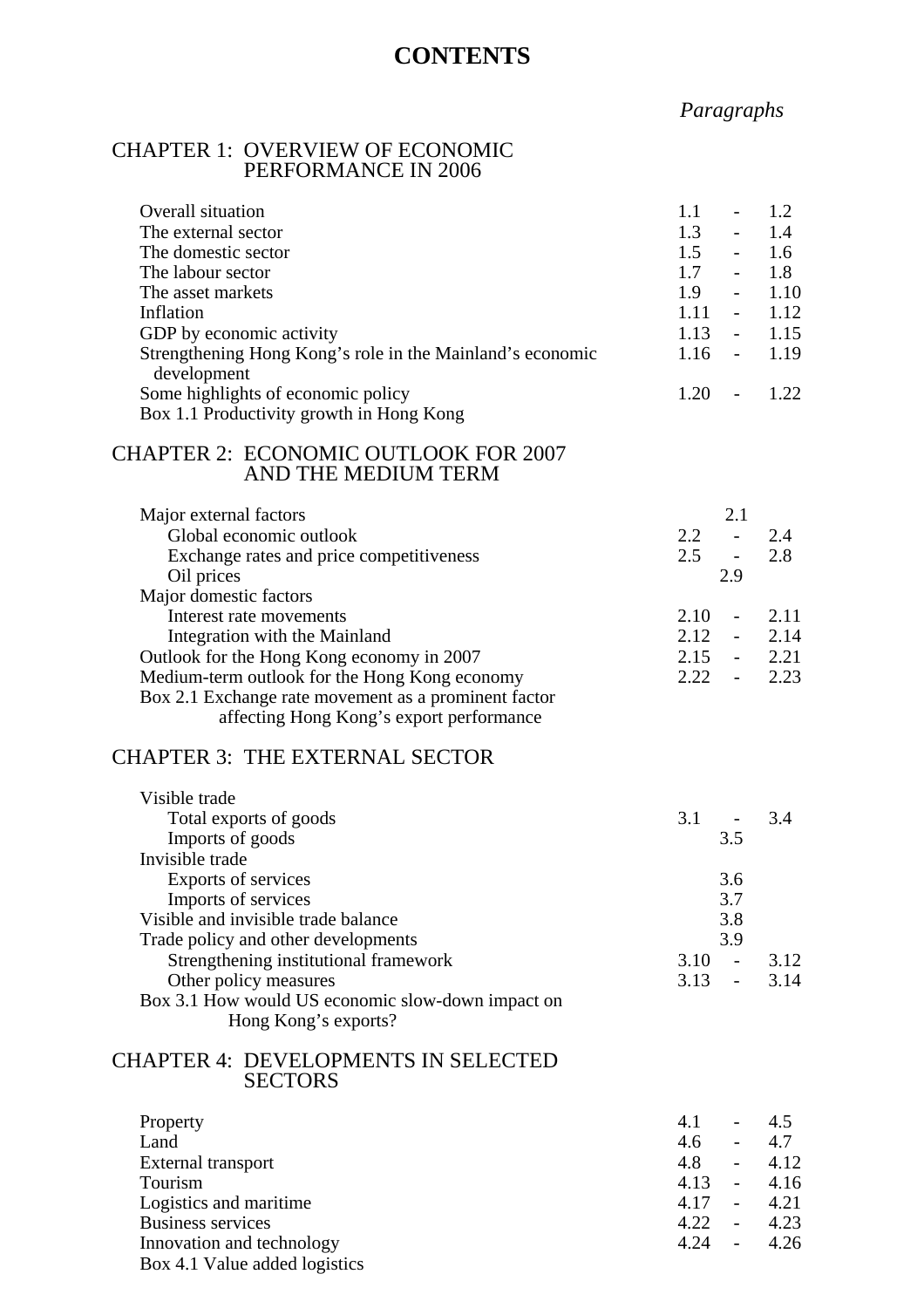# CHAPTER 5: THE FINANCIAL SECTOR

| Overall situation                                    | 5.1<br>$\overline{a}$ | 5.2  |
|------------------------------------------------------|-----------------------|------|
| Interest rates, aggregate balance and exchange rates | 5.3<br>$\blacksquare$ | 5.6  |
| Money supply and deposits                            | $5.7 -$               | 5.8  |
| Loans and advances                                   | 5.9                   |      |
| <b>Banking</b>                                       | 5.10<br>$\sim$ $-$    | 5.12 |
| The debt market                                      | $5.13 - 5.15$         |      |
| The stock and futures markets                        | $5.16 -$              | 5.19 |
| Fund management and investment funds                 | $5.20 -$              | 5.21 |
| Insurance                                            | 5.22                  |      |
|                                                      |                       |      |

### CHAPTER 6: THE LABOUR SECTOR

| Overall labour market situation                                                          | 6.1            |      |
|------------------------------------------------------------------------------------------|----------------|------|
| Total employment and labour supply                                                       | 6.2<br>$\sim$  | 6.4  |
| Profile of unemployment                                                                  | $6.5 -$        | 6.8  |
| Profile of underemployment                                                               | 6.9            |      |
| Profile of employment in establishments                                                  | 6.10<br>$\sim$ | 6.11 |
| Vacancies                                                                                | $6.12 - 6.13$  |      |
| Earnings and wages                                                                       | $6.14 - 6.18$  |      |
| Box 6.1 The employment and income situation of lower-end                                 |                |      |
| workers since 2003                                                                       |                |      |
| Box 6.2 Recent employment and vacancy situation of small and<br>medium-sized enterprises |                |      |
|                                                                                          |                |      |

# CHAPTER 7: PRICES

| Consumer prices                                      | 71 |    | $-72$ |
|------------------------------------------------------|----|----|-------|
| Costs of factor inputs                               | 73 |    | $-74$ |
| Output prices                                        |    | 75 |       |
| <b>GDP</b> deflator                                  |    | 76 |       |
| Box 7.1 How high is imported inflation in Hong Kong? |    |    |       |

CALENDAR OF EVENTS OF SIGNIFICANCE TO THE HONG KONG ECONOMY IN 2006

STATISTICAL APPENDIX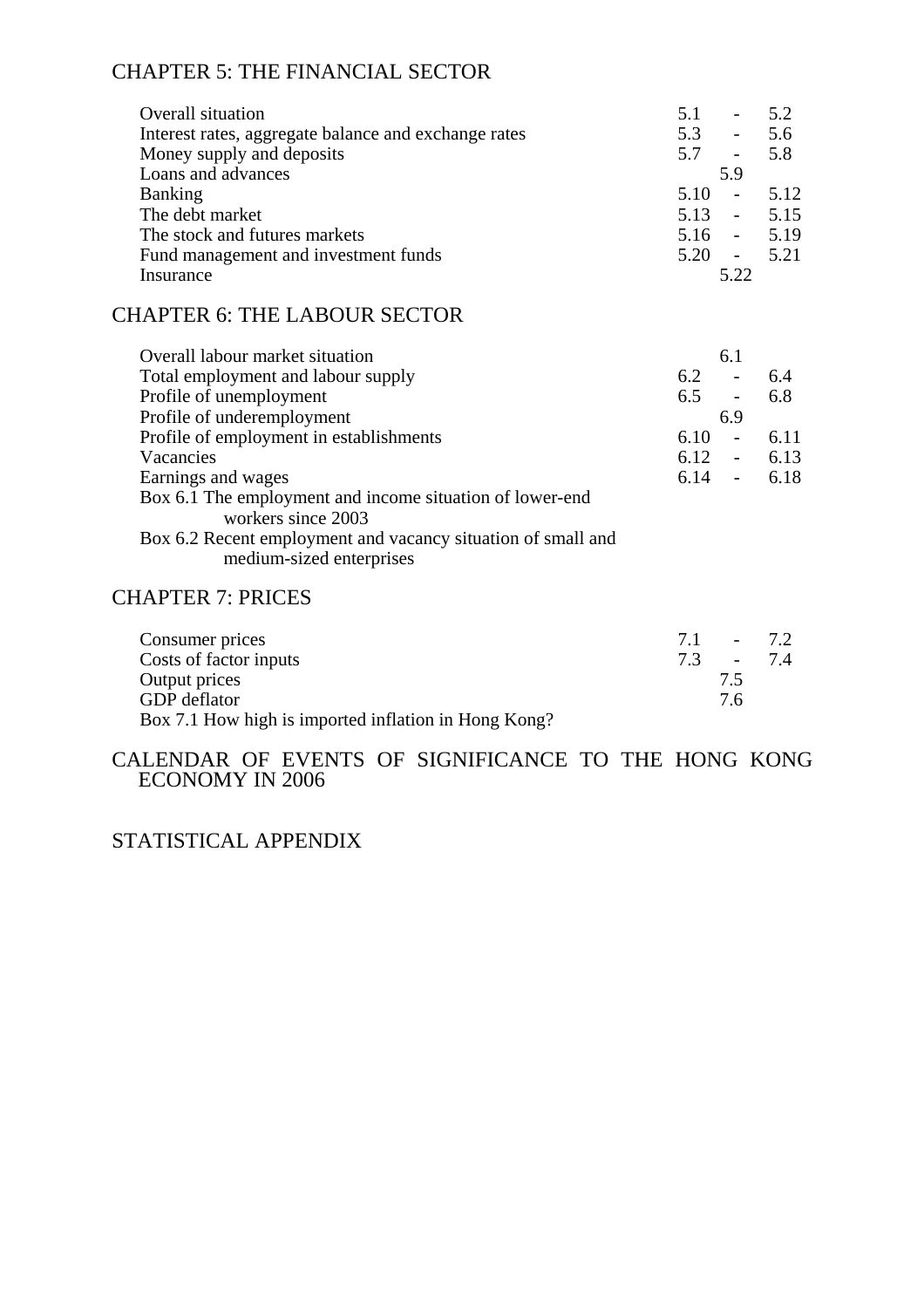# **CHAPTER 1 : OVERVIEW OF ECONOMIC PERFORMANCE IN 2006**

#### *Summary*

- After two years of very rapid growth, the Hong Kong economy continued to *expand at a brisk pace in 2006. With a strong start in the first quarter, GDP growth moderated somewhat in the second quarter, but soon regained robust momentum that was well sustained through to the end of the year. The robust 6.8% GDP growth for 2006 as a whole marked the third consecutive year of distinctly above-trend growth (GDP growth figure in 2005 also revised upwards, from the previous 7.3% to 7.5%). The past three years saw a sustained period of high growth and low inflation, giving a highly supportive macroeconomic environment.*
- While external trade continued to display strength on the back of the *Mainland's vibrant trade flows and a generally strong global economy, domestic demand played an increasingly vital role as both consumer and investor confidence held up well on the back of improving fundamentals.*
- *The financial services did very well in 2006, so were the trading and logistics sectors. The Hong Kong economy has become more dynamic and continued to move up the value chain in the year.*
- *The property market consolidated earlier in the year upon successive interest rate rises, but re-activated in the latter part of the year as uncertainty over interest rate outlook waned. On the other hand, the local stock market was on a general uptrend during the year, supported by the strong economic upturn, improved corporate earnings, and also fund inflow induced by Mainland's thriving growth and expectation of renminbi appreciation. The Hang Seng Index broke the 20 000 mark for the first time near the year-end, and the stock market capitalisation rose distinctly to become the world's sixth largest.*
- *The labour market experienced further extensive improvements in 2006. The strong economic recovery since mid-2003 has created 299 000 additional jobs, benefiting workers in all age groups and all occupation categories. The unemployment rate fell to a 6-year low of 4.4% by end-2006. Job vacancies and employment income remained on the rise.*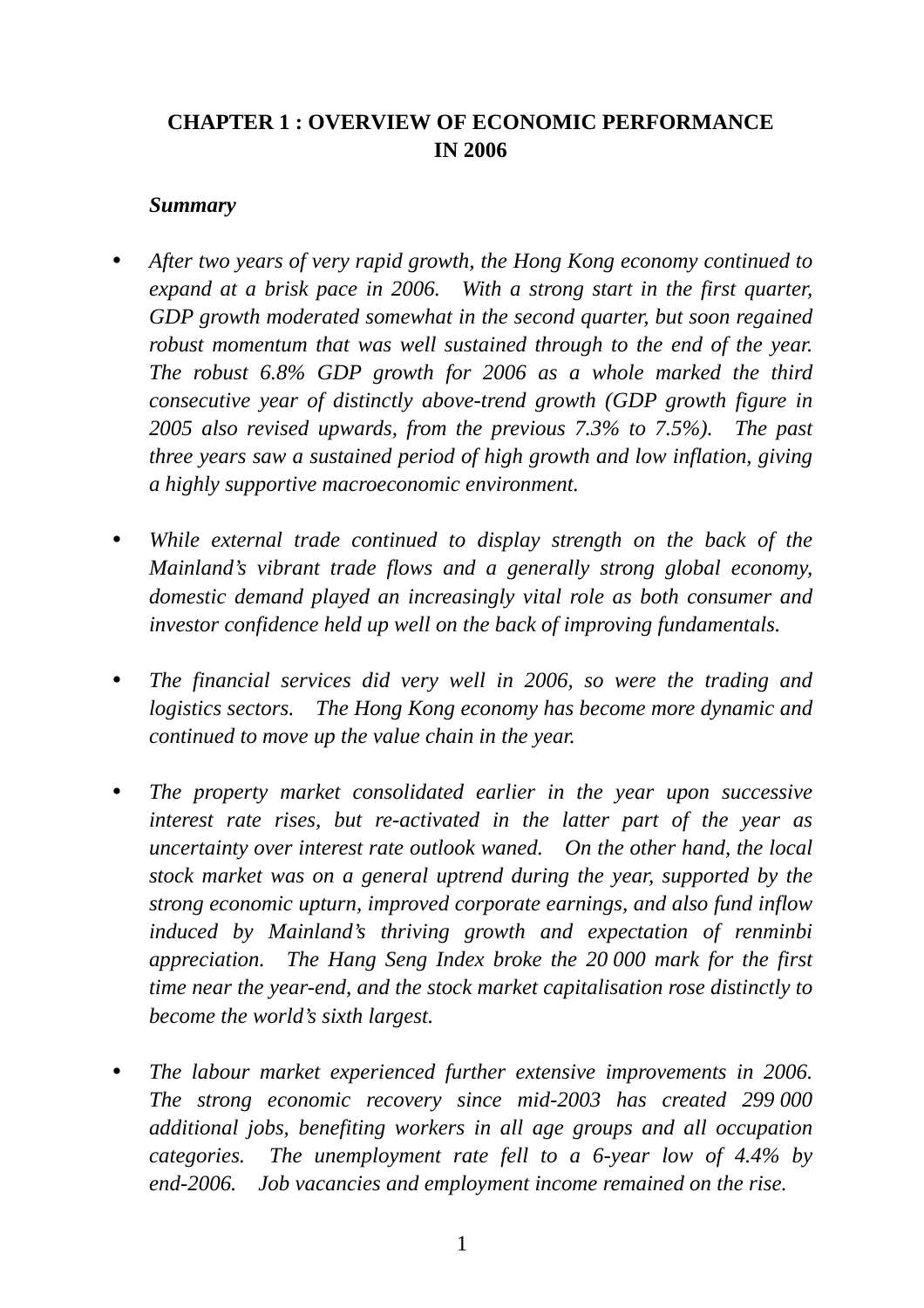*Consumer price inflation remained benign throughout 2006, thanks to the continued significant increase in labour productivity and to the global competitive pressures containing the rise in import prices of foodstuffs and consumer goods, which helped to offset the impacts from the renminbi appreciation and a weaker Hong Kong dollar in general.* 

#### **Overall situation**

1.1 The Hong Kong economy continued to stage a robust and broad-based expansion in 2006. The past three years marked the fastest pace of sustained above-trend growth in any three consecutive years since 1987. On the trade front, Hong Kong's merchandise exports attained another year of double-digit growth in 2006, thanks to the thriving Mainland economy and improved price competitiveness stemming from a weaker US dollar. Apart from the impetus from robust trade growth, domestic demand also held up well to render a steady and prominent growth driver all through the year.

#### **Diagram 1.1 : The past three years saw the fastest economic expanison in recent history**



**(a) Annual profile**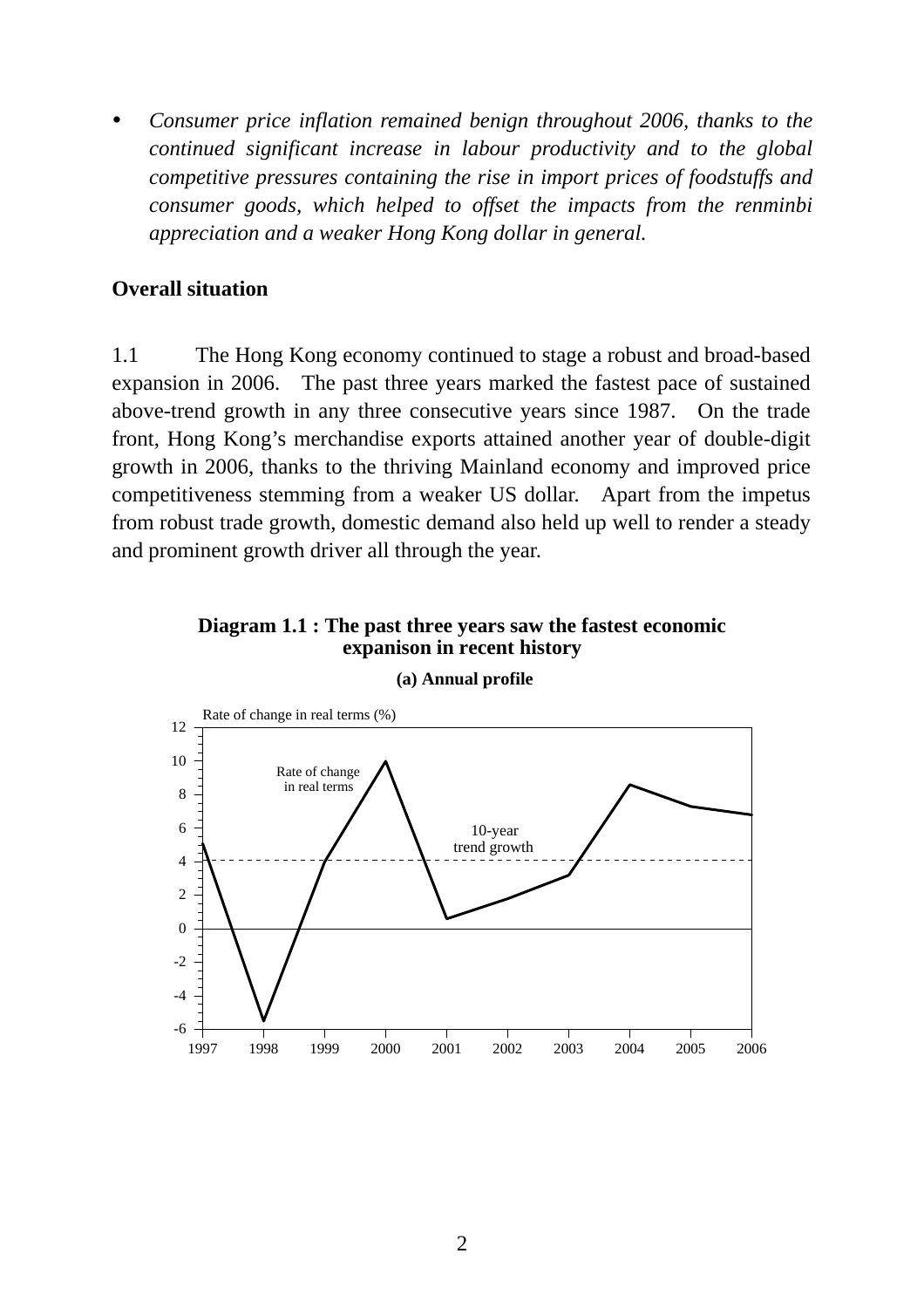#### **(b) Quarterly profile Diagram 1.1 (cont'd) :**



1.2 For 2006 as a whole, the *Gross Domestic Product* (GDP)<sup>(1)</sup> leaped by 6.8% in real terms, following a strong 7.5% growth in 2005 (figure revised up from 7.3%). On a year-on-year comparison, after a strong 8.0% expansion in the first quarter, the economy moderated to a 5.5% growth in the second quarter, but soon regained momentum to a 6.7% growth in the third quarter as trade showed renewed vigour. The strength of external trade extended well into the fourth quarter, boosted by vibrant regional trade flows and a further weakening of the US dollar. With domestic demand also maintaining solid growth momentum, economic growth in the fourth quarter remained well above-trend at 7.0%. On a seasonally adjusted quarter-to-quarter comparison<sup>(2)</sup>, GDP expanded strongly during the year, by 1.9%, 0.9%, 2.6% and 1.3% respectively in the four quarters.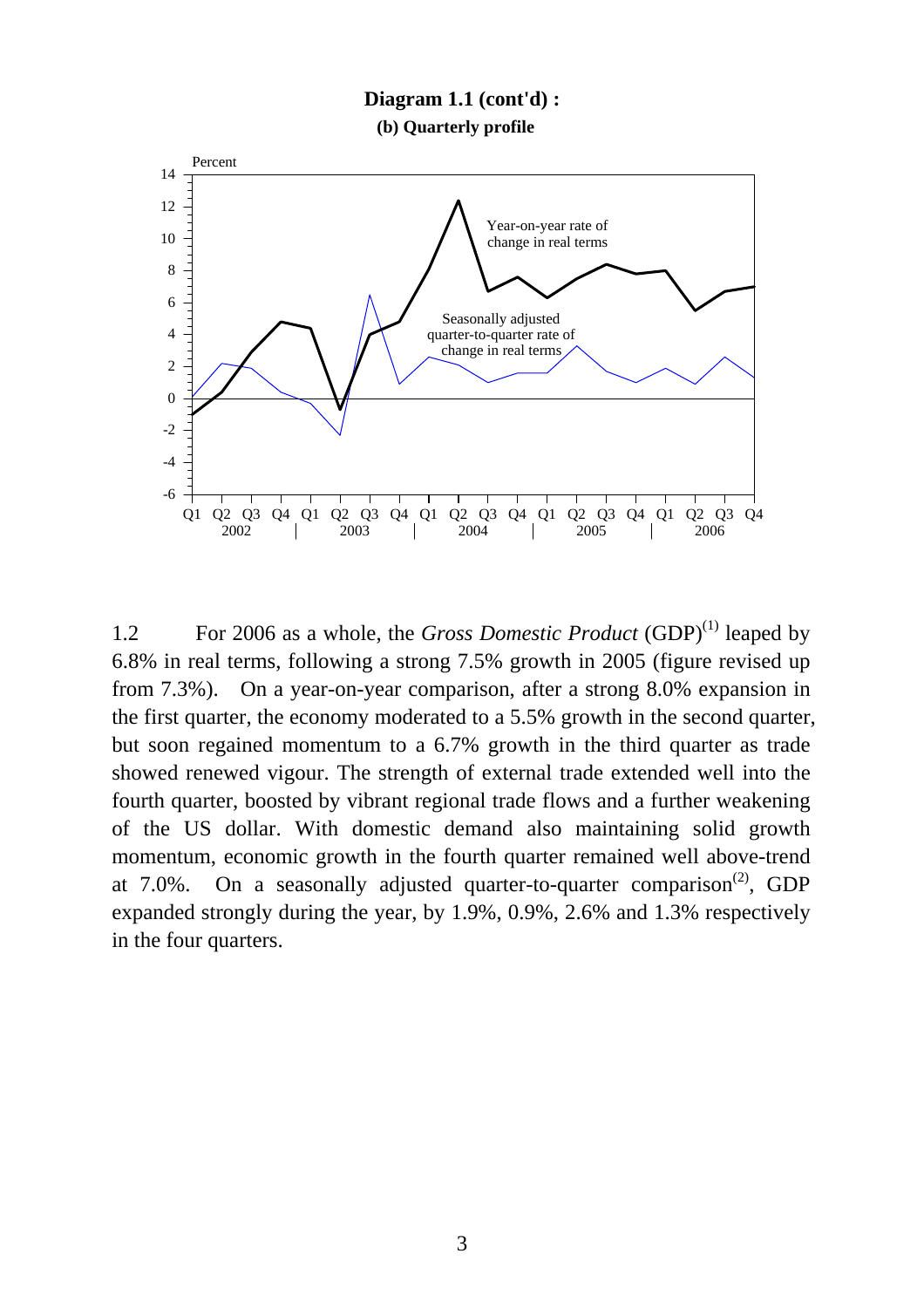# **Table 1.1 : Gross Domestic Product and its main expenditure components and the main price indicators (year-on-year rate of change (%))**

|                                                                               | $2005$ <sup>#</sup> | $2006^+$ | 2005               |                 |                 |                    | 2006                  |                    |                     |                    |
|-------------------------------------------------------------------------------|---------------------|----------|--------------------|-----------------|-----------------|--------------------|-----------------------|--------------------|---------------------|--------------------|
|                                                                               |                     |          | $\Omega^*$         | $\Omega^*$      | $\Omega^*$      | $Q4^{\#}$          | $\Omega$ <sup>#</sup> | $\Omega^*$         | $\mathbf{\Omega}^*$ | $Q4^+$             |
| Change in real terms of GDP and<br><i>its main expenditure components (%)</i> |                     |          |                    |                 |                 |                    |                       |                    |                     |                    |
| Private consumption<br>expenditure                                            | 3.3                 | 5.1      | 3.7<br>$(*)$       | 2.5<br>(0.6)    | 4.0<br>(1.8)    | 3.1<br>(0.5)       | 4.8<br>(1.6)          | 5.4<br>(1.3)       | 4.4<br>(1.0)        | 5.8<br>(1.7)       |
| Government consumption<br>expenditure                                         | $-3.1$              | 0.3      | $-4.5$<br>$(-2.5)$ | $-2.3$<br>$(*)$ | $-1.6$<br>$(*)$ | $-3.9$<br>$(-1.7)$ | 1.1<br>(2.9)          | $-1.5$<br>$(-2.3)$ | $-1.1$<br>(0.3)     | 2.4<br>(1.6)       |
| Gross domestic fixed<br>capital formation                                     | 4.6                 | 7.9      | 1.3<br>(N.A.)      | 5.0<br>(N.A.)   | 3.2<br>(N.A.)   | 8.9<br>(N.A.)      | 7.3<br>(N.A.)         | 4.5<br>(N.A.)      | 10.3<br>(N.A.)      | 9.5<br>(N.A.)      |
| of which:                                                                     |                     |          |                    |                 |                 |                    |                       |                    |                     |                    |
| Building and construction                                                     | $-8.4$              | $-7.2$   | $-3.2$             | $-9.9$          | $-7.6$          | $-13.1$            | $-11.4$               | $-4.1$             | $-10.1$             | $-2.6$             |
| Machinery, equipment and<br>computer software                                 | 12.9                | 17.2     | 3.9                | 12.2            | 9.1             | 26.5               | 22.4                  | 11.9               | 20.4                | 14.9               |
| Total exports of goods                                                        | 11.2                | 10.2     | 8.9<br>(0.8)       | 11.1<br>(6.2)   | 12.8<br>(2.3)   | 11.4<br>(1.5)      | 14.4<br>(3.2)         | 6.4<br>(0.1)       | 8.9<br>(4.1)        | 11.7<br>(3.3)      |
| Imports of goods                                                              | 8.6                 | 10.0     | 3.8<br>(1.3)       | 7.0<br>(6.6)    | 11.0<br>(2.0)   | 12.0<br>(1.9)      | 14.0<br>(2.7)         | 6.7<br>$(-0.2)$    | 8.5<br>(4.2)        | 11.4<br>(3.8)      |
| Exports of services                                                           | 11.3                | 8.7      | 11.7<br>(2.7)      | 11.7<br>(2.6)   | 11.3<br>(3.1)   | 10.7<br>(2.2)      | 9.0<br>(1.0)          | 9.3<br>(2.5)       | 9.3<br>(3.1)        | 7.5<br>(0.7)       |
| Imports of services                                                           | 7.4                 | 6.3      | 10.5<br>(0.6)      | 4.4<br>(2.1)    | 8.0<br>(2.8)    | 6.8<br>(0.9)       | 5.2<br>$(-0.2)$       | 8.6<br>(4.8)       | 5.4<br>$(-0.2)$     | 6.3<br>(1.6)       |
| <b>Gross Domestic Product</b>                                                 | 7.5                 | 6.8      | 6.3<br>(1.6)       | 7.5<br>(3.3)    | 8.4<br>(1.7)    | 7.8<br>(1.0)       | 8.0<br>(1.9)          | 5.5<br>(0.9)       | 6.7<br>(2.6)        | 7.0<br>(1.3)       |
| Change in the main<br>price indicators $(\frac{\%}{\%})$                      |                     |          |                    |                 |                 |                    |                       |                    |                     |                    |
| <b>GDP</b> deflator                                                           | $-0.4$              | $-0.4$   | $-1.5$<br>(0.1)    | $-0.9$<br>$(*)$ | 0.2<br>(0.1)    | 0.2<br>$(*)$       | $-0.1$<br>$(-0.2)$    | $-0.2$<br>$(-0.1)$ | $-0.4$<br>$(*)$     | $-0.5$<br>$(-0.1)$ |
| <b>Composite Consumer Price</b><br><b>Index</b>                               | 1.0                 | 2.0      | 0.4<br>(0.2)       | 0.8<br>(0.3)    | 1.4<br>(0.3)    | 1.3<br>(0.5)       | 1.6<br>(0.4)          | 2.0<br>(0.7)       | 2.3<br>(0.6)        | 2.1<br>(0.4)       |
| <i>Change in nominal GDP</i> $(\%)$                                           | 7.1                 | 6.5      | 4.7                | 6.6             | 8.6             | 8.1                | 7.9                   | 5.3                | 6.3                 | 6.5                |

Notes : Figures are subject to revision later on as more data become available.

- (+) Preliminary figures.
- ( ) Seasonally adjusted quarter-to-quarter rate of change.
- N.A. Not applicable, as no clear seasonal pattern is found in gross domestic fixed capital formation, due to the presence of considerable short-term fluctuations.
	- (\*) Change of less than 0.05%.

 <sup>(#)</sup> Revised figures.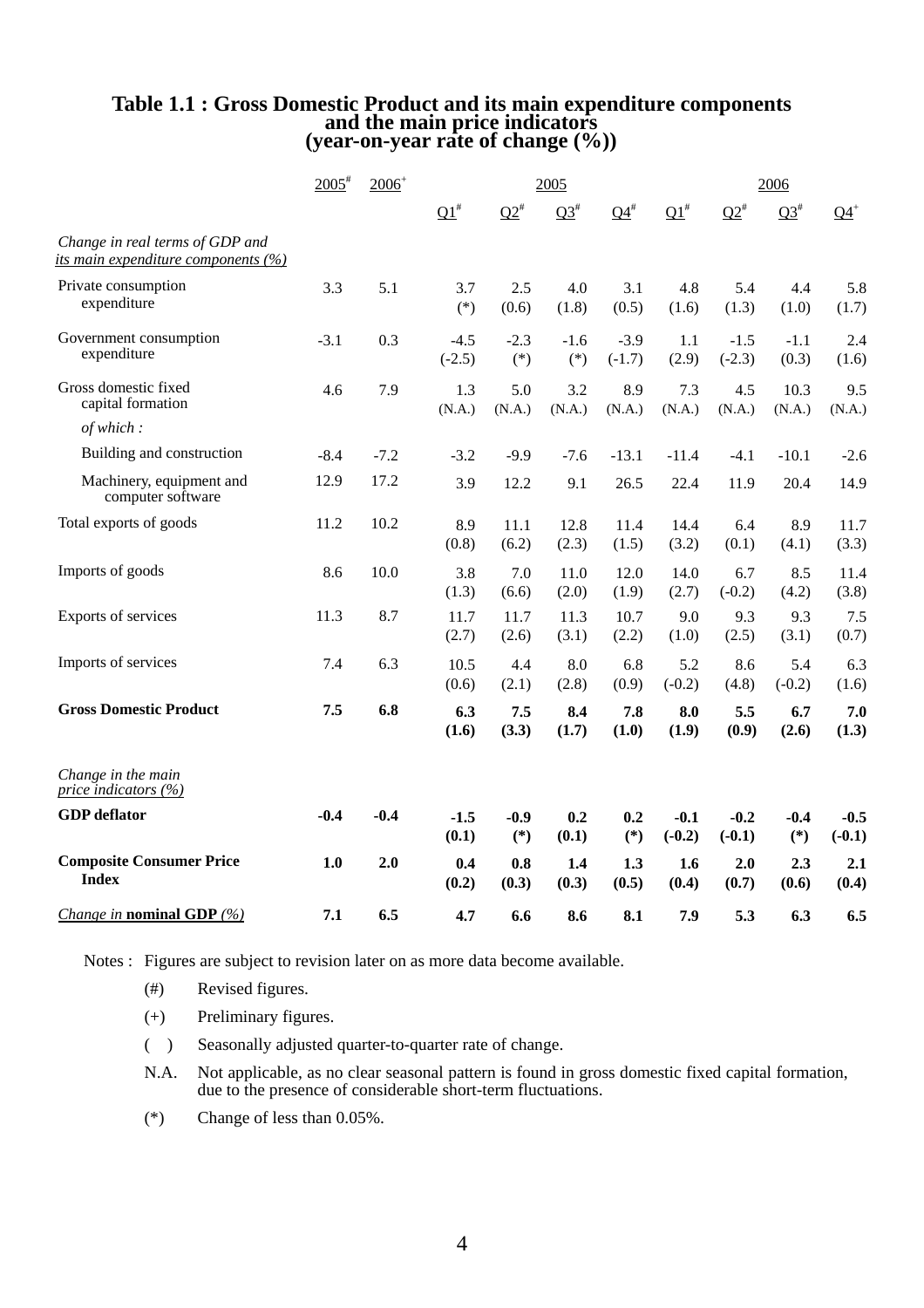#### **Box 1.1**

# **Productivity growth in Hong Kong**

Economic growth over the medium to longer run is determined more by supply factors, including labour force growth and labour productivity growth. The former is largely dependent on demographic and immigration trends. The latter is affected by a host of factors, such as technological progress, capital deepening and widening, as well as the quality of labour. Indeed, the trend of productivity growth is a key determinant of the sustainable rate of expansion of the economy over the longer run.

From a macroeconomic perspective, higher labour productivity growth enables the economy to expand at a more rapid pace than otherwise possible, whilst containing the pressure on local costs and hence prices. The benign inflation associated with the continued strong economic expansion of the Hong Kong economy over the past three years was to a large extent a result of the distinct productivity improvement in Hong Kong.

The underlying trend of labour productivity, as measured by GDP per person engaged, is better revealed by examining its movement over a longer period, as the year-to-year movement may be susceptible to the influence of business cycles. Between 2000 and 2006, labour productivity in Hong Kong as crudely measured by GDP per person engaged rose by about 3.7% per year. This was notably higher than the 2.8% average increase in the 1990s, reflecting the on-going shift of the economy towards high value-added and knowledge-based activities, which has been matched by the continuous quality upgrading of Hong Kong's labour force. Conceivably, the Hong Kong economy has also benefited markedly from the boom in information and communication technology since mid-1990s and the eventual adoption of the associated new technologies and innovations into business applications. With highly flexible markets and sound institutions, Hong Kong should be more responsive and better prepared than many other economies in adopting new technologies and innovations. Indeed, compared with the more advanced economies and even our neighbouring economies at a similar stage of development, Hong Kong has fared well in terms of labour productivity growth in the recent past.



#### **Hong Kong's labour productivity growth has outperformed many other economies in recent years**

#### Note : For comparability reason, labour productivity here is defined as GDP per person engaged, due to the difficulty in obtaining data on average hours worked for the selected economies.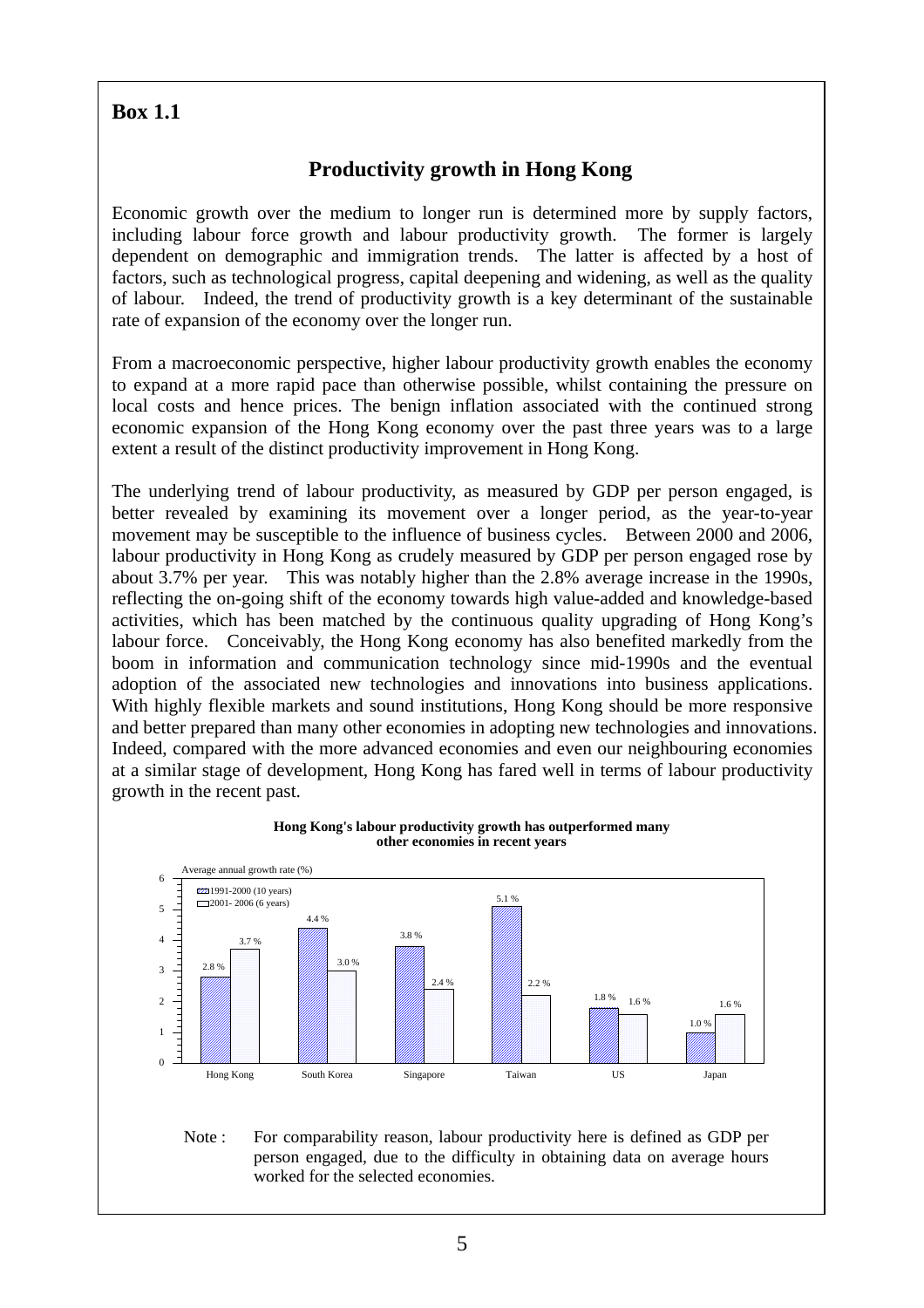#### **Box 1.1 (cont'd)**

Labour productivity for individual economic sectors can be measured in terms of net output (i.e. constant price value added as compiled in the GDP accounting framework) per person-hours worked. Figures are available starting from 2000. Among the various economic sectors, "communications" showed the fastest increase in labour productivity between 2000 and 2005, bolstered by rapid technological advancement in this sector. By contrast, "wholesale and retail trade", a more labour intensive sector, showed only modest increase in labour productivity over this five-year period. Labour productivity in "restaurants and hotels" recorded a small decline, but this reflected more the significant cyclical downturn in 2001-2003 as well as the impact of SARS, rather than its underlying trend.

Yet of particular note was the significant growth in productivity in "import and export trade" and "financing". Given the larger sizes of these sectors in the economy, they have provided significant impetus to overall productivity growth. These developments also bode well for the competitiveness of Hong Kong as an international financial centre and a regional trade and logistics hub.



#### **Hong Kong's average productivity growth in selected service sectors in 2000 - 2005**

Note : Labour productivity here has adjusted for changes in working hours.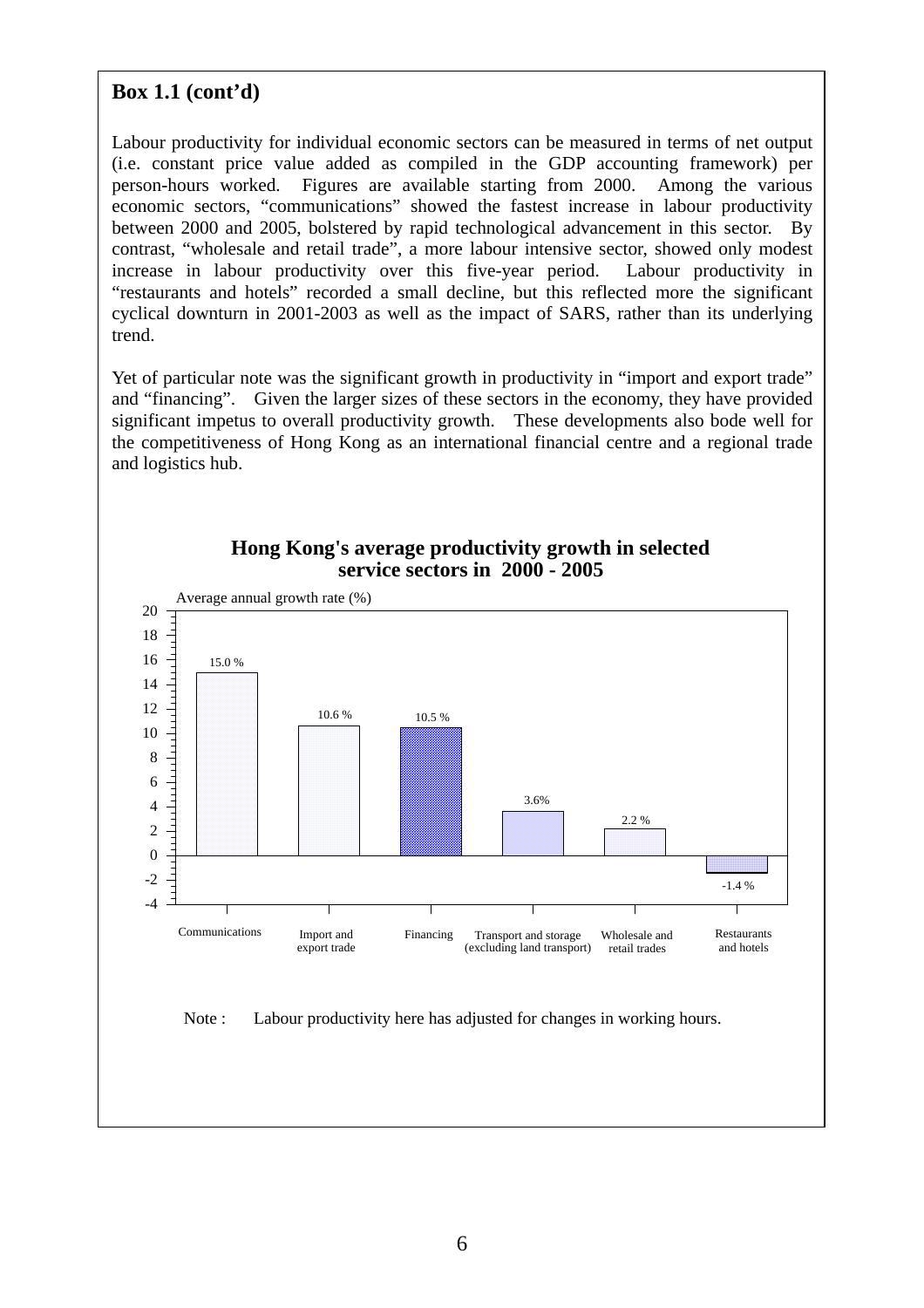## **The external sector**

1.3 As an open economy with the ratio of total trade in goods and services to GDP amounting to 400%, external trade is always very important in driving Hong Kong's overall economic growth. For 2006, external trade again put up a robust performance, both in goods and services. Over the four quarters of the year, merchandise exports were exceptionally strong in the first quarter, followed by a temporary moderation in the second quarter, yet they regained much vigor in the second half of the year, marked by notable improvements in almost all of the major markets. This was mainly due to the generally resilient global economy, the Mainland's robust trade flows, and the competitiveness gain from the weakening of the Hong Kong dollar along with the US dollar. For 2006 as whole, *total exports of goods* grew markedly by 10.2%, further to the strong 11.2% growth in 2005. That exports were able to attain double-digit growth for the fourth year in a row is also a testament to the well-established role of Hong Kong as a trading and logistics hub in the region.

1.4 Invisible trade was likewise robust. Buoyed by surging financial market activity and rapid commercial expansion, exports of financial and other business services attained double-digit growth. Exports of transportation services also grew solidly. But exports of travel services showed more moderate growth due to the slower pace of expansion in inbound tourism in the second half of the year. Yet this was well cushioned by the continued surge in exports of merchanting and other trade-related services throughout 2006, thanks to the strong performance of both conventional and offshore trade involving the Mainland. Overall, *exports of services* still leaped by 8.7% in real terms in 2006, though less rapid than the 11.3% growth in 2005.

#### **The domestic sector**

1.5 Compared to trade, the domestic sector was a more steady, though equally important, contributor to the economic growth in 2006. Local consumption demand grew solidly throughout the year, as the labour market continued to show a broad-based improvement and as the asset markets performed well to render a positive wealth effect. Apart from the sanguine economic prospects, the generally upbeat consumer sentiment also benefited from reduced uncertainty over interest rate outlook in the latter part of the year. *Private consumption expenditure (PCE)* grew by 5.1% in real terms for 2006 as a whole, up considerably from the 3.3% growth in 2005.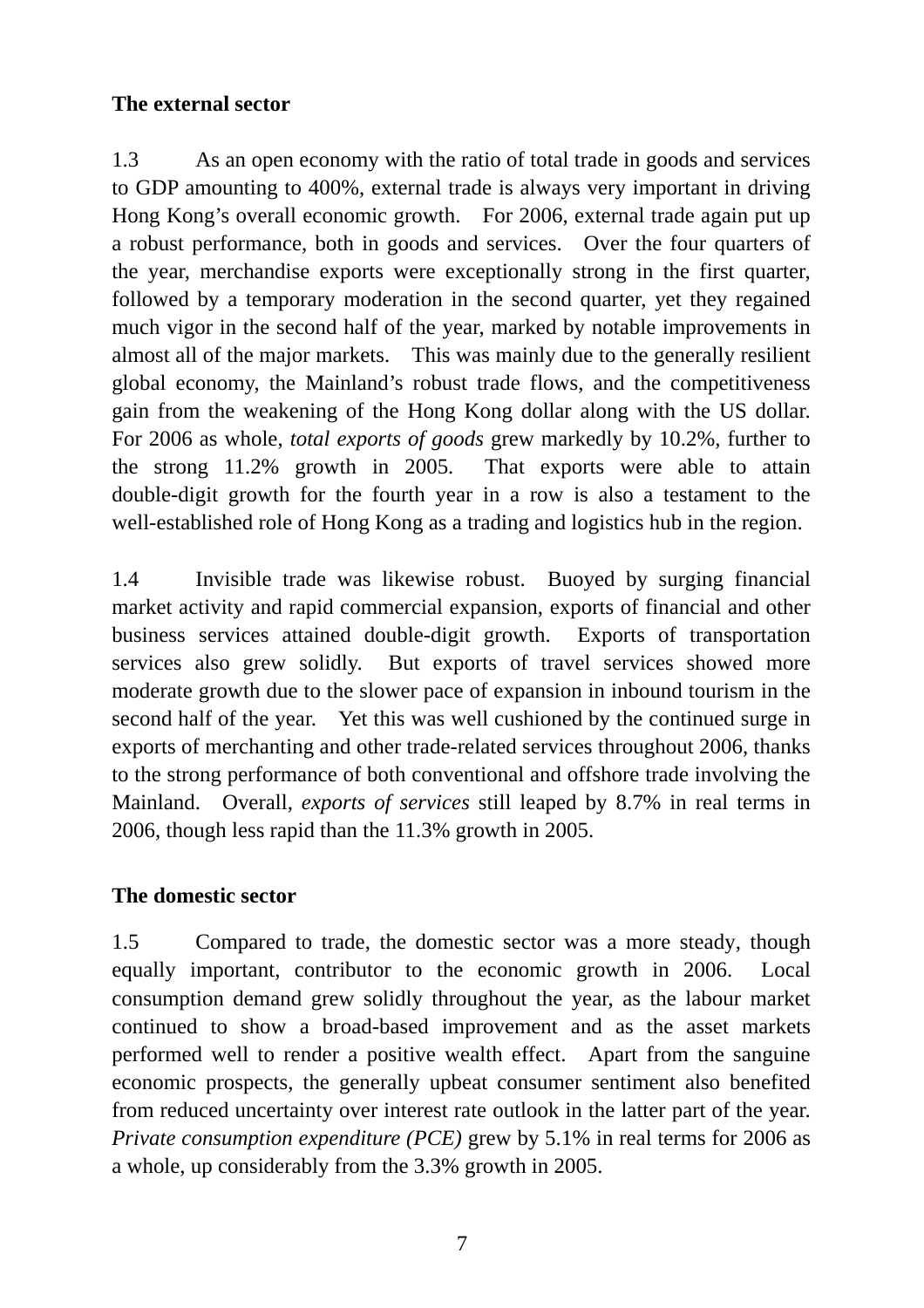| Table 1.2 : Consumer spending by major component <sup>(a)</sup> |  |
|-----------------------------------------------------------------|--|
| (year-on-year rate of change in real terms $(\%)$ )             |  |

|                                                | Total                                                     |                          | Of which:                |                          |                          |                                     |                            |                                                    |
|------------------------------------------------|-----------------------------------------------------------|--------------------------|--------------------------|--------------------------|--------------------------|-------------------------------------|----------------------------|----------------------------------------------------|
|                                                | consumer<br>spending in<br>the domestic<br>$market^{(a)}$ |                          | Food Durables            | Non-<br>durables         | Services                 | Residents'<br>expenditure<br>abroad | Visitor<br>spending        | <b>Private</b><br>consumption<br>expenditure $(b)$ |
| 2005 Annual                                    | 4.3                                                       | 2.8                      | 7.1                      | 6.5                      | 3.2                      | $-0.6$                              | 10.3                       | 3.3                                                |
| Q1<br>$\overline{Q}$<br>$\overline{Q}$ 3<br>Q4 | 4.1<br>4.0<br>5.0<br>4.0                                  | 0.7<br>3.7<br>2.7<br>3.7 | 9.8<br>8.5<br>7.5<br>3.0 | 9.3<br>6.4<br>5.1<br>5.3 | 1.8<br>2.4<br>4.8<br>3.9 | 7.7<br>$-9.1$<br>$-1.5$<br>0.9      | 12.3<br>8.7<br>9.0<br>11.3 | 3.7<br>2.5<br>4.0<br>3.1                           |
| 2006 Annual                                    | 5.4                                                       | 4.3                      | 5.3                      | 3.5                      | 6.2                      | 2.9                                 | 5.9                        | 5.1                                                |
| Q1<br>Q2<br>Q3<br>Q4                           | 5.7<br>5.4<br>4.8<br>5.5                                  | 5.5<br>4.8<br>2.7<br>4.4 | 4.1<br>4.4<br>6.1<br>6.3 | 3.4<br>3.3<br>3.8<br>3.4 | 6.8<br>6.4<br>5.3<br>6.3 | 1.0<br>7.3<br>1.3<br>2.7            | 10.9<br>7.4<br>5.9<br>0.1  | 4.8<br>5.4<br>4.4<br>5.8                           |

Notes : (a) Consumer spending in the domestic market comprises both local consumer and visitor spending, which are not separable from the survey data.

 (b) Private consumption expenditure is obtained by deducting visitor spending from the total consumer spending in the domestic market, and adding back residents' expenditure abroad.

1.6 Overall investment picked up for the fourth year in a row, attaining a 7.9% growth in 2006, the fastest since 2000. The strength in investment was mainly propelled by a sustained surge in machinery and equipment acquisition, a clear reflection of investor confidence against the backdrop of a briskly expanding economy. However, overall construction activity continued to be slack in 2006. Having attained a temporary rebound in the second quarter, private sector building and construction activity relapsed again to record moderate declines in the latter half of the year. Also, public sector building and construction activity remained lacklustre, due to the fall-off in public housing works as well as the lack of large-scale infrastructure projects in progress.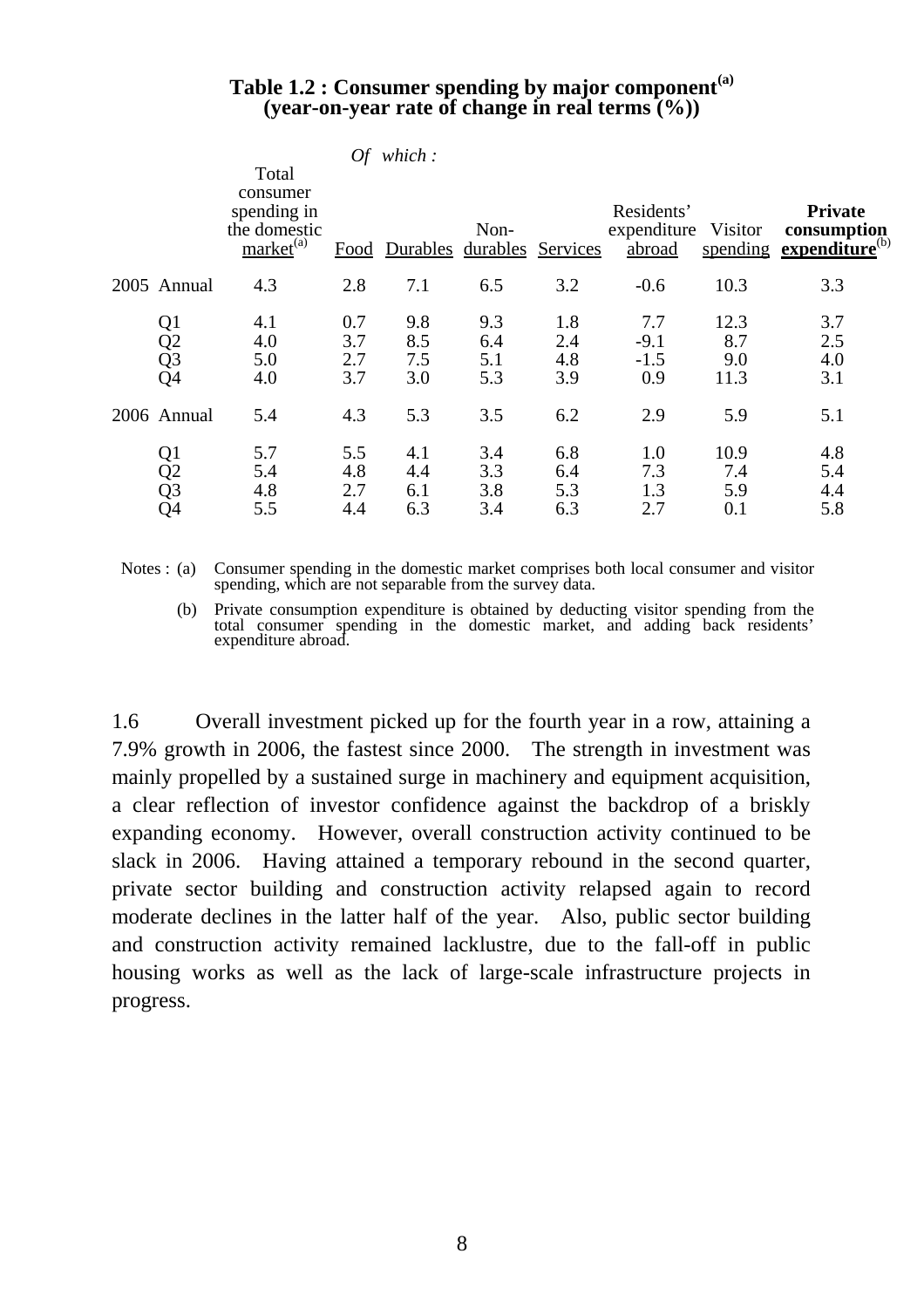**Diagram 1.2 : Solid growth of consumer Diagram 1.3 : Fastest growth in overall spending throughout 2006**

# **investment since 2000**



#### **The labour sector**

1.7 The labour market continued to improve on a broad front, riding on the sustained strong economic growth over the past three years. *Total employment* attained a 2.1% growth in 2006, slightly faster than that of 2.0% in 2005. By the fourth quarter of 2006, the total number reached an all-time high of 3.47 million (and rose further to a new high of 3.48 million in the three months ending January 2007). Thus, a total of 299 000 additional new jobs had been created since the trough in 2003, benefiting both higher and lower skilled workers across different sectors. In tandem, the *seasonally adjusted unemployment rate* fell to a six-year low of 4.4% in the fourth quarter of 2006 (and held steady at this level in the three months ending January 2007).

1.8 Amidst a persistently stronger demand for professional and higher-skilled workers, the unemployment rate at the upper segment of the labour market had fallen to below 2% towards the year-end. Yet the employment conditions at the lower segment of the labour market also improved distinctly, with their unemployment rate down to 5.0% in the fourth quarter of 2006 from the peak of 10.1% in 2003. The number of long-term unemployment came down by more than half during the current economic recovery. These suggest that the lesser skilled workers and the hard core of the unemployed who are generally of older age and less educated are also able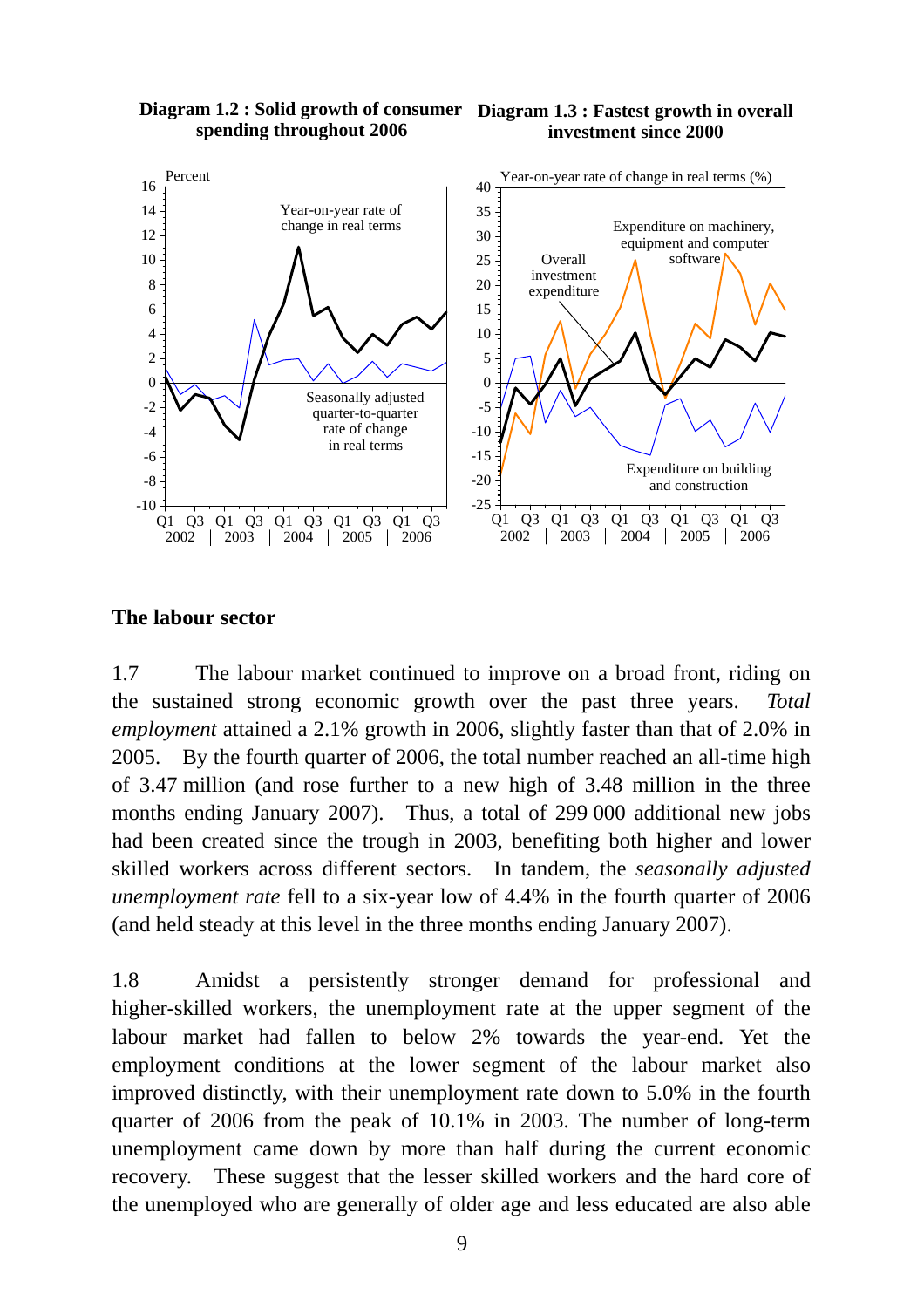to benefit from the current economic upturn. In 2006, labour income increased modestly in money terms, continuing the trend established in early 2005.

#### **The asset markets**

1.9 The *residential property* market went through a healthy consolidation in 2006, though with less hectic trading activity than in the past two years. Flat prices edged up only modestly over the course of the year. With reduced uncertainty over future interest rate movement and overall economic prospect being generally supportive, the general sentiment about the longer-term market development remained positive. By December 2006, flat prices were around 3.0% higher than a year ago. In tandem with rising employment income, the rental market was rather active, with flat rentals increasing steadily throughout the year, by around 5% in the fourth quarter of 2006 over a year earlier.

1.10 In the financial market, the *local stock market* was on an uptrend during most of 2006, benefiting much from being a platform for overseas investors investing into the future of the fast-growing Mainland economy as well as for Mainland enterprises to raise capital internationally. The IPO activities, including the listing of several prominent Mainland enterprises, had attracted much interest. In terms of the amount of funds raised through IPO, Hong Kong ranked second in the world in 2006, just after London. The Hang Seng Index broke the 20 000 mark for the first time in late December before closing the year at 19 965, 34% higher than at end-2005. The average daily turnover rose to another year of record high of \$33.9 billion. With the stock market capitalisation surpassing \$13 trillion at end-December, Hong Kong's stock market overtook Toronto's to become the sixth largest in the world. Reflecting the increasing prominence of Hong Kong as the premier IPO centre for Mainland enterprises, at end-2006, there were 367 Mainland enterprises listed on the Hong Kong stock market, accounting for 31% of the total number, 50% of the total market capitalization, and 60% of turnover in 2006.

# **Inflation**

1.11 Consumer price inflation, though inching up in the first three quarters of 2006, remained moderate through to the end of 2006. The strong economic upturn, coupled with the low inflation rate, has provided a highly supportive marcroeconomic environment for Hong Kong. The rapid increase in business investment over the past year or so had contributed to notable productive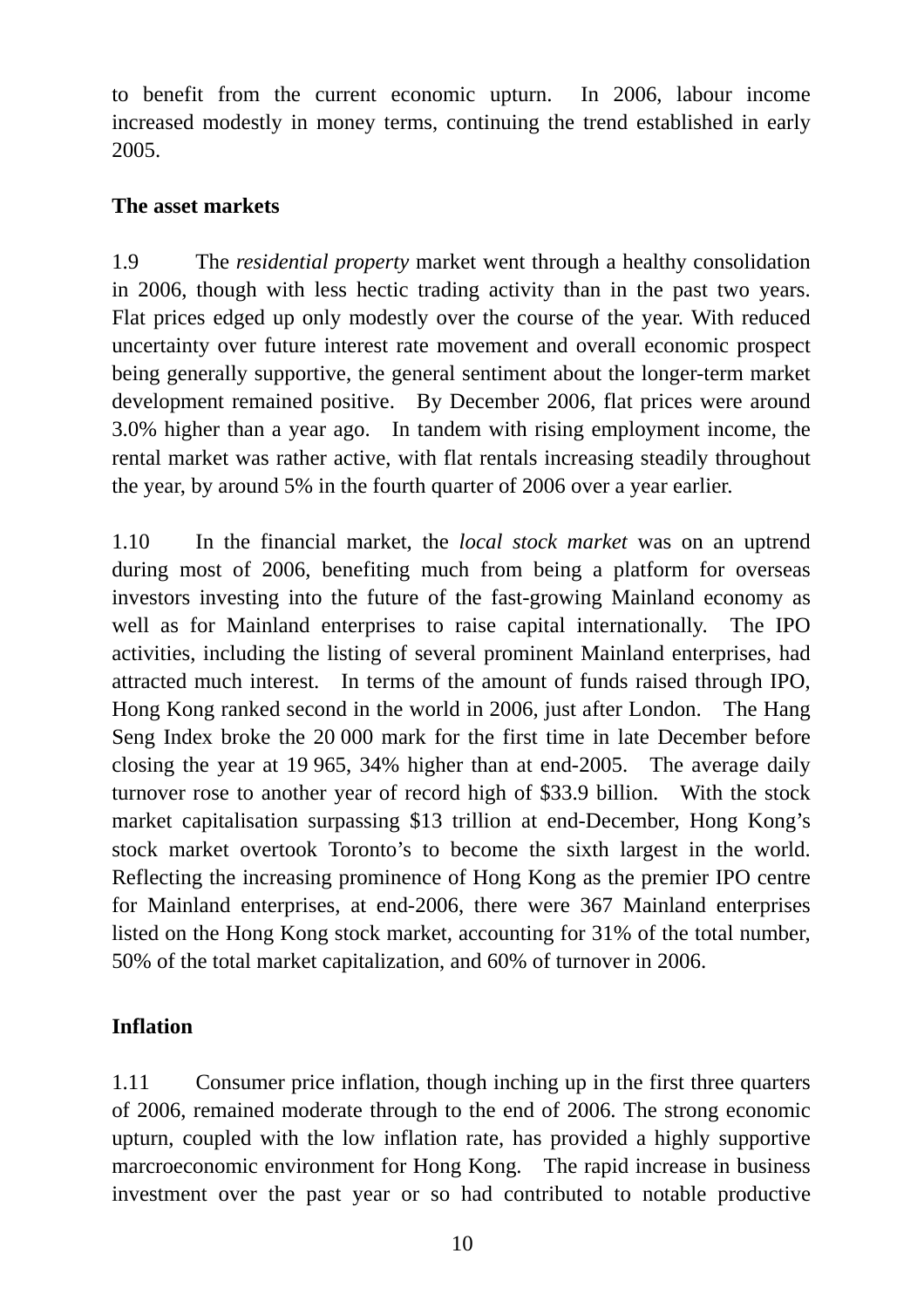improvement and capacity expansion, which in turn helped to contain inflationary pressures. The more steady increase in housing rentals over the course of the year also helped. Externally, the substantial easing in oil prices in the latter part of 2006 had offset to some extent the mild impacts of the weakening of the Hong Kong dollar along with the US dollar and the modest appreciation of renminbi on import prices. In overall terms, import prices increased only modestly faster towards the end of the year. On a year-on-year basis, the increase in the *Composite Consumer Price Index* inched up from 1.6% in the first quarter to 2.0% and 2.3% respectively in the second and third quarters, before edging down to 2.1% in the fourth quarter upon the easing back in oil prices and a more steady increase in housing cost.

1.12 As to the *GDP deflator*, it recorded a further slight decline of 0.4% in 2006. Notwithstanding higher domestic prices, there was a heavier drag from the terms of trade effect after the first quarter. While export prices could rise only moderately due to the need to maintain competitiveness, import prices have picked up more upon the surge in oil prices, and although oil prices subsequently eased, there was more cost push from a weaker US dollar and renminbi appreciation later in the year. Excluding the effect of terms of trade, the *domestic demand deflator* actually rose by 1.9% in 2006, largely in sync with consumer price inflation.



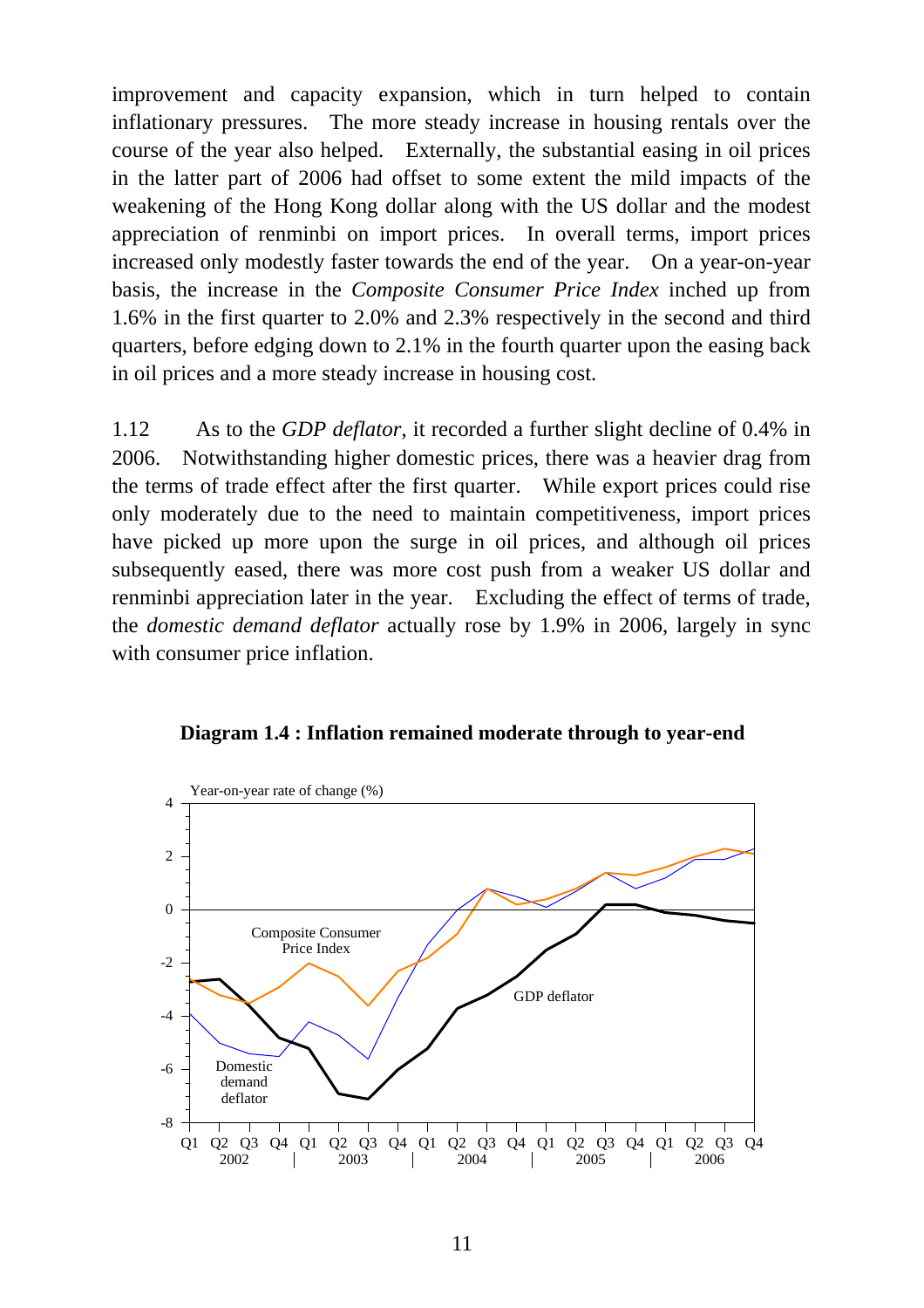#### **GDP by economic activity**

1.13 Being a highly service-oriented economy, the services sector has long been the dominant driving force of overall economic growth. In the first three quarters of 2006, its value added rose markedly by 8.3% in real terms over a year earlier. Among the constituent service sectors, financing and insurance, communications, import and export trade, and restaurants and hotels were the best performers. Meanwhile, the manufacturing sector increased moderately in value added. That of construction sector remained on a decline.

|                                                                                 |        | 2006    |          | 2005     |         |          |          | 2006     |         |
|---------------------------------------------------------------------------------|--------|---------|----------|----------|---------|----------|----------|----------|---------|
|                                                                                 | 2005   | $Q1-Q3$ | $\Omega$ | $\Omega$ | $Q_2^2$ | $\Omega$ | $\Omega$ | $\Omega$ | $Q_2^2$ |
| Manufacturing                                                                   | 2.1    | 3.5     | $-2.3$   | $-0.1$   | 4.1     | 5.9      | 7.0      | 5.3      | $-0.6$  |
| Construction                                                                    | $-9.2$ | $-9.5$  | $-2.6$   | $-10.9$  | $-7.8$  | $-14.9$  | $-12.6$  | $-4.6$   | $-10.9$ |
| Services <sup>(b)</sup>                                                         | 8.0    | 8.3     | 6.9      | 8.4      | 8.7     | 8.1      | 9.2      | 7.6      | 8.1     |
| Wholesale, retail and<br>import and export<br>trades, restaurants<br>and hotels | 14.4   | 10.0    | 13.2     | 15.2     | 14.7    | 14.4     | 12.5     | 7.1      | 10.4    |
| Import and export<br>trade                                                      | 16.1   | 10.6    | 14.7     | 17.1     | 16.4    | 16.1     | 13.8     | 7.3      | 10.9    |
| Wholesale and<br>retail trades                                                  | 7.4    | 4.8     | 8.4      | 8.6      | 6.7     | 6.2      | 3.8      | 3.5      | 7.0     |
| Restaurants and<br>hotels                                                       | 6.0    | 9.4     | 6.5      | 5.6      | 5.5     | 6.2      | 10.9     | 9.1      | 8.2     |
| Transport, storage<br>and<br>communications                                     | 8.0    | 8.9     | 8.2      | 6.8      | 8.9     | 8.1      | 11.2     | 6.8      | 8.6     |
| <b>Transport</b> and<br>storage                                                 | 6.8    | 8.0     | 7.5      | 5.2      | 7.8     | 6.7      | 10.6     | 5.6      | 7.9     |
| Communications                                                                  | 11.5   | 11.1    | 10.2     | 11.2     | 12.1    | 12.3     | 12.7     | 9.9      | 10.7    |
| Financing, insurance,<br>real estate and<br>business services                   | 8.7    | 13.4    | 6.5      | 11.0     | 9.5     | 7.7      | 13.3     | 15.2     | 11.7    |
| Financing and<br>insurance services                                             | 11.9   | 19.9    | 9.0      | 15.1     | 13.1    | 10.6     | 20.6     | 22.7     | 16.4    |
| Real estate and<br>business services                                            | 3.2    | 1.6     | 2.5      | 3.9      | 3.9     | 2.6      | 0.9      | 0.5      | 3.5     |
| Community, social<br>and personal<br>services                                   | 0.4    | 1.8     | 0.5      | $-0.4$   | 0.7     | 0.7      | 1.4      | 1.5      | 2.5     |

#### **Table 1.3 : GDP by economic activity(a) (year-on-year rate of change in real terms (%))**

Notes: (a) The GDP figures shown in this table are compiled from the production approach, in parallel with those shown in Table 1.1 which are compiled from the expenditure approach. For details, see Note (1) to this chapte

 (b) In the context of value-added contribution to GDP, the service sectors include ownership of premises as well, which is analytically a service activity.

Figures are subject to revision later on as more data become available.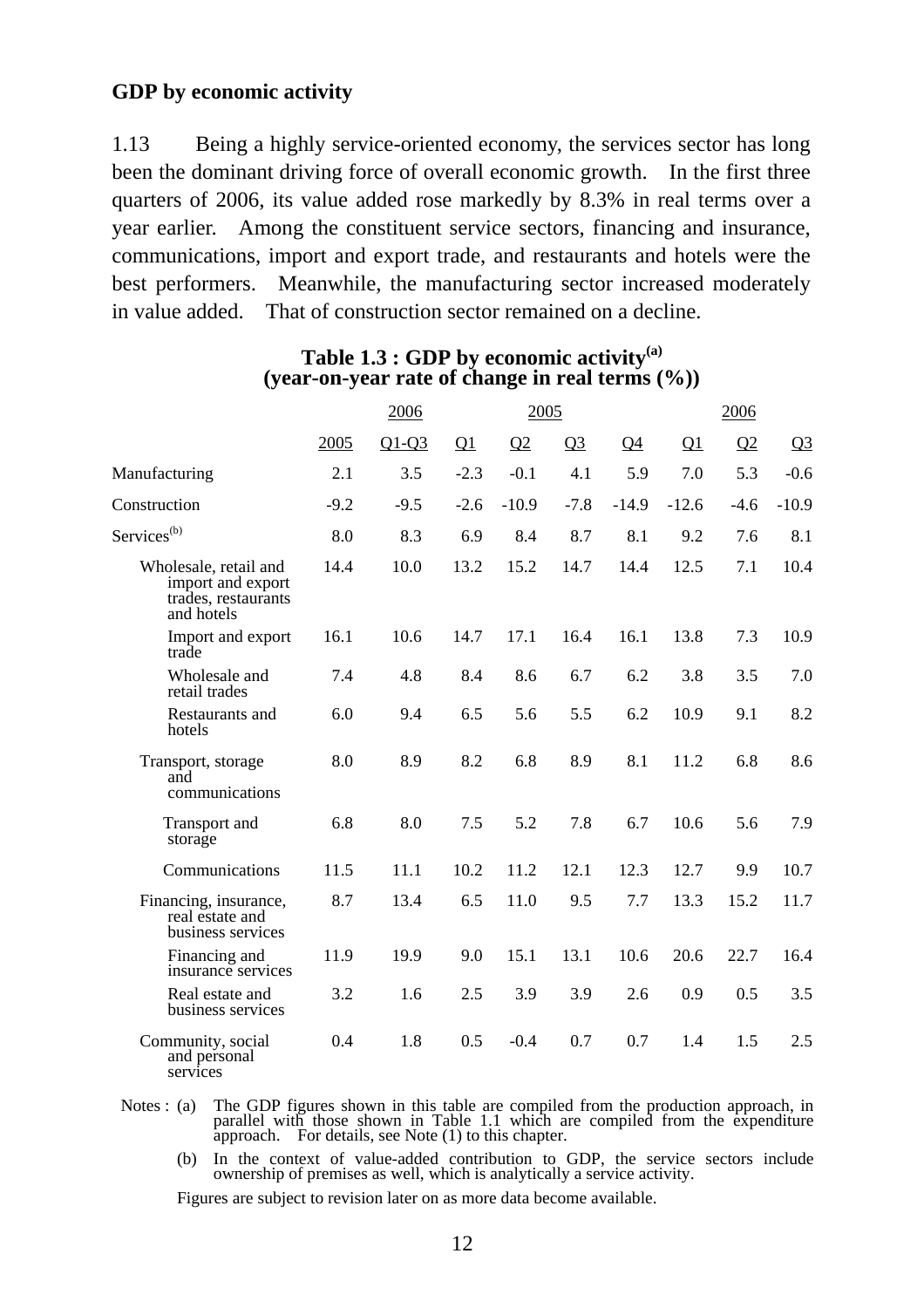1.14 Over the past five years, Hong Kong continued to re-orient itself towards service activities, prompted by the changing regional and global economic environment and also by closer integration with the Mainland. In particular, while the thriving Mainland economy has provided ample business opportunities for Hong Kong's service sectors, the availability of cheaper land and labour across the border and Mainland's rising productivity have also propelled Hong Kong to move up the value chain. Between 2000 and 2005, the contribution of the service sectors as a whole to GDP rose from 86.6% to 90.7%, while those of the manufacturing sector and the construction sector fell from 5.4% and 4.9% respectively to 3.4% and 2.9%.



**Diagram 1.5 : Economy becoming even more service-oriented**

1.15 As the economy becomes more service-oriented and strives to enhance its status as a leading trading, logistics, business cum financial centre, there are strong needs for the labour market to stay flexible enough to respond to the changes and for the continuous quality upgrading of the local workforce. For the service sectors as a whole, the share in total employment enlarged from 83.7% in 2001 to 86.2% in the first three quarters of 2006, indicative of the significant shifts in labour resources across sectors. By comparison, the shares of the manufacturing sector and the construction sector shrank from 6.6% and 9.0% respectively to 5.1% and 8.0% over the same period. The shift towards knowledge-based, high-value-added activities was well supported by a progressive upgrading of the workforce over the years as can be seen from the significant rise in proportion of the workforce attaining tertiary education over the past five years, from 24.7% to 29.3%.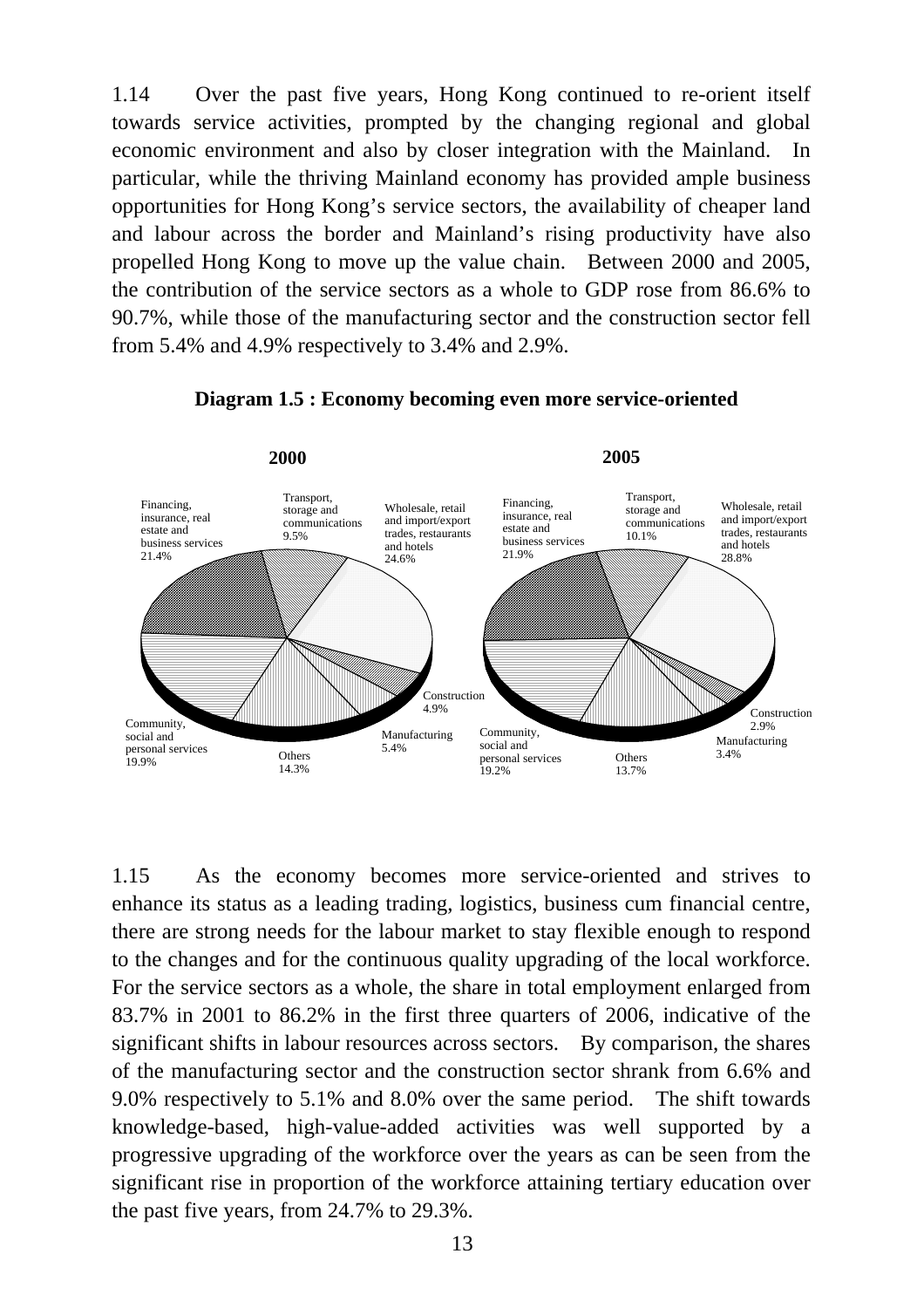#### **Diagram 1.6 : Service sectors now taking up 86% of total employment\***



Note: (\*) These are the composite employment estimates, as derived from the basic data of the General Household Survey and the Quarterly Survey of Employment and Vacancies on business establishments. Figures for 2001 refer to the annual average, while the figures for 2006 refer to the average for the first three quarters of the year.

#### **Strengthening Hong Kong's role in the Mainland's economic development**

1.16 In September 2006, the Economic Summit on "China's 11th Five-Year Plan and the Development of Hong Kong" was held to discuss how Hong Kong should respond to the challenges and opportunities arising from the National 11th Five-Year Plan, which unequivocally supports Hong Kong in the development of its services industries such as financial services, logistics, tourism and information services; and the maintenance of its status as an international centre of financial services, trade, and shipping. After four months of intensive work, the four Focus Groups of the Economic Summit submitted their reports together with their proposed Action Agenda to the Chief Executive in January 2007. A total of 50 strategic proposals and 207 action items were proposed by the four Focus Groups.

1.17 The Focus Group on Trade and Business proposed a policy direction of enhancing Hong Kong's status as an international trade and business centre and strengthening its international competitiveness. The strategic proposals aim at building up a "Brand Hong Kong" culture, optimising the potentials and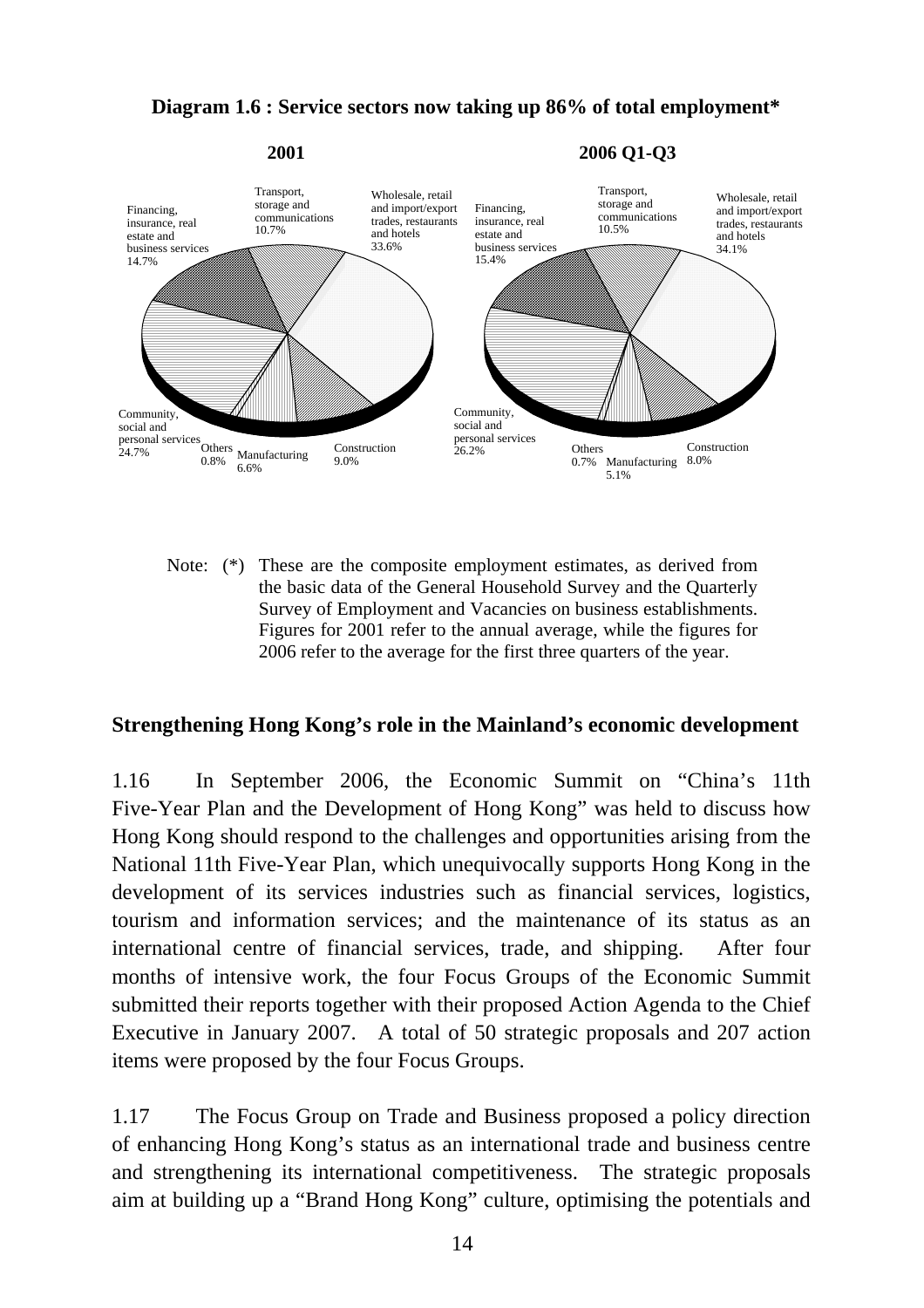benefits under CEPA, assisting Hong Kong-invested factories in Guangdong to comply with the Mainland rules and regulations and to tap the Mainland market, raising the quality of human capital, and setting up a high-level mechanism to address the clean air issue.

1.18 On financial services, the Focus Group concerned proposed a policy direction of building upon Hong Kong's strength in financial services to develop it as China's international financial centre of global significance. The key strategic proposals aim at deepening and broadening the markets for securities, foreign exchange, commodities futures, and insurance and asset management.

1.19 On maritime, logistics and infrastructure, the Focus Group concerned highlighted the policy direction of leveraging on Hong Kong's air transport, shipping and high-value logistics experience in strengthening the status as an international maritime centre, and air transport and logistics hub. On professional services, information and technology and tourism, the Focus Group concerned emphasised the development of these service sectors to complement Hong Kong's status as international financial services, trade and shipping centres, recognising that these services play a unique role as an international gateway to the Mainland and contribute to the national economic and social development.

#### **Diagram 1.7 : Enhancing the quality of the labour force is a key to future success**

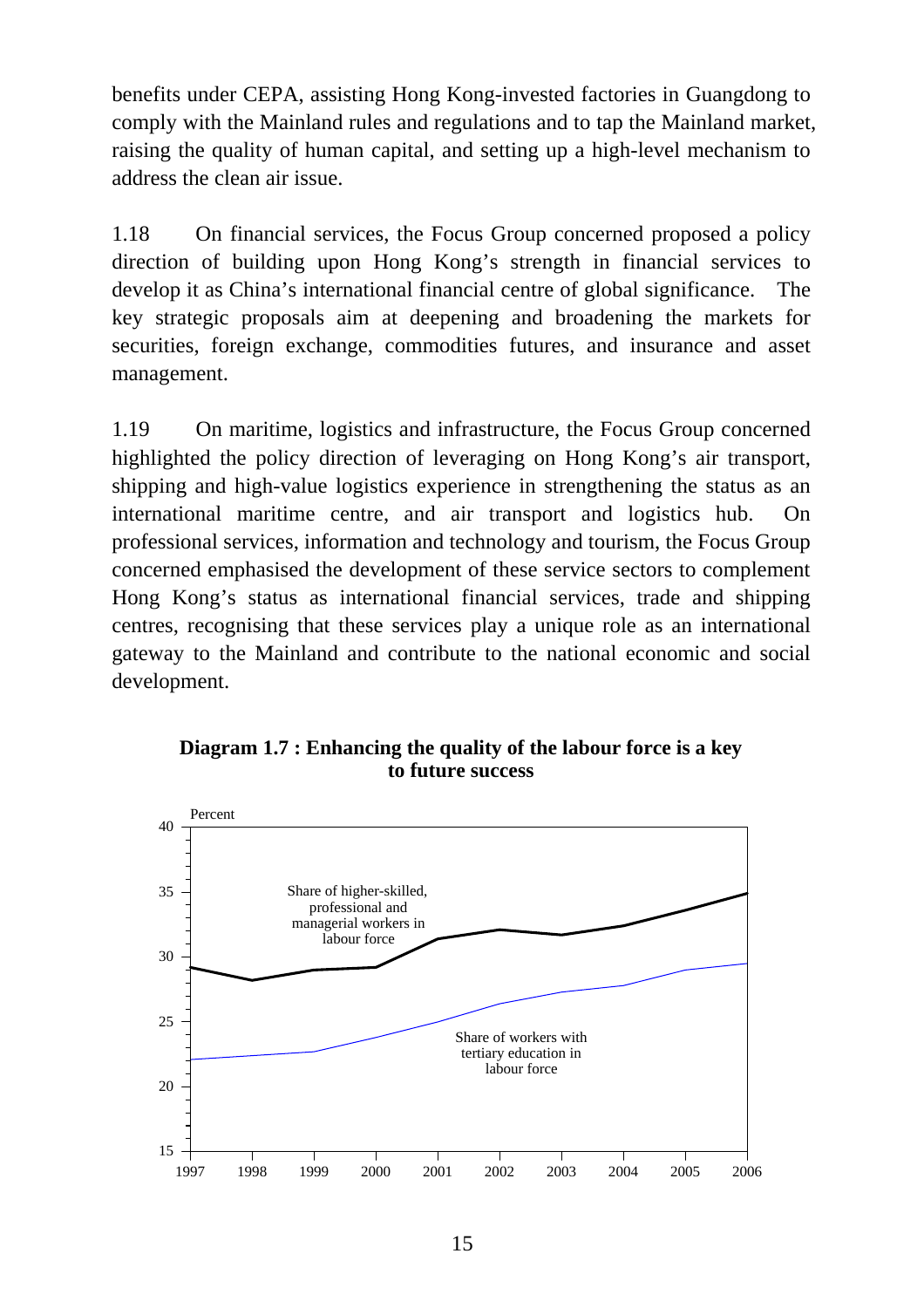#### **Some highlights of economic policy**

1.20 The strong economic growth attained over the past three years, at an annual average of 7.6%, together with a moderate inflation rate, is a clear indication of the success of Hong Kong's pro-market economic policy in accordance with the principle of "Market leads, Government facilitates". In December 2006, the Executive Broad of the International Monetary Fund (IMF) concluded its annual Article IV Consultation discussions with Hong Kong. The Broad attributed Hong Kong's sustained economic expansion to its skillful macroeconomic management, flexible markets and highly developed financial infrastructure.

1.21 Competition serves Hong Kong well. It drives the economy by providing opportunities for entrepreneurs to enter and trade freely in markets. It encourages businesses to provide good quality products and services at prices that are attractive to consumers, and promotes innovation and creativity, thereby helping to make Hong Kong competitive vis-à-vis other economies. The Government considers that high priority should be given to ensuring that our competition policy keeps pace with the times and continues both to serve the public interest and to facilitate a business-friendly environment. In November 2006, the Government launched a 3-month public consultation with a view to charting a course for Hong Kong's future competition policy, to consult the public on the appropriateness of the introduction of a cross-sector competition law, and also on how to assure the business community, particularly small and medium enterprises, that this will not impose on them onerous compliance cost.

1.22 The dynamism and versatility generated from the economic integration between Hong Kong and the Mainland will continue to underpin Hong Kong's economic growth in the years to come. Over the past year, there were significant developments in a wide range of areas. More notably in June 2006, further liberalisation measures, including 15 new measures in ten existing service sectors, under the Closer Economic Partnership Arrangement (CEPA) framework were introduced. In early January 2007, the Central Government announced its agreement to a further expansion of renminbi business in Hong Kong. Financial institutions on the Mainland, upon obtaining approval, can issue renminbi-denominated financial bonds in Hong Kong. This is indicative of the on-going financial integration between Hong Kong and the Mainland. It will not only provide channels for returning renminbi circulating in Hong Kong back to the Mainland, but also help to further develop Hong Kong as a bond centre in the region.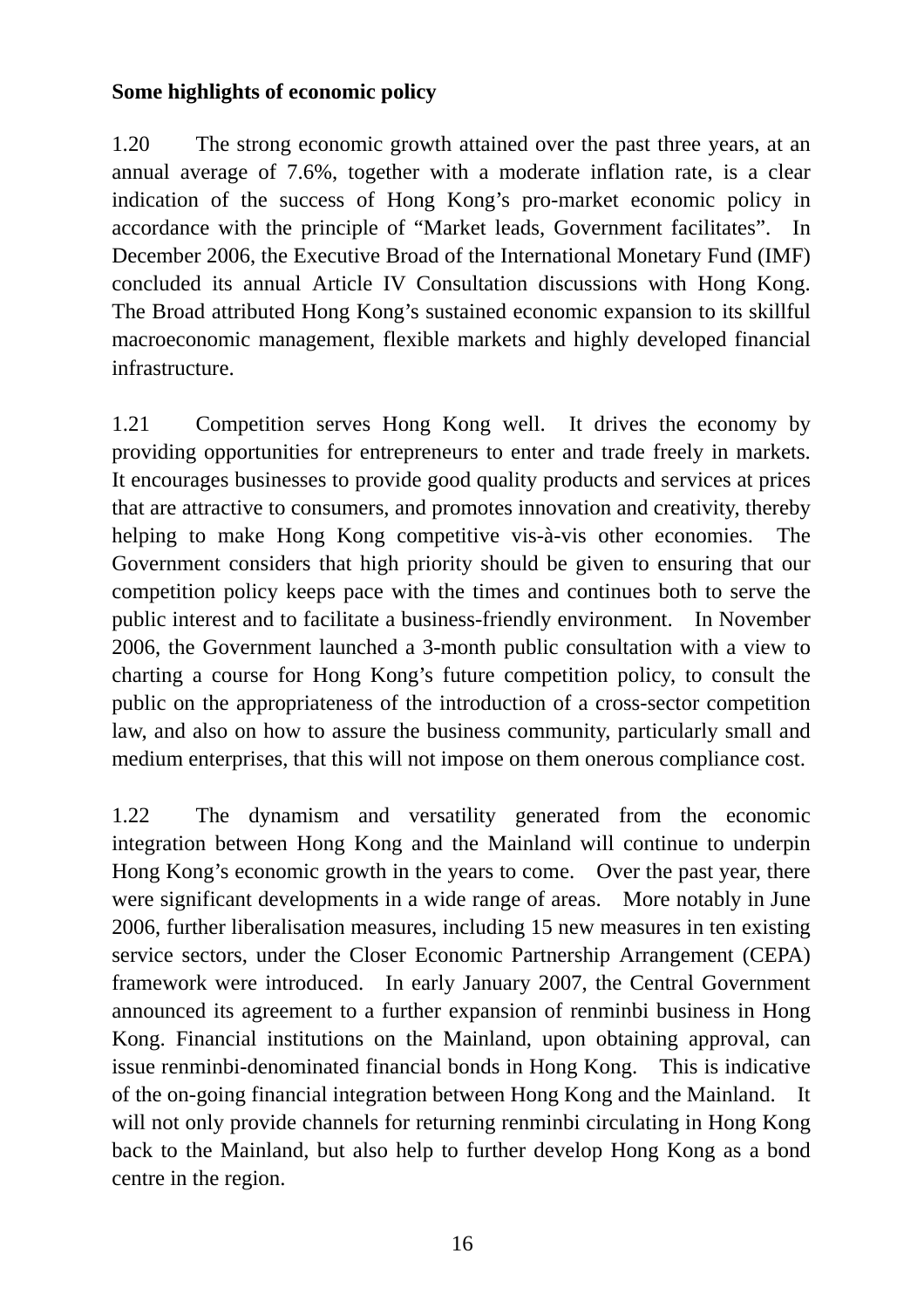#### **Notes :**

- (1) The Gross Domestic Product (GDP) is an overall measure of net output produced within an economy in a specified period, such as a calendar year or a quarter, before deducting the consumption of fixed capital. In accordance with the expenditure approach to its estimation, GDP is compiled as total final expenditures on goods and services (including private consumption expenditure, government consumption expenditure, gross domestic fixed capital formation, changes in inventories, and exports of goods and services), less imports of goods and services.
- (2) The seasonally adjusted quarter-to-quarter GDP series, by removing the variations that occur at about the same time and in about the same magnitude each year, provides another perspective for discerning the trend, particularly in regard to turning points. A detailed examination reveals the presence of seasonality in the overall GDP and in some of its main components, including private consumption expenditure, government consumption expenditure, exports of goods, imports of goods, exports of services, and imports of services. However, due to the presence of considerable short-term fluctuations, no clear seasonal pattern is found in gross domestic fixed capital formation. Therefore, the seasonally adjusted series of GDP is compiled separately at the overall level, rather than summing up from its main components.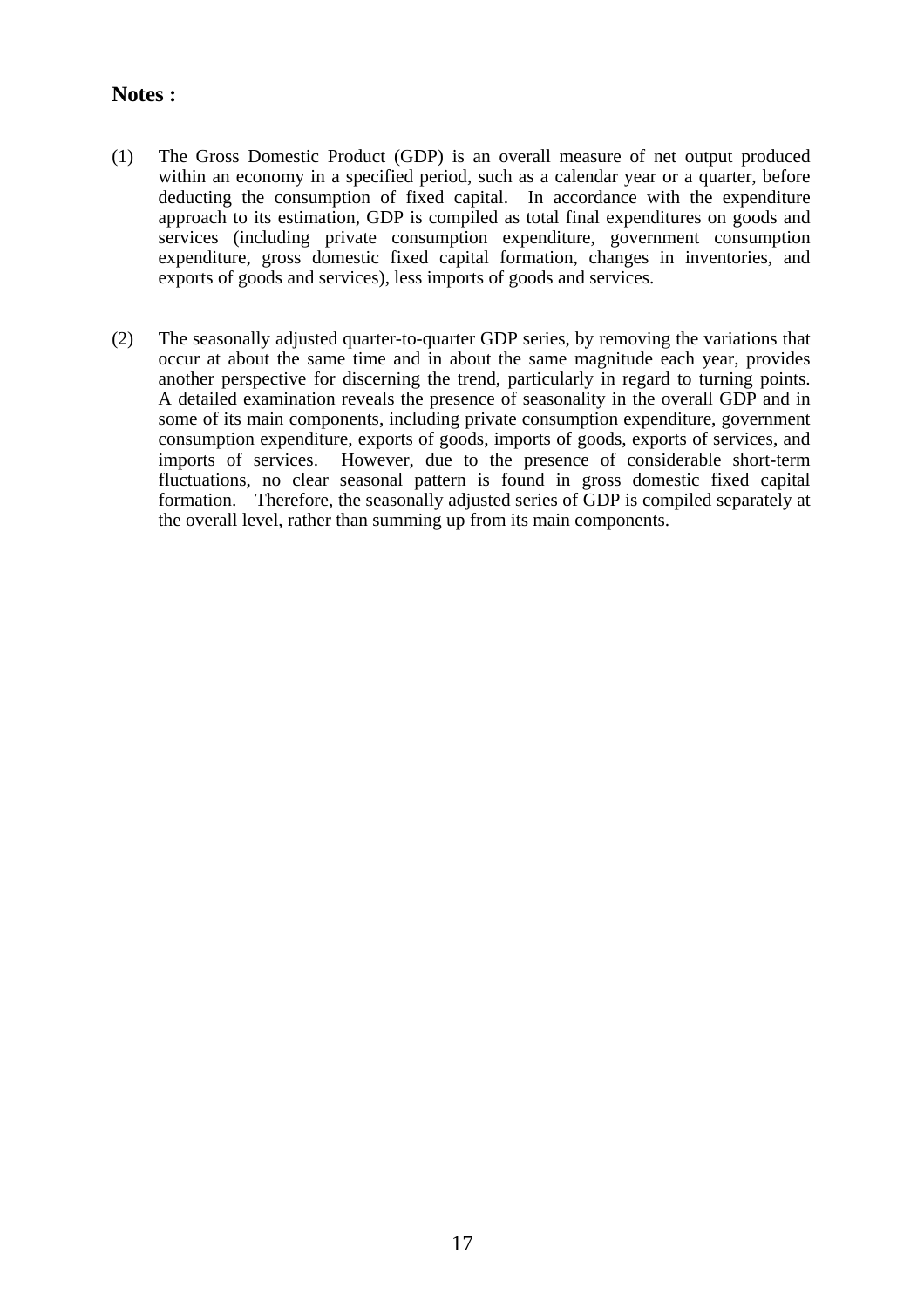# **CHAPTER 2 : ECONOMIC OUTLOOK FOR 2007 AND THE MEDIUM TERM**

#### *Summary*

- *In 2007:* 
	- *The Hong Kong economy is expected to remain on a broad-based upturn, with growth forecast at 4.5-5.5% in real terms. This will signify another year of above-trend growth, having already experienced three consecutive years of robust expansion.*
	- *The external trading environment still looks largely supportive. Despite the uncertainties stemming from the US economy, there are positive developments in other parts of the world, including the thriving Mainland economy, continued expansion in Europe and Japan, and solid growth in most parts of Asia. The fallback in oil prices and a weaker US dollar will also help.*
	- *Locally, the current strong economic upturn has put the economy on a much sounder footing, resulting in rising consumer and investor confidence. Domestic demand is thus likely to be an important driving force of overall economic growth.*
	- *The inflation outlook remains generally benign, as sustained productivity improvement in the economy and receding impact from oil prices should help to offset the expected pick-up in imported inflation due to a weak US dollar and renminbi appreciation. Taking into account the various one-off factors which will push down the Composite CPI level in the year, consumer price inflation is forecast at 1.5%.*
- *The medium-term prospects for the economy are promising, as the strategy of leveraging on our fast-growing economic hinterland continues to pay off. The action agenda from the Economic Summit on China's 11th Five Year Plan will help Hong Kong to strengthen its vital role in the economic development of our country. These will also further enhance our continuous integration with the Mainland under the CEPA framework and Pan-PRD cooperation, thereby bringing significant benefits to both sides. Coupled with the productivity uplift achieved in the process of restructuring*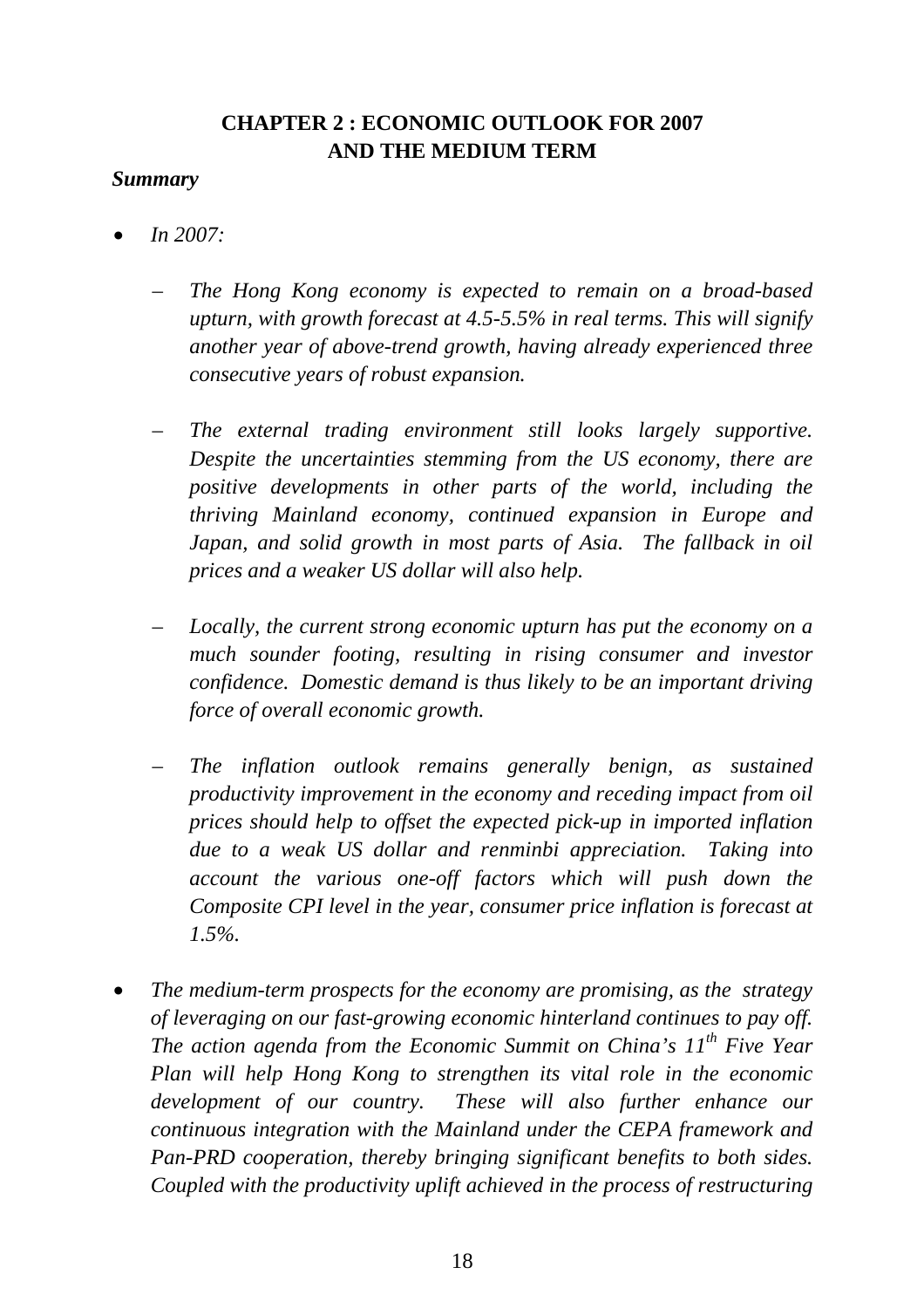*towards knowledge-based economy, the Hong Kong economy is expected to attain a 4.5% trend GDP growth over the next few years.* 

#### **Major external factors**

2.1 Global economic performance is vital to the Hong Kong economy due to its open nature. The developments on the external front will continue to have decisive influence on Hong Kong's economic growth in 2007. Unlike last year, the uncertainty surrounding interest rate movements has reduced and the threat from oil prices has also become less imminent. However, weaker growth in the US remains as the major downside risk to Hong Kong's trade performance in 2007. With the integration with the Mainland economy getting ever closer, the China factor will continue to feature prominently in driving Hong Kong's economic growth. Finally, the liquidity-driven surges in stock markets worldwide over the recent period should also deserve our attention when discussing Hong Kong's near-term economic prospects.

#### *Global economic outlook*

2.2 2006 saw another year of vibrant performance of the global economy. The robust growth in the past four consecutive years represented one of the longest sustained periods of global economic expansion over the past half of a century. In the US, notwithstanding the oil price upsurge and interest rate hikes earlier in the year, and even with the subsequent cooling of the housing market, US consumption still displayed a degree of resilience during most of 2006. In Europe, the economic upturn has finally gathered strength and also broadened in scope. Buoyant export performance and upbeat economic sentiment had helped to underpin business investment, and in turn consumption as labour market progressively improved. 2006 was also a good year for the Mainland economy and for the other Asian economies in general. For the Mainland in particular, while exports thrived throughout the year, private consumption was also strong. Fixed asset investment surged further, with some taming in its growth pace towards the end of the year as the macro-tightening policy yielded more results. Also on the growth track was Japan's economy, supported by the strength of both exports and business investment, although private consumption was still lagging behind. With the vibrant Mainland economy and with Japan's economic upturn firmly in place, the other Asian economies also attained solid growth amidst the booming trade. For 2006 as a whole, IMF estimates that the global economy should have attained robust growth at 5.1%, up even from an already strong growth of 4.9% in 2005.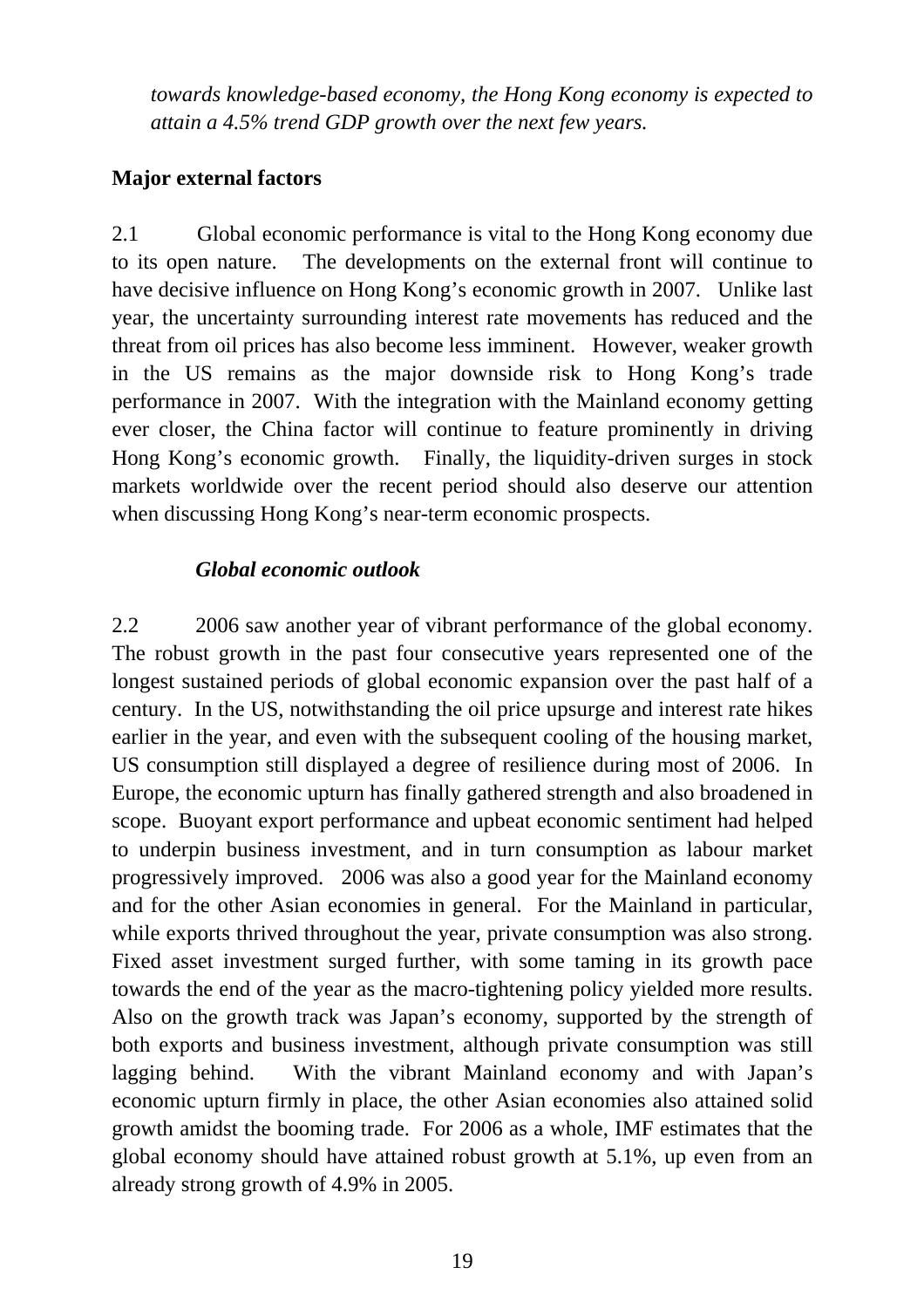#### **Diagram 2.1 : IMF expects the strenth of the global economy to extend into 2007 despite the below-trend growth in US**



Note :  $(*)$  IMF's forecast.

2.3 Looking ahead to 2007, the global picture still looks largely sanguine, although the pace of economic expansion this year may be slightly slower than in 2006 owing to the envisaged sub-par growth in the US. The prevailing market views are for a generally benign scenario of soft-landing in the US with no significant ramifications to the rest of the world. Indeed, so far the correction of the US housing market has not been particularly disruptive and has not transpired into a broad-based downturn in the US economy. Also, lower oil prices and a tight labour market have helped to sustain US consumer sentiment at a high level. Elsewhere, the economic situation is also rather positive. Economic expansion in the EU and Japan can be expected to continue at a solid pace. More importantly, the Mainland economy is likely to remain as the bright spot in Asia this year. The other Asian economies should also fare quite well. In short, the global picture this year is likely to show a rebalancing of growth pattern, with the euro area, Japan and Asia taking up a bigger role in driving the global economy when the US economy may face a moderate growth slow-down after many years of above-trend growth. According to the projection by IMF in September 2006, the world economy would post another year of notable growth at 4.9% in 2007, broadly on par with the growth in 2006 and considerably higher than the average annual growth of 4.1% over the past ten years.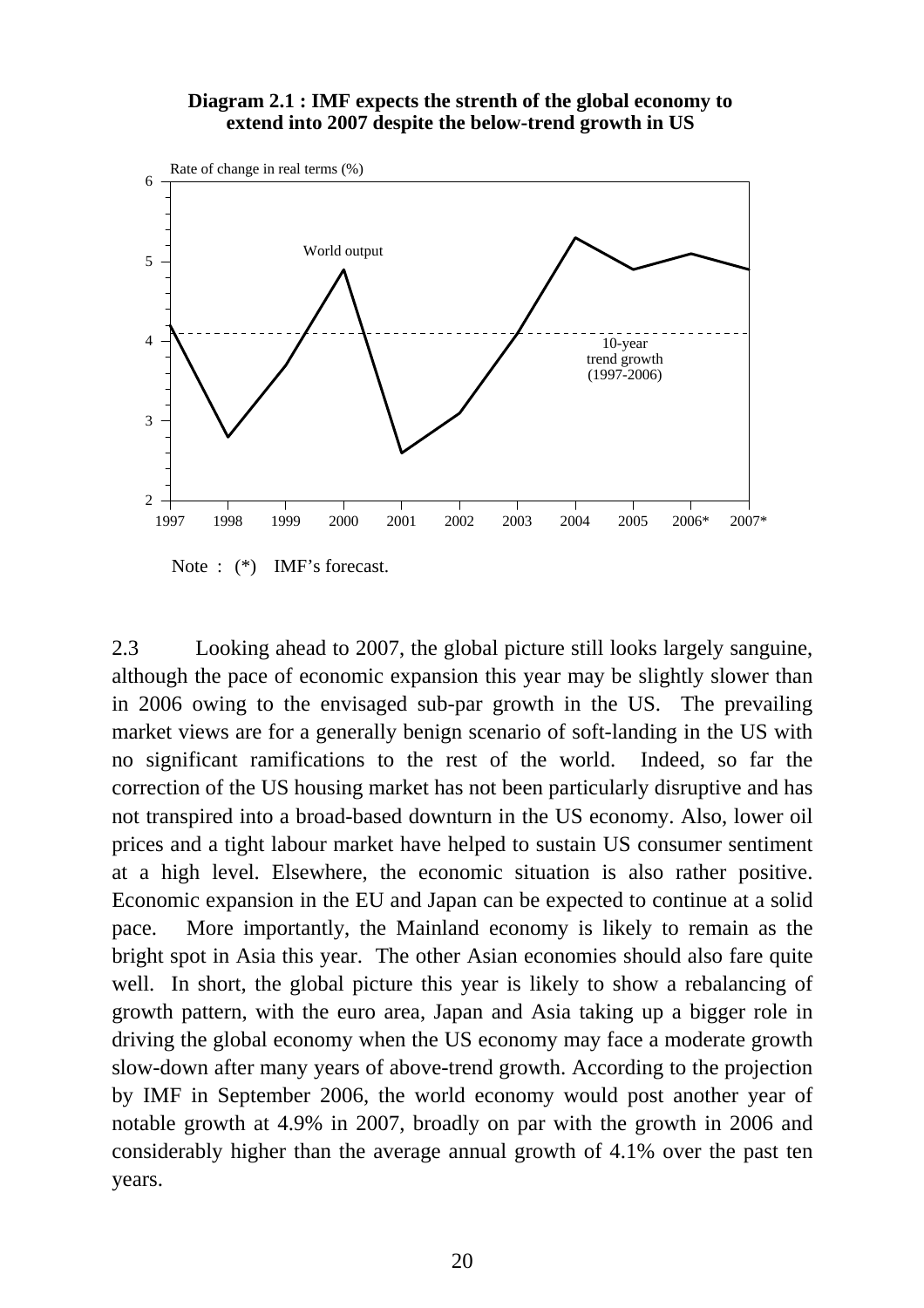|                   | <b>IMF</b> | <b>World Bank</b> | <b>Private sector</b><br>forecast <sup>^</sup> |
|-------------------|------------|-------------------|------------------------------------------------|
|                   | (%)        | (%)               | (%)                                            |
| World             | 4.9        | 4.5               | 3.3                                            |
| <b>US</b>         | 2.9        | 2.1               | 2.7                                            |
| Euro-area         | 2.0        | 1.9               | 2.1                                            |
| Asia:             |            |                   |                                                |
| Mainland China    | 10.0       | 9.6               | 9.7                                            |
| Japan             | 2.1        | 2.4               | 1.9                                            |
| Singapore         | 4.5        | 5.0               | 5.2                                            |
| Republic of Korea | 4.3        | 4.5               | 4.4                                            |
| Malaysia          | 5.8        | 5.5               | 5.5                                            |
| Thailand          | 5.0        | 4.6               | 4.6                                            |
| Taiwan            | 4.2        | 4.0               | 4.1                                            |
| Indonesia         | 6.0        | 6.2               | 5.9                                            |

**Table 2.1 : Growth forecasts for major economies in 2007**(1)

Note : (^) Average.

2.4 There are however several downside risks. *First*, if the slow-down in US economic growth turns out to be more abrupt, with more severe spill-over effects on other sectors, then the global picture would not be as benign as currently presumed. *Secondly*, the international oil market, whilst moving in the favourable direction in recent months, is also subject to a wide range of uncertainties ranging from potential supply disruptions to adverse geo-political developments. The continued limited spare capacity along the oil supply chain is likely to keep oil prices fairly sensitive to such developments. *Thirdly*, the global imbalances, still alarmingly large, have yet to be resolved. Although the prevailing market views do not see the risk of a sudden adjustment as being that high in the near term, the disruptions to the global economy could indeed be very severe if a disorderly unwinding of the imbalances were to take place. *Fourthly*, the core inflation rate in the US has yet to come down to the Fed's comfort zone, thus dimming the hope of an imminent interest rate cut. And if inflation were to show an unexpected uptick leading to a fresh round of monetary tightening, this could potentially trigger big reactions in the already richly priced asset markets. *Fifthly*, the low risk premiums in financial markets worldwide would also pose risks, especially if risk perceptions suddenly change to reverse the direction of funds flows and global sentiment.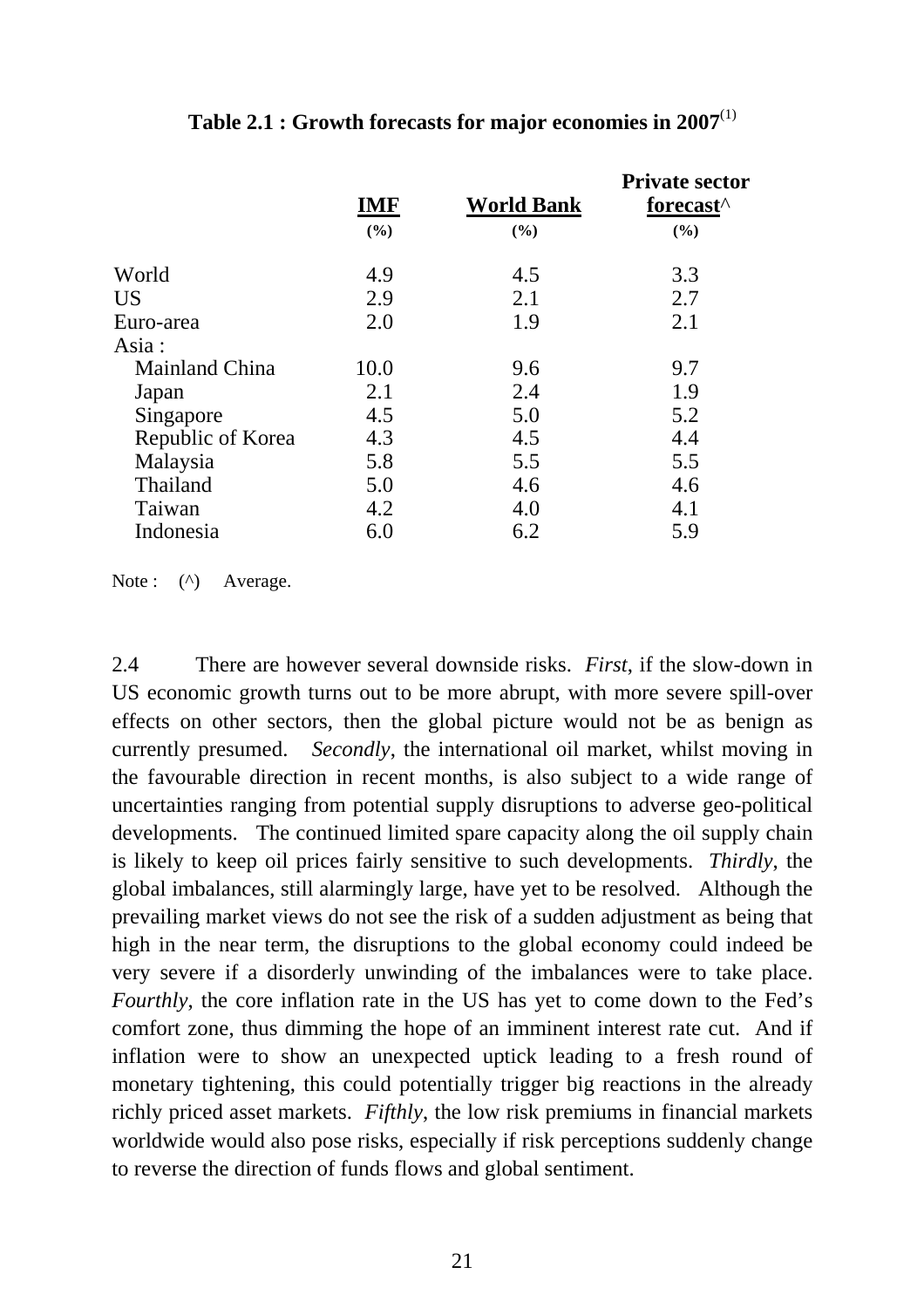#### *Exchange rates and price competitiveness*

2.5 Apart from demand side factors, Hong Kong's external trade also depends a lot on the exchange rate movements. The continued weakening of the US dollar after the first quarter of 2006 was indeed a major factor leading to the renewed strength in Hong Kong's exports in recent periods. By December 2006, the depreciation of the US dollar had led to a cumulative fall in the Real Effective Exchange Rate Index of the Hong Kong dollar by 4% over a year earlier. Looking ahead, Hong Kong's price competitiveness in the early part of 2007 should continue to benefit from the lag effects of previous depreciation. Beyond that, while the movements of US dollar are far from certain, the widely held view is for the weakness of the dollar to persist, particularly in face of the pause in US interest rate hikes against the expected further rise in interest rates elsewhere, and the expected sub-trend growth of the US economy against the continued expansion in Europe and Asia. As such, the exchange rate movements, though unpredictable as always, are quite likely to remain favourable to Hong Kong's export competitiveness.

2.6 Another important factor on the exchange rate front relates to the movements of the renminbi. Since the introduction of the managed float regime on 21 July 2005, the renminbi had appreciated against the US dollar in an orderly and gradual manner. By mid-February 2007, the renminbi had strengthened by around 7% against the US dollar since the regime change. But it is worth noting that most of the Asian currencies, including the Singapore dollar, Korean won, Malaysian ringgit and Thai baht, had likewise appreciated against the US dollar, and by an even greater extent than that of the renminbi. Major currencies like the euro and pound sterling had similarly risen distinctly against the US dollar over the past year or so. Thus, while the renminbi rose against the US dollar, it actually depreciated against the various major currencies, so much so that the exchange rate movements of the renminbi as a whole had not impacted on the external competitiveness of Mainland's exports in any adverse manner. As a result and with also the sustained productivity improvements in the Mainland, Mainland's exports were able to maintain robust growth of close to or even exceeding 30% during 2006, hence also underpinning the strength of Hong Kong's exports. Going forward, if further appreciation of renminbi this year again coincides with a global weakening of the US dollar during 2007, then the impact on Hong Kong's external trade should again be rather mild as that observed over the past year.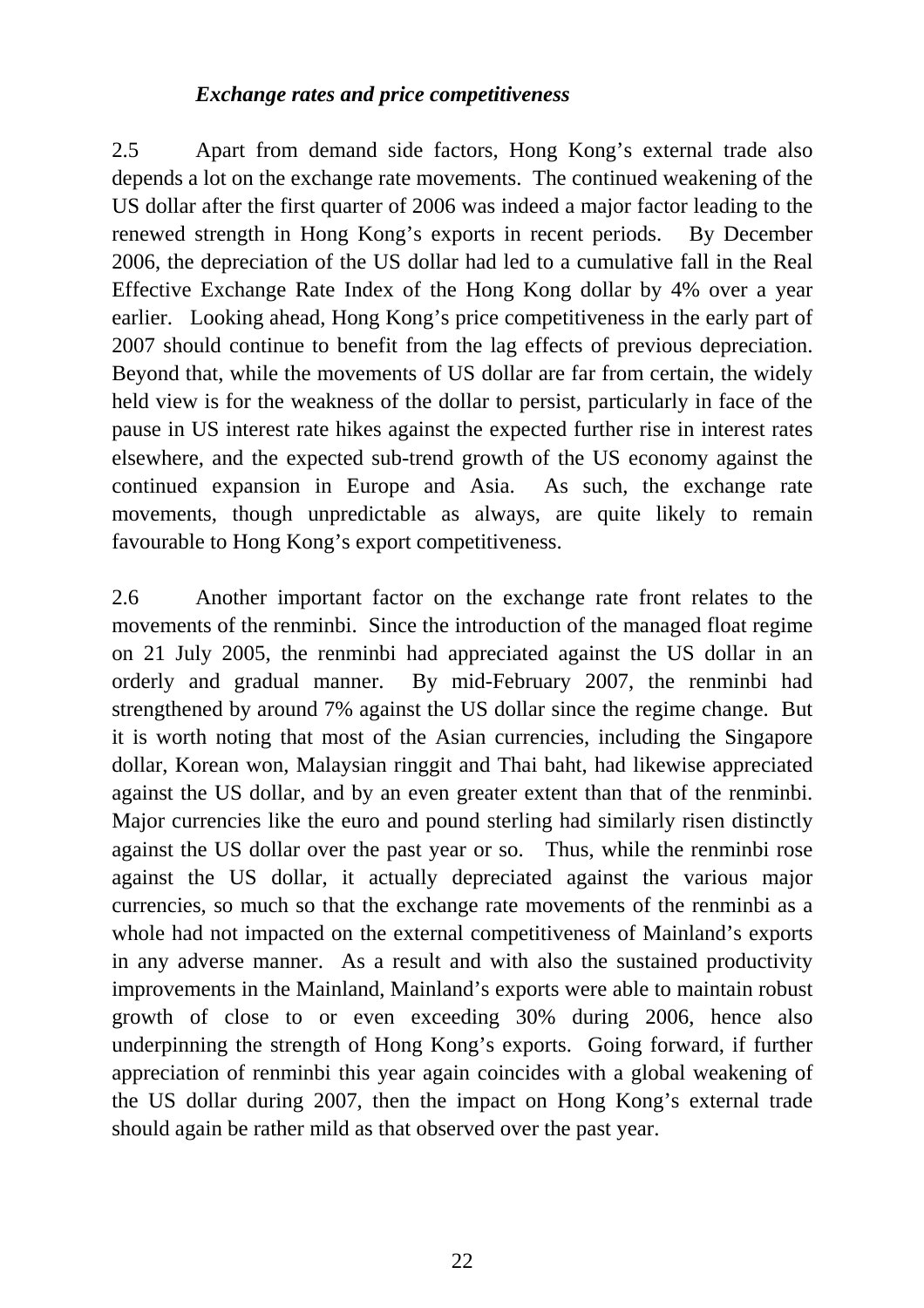

**Diagram 2.2 : Persistent weakness of US dollar seen lately**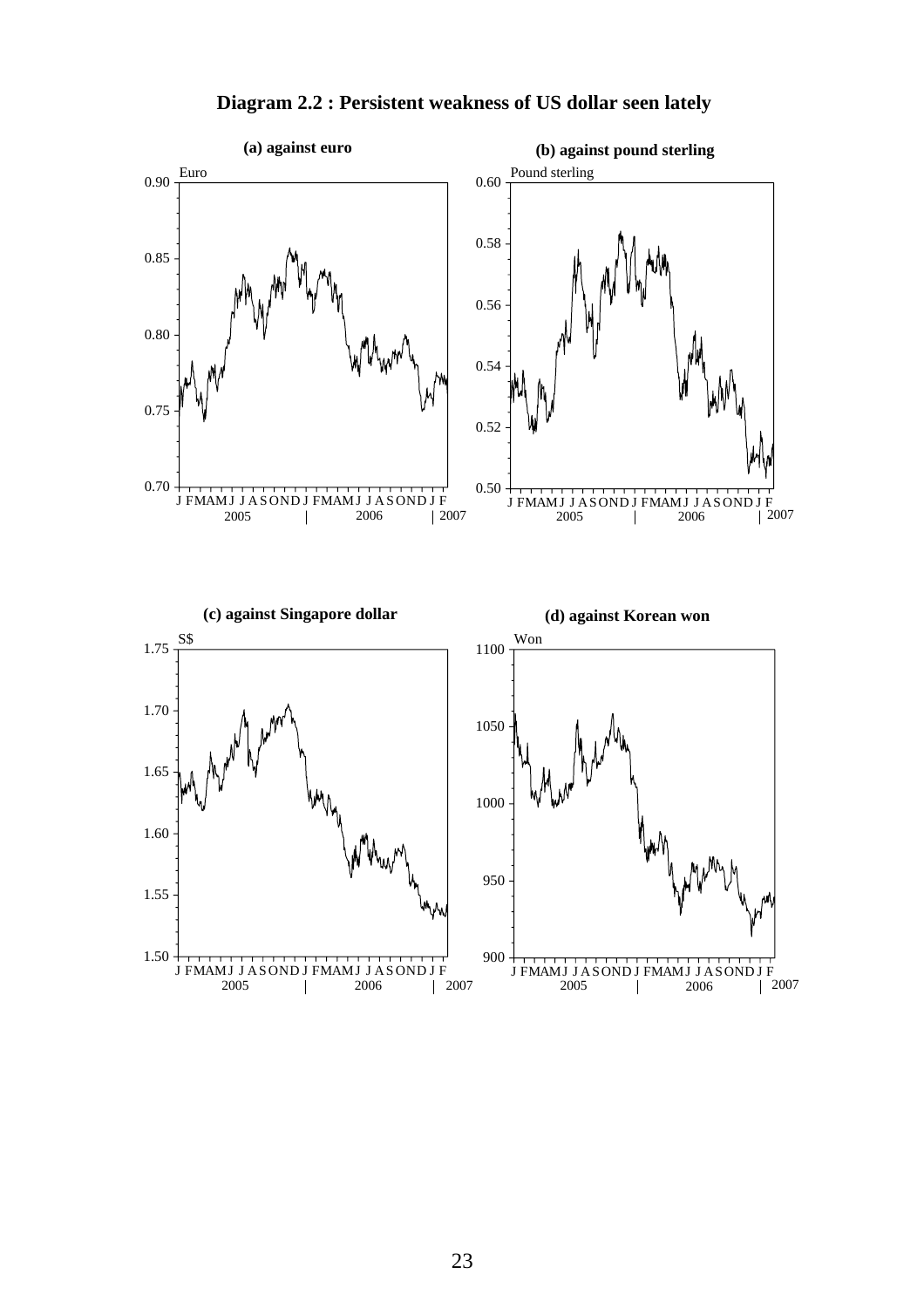

**Diagram 2.2 (cont'd) : Persistent weakness of US dollar seen lately** 

**Diagram 2.3 : While renminbi rose against the US dollar, it actually depreciated against euro and many Asian currencies in 2006**



Note : An increase in the index represents an appreciation of renminbi against the currency concerned.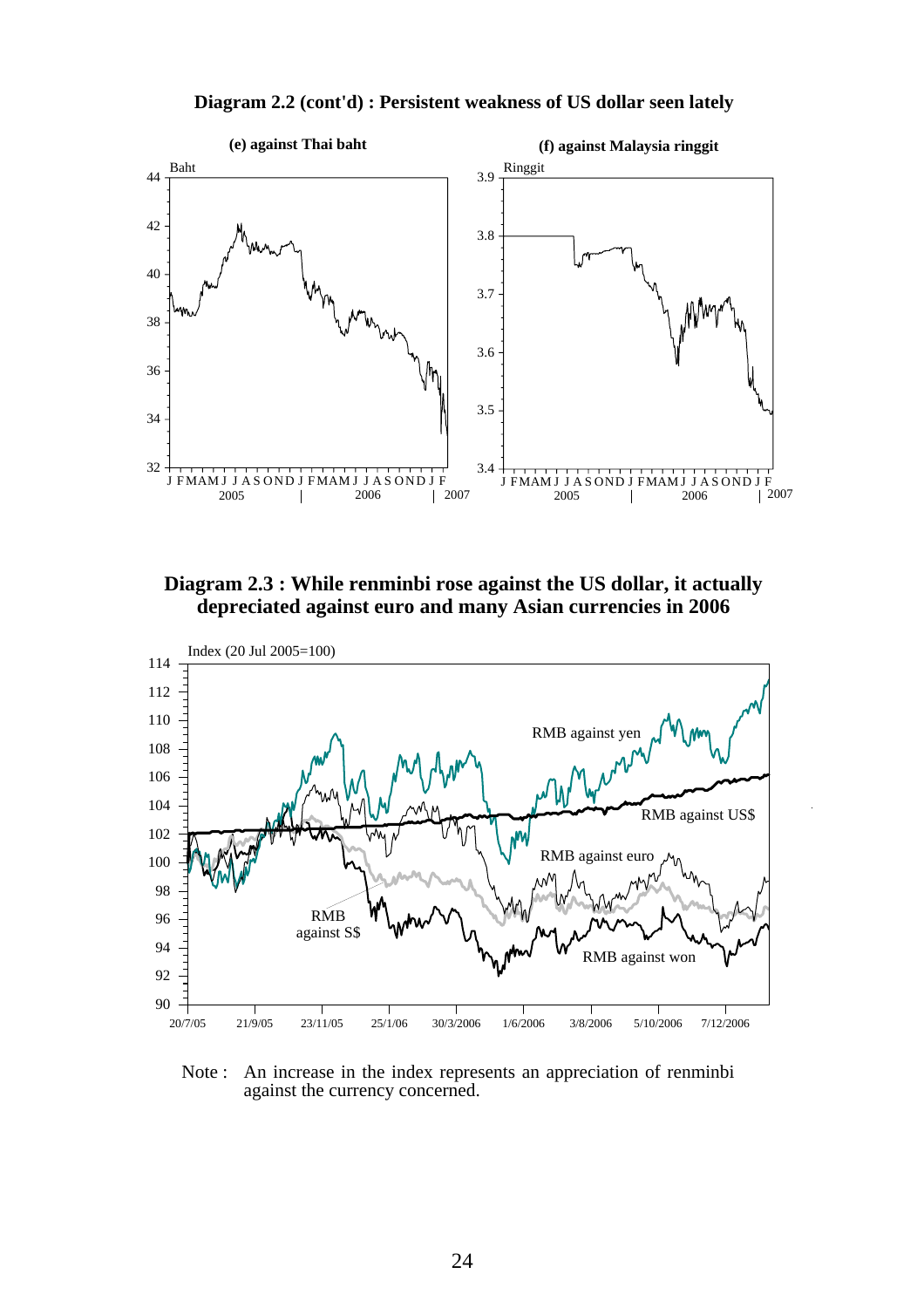#### **Box 2.1**

#### **Exchange rate movement as a prominent factor affecting Hong Kong's export performance**

Among the bundle of factors affecting two economies' bilateral trade, exchange rate is one prominent factor underlying the price competitiveness of an economy's exports. In gauging the broad movement of the Hong Kong dollar, the Census & Statistics Department compiles the Nominal Effective Exchange Rate Index (NEERI) to measure movements in the weighted average of the nominal exchange rate of the Hong Kong dollar against the currencies of Hong Kong's principal trading partners. Apart from the nominal exchange rate between two economies, the relative change in price level of goods and services in the two economies also affects the price competitiveness of the exporting economy. In this regard, the Hong Kong Monetary Authority also compiles a series on the Real Effective Exchange Rate Index (REERI) by adjusting the NEERI for relative movements in consumer price indices against selected trading partners of Hong Kong.

Intuitive reasoning suggests that both the NEERI and REERI should bear a relationship with Hong Kong's exports. Moreover, due to the lead time from changing consumer demand in response to a change in exchange rate to placing purchase orders by the importers and final shipment of goods by the exporters, the exchange rate movement can be expected to carry lagged effect on exports for a few quarters. The following empirical outcomes help to discern the above theoretical relationship in the case of Hong Kong.

Using data for the past ten-year period Q1 1997 – Q4 2006, the correlation coefficients of the year-on-year rate of change of the quantum index of total exports with the year-on-year rates of change of the NEERI and REERI for various lag periods are shown below:

|                  | <b>NEERI</b> | <b>REERI</b> |
|------------------|--------------|--------------|
| Lag 1            | $-0.6196$    | $-0.6404$    |
| Lag <sub>2</sub> | $-0.7702$    | $-0.7481$    |
| Lag <sub>3</sub> | $-0.7794$    | $-0.7180$    |
| Lag <sub>4</sub> | $-0.7030$    | $-0.6046$    |

The results show that the year-on-year rate of change in total exports has negative correlations with both the rates of change in NEERI and REERI, affirming the proposition that a weak Hong Kong dollar would bolster exports. The higher correlation coefficients for lag periods of two quarters suggest that the exchange rate impacts would more fully filter through after around two quarters.

While the above lead-lag correlations should also throw light on the causal relationship between exchange rate movement and export performance, further attempts are made to conduct Granger Causality Test on the variables for various lag structure. The results again confirm that movements in exchange rates are a prominent factor affecting export growth.

#### **Significance of Granger Causality of REERI and NEERI on total exports**

|                            | EERI                                                 | IEERI |  |
|----------------------------|------------------------------------------------------|-------|--|
| Lag <sub>1</sub>           | ***                                                  | ***   |  |
| Lag <sub>2</sub>           | ***                                                  | ***   |  |
| Lag $3$                    | ***                                                  | ***   |  |
| Lag <sub>4</sub>           | $**$                                                 | ***   |  |
| $(***)$<br>Notes :<br>(**) | Significant at 1% level.<br>Significant at 5% level. |       |  |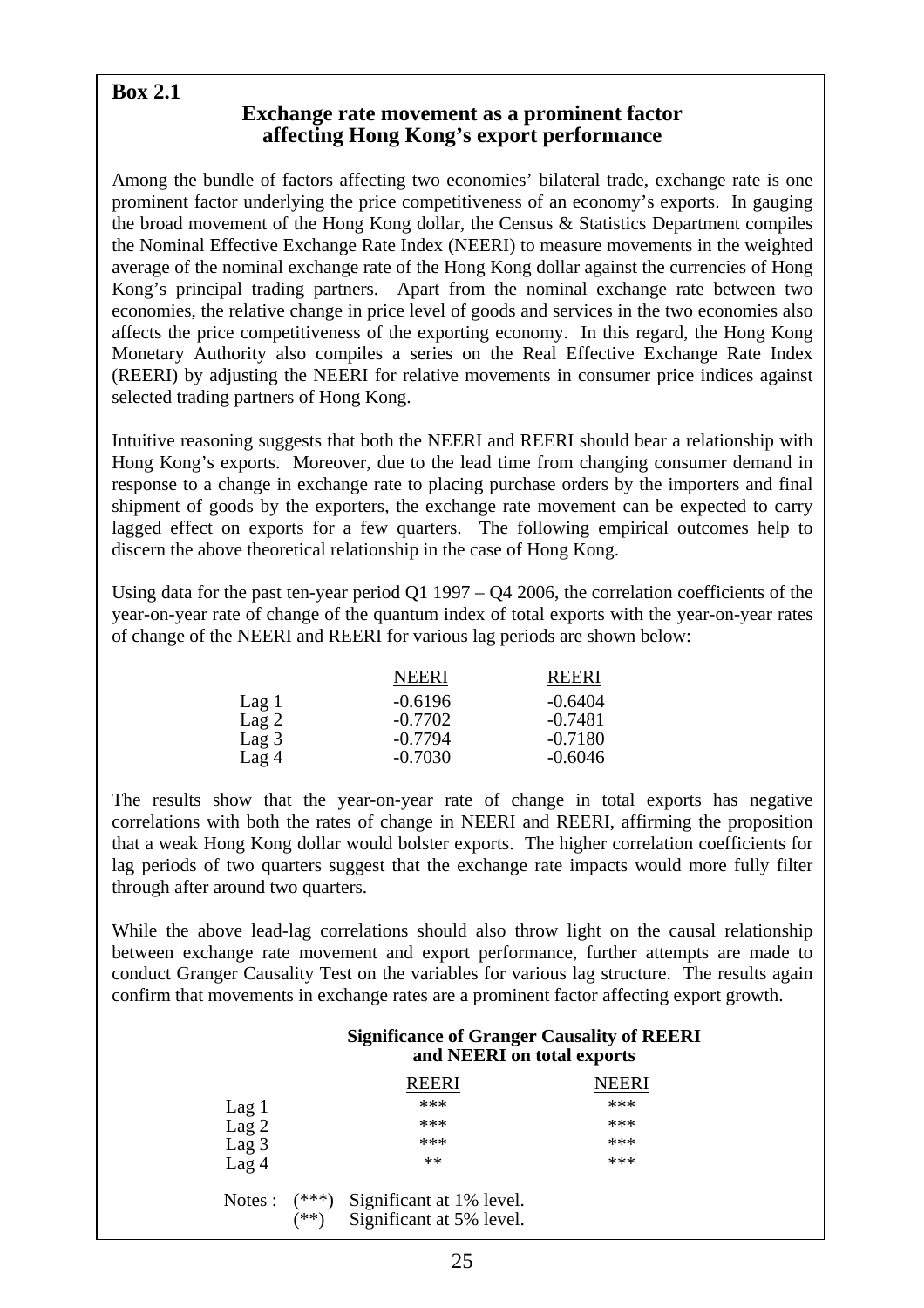2.7 The expected appreciation of the renminbi would help to strengthen the domestic demand in the Mainland economy, which incidentally also strives to attain a more balanced growth. This would bode well for Hong Kong's exports of goods to this market. Indeed, with the rising purchasing power that comes with the appreciation, there would also be stronger demand for Hong Kong's exports of services to this market as well. Of particular note would be the favourable impact on Hong Kong's inbound tourism. The appreciation could induce more Mainland residents to visit Hong Kong and spend more here.

2.8 The expected appreciation of the renminbi, coupled with a weaker US dollar, however, would have an impact on local inflation by exerting stronger price pressures from the external front. Towards the end of 2006, there were signs of a pick-up in the import prices of food, and to a certain extent, also for consumer goods. The food price inflation in the Mainland had further reinforced the exchange rate effect on Hong Kong's import prices of food. If the appreciation of renminbi turns out to be faster than expected, then the resultant impacts on trade and inflation would be somewhat larger than currently assumed.

# *Oil Prices*

2.9 Partly offsetting the impact of higher import prices of food and consumer goods on imported inflation was the fall in oil prices since the third quarter of 2006. Although the risk of oil prices showing a significant renewed upsurge as that seen in the earlier part of last year seems to have reduced, it is likely that oil prices in the international market would still be rather volatile over the course of 2007. The spare capacity along the global oil supply chain remains limited, thereby making oil prices fairly sensitive to unexpected events relating to supply disruptions or geo-political developments in the oil-producing regions.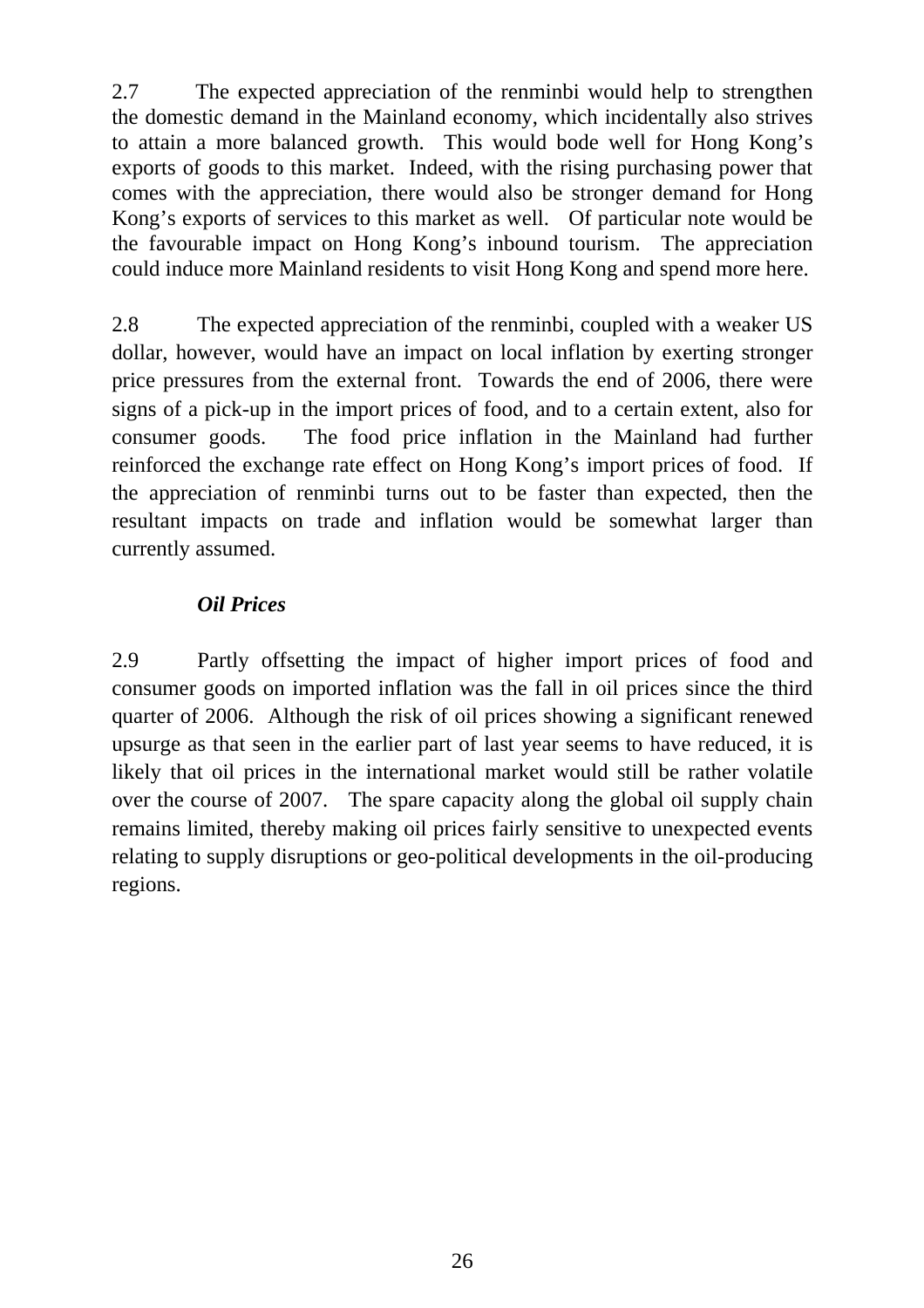



#### **Major domestic factors**

#### *Interest rate movements*

2.10 The cycle of interest rate hikes started by the US Federal Reserve (Fed) in June 2004 extended into the first half of 2006. Over this two-year period, the Fed had raised its target rate 17 times by 25 basis points each to the current level of 5.25%, with four of them in the first half of 2006, at a pace that largely matched market expectations. Since then the interest rate hikes in the US were put on a pause, as the cumulative impacts of the earlier interest rate rise showed up in the US housing market consolidation thus denting the US economic growth momentum to below-trend. On the other hand, the Hong Kong dollar interest rates were quite stable during 2006. The best lending rate (BLR) only rose once by 25 basis points in late March 2006 following the Fed's target rate hike by the same magnitude just before that. The BLR did not follow the rises of the Fed's target rate afterwards, and actually fell back to 7.75% in early November due to strong capital inflows into Hong Kong. As a result of capital inflows and the abundant liquidity in the local banking sector, the interest rate gap between the Hong Kong dollar and its US counterpart widened successively over the course of 2006.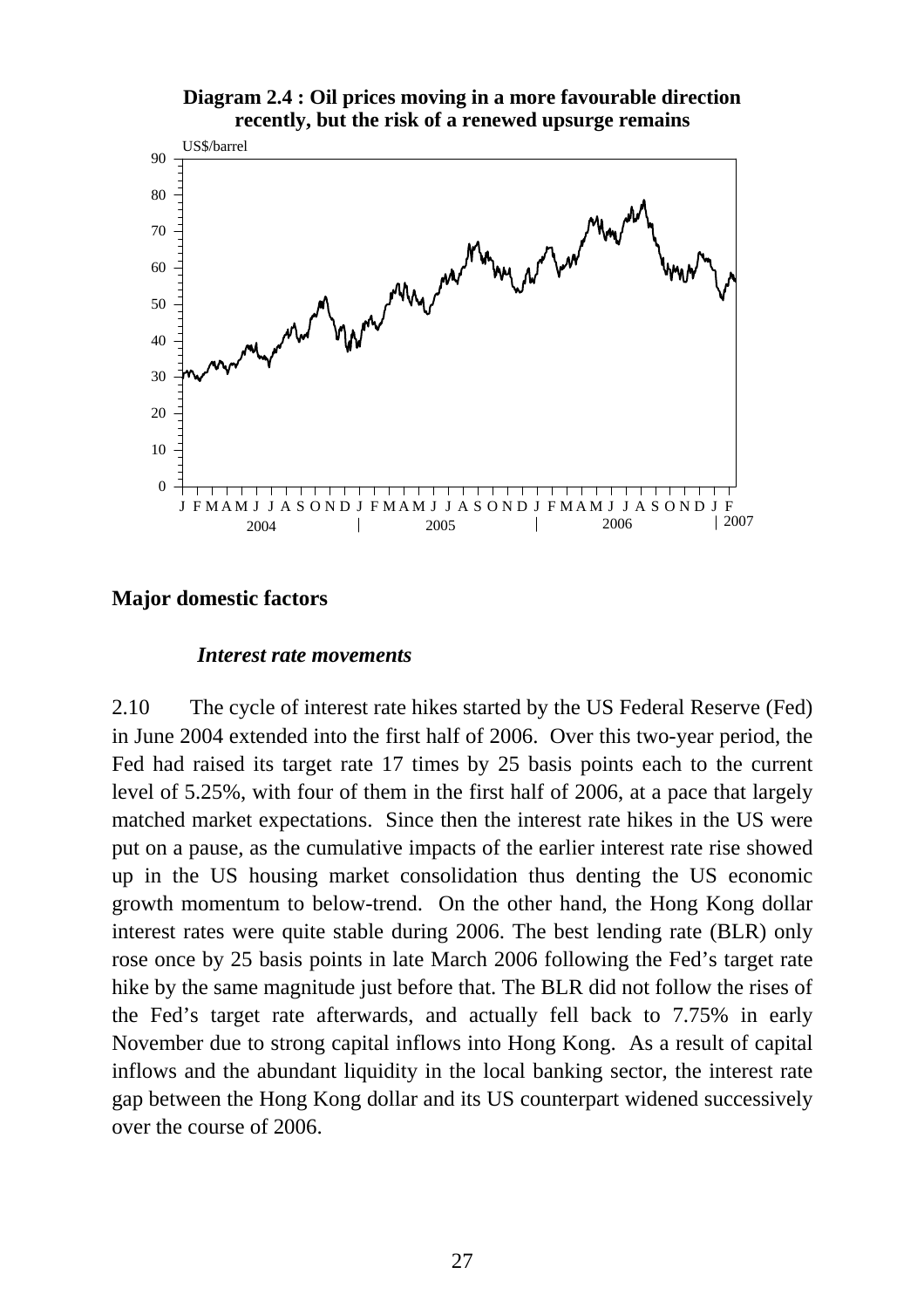2.11 Looking forward, the market generally expects the Fed to put the interest rate hike on the "pause" mode until there is clear sign of core inflation receding. This is a welcome development for the Hong Kong economy in 2007, more so if interest rates in the US were to be lowered later in the year as inflation indeed edges down as expected upon the moderate US economic growth. Against this, however, is the continuing uncertainty over the direction and magnitude of funds flows into and out of Hong Kong, in particular whether and when the earlier funds inflows would retreat to narrow the interest rate gap between Hong Kong dollar and US dollar. If this does occur, Hong Kong dollar interest rates have to move higher to catch up with the earlier hikes in US interest rates, potentially triggering asset market corrections and undermining the growth momentum now seen in the domestic economy. While this is clearly a risk to watch out on the local front, an improving labour market and the much stronger household and corporate balance sheets after three years of robust economic growth are the positive factors which should help to cushion off some of the negative impact in the event of unexpected volatilities in the asset markets.

# *Integration with the Mainland*

2.12 The rapid development and opening up of the Mainland economy over the past thirty years or so has generated enormous business opportunities for the Hong Kong economy. With Hong Kong's world-class physical and financial infrastructures, Hong Kong has been serving as a natural gateway between the Mainland and the rest of the world, reaping enormous benefits from the vibrant Mainland economy.

2.13. Over the years, the economic relations between Hong Kong and the Mainland have grown in terms of both breadth and depth. The prominence of the Mainland in Hong Kong economy is seen not only in trade and direct investment, but increasingly also in people and capital movements. In particular, on the financial front, Hong Kong is now the Mainland's major international financial and premier IPO centre. In 2006 alone, 73% of the equity capital was raised by Mainland enterprises, and 60% of the stock market turnover was related to Mainland-related stocks trading in Hong Kong's stock market. Moreover, the launch of RMB banking businesses since February 2004 and their subsequent expansion in activities have enabled Hong Kong to develop RMB clearing and settlement links with the banking system in China, thereby facilitating further economic integration between the two places.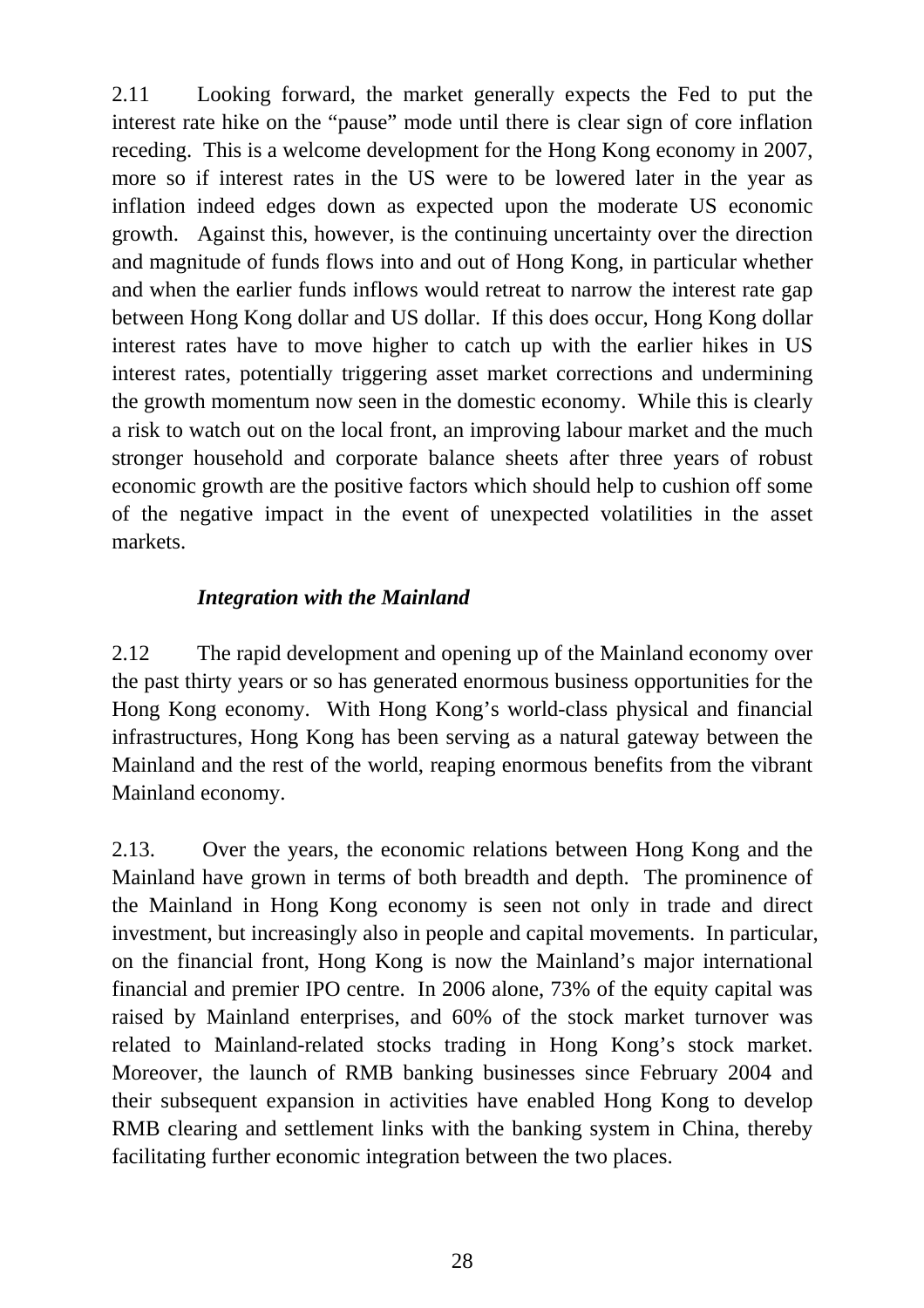2.14 The policy directions proposed by the Focus Groups of the Economic Summit on "China's  $11<sup>th</sup>$  Five-Year Plan and the Development of Hong Kong", coupled with the policy initiatives under the CEPA and Pan-PRD cooperation framework, would certainly help to enhance further the vital role of Hong Kong in the development of the Mainland economy, much to the benefit of Hong Kong. Yet at the same time, there are also developments in the Mainland which could affect the Hong Kong economy in a less positive manner. Apart from the on-going macro tightening measures to arrest the excessive surge in investment<sup> $(2)$ </sup>, the Mainland had rolled out new rules affecting processing trade in the latter part of 2006, involving a cut in tax rebate rates for certain export items and also an expansion in the list of the prohibited category under processing trade<sup>(3)</sup>. Many Hong Kong manufacturers with production across the border are worried that this may signify the beginning of a gradual tightening up in the Mainland's policy towards processing trade. This has emerged as a new area of uncertainties for Hong Kong's trade.

#### **Diagram 2.5 : Closer economic integration with the Mainland on all fronts remains a key driving force of Hong Kong's economic growth**



**(a) Merchandise trade (b) Visitor arrivals from Mainland and Hong Kong resident departures to Mainland**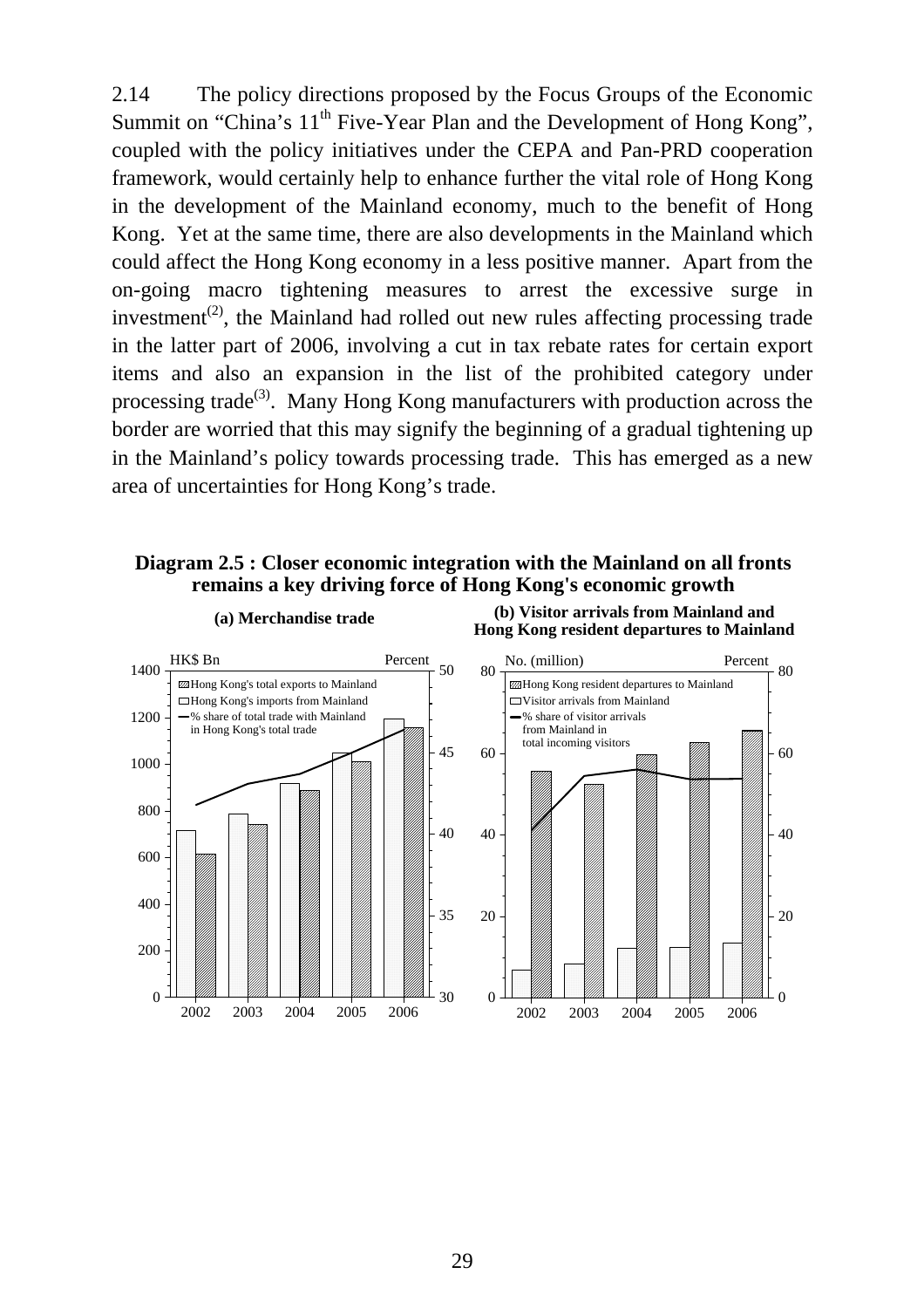

#### **Diagram 2.5 (cont'd) :**

#### **Outlook for the Hong Kong economy in 2007**

2.15 Having already experienced three years of robust economic expansion, the outlook for 2007 is for another year of balanced and solid growth. The closer integration with the Mainland economy, through the progressive implementation of the liberalisation measures under the CEPA framework and the strengthening of Pan-PRD cooperation, has contributed to a highly supportive business environment with more opportunities and greater dynamism.

2.16 Externally, the trade outlook still looks rather good this year, under the support of a thriving Mainland economy and its vibrant trade flows, sustained economic expansion in Europe and Japan, and also with the general weakness of the US dollar rendering a boost to Hong Kong's external competitiveness. The substantial ease-back in oil prices has removed a key element of uncertainty which has persistently overshadowed the global economy over the past few years. Lower oil prices would also help to alleviate global inflationary pressures, reduce production costs, and raise households' purchasing power thereby supporting overseas' consumer spending. Overall, granting a softlanding scenario in the US, *total exports of goods* are likely to see further notable growth in 2007, though probably not as strong as the 10.2% growth in 2006.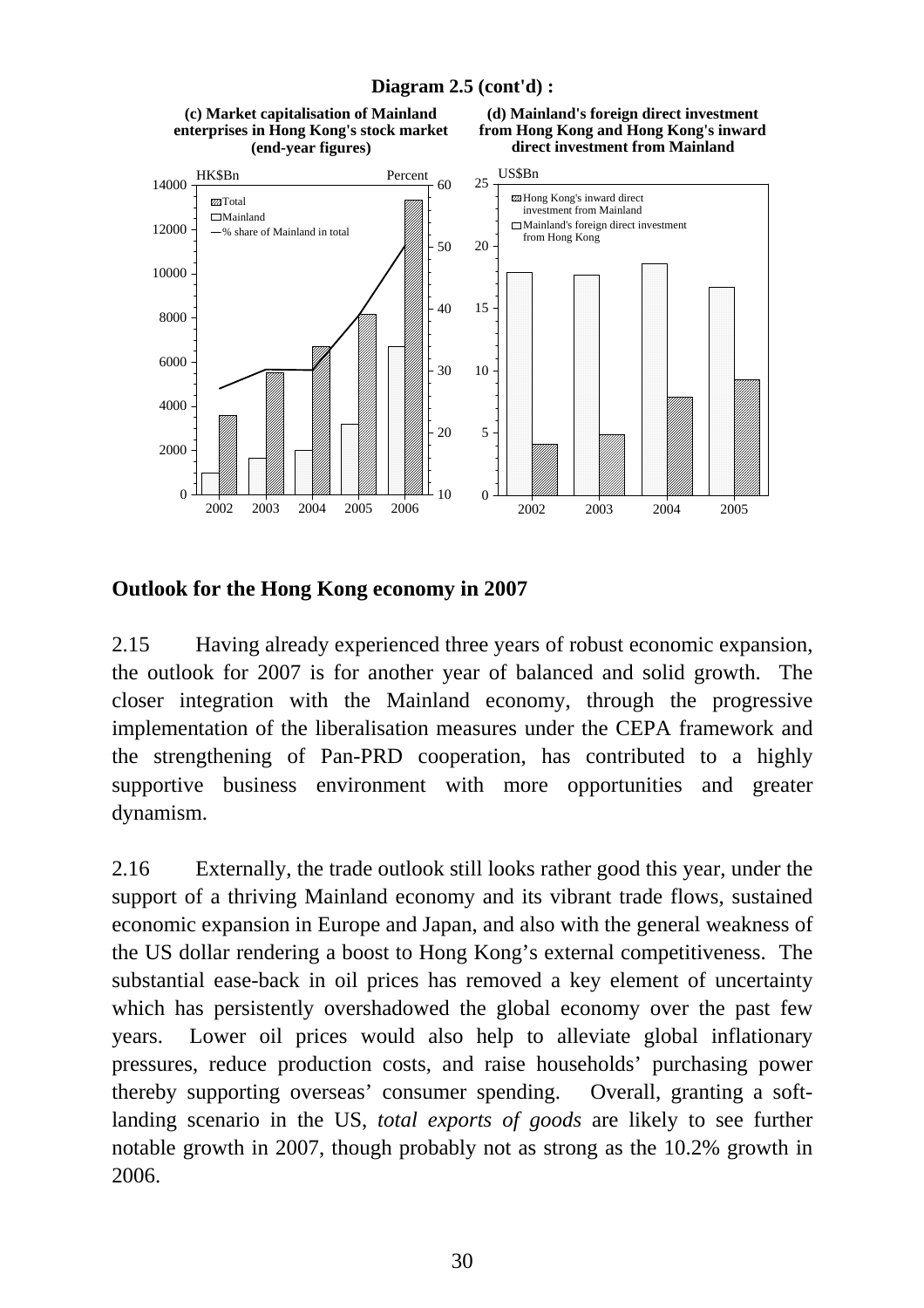2.17 The outlook for *exports of services* is even more promising. Exports of finance, business and other services have been increasing at double-digit rates over the past year, and with the pace of economic and financial integration with the Mainland advancing further, the prospect for this year is likewise good. Exports of trade-related services are expected to remain on a strong surge, thanks again to vibrant trade flows of the Mainland and the regional trade boom. Exports of transportation services would then benefit in tandem. As to inbound tourism, the further extension of the Individual Visit Scheme in January 2007 and the expected further growth in visitors from overseas markets should lend support, although, judging from the recent trend, the momentum in visitor growth might not be as strong as in previous years.

2.18 Locally, the strong economic growth over the past three years has placed the economy on a much sounder footing. Economic fundamentals are much improved, while both consumer and investor confidence are on the rise. Domestic demand can thus be expected to render an important driving force of overall economic growth in 2007, at a time when external trade is subject to uncertainties from a slowing US economy. *Private consumption expenditure* is set to grow firmly further, under the support of improving employment conditions and steadily rising labour income. Movements of interest rates, which are likely to hold steady if not edging down later in the year, may help to sustain the prevailing upbeat consumer sentiment. There would be an added boost if asset market developments continue to be favourable.



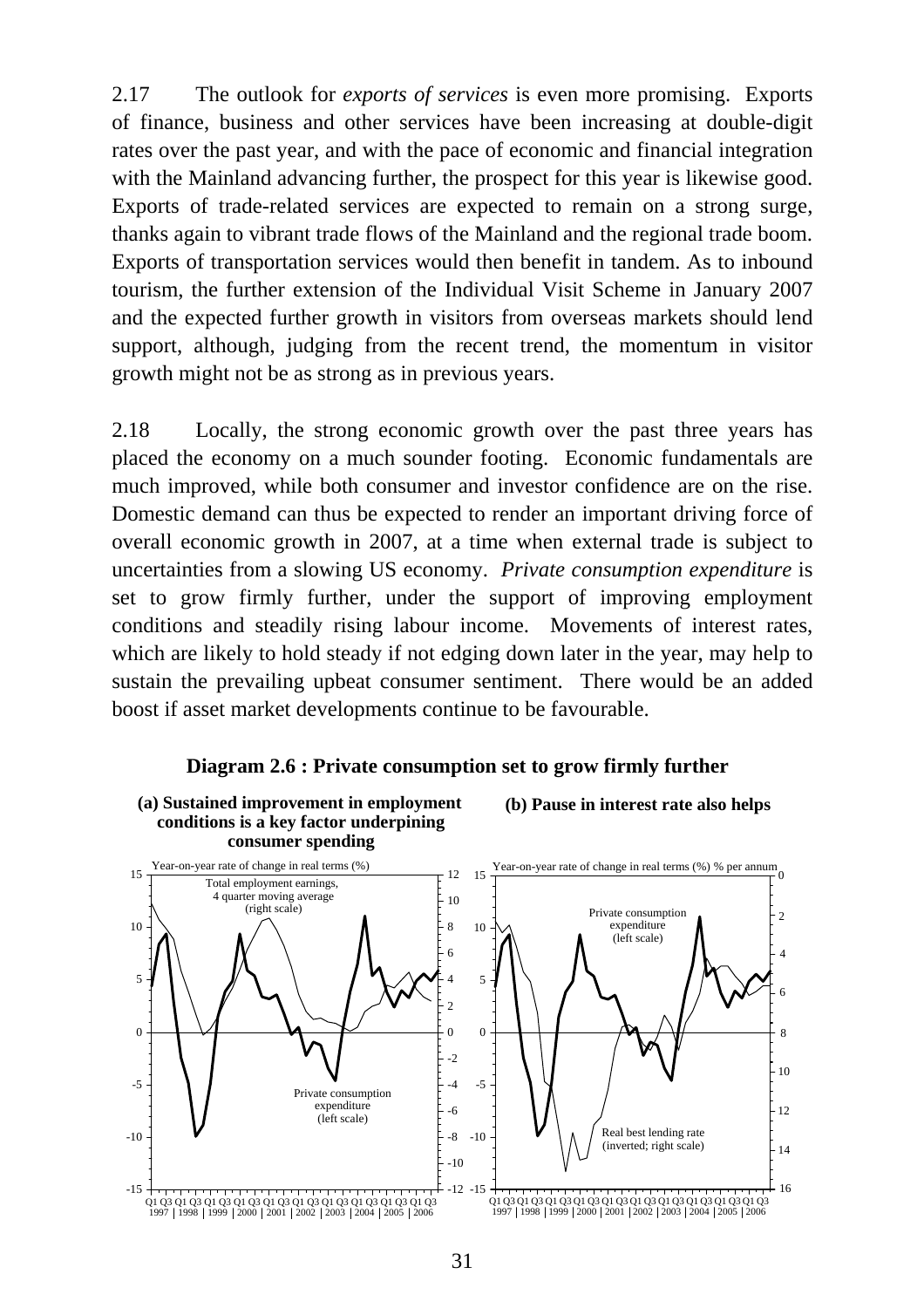

**Diagram 2.7 : Asset market developments also crucial in affecting local demand**

2.19 *Investment spending* in overall terms picked up distinctly over the past year, despite the continued slack in construction activity. Riding on the prevailing strength in business confidence and also on the business activity upturn, this trend is likely to extend into 2007. The major impetus to growth would again come from machinery and equipment acquisition, as many companies see increasing need to expand operation to meet the envisaged growth in activity. Indeed, the results of the latest Business Tendency Survey conducted by the Census and Statistics Department confirm that large companies surveyed remained optimistic about the near-term business outlook. On the other hand, overall construction activity might continue to be dragged by a lack of large-scale public sector infrastructure projects. Also, although the pick-up in building consents should point to some relative improvement in private sector building activity in 2007, the timing and extent of a turnaround remains subject to considerable uncertainty at this juncture.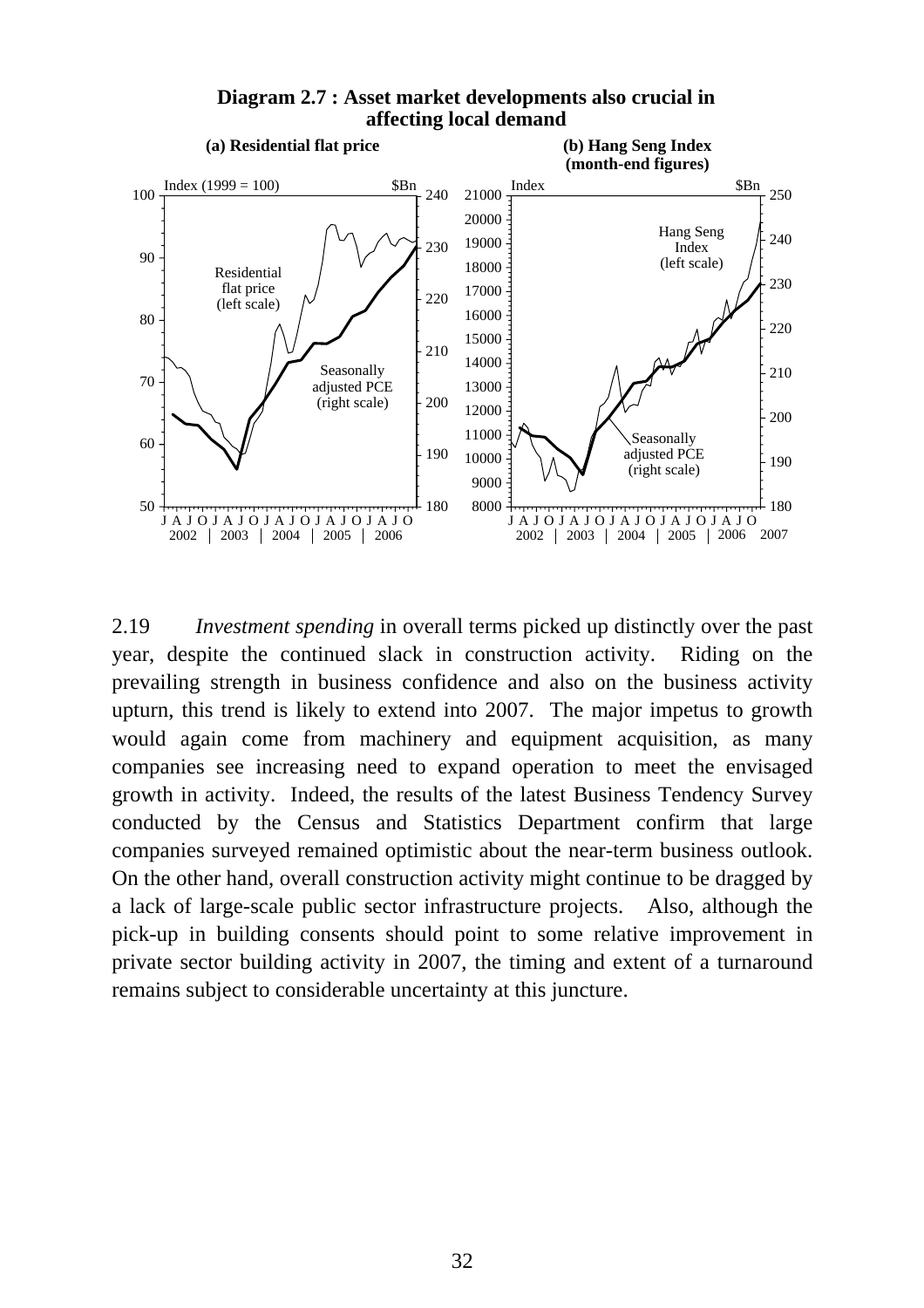#### **Diagram 2.8 : Although building consents have improved, the timing and extent of turnaround in private building activity remains uncertain**



2.20 Overall, the Hong Kong economy is expected to attain solid and broad-based growth of  $4.5 - 5.5\%$  in real terms in 2007. This, if realised, would signify another year of above-trend growth when compared with the trend growth at 4.1% in the past ten years. The prevailing forecasts by the private sector are likewise upbeat about further expansion of Hong Kong economy at a solid pace, which are mostly in the range of  $5 - 5.5$  %.

**Diagram 2.9 : Economy set for another year of solid and balanced growth in 2007**



Note :  $(*)$  Mid-point of the range forecast.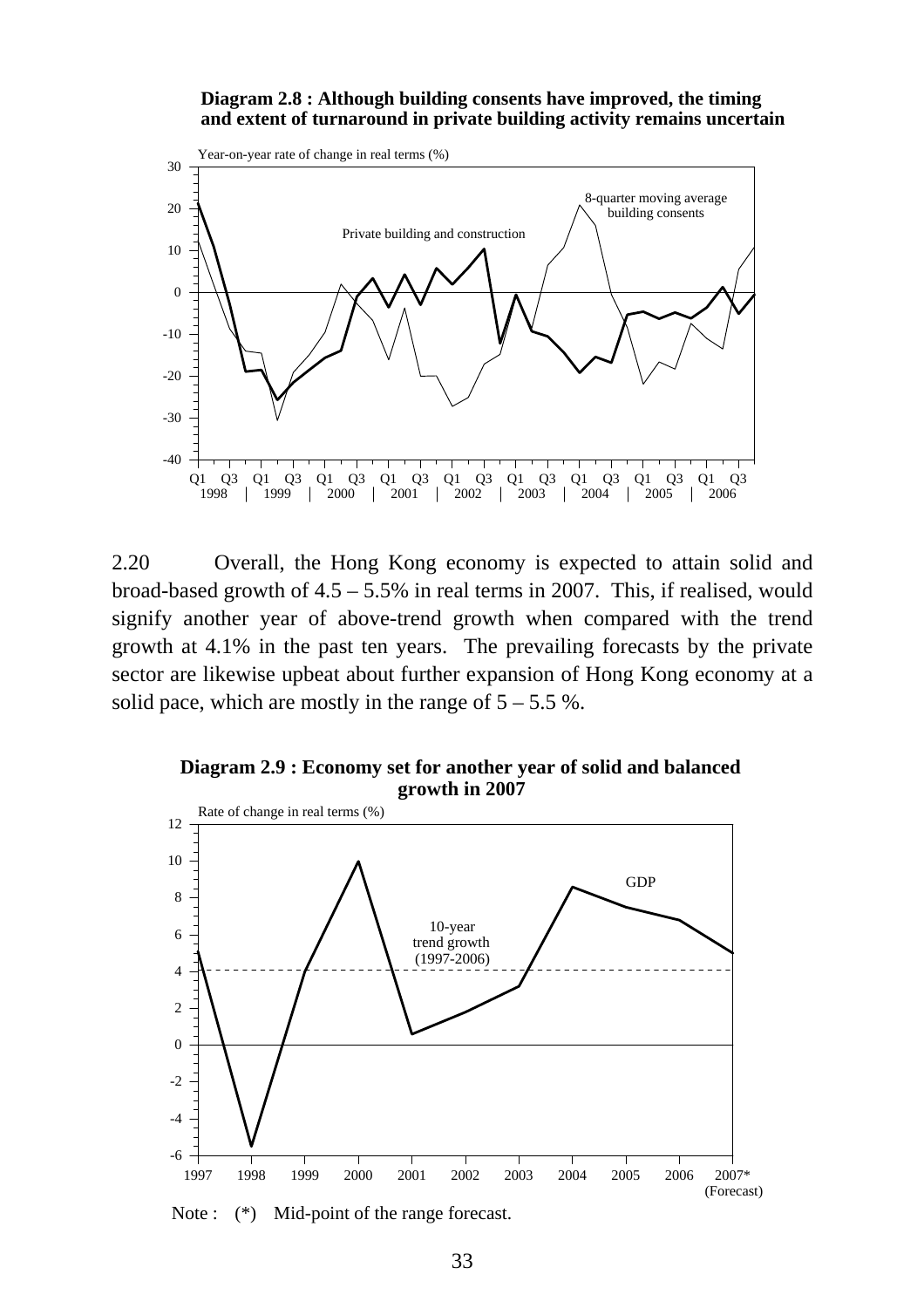2.21 Consumer price inflation has been creeping up over the past two years amidst the sustained brisk expansion of the economy. Looking ahead, the underlying cost pressures are likely to build up slightly further in 2007, as continued economic expansion at above-trend pace is bound to add more pressure on local costs, and as a weak US dollar and renminbi appreciation would give rise to higher imported inflation. Yet with wages still showing a modest increase and well matched by notable productivity improvement, and with the pressures from rental increase also receding lately, the risk of a significant pick-up in consumer price inflation does not seem that high in 2007. The substantial ease-back in oil prices and the introduction of natural gas in towngas production will also bring down energy-related prices. Coupled with the various one-off factors, including the Budget measures announced for 2007/08, the one-month public housing rental waiver in February, the cut in public housing rentals and the granting of government subsidy in pre-primary education later this year, which would lower the Composite CPI level, for 2007 as a whole, the *Composite CPI* is forecast to increase by 1.5%. The *GDP deflator* is forecast to decline marginally by 0.5%, largely due to the expected further fall in terms of trade stemming from a weak US dollar.



**Diagram 2.10 : Inflation environment still benign in 2007**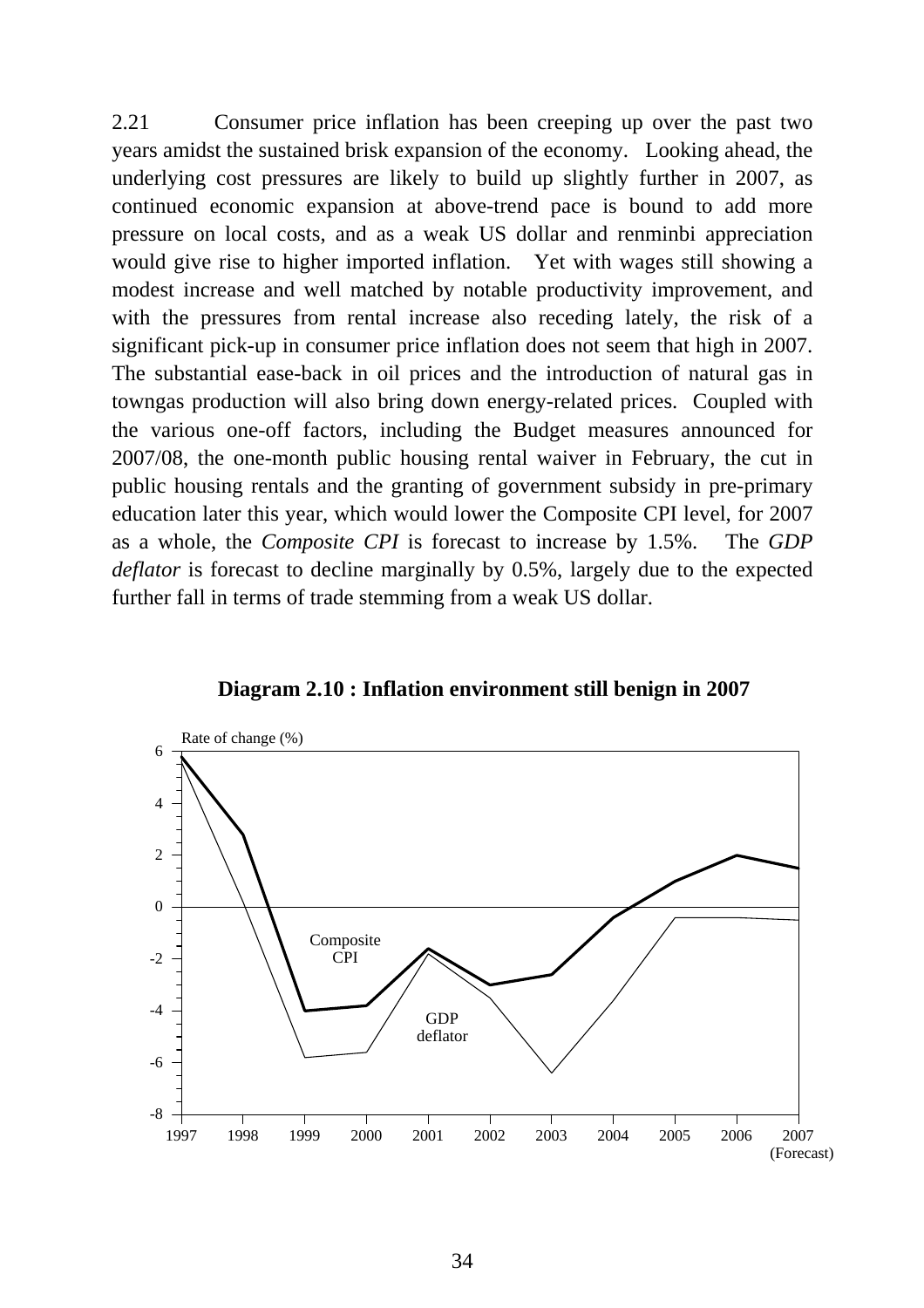#### **Forecast rate of change in 2007 (%)**

### **Gross Domestic Product (GDP)**

| Real GDP<br><b>Nominal GDP</b>                                           | $4.5 - 5.5$<br>$4 - 5$                                     |
|--------------------------------------------------------------------------|------------------------------------------------------------|
| Per capita GDP, in real terms<br>Per capita GDP at current market prices | $3.7 - 4.7$<br>HK\$221,500-223,700<br>$(US$28,400-28,700)$ |
| <b>Composite Consumer Price Index</b>                                    | 1.5                                                        |
| <b>GDP Deflator</b>                                                      | -0.5                                                       |

#### **Medium-term outlook for the Hong Kong economy**

2.22 The medium-term prospects for the economy remain bright, as the strategy of leveraging on our fast-growing economic hinterland continues to pay off. The action agenda from the Economic Summit on the National  $11<sup>th</sup>$  Five-Year Plan will help Hong Kong to strengthen its vital role in the economic development of our country. These will also further enhance our continuous integration with the Mainland under the CEPA framework and Pan-PRD cooperation, thereby bringing significant benefits to both sides. On the supply side, the Hong Kong economy will continue to shift towards higher value-added services and knowledge-based activities in the coming years. Hong Kong will further enhance its status as an international financial centre and a regional hub for trade, logistics, tourism and business. The productivity growth achieved in the process will help the economy attain a 4.5% trend GDP growth over the next four years 2008-2011.

2.23 The external environment would still be clouded by some lingering uncertainties over the medium term. Of particular note are the evolving situation in the US economy and the persistent global trade imbalances. Although it is generally expected that the US economy would attain soft landing over the course of 2007, the possibility that it may show a sharper-thanexpected downturn cannot be ruled out at this stage. Should this latter unfavourable scenario happen, there are bound to have more significant ramifications on the global economy over the coming years. The global trade imbalances, not only alarmingly large but also still growing, are yet to be resolved. Concerted efforts among the economies concerned are badly needed to ensure an orderly adjustment. The lingering protectionist sentiment from the US and EU against Mainland products and continuing pressure on the renminbi to appreciate would also pose risk to Hong Kong's trade. Domestically, the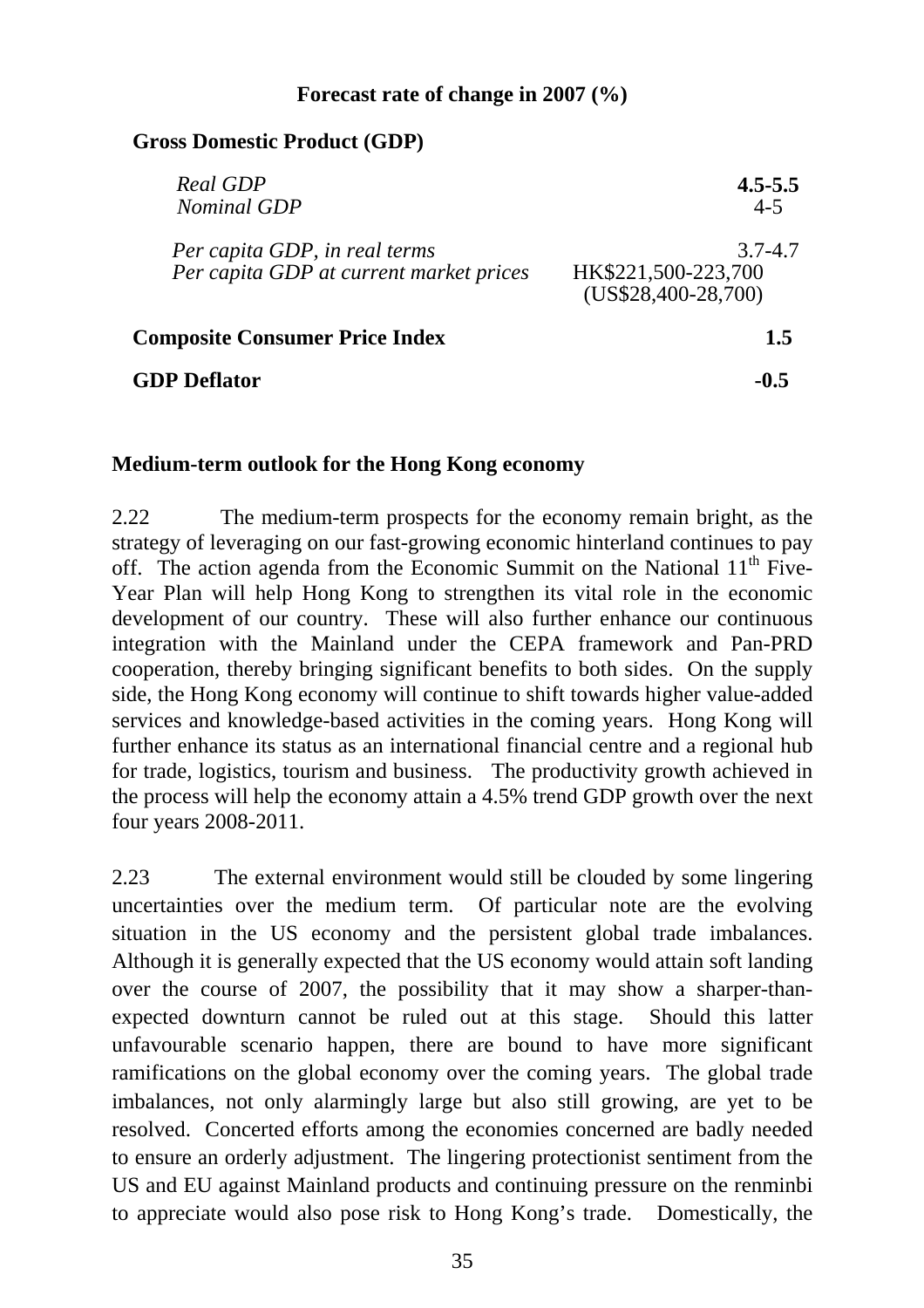structural shift of the economy to knowledge-based activities, whilst a much needed development in response to the forces of globalisation and regional competition, may also present a challenging situation for some lower skilled workers. Furthermore, the increasingly ageing population will have profound implications on the health and social welfare systems, as well as on the public finance. Although inflation has remained well contained so far, there is risk of re-emergence of a higher inflation over the medium term, especially if the economy continues to grow at above-trend rate thereby exerting increasing pressures on the overall resource balance.



#### **Diagram 2.11 : Medium-term economic outlook remains bright**

#### **Notes :**

(1) The economic forecasts for Hong Kong's major markets cited in this report are mainly for the purpose of illustration and are not purported to be exhaustive. Economic forecasts from a variety of sources, including the central banks and government departments in the respective economies and certain private sector forecasting agencies, have been taken into account in deriving the forecasts for Hong Kong's exports.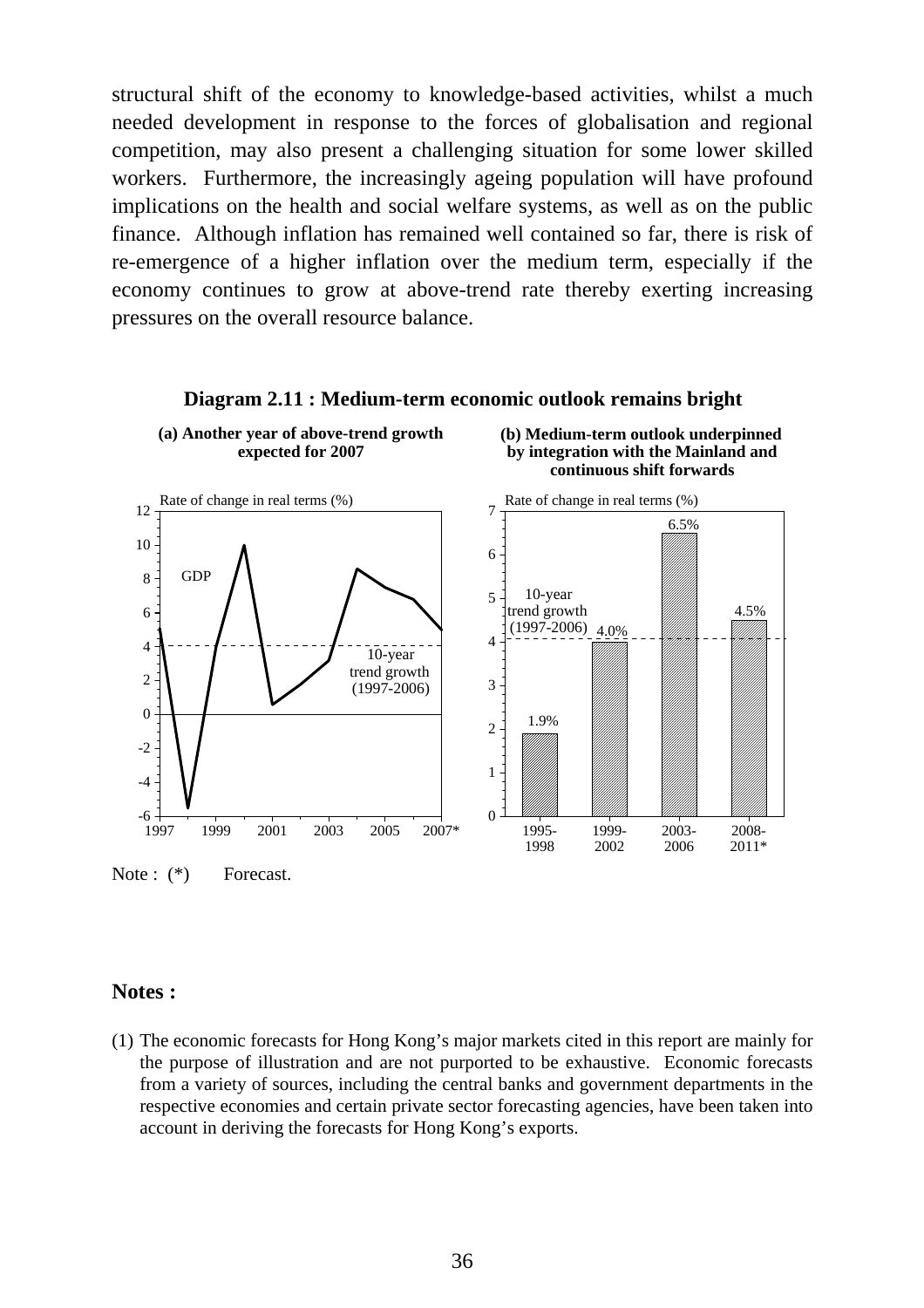(2) The new round of tightening measures in the Mainland in 2006 included monetary tightening measures and sector-specific administrative measures, with respective objectives of reining in the rapid credit expansion and cooling the overheated sectors in the economy. Specifically, the PBoC increased the benchmark 1-year lending rate twice by 27 basis points each in April and August, to 6.12% currently. It also raised the reserve requirement ratio by half percentage point to 8% in July, and further to 8.5% in August and 9% in November (further to 9.5% in January 2007 and 10% in February 2007). Moreover, a window guidance meeting was held in June, with a view to exercising proper control over the excessive credit expansion and improving loan structure.

Apart from the accelerated structural adjustment and consolidation in the overheated industries, including the cement, aluminium, ferroalloy and coke industries, new cooling measures were implemented against the property sector. On 17 May 2006, the State Council announced six guidelines aiming at cooling the property market. On 24 May, 15 detailed measures were issued based on the six guidelines. Further measures were announced in July and September to restrain overseas investment in the property market, to raise the cost of land use and to contain speculative activities.

The measures introduced so far are rather moderate in nature, and should not result in a significant slow-down in the Mainland economy. Their impact on the Hong Kong economy so far has also been rather insignificant. In the longer term, the tightening measures should help the Mainland achieve more sustainable growth, which is beneficial to Hong Kong.

(3) On 14 September 2006, the Mainland authorities released a new list of export tax rebate rates, which involves cancelling the tax rebate for such natural resources as natural gas and coal, and for such raw materials as specific kinds of wool and wood; reducing tax rebate for commodities including textiles, plastics, furniture, leather goods, steel and ceramic; and raising tax rebate for those high value-added products such as IT products, large equipment, biomedical products and high-tech products. The list of products prohibited from processing trade was also expanded. A supplementary notice was then released on 29 September. In the subsequent announcement of the Mainland authorities as released on 1 November, the list of prohibited products has been revised and has taken out some of the items that raised most concern amongst Hong Kong manufacturers. This should have alleviated some of the more imminent pressures on Hong Kong's manufacturers affected by the new policies.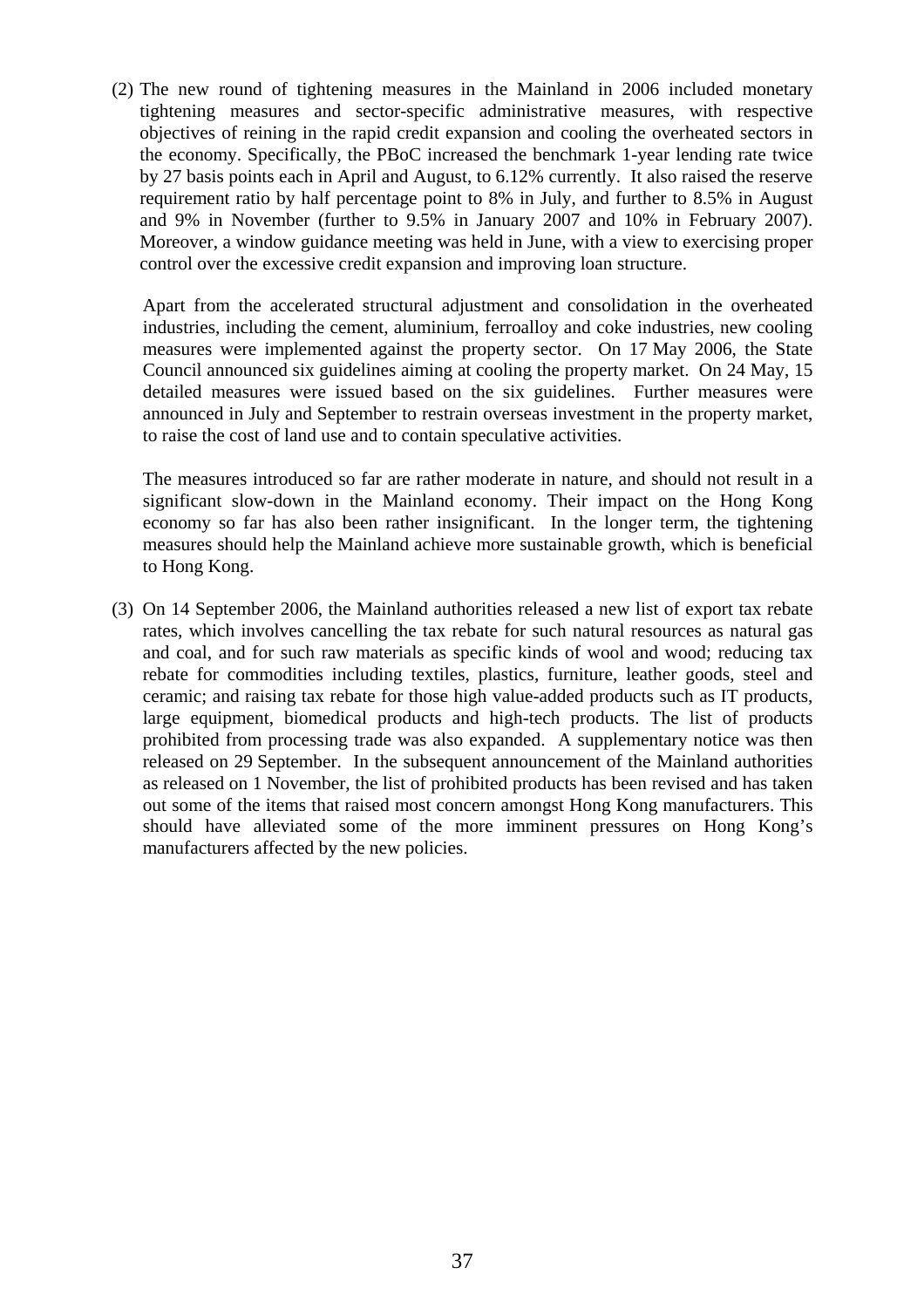## **CHAPTER 3 : THE EXTERNAL SECTOR**

## *Summary*

- *The Mainland's vibrant trade flows and the generally resilient global economy saw merchandise exports attaining another year of double-digit growth in 2006. The ease-back in oil prices in the second half of the year, strengthening intra-regional trade, as well as the weakness of the US dollar since the second quarter of 2006 all rendered support.*
- *The Mainland market continued to show a stellar performance, with exports to this market picking up further in 2006 after an already robust growth in 2005. Boosted by the strengthening of many Asian currencies during the year and their solid economic growth, exports to many East Asian economies continued to fare well. Exports to Japan and the European Union, however, showed less rapid increases, partly dragged by their weaker currencies in late 2005 and early 2006. Exports to the US also registered mild growth, mainly against a high base from the surge in textile and clothing exports to this market in 2005.*
- Exports of services were likewise robust. The vibrant trade flows in the *Mainland continued to bolster exports of trade-related services, offshore trade in particular. Exports of financial services also grew remarkably in 2006 amidst the buoyant financial market. But exports of travel services slowed upon a more moderate growth in incoming visitors during the second half of the year.*
- y *During 2006, various policy measures were implemented and put forward on the trade front to strengthen Hong Kong's external competitiveness. A series of co-operation agreements on logistics, tourism and transport under the Pan-PRD co-operation framework were reached. The Chief Executive's Policy Address also put forth measures to reduce cost and improve efficiency of cargo flows between Hong Kong and the Mainland. Moreover, following the Economic Summit held in September 2006, strategic recommendations in response to the National 11th Five-Year Plan were proposed by the Focus Groups, covering such areas as trade and business, as well as logistics, maritime, and air transport services.*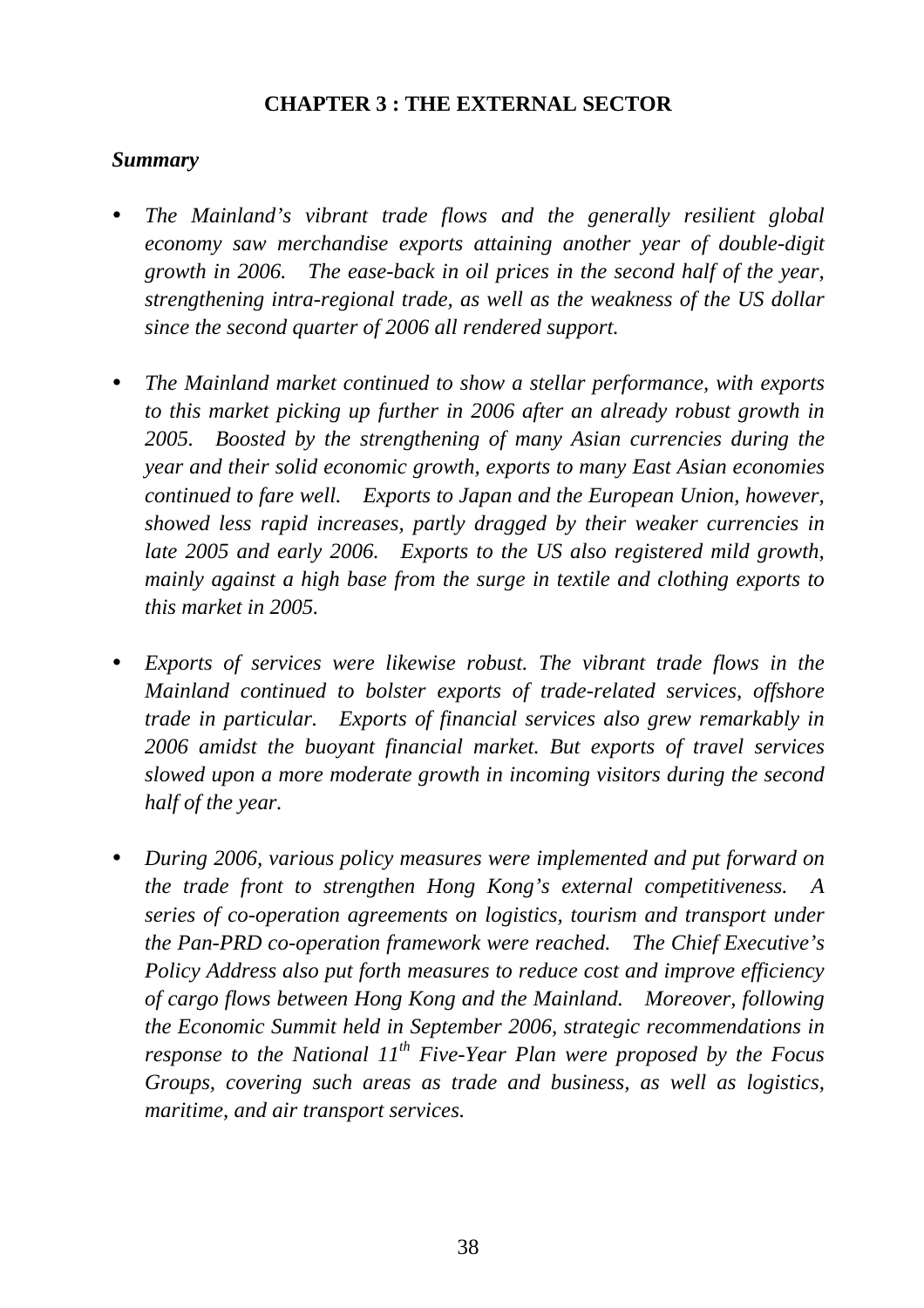## **Visible trade**

#### *Total exports of goods*

3.1 Merchandise exports attained another year of strong growth in 2006. *Total exports of goods* (comprising re-exports and domestic exports) grew further by 10.2% in real terms<sup>(1)</sup> in 2006, after an 11.4% increase in 2005. After kicking off with a rapid growth in the first quarter of 2006, growth relapsed somewhat in the second quarter, before regaining strong momentum in the third and fourth quarters. Notwithstanding the uncertainties envisaged at the beginning of 2006 from an expected slowing external demand, a number of favourable factors set in during the second half of the year, including notably fall-back in oil prices, improved competitiveness upon the successive weakening of the US dollar, and the strengthening intra-regional trade, which together cushioned the dampening impact from the slow-down of the US economy. Apart from these, there was also on-going support from the strong Mainland economy and its vibrant trade flows.

|                |  | Total exports of goods |                  |          |                     |                   | Re-exports       |       |                                       |         | Domestic exports |           |                     |  |
|----------------|--|------------------------|------------------|----------|---------------------|-------------------|------------------|-------|---------------------------------------|---------|------------------|-----------|---------------------|--|
|                |  | In value<br>terms      | In real<br>terms |          | Change<br>in prices | In value<br>terms | In real<br>terms |       | Change In value<br>in prices<br>terms |         | In real<br>terms |           | Change<br>in prices |  |
| 2005 Annual    |  | 11.4                   | 11.4             |          | 1.3                 | 11.7              | 11.6             |       | 1.2                                   | 8.0     | 7.6              |           | 2.2                 |  |
| Q <sub>1</sub> |  | 10.6                   | 9.2              | (0.9)    | 2.1                 | 11.7              | 10.4             | (1.7) | 2.0                                   | $-6.9$  | $-9.5$           | $(-11.2)$ | 4.8                 |  |
| Q2             |  | 12.5                   | 11.7             | (6.2)    | 1.8                 | 13.8              | 13.0             | (6.1) | 1.6                                   | $-6.4$  | $-8.3$           | (7.9)     | 4.7                 |  |
| Q <sub>3</sub> |  | 12.5                   | 12.8             | (2.3)    | 1.0                 | 12.4              | 12.7             | (1.3) | 1.0                                   | 14.0    | 14.3             | (20.1)    | 1.1                 |  |
| Q4             |  | 10.0                   | 11.4             | (1.5)    | 0.4                 | 9.0               | 10.3             | (0.8) | 0.5                                   | 25.2    | 28.1             | (11.6)    | $-0.5$              |  |
| 2006 Annual    |  | 9.4                    | 10.2             |          | 1.0                 | 10.0              | 10.8             |       | 1.1                                   | $-1.1$  | 1.1              |           | $-2.1$              |  |
| Q1             |  | 12.1                   | 14.6             | (3.4)    | $-0.3$              | 10.7              | 13.2             | (3.9) | $-0.2$                                | 38.7    | 42.3             | $(-3.1)$  | $-2.9$              |  |
| Q2             |  | 5.4                    | 6.3              | $(-0.2)$ | 0.6                 | 4.6               | 5.3              | (0.2) | 0.9                                   | 19.9    | 23.9             | $(-6.7)$  | $-3.9$              |  |
| Q <sub>3</sub> |  | 8.4                    | 8.9              | (4.1)    | 1.4                 | 9.4               | 9.8              | (4.9) | 1.5                                   | $-6.1$  | $-4.2$           | $(-8.0)$  | $-1.3$              |  |
| Q4             |  | 11.9                   | 11.6             | (3.3)    | 1.9                 | 15.3              | 14.9             | (4.6) | 2.0                                   | $-31.8$ | $-30.9$          | $(-19.9)$ | $-0.8$              |  |

**Table 3.1 : Total exports of goods, re-exports and domestic exports (year-on-year rate of change (%))** 

Note : Figures in brackets are the seasonally adjusted quarter-to-quarter rates of change.

3.2 Within total exports, *re-exports*(2) continued to be the growth driver, rising by 10.8% in real terms in 2006, following an 11.6% growth in 2005, marking the fifth consecutive year of double-digit growth. With a similar growth profile to total exports, re-exports growth slowed in the second quarter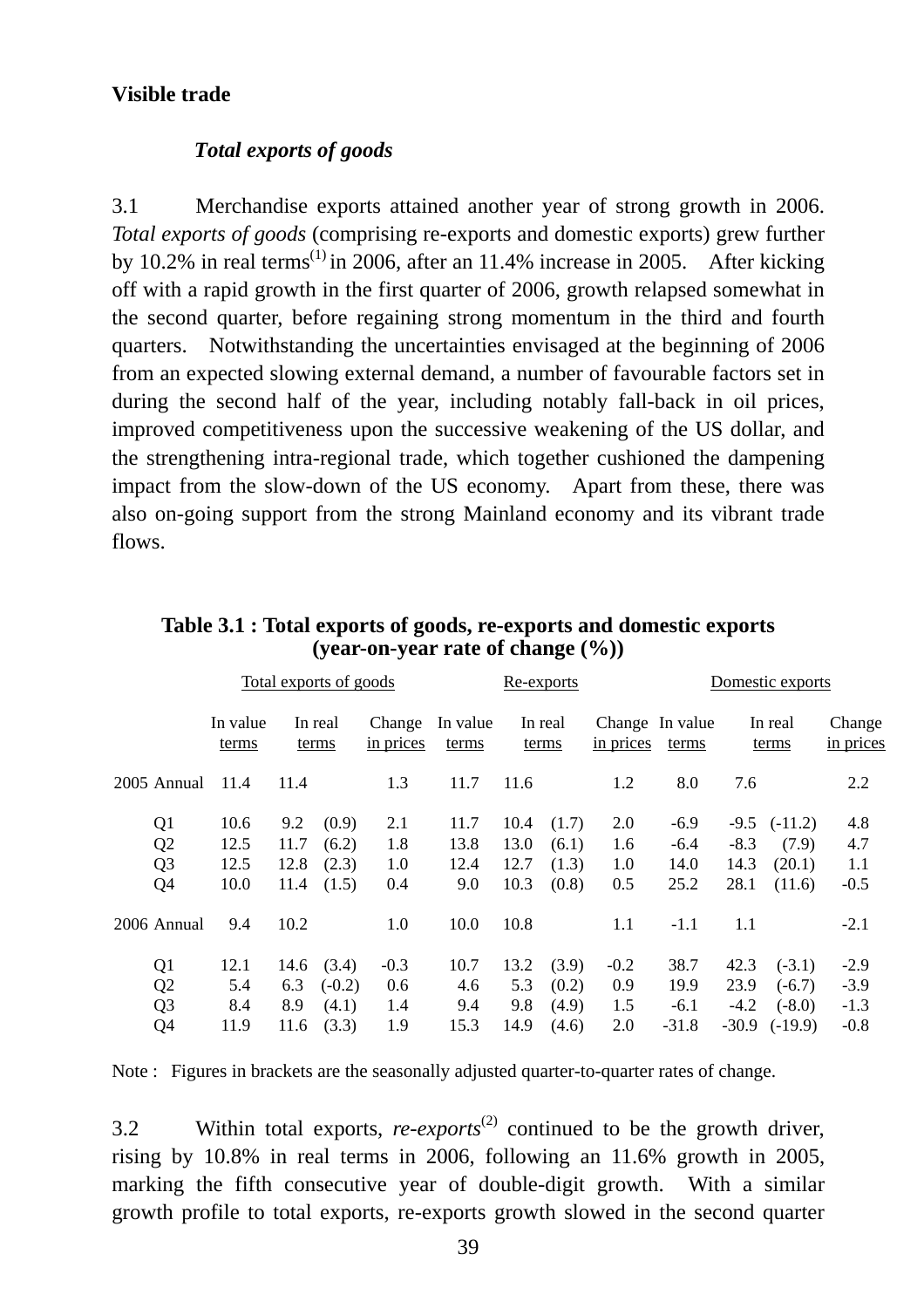after a strong start in the first quarter, but picked up again in the second half of the year on the back of the strengthening intra-regional trade and the further weakening of the US dollar. *Domestic exports* exhibited more volatilities during 2006, with the strong surge in the first half of the year from the lift in textile and clothing (T&C) exports reverting to decline in the second half of the year as the high base set in. For 2006 as a whole, domestic exports settled back to a 1.1% growth in real terms, after a 7.6% growth in 2005. The year 2006 was the third consecutive year which domestic exports registered positive growth.



2002 2003 2004 2005 2006 Notes : Total exports of goods as depicted refer to the year-on-year rate of change in real terms, while total import demand in Hong Kong's major markets as depicted refers to the year-on-year rate of change in US dollar terms in the aggregate import demand in East Asia, the United States and the European

- $(*)$  For ease of comparison with the rate of change in Hong Kong's total exports of goods, the scale for the Real EERI is presented here upside down, so that positive changes denoting real appreciation of the Hong Kong dollar appear at the lower part and negative changes denoting real depreciation at the upper part of the diagram.
- (#) Import demand figure for Q4 2006 refers to Oct-Nov 2006 only.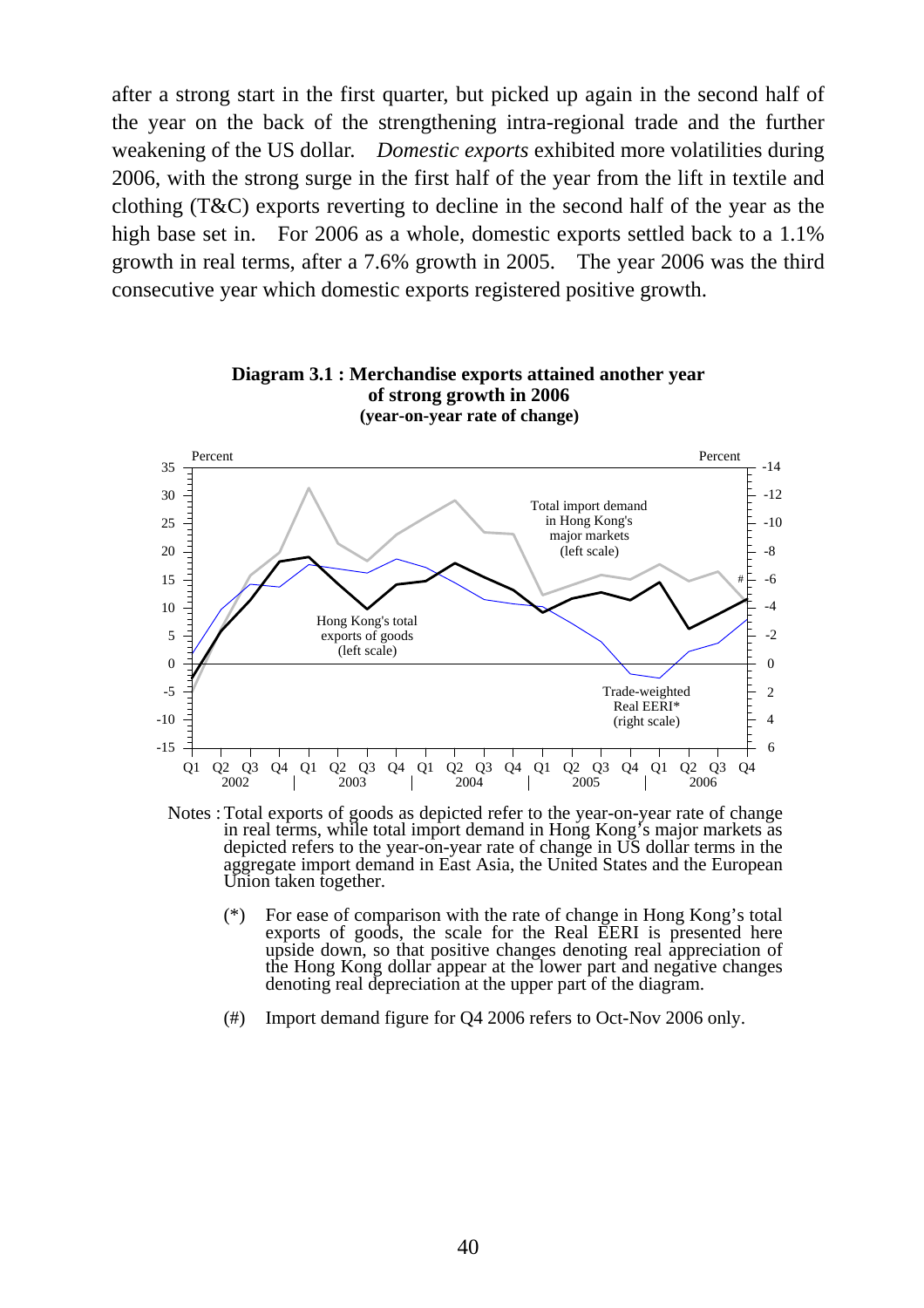

**Diagram 3.2 : Re-exports picked up in the second half of 2006, while domestic exports showed great volatilities during the year**

**Diagram 3.3 : The Mainland featured prominently in Hong Kong's exports**



*Total exports of goods in 2006 : \$2,461.0 billion*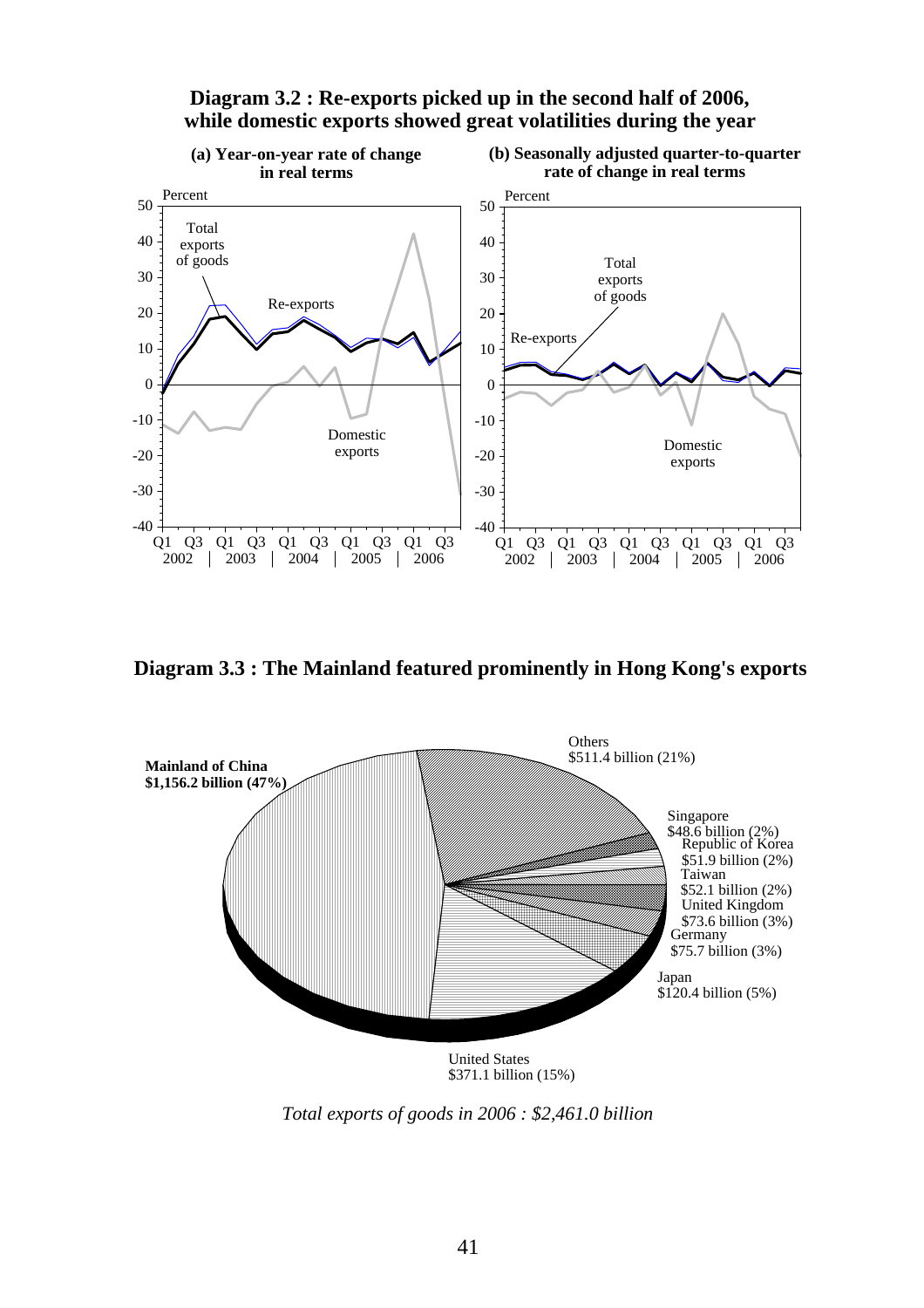|      |                |          |               | Mainland United European |        | Republic |        |                  |
|------|----------------|----------|---------------|--------------------------|--------|----------|--------|------------------|
|      |                | of China | <b>States</b> | Union                    | Japan  | of Korea | Taiwan | <b>Singapore</b> |
| 2005 | Annual         | 14.2     | 5.5           | 16.6                     | 9.6    | 10.8     | 4.1    | 9.0              |
|      | Q <sub>1</sub> | 9.9      | 5.1           | 21.4                     | 11.5   | 5.4      | $-5.4$ | 15.7             |
|      | Q <sub>2</sub> | 13.3     | 7.6           | 19.3                     | 10.8   | 5.4      | 4.8    | 14.5             |
|      | Q <sub>3</sub> | 14.9     | 8.4           | 14.9                     | 11.1   | 12.7     | 8.4    | 0.8              |
|      | Q4             | 17.9     | 0.9           | 12.5                     | 5.6    | 19.0     | 8.2    | 6.6              |
| 2006 | Annual         | 16.7     | 1.7           | 4.7                      | 2.4    | 8.8      | 4.3    | 4.5              |
|      | Q <sub>1</sub> | 23.1     | 3.5           | 9.5                      | 8.2    | 20.9     | 10.4   | 2.3              |
|      | Q2             | 11.4     | $-2.4$        | 4.1                      | 3.0    | 12.0     | $-5.3$ | $-5.4$           |
|      | Q <sub>3</sub> | 15.8     | $-1.1$        | 1.9                      | 0.6    | 10.7     | 8.3    | 12.8             |
|      | Q4             | 17.5     | 7.0           | 4.1                      | $-1.4$ | $-5.4$   | 4.2    | 8.3              |

#### **Table 3.2 : Total exports of goods by major market (year-on-year rate of change in real terms (%))**

3.3 Analysed by market, the Mainland remained the bright spot, with exports to this market picking up further in 2006 after the already very robust growth in 2005. This owed much to the Mainland's vibrant trade flows, including strong imports spurred by its buoyant domestic demand. While the gradual renminbi appreciation in the year had helped to lift the Mainland's imports even more, the impact of renminbi appreciation on Mainland's exports was by far rather negligible. Thus both streams of Hong Kong's exports to the Mainland for outward processing and for meeting Mainland's own demand continued to show robust growth. As the East Asia economies generally performed well during the course of 2006, and backed by the flourishing intra-regional trade as well as the strengthening of many Asian currencies during the year, exports to many Asian economies continued to register decent growth in 2006. In contrast, the slow-down in exports to Japan since the fourth quarter of 2005 continued into 2006, mainly dragged by the weakness of the yen.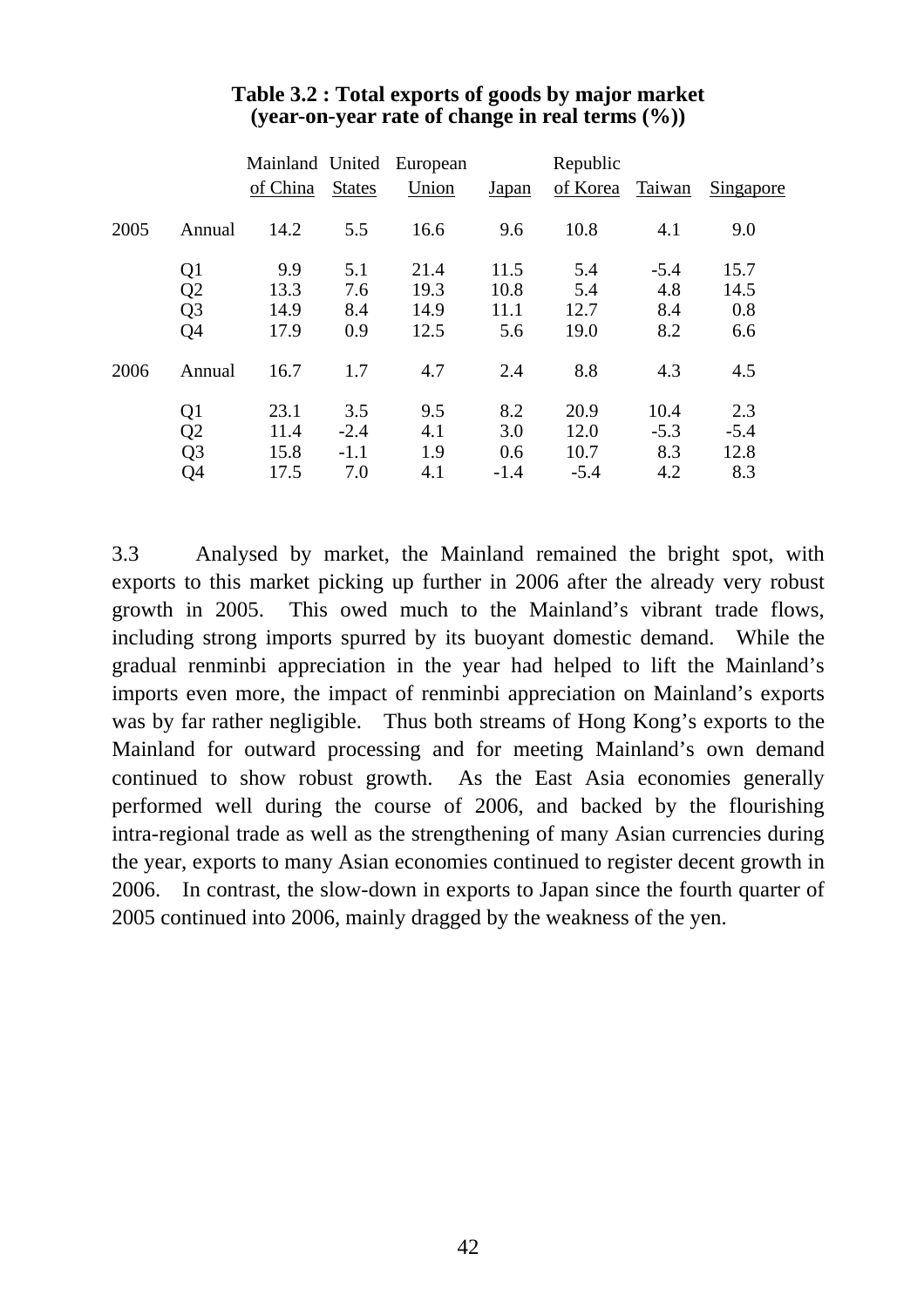

#### 43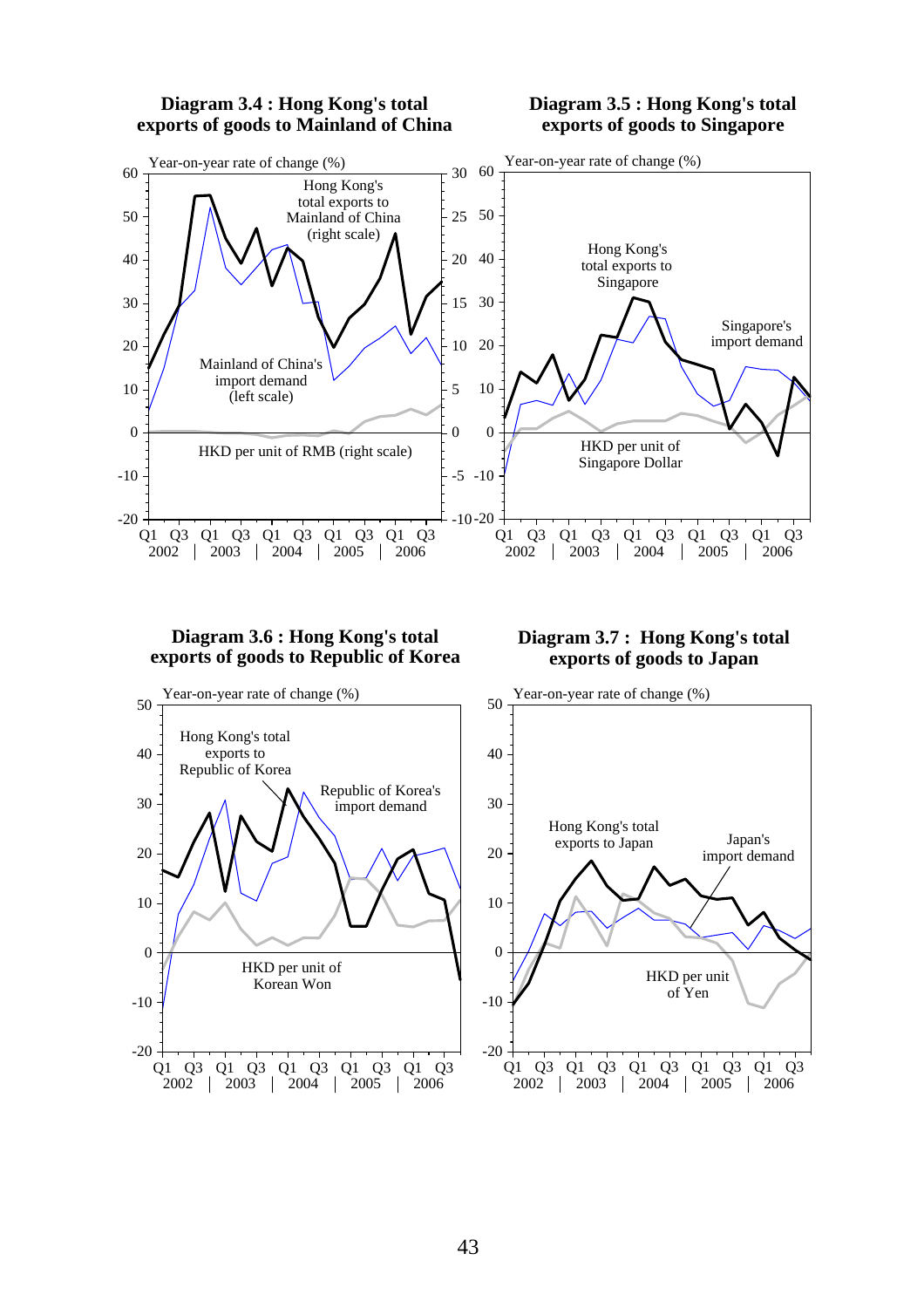3.4 Compared with the growth in the Asian export markets, the conventional markets in Europe and the US fared less well. Notwithstanding the economic upturn in EU in 2006, exports to this market slowed rather significantly in the year, mainly dragged by its moderating import demand and the lagged effect of a weaker euro in late 2005 and early 2006, and also owing to the high base effect resulting from the surge in textile and clothing exports to these markets in the first three quarters of 2005. Exports to the US market registered only a small increase in 2006, likewise affected by the relatively high base in most of 2005 due to the T&C distortion. The increasing trend for Mainland products to be shipped out direct from ports in the Mainland was probably another relevant factor.



Note : (\*) Figure for Oct-Nov 2006 only.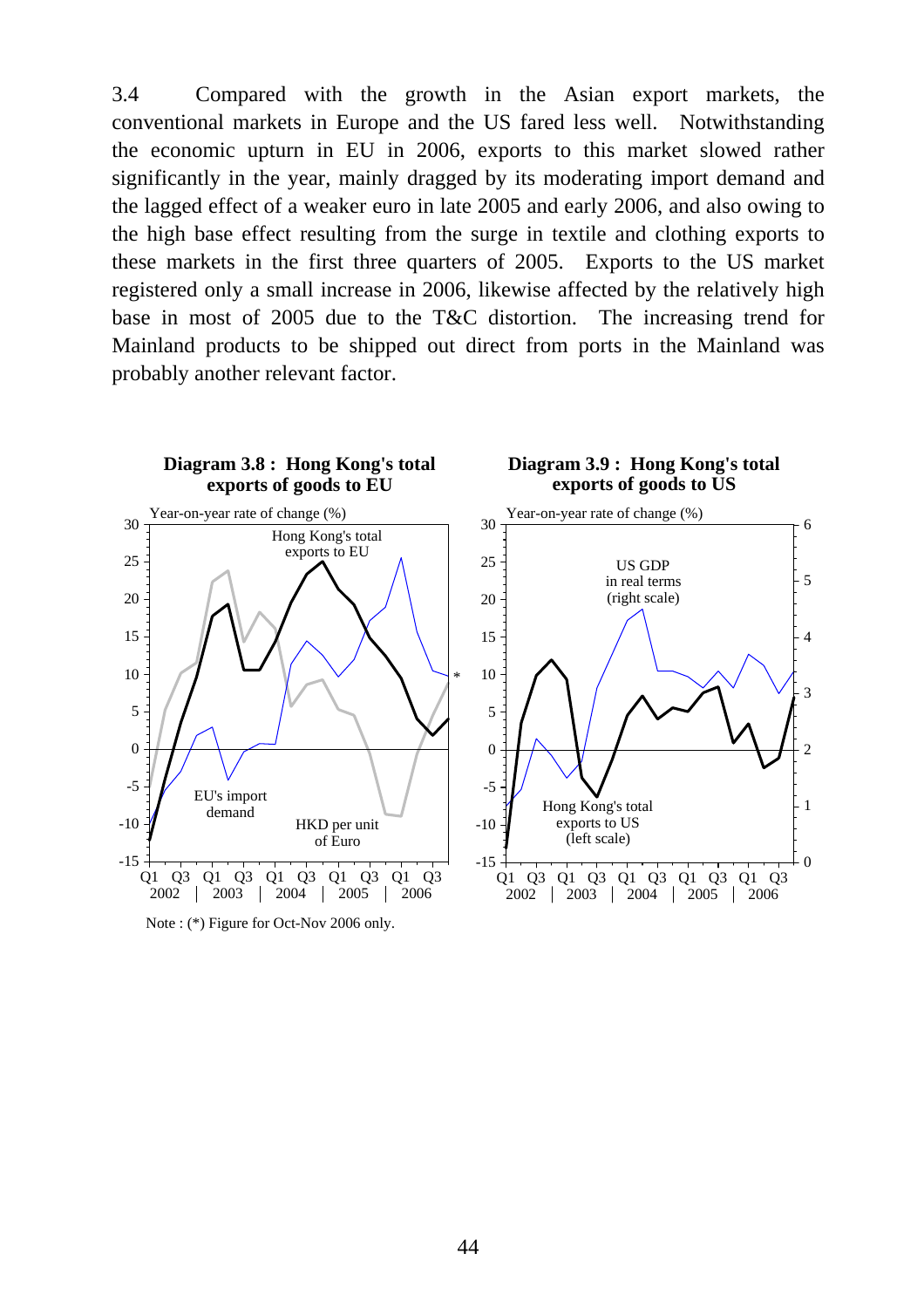## **Box 3.1**

## **How would US economic slow-down impact on Hong Kong's exports?**

The US economic slow-down is one of the uncertainties underlying global economic outlook for 2007. Being Hong Kong's second largest export market, a slowing US economy will inevitably dampen Hong Kong's export growth to this market. Nevertheless, the evolving developments in this market over time indicate that the impacts of a slowing US economy on Hong Kong on the trade front may be milder than commonly believed.

#### *Direct impact has fallen over time*

*First*, over the past decade or so, the US market has taken a diminishing share in Hong Kong's exports, from one-quarter in late 1980s to 15% in 2006. After the rapid growth in the early 1990s, the on-going structural shift in Hong Kong's re-exports to offshore trade amidst the expansion and improvement in port infrastructure in South China saw Hong Kong's exports to the US settle to a more modest growth since mid-1990s. The declining share of US in Hong Kong's total exports means that the direct impact of a US economic slow-down on Hong Kong's exports in itself would likely be milder now than before.

|                     | Total exports<br>to the US in volume terms<br>$(\%$ per annum) | US import<br>demand growth<br>$(% \mathbf{r}^{\prime }\mathbf{r}^{\prime })$ (% per annum) |
|---------------------|----------------------------------------------------------------|--------------------------------------------------------------------------------------------|
| 1991-95 (5 years)   | 11.2                                                           | 8.5                                                                                        |
| 1996-2000 (5 years) | 5.4                                                            | 10.4                                                                                       |
| 2001-06 (6 years)   | 0.8                                                            | 5.8                                                                                        |

## **Diminishing prominence of US in Hong Kong's exports**

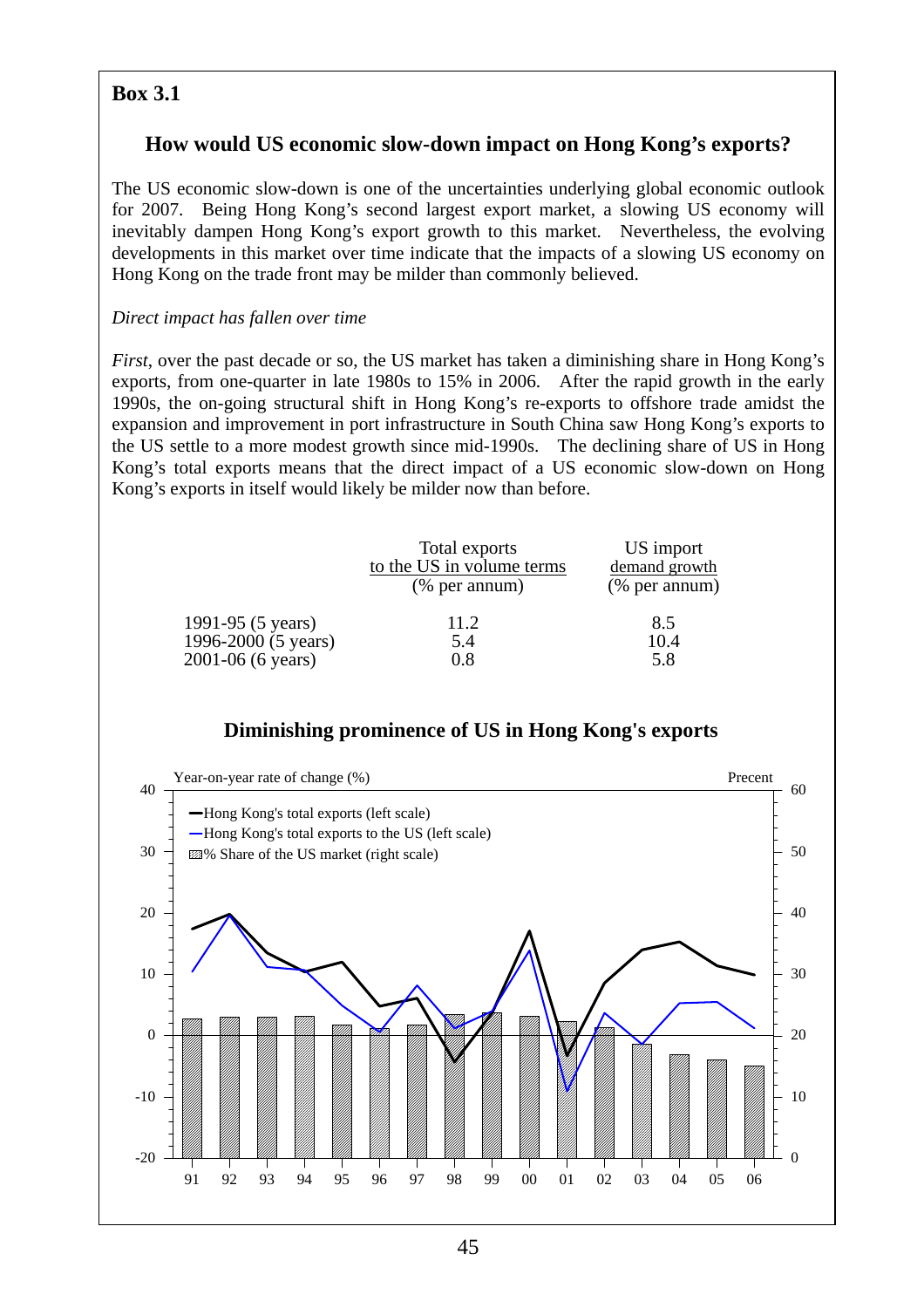## **Box 3.1 (cont'd)**

#### *The Mainland market now a more important market*

*Secondly*, compared to US, the Mainland market is a more prominent driver of Hong Kong's export growth. They now account for nearly half of Hong Kong's exports, up from less than 30% in the early 1990s. Excluding outward processing trade, the share is still very prominent, at 30% in 2006, bigger than the combined share of US and EU taken together. The growing integration with the Mainland economy and with the latter's expansion in export capacity and speed-up in trade liberalisation following its WTO accession, coupled with the robust growth in domestic demand, saw a significant increase in Hong Kong's exports to the Mainland, by an average of 17.4% per annum between 2001 and 2006.



#### *Indirect impact through the Mainland likely to be mild*

*Thirdly*, over the past decade, the Mainland's exports to the US demonstrated very robust performance amidst the fluctuation of the US economic cycle. The Mainland's exports to the US surged markedly by an average of 23% per annum between 1996 and 2006, with double-digit growth recorded in all years except 2001. On this, it is noteworthy that the US has become the Mainland's largest export market since 1999. So, conceivably, the distinct slow-down in US demand will also impact on Hong Kong's exports in an indirect way, through reduced exports to the Mainland for export processing. Yet by way of the competitiveness and improved quality of Mainland products, such indirect impact is unlikely to be very large. Also, the diversification of the Mainland's exports to other markets, particularly to the EU in recent years, should help to cushion the impact of a US economic slow-down if other economies can continue to hold up well. As such, the plausibility of Hong Kong's exports being pummeled by a sharp slow-down in the Mainland's exports caused by a US downturn should be rather small, granting a soft landing scenario in US.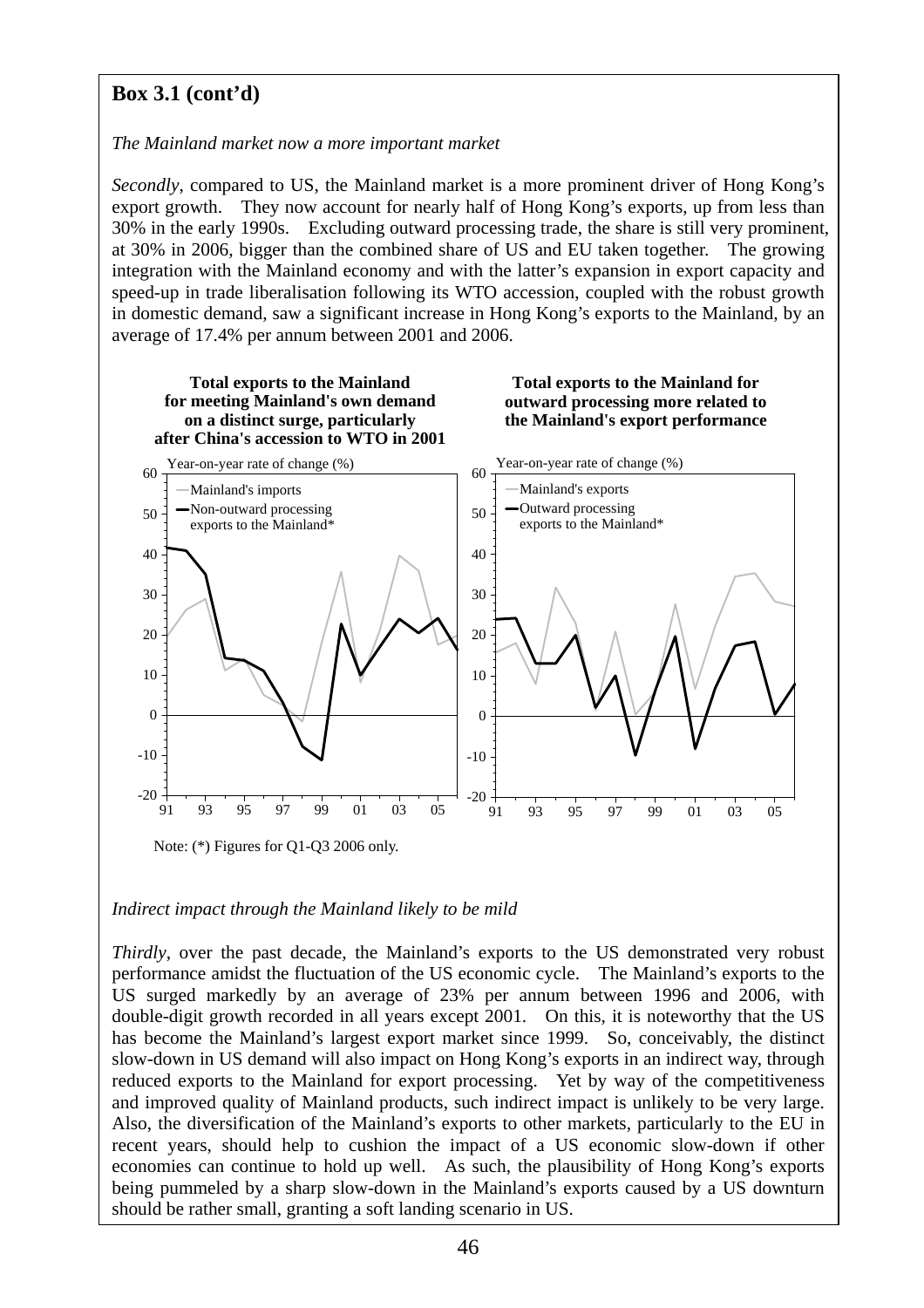### **Box 3.1 (cont'd)**

*Sharper-than-expected US economic downturn still a downside risk* 

As the Mainland economy is now a predominant factor shaping Hong Kong's export growth, and that with the strong competitiveness of the Mainland's exports which is further cushioned by the relative strengthening of other Asian currencies, it can be expected that the impact of a mild growth slow-down in the US alone on Hong Kong's exports should not be too significant. The weakness of the US dollar is also another favourable factor supporting Hong Kong's exports (for details, see **Box 2.1**). However, should the US economy show a sharper-than-expected slow-down, thereby triggering global recession, or should the growth momentum of the Mainland economy lose steam, Hong Kong's exports would likely be more significantly affected.

# *Imports of goods*

3.5 *Imports of goods* picked up to double-digit growth of 10.2% in real terms in 2006, from an 8.5% growth in 2005. Import intake for subsequent re-exporting maintained strong growth during 2006 in tandem with the robust re-export growth. The further pick-up in domestic demand also saw *retained imports* accelerate to a notable 8.4% growth in real terms in 2006, following a mere 0.8% rise in 2005. Retained imports of capital goods surged throughout 2006, boosted by strong acquisition of telecommunications equipment and office equipment required for continuous business expansion. Retained imports of consumer goods, after a modest decline in 2005, also revived sharply in 2006, as the sanguine economic sentiment gave a lift to consumer spending. But retained imports of raw materials and semi-manufactures fell further.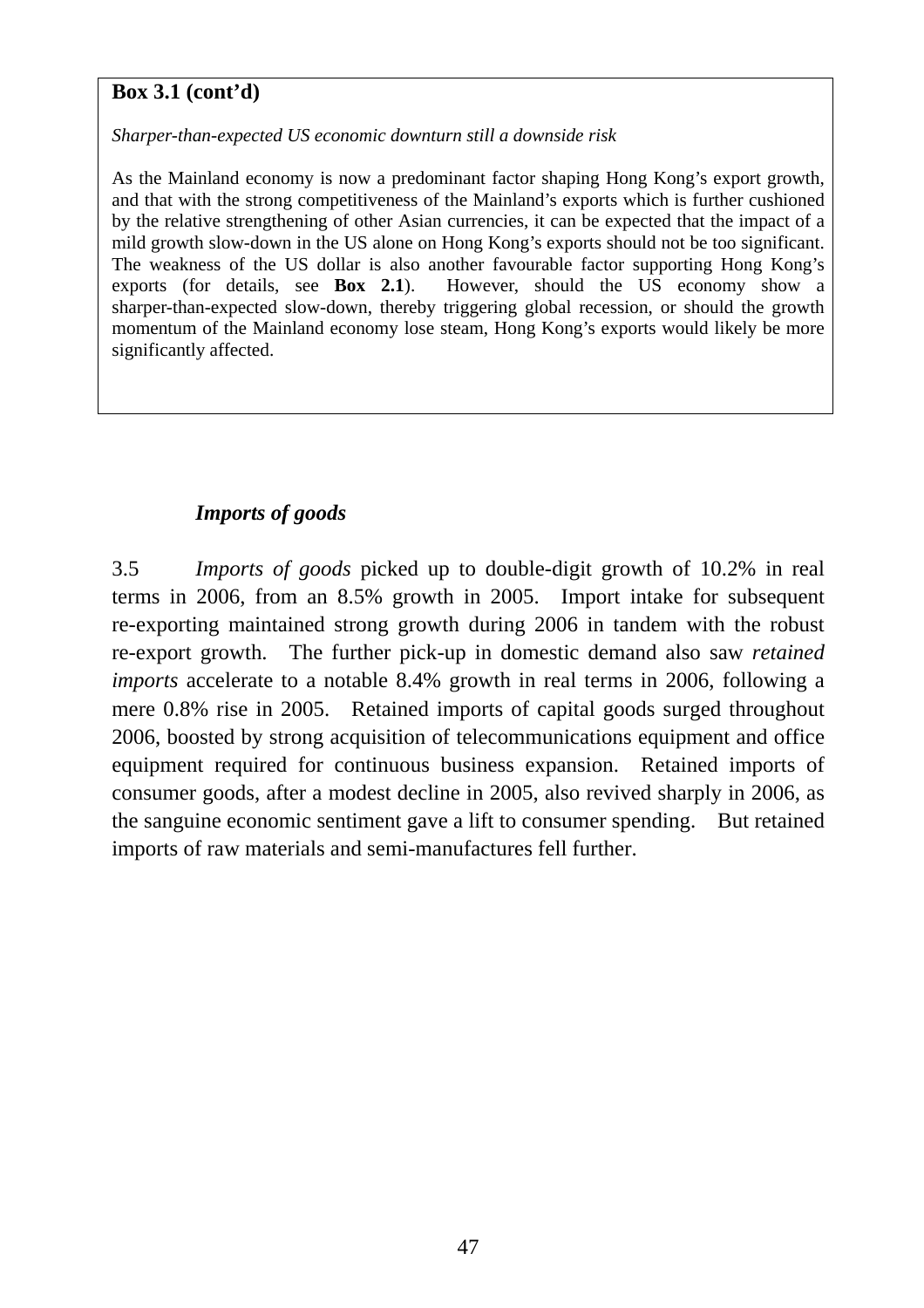|      |                |                   |                  | Imports of goods |                     | Retained imports <sup>(a)</sup> |                  |          |                     |  |
|------|----------------|-------------------|------------------|------------------|---------------------|---------------------------------|------------------|----------|---------------------|--|
|      |                | In value<br>terms | In real<br>terms |                  | Change<br>in prices | In value<br>terms               | In real<br>terms |          | Change<br>in prices |  |
| 2005 | Annual         | 10.3              | 8.5              |                  | 2.7                 | 7.3                             | 0.8              |          | 8.4                 |  |
|      | Q <sub>1</sub> | 8.1               | 4.4              | (1.0)            | 4.0                 | $-0.7$                          | $-8.6$           | $(-0.9)$ | 11.1                |  |
|      | Q <sub>2</sub> | 10.1              | 7.6              | (6.6)            | 3.3                 | 1.1                             | $-4.8$           | (8.1)    | 9.6                 |  |
|      | Q <sub>3</sub> | 11.5              | 10.4             | (1.4)            | 2.3                 | 9.6                             | 4.1              | (1.6)    | 7.2                 |  |
|      | Q <sub>4</sub> | 11.3              | 11.0             | (1.9)            | 1.6                 | 19.5                            | 13.0             | (5.2)    | 5.3                 |  |
| 2006 | Annual         | 11.6              | 10.2             |                  | 2.1                 | 16.3                            | 8.4              |          | 5.0                 |  |
|      | Q <sub>1</sub> | 13.8              | 13.9             | (3.3)            | 1.0                 | 22.7                            | 15.8             | (1.5)    | 4.4                 |  |
|      | Q2             | 8.1               | 6.7              | $(-0.1)$         | 1.9                 | 18.5                            | 10.5             | $(-0.9)$ | 4.7                 |  |
|      | Q <sub>3</sub> | 10.7              | 8.7              | (3.7)            | 2.7                 | 14.8                            | 5.4              | (0.7)    | 5.8                 |  |
|      | Q4             | 14.0              | 11.8             | (4.0)            | 2.7                 | 10.3                            | 3.3              | (2.2)    | 5.1                 |  |

### **Table 3.3 : Imports of goods and retained imports (year-on-year rate of change (%))**

Notes : Figures in brackets are the seasonally adjusted quarter-to-quarter rates of change.

 (a) Based on the results of the Annual Survey of Re-export Trade conducted by the Census and Statistics Department, re-export margins by individual end-use category are estimated and adopted for deriving the value of imports retained for use in Hong Kong.

#### **Diagram 3.10 : Total imports picked up in 2006, as both import intake for re-exporting and intake for local use were strong**

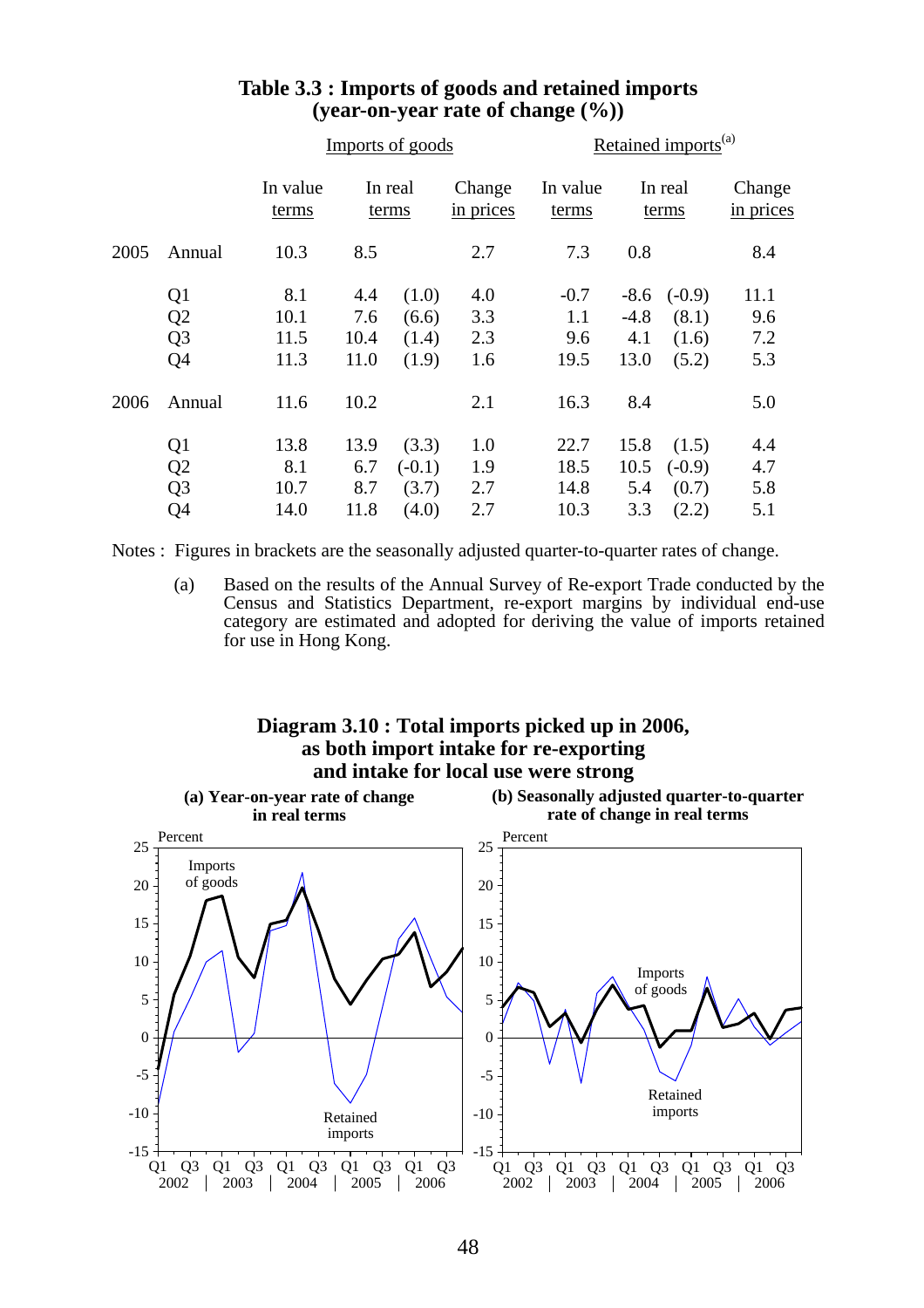|      |                | Consumer<br>goods | Foodstuffs | Capital<br>goods | Raw<br>materials and<br>semi-manufactures | Fuels   |
|------|----------------|-------------------|------------|------------------|-------------------------------------------|---------|
| 2005 | Annual         | $-4.9$            | 1.8        | 15.8             | $-7.5$                                    | $-6.0$  |
|      | Q <sub>1</sub> | $-6.7$            | $-1.5$     | 1.5              | $-19.5$                                   | $-1.1$  |
|      | Q2             | $-22.6$           | 0.7        | 16.3             | $-8.8$                                    | $-10.9$ |
|      | Q <sub>3</sub> | $-1.2$            | 3.3        | 10.9             | 0.9                                       | $-1.4$  |
|      | Q4             | 13.7              | 4.5        | 34.9             | $-1.4$                                    | $-10.4$ |
| 2006 | Annual         | 14.4              | 2.0        | 27.6             | $-16.8$                                   | 5.4     |
|      | Q1             | 16.9              | 4.3        | 38.4             | $-6.4$                                    | 4.0     |
|      | Q <sub>2</sub> | 37.3              | 4.8        | 19.8             | $-13.4$                                   | $-4.9$  |
|      | Q <sub>3</sub> | 7.8               | 2.3        | 32.5             | $-27.5$                                   | 3.5     |
|      | Q4             | 0.5               | $-2.9$     | 22.2             | $-18.9$                                   | 19.5    |

#### **Table 3.4 : Retained imports by end-use category (year-on-year rate of change in real terms (%))**

## **Invisible trade**

## *Exports of services*

3.6 *Exports of services,* which were on a sustained robust uptrend over the past several years, grew briskly further by 8.7% in real terms in 2006. Exports of trade-related services, comprising mainly offshore trade, surged at double-digit rate, underpinned by the vibrant trade flows of the Mainland. The buoyant financial markets, particularly with the notable expansion in IPO and other fund raising activities during the year, also saw a double-digit surge in exports of financial services in 2006. Thus, even though exports of travel services slowed quite distinctly in the latter part of the year as the number of incoming visitors settled back to a more moderate growth, exports of services as a whole were still able to sustain notable growth through to the year-end.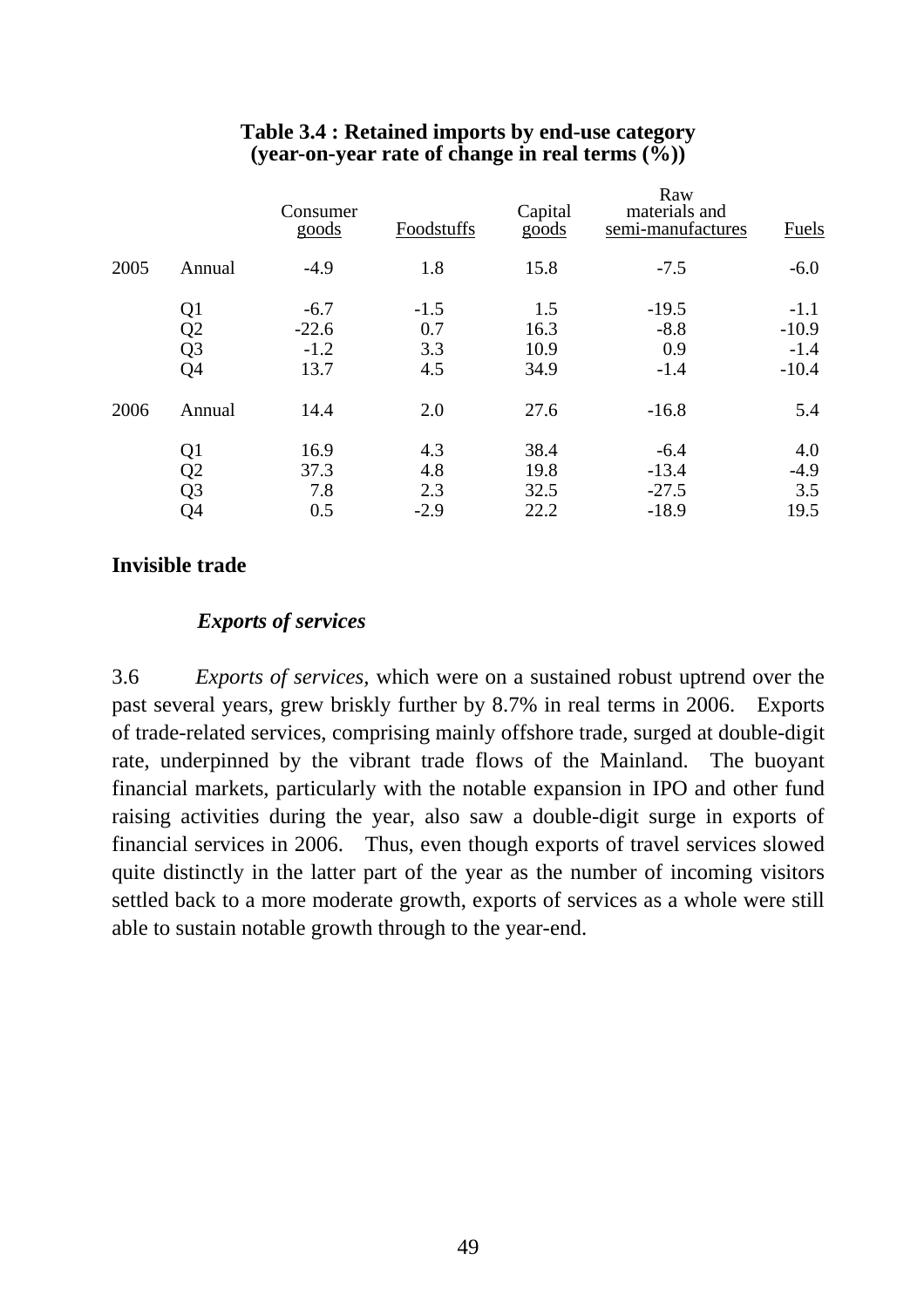

#### **Table 3.5 : Exports of services by major service group (year-on-year rate of change in real terms (%))**

Finance,

#### *Of which :*

|      |                      | <b>Exports</b><br>of services |                                  | $s$ ervices <sup>(a)</sup>   | Trade-related Transportation Travel<br>services | $s$ ervices <sup>(b)</sup>    | 1 mans,<br>business<br>and other<br>services |
|------|----------------------|-------------------------------|----------------------------------|------------------------------|-------------------------------------------------|-------------------------------|----------------------------------------------|
| 2005 | Annual               | 11.3                          |                                  | 11.4                         | 10.6                                            | 10.4                          | 12.9                                         |
|      | Q1<br>Q2<br>Q3<br>Q4 | 11.7<br>11.7<br>11.3<br>10.7  | (2.7)<br>(2.6)<br>(3.1)<br>(2.2) | 10.4<br>14.0<br>11.3<br>10.5 | 9.6<br>11.1<br>10.4<br>11.2                     | 12.4<br>8.7<br>9.1<br>11.3    | 15.6<br>11.5<br>14.2<br>10.3                 |
| 2006 | Annual               | 8.7                           |                                  | 10.8                         | 6.2                                             | 6.0                           | 10.5                                         |
|      | Q1<br>Q2<br>Q3<br>Q4 | 9.0<br>9.3<br>9.3<br>7.5      | (1.0)<br>(2.5)<br>(3.1)          | 13.3<br>10.8<br>11.5<br>8.3  | 7.0<br>7.1<br>5.2<br>5.6                        | 11.0<br>7.5<br>5.9<br>$0.1\,$ | 4.2<br>11.5<br>13.0<br>13.4                  |

Notes : Figures in brackets are the seasonally adjusted quarter-to-quarter rates of change.

(a) Comprising mainly offshore trade.

(b) Comprising mainly inbound tourism receipts.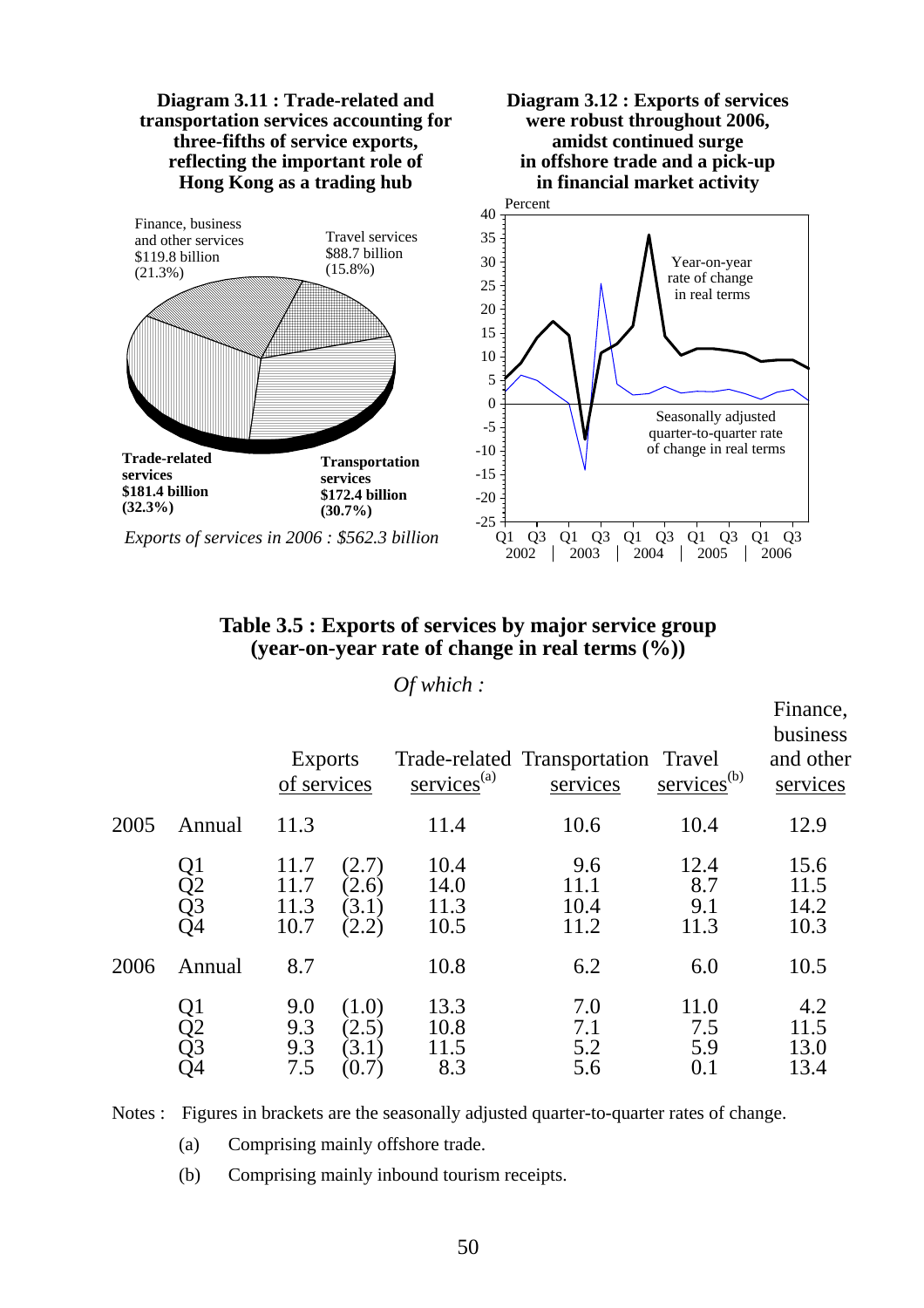## *Imports of services*

3.7 *Imports of services* grew by 6.3% in real terms in 2006, after a 7.4% growth in 2005. Imports of financial, business and other services showed double-digit growth in 2006, while imports of transportation services recorded solid growth in the year. Imports of travel services reverted to a mild increase in 2006, while growth in imports of trade-related services was moderate through the year.



Q1 Q3 Q1 Q3 Q1 Q3 Q1 Q3 Q1 Q3  $2002$  | 2003 | 2004 | 2005 | 2006

*Imports of services in 2006 : \$283.9 billion*

51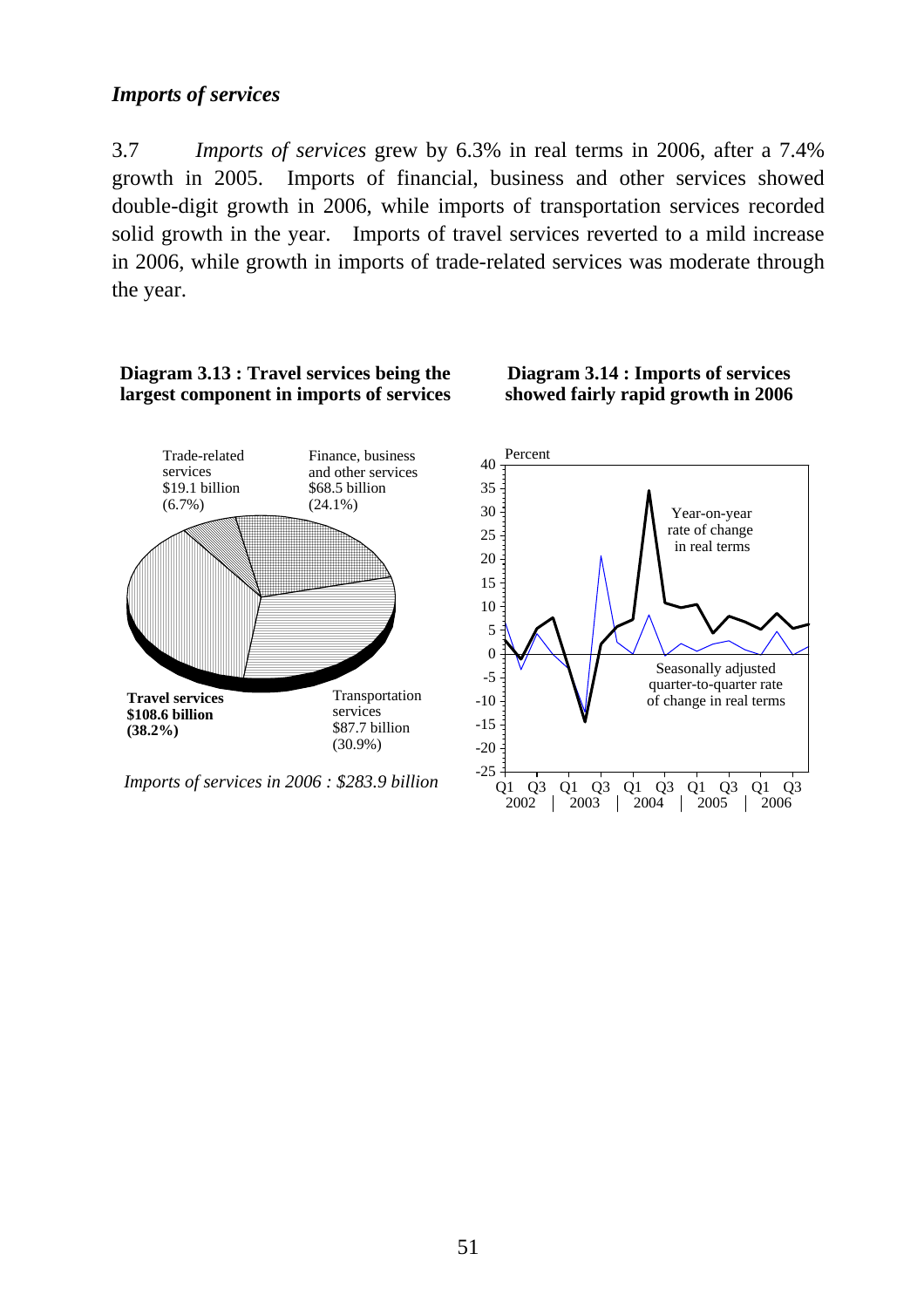|      |                      |                               | Finance,<br>business                   |                                   |                                          |                             |                              |  |
|------|----------------------|-------------------------------|----------------------------------------|-----------------------------------|------------------------------------------|-----------------------------|------------------------------|--|
|      |                      | <b>Imports</b><br>of services |                                        | Travel<br>$s$ ervices $(+)$       | Transportation Trade-related<br>services | services                    | and other<br>services        |  |
| 2005 | Annual               | 7.4                           |                                        | $-0.7$                            | 17.1                                     | 10.0                        | 9.9                          |  |
|      | Q1<br>Q2<br>Q3<br>Q4 | 10.5<br>4.4<br>8.0<br>6.8     | (0.6)<br>(2.1)<br>(2.8)<br>(0.9)       | 6.3<br>$-7.6$<br>$-0.8$<br>$-0.2$ | 18.5<br>16.9<br>18.5<br>14.6             | 8.9<br>12.5<br>9.9<br>9.0   | 9.5<br>10.2<br>11.4<br>8.8   |  |
| 2006 | Annual               | 6.3                           |                                        | 3.4                               | 6.3                                      | 1.4                         | 12.8                         |  |
|      | Q1<br>Q2<br>Q3<br>Q4 | 5.2<br>8.6<br>5.4<br>6.3      | $(-0.2)$<br>(4.8)<br>$(-0.2)$<br>(1.6) | 1.3<br>6.8<br>1.4<br>4.7          | 6.6<br>8.8<br>5.2<br>4.7                 | 3.8<br>1.5<br>2.1<br>$-0.8$ | 10.5<br>13.4<br>13.9<br>13.1 |  |

### **Table 3.6 : Imports of services by major service group (year-on-year rate of change in real terms (%))**

Notes : Figures in brackets are the seasonally adjusted quarter-to-quarter rates of change.

(+) Comprising mainly outbound travel spending.

# **Visible and invisible trade balance**

3.8 Boosted by the surge in exports of services, the combined visible and invisible trade balance continued to record sizable surplus of \$169.4 billion in 2006, equivalent to 5.9% of the total value of imports of goods and services. These compared with the corresponding figures of \$172.2 billion and 6.7% in 2005. The considerable surplus underscored the strength of Hong Kong's external competitiveness on the one hand, and increased resilience to volatilities and external shocks on the other.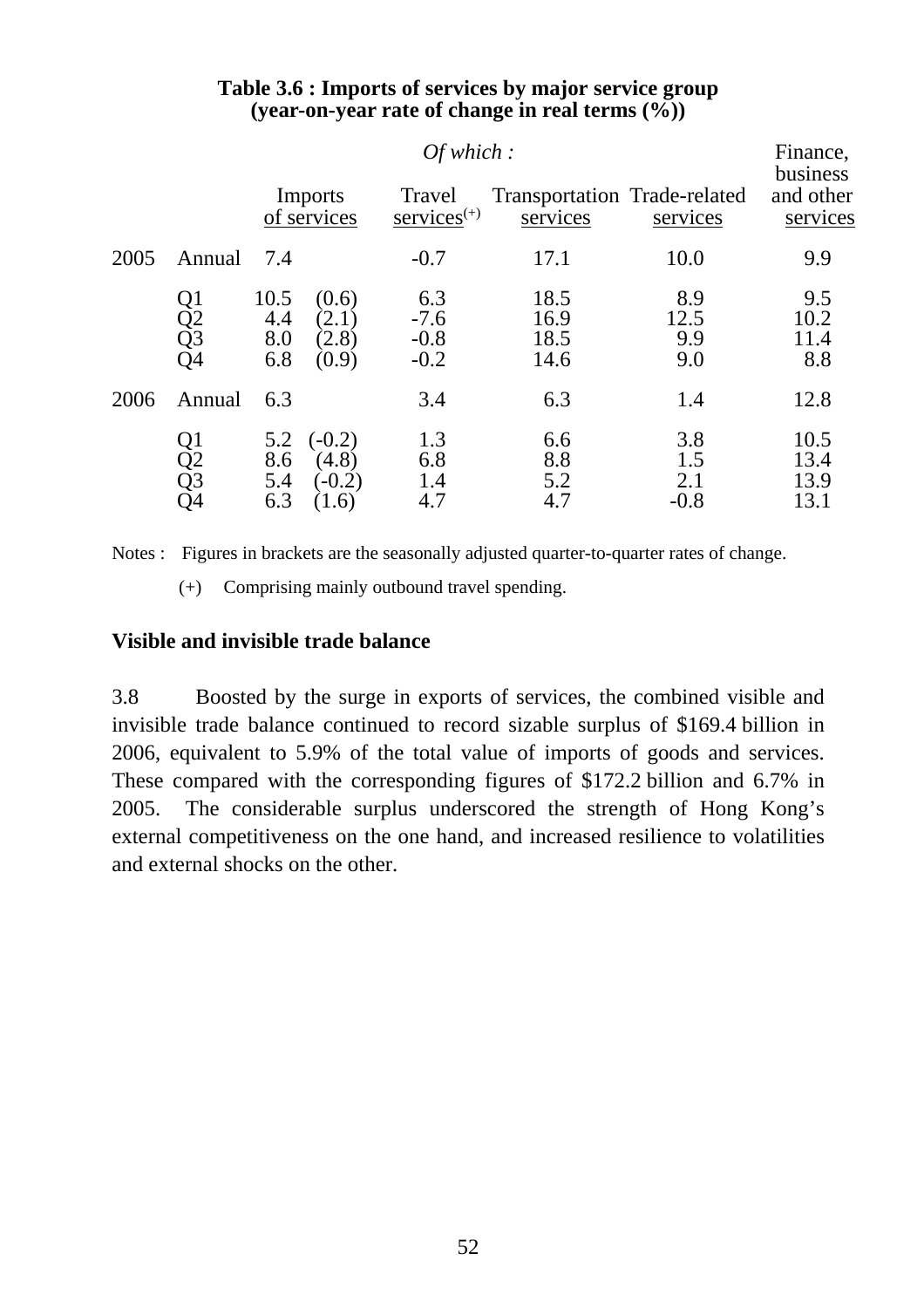|      |                      | Total exports                    |                                  |                                  | <b>Imports</b>               | Trade balance                            |                              |                              |
|------|----------------------|----------------------------------|----------------------------------|----------------------------------|------------------------------|------------------------------------------|------------------------------|------------------------------|
|      |                      | Goods                            | Services                         | Goods                            | Services                     | Goods                                    | Services                     | Combined                     |
| 2005 | Annual               | 2,251.7                          | 495.8                            | 2,311.1                          | 264.2                        | $-59.3$                                  | 231.6                        | 172.2                        |
|      | Q1<br>Q2<br>Q3<br>Q4 | 479.1<br>555.4<br>614.6<br>602.7 | 113.4<br>112.7<br>131.5<br>138.2 | 498.8<br>575.0<br>621.6<br>615.8 | 62.5<br>62.0<br>71.3<br>68.4 | $-19.7$<br>$-19.6$<br>$-6.9$<br>$-13.1$  | 50.9<br>50.7<br>60.2<br>69.8 | 31.2<br>31.0<br>53.3<br>56.7 |
| 2006 | Annual               | 2,467.4                          | 562.3                            | 2,576.3                          | 283.9                        | $-109.0$                                 | 278.4                        | 169.4                        |
|      | Q1<br>Q2<br>Q3<br>Q4 | 538.5<br>586.7<br>667.2<br>674.9 | 128.8<br>129.8<br>150.8<br>152.9 | 568.3<br>622.1<br>685.8<br>700.2 | 65.8<br>67.9<br>76.2<br>74.0 | $-29.8$<br>$-35.4$<br>$-18.6$<br>$-25.2$ | 63.1<br>61.9<br>74.6<br>78.9 | 33.3<br>26.5<br>56.0<br>53.6 |

## **Table 3.7 : Visible and invisible trade balance (\$ billion at current market prices)**

Note : Figures may not add up exactly to the total due to rounding.

## **Trade policy and other developments**

3.9 Being a small and highly open economy, the external sector continues to play a paramount role in Hong Kong's economic development. Yet its high degree of openness also renders it more susceptible to the volatilities and shocks in the external environment. In this regard, the Hong Kong SAR Government has strived to strengthen Hong Kong's external competitiveness, in order to preserve our edges as a leading international trade and logistics centre, and to leverage on the growing integration with the Mainland economy.

# *Strengthening institutional framework*

3.10 The Government will continue to uphold a free trade policy, while at the same time strengthen the institutional framework established over the past years with a view to expanding the trade and business opportunities for Hong Kong, particularly with the Mainland. Since CEPA was signed in mid-2003, significant progress has been achieved and with the third phase of CEPA taking effect in 2006, the liberalisation measures are extended to altogether 27 service areas, and more goods with Hong Kong origin can be exported to the Mainland tariff-free. Since 1 January 2007, all products of Hong Kong origin can be exported to the Mainland tariff-free.

3.11 As at end-December 2006, the Trade and Industry Department (TID) and five Government Approved Certificate Organisations issued 19 033 certificates of Hong Kong origin (CEPA) to goods produced in Hong Kong,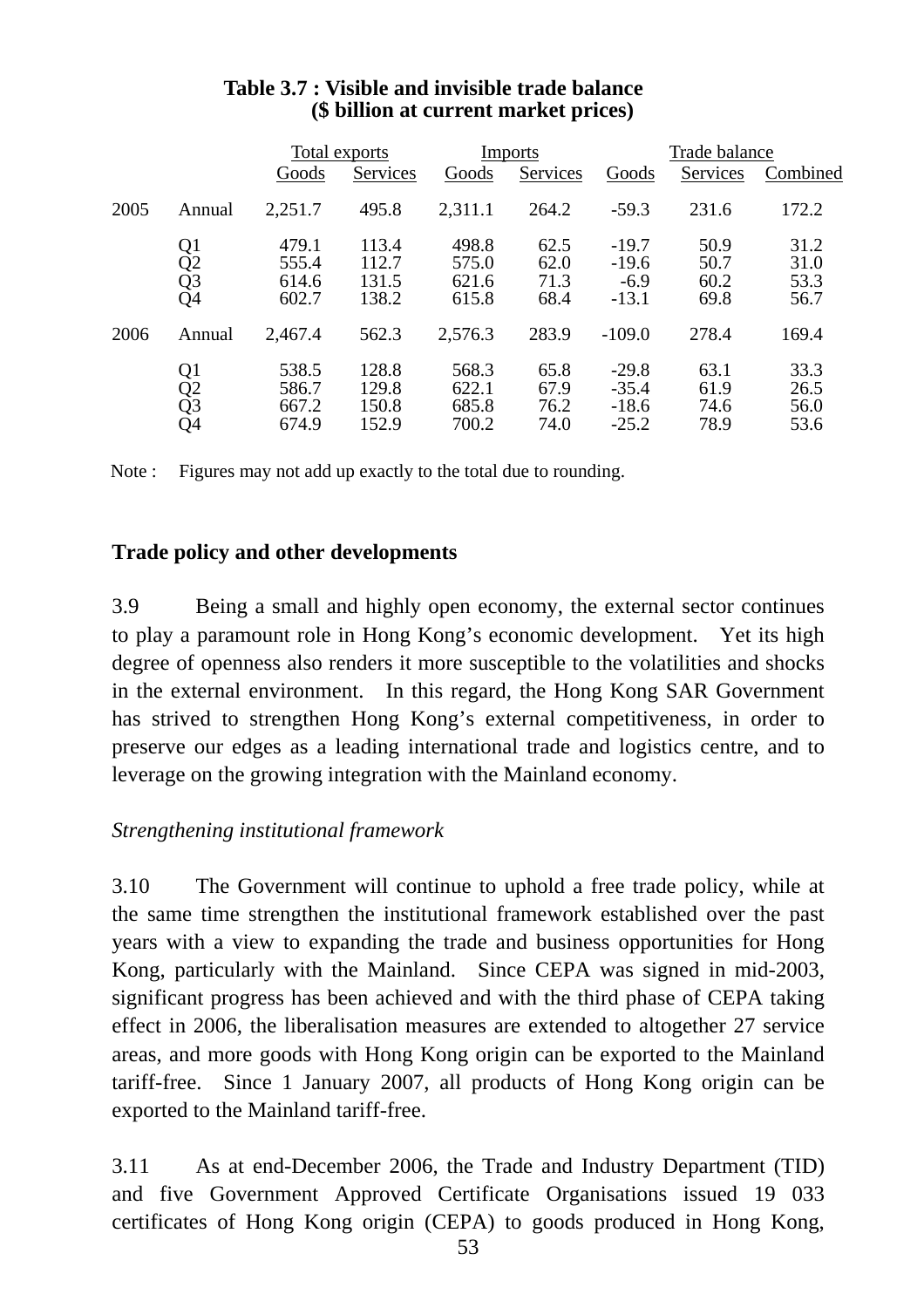involving a total of \$6.77 billion worth of goods. TID also approved 1 021 applications for certificates of Hong Kong Service Supplier. CEPA adopts a building block approach that provides a mechanism for more liberalisation measures to be included as and when they are agreed by both parties. The Government will continue to work closely with the Mainland authorities on further liberalisation measures under CEPA for the benefits of the Hong Kong economy. On the other hand, the Individual Visit Scheme, which was introduced in July 2003, is expanded further in January 2007 to cover a total of 49 Mainland cities $^{(3)}$ .

3.12 Co-operation under the Pan-PRD Regional Co-operation Framework Agreement also made good progress in 2006. Following the third forum held under this framework in June 2006, a series of co-operation agreements among Hong Kong, Macau and provinces in the Pan-PRD region were reached on areas such as logistics, tourism, transport, energy, information, technology and environmental protection.

## *Other policy measures*

3.13 Following the Economic Summit on "China's 11<sup>th</sup> Five-Year Plan and Development of Hong Kong" held in September 2006, a number of strategic recommendations were proposed by the Focus Groups. Amongst the recommendations, the Focus Group on Trade and Business put forth proposals to optimise the potentials and benefits under CEPA, and to assist Hong Kong-invested factories in Guangdong to comply with Mainland rules and regulations. The Focus Group on Maritime, Logistics and Infrastructure considered that the policy direction was to leverage on our air transport, shipping and high-value logistics experience in strengthening the status as an international maritime centre, and as an air transport and logistics hub. An action agenda on specific measures to enhance cost-effectiveness of cross-boundary freight transport, to strengthen the maritime industry, and to enhance operative efficiency and capacity of the aviation industry were also proposed.

3.14 Meanwhile, the Chief Executive in his Policy Address also put forward a host of policy measures to reduce cost and improve efficiency of cargo flows between Hong Kong and the Mainland. These included streamlining administrative measures to improve operating efficiency of the river trade, and plans to expand the air cargo handling capacity.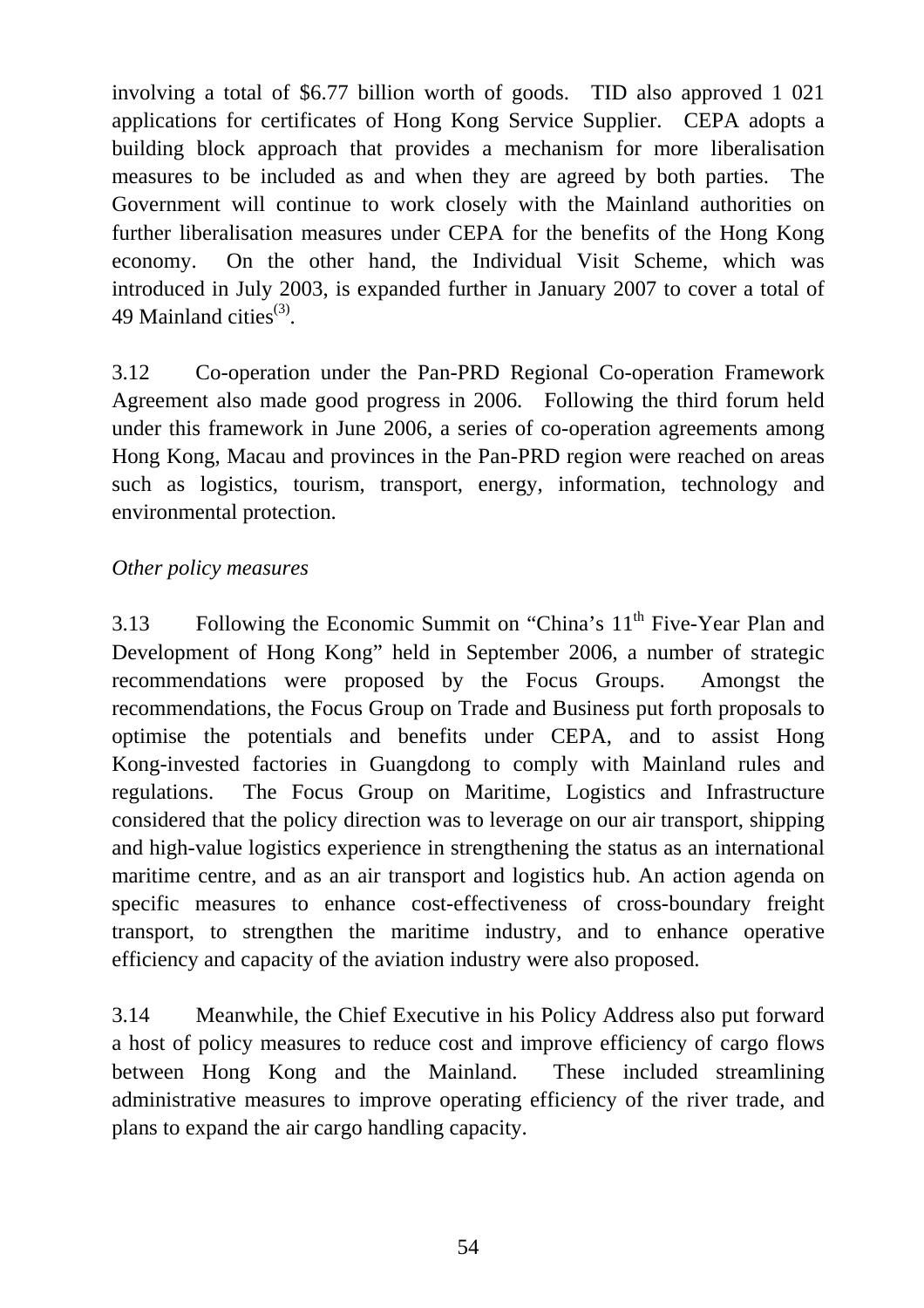#### **Notes :**

- (1) Estimates of price changes for the trade aggregates are based on changes in unit values, which do not take into account changes in the composition or quality of the goods traded, except for some selected commodities for which specific price indices are available. Changes in real terms are derived by discounting the effect of price changes from changes in the value of the trade aggregates.
- (2) Re-exports are those goods which have previously been imported into Hong Kong and are subsequently exported without having undergone in Hong Kong any manufacturing processes which change permanently the shape, nature, form or utility of the goods.
- (3) The Scheme is extended to cover an addition of 5 provincial capitals, viz. Shijiazhuang, Zhengzhou, Changchun, Hefei and Wuhan, starting from 1 January 2007.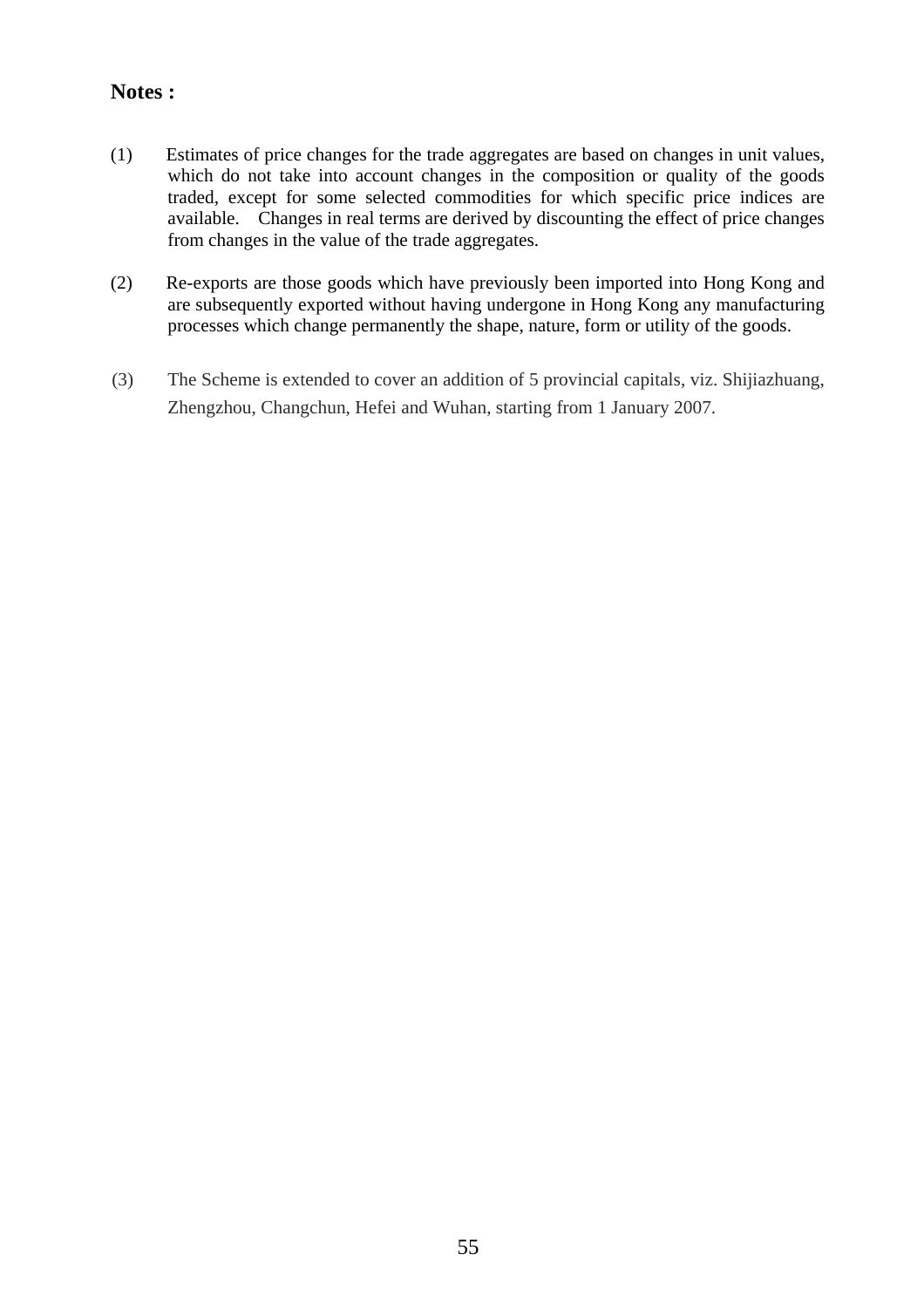## **CHAPTER 4 : DEVELOPMENTS IN SELECTED SECTORS**

### *Summary*

- <sup>z</sup>*The residential property market went through a healthy consolidation in 2006, adjusting further to the earlier hectic situation till mid-2005. Sales activities were less hectic than in the preceding two years. Flat prices edged up only modestly. Yet market sentiment was largely positive as the longer-term outlook was well underpinned by improving economic fundamentals. The non-residential segment kept faring well amidst the general trend of business expansion.*
- On-going efforts are made by the Government towards more efficient *external transport network that fosters smoother flows of people and goods with the rest of the world. This is particularly so for the cross-boundary link with the Mainland where transport facilities are being developed fast, with a view to extending the hinterlands of Hong Kong's port and airport.*
- Inbound tourism advanced further, with visitor arrivals rising to a new *record high in 2006. Arrivals from the Mainland continued to increase, albeit at a moderated pace in the latter part of the year. Meanwhile, the growth in arrivals from other major markets stayed solid in general.*
- The logistics sector showed a steady performance, with further expansion in *both air and water cargo traffic. In face of keener competition in the region, the industry players have increasingly shifted their focus towards high value-added logistics instead of carriage of goods alone.*
- <sup>z</sup>*Many professional and business services sectors have capitalised on the opportunities presented by market expansion and liberalisation in the Mainland over the past few years. This reinforces the competitiveness of Hong Kong as the platform for Mainland enterprises to "go out" and also for foreign enterprises to expand into the Mainland market.*
- <sup>z</sup>*The tendency of the business sector to engage in innovation and technology activities is echoed by continuous policy support and public-private sector collaboration. A major challenge ahead for the community as a whole is how to leverage on the market potentials of the Mainland to raise our innovation capacity, upgrade our technology level and explore new business opportunities.*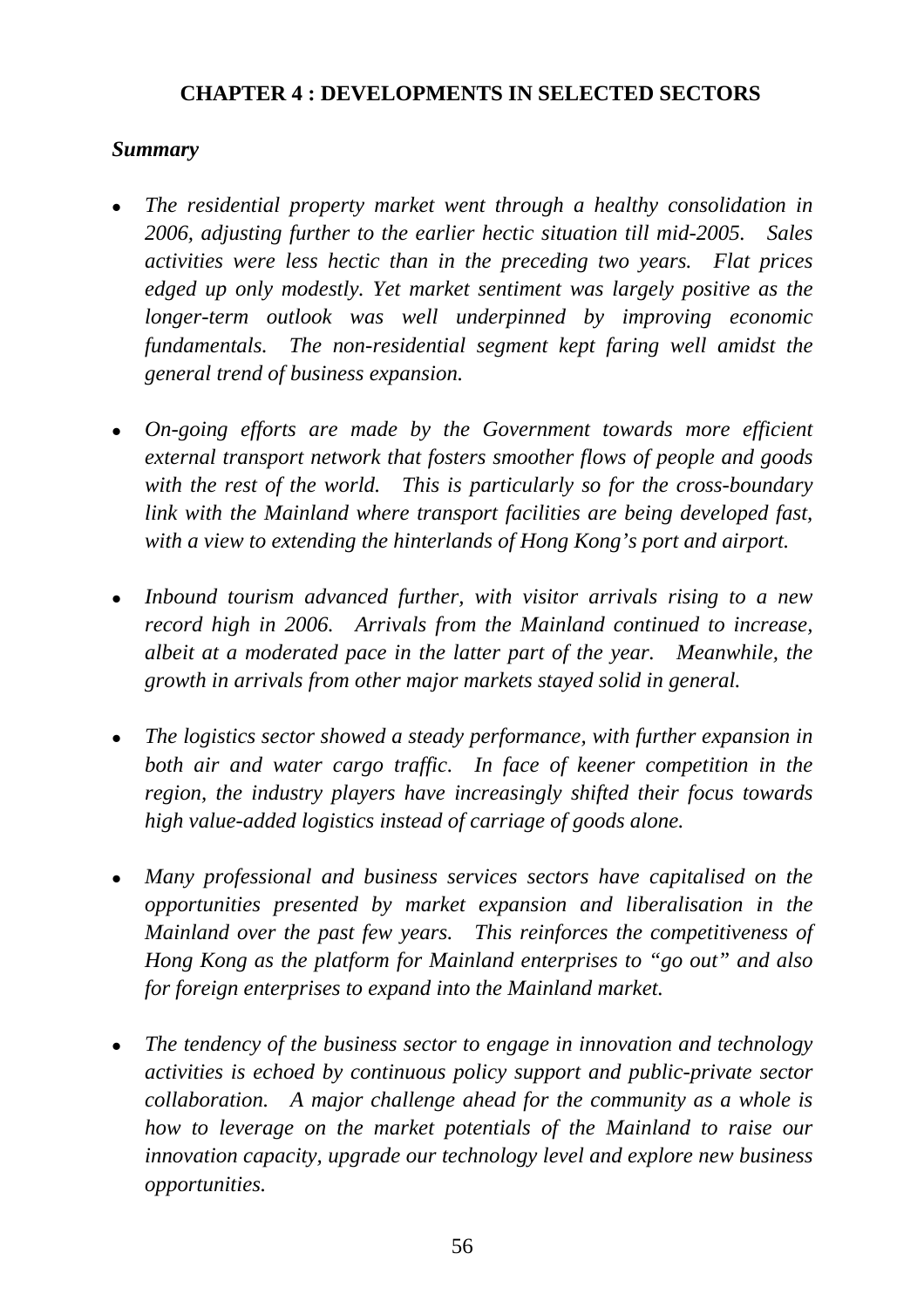# **Property**

4.1 The sales market for *residential property* went through a healthy consolidation in 2006, adjusting further to its earlier hectic situation till mid-2005. Trading activities were less hectic than in the preceding two years as home buyers turned prudent after the earlier price surge. Also contributed was the more uncertain interest rate outlook in the earlier part of 2006 that curbed acquisition interest. Yet trading activities revived modestly in the second half of the year upon the pause in US interest rate hike and intensified mortgage competition amongst the banks. For 2006 as a whole, the number of transactions for private residential property was 82 472. This was lower by some 20% as compared to 2004 and 2005, whilst exceeding the annual figures hovering around 70 000 during 2001-03.

4.2 Flat prices held broadly stable over the course of 2006. Market sentiment was largely positive as the longer-term outlook was well underpinned by improving economic fundamentals. Comparing December 2006 with a year earlier, overall flat prices edged up modestly by 3.0%, comprising increases of 2.7% for small to medium flats and 3.2% for large flats. Flat prices in December 2006 were 59% higher than the trough in 2003, but still 46% off the peak in 1997.



**Diagram 4.1 : Flat prices continued to move narrowly over the course of 2006, sustaining the healthy market consolidation since mid-2005**

Note : (\*) Residential property price index pertains to secondary market transactions only.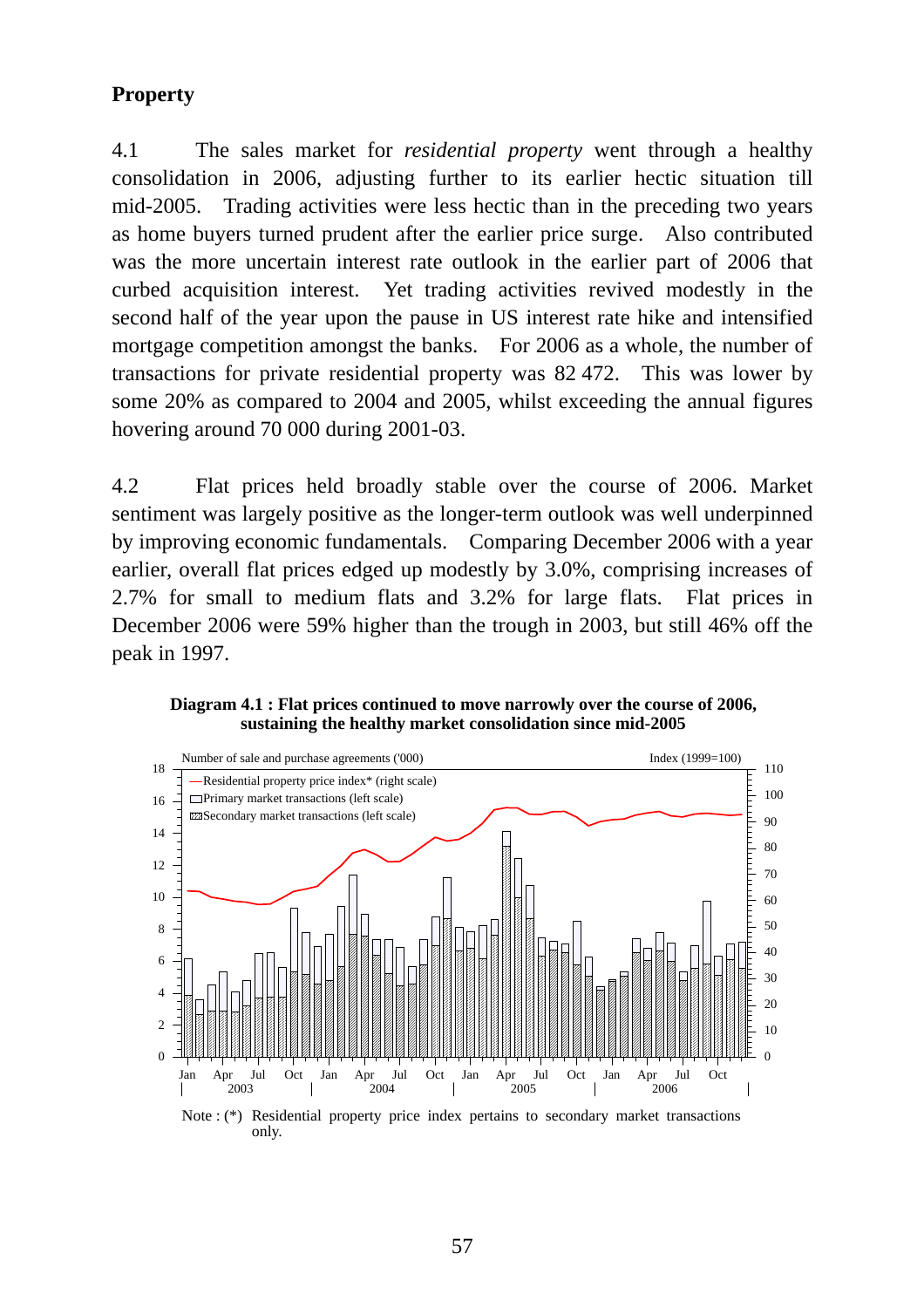4.3 Leasing of residential flats performed steadily throughout 2006, along with a progressive build-up in user demand. Compared with a year earlier, flat rentals rose further by 6.1% in December 2006.

4.4 Affected by the slow-down in primary sales, completions of new private residential flats registered a larger-than-expected decline of 4.3% to 16 600 units in 2006. Yet according to the latest official estimate, the potential supply of new private residential flats would be some 69 000 units in the next 3-4 years. This is more than triple the average annual primary sales in the past five years.



**Diagram 4.2 : Supply of new private residential flats\* remains quite abundant** 

Note : (\*) Represented by unsold flats of completed and to-be-completed projects according to the administrative record of Housing, Planning and Lands Bureau as at December 2006.

4.5 The *non-residential* segment continued to fare well in 2006. Leasing demand kept strengthening extensively amidst the general trend of business expansion. Comparing December 2006 with a year earlier, the rentals of office and industrial spaces soared further by 16.3% and 10.7% respectively. The rentals of shopping space also rose as retail sales stayed strong, though the increase narrowed to 5.1% after the earlier surge. For office and shopping spaces, leasing of quality premises in prime locations was particularly buoyant. The sanguine leasing outlook, together with attractive market yield, underpinned the price performance against the restraint of interest rate uncertainty. The prices of office and shopping spaces rose moderately further by 5.8% and 2.6% respectively during 2006, while the prices of industrial space leaped by 22.5%.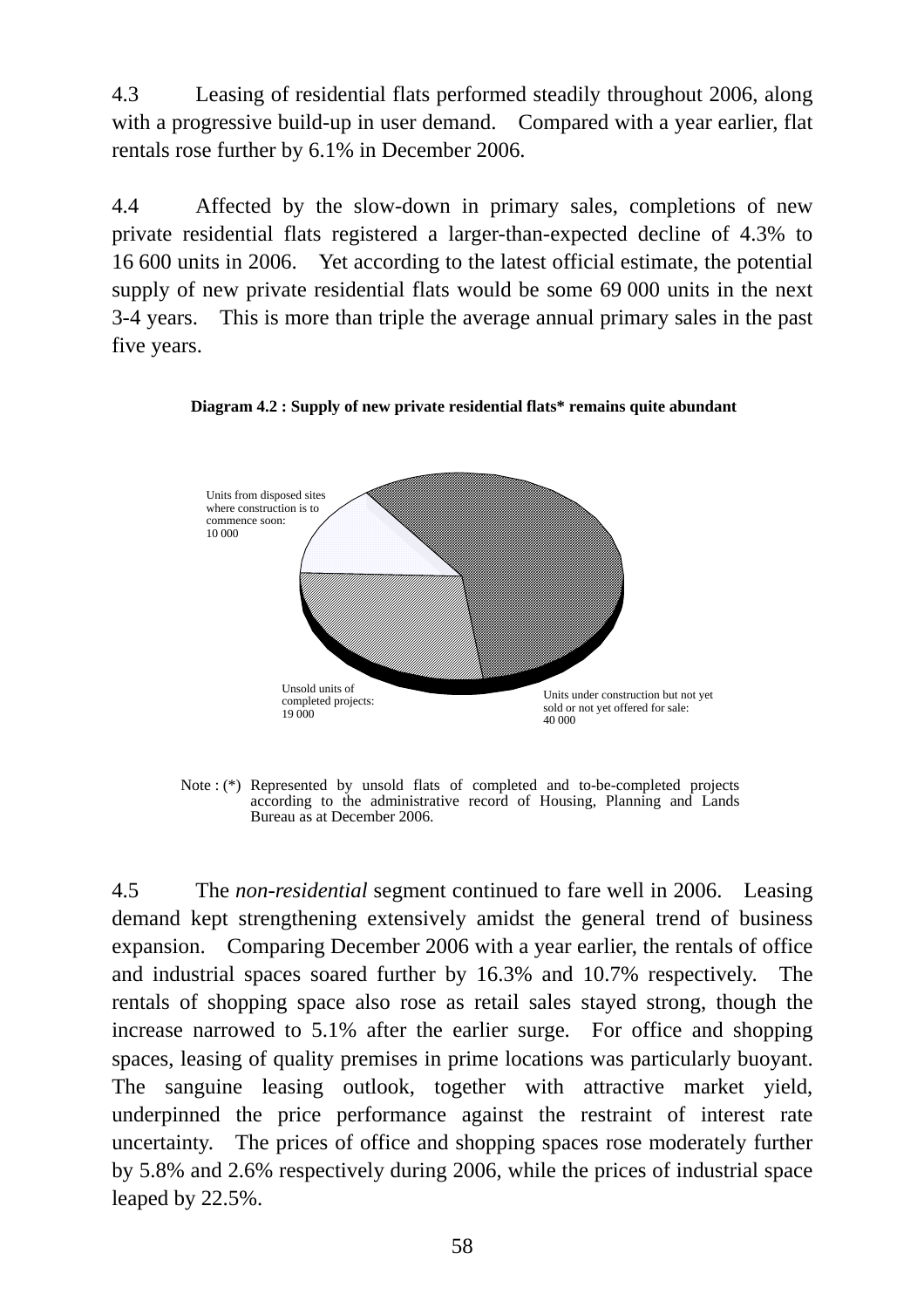



## **Land**

4.6 Following a quiet state in the first half of 2006, property developers turned more active in land acquisition through the *Application List* in the second half as sentiment improved and more prime sites on the List were released for disposal. The number of applications rose from 7 to 19 between the two periods. For 2006 as a whole, five residential sites totalling 3.4 hectares were successfully triggered from the List for sale through auction. The market response was generally favourable, with prices fetched all exceeding the trigger prices by a considerable margin.

4.7 Sale of *new railway sites* keeps drawing considerable market attention due to location advantages, and should constitute an important land supply for property development in the next several years. In 2006, one MTR site and two KCR sites were tendered and awarded after receiving good response. Totalling 12.9 hectares, these three sites are expected to provide about 10 500 residential units upon completion. Regarding *modification of lease* on existing developed and developable land and *exchange of land* in the private sector domain, 53 sites totalling 18.9 hectares and 49 sites totalling 0.9 hectare were approved for private residential and non-residential property developments respectively in 2006.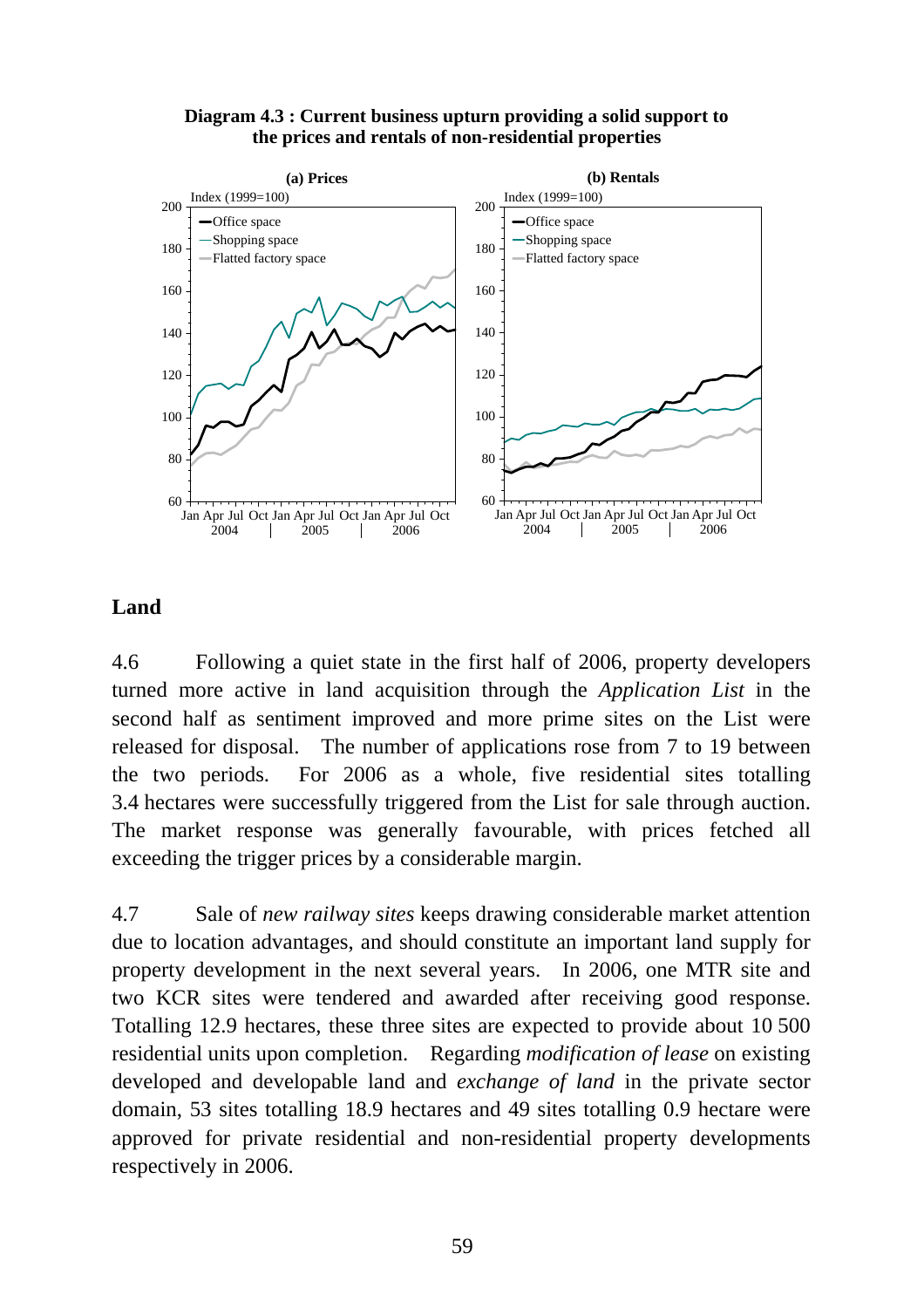# **External transport**

4.8 To cater for the fast expansion in passenger and cargo traffic with the rest of the world, the Government has been striving to enhance Hong Kong's external transport network and connectivity. This includes in particular the cross-boundary connection with the Mainland where both internal and external transport infrastructures are being developed rapidly.

4.9 On *road transport*, Hong Kong and Guangdong are working towards commissioning the Hong Kong-Shenzhen Western Corridor, which will be the fourth vehicular boundary crossing, in mid-2007. At present, works of the Hong Kong section have been completed and those of the Shenzhen Bay Control Point are in progress. On the eastern part of the boundary, Hong Kong and Shenzhen commenced a joint study in December 2006 to establish the need, function and benefits of a new control point in Liantang/Heung Yuen Wai. The Government also embarked on an internal planning study in January 2007 to examine the planning, environmental and engineering issues related to the proposed new control point and the connecting roads within Hong Kong. The two planning studies are scheduled for completion in late 2007 and early 2008 respectively.

4.10 As regards the proposed Hong Kong-Zhuhai-Macao Bridge (HZMB), the governments of Guangdong Province, Hong Kong Special Administrative Region and Macao Special Administrative Region have already reached agreement on the alignment and landing points of the bridge, and are now tackling the outstanding issues of the feasibility study, including the locations of boundary crossing facilities and financing arrangements. The State Council has recently established the HZMB Task Force which is led by the National Development and Reform Commission to help push the project ahead. The first meeting of the Task Force was held in early January 2007.

4.11 On *rail transport*, the Sheung Shui to Lok Ma Chau Spur Line is scheduled for operation in the first half of 2007. Upon commissioning, the Spur Line would help alleviate the prevailing congestion at Lo Wu and significantly enhance the passenger handling capacity of rail crossings. As regards the Guangzhou-Shenzhen-Hong Kong Express Rail Link (ERL), it is being developed to form part of the national high-speed rail network. Through the ERL, Hong Kong will be connected to the major Mainland cities via the Beijing-Guangzhou Passenger Line, Hangzhou-Fuzhou-Shenzhen Passenger Line and the Rapid Transit System. The Hong Kong section is currently under active planning. The Kowloon-Canton Railway Corporation (KCRC) is now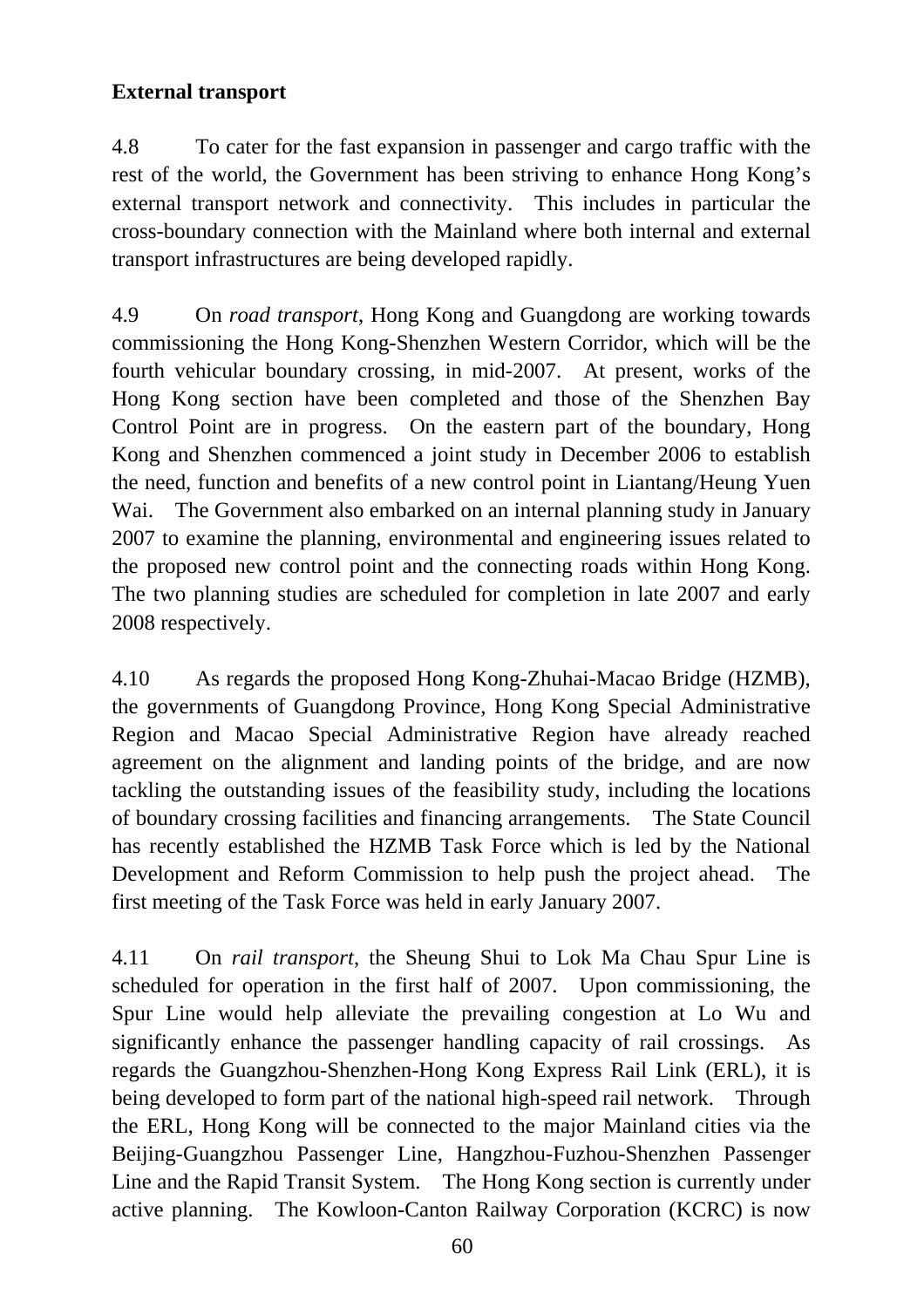conducting the engineering and operational study, as well as the preliminary site investigation of the project. The Government will decide on the choice of corridor options for the Hong Kong section of the ERL, having regard to the Mainland's latest planning parameters and the report to be submitted by the KCRC.



**Diagram 4.4 : Cross-boundary vehicular and train traffic on a distinct rise over the past decade**

4.12 In respect of *air transport*, infrastructural projects worth of \$8.1 billion are due for completion in the next few years to further expand the facilities of the Hong Kong International Airport (HKIA). In December 2006, Hong Kong Airport Authority started the tendering process for a new air cargo terminal targeted for completion by 2011, and announced that it would commission a study on the technical and environmental feasibility of a possible third runway for HKIA. Infrastructure apart, the Government will work closely with the civil aviation authorities of the Mainland and Macao to optimize the use of airspace in the Pearl River Delta and open more flight paths. The Government will also keep up efforts to expand air services arrangements with our aviation partners to provide opportunities for airlines to add new routes and increase services.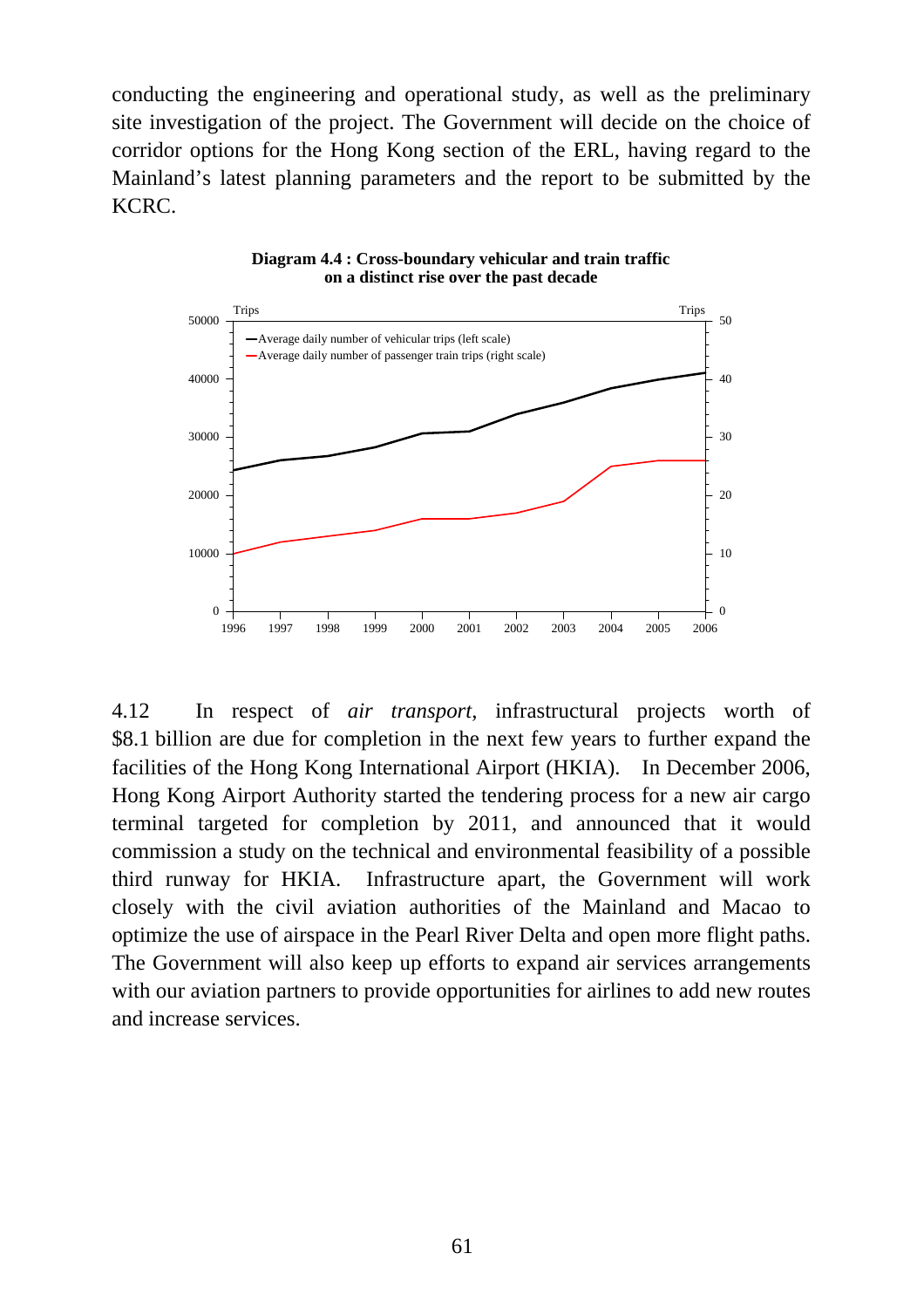#### **Diagram 4.5 : Progressive enhancement of flight connectivity and frequency underlying the competitiveness of Hong Kong as an aviation hub**



#### **Tourism**

4.13 Inbound tourism advanced further in 2006. The total number of *incoming visitor trips* rose by 8.1% to a new height of 25.3 million, following an increase of 7.1% in 2005. Arrivals from the Mainland rose visibly further by 8.4% in 2006, though the growth pace moderated in the latter part of the year. The growth in arrivals from other regional and long-haul markets generally stayed solid in 2006, under the combined stimulus of global economic growth, intense airfare competition, and weaker US dollar against many currencies.

#### **Diagram 4.6 : Incoming visitor arrivals rose to a new high in 2006**

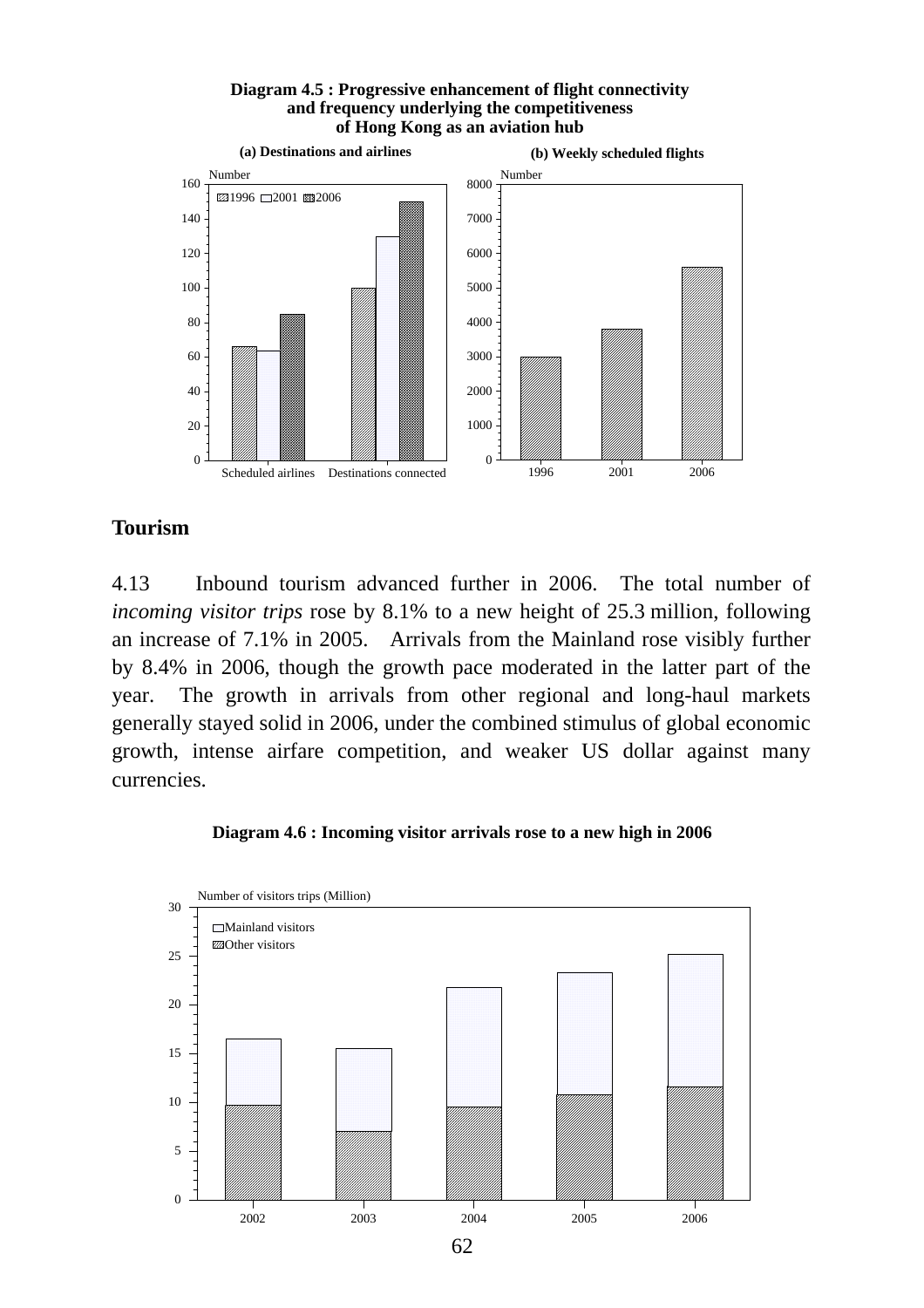4.14 The tourism industry has continued to benefit from the Individual Visit Scheme (IVS) that enables Hong Kong to better capture the fast-growing outbound tour market in the Mainland. In 2006, the number of visitor trips to Hong Kong under the Scheme rose markedly further by 20.2% to a new high of 6.7 million, with their share in total Mainland arrivals reaching 49%. Following its further extension in January  $2007<sup>(1)</sup>$ , the Scheme now covers 49 cities in the Mainland with a population exceeding 250 million.



Note : (\*) IVS was first implemented in July 2003.

4.15 In recent years, Asia's tourism market has been thriving with more intra-regional and long-haul travels. The vast market potentials have induced other major destinations in the region to step up efforts for attracting tourists, thereby intensifying the competition. In order to maintain our competitiveness, the Government has been devoting concerted efforts to launch promotional programmes and uphold service standard through collaboration with the industry. Also, it has been investing heavily in tourism infrastructures. Following the opening of the Disneyland theme park in September 2005, the Hong Kong Wetland Park and Ngong Ping 360 commenced operation in 2006. Looking ahead, the redevelopment of the Ocean Park and construction of a new cruise terminal are in the pipeline.

4.16 Apart from leisure and visits to relatives/friends, the high-yield business visitor segment also constitutes an important portion of incoming visitor trips to Hong Kong, at some 24% in 2006. Increasingly, participation in convention and exhibition activities is a cause of business trips to Hong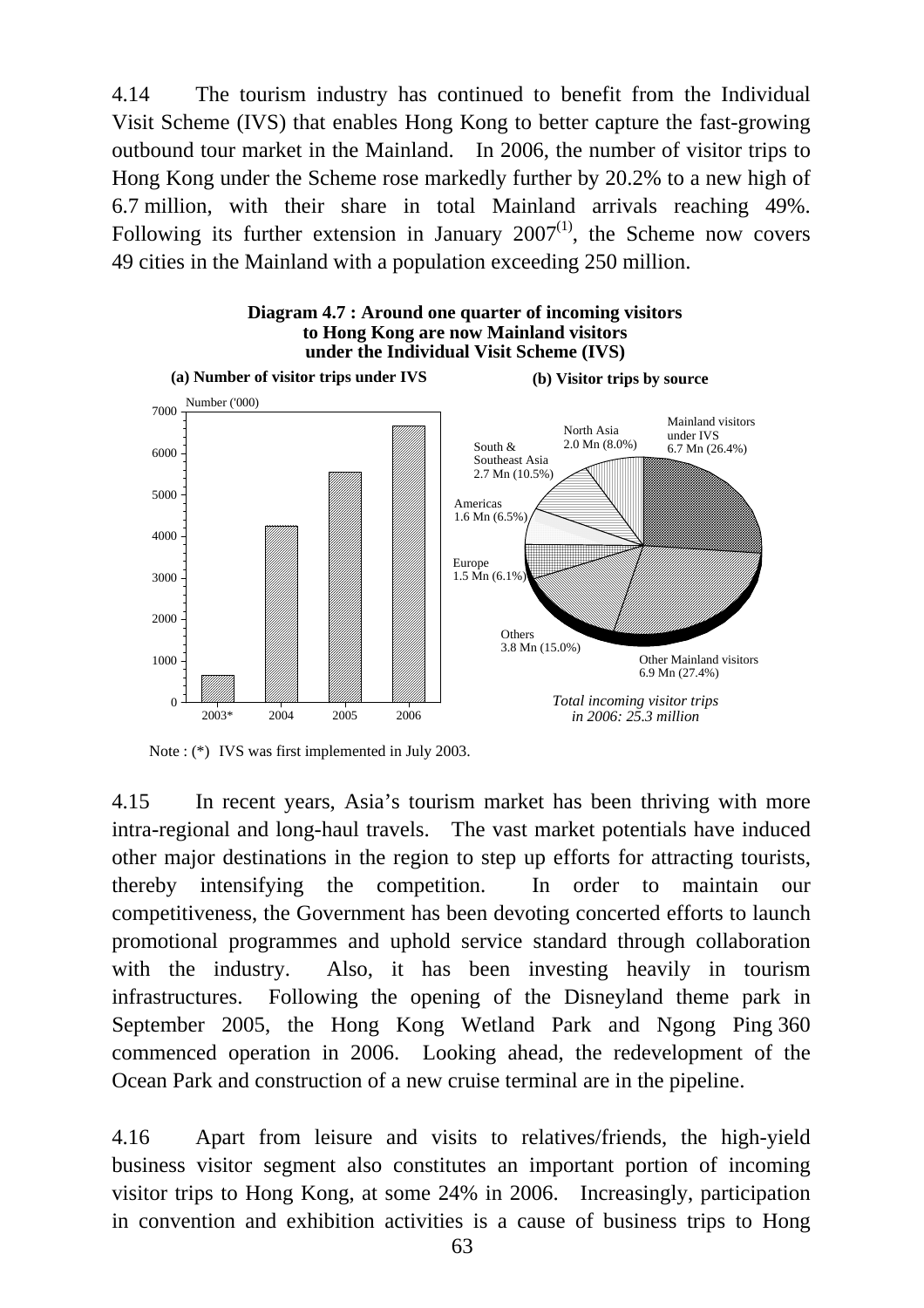Kong. In 2006, non-domestic participants in conventions and exhibitions surged further by 11% to about 700 000. One growth impetus was provided by the new AsiaWorld-Expo (AWE) which commenced operation in December 2005. Over 40 exhibitions and events have since been held at AWE, and more than 90% of them are held in Hong Kong for the first time. To enhance Hong Kong's position as an international convention and exhibition centre, the Government is pursuing with AWE an early commencement of AWE Phase 2 project. Also it is liaising with the Hong Kong Trade Development Council on further expansion of the Hong Kong Convention and Exhibition Centre.

## **Logistics and maritime**

4.17 The logistics sector showed a steady performance in 2006. Despite intensified competition in the region and on-going structural shift towards offshore trade, both the airport and the port recorded expansion in cargo traffic for the fifth consecutive year. This was underpinned by the sustained vibrancy in Hong Kong's external trade particularly with the Mainland. Besides, frequent services, worldwide network, efficient cargo handling system, and simple and clear customs clearance procedures continued to make Hong Kong an appealing gateway for cargoes.

4.18 After two years of double-digit expansion, *air cargo* throughput settled at a slower yet still solid growth of 5.2% to 3.6 million tonnes in 2006. Concurrently, the value of trade (excluding transhipment cargoes) handled by air continued to rise distinctly, by 11.3%. This reflected a rising share of high-value merchandise in air freight, particularly in relation to the Mainland. Of the total value of trade (excluding transhipment cargoes) handled by air, 16.1% was either sourced from or destined for the Mainland in 2006, up markedly from the corresponding figure of 9.4% in 2001.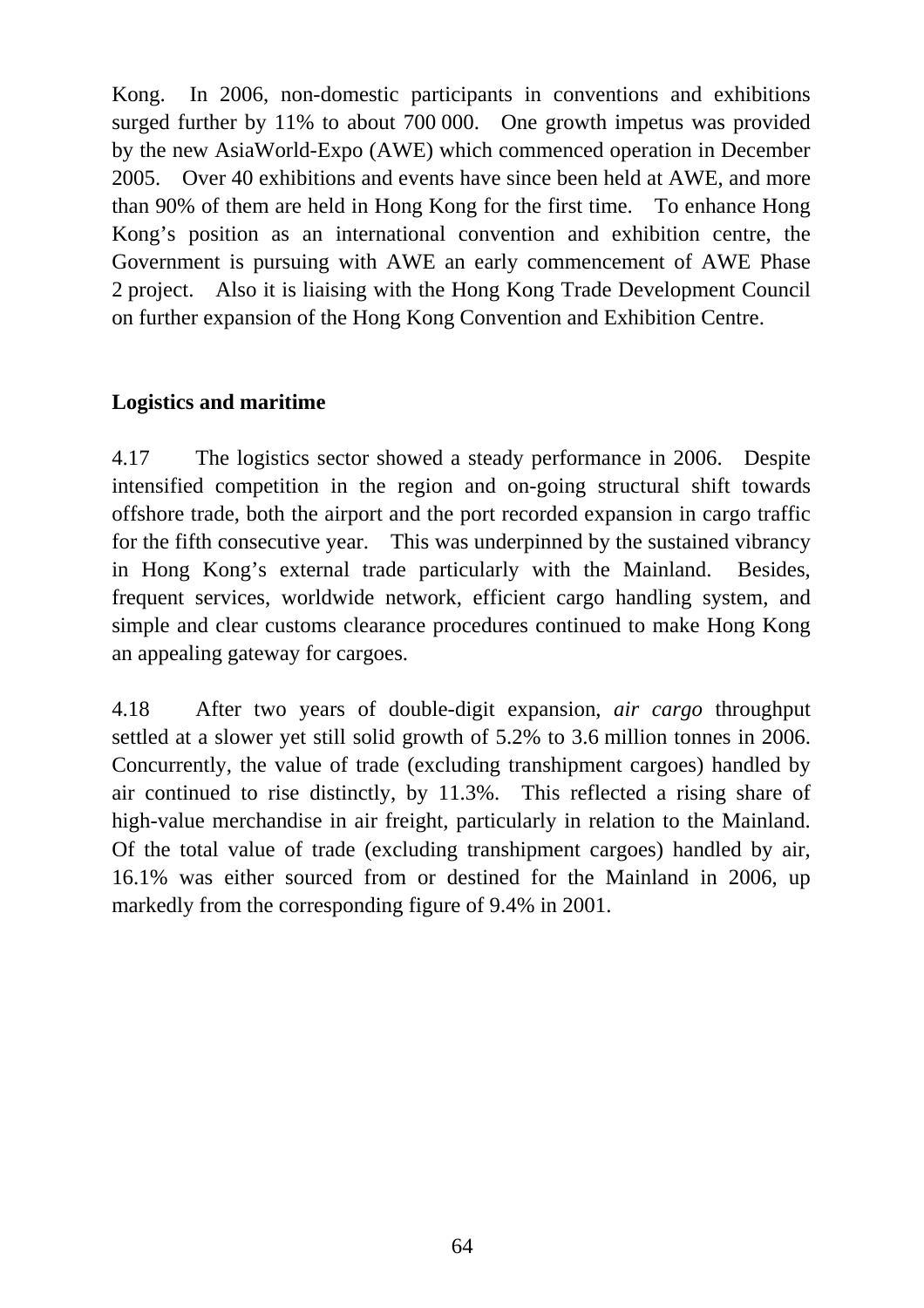#### **Diagram 4.8 : Air freight expanded further as it handled more high-value and time-critical merchandise**



4.19 On *port cargo*, overall container throughput handled by the Hong Kong port went up by an estimate of 3.1% to 23.3 million TEUs in 2006, following an increase of 2.8% in 2005. Within the total, direct shipment cargo movements recorded a modest increase of 1.0% in the first 11 months of 2006, mainly attributable to a further surge in those cargo flows with the Pearl River Delta handled by the river trade vessels. Meanwhile, transhipment cargo movements expanded steadily by 6.4%.





Note : (\*) Total container throughput for 2006 is the preliminary estimate by Hong Kong Port Development Council. Its breakdown by mode of transport and the laden container throughput by mode of shipment are crudely estimated from the profile in the first 11 months of 2006.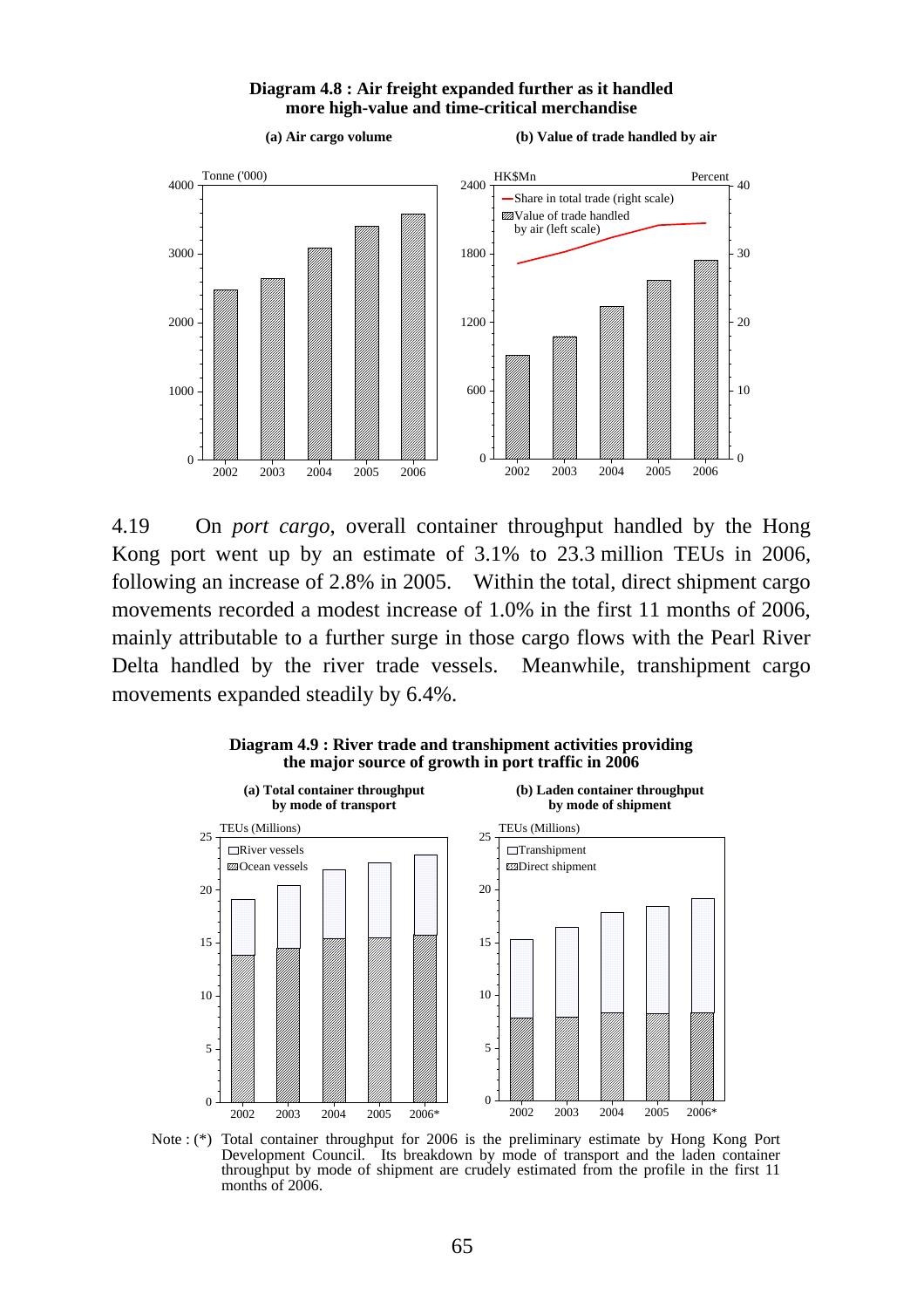4.20 To cope with intensified competition in the region, there is an urge for the logistics industry to move up the value chain. An important move in this direction is greater focus towards high value-added logistics to support supply chain management instead of carriage of goods alone. In this connection, the Government has responded by implementing various measures to promote the development of e-logistics and the use of information technologies in logistics activities, such as the radio frequency identification technology. It is also assisting the industry to provide training for logistics practitioners in information technology and automation techniques (see *Box 4.1* for details).

4.21 Hong Kong's maritime industry has all along enjoyed a healthy growth amidst the expansion in local logistics activities and development of the Mainland's shipbuilding industry. As at  $1<sup>st</sup>$  January 2007, Hong Kong Shipping Register stood amongst the top ten registers in the world, with a total tonnage of 32.5 million gross tonnage and 1 150 registered vessels. However, Hong Kong faces keen competition from other international shipping registers. It is thus necessary to continue efforts in enhancing the quality, standards and scope of our shipping registration services, train up more local talents, seek avoidance of double taxation for shipping income, and actively conduct promotion overseas.

## **Business services**

4.22 As an international business hub and services centre, Hong Kong provides a comprehensive range of quality business services, including legal, accounting and audit, business consultancy, telecommunications, architecture and engineering, etc. In recent years, these sectors have generally flourished amidst economic upturn at home and increasing external demand especially from the Mainland. In 2006, total exports of miscellaneous services<sup>(2)</sup> (comprising mainly professional and business services) grew further by 8.7% in real terms, following an average annual increase of 8.1% during 2000-05. Latest indications in 2005 showed that the direct contribution of the professional and business service sectors taken together to GDP and total employment in Hong Kong likewise rose to about 11%.

4.23 Under the latest package of CEPA liberalisation measures announced in June 2006, there have been further preferential treatments to Hong Kong service suppliers in a number of service areas when setting up operation in the Mainland as from January 2007. Examples are legal, construction engineering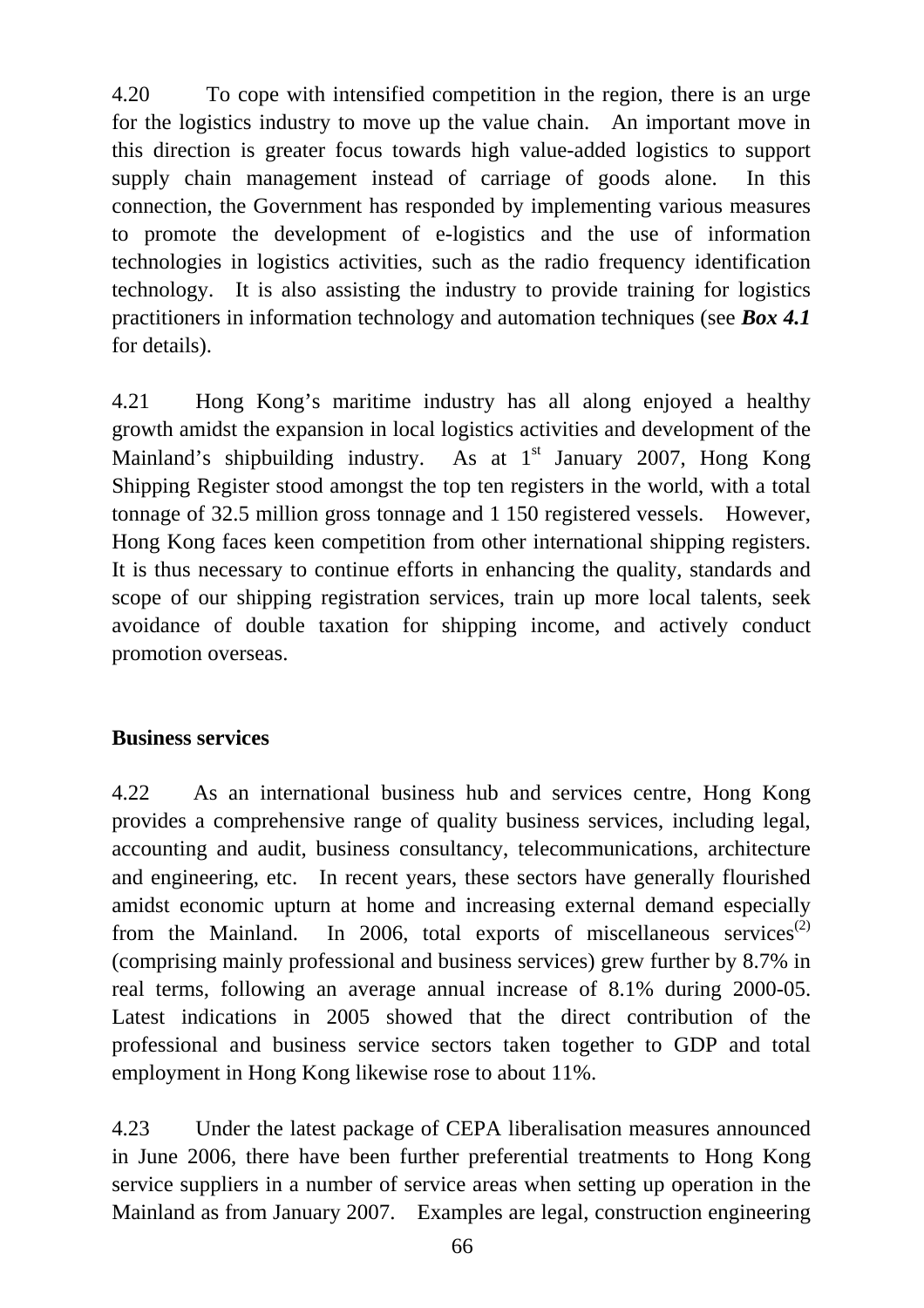cost consultancy, information technology, and convention and exhibition services. The measures are expected to foster expansion into the Mainland market by the sectors concerned. The business connections thus resulted would also help to reinforce the competitiveness of Hong Kong as the platform for Mainland enterprises to "go out" and also for foreign enterprises to expand into the Mainland market.

#### $\overline{a}$ **Box 4.1**

# **Value added logistics**

Logistics involves a broad spectrum of activities that mainly covers planning, implementation and control of flows of goods, services and information from the point of origin to the point of consumption. Conventionally, it features most significantly in transportation and cargo forwarding activities. Yet the landscape of the industry has gradually evolved towards greater emphasis on high value added logistics (VAL), essentially an integrative profile that incorporates processes designed to efficiently support and facilitate different elements in the supply chain. This tendency is particularly apparent for more mature logistics hubs like Hong Kong and Singapore where competitive edge has become more by service breadth and depth.

The emergence of VAL is closely related to the growing importance of supply chain management under globalisation. Global market expansion and liberalisation have extended the supply chain to cover more and more regions, as manifested by increased international procurement and marketing activities as well as offshore trade. These developments require more effective supply chain management that has to be built upon an integrative set of specialised logistics services.

#### Examples of specialised services in value added logistics

- Product labelling and packaging Customs clearance
- Light assembling between pickup and delivery Shipment consolidation
- Transportation management  $\bullet$  Cargo tracking and tracing
- 
- 
- 
- 
- Inventory management Supply chain consultancy

Globalisation has also led to intensified competition in the international market that boosts the demand for VAL to cope with the challenge. By enabling an effective supply chain, VAL can lower the transportation and warehousing costs substantially. Moreover, it can uplift the efficiency and flexibility in delivering different bundles of goods to different destinations with unique requirements in terms of quantity, quality and variety. Furthermore, it can help to ensure timeliness in goods delivery and replenishment that have turned more time-critical as the product cycles shorten generally.

VAL should not have prospered as much without technological support. Application of information technology, in particular, has enabled a rapid advancement in the sophistication of logistics services and their effective integration with each other. For example, the distinct improvement in information flows enabled by information technology helps to modernise the inventory management practice and facilitate its convergence with cargo tracing and forwarding activities.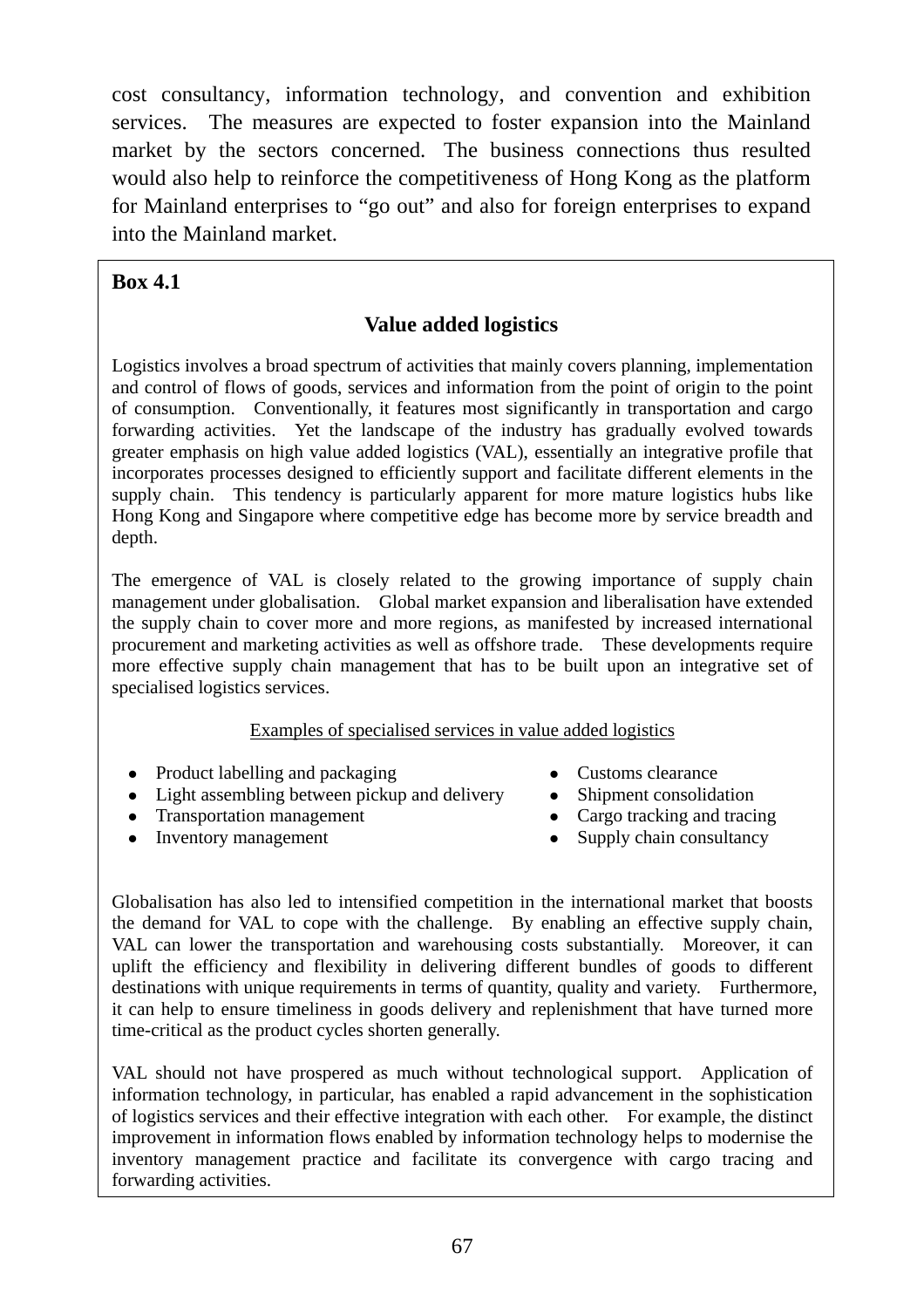# **Box 4.1 (cont'd)**

A related development worth of note is that the sophistication embedded in VAL has bolstered the presence of independent specialised service providers. Many client enterprises, especially those in small to medium size, now opt to outsource part or entirety of their logistics activities to third-party logistics (3PL) companies. The moves are commonly triggered by limitation in internal resources or inclination to focus more on the core part of their businesses. Many of them are also attracted by the value-for-money services by the 3PL companies that excel in cost control and quality assurance through specialisation.

The economic contribution of VAL in Hong Kong is difficult to measure as its ambit cuts across different industries. Yet there is a market consensus that its development has helped our integral sector of trading and logistics to cope with keener competition in the region in recent years, and hence sustain its growth. In particular, VAL fosters the development of offshore trade as a rising source of income in this sector. Latest indications in 2005 showed that the direct contribution of the trading and logistics sector to GDP rose further to 28.6%. The value of goods involved in offshore trade managed or owned by Hong Kong companies was roughly equal to the value of our re-export trade.

|                                 | 2002    | 2003    | 2004    | 2005    |
|---------------------------------|---------|---------|---------|---------|
| Trading and logistics sector    |         |         |         |         |
| Direct value added (\$Bn)       | 308.3   | 316.9   | 346.9   | 384.9   |
| Contribution to GDP $(\%)$      | 25.0    | 26.3    | 27.6    | 28.6    |
| Offshore trade                  |         |         |         |         |
| Value of goods involved (\$Bn)  | 1,458.2 | 1,666.6 | 1,835.8 | 2,087.1 |
| Ratio to re-export in value (%) | 102.0   | 102.8   | 97.0    | 98.7    |

Looking ahead, the Mainland's economic development is expected to present both opportunities and challenges for our logistics sector generally and further development of VAL in particular. On the one hand, the Mainland's robust external trade should provide vast market potentials for specialised logistics services. It is also optimistic that more opportunities would be available for the Hong Kong 3PL companies to develop VAL businesses in the Mainland as its domestic market opens up further. On the other hand, there would be keener competition from logistics service providers of other origins. Competitors also include the indigenous logistics companies in the Mainland that have chased up quickly in service standard through application of technologies and accumulation of market experience.

In order to reap the opportunities and meet the challenges ahead, the logistics industry in Hong Kong must, amongst all, sharpen its competitive edge in VAL. In addition to freight handling efficiency and capacity, continued progress in information connectivity is important. In this regard, the Government has been working closely with the industry towards harnessing the use of information technology in logistics activities. Recently, the Focus Group on Maritime, Logistics and Infrastructures under the Economic Summit on "China's 11<sup>th</sup> Five-Year Plan and the Development of Hong Kong" has recommended an action agenda to promote the application of information technology in the logistics industry. It specifically calls for joint efforts between the Government and the industry to promote the implementation of the Digital Trade and Transport Network System, run a pilot project on an On-Board Trucker Information System, and strengthen the training for logistics practitioners in e-logistics techniques, etc.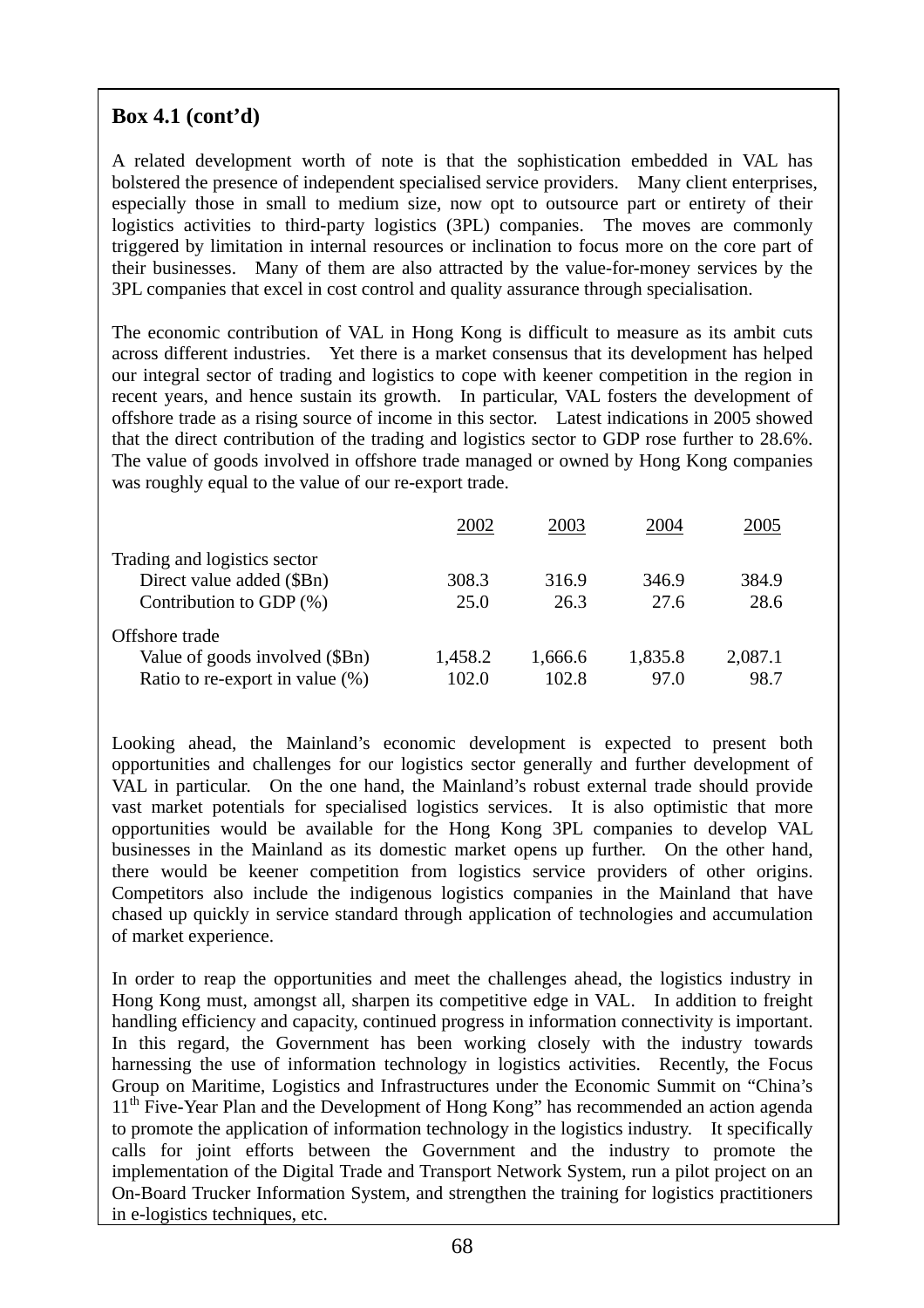# **Innovation and technology**

4.24 The Government kept up its efforts on promoting the development of innovation and technology in 2006. Five new government-funded R&D centres and the InnoCentre commenced operation during the year. Funding support from the Innovation and Technology Fund and the DesignSmart Initiative continued. Additional funding would be earmarked for the Hong Kong Design Centre to further promote the use of design. On-going efforts were also made to foster an innovation and technology culture through such programmes as Innovation Festival and Hong Kong Student Science Project Competition. In the area of information and communications technology (ICT), the Government is updating the Digital 21 Strategy, the blueprint for ICT development, with due regard for international developments and Hong Kong's social and economic needs $^{(3)}$ .

4.25 The development of innovation and technology not only matches with the restructuring of Hong Kong towards a knowledge-based economy, but also enables it to contribute to the national economic development and seize the opportunities it presents. One of the emphases under the national  $11<sup>th</sup>$ Five-Year Plan endorsed in March 2006 is on autonomous innovation and upgrading of the overall hi-tech capability and technology level of the industries. In response, a focus group under the Economic Summit on "China's 11<sup>th</sup> Five-year Plan and the Development of Hong Kong" has proposed various initiatives for Hong Kong to grasp this opportunity to raise our innovation capacity, upgrade our technology level and promote our innovation, technology and information services to the Mainland market. Examples include more active participation in the process of development and formulation of product and technology standards in the Mainland, closer technological collaboration with Shenzhen, and promotion of Hong Kong as a premium location for data centres in the region, etc.

4.26 With the evolving opportunities and challenges in the market and the supportive policy framework, the business community in Hong Kong has more actively engaged in innovation and technology activities in recent years. Latest indications in 2005 reveal that business expenditure on in-house R&D activities rose markedly further by 22.5% to \$5.6 billion, bringing the total business expenditure on scientific and technological innovations to a new high of \$18.5 billion. The latter represented 1.3% of GDP in 2005, up from 0.5% in 2001. Of the total business expenditure on R&D, about half were related to ICT mainly undertaken by the service sectors, such as finance, trading and logistics. The other half was largely related to industrial production for the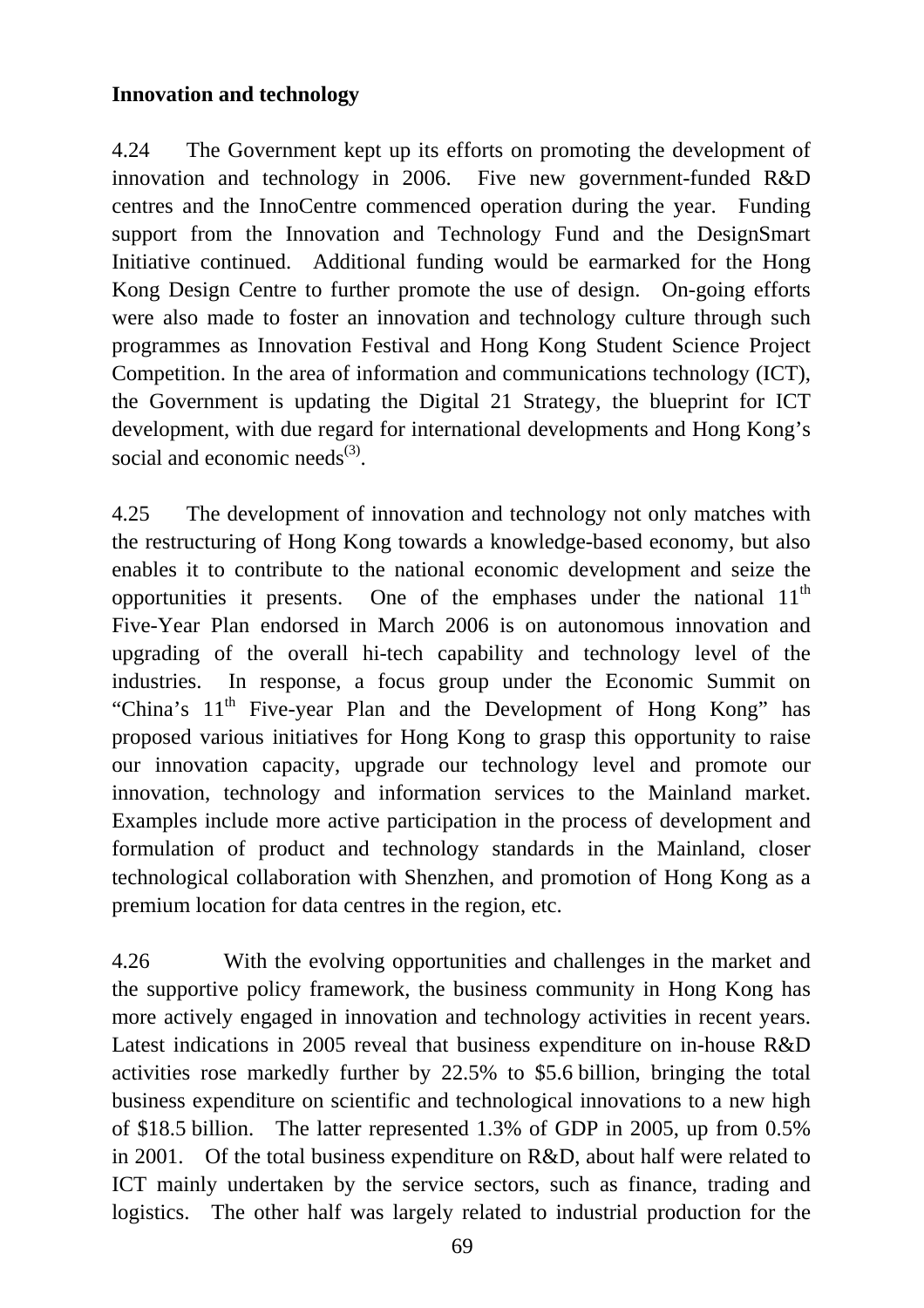sake of new products and improvement in production methods. Many of these activities were undertaken by Hong Kong companies with their manufacturing base in the Pearl River Delta region.



#### **Diagram 4.10 : Industrial production apart, business expenditure on R&D are also geared to harness the use of ICT in service activities**

*Total business expenditure on R&D in 2005 : \$5,622 million*

### **Notes :**

- (1) See Note (3) to Chapter 3 for details on the extended coverage of the Individual Visit Scheme as from January 2007.
- (2) According to the current statistical classification, the figures here cover communications services; computer and information services; royalties and licence fees; personal, cultural and recreational services; construction services; architectural, engineering and other technical services; legal services; accounting services; business and management consultancy services; advertising and market research services etc. However, finance, insurance, transportation, travel, merchanting and other trade-related services are classified elsewhere.
- (3) The Digital 21 Strategy was first published in 1998 by the Government to set out the vision of developing Hong Kong into a leading digital city in a globally connected world. The strategy is aimed to outline how the Government, business, industry, academia and the public can work together to achieve this goal. To take account of advances in technology and changing needs of the community, the Strategy requires constant review. Previous updates were made in 2001 and 2004. Following the two-month public consultation that ended in mid-December 2006, it is aimed to finalise and publish the 2007 Digital 21 Strategy in 2007. The theme underpinning the latest Strategy is "continuing to build on our strengths through technology across the community", with the objective of strengthening Hong Kong's position as a world digital city.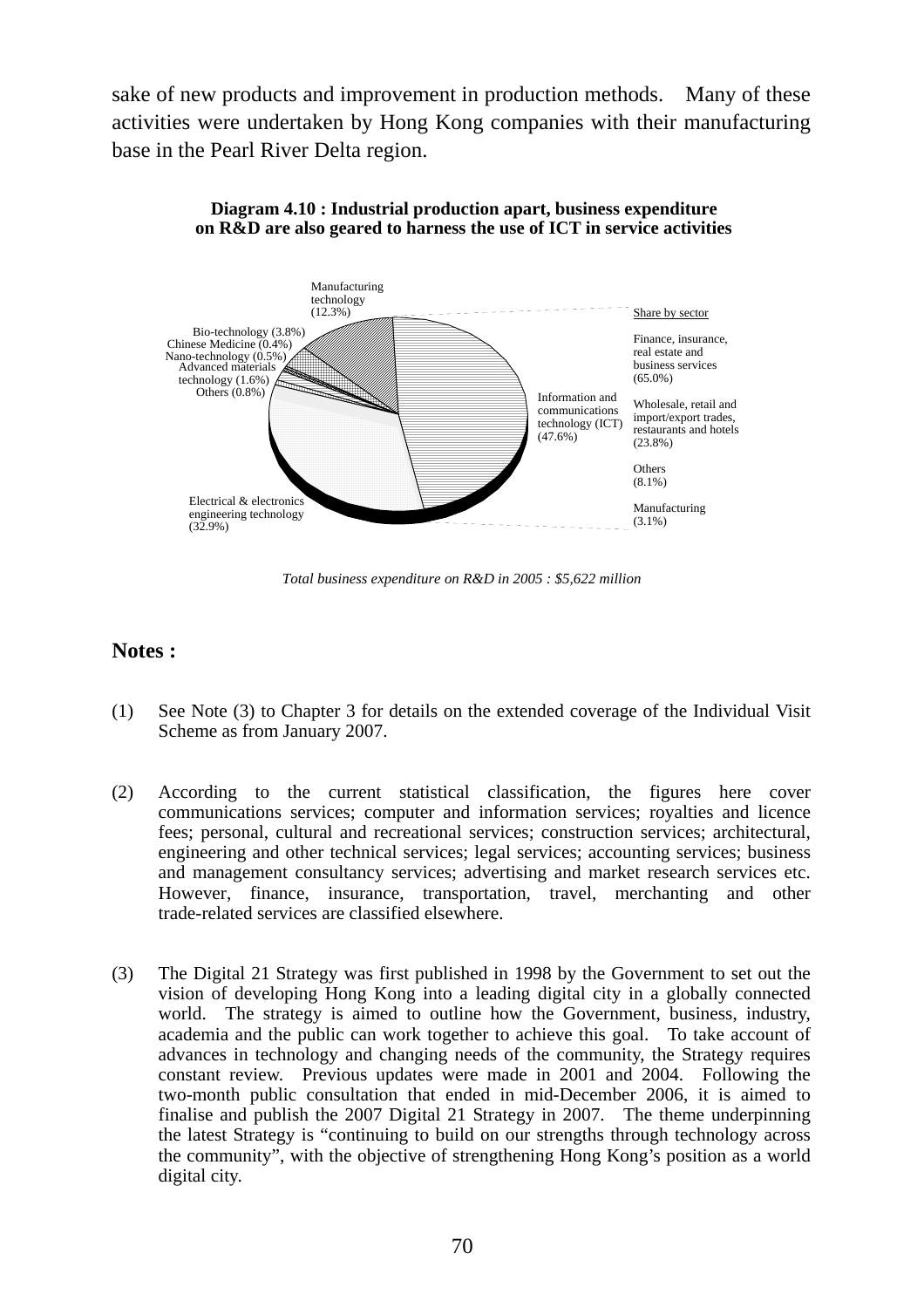# **CHAPTER 5 : THE FINANCIAL SECTOR#**

## *Summary*

- <sup>z</sup>*The financial sector did very well in 2006 and rendered substantial growth impetus to the Hong Kong economy, thanks much to the increasing financial integration with the Mainland.*
- The monetary conditions remained accommodative and conducive to *sustained strong economic expansion. The Hong Kong dollar weakened against most major currencies along with the US dollar during the year.*
- <sup>z</sup>*Reflecting the abundant liquidity in the local banking sector, interbank interest rates softened in the second half of 2006. Money supply and bank loans both expanded further in the year. Asset quality of the banking sector likewise continued to change for the better, in tandem with the strengthening economic fundamentals.*
- <sup>z</sup>*The local stock market displayed a spectacular performance in 2006, boosted by enormous capital inflow, strong economic fundamentals and also hectic fund raising activities. The Hang Seng Index broke the 20 000 mark in late December, whilst the market capitalisation surpassed the \$13 trillion mark and became the sixth largest in the world at year-end. Average daily turnover also surged to a record high.*
- Following the Economic Summit on "China's 11th Five-Year Plan and the *Development of Hong Kong" in September 2006, the Focus Group on Financial Services proposed in January 2007 a policy direction of positioning and developing Hong Kong as China's international financial centre of global significance, with a view to allowing Hong Kong to contribute to the economic development and financial reform of the Mainland in a more significant manner.*
- **(#) This chapter is jointly prepared by the Hong Kong Monetary Authority (HKMA) and the Economic Analysis Division.**

**\_\_\_\_\_\_\_\_\_**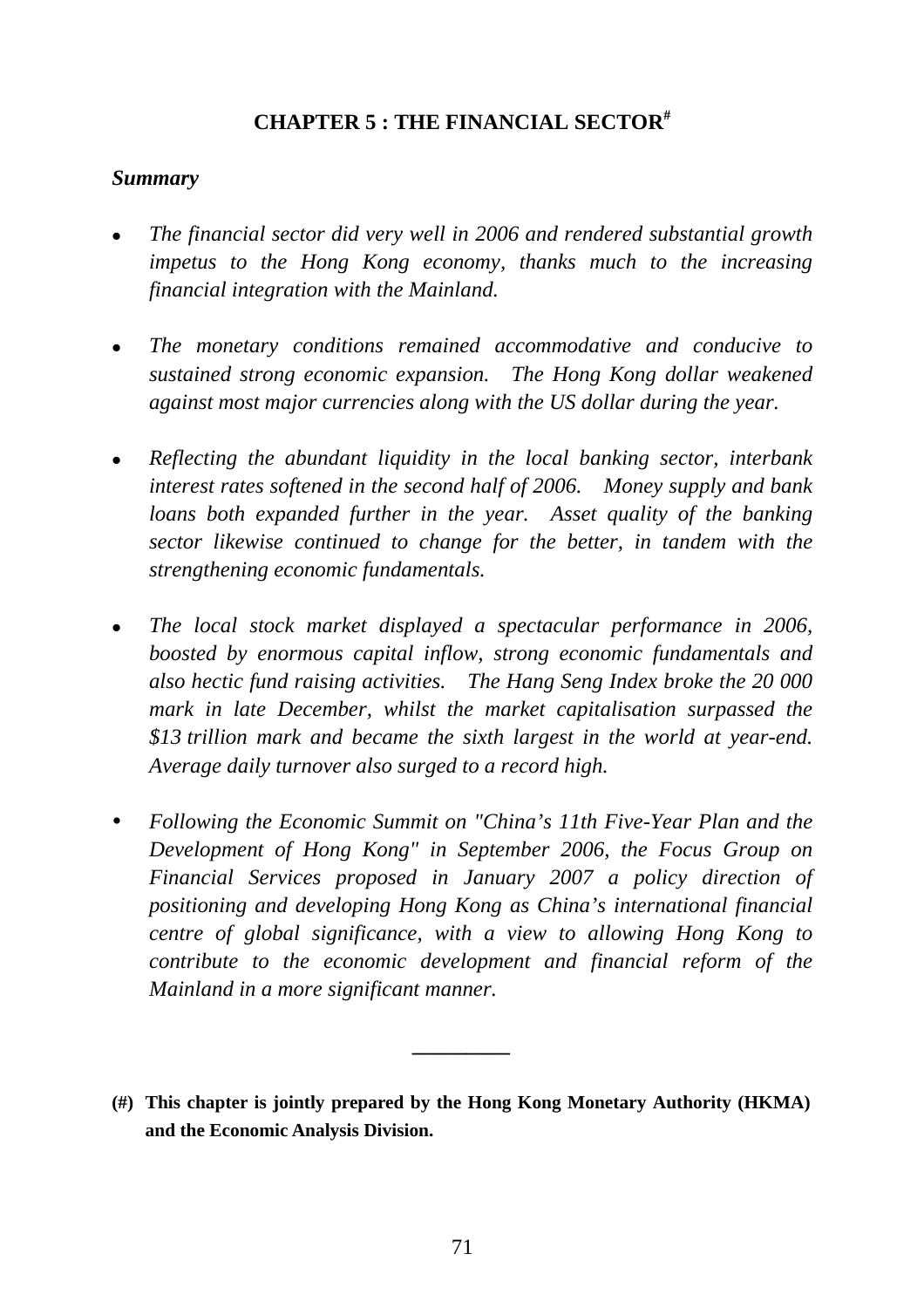# **Overall situation**

5.1 The financial sector, being one of the key growth drivers in recent years, continued to display strength in 2006 amidst the sustained economic upturn. Benefiting from the pause in US interest rate hikes and substantial funds inflow, interbank rates edged lower towards the year-end and helped to maintain largely accommodative monetary conditions for the economy to forge ahead. Bank loans grew steadily, whilst money supply registered a marked increase on the back of rising household and corporate incomes, as well as huge capital inflows. Meanwhile, the local stock market enjoyed a particularly robust performance, partly boosted by buoyant fund raising activities especially those involved initial public offerings (IPO) of new stocks which generally received enthusiastic responses. Funds raised in the debt market also increased, whilst various fund management businesses showed further notable growth, thereby providing further impetus for Hong Kong to develop into a regional bond centre as well as an asset management centre.

5.2 As a follow-up work to the Economic Summit on "China's 11th Five-Year Plan and the Development of Hong Kong", the Focus Group on Financial Services submitted its report together with the proposed Action Agenda to the Chief Executive in mid-January 2007. The Focus Group was of the view that under the "One Country, Two Systems" principle, the financial systems in the Mainland and Hong Kong should establish a complementary, cooperative and interactive relationship, and it proposed to further develop Hong Kong as China's international financial centre of global significance. In turn, this would help to raise the efficiency of financial intermediation and support the financial system reform and development in the Mainland. Specifically, the Focus Group has recommended a five-pronged strategy to pursue the policy direction: (i) to enhance the presence of financial intermediaries in the Mainland to provide financial services on location; (ii) to enhance the outward mobility of Mainland investors, fund raisers and financial intermediaries; (iii) to allow financial instruments issued in Hong Kong to be marketed in the Mainland; (iv) to enhance the capability of Hong Kong's financial system in handling financial transactions denominated in renminbi; and (v) to strengthen financial infrastructural linkages between the Mainland and Hong Kong. To put these into micro and market-specific perspectives, the proposals involve the further deepening and broadening of Hong Kong's securities market; the development of renminbi futures and options markets as well as a commodities futures market in Hong Kong; and also increased penetration of Hong Kong's insurance and asset management institutions into the Mainland markets.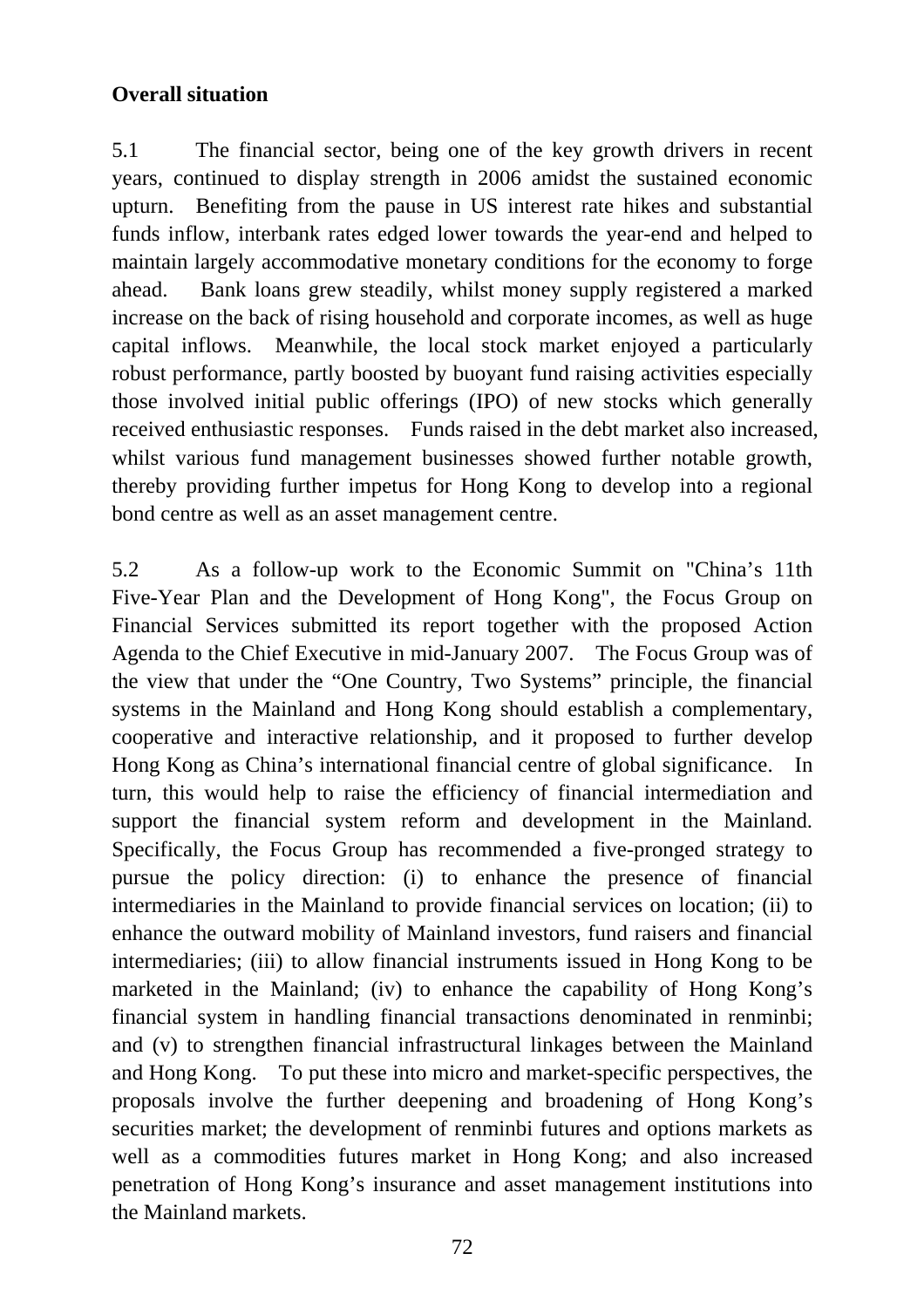### **Interest rates, aggregate balance and exchange rates**

5.3 Hong Kong dollar interest rate moved up further in the first half of 2006, along with the uptrend in the US dollar interest rates. The Base Rate under the Discount Window operated by the HKMA was adjusted upward four times during the first half by a cumulative of 100 basis points to 6.75% at end-June 2006, mirroring the increases in the US Fed Funds Target Rate<sup>(1)</sup>. Yet as a result of the pause in interest rate hikes in the US since then, the Base Rate remained unchanged in the second half of the year. However, thanks to ample liquidity in the local banking sector, Hong Kong dollar interbank interest rates moved up by a lesser extent than their US counterparts in the first half, and even fell back in the second half. As a result, the discount of three-month HIBOR over the corresponding Euro-dollar deposit rate progressively widened from 37 basis points at end-December 2005 to 99 basis points at end-June 2006, and further to 150 basis points at end-December 2006. Meanwhile, the Hong Kong dollar yield curve moved downwards during 2006 and lied further below its US counterpart.



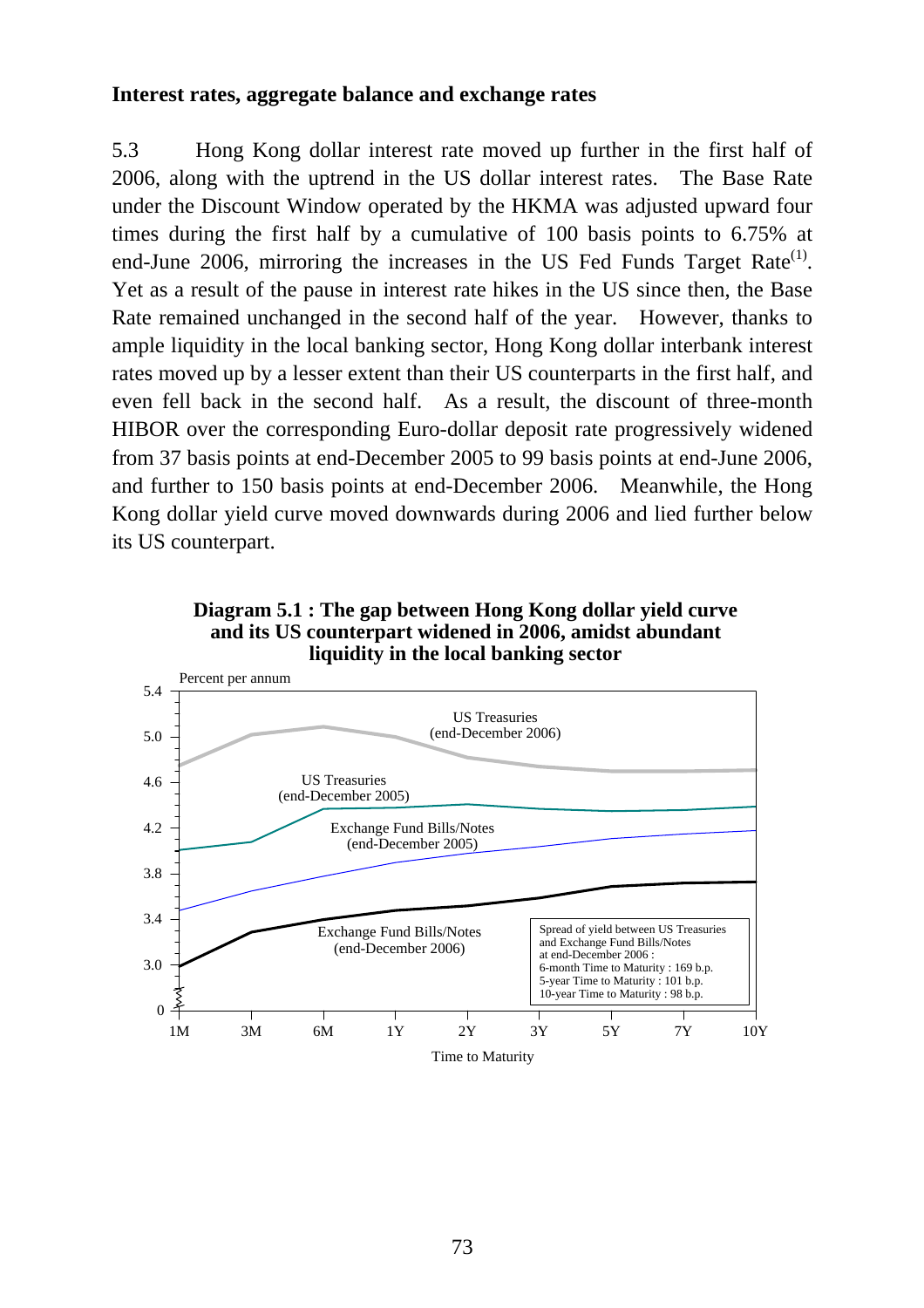5.4 At the retail level, the deposit rates and the best lending rates showed diverse movements across different banks in 2006, reflecting the different cost structure and funding costs of the banks. Following the increases in the first quarter, the commercial banks generally kept the deposit and best lending rates unchanged during most of the year despite the ensuing increases in Base Rate by the HKMA. In the fourth quarter, some commercial banks even slashed their best lending rates and deposit rates, amidst the abundant supply of funds and increased competition in the local banking sector. Reflecting this, the composite interest rate, which indicated the average cost of funds of banks, rose from 2.88% at end-December 2005 to 3.16% at end-June 2006, but then eased back to 2.86% at end-December  $2006^{(2)}$ . At end-December 2006, there were still two best lending rates of 7.75% and 8% in the market. On the other hand, the Aggregate Balance remained broadly stable at around HK\$1.3 billion throughout the year.

**Diagram 5.2 : Aggregate balance in the banking system remained stable, while interbank interest rates edged lower in the second half of 2006 (end for the week)**



5.5 The Hong Kong dollar, having hovered near the strong side of the Convertibility Zone in the first five months of 2006, softened gradually against the US dollar from June to September, partly reflecting increased arbitrage activities given the widening US-Hong Kong interest rate differentials. Yet there was some bounce-back in the fourth quarter, amidst substantial capital inflows associated with a number of large-scale IPO activities. The spot exchange rate of Hong Kong dollar against the US dollar closed at 7.7745 at end-December 2006, compared with 7.7525 at end-December 2005. Nevertheless, the discount of the twelve-month Hong Kong dollar forward rate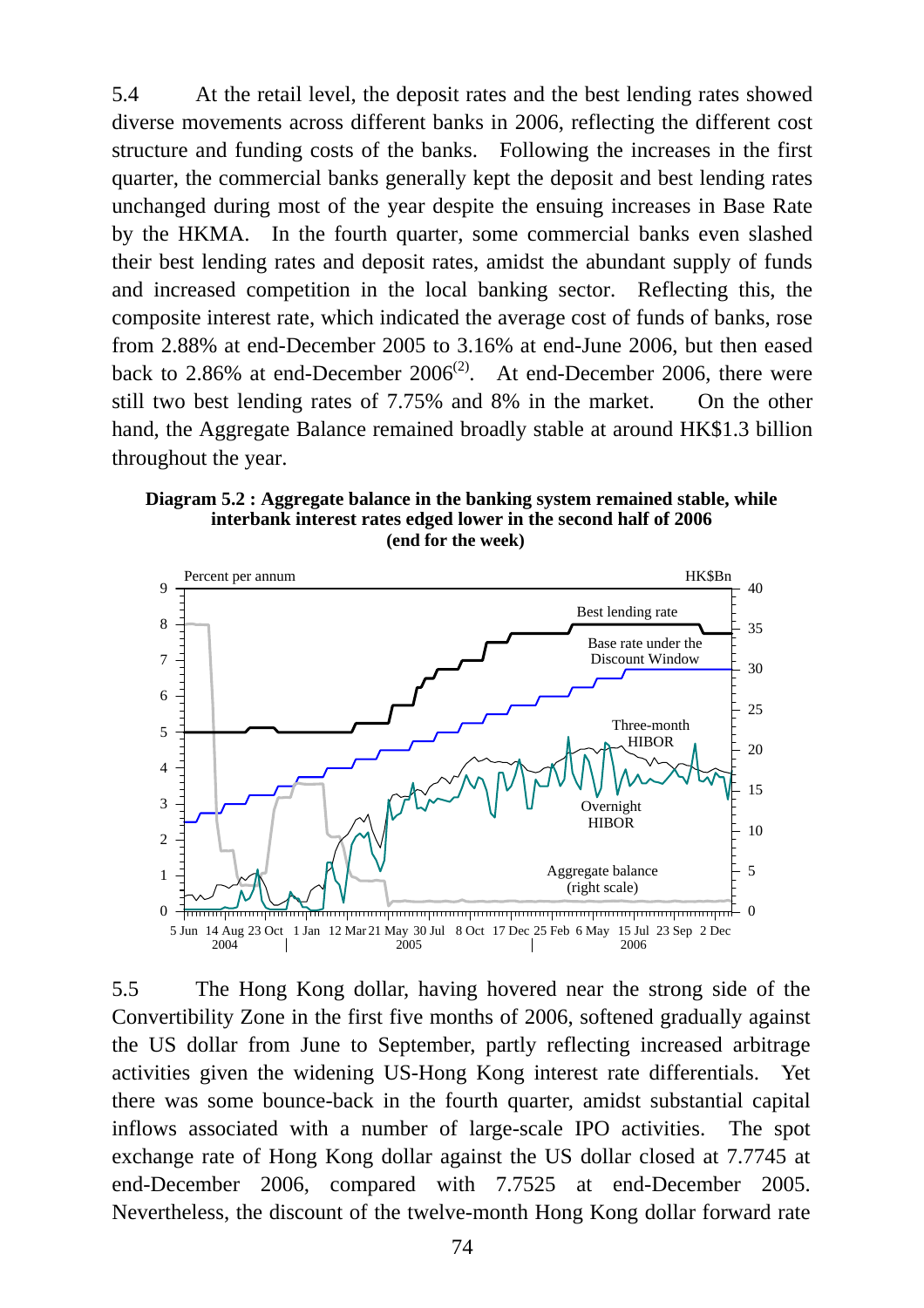over the spot rate widened notably from 255 pips (each pip equivalent to HK\$0.0001) to 977 pips over the same period, reflecting the lingering speculative pressure on further renminbi appreciation.

5.6 Under the Linked Exchange Rate System, movements in the exchange rate of the Hong Kong dollar against other currencies follow closely those in the US dollar. After a moderate rebound in 2005, the US dollar weakened against major currencies including the Pound Sterling and the Euro, as well as against most Asian currencies except the Japanese Yen. As a result, the trade-weighted Nominal and Real Effective Exchange Rate Indices $(3)$  of the Hong Kong dollar dropped by 4.5% and 3.9% respectively during 2006.



# **Money supply and deposits**

5.7 The monetary conditions remained largely accommodative in 2006, underpinning the brisk economic expansion. Both narrow and broad money supply recorded notable increases. The seasonally adjusted Hong Kong dollar narrow money supply  $(HK$M1)^{(4)}$  leaped by 11.6% at end-December 2006 over a year earlier, reflecting increases in Hong Kong dollar demand deposits amidst buoyant fund-raising activities and hectic stock market turnover. Hong Kong dollar broad money supply (HK\$M3) rose even more, by 19.2% over the same period, along with the strong increases in savings and time deposits.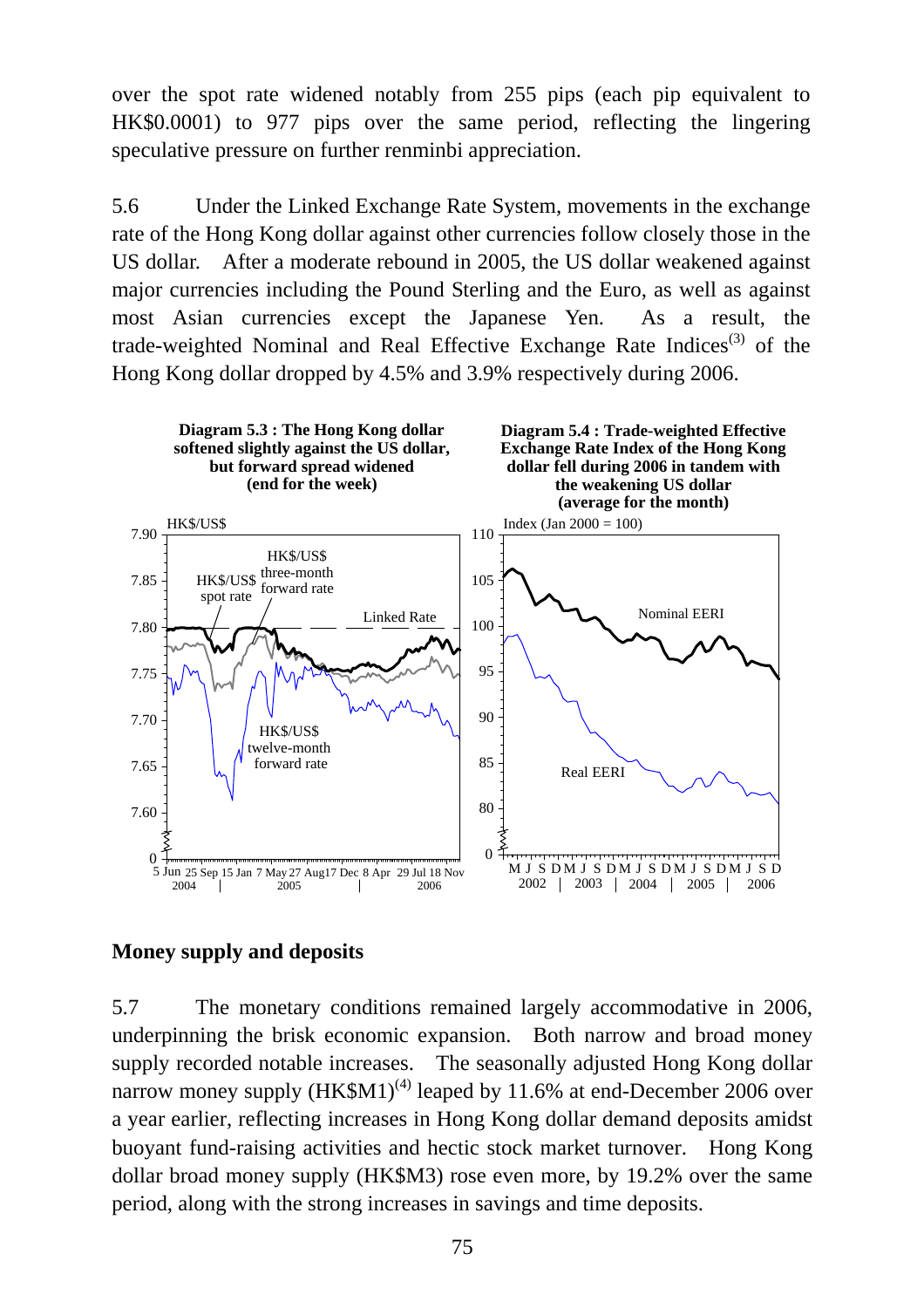|                           |                                                                      |                                      | M1                                           |                                   |                             | M <sub>2</sub>              |                             | M <sub>3</sub>              |
|---------------------------|----------------------------------------------------------------------|--------------------------------------|----------------------------------------------|-----------------------------------|-----------------------------|-----------------------------|-----------------------------|-----------------------------|
| the quarter               | % change during                                                      |                                      | HK\$                                         | Total                             | $HKS^{(a)}$                 | Total                       | $HKS^{(a)}$                 | Total                       |
| 2005                      | Q <sub>1</sub><br>Q <sub>2</sub><br>Q <sub>3</sub><br>Q <sub>4</sub> | $-6.2$<br>$-6.8$<br>$-2.8$<br>$-0.7$ | $(-3.1)$<br>$(-4.6)$<br>$(-2.4)$<br>$(-4.9)$ | $-4.2$<br>$-5.6$<br>$-1.6$<br>0.8 | $-0.3$<br>0.6<br>2.9<br>2.2 | $-0.1$<br>0.1<br>1.8<br>3.2 | $-0.2$<br>0.6<br>3.0<br>2.2 | $\ast$<br>0.1<br>1.9<br>3.2 |
| 2006                      | Q <sub>1</sub><br>Q2<br>Q <sub>3</sub><br>Q4                         | 2.5<br>$-1.0$<br>3.9<br>5.6          | (3.9)<br>(1.5)<br>(4.2)<br>(1.6)             | 1.0<br>1.9<br>5.1<br>4.5          | 5.3<br>2.2<br>5.8<br>4.8    | 3.3<br>2.5<br>4.7<br>4.3    | 5.3<br>2.2<br>5.8<br>4.7    | 3.3<br>2.5<br>4.7<br>4.3    |
| at the end of<br>(HK\$Bn) | Total amount<br>December 2006                                        | 388                                  | (380)                                        | 492                               | 2,778                       | 5,063                       | 2,796                       | 5,099                       |
| a year earlier            | % change over                                                        | 11.4                                 | (11.6)                                       | 13.1                              | 19.2                        | 15.6                        | 19.2                        | 15.7                        |

**Table 5.1 : Hong Kong dollar money supply and total money supply** 

Notes : (a) Adjusted to include foreign currency swap deposits.

- ( ) Figures in brackets represent percentage changes on the basis of the seasonally adjusted series of HK\$M1. Seasonality is not apparent for the other monetary aggregates.
- (\*) Change of less than 0.05%.

5.8 Total deposits with authorized institutions<sup>(5)</sup> expanded noticeably by 17.2% to \$4,766 billion (comprising Hong Kong dollar deposits of \$2,568 billion and foreign currency deposits of \$2,198 billion) at end-December 2006 over a year earlier, as household and corporate incomes improved amidst the sustained economic upturn.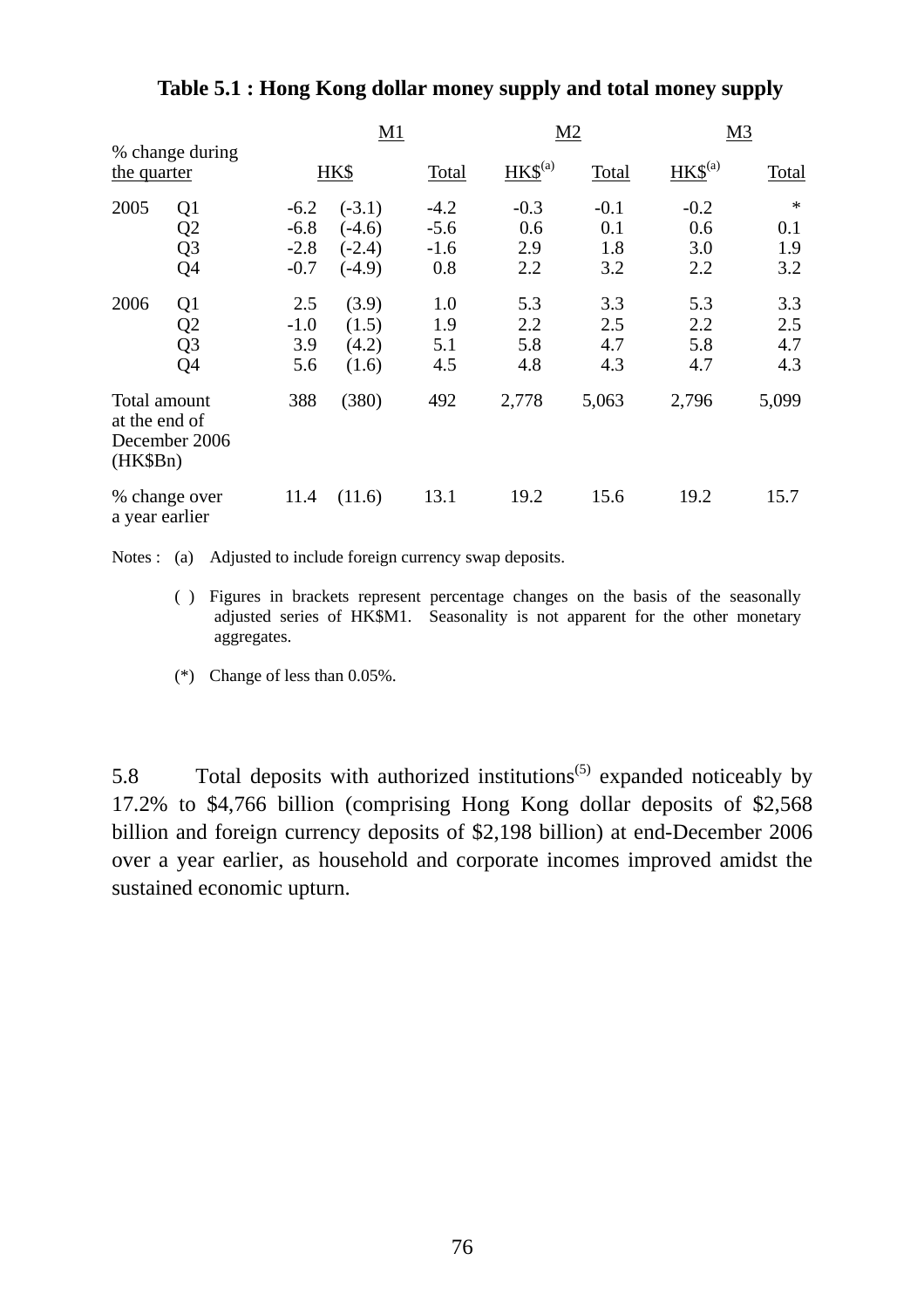

Notes: ( $\wedge$ ) Figures refer to the positions at end of quarter.

(#) Adjusted to include foreign currency swap deposits.

## **Loans and advances**

5.9 Total loans and advances increased by 6.7% to \$2,468 billion (comprising Hong Kong dollar loans of \$1,917 billion and foreign currency loans of \$550 billion) at end-December 2006 over a year earlier, alongside the economic expansion. Loans analysed by economic uses however displayed diverse movements. The largest increase was seen in loans to stockbrokers, reflecting the hectic stock market activity and increased borrowing to finance the subscription for IPOs. Loans for property development and investment, trade financing and financial concerns also picked up in 2006. However, the outstanding stock of residential mortgage loans declined during the year, reflecting mainly the moderated trading activity in the residential property market. As Hong Kong dollar deposits rose much faster than Hong Kong dollar loans during 2006, the Hong Kong dollar loan-to-deposit ratio decreased from 84.3% at end-2005 to 74.7% at end-2006, the lowest on record.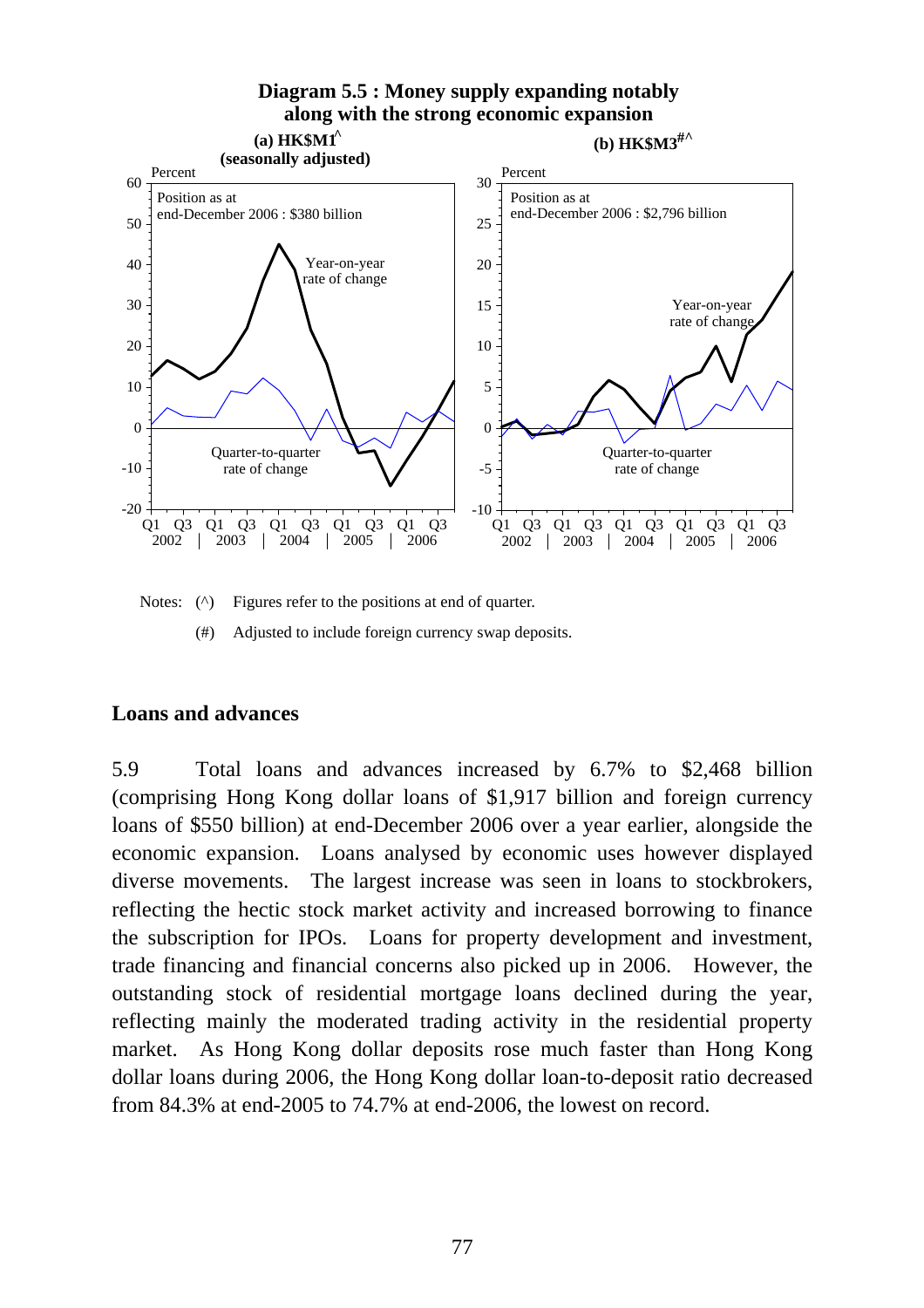## **Table 5.2 : Loans and advances for use in Hong Kong by major usage**

|             |                                      |         |           |        | Building,     |                         |          |         |                          |
|-------------|--------------------------------------|---------|-----------|--------|---------------|-------------------------|----------|---------|--------------------------|
|             |                                      |         |           | Whole- | construction, |                         |          |         |                          |
|             |                                      |         |           | sale   | property      | Purchase                |          |         | <b>All loans</b>         |
| % change    |                                      | Finance | Manu-     | and    | development   | of                      |          |         | and advances             |
| during      |                                      | visible | facturing | retail | and           | residential Financial   |          | Stock-  | for use in               |
| the quarter |                                      | trade   | sector    | trade  | investment    | property <sup>(a)</sup> | concerns | brokers | Hong Kong <sup>(b)</sup> |
| 2005        | Q1                                   | 2.4     | 8.1       | $-0.6$ | 4.3           | 0.6                     | $-0.8$   | 5.8     | 1.6                      |
|             | Q <sub>2</sub>                       | 12.6    | 7.4       | 5.9    | 2.7           | 1.1                     | 3.4      | 10.9    | 4.0                      |
|             | Q <sub>3</sub>                       | $-1.9$  | $-2.4$    | $-1.6$ | 2.1           | $-1.1$                  | 2.2      | $-7.8$  | $\ast$                   |
|             | Q4                                   | $-3.8$  | 6.4       | $-1.2$ | 7.6           | $-1.3$                  | 1.0      | $-36.6$ | 2.0                      |
| 2006        | Q1                                   | $-2.4$  | $-1.9$    | 0.9    | 0.6           | $-1.1$                  | 3.6      | 5.3     | $-0.3$                   |
|             | Q <sub>2</sub>                       | 10.1    | 3.7       | 1.9    | 5.7           | $-0.6$                  | $-1.3$   | $-6.0$  | 2.8                      |
|             | Q <sub>3</sub>                       | 4.9     | $-5.0$    | 0.1    | $-0.9$        | $-0.5$                  | 4.9      | 620.6   | 1.5                      |
|             | Q4                                   | $-4.7$  | $-1.6$    | 1.9    | 4.1           | 0.3                     | $-2.5$   | $-82.5$ | $-1.3$                   |
| (HK\$Bn)    | Total amount at<br>end-December 2006 | 152     | 104       | 105    | 492           | 595                     | 185      | 8       | 2,127                    |
| % change    | over a year earlier                  | 7.4     | $-5.0$    | 4.9    | 9.7           | $-2.0$                  | 4.6      | 24.6    | 2.7                      |

Notes : (a) Figures also include loans for the purchase of flats under the Home Ownership Scheme, Private Sector Participation Scheme and Tenants Purchase Scheme, in addition to those for the purchase of private residential flats.

 (b) Loans to individual sectors may not add up to all loans and advances for use in Hong Kong, as some sectors are not included in this table.

(\*) Change of less than 0.05%.

Loans to :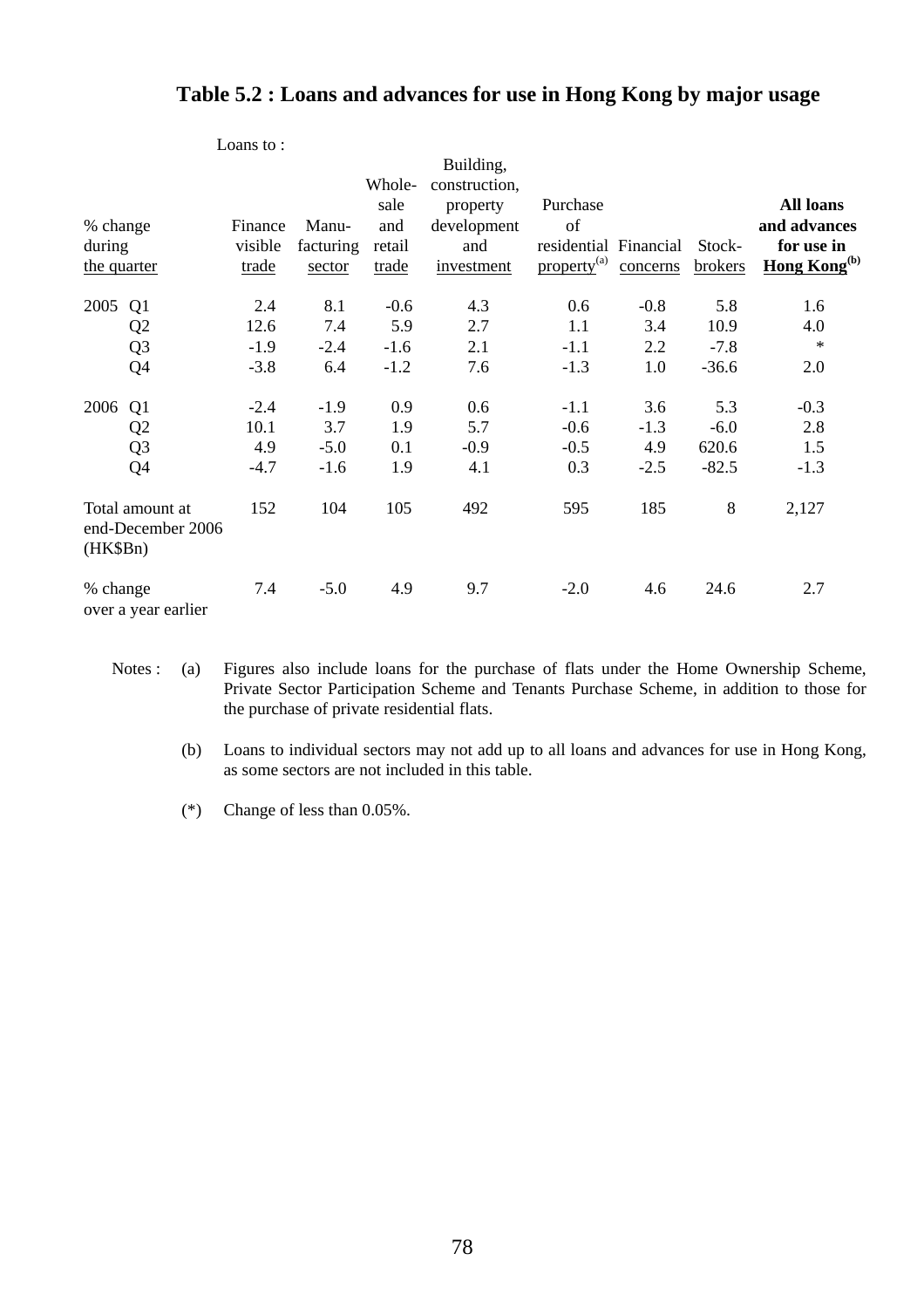**Diagram 5.6 : Hong Kong dollar loan-to-deposit ratio fell to its all-time low by end-2006 as deposits rose much faster than loans**



Note : (\*) Hong Kong dollar deposits have been adjusted to include foreign currency swap deposits.

# **Banking**

5.10 Asset quality of the local banking sector improved further over the course of 2006, alongside the sustained economic upturn. The ratio of classified loans to total loans of retail banks fell further from 1.37% at end-December 2005 to 1.19% at end-September 2006. Over the same period, the arrears for over three months in *credit card repayment* edged up slightly to 0.40% from 0.37%. Separately, the delinquency ratio for *residential mortgage loans* remained broadly stable throughout 2006 and stood at 0.20% at end-December 2006, compared with 0.19% at end-December 2005. The consolidated capital adequacy ratio for local banks averaged at a strong level of 15.0% at end-September 2006, well above the minimum international standard of 8% set by the Bank for International Settlements.

5.11 Hong Kong has implemented the new Basel II capital adequacy framework for banks since 1 January 2007. This followed the passage of the Banking (Capital) Rules and the Banking (Disclosure) Rules in November 2006 prescribing how the capital adequacy ratio (CAR) of Hong Kong incorporated AIs shall be calculated and what information on the state of affairs, profit and loss and CAR shall be publicly disclosed under the new framework. The aim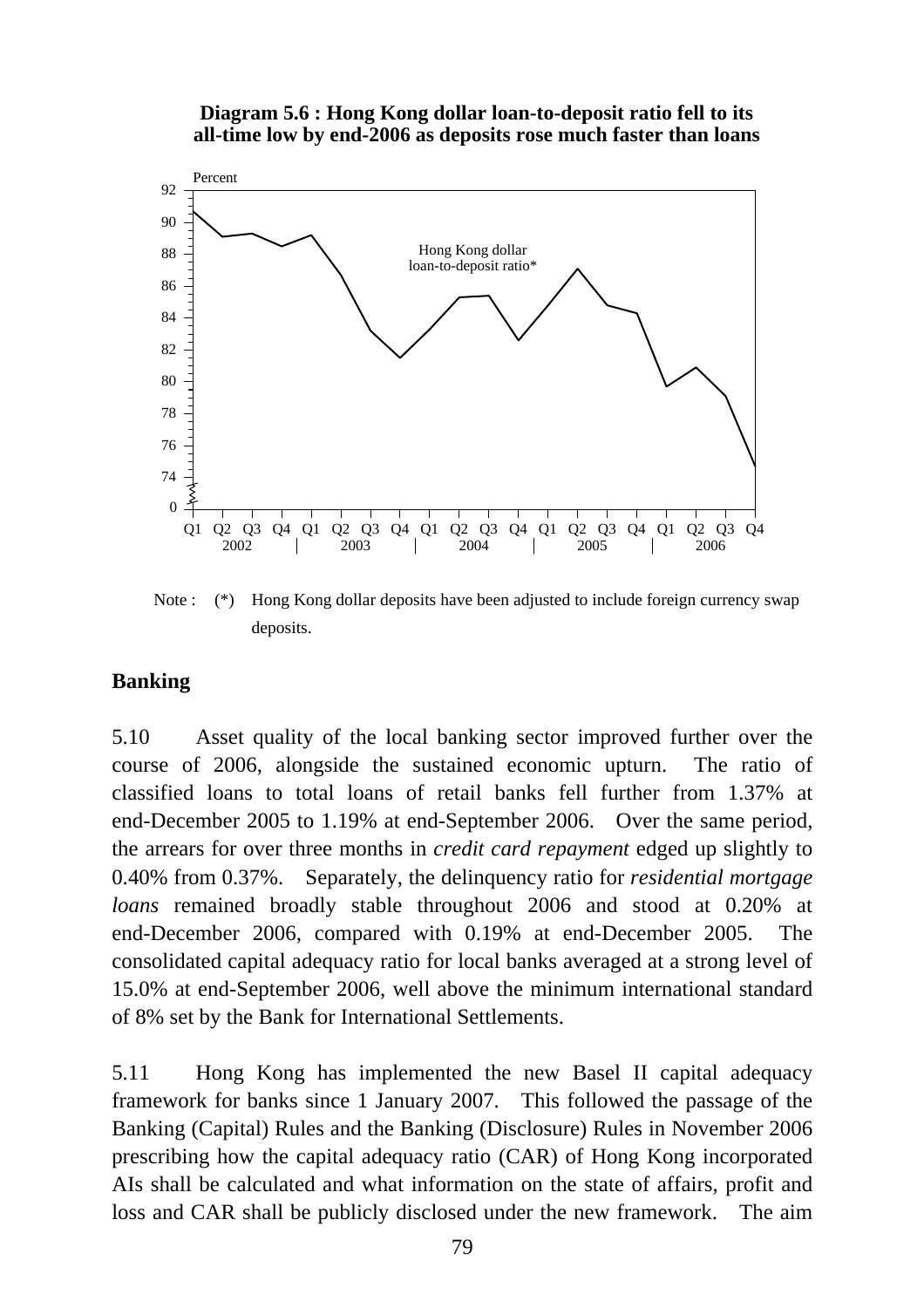of implementing the new framework is to align regulatory capital requirement more closely with the inherent risks of banks, and encourage banks to improve internal risk management. Adopting the latest international banking standards in this respect will contribute to the safety and soundness of the banking system in Hong Kong and help to strengthen the position of Hong Kong as a leading international financial centre.

|      | As at the end of     | Pass loans                       | Special mention loans        | Classified loans<br>(gross)  |
|------|----------------------|----------------------------------|------------------------------|------------------------------|
| 2005 | Q1<br>Q2<br>Q3<br>Q4 | 94.30<br>95.05<br>95.26<br>95.97 | 3.75<br>3.21<br>3.25<br>2.66 | 1.95<br>1.74<br>1.49<br>1.37 |
| 2006 | Q1                   | 95.97<br>96.15<br>96.44          | 2.71<br>2.55<br>2.37         | 1.32<br>1.29<br>1.19         |

## **Table 5.3 : Asset quality of retail banks**(a)

(as % of total loans)

Notes : (a) Period-end figures relate to Hong Kong offices and overseas branches. Loans and advances are classified into the following categories: Pass, Special Mention, Substandard, Doubtful and Loss. Loans in the substandard, doubtful and loss categories are collectively known as "classified loans".

Due to rounding, figures may not add up to 100.

5.12 Since February 2004, banks in Hong Kong have been offering renminbi deposit-taking, exchange and remittance services to customers. At end-December 2006, a total of 38 licensed banks were engaged in renminbi banking business in Hong Kong. Renminbi deposits with authorized institutions remained largely stable during 2006, amounting to RMB 22.7 billion yuan at end-December 2006, slightly up from that of RMB 22.6 billion yuan at end-December 2005. Over the same period, the share of renminbi deposits in total foreign currency deposits with all authorized institutions fell from 1.12% to 1.03%, mainly due to widening interest rate differentials between renminbi and other major foreign currencies.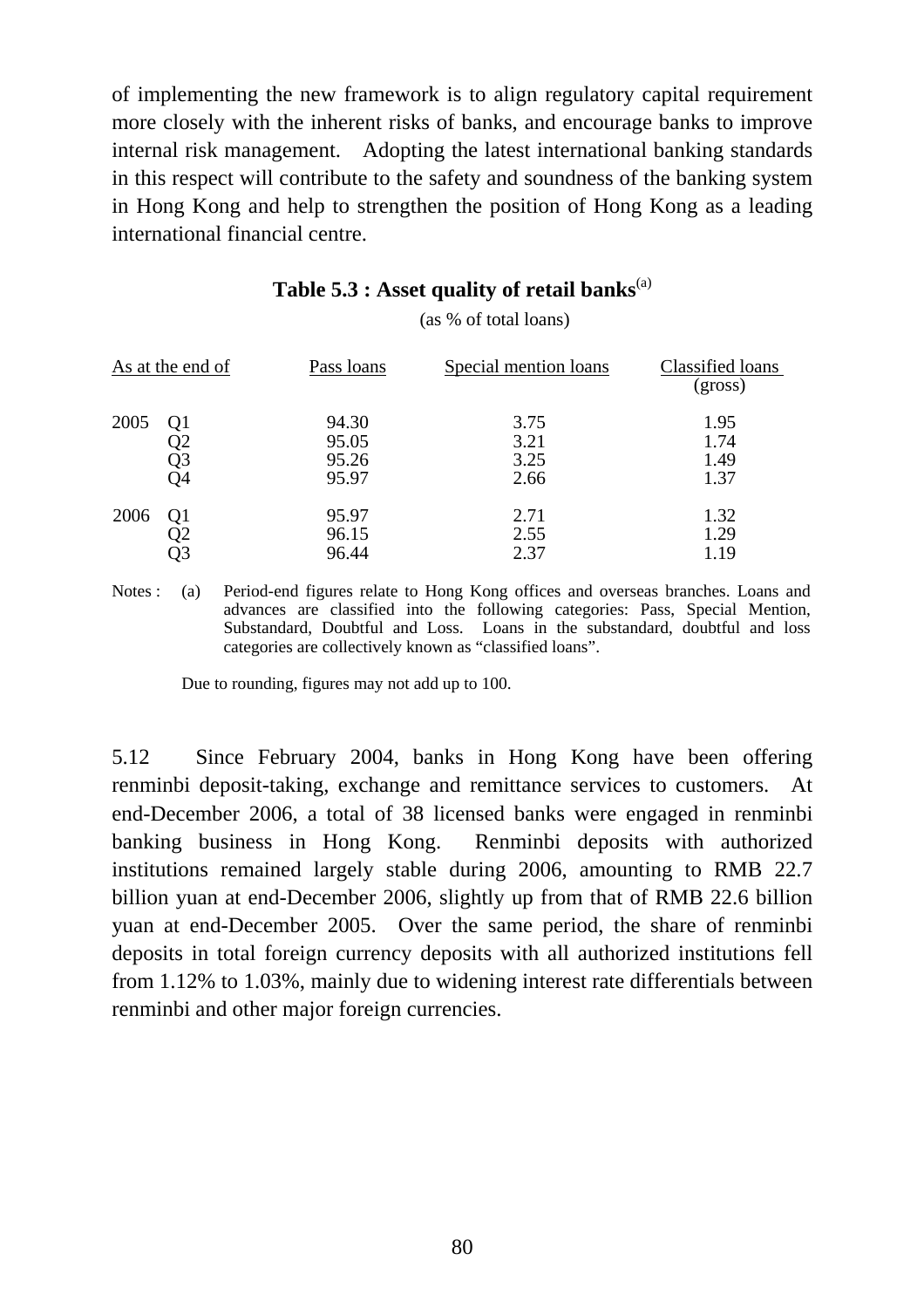|              |                |                                                       |                              | Interest rates on <sup>(a)</sup> |                                              |                                                    |                                                           |  |  |  |  |
|--------------|----------------|-------------------------------------------------------|------------------------------|----------------------------------|----------------------------------------------|----------------------------------------------------|-----------------------------------------------------------|--|--|--|--|
| As at end of |                | Demand and<br>savings<br>$deposits^{(b)}$<br>(RMB Mn) | Time<br>deposits<br>(RMB Mn) | Total<br>deposits<br>(RMB Mn)    | Saving<br>$\text{deposits}^{(c)}$<br>$(\% )$ | Three-month<br>time deposits <sup>(c)</sup><br>(%) | Number of<br>licensed banks<br>engaged in<br>RMB business |  |  |  |  |
| 2005         | Q <sub>1</sub> | 6,440                                                 | 8,536                        | 14,976                           | 0.46                                         | 0.65                                               | 38                                                        |  |  |  |  |
|              | Q <sub>2</sub> | 9,358                                                 | 11,540                       | 20,898                           | 0.46                                         | 0.65                                               | 39                                                        |  |  |  |  |
|              | Q <sub>3</sub> | 10,219                                                | 12,425                       | 22,643                           | 0.46                                         | 0.65                                               | 38                                                        |  |  |  |  |
| 2006         | Q4             | 10,620                                                | 11,966                       | 22,586                           | 0.46                                         | 0.65                                               | 38                                                        |  |  |  |  |
|              | Q <sub>1</sub> | 10,682                                                | 11,776                       | 22,458                           | 0.46                                         | 0.65                                               | 39                                                        |  |  |  |  |
|              | Q2             | 11,285                                                | 11,427                       | 22,712                           | 0.46                                         | 0.65                                               | 39                                                        |  |  |  |  |
|              | Q <sub>3</sub> | 11,355                                                | 11,264                       | 22,619                           | 0.46                                         | 0.65                                               | 40                                                        |  |  |  |  |
|              | Q4             | 12,001                                                | 10,721                       | 22,722                           | 0.46                                         | 0.65                                               | 38                                                        |  |  |  |  |

# **Table 5.4 : Renminbi deposits in licensed banks**

Notes : (a) The interest rates are sourced from a survey conducted by the HKMA.

(b) Before March 2006, figures referred to savings deposits only.

(c) Period average figures.

# **The debt market**

5.13 To enhance Hong Kong's strength as an international financial centre, the Government has steadily pushed ahead the growth in Hong Kong's debt market both in size and in depth, by facilitating the introduction of new instruments and enhancing market liquidity. In 2006, gross issuance of Hong Kong dollar debt expanded by \$52 billion over 2005 to \$454 billion. At end-December 2006, the total outstanding value of all Hong Kong dollar debt securities rose further by 12.7% over a year earlier to \$748 billion<sup>(6)</sup>. This was 2.6 times that the level a decade ago, and was equivalent to 27% of HK\$M3, or 21% of the Hong Kong dollar-denominated assets of the entire banking sector<sup>(1)</sup>. Around 74% of the outstanding debts were issued by the private sector and Multilateral Development Banks, while the remaining 26% were issued by the public sector, including mainly Exchange Fund papers and debt issued by the Government and statutory organizations.

5.14 In recognition of Hong Kong's sound economic fundamentals, strong financial position, as well as a noted resilience to adverse economic shocks, a number of rating agencies upgraded Hong Kong's foreign currency ratings during 2006. Following these upgrades, Hong Kong has now attained AA-category ratings by all major international credit rating agencies. These ratings are the highest that Hong Kong has achieved. Furthermore, Standard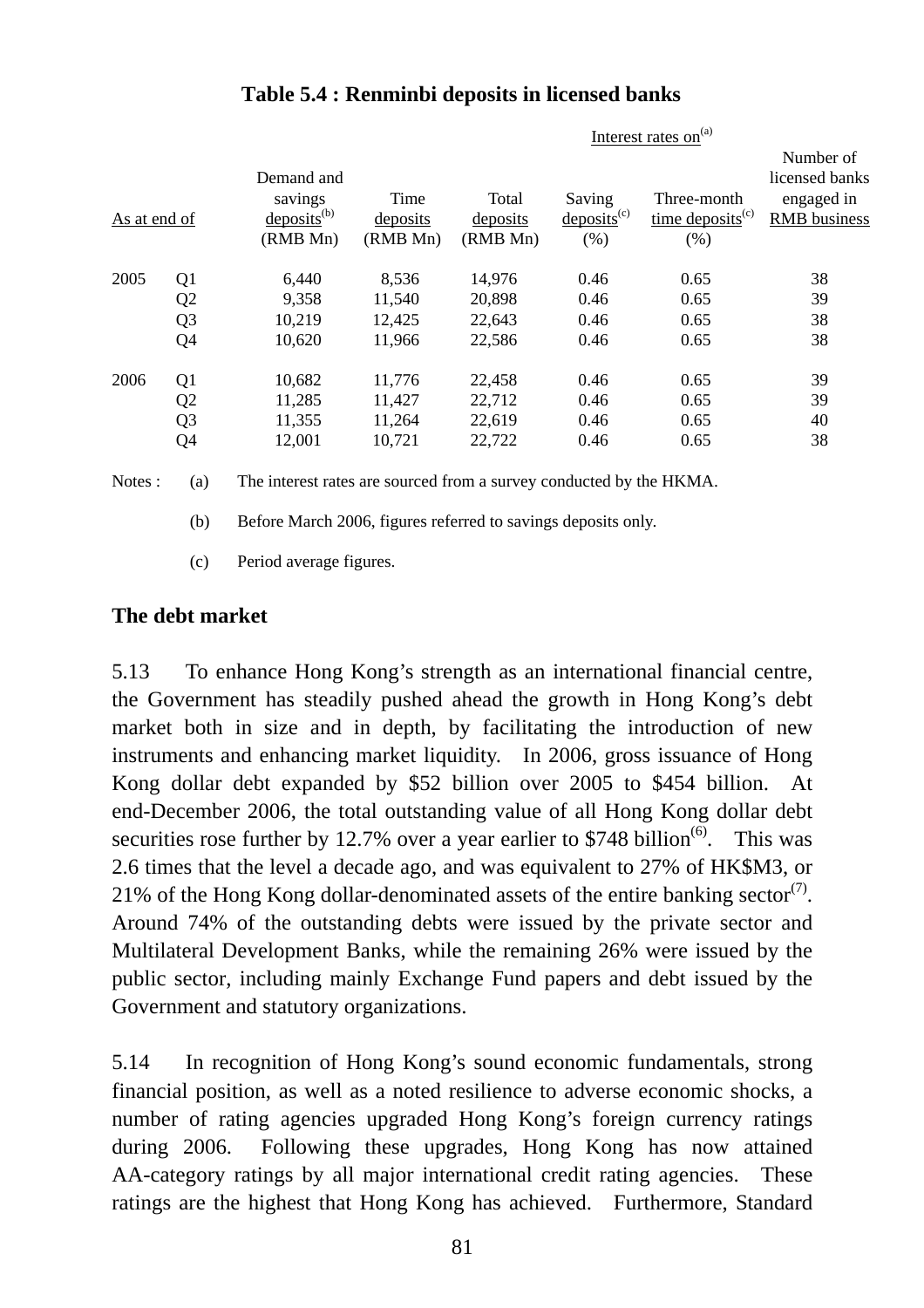and Poor's (S&P's) published a report in January 2007 and opined that in economic and financial terms, Hong Kong compared well with those "AAA" rated economies such as Ireland, Singapore, Switzerland, the UK and the US. According to S&P's, Hong Kong has a high-income and diversified economy, a well-regulated financial sector, an exceptionally strong net external asset position, as well as brighter economic growth prospects than most in the "AAA" category, which all underpin Hong Kong's strong credit standing. The above developments would help to lower the borrowing costs for Hong Kong companies and create a favourable environment for sustained economic growth and development.

5.15 On 10 January 2007, the State Council announced its agreement in principle for financial institutions on the Mainland, upon obtaining approval, to issue renminbi-denominated financial bonds in Hong Kong. The sale and distribution of renminbi bonds, trading, settlement and custody and pricing in Hong Kong will follow the normal Hong Kong market practices. The new business will become operational once the Hong Kong renminbi Real Time Gross Settlement (RTGS) system is established, related administrative arrangements on the Mainland are introduced and relevant clearing agreements are revised. In this connection, a supplementary memorandum of co-operation was signed by the People's Bank of China (PBoC) and the HKMA in the subsequent week to expand the relevant co-operative arrangements to cover the new category of renminbi business. The PBoC likewise announced that it would, upon having obtained approval by the State Council, expand the scope of clearing and position-squaring arrangements provided for renminbi business conducted by Hong Kong banks. The opening up of this new category of renminbi business will provide channels for returning renminbi circulating in Hong Kong back to the Mainland, thereby further promoting economic integration between the two places and reinforcing Hong Kong's position as an international financial centre.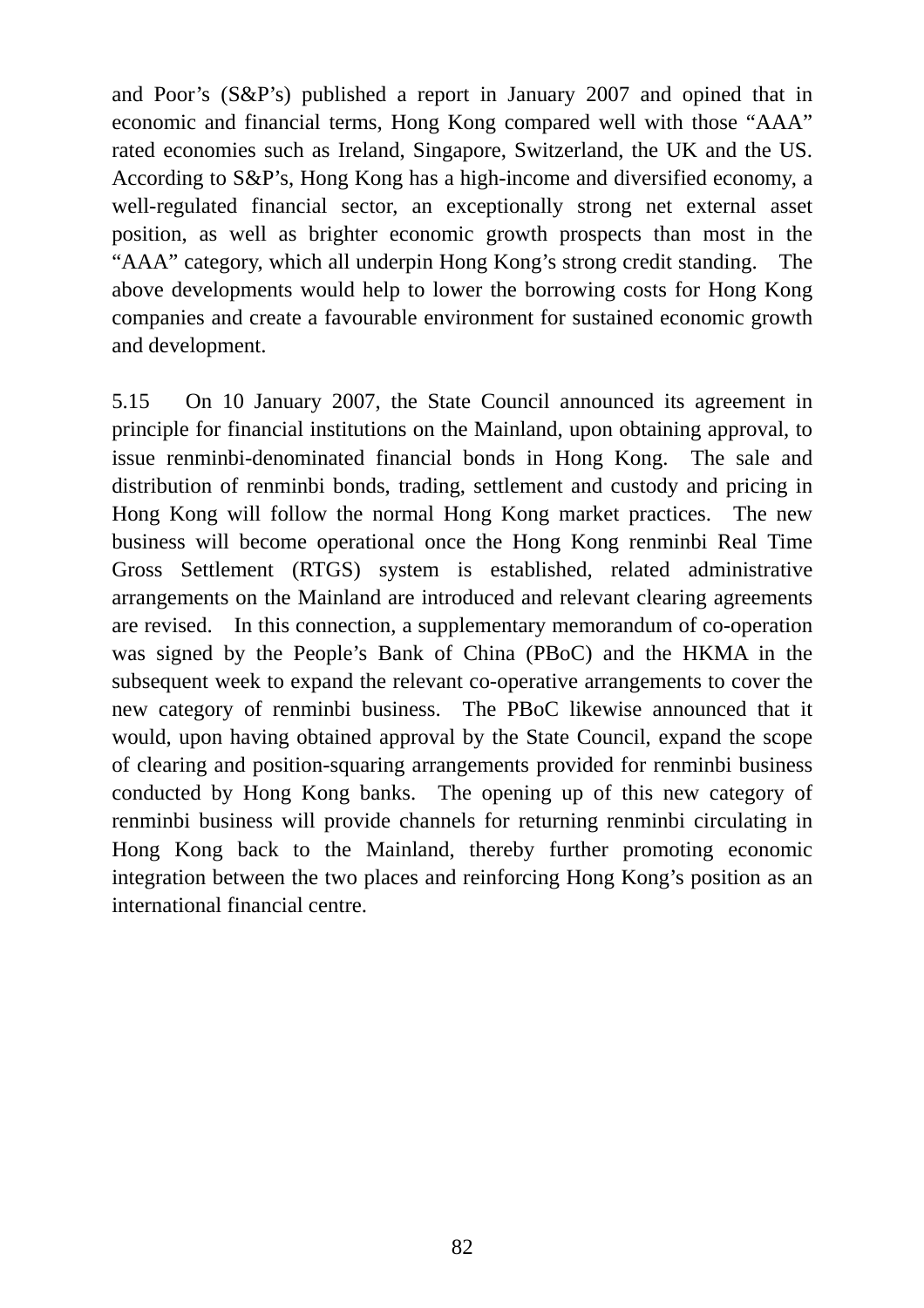# **Table 5.5 : New issuance and outstanding value of HK dollar debt securities (HK\$Bn)**

|      |                     |                                         | Statutory          |                          |        |                        |            |                          |         |                          |       |
|------|---------------------|-----------------------------------------|--------------------|--------------------------|--------|------------------------|------------|--------------------------|---------|--------------------------|-------|
|      |                     |                                         | bodies/govern      |                          | Public |                        |            | Non-MDBs                 | Private |                          |       |
|      |                     | Exchange                                | ment-owned Govern- |                          | sector |                        | Local      | overseas                 | sector  |                          |       |
|      |                     | Fund paper                              | corporations       | ment                     | total  | $\overline{AIs}^{(a)}$ | corporates | borrowers <sup>(b)</sup> | total   | $MDBs^{(b)}$             | Total |
|      | <b>New Issuance</b> |                                         |                    |                          |        |                        |            |                          |         |                          |       |
| 2005 | Annual              | 213.8                                   | 8.5                | $\overline{\phantom{0}}$ | 222.3  | 62.6                   | 9.9        | 105.4                    | 177.9   | 1.8                      | 402.0 |
|      | Q1                  | 52.0                                    | 1.3                | $\overline{\phantom{a}}$ | 53.4   | 18.0                   | 1.1        | 31.1                     | 50.3    | $\blacksquare$           | 103.7 |
|      | Q <sub>2</sub>      | 53.1                                    | 2.3                | $\overline{\phantom{a}}$ | 55.4   | 20.1                   | 2.4        | 36.3                     | 58.7    | 1.1                      | 115.3 |
|      | Q <sub>3</sub>      | 54.1                                    | 1.9                |                          | 56.0   | 11.7                   | 4.7        | 24.5                     | 40.9    | 0.7                      | 97.6  |
|      | Q4                  | 54.4                                    | 3.0                |                          | 57.4   | 12.8                   | 1.7        | 13.5                     | 28.0    | ÷,                       | 85.4  |
| 2006 | Annual              | 220.5                                   | 17.4               | $\overline{\phantom{a}}$ | 237.9  | 44.9                   | 21.3       | 147.0                    | 213.2   | 3.0                      | 454.1 |
|      | Q <sub>1</sub>      | 54.4                                    | 6.9                | $\overline{\phantom{a}}$ | 61.3   | 14.1                   | 7.0        | 35.6                     | 56.7    | 0.2                      | 118.2 |
|      | Q <sub>2</sub>      | 55.6                                    | 3.5                | $\overline{\phantom{a}}$ | 59.1   | 12.0                   | 1.2        | 42.0                     | 55.2    | $\overline{\phantom{0}}$ | 114.3 |
|      | Q <sub>3</sub>      | 54.1                                    | 2.6                | $\overline{\phantom{a}}$ | 56.7   | 10.0                   | 7.0        | 35.5                     | 52.5    | 1.8                      | 111.0 |
|      | Q4                  | 56.4                                    | 4.4                |                          | 60.8   | 8.8                    | 6.1        | 33.9                     | 48.8    | 1.0                      | 110.6 |
|      |                     | <b>Outstanding (period-end figures)</b> |                    |                          |        |                        |            |                          |         |                          |       |
| 2005 | Q <sub>1</sub>      | 123.2                                   | 57.3               | 10.3                     | 190.8  | 145.9                  | 32.0       | 228.7                    | 406.6   | 23.5                     | 620.9 |
|      | Q <sub>2</sub>      | 124.3                                   | 56.1               | 10.3                     | 190.7  | 148.4                  | 33.3       | 248.1                    | 429.7   | 23.6                     | 644.1 |
|      | Q <sub>3</sub>      | 125.4                                   | 57.1               | 10.3                     | 192.8  | 154.1                  | 36.4       | 257.1                    | 447.6   | 24.1                     | 664.5 |
|      | Q4                  | 126.7                                   | 57.7               | 10.3                     | 194.7  | 153.4                  | 38.1       | 256.0                    | 447.5   | 21.5                     | 663.7 |
| 2006 | Q <sub>1</sub>      | 127.9                                   | 59.3               | 10.3                     | 197.5  | 154.3                  | 44.7       | 270.0                    | 469.0   | 17.5                     | 684.0 |
|      | Q <sub>2</sub>      | 129.3                                   | 54.0               | 10.3                     | 193.6  | 152.9                  | 43.3       | 295.3                    | 491.5   | 17.1                     | 702.2 |
|      | Q <sub>3</sub>      | 130.4                                   | 54.1               | 7.7                      | 192.2  | 151.7                  | 48.0       | 312.5                    | 512.2   | 18.5                     | 722.9 |
|      | Q4                  | 131.8                                   | 56.9               | 7.7                      | 196.4  | 147.4                  | 52.4       | 332.4                    | 532.2   | 19.5                     | 748.1 |

Notes: Figures may not add up to the corresponding totals due to rounding.

- (a) AIs : Authorized Institutions.
- (b) MDBs : Multilateral Development Banks.

#### **The stock and futures markets**

5.16 Apart from a brief consolidation during May and June, the local stock market rode on a strong uptrend over the course of 2006, especially so towards the year-end, mainly boosted by the pause in US interest rate upcycle, increased strength of local economic fundamentals, as well as market expectations for further renminbi appreciation. These favourable factors in turn triggered substantial funds inflow into the local stock market, particularly towards Mainland-related stocks. The hectic IPO activities and the generally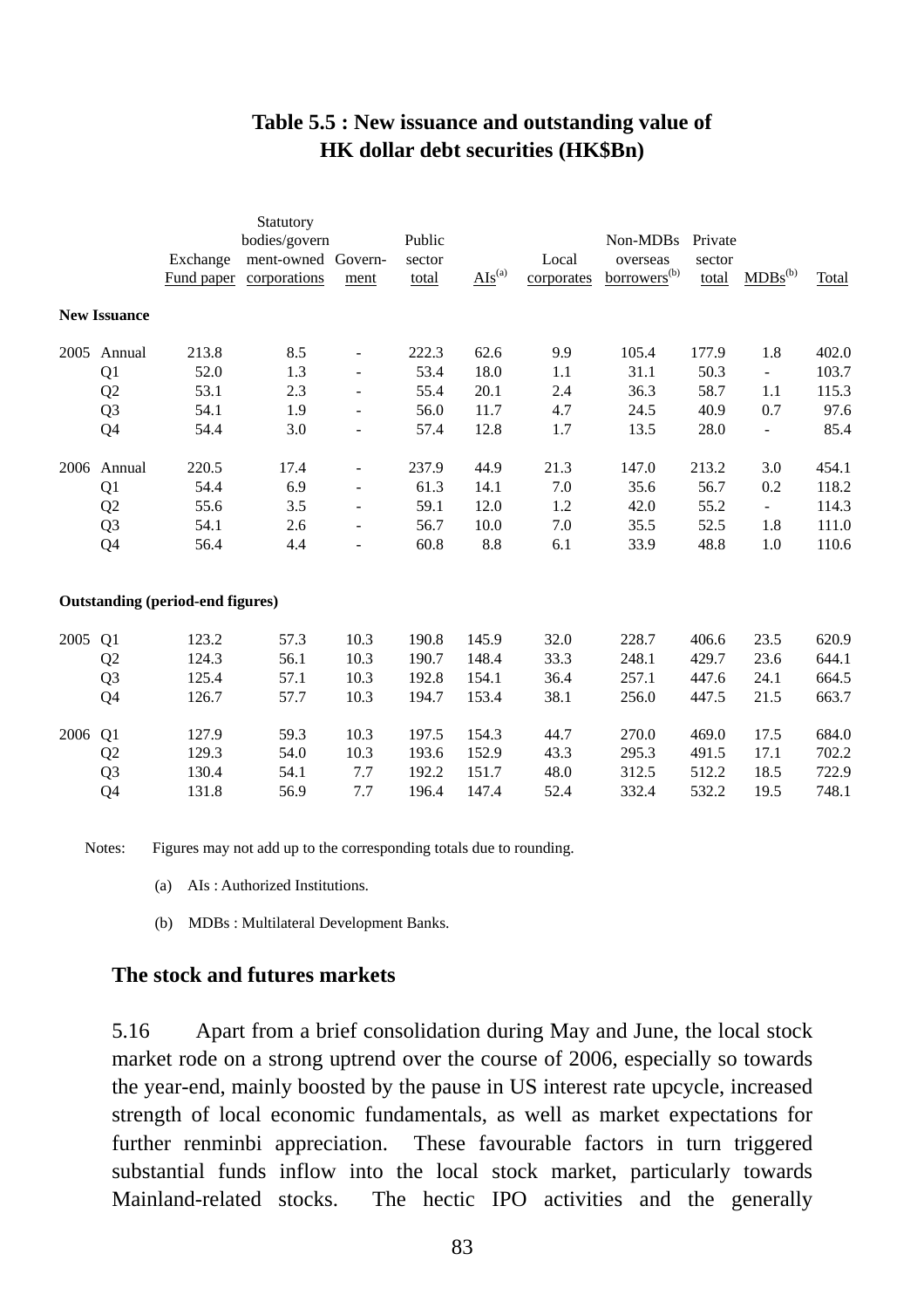enthusiastic response had rendered further boost to market sentiment. The Hang Seng Index rallied to successive record highs and broke the 20 000 mark on 28 December 2006, before easing slightly to close the year at 19 965, up by 34.2% over end-December 2005. Reflecting the buoyant trading in 2006, average daily turnover expanded markedly to an all-time high of \$33.9 billion, 85.3% higher than in 2005.



#### **Diagram 5.7 : The stock market fared strongly in 2006, alongside the continued robust economic performance**

Note: (\*) Period average figures.

5.17 Market capitalisation soared to a fresh record high of \$13,338 billion at end-December 2006 (comprising \$13,249 billion in the Main Board and \$89 billion in the Growth Enterprise Market (GEM)), up 63% from a year earlier, reflecting the substantial increases in share prices and also boosted by the new listings of a number of large Mainland enterprises during the year. According to the World Federation of Exchanges<sup> $(8)$ </sup>, at end-December 2006, the Hong Kong stock market was the sixth largest in the world and second largest in Asia in terms of market capitalisation. In 2006, equity capital raised through new share flotations and post-listing in the Main Board and the GEM rose markedly to  $$505.9$  billion<sup>(9)</sup>. Partly boosted by the world's ever-largest IPO for the Industrial and Commercial Bank of China in October, the total value of equity raised through IPO of new stocks in 2006 ranked second internationally, just after London.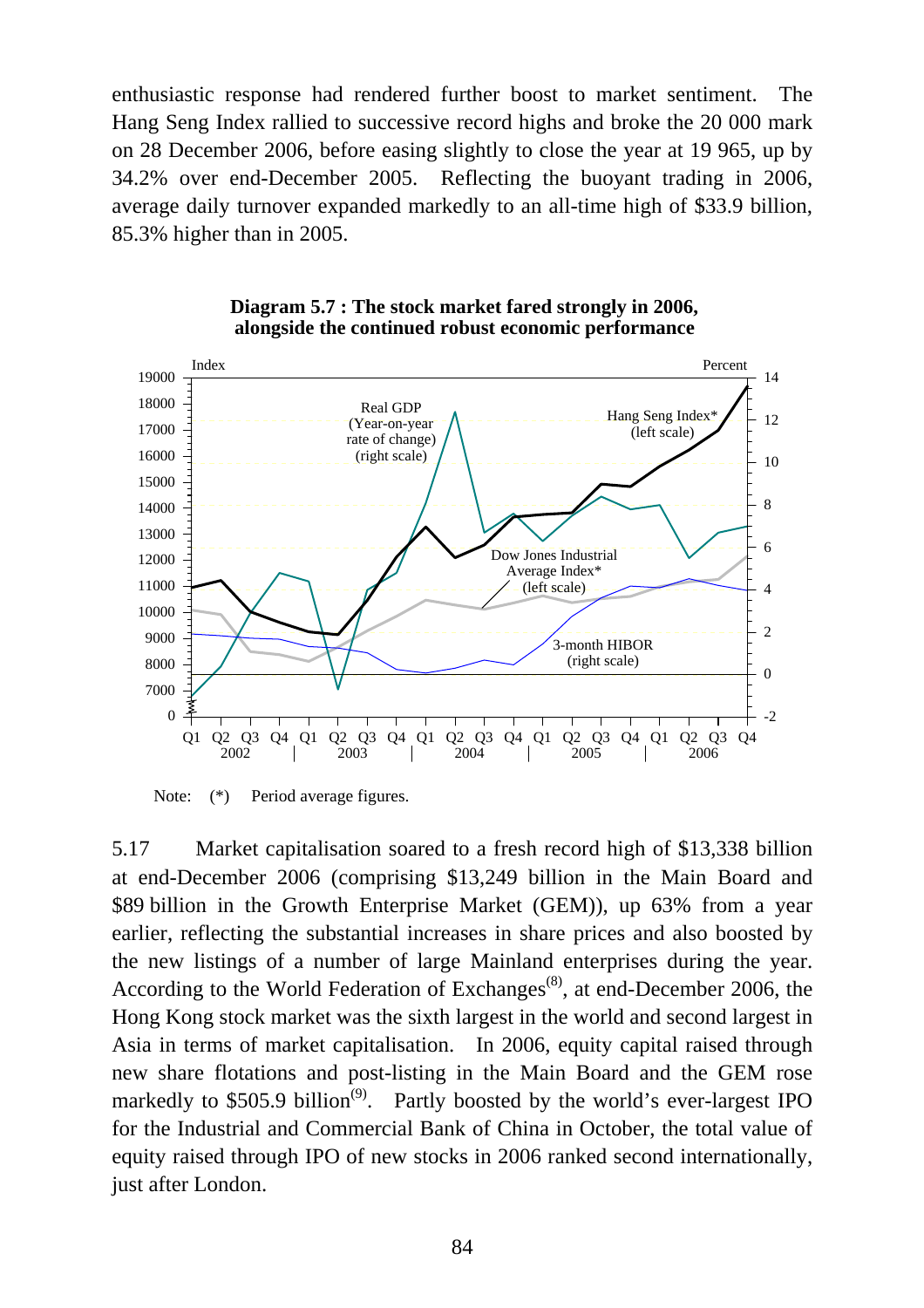**Diagram 5.8 : Both total market capitalisation and average daily turnover in the Hong Kong stock market hit record high in 2006**



Note:  $(*)$  Position at end of quarter.

5.18 Reflecting the premier position of Hong Kong as a fund-raising centre for the Mainland enterprises, in 2006, the Mainland enterprises raised a total of \$369 billion from the Hong Kong stock market, taking up 73% of the total equity raised during the period. Since January 1993, \$1,471 billion of capital had been raised by Mainland enterprises in the Hong Kong stock market, accounting for 55% of the total funds raised. At end-December 2006, there were 367 Mainland enterprises (including 141 H-share companies, 90 "Red Chips" companies and 136 private enterprises) listed on the Hong Kong stock market, accounting for 31% of the total number of listed companies. The market capitalisation of these Mainland enterprises more than doubled during 2006 and reached \$6.7 trillion, which accounted for 50% of the total market capitalisation of the Hong Kong stock market. In 2006, 60% of equity turnover in the stock market was contributed by trading of the above Mainland-related stocks.

5.19 Mirroring the buoyant trading in the spot market, *derivatives trading* was also hectic in 2006. The average daily turnover of the Hang Seng Index Futures contracts, Hang Seng Index Options contracts, H-shares Index Futures contracts, and stock options contracts all rose considerably in 2006, by averages of 28% - 146% over 2005<sup>(10)</sup>. Trading of stock futures likewise leaped from a very low base.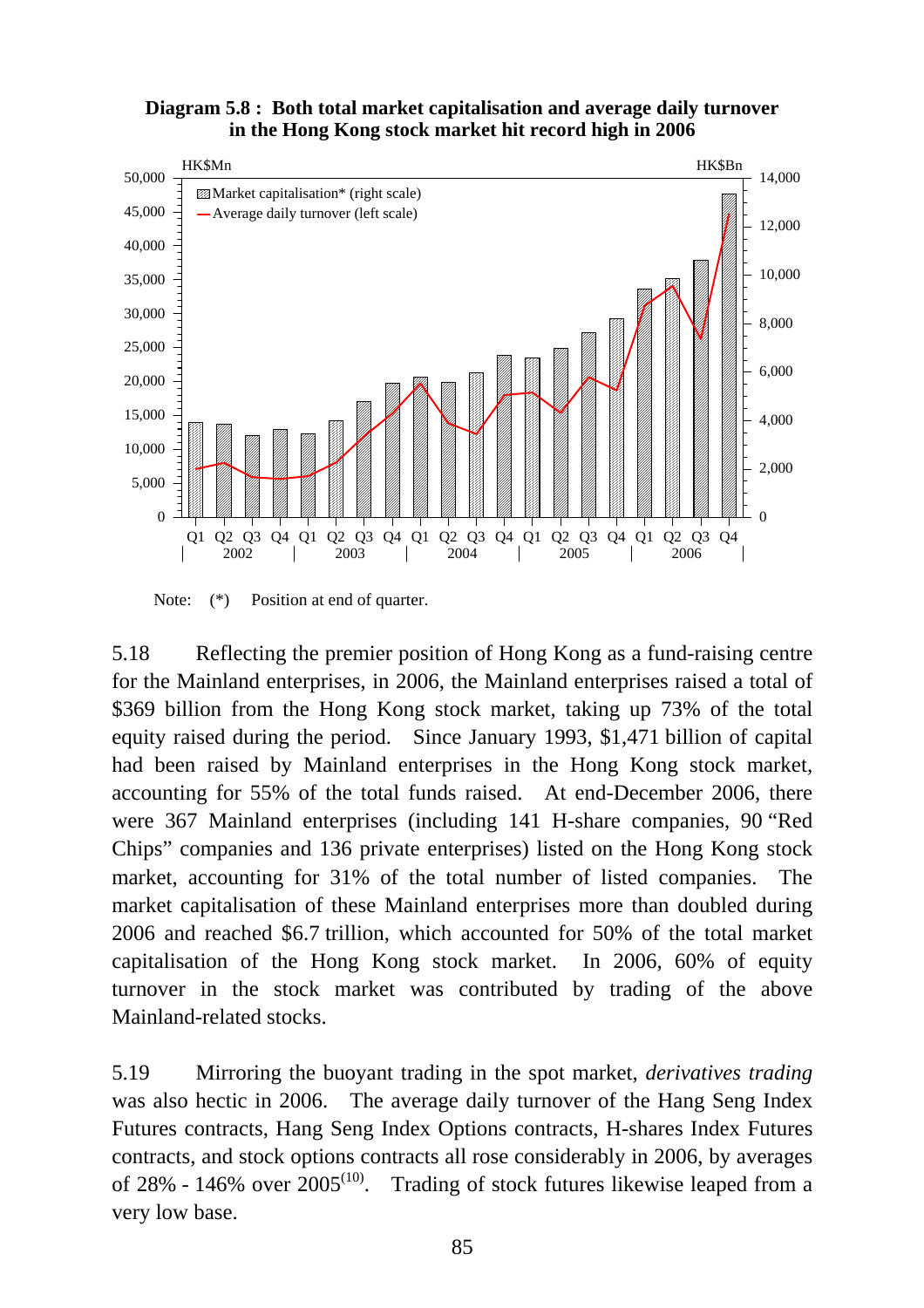|                                        |                                       | Hang Seng<br><b>Index Futures</b> | Hang Seng<br><b>Index Options</b> | H-shares<br><b>Index Futures</b> | <b>Stock</b><br><b>Options</b> | <b>Stock</b><br><b>Futures</b> |
|----------------------------------------|---------------------------------------|-----------------------------------|-----------------------------------|----------------------------------|--------------------------------|--------------------------------|
| 2005                                   | Annual                                | 40 20 5                           | 12 4 6 2                          | 8 0 27                           | 35 38 5                        | 53                             |
|                                        |                                       | 38 872                            | 10 243                            | 7510                             | 26 5 83                        | 45                             |
|                                        | Q <sub>1</sub>                        |                                   |                                   |                                  |                                |                                |
|                                        | Q <sub>2</sub>                        | 36 39 6                           | 11 266                            | 7492                             | 23 907                         | 34                             |
|                                        | Q <sub>3</sub>                        | 42 122                            | 14 5 43                           | 8 8 0 9                          | 49 784                         | 71                             |
|                                        | Q4                                    | 43 294                            | 13 603                            | 8 2 4 2                          | 40 304                         | 61                             |
| 2006                                   | Annual                                | 51 491                            | 16582                             | 19759                            | 73 390                         | 413                            |
|                                        | Q <sub>1</sub>                        | 46 638                            | 14 287                            | 17436                            | 61 863                         | 163                            |
|                                        | Q2                                    | 54 535                            | 17 141                            | 22 703                           | 65 038                         | 299                            |
|                                        | Q <sub>3</sub>                        | 50 281                            | 16 671                            | 16 670                           | 66 836                         | 553                            |
|                                        | Q4                                    | 54 770                            | 18 27 8                           | 22 5 64                          | 100 169                        | 628                            |
| % change from<br>2005 Q4 to<br>2006 Q4 |                                       | 26.5                              | 34.4                              | 173.8                            | 148.5                          | 929.5                          |
| average                                | % change in 2006<br>average over 2005 | 28.1                              | 33.1                              | 146.2                            | 107.4                          | 679.2                          |

# **Table 5.6 : Average daily turnover of derivatives contracts of the Hong Kong stock market**

## **Fund management and investment funds**

5.20 The depth and breadth of investment funds managed in Hong Kong continued to increase, paving the way for Hong Kong to evolve as Asia's leading asset management centre. In 2006, gross sales of *mutual funds*<sup>(11)</sup> amounted to US\$24,339 million, up sharply from US\$14,110 million in 2005 . After deducting redemptions, net sales amounted to US\$3,807 million in 2006, also distinctly above that of US\$1,209 million in 2005. Analysed by asset size, equity funds continued to take up a predominant portion, accounting for 71% of the total value of funds at end-2006. Funds managed under the *MPF schemes*  likewise continued to grow notably in 2006. The aggregate net asset value of the approved constituent funds rose to \$202.4 billion at end-2006, from \$151.4 billion at end-2005<sup> $(12)$ </sup>.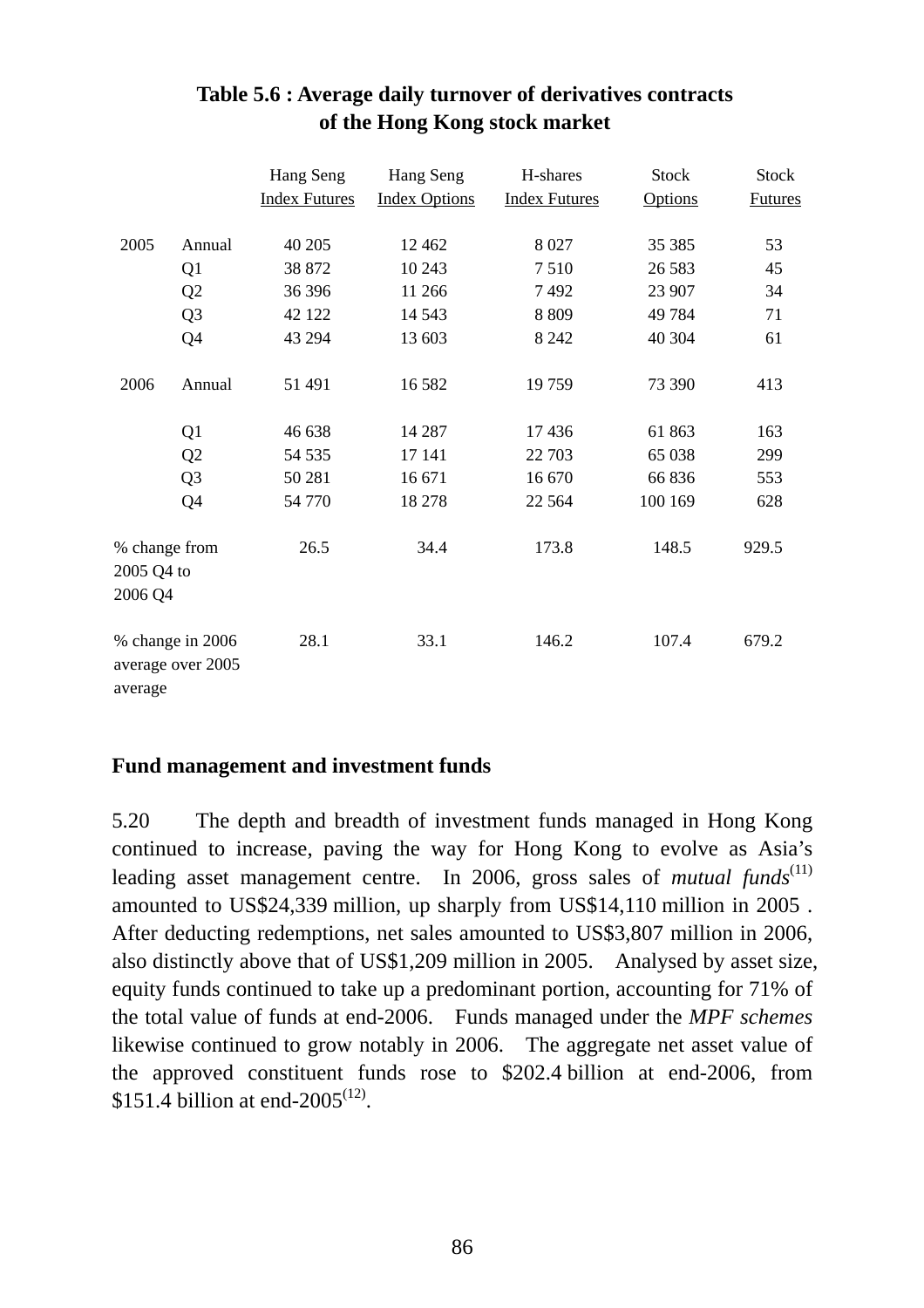5.21 The hedge funds business continued to flourish in 2006, reflecting the growing popularity of this type of funds among the investors. There were 14 retail hedge funds authorised by the Securities and Futures Commission (SFC) and the net asset size of SFC-authorized hedge funds rose further to US\$1.66 billion as at end-2006, up notably from US\$1.04 billion at end-2005. The net asset size at end-2006 was 9.4 times larger than that as at end-2002, the year when the hedge funds guidelines were first issued. According to a survey by the SFC in October 2006, as at 31 March 2006, there were 296 hedge funds managed from Hong Kong by our licensed hedge fund managers. The total asset under management amounted to US\$33.5 billion. In view of the increased hedge fund activities in Hong Kong and the fact that they are not restricted by national borders, the SFC is building partnership with other regulators, whether local or overseas, as well as the industry itself to build a fair and transparent regulatory framework. Besides, the co-operation can also facilitate market and product development, maintain market confidence and promote high standards.

# **Insurance**

5.22 The insurance sector continued to see new business opportunities on the back of the sustained economic expansion. Gross premium income from new long-term business and general business posted a further, albeit moderated, growth of 5.4% in the third quarter of 2006 over a year earlier<sup> $(13)$ </sup>. Yet for the first three quarters of 2006 as a whole, there was still an appreciable increase of 13.1%. Long-term business remained vibrant, with growth impetus coming predominantly from investment-linked individual life and annuity business. This reflected partly the increase in employment income amidst the economic upturn, and also the increasing awareness of the needs for individual risk coverage and retirement planning.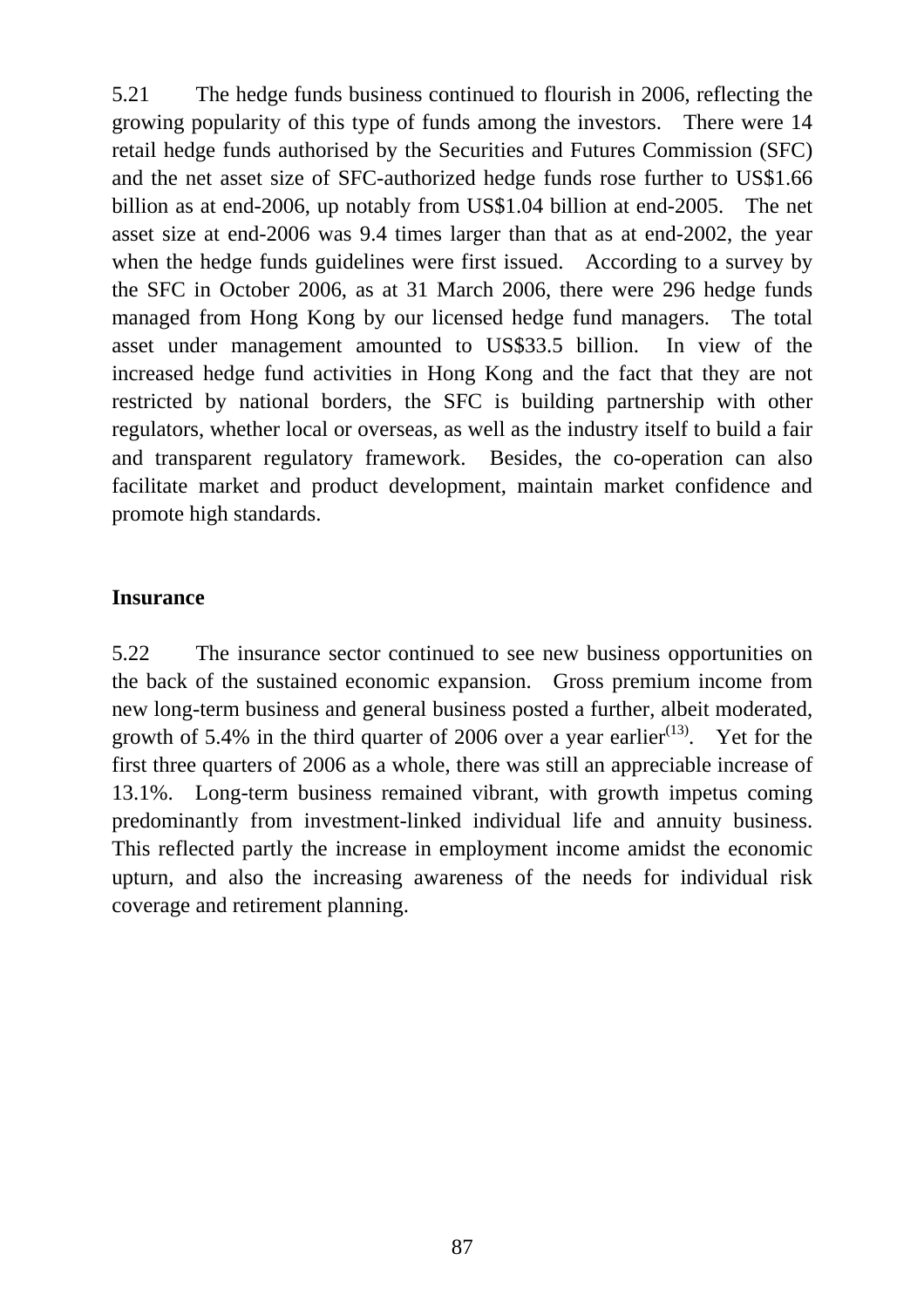# **Table 5.7 : Insurance business in Hong Kong (HK\$Mn)**

| General business : |  |
|--------------------|--|
|                    |  |

Premium for long-term business\*:

|                                        | Gross<br>premium | Net<br>premium | Underwriting<br>profit | Individual<br>life and<br>annuity<br>(non-linked) | Individual<br>life and<br>annuity<br>(linked) | Other<br>individual<br>business | Non-retirement<br>scheme group<br>business | All<br>long-term<br><b>business</b> | Gross<br>premium<br>from<br>long-term<br>business<br>and general<br><u>business</u> |
|----------------------------------------|------------------|----------------|------------------------|---------------------------------------------------|-----------------------------------------------|---------------------------------|--------------------------------------------|-------------------------------------|-------------------------------------------------------------------------------------|
| 2005 Q1                                | 6,944            | 4,909          | 63                     | 4,814                                             | 4,209                                         | 45                              | 41                                         | 9,109                               | 16,053                                                                              |
| Q2                                     | 5,730            | 3,981          | 446                    | 6,099                                             | 5,376                                         | 41                              | 48                                         | 11,564                              | 17,294                                                                              |
| Q <sub>3</sub>                         | 5,416            | 3,897          | 351                    | 5,749                                             | 5,281                                         | 43                              | 39                                         | 11,112                              | 16,528                                                                              |
| Q <sub>4</sub>                         | 4,832            | 3,292          | 1,431                  | 7,628                                             | 6,385                                         | 49                              | 32                                         | 14,094                              | 18,926                                                                              |
| 2006 Q1                                | 6,795            | 4,881          | 637                    | 4,868                                             | 7,284                                         | 37                              | 52                                         | 12,241                              | 19,036                                                                              |
| Q <sub>2</sub>                         | 5,337            | 3,951          | 723                    | 5,360                                             | 9,195                                         | 41                              | 38                                         | 14,634                              | 19,971                                                                              |
| Q <sub>3</sub>                         | 5,894            | 4,024          | 674                    | 4,792                                             | 6,630                                         | 58                              | 45                                         | 11,525                              | 17,419                                                                              |
| % change from<br>2005 Q3 to<br>2006 Q3 | 8.8              | 3.3            | 92.0                   | $-16.6$                                           | 25.5                                          | 34.9                            | 15.4                                       | 3.7                                 | 5.4                                                                                 |

Note: (\*) Figures refer to new businesses only. Retirement scheme businesses are excluded.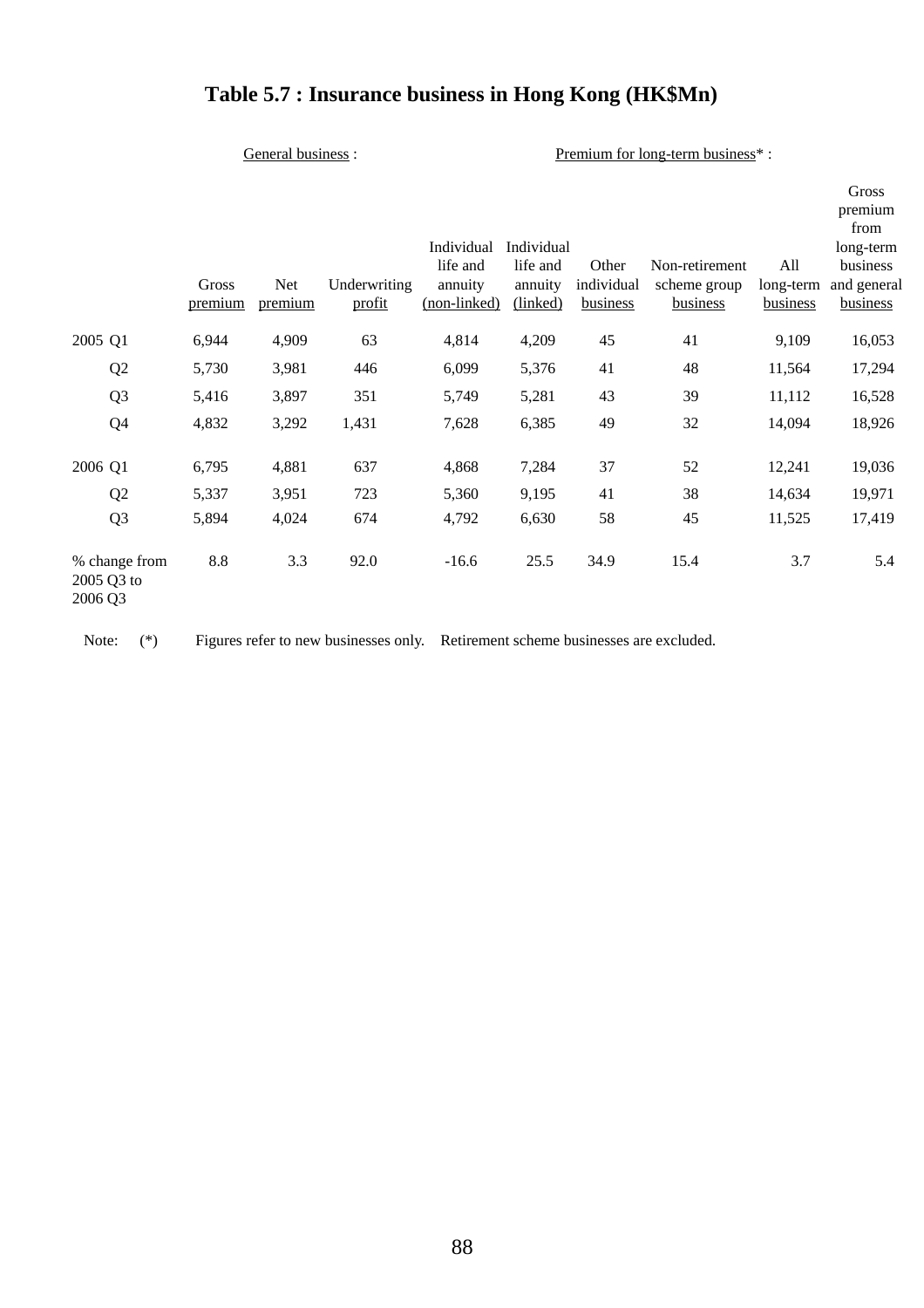## **Notes :**

- (1) At present, the Base Rate is set at either 150 basis points above the prevailing US Fed Funds Target Rate or the average of the five-day moving averages of the overnight and one- month HIBORs, whichever is higher.
- (2) In December 2005, the HKMA published a new data series on composite interest rate, reflecting movement in various deposit rates, interbank and other interest rates to closely track the average costs of funds of banks. The published data enable the banks to keep track of changes in funding cost and thus help improve interest rate risk management in the banking sector.
- (3) The trade-weighted Nominal Effective Exchange Rate Index (EERI) is an indicator of the overall exchange value of the Hong Kong dollar against a fixed basket of other currencies. Specifically, it is a weighted average of the exchange rates of the Hong Kong dollar against some 14 currencies of its major trading partners, with the weights adopted being the respective shares of these trading partners in the total value of merchandise trade for Hong Kong during 1999 and 2000.

 The Real EERI of the Hong Kong dollar is obtained by adjusting the Nominal EERI for relative movements in the seasonally adjusted consumer price indices of the respective trading partners.

- (4) The various definitions of the money supply are as follows:
	- M1 : notes and coins with the public, plus customers' demand deposits with licensed banks.
	- M2 : M1 plus customers' savings and time deposits with licensed banks, plus negotiable certificates of deposit (NCDs) issued by licensed banks, held outside the monetary sector as well as short-term Exchange Fund placements of less than one month.
	- M3 : M2 plus customers' deposits with restricted licence banks and deposit-taking companies, plus NCDs issued by such institutions and held outside the monetary sector.

 Among the various monetary aggregates, more apparent seasonal patterns are found in HK\$M1, currency held by the public, and demand deposits.

- (5) Authorized institutions include licensed banks, restricted licence banks and deposit-taking companies. At end-December 2006, there were 138 licensed banks, 31 restricted licence banks and 33 deposit-taking companies in Hong Kong. Altogether, 202 authorized institutions (excluding representative offices) from 31 countries and territories (including Hong Kong) had a presence in Hong Kong.
- (6) The figures for private sector debt may not represent a full coverage of all the Hong Kong dollar debt paper issued.
- (7) Assets of the banking sector include notes and coins, amount due from authorized institutions in Hong Kong as well as from banks abroad, loans and advances to customers, negotiable certificates of deposits (NCDs) held, negotiable debt instruments other than NCDs held, and other assets. Certificates of indebtedness issued by Exchange Fund and the counterpart bank notes issued are nevertheless excluded.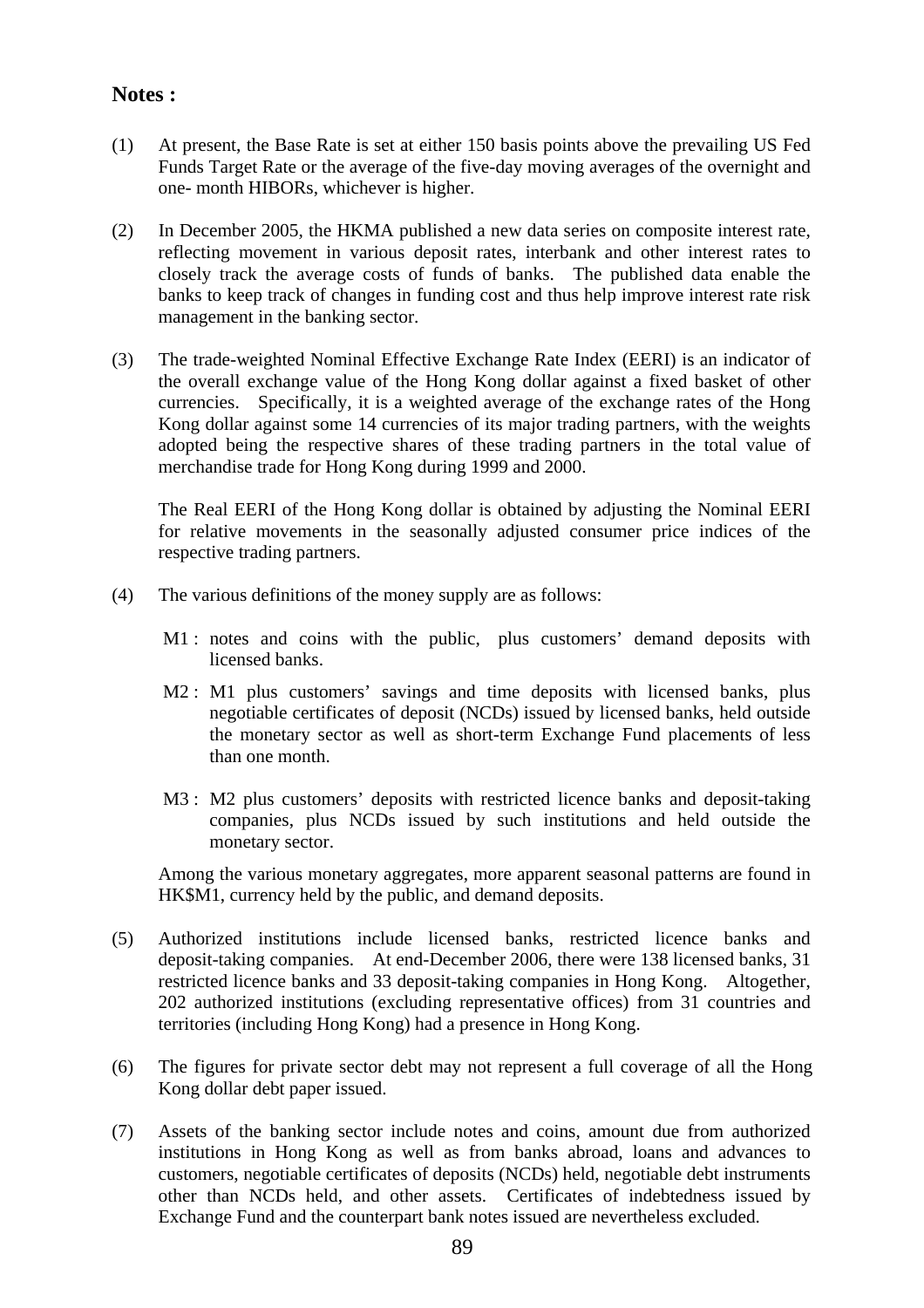- (8) The ranking is sourced from the World Federation of Exchanges, a global trade association for the stock exchange industry. Its membership comprises 55 stock exchanges, covering almost all globally recognised stock exchanges.
- (9) At end-December 2006, there were 975 and 198 companies listed on the Main Board and GEM respectively.
- (10) At end-December 2006, there were 42 classes of stock options contracts and 41 classes of stock futures contracts.
- (11) These figures are sourced from the Sales and Redemptions Survey conducted by the Hong Kong Investment Funds Association on their members, and cover only the active authorized funds that have responded to the survey. To provide a more accurate picture of the retail fund market in Hong Kong, the survey has been revamped, with effect from 2005, such that it would cover only retail transactions (including switching) and exclude institutional transactions. At end-December 2006, there were a total of 1 099 authorized-funds covered by the Survey.
- (12) There were 19 approved trustees at end-December 2006. On MPF products, 36 master trust schemes, two industry schemes and two employer sponsored schemes, comprising altogether 316 constituent funds, were approved by the Mandatory Provident Fund Schemes Authority. A total of 232 000 employers, 2.07 million employees and 285 000 self-employed persons have participated in MPF schemes.
- (13) As at end-December 2006, there were 181 authorized insurers in Hong Kong. Within this total, 47 were engaged in long-term insurance business, 116 in general insurance business, and 18 in composite insurance business. These authorized insurers come from 23 countries and territories (including Hong Kong).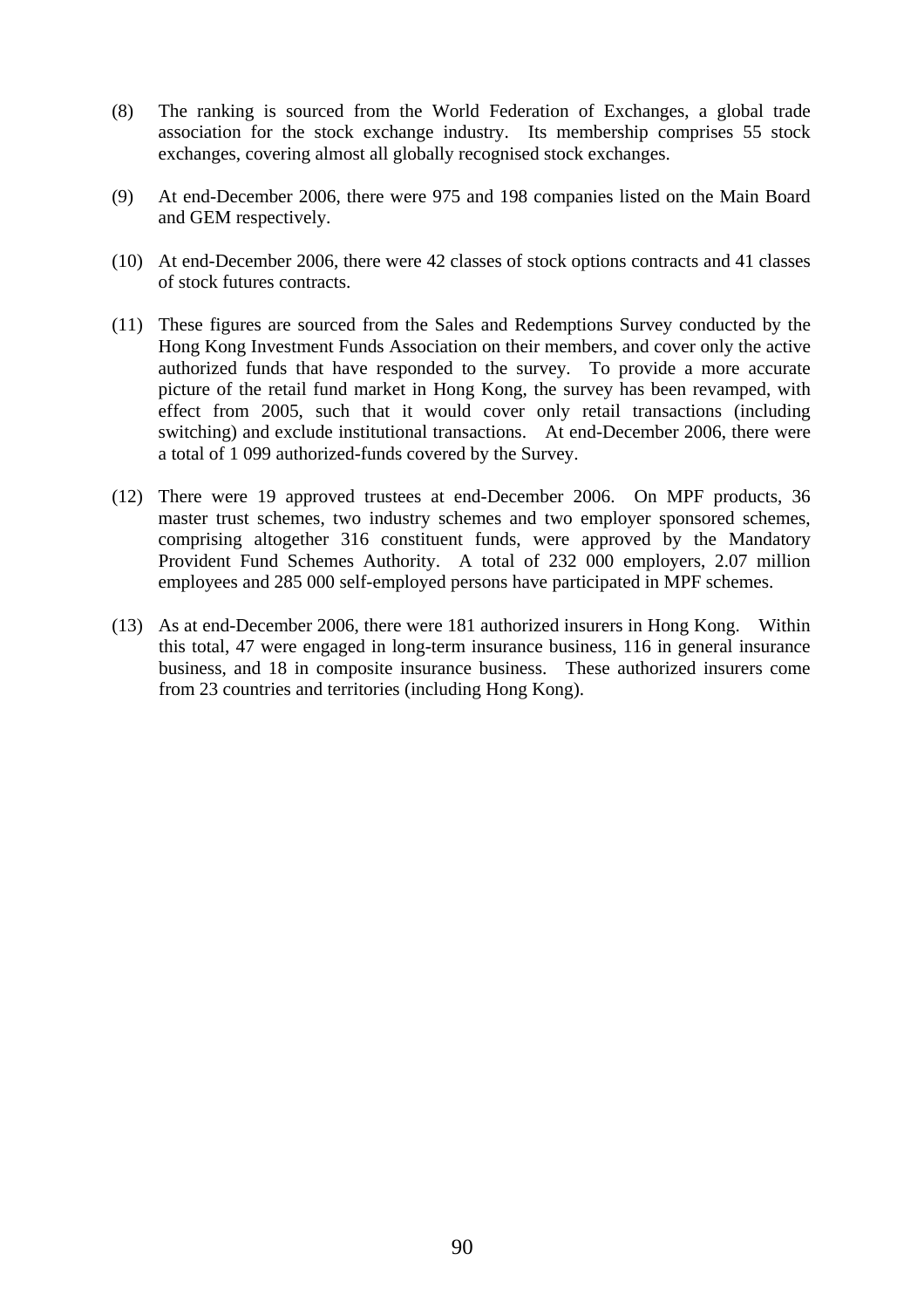# **CHAPTER 6 : THE LABOUR SECTOR#**

# *Summary*

- *The labour market improved notably for the third consecutive year in 2006, when employers generally stepped up their recruitment drive to cope with the sustained surge in business activity.*
- *Total employment remained distinctly on the increase, hitting successive new highs during 2006. At the end of the year, the number of employed persons reached an all-time high of over 3.47 million.*
- *Unemployment eased visibly further, as more jobless people were absorbed into the workforce. The seasonally adjusted unemployment rate dropped to a near six-year low of 4.4% by the year-end, while the numbers unemployed fell below the 155 000 mark for the first time since mid-2001. The number of long-term unemployed persons also came down to 40 400.*
- Labour income continued to edge up in overall terms. Yet the picture at the *sectoral and occupational level remained mixed, with divergent movements in wages and earnings among various industries and job categories.*

# **Overall labour market situation**

6.1 The labour market, having staged a visible rebound for two consecutive years in 2004 and 2005, improved distinctly further in 2006. The pattern of developments in all these three years was in fact broadly similar, which was characterised by a strong expansion in total employment, a notable decline in unemployment and a mild upturn in labour earnings. The principal factor underlying these developments was the robust economic growth since mid-2003. Labour demand was thereby boosted initially in the exports and tourism industries, and subsequently spread to the domestically-oriented sectors. With more jobs becoming available on a wider front, the unemployment rate $(1)$ fell across almost all major segments of the labour market more recently. On the other hand, underemployment<sup> $(2)$ </sup> also decreased, albeit to a lesser extent.

 $\overline{\phantom{a}}$  , and the set of the set of the set of the set of the set of the set of the set of the set of the set of the set of the set of the set of the set of the set of the set of the set of the set of the set of the s

<sup>(#)</sup> Figures enumerated from the General Household Survey have been revised to take into account the recent enhancements in the estimation method and the results of the 2006 Population By-census, which provide a benchmark for revising the population figures compiled since the 2001 Population Census.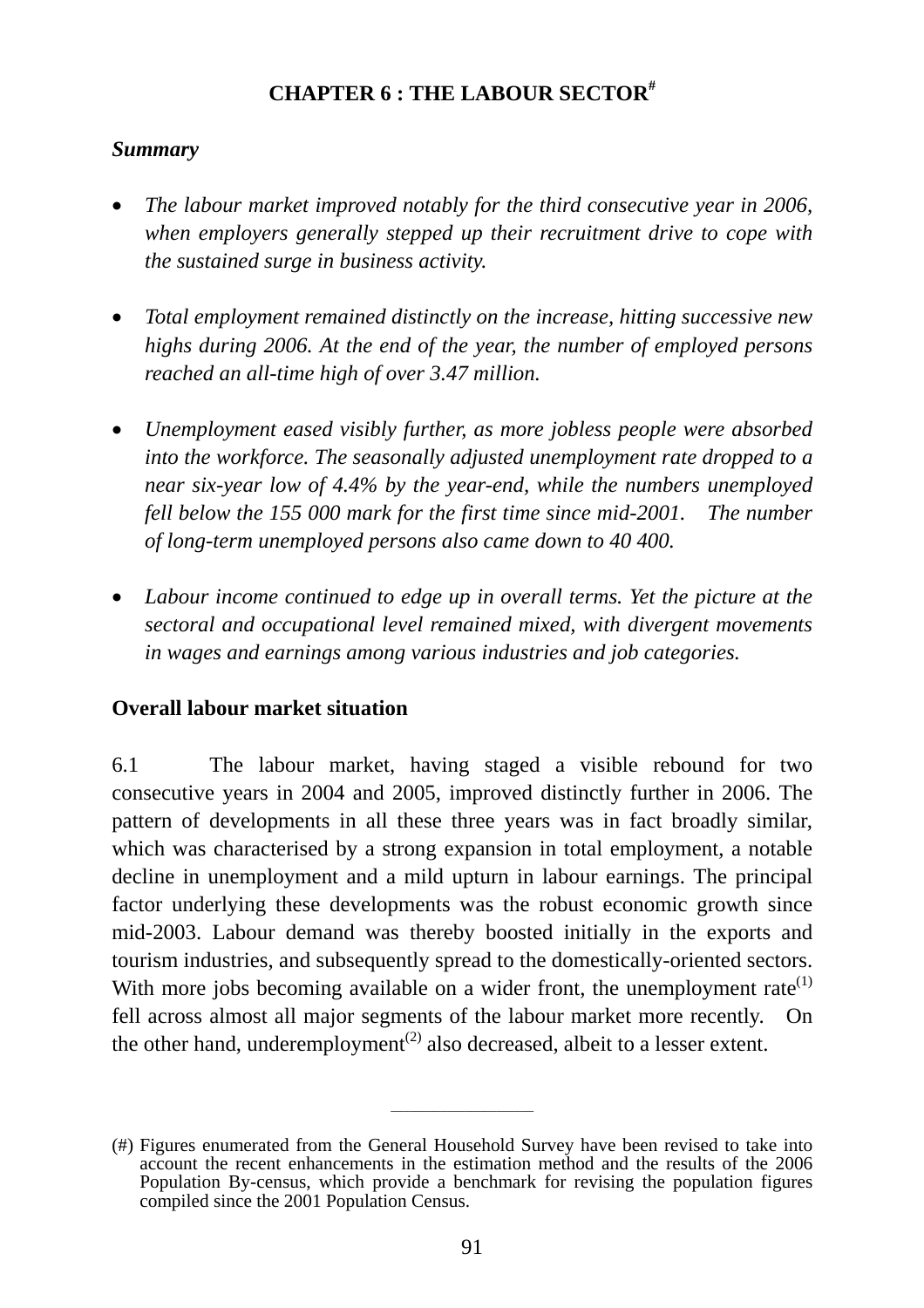

**Diagram 6.1 : The unemployment and underemployment situation kept improving,**

# **Total employment and labour supply**

6.2 In 2006, employers generally turned more positive about staff recruitment as the economy maintained its strong tempo for the third straight year. *Total employment*<sup>(3)</sup> kept surging during the course of the year, reaching a record high of 3 466 000 in the fourth quarter. This was 2.8% more than a year earlier. Employment gain over the year was concentrated among women aged 40 or above, who tended to benefit more from the increased job opportunities in sectors like the medical and sanitary services, import/export trades, retail trade, real estate, and restaurants. The job categories in greater demand were mainly those at the lower segment including workers in elementary occupations, and service workers and shop sales workers, besides associate professionals at the upper end. As for male workers, employment growth occurred largely among persons aged 20-29 and 50 or above. Most of these people were engaged in transport, restaurants, business services, and foundation and superstructure construction. Also worth noting was that there was a pick-up in growth of full-time employment<sup> $(4)$ </sup> predominantly in financing, insurance, real estate and business services, and in community, social and personal services, as business expansion in these spheres became more solid and entrenched. For 2006 as a whole, employment gained by an average of 2.1%, outstripping the 2.0% rise in 2005.

6.3 *Labour supply*<sup>(5)</sup> also exhibited an accelerated increase in 2006, yet by a smaller magnitude than overall employment. In the fourth quarter, the labour force was estimated at 3 619 700, up by 1.9% over a year earlier. Much of this growth was attributable to the increased participation of women aged 40 - 59 in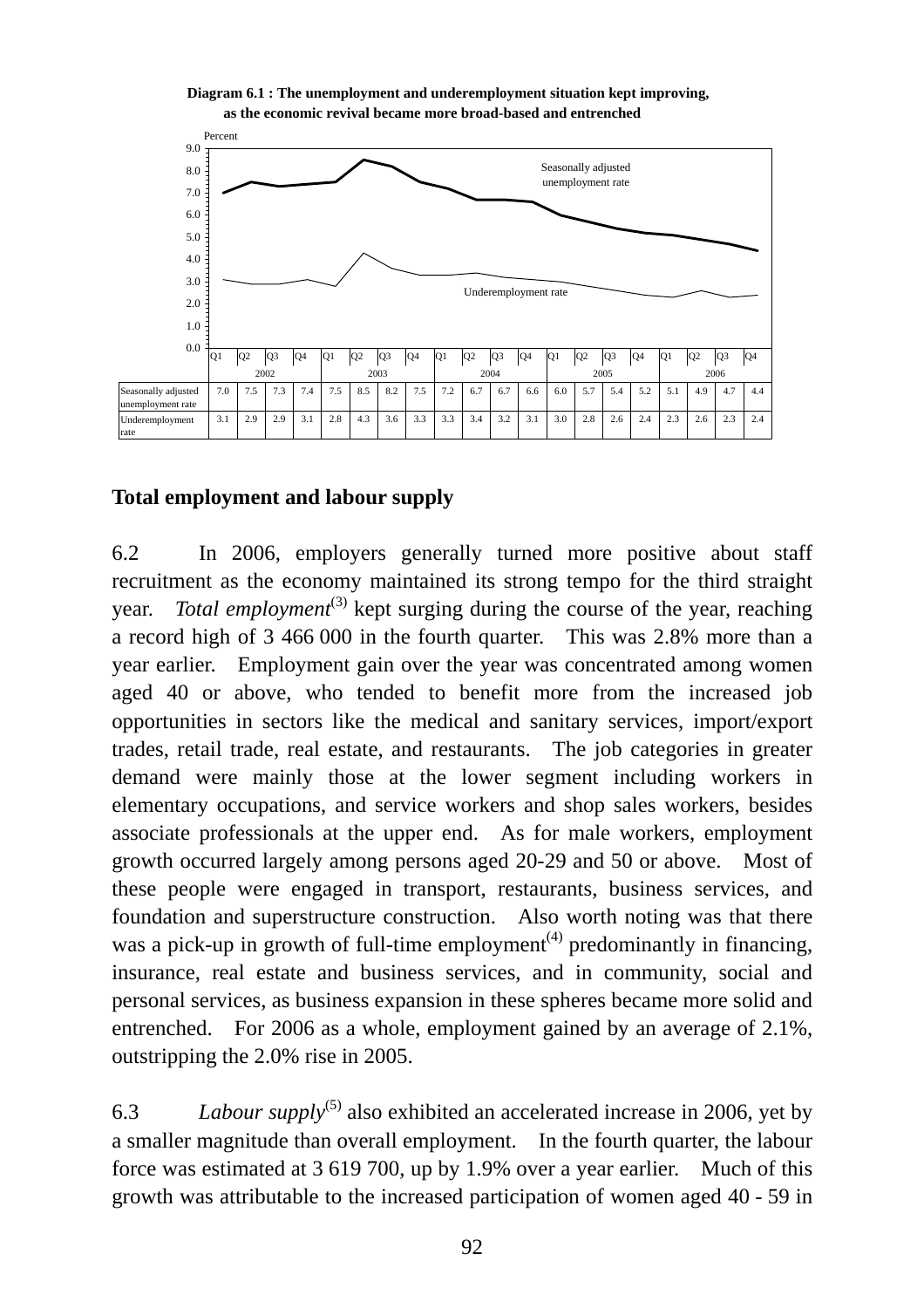the labour market, plausibly induced by the brighter employment prospects and more part-time job opportunities. At end-2006, the labour force participation rate for females was 53.0%, distinctly higher than 51.8% a year earlier, while that for males went up slightly to 71.2% from 71.0%. For 2006 as a whole, the labour force expanded by an average of 1.3%, as against the 0.6% growth in 2005.

6.4 Comparing end-2006 with the trough in mid-2003, total employment surged by 299 000 or 9.4%, much outpacing the increase of 145 900 or 4.2% in the labour force. As a result, the unemployment figures were almost halved over the period. Whereas job loss (50 800) was still seen in manufacturing, this was far outweighed by the gains observed in services (335 900) and in construction (17 500). Among the constituent sectors, the import/export trades, transport, restaurants and sanitary services, together with financing, real estate and business services, were the ones having more significant employment growth. Increased labour demand fuelled by sustained business upswing was the primary factor, although higher labour intensity of some of the sectors concerned also partly contributed. Analysed by job nature, there was a notable expansion in full-time employment by 369 600 or 14%, more than offsetting the reduction of 70 600 or 16% in part-time employment.

|                |               | Labour force    |               | Persons employed |         | I CI SUIIS<br>underemployed |  |
|----------------|---------------|-----------------|---------------|------------------|---------|-----------------------------|--|
| 2005 Annual    | 3 538 100     | (0.6)           | 3 340 800     | (2.0)            | 197 300 | 96 300                      |  |
| Q <sub>1</sub> | 3 5 2 6 5 0 0 | (0.8)           | 3 3 2 0 1 0 0 | (2.2)            | 206 400 | 107 300                     |  |
| Q <sub>2</sub> | 3 527 900     | (0.5)           | 3 3 2 6 3 0 0 | (1.7)            | 201 600 | 98 500                      |  |
| Q <sub>3</sub> | 3 546 900     | (0.8)           | 3 344 200     | (2.2)            | 202 700 | 92 400                      |  |
| Q4             | 3 5 5 1 0 0 0 | (0.4)           | 3 372 600     | (1.8)            | 178 400 | 86 800                      |  |
| 2006 Annual    | 3 5 8 2 5 0 0 | (1.3)           | 3 411 600     | (2.1)            | 170 900 | 86 600                      |  |
| Q <sub>1</sub> | 3 5 5 2 10 0  | (0.7)           | 3 375 000     | (1.7)            | 177 100 | 80 900                      |  |
| Q <sub>2</sub> | 3 544 000     | (0.5)           | 3 368 300     | (1.3)            | 175 700 | 93 800                      |  |
| Q <sub>3</sub> | 3 614 100     | (1.9)           | 3 437 100     | (2.8)            | 177 000 | 84 300                      |  |
| Q4             | 3 619 700     | (1.9)           | 3 466 000     | (2.8)            | 153 700 | 87 600                      |  |
|                |               | $<\!\!0.2\!\!>$ |               | <0.8>            |         |                             |  |

Persons

Persons

# **Table 6.1 : The labour force, and persons employed, unemployed and underemployed**

Notes : (a) These include first-time job-seekers and re-entrants into the labour force.

( ) Year-on-year % change.

 $\leq$  % change between Q3 and Q4 (i.e. October-December).

Source : General Household Survey, Census and Statistics Department.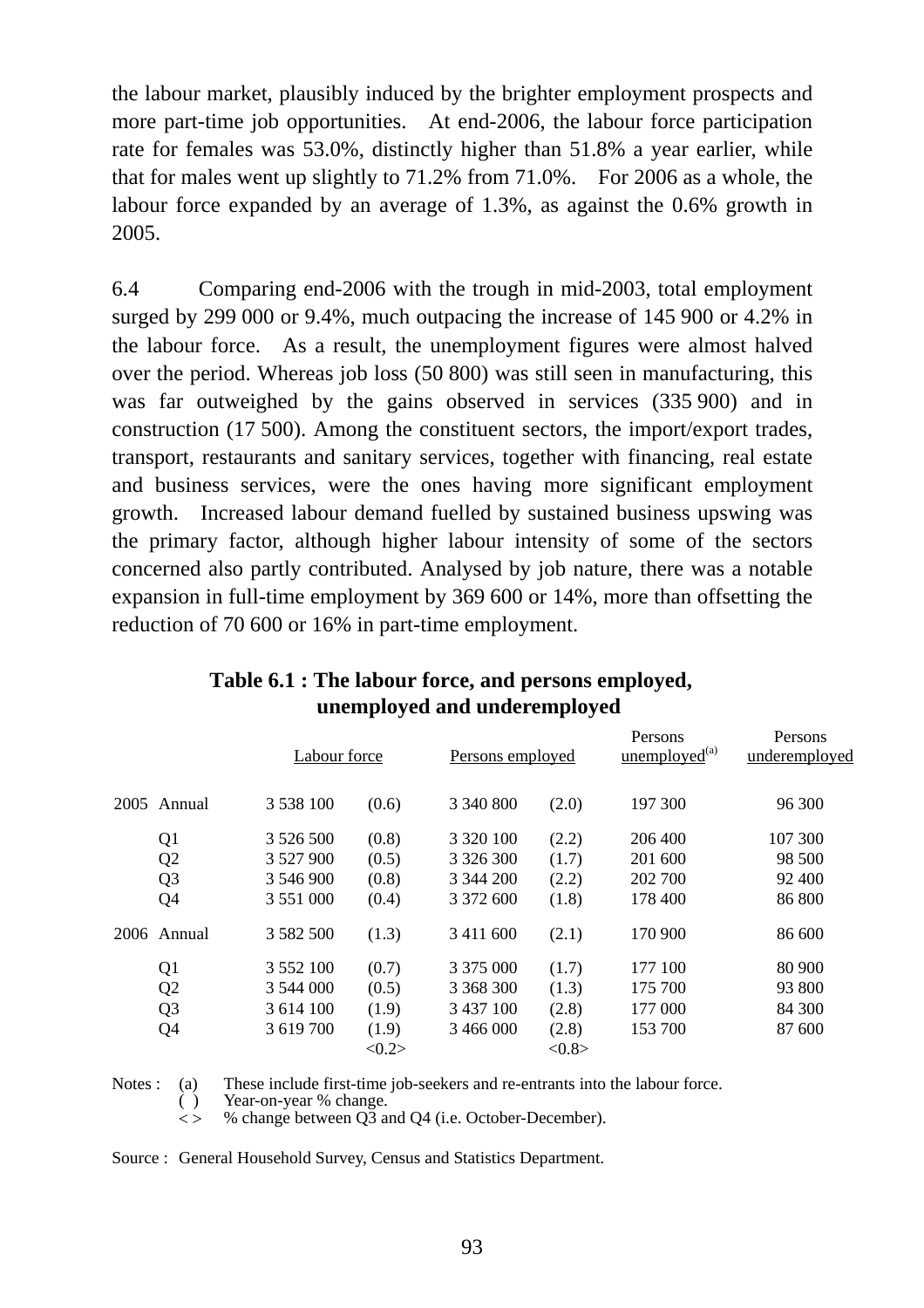#### **Diagram 6.2 : Both total employment and labour force expanded further in 2006, with growth in the former still outstripping the latter**



## **Profile of unemployment**

6.5 Unemployment trended downward during the course of 2006, both in absolute and relative terms. The numbers unemployed dropped to 153 700 in the fourth quarter, below the 155 000 mark for the first time since mid-2001, and the seasonally adjusted unemployment rate slipped to a near six-year low of 4.4%. While decreases were observed across various economic sectors, they varied in magnitude owing to differences in the manpower resource conditions. Construction and manufacturing were the sectors where notable declines in unemployment rate were found, from 12.9% and 6.3% in 2005 to 11.1% and 5.0% in 2006 respectively. But in the former case, the reduced unemployment was mainly caused by a pick-up in construction work on some smaller-scale projects; in the latter case, it was rather due to a reduction in the supply of manufacturing workers. As for the service sectors, the improvement in unemployment was primarily demand-driven. Within this broad group, sanitary services, restaurants and hotels, welfare and community services, and business services were the ones registering more distinct falls in unemployment rate.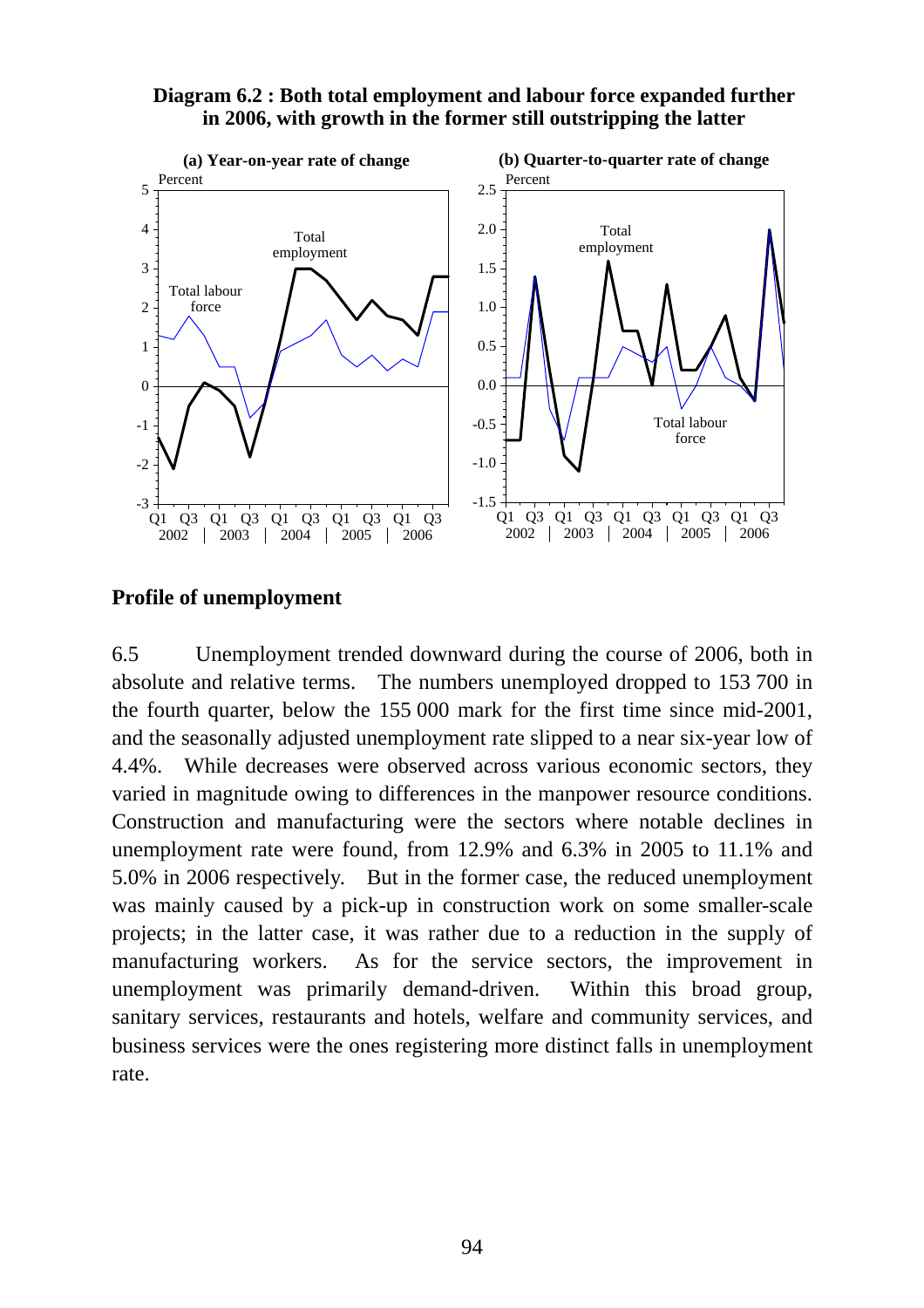

**Diagram 6.3 : Unemployment rate\* went down across all major economic sectors in 2006**

Notes : (\*) Not seasonally adjusted, and not including first-time job seekers and re-entrants into the labour force.

(#) Including both site and non-site workers.

#### **Diagram 6.4 : Workers with better educational attainment continued to face lower unemployment rates\***





(#) Including craft courses.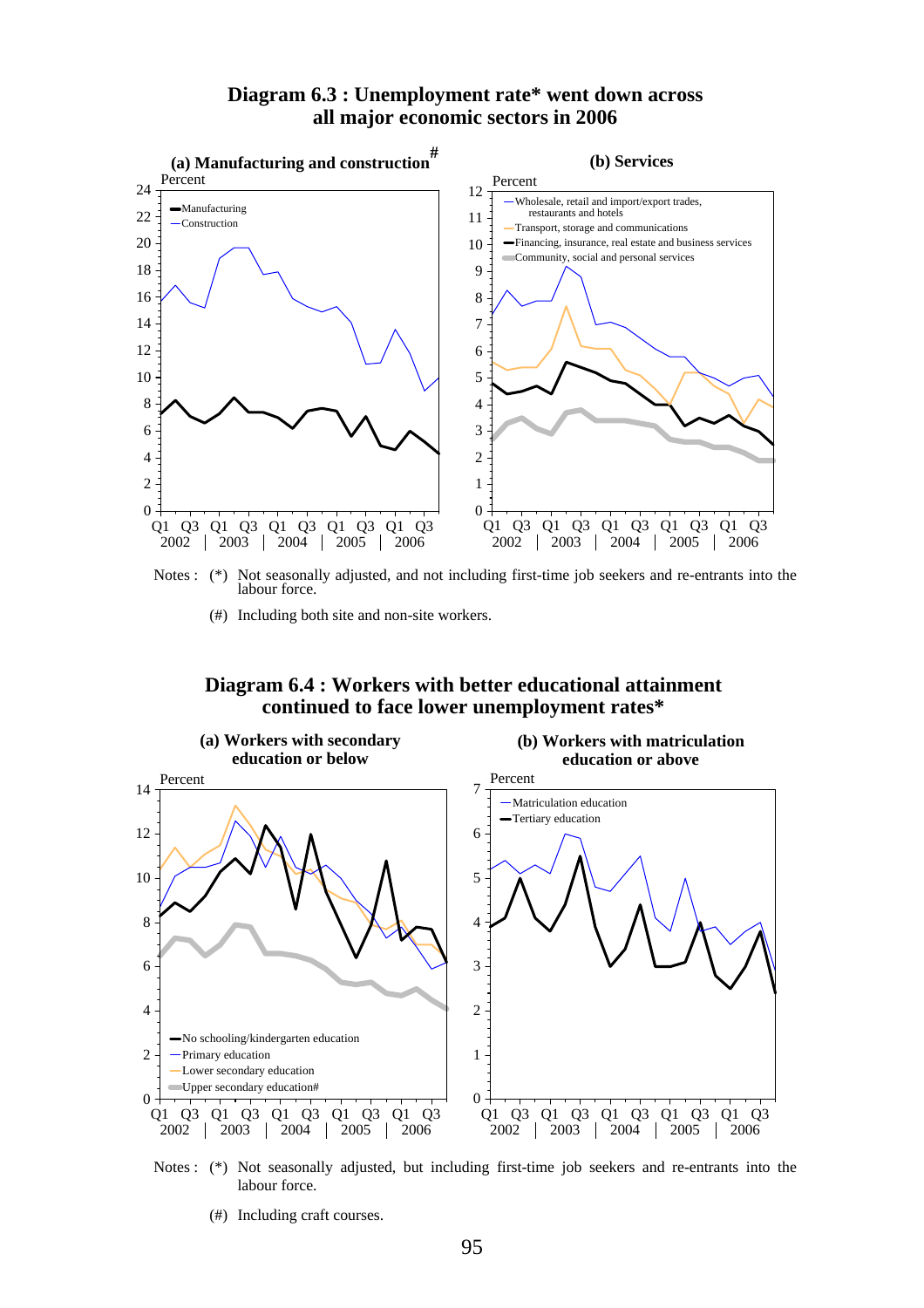6.6 Analysed by educational attainment, workers with better educational qualifications were still the group benefiting more from the improved employment situation. In 2006, the unemployment rates for persons with tertiary and matriculation education were 2.9% and 3.6% respectively, markedly below those of 5.4% and 6.7% for workers with secondary education and with primary education or below. The statistics for the more recent period showed that the fall in unemployment rate in the fourth quarter of 2006, whilst occurring across-the-board, remained most apparent among the higher-educated workers with matriculation education or above.

#### **Diagram 6.5 : Unemployment rate\* of lower-skilled workers, whilst also trending downward, remained above that of higher-skilled workers**



Notes: (\*) Not seasonally adjusted, and not including first-time job seekers and re-entrants into the labour force.

(#) Including technicians and supervisors.

6.7 Meanwhile, a widespread improvement in unemployment was likewise seen among workers at different levels of the occupational hierarchy. Specifically, workers at the managerial and professional level recorded an average unemployment rate of only 2.0% in 2006, whereas those at the lower segment had a higher rate of 5.5%. Nevertheless, these two figures were lower than those of 2.4% and 6.4% respectively in 2005. More recently, while unemployment continued to fall in the fourth quarter of 2006, this took place largely among employees in the lower strata such as workers in elementary occupations, and services workers and shop sales workers (see *Box 6.1* for details).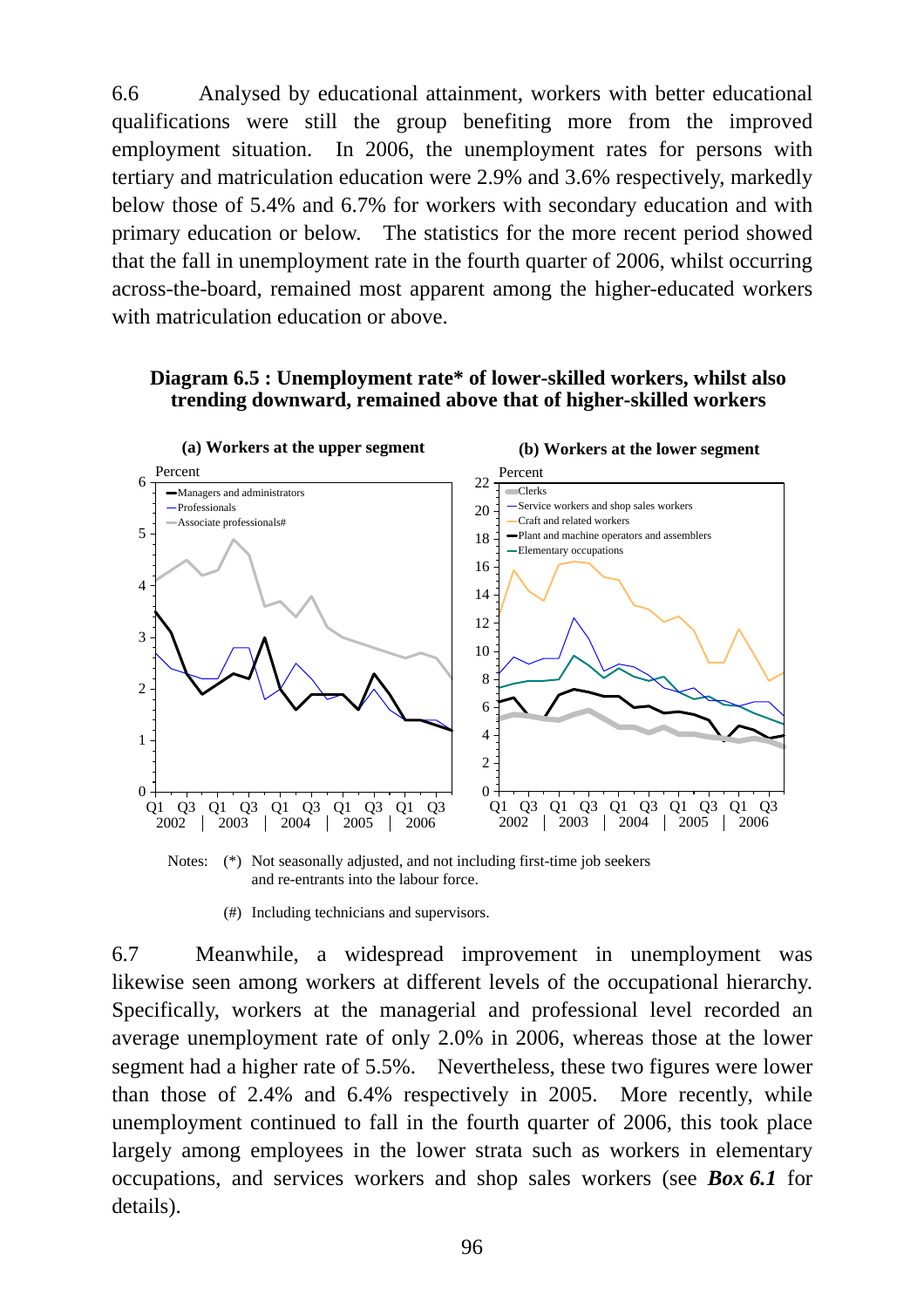6.8 The latest data also indicated that there was a distinct drop in the number of persons unemployed for six months or longer, to 40 400 at end-2006 from 57 000 a year earlier, as well as a shortening in the median duration of unemployment, to 75 days from 90 days. Long-term unemployment fell most visibly among persons engaged in the transport, storage and communications and construction sectors, those engaged in lower-end jobs like workers in elementary occupations and crafts and related workers, as well as those in the middle age with lower secondary education or below. All these changes pointed to some easing of structural unemployment over the past year or so. This is clearly an encouraging development, but the problem is far from over, in view of the still high unemployment rate for lower-skilled workers at 5.0% as against the economy average of 4.4% and more so against the 1.7% for higher-skilled workers.



Note:  $(*)$  Unemployed for six months or longer.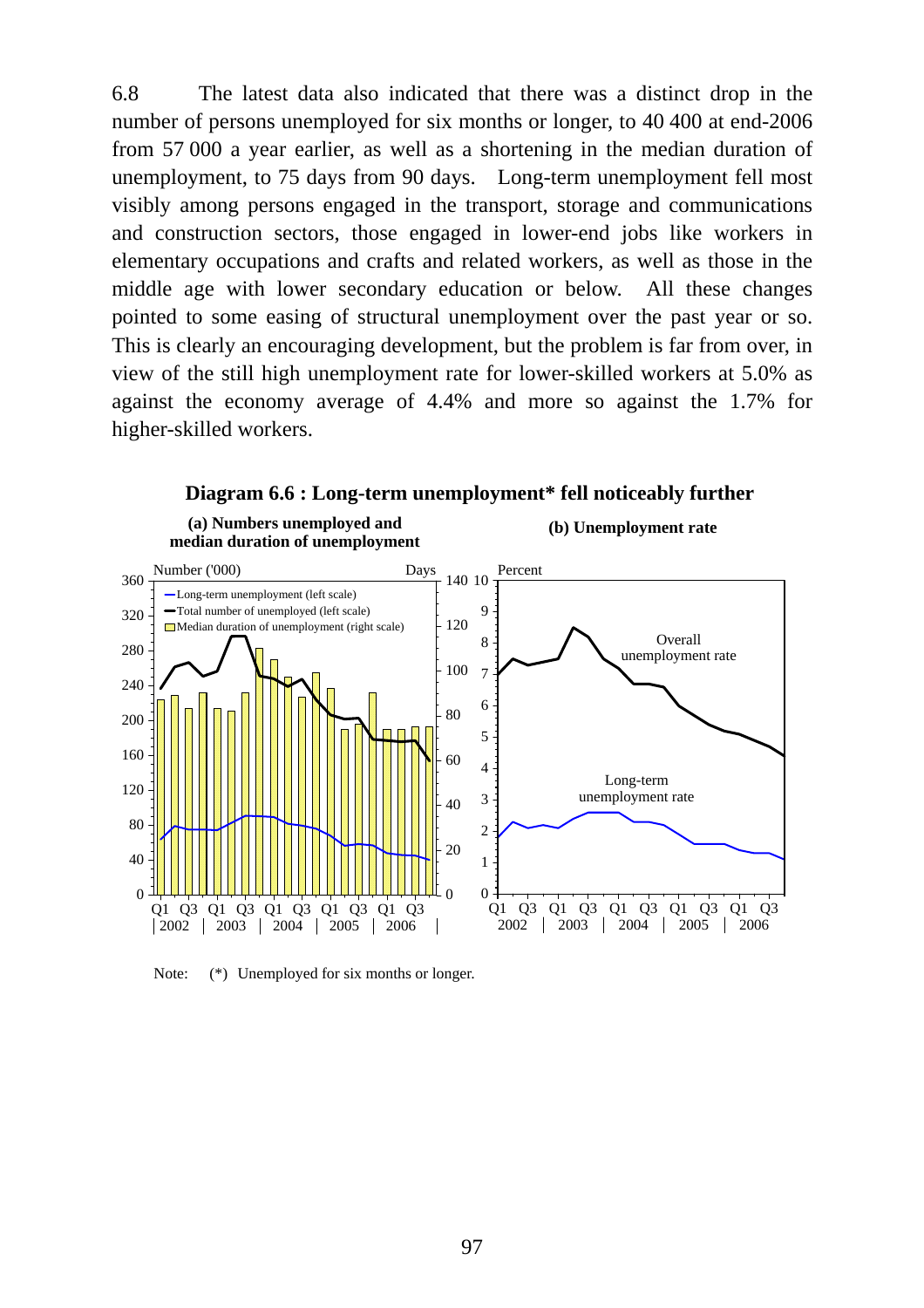# **Profile of underemployment**

6.9 The underemployment situation, whilst moving along a more erratic path, also improved for the year as a whole. The underemployment numbers and rate averaged 86 600 and 2.4% in 2006, below those of 96 300 and 2.7% in 2005. Conceivably, this was due to more part-time employees having been absorbed into full-time work. Yet comparing end-2006 with a year earlier, the underemployment rate stayed unchanged at 2.4%, whilst the numbers underemployed increased slightly to 87 600 from 86 800. Analysed by economic sector and occupation, underemployment decreased more visibly among craft and related workers engaged in decoration and maintenance; plant and machine operators and assemblers in transport; and clerks in recreational services. The former two groups comprised mostly older people aged 40-59 with lower secondary education or below, and the latter group mainly the younger ones aged 20-24 with upper secondary education or above.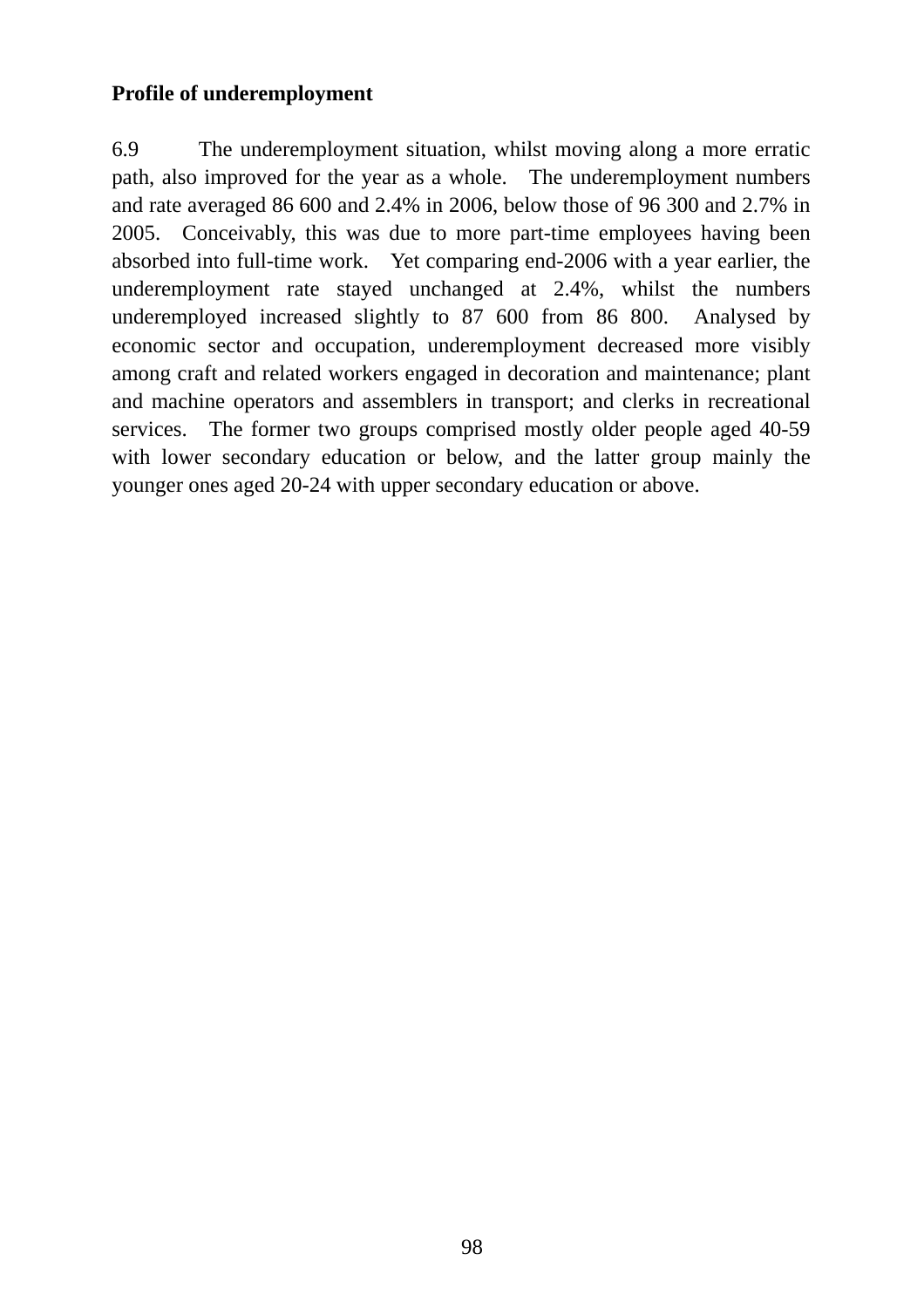# **Box 6.1**

# **The employment and income situation of lower-end workers\* since 2003**

# **Improved labour market conditions since 2003**

The current economic recovery, which began in the second half of 2003, was well sustained through to 2006. Over this period, net additional jobs totalling 299 000 had been created. The majority of them were full-time jobs, reflecting the growing confidence among employers over staff recruitment alongside the strong economic recovery. As a result, unemployment was reduced significantly by half, with the numbers falling from 307 700 to 153 700 and the rate from 8.5% to 4.4%. The underemployment rate also dropped from 4.3% to 2.4% over the same period. Average employment earnings resumed increase in early 2005, and have since remained on a modest uptrend.

# **Lower-end workers benefiting markedly from employment gains**

Comparing end-2006 with mid-2003, employment at the lower segment of the labour market grew by 6.4% or 135 600. Consequently, the number of unemployed workers at the lower end fell sharply by 49.5%, larger than the 46.8% drop observed for those at the upper end. The unemployment rate for the former group went down by 5.1 percentage points (from 10.1% to 5.0%), as against the fall of 2.1 percentage points (from 3.8% to 1.7%) for the latter group.



The picture regarding long-term unemployment was even more encouraging. As a significant proportion of persons unemployed for six months or longer were in the lower strata, the markedly improved long-term unemployment situation since 2003 had benefited this particular group of people more. At end-2006, 31 600 workers at the lower segment

 $\overline{\phantom{a}}$  , and the set of the set of the set of the set of the set of the set of the set of the set of the set of the set of the set of the set of the set of the set of the set of the set of the set of the set of the s

<sup>(\*)</sup> Refer to clerks, service workers and shop sales workers, craft and related workers, plant and machine operators and assemblers, and workers in elementary occupations.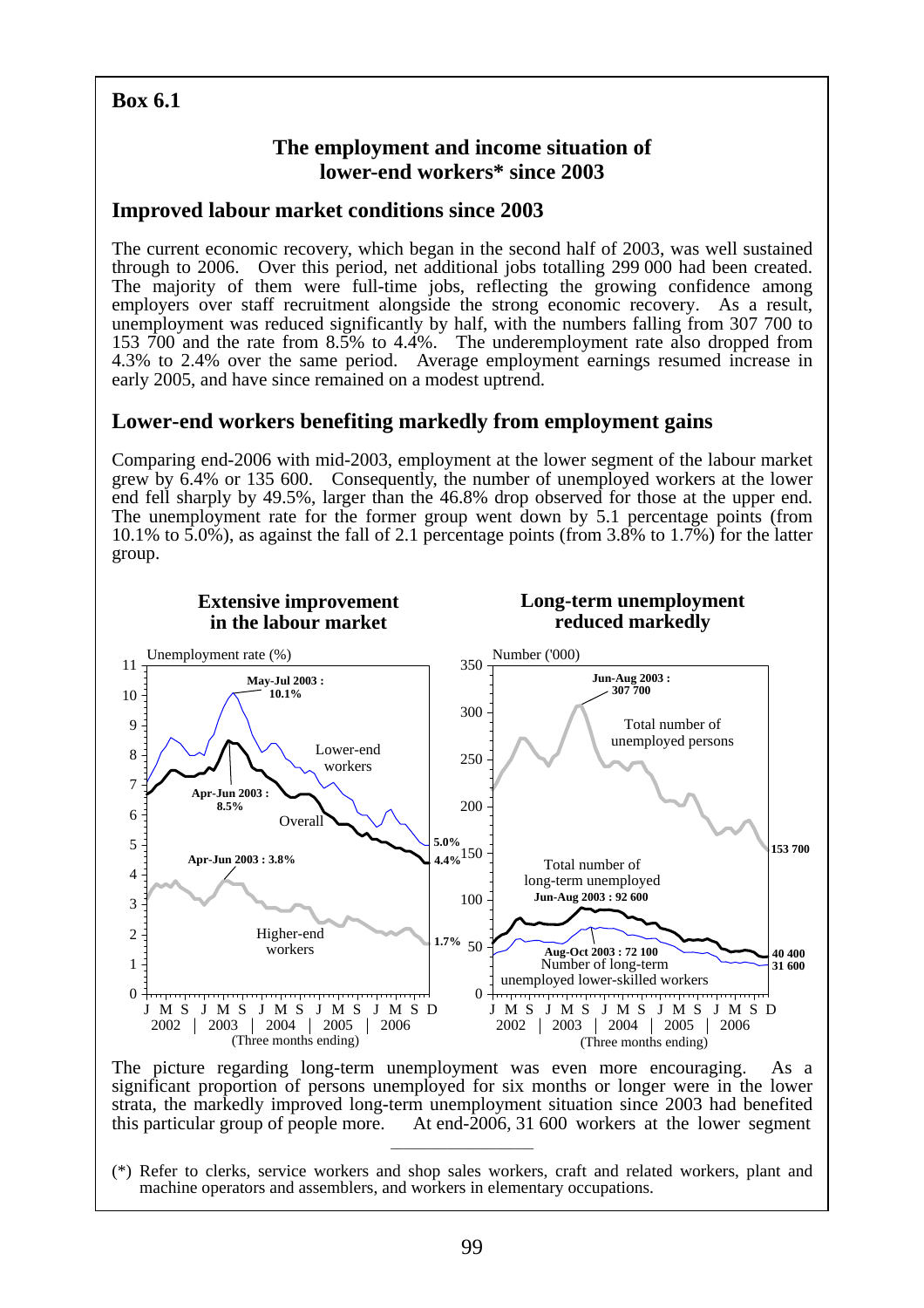# **Box 6.1 (cont'd)**

were long-term unemployed, accounting for 20.6% of the overall unemployed population. These figures were distinctly below 72 100 and 25.7% in mid-2003. They also compared favourably with those observed for the higher-skilled workers.

#### **Improved employment earnings at both the lower and upper ends, with no significant widening in wage differential since 2003**

On labour income, there was in fact a larger increase in employment earnings among the lower-end workers (the bottom 30% of earnings distribution) than the upper-end ones (the top 30%), at 3.2% as against 2.5% between 2003 and 2006, although in absolute terms the former increase was just around \$200 as against the latter rise of around \$800.

|      |                             |                                |         | Ratio of low-income group   |
|------|-----------------------------|--------------------------------|---------|-----------------------------|
|      | Low-income $\text{group}^+$ | High-income group <sup>+</sup> | Overall | <u>To high-income group</u> |
| 2003 | 5,000                       | 33,400                         | 15,600  | 14.8%                       |
| 2004 | 4,800                       | 33,600                         | 15,500  | 14.2%                       |
| 2005 | 5,100                       | 34,200                         | 15,700  | 14.8%                       |
| 2006 | 5,100                       | 34,300                         | 16,100  | 14.9%                       |

#### **Average employment earnings of employed persons\* (\$)**

Notes: (\*) Excluding foreign domestic helpers.

 (+) Low-income group refers to workers in the bottom 30% of earnings distribution, while high-income group refers to workers in the top 30%. Due to rounding, changes in average employment earnings between 2003 and 2006 quoted in the above paragraph may not tally with those shown in the table.

As to income disparity, a major indicator is the ratio of average employment earnings of low-income workers to those of high-income workers. This ratio stood at 14.9% in 2006 and was roughly similar to that of 14.8% in 2003, suggesting no significant worsening in income disparity between the two groups over this three-year period.

Concurrently, there was an "uplifting" of the job profile more towards full-time and higher-paid jobs. Indicating this, the number of full-time jobs increased by 14.0% between May – July 2003 and Q4 2006, in stark contrast to the 15.9% decline in part-time jobs. Meanwhile, the share of full-time jobs with monthly employment income below \$7,000 shrank from 21.8% to 18.4%, whereas that for higher employment income went up from 78.2% to 81.6%. The share for full-time employees earning below \$5,000, in particular, dwindled to just 4.7%. This has to some extent helped to reduce the income gap between the higher- and lower-income workers.

## **Sustained economic growth still the key to improving workers' well-being**

Apparently, both the lower-end and upper-end workers had recouped a considerable part of the ground lost in the earlier economic downturn, more so in terms of increase in employment than in wages. The sustained economic growth since mid-2003 thus remains the key to improving the well-being of workers at all levels.

While clearly the lower-end workers are still subject to the influence of ongoing structural change, a recent study indicates that there has been little evidence supporting the view of a marked increase in structural unemployment in Hong Kong in more recent years (see *Box 1.2* of Half-yearly Economic Report 2006 for details). It is also observed that to no small degree the relatively high unemployment faced by the lower-skilled workers is, in fact, caused by the weakness in the construction and consumption-related sectors, which together account for 43% of the total unemployment. Thus, if the construction sector could turn around while the consumption-related sectors could improve further, the unemployment situation for the lower-skilled workers should see further improvement. This in turn might bring about a further rise in wages for the lower-end workers in due course.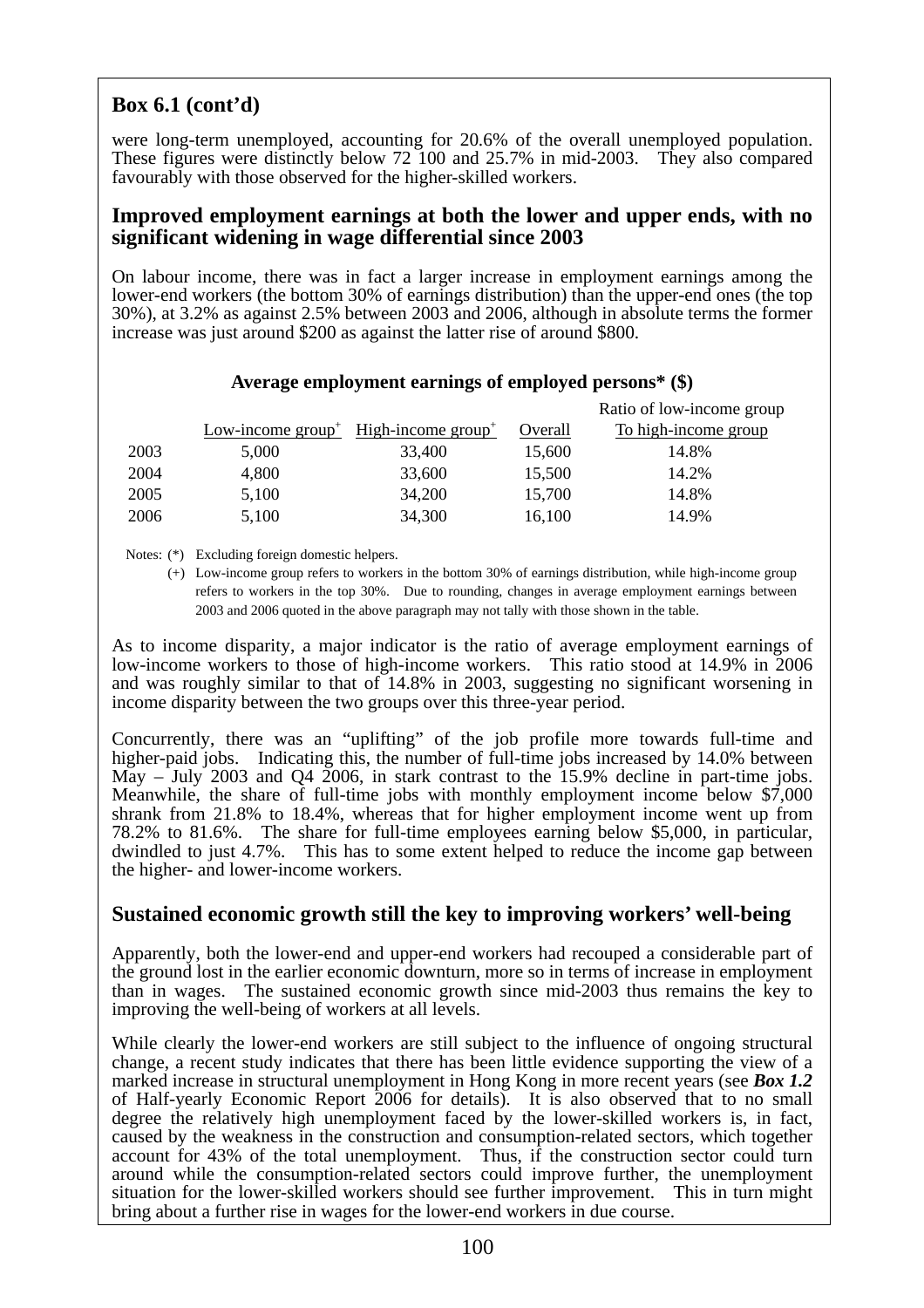# **Profile of employment in establishments**

6.10 Insofar as business establishments are concerned, the relevant employment, job vacancies and labour income data are all available up to the third quarter of 2006 only. Comparing September 2006 with a year earlier, employment in *private sector establishments* was up by 2.3%. About 94% of this growth came from large enterprises, with the remaining 6% from small and medium-sized enterprises $^{(6)}$ . Analysed by economic sector, services continued to lead the other sectors in job growth. Within this broad group, restaurants and hotels; financing, insurance, real estate and business services; and community, social and personal services were the star performers. This was driven largely by the sustained buoyancy in inbound tourism and strengthened demand for consumer-related services, such as, asset management, medical and healthcare, and amusement and entertainment services. On the other hand, the number of workers at building and construction sites<sup> $(7)$ </sup> shrank by 6.3%, owing to continued slack in public sector projects. Employment in the local manufacturing firms also fell, by 3.7%, upon further relocation of production activities from Hong Kong to the neighbouring low-cost centres, predominantly the Pearl River Delta region. For the first nine months of 2006 as a whole, the number of persons engaged in private sector establishments grew by 2.1% over a year earlier, extending the uptrend seen in the preceding two years.

6.11 Regarding the civil service, employment continued on the decline, as government departments generally maintained tight control over staffing. In September 2006, the total number of civil servants was 1.4% fewer than a year earlier. A broadly similar decrease was recorded for the first nine months as a whole. Nevertheless, in view of the forthcoming lifting of the general recruitment freeze on 1 April 2007, civil service employment can be expected to at least consolidate in the near term.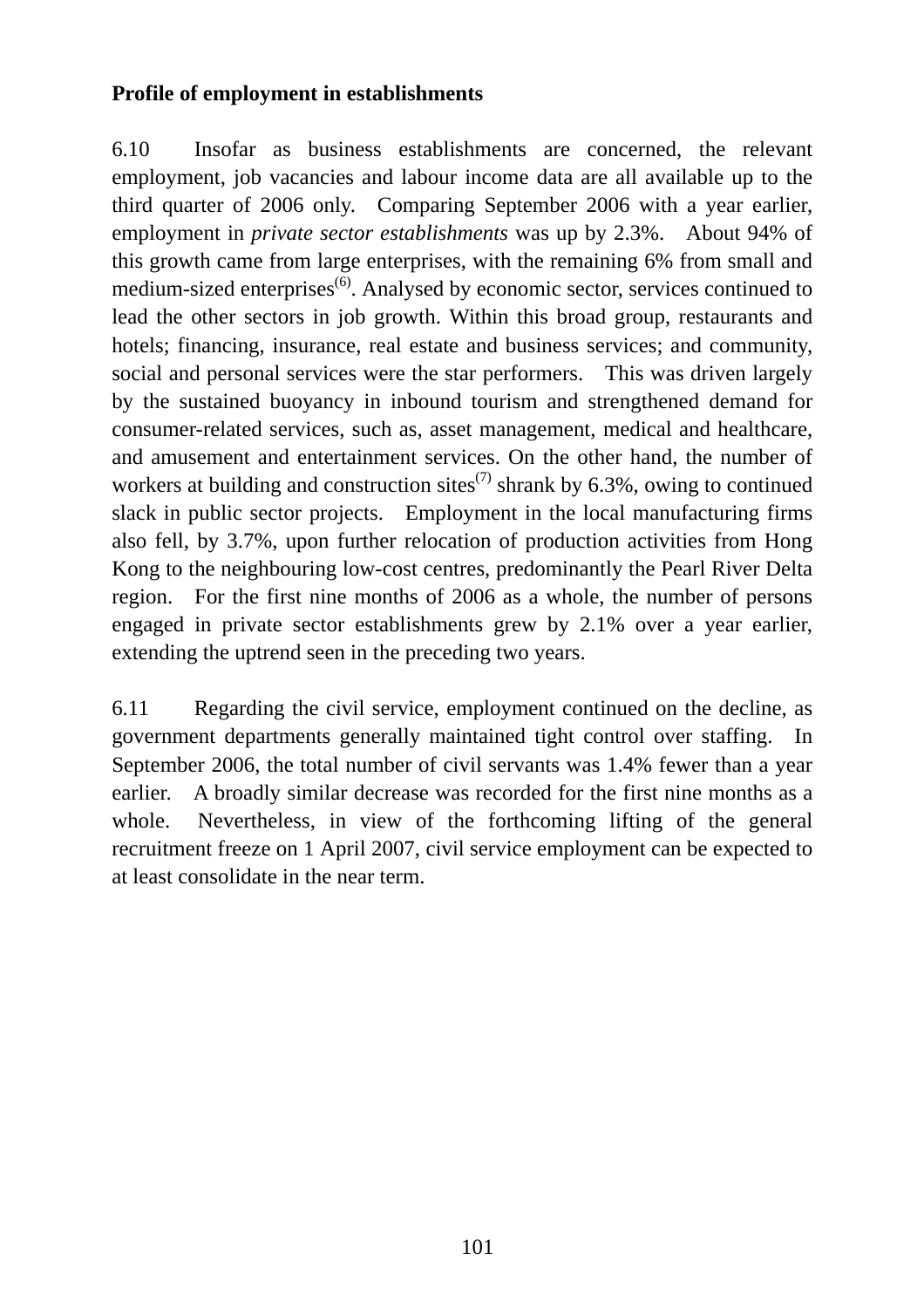## **Table 6.2 : Employment by major economic sector**

|                                                                     |                   |                                       | 2005           |                                       | 2006                        |                             |                             |                             |
|---------------------------------------------------------------------|-------------------|---------------------------------------|----------------|---------------------------------------|-----------------------------|-----------------------------|-----------------------------|-----------------------------|
|                                                                     | Annual<br>average | Mar                                   | Jun            | <b>Sep</b>                            | Dec                         | Mar                         | Jun                         | <u>Sep</u>                  |
| Wholesale, import and export trades                                 | 581 800           | 583 100                               | 579 100        | 585 300                               | 579 500                     | 581 200                     | 581 700                     | 584 000                     |
|                                                                     | (2.5)             | (4.8)                                 | (2.8)          | (1.4)                                 | (0.9)                       | $(-0.3)$                    | (0.4)                       | $(-0.2)$                    |
| Retail trade                                                        | 221 100           | 216 000                               | 224 600        | 221 700                               | 221 900                     | 225 900                     | 229 300                     | 228 600                     |
|                                                                     | (1.8)             | (0.7)                                 | (3.7)          | (1.0)                                 | (1.6)                       | (4.6)                       | (2.1)                       | (3.1)                       |
| Restaurants and hotels                                              | 215 400           | 210 700                               | 214 500        | 214 300                               | 222 300                     | 221 800                     | 225 800                     | 226 200                     |
|                                                                     | (3.6)             | (2.9)                                 | (2.3)          | (3.7)                                 | (5.4)                       | (5.3)                       | (5.3)                       | (5.5)                       |
| Transport and storage                                               | 153 300           | 151 400                               | 153 700        | 153 400                               | 154 600                     | 154 100                     | 155 200                     | 156 100                     |
|                                                                     | (3.6)             | (4.3)                                 | (4.1)          | (3.6)                                 | (2.6)                       | (1.8)                       | (1.0)                       | (1.8)                       |
| Communications                                                      | 30 000            | 29 800                                | 31 200         | 29 700                                | 29 200                      | 30 000                      | 29 300                      | 29 500                      |
|                                                                     | $(-2.4)$          | $(-3.6)$                              | (0.1)          | $(-1.2)$                              | $(-4.9)$                    | (0.6)                       | $(-5.9)$                    | $(-0.7)$                    |
| Financing, insurance, real estate and                               | 456 100           | 447 600                               | 457 200        | 455 400                               | 464 400                     | 468 300                     | 475 900                     | 480 500                     |
| business services                                                   | (4.4)             | (4.4)                                 | (5.3)          | (4.0)                                 | (3.8)                       | (4.6)                       | (4.1)                       | (5.5)                       |
| Community, social and personal                                      | 439 000           | 434 400                               | 437 000        | 437 700                               | 446 800                     | 451 300                     | 451 700                     | 455 200                     |
| services                                                            | (4.5)             | (5.4)                                 | (4.5)          | (5.3)                                 | (2.7)                       | (3.9)                       | (3.4)                       | (4.0)                       |
| Manufacturing                                                       | 164 700           | 163 100                               | 161 900        | 166 300                               | 167 400                     | 161 500                     | 161 100                     | 160 200                     |
|                                                                     | $(-2.0)$          | $(-3.5)$                              | $(-4.5)$       | $(-1.0)$                              | (1.3)                       | $(-1.0)$                    | $(-0.5)$                    | $(-3.7)$                    |
| Building and construction sites                                     | 59 300            | 65 800                                | 60 000         | 56 800                                | 54 500                      | 54 900                      | 52 300                      | 53 300                      |
|                                                                     | $(-10.6)$         | $(-4.8)$                              | $(-14.2)$      | $(-12.4)$                             | $(-11.1)$                   | $(-16.5)$                   | $(-12.9)$                   | $(-6.3)$                    |
| All establishments surveyed in the<br>private sector <sup>(a)</sup> | (2.5)             | 2 328 700 2 310 000<br>(3.2)<br><0.7> | (2.6)<br><0.5> | 2 327 300 2 328 900<br>(2.3)<br><0.1> | 2 348 700<br>(2.0)<br><0.8> | 2 357 200<br>(2.0)<br><0.7> | 2 370 400<br>(1.8)<br><0.3> | 2 381 800<br>(2.3)<br><0.5> |
| Civil service $^{(b)}$                                              | 156 500           | 157 300                               | 156 800        | 156 200                               | 155 500                     | 155 000                     | 154 500                     | 154 100                     |
|                                                                     | $(-2.7)$          | $(-3.5)$                              | $(-3.0)$       | $(-2.4)$                              | $(-1.8)$                    | $(-1.5)$                    | $(-1.5)$                    | $(-1.4)$                    |

- Notes : Employment figures enumerated from business establishments, as obtained from the Quarterly Survey of Employment and Vacancies, are somewhat different from those enumerated from households, as obtained from the General Household Survey. This is mainly due to difference in sectoral coverage: while the former survey covers selected major sectors, the latter survey covers all sectors in the economy.
	- (a) The total figures on private sector employment cover also employment in mining and quarrying and in electricity and gas supply, besides employment in the major sectors indicated above.
	- (b) These figures cover only those employed on civil service terms of appointment. Judges, judicial officers, ICAC officers, locally engaged staff working in overseas Hong Kong Economic and Trade Offices, and other Government employees such as non-civil service contract staff are not included.
	- ( ) % change over a year earlier.
	- < > Seasonally adjusted quarter-to-quarter % change.
- Sources : Quarterly Survey of Employment and Vacancies, Census and Statistics Department. Quarterly Employment Survey of Construction Sites, Census and Statistics Department.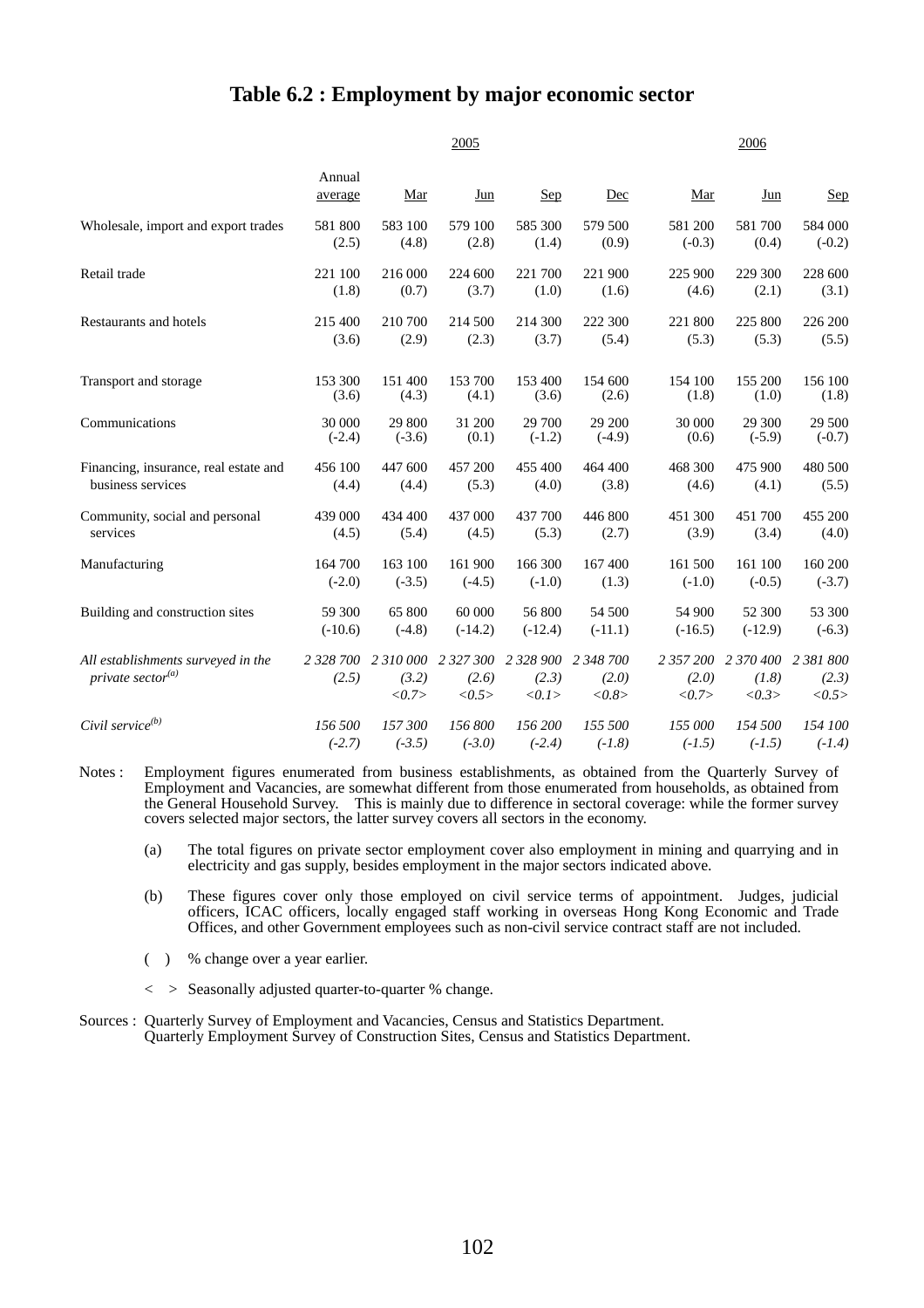# **Vacancies**

6.12 In September 2006, vacancies in *private sector establishments* rose marginally by only 0.1% over a year earlier to 43 600. Apart from the relatively high base in 2005, this modest growth was also due to the increased take-up of job openings during the course of 2006. When job vacancies are matched against the unemployed persons, the ratio showed some increase to 25 job openings per 100 job-seekers in September 2006, from around 22 a year earlier. While the ratio for lower-skilled jobs went up from 19 to 21, that for higher-skilled jobs rose even more from 56 to 71. Concurrently, the openings for higher-skilled work increased by 7.1%, along with a decrease of 4.4% for lower-skilled workers. As a result, job vacancies at the upper end saw a further increase in share to 42%, while those at the lower end witnessed some decline to 58%. These movements pointed to the sustained strong demand for skilled personnel, as the economy kept moving up the value chain. The sectoral breakdown revealed that the lion's share (96%) of the new vacancies came from the service sectors predominantly in the import and export trades, financing, business services and restaurants. Among the business establishments, the large-sized firms generally had greater capacity to create jobs than the SMEs for coping with the recent pick-up in business activities (see *Box 6.2* for details). For the first nine months of 2006 as a whole, vacancies in the private sector were up by 10.1%, after the 26.4% gain in 2005. As for the *civil service*, while additional vacancies were also noted, the numbers involved were small at just 2 900 in September 2006. They mainly comprised the posts being exempted from the general recruitment freeze on the ground of operational needs.

6.13 The statistics supplied by the Employment Services of the Labour Department indicated continued low growth in registered vacancies from the private sector in the fourth quarter of 2006. Specifically, the increase was just 1.3% over a year earlier. But the increase for 2006 as a whole was still impressive, by 12.7% to 479 942. On average, more than 1 800 vacancies were received per working day. Meanwhile, the department achieved 118 937 placements, up by 5.2%. The 2006 figures were all-time highs.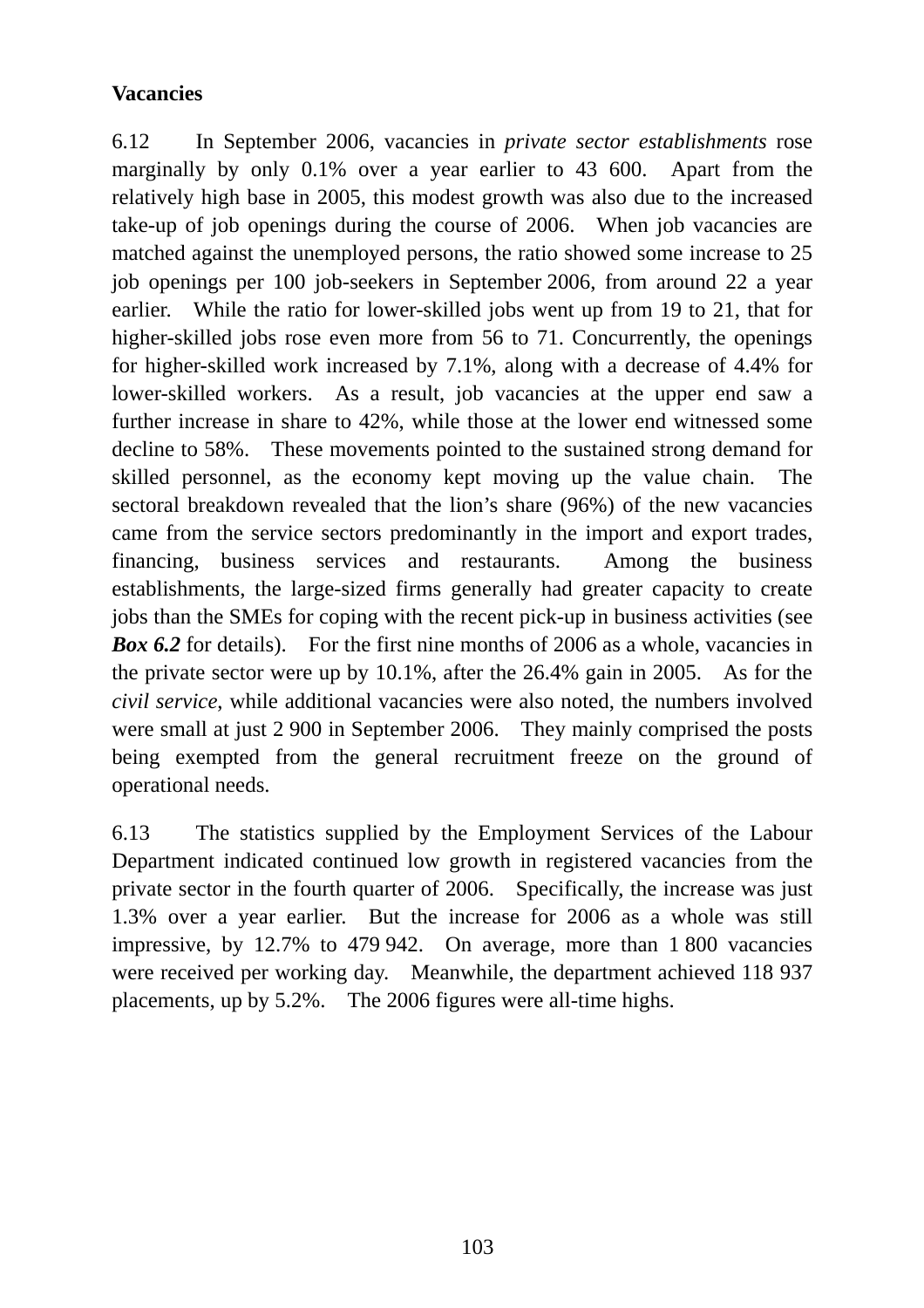#### **Diagram 6.7 : Vacancies continued to increase, with varying magnitudes for different occupations**



#### 104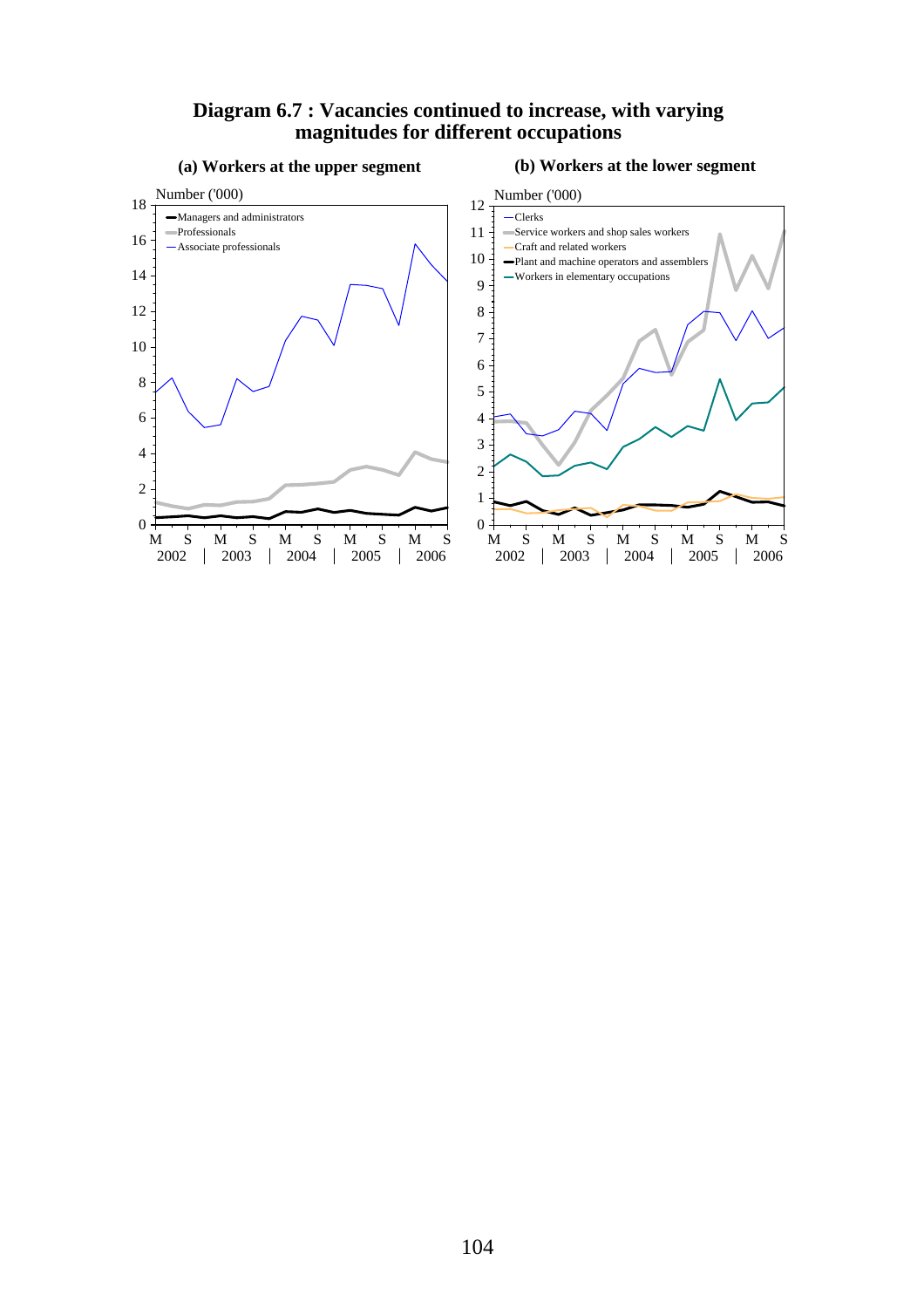#### **Table 6.3 : Vacancies by major economic sector**

|                                                                     | No. of vacancies  |                             |                           |                            |                           |                           |                              |                          |                                        |  |
|---------------------------------------------------------------------|-------------------|-----------------------------|---------------------------|----------------------------|---------------------------|---------------------------|------------------------------|--------------------------|----------------------------------------|--|
|                                                                     |                   |                             | 2005                      |                            |                           |                           | 2006                         |                          |                                        |  |
|                                                                     | Annual<br>average | Mar                         | Jun                       | Sep                        | Dec                       | Mar                       | Jun                          | <b>Sep</b>               | Vacancy rate<br>in Sep 2006<br>$(\% )$ |  |
| Wholesale, import and export<br>trades                              | 9 100<br>(20.1)   | 10 300<br>(42.4)            | 9 3 0 0<br>(7.2)          | 9 100<br>(13.4)            | 7800<br>(21.0)            | 10 600<br>(3.0)           | 8 3 0 0<br>$(-10.8)$         | 7800<br>$(-14.2)$        | 1.3                                    |  |
| Retail trade                                                        | 3700<br>(40.3)    | 3 000<br>(33.7)             | 3 3 0 0<br>(35.7)         | 4 800<br>(46.8)            | 3700<br>(41.9)            | 4 800<br>(58.7)           | 3 800<br>(17.4)              | 4 4 0 0<br>$(-9.1)$      | 1.9                                    |  |
| Restaurants and hotels                                              | 3 400<br>(58.3)   | 2 4 0 0<br>(39.3)           | 2700<br>(24.3)            | 4 300<br>(70.8)            | 4 100<br>(94.7)           | 4 0 0 0<br>(63.4)         | 4 000<br>(45.3)              | 5 000<br>(17.6)          | 2.2                                    |  |
| Transport and storage                                               | 1 800<br>(30.3)   | 1700<br>(36.6)              | 1 900<br>(19.2)           | 2 300<br>(38.1)            | 1500<br>(27.5)            | 2 000<br>(20.1)           | 2 200<br>(17.5)              | 1800<br>$(-19.6)$        | 1.2                                    |  |
| Communications                                                      | 700<br>(34.8)     | 400<br>$(-32.7)$            | 500<br>(32.3)             | 1 200<br>(48.7)            | 900<br>(108.3)            | 800<br>(93.0)             | 800<br>(52.6)                | 700<br>$(-42.6)$         | 2.2                                    |  |
| Financing, insurance, real estate<br>and business services          | 10 800<br>(21.0)  | 10 500<br>(21.5)            | 11 200<br>(23.8)          | 12 000<br>(28.8)           | 9 700<br>(9.7)            | 13 600<br>(29.6)          | 12 300<br>(9.6)              | 12 800<br>(6.8)          | 2.6                                    |  |
| Community, social and personal<br>services                          | 7 100<br>(22.1)   | 6 800<br>(30.1)             | 7 200<br>(15.2)           | 8 0 0 0<br>(39.3)          | 6 600<br>(6.4)            | 7900<br>(15.6)            | 8 100<br>(13.3)              | 9 200<br>(15.1)          | 2.0                                    |  |
| Manufacturing                                                       | 2 0 0 0<br>(33.3) | 2 0 0 0<br>(33.1)           | 1 900<br>(16.2)           | 2 0 0 0<br>(28.8)          | 2 2 0 0<br>(58.6)         | 1 900<br>$(-3.4)$         | 2 0 0 0<br>(6.1)             | 1 900<br>$(-3.7)$        | 1.2                                    |  |
| Building and construction sites                                     | #<br>$(-75.7)$    | #<br>$(-92.7)$              | $\#$<br>$(-84.7)$         | $^{\#}$<br>$(-77.3)$       | #<br>$(-36.4)$            | #<br>(66.7)               | $^{\#}$<br>$(*)$             | $\#$<br>$(*)$            | $\ast$                                 |  |
| All establishments surveyed in the<br>private sector <sup>(a)</sup> | 38 800<br>(26.4)  | 37 100<br>(30.4)<br>< 5.1 > | 38 000<br>(17.9)<br><4.5> | 43 600<br>(32.7)<br><13.8> | 36 500<br>(24.9)<br><0.1> | 45 500<br>(22.8)<br><3.1> | 41 500<br>(9.3)<br>$< -6.4>$ | 43 600<br>(0.1)<br><3.1> | 1.8                                    |  |
| Civil service <sup>(b)</sup>                                        | 900<br>(57.0)     | 1500<br>(231.5)             | 1 100<br>(270.4)          | 700<br>(672.5)             | 500<br>$(-66.9)$          | 2 600<br>(76.3)           | 2 500<br>(131.6)             | 2 900<br>(308.8)         | 1.8                                    |  |

Notes : Vacancy rate refers to the ratio of vacancies to total employment opportunities (actual employment plus vacancies).

(a) The total figures on private sector vacancies cover also vacancies in mining and quarrying and in electricity and gas supply, besides vacancies in the major sectors indicated above.

(b) These figures cover only vacancies for those staff to be employed on civil service terms of appointment. They have been adjusted by deducting the vacant posts emerging from the Voluntary Retirement Schemes. A general recruitment freeze to the civil service has been imposed with effect from 1 April 2003. The civil service vacancies during the general recruitment freeze period refer only to the number of vacant posts for which exemptions from recruitment freeze have been granted.

( ) % change over a year earlier.

< > Seasonally adjusted quarter-to-quarter % change.

 $(\#)$  Less than 50.

 $(*)$  Less than  $0.05\%$ .

Sources : Quarterly Survey of Employment and Vacancies, Census and Statistics Department. Quarterly Employment Survey of Construction Sites, Census and Statistics Department.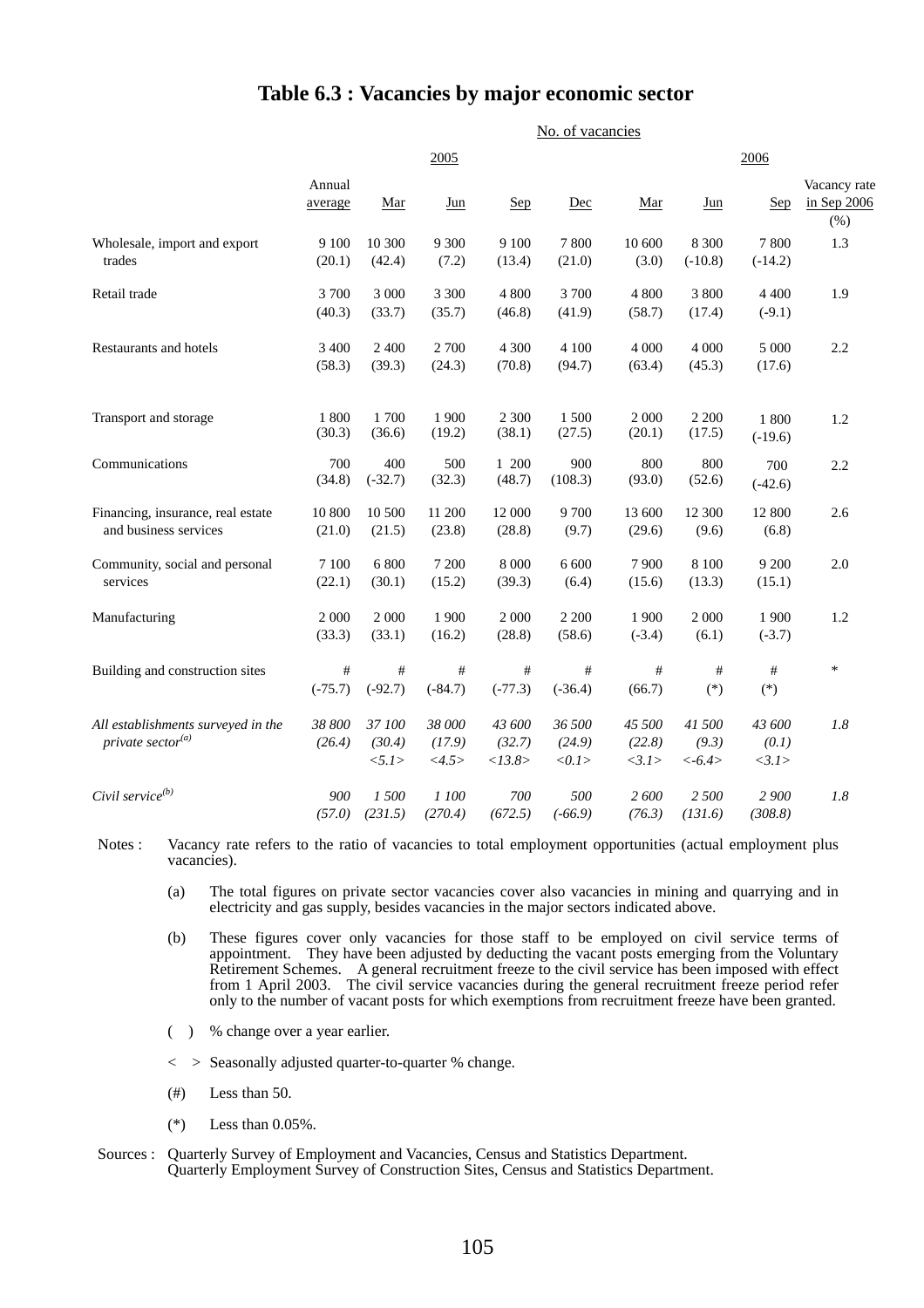# **Box 6.2**

#### **Recent employment and vacancy situation of small and medium-sized enterprises**

Small and medium-sized enterprises<sup> $(1)$ </sup> (SMEs) are the fundamental building blocks of the Hong Kong economy. According to the Census and Statistics Department, there were 276 100 SMEs in Q3 2006, representing 98% of all the enterprises<sup>(2)</sup> in Hong Kong. This was virtually the same as the share seen in the previous years. In terms of employment, SMEs' share was also significant at 50% in Q3 2006, though somewhat reduced from 53% in Q3 2000. Thus apparently, SMEs predominate in number and roughly match large enterprises in employment share on the local business scene.

#### **SMEs' recent employment situation**

In Q3 2006, employment at SMEs grew by only 0.2% over a year earlier to 1.2 million, smaller than the 2.3% increase in total employment. This was essentially a continuation of the trend since 2000, when SME employment mostly recorded below-average growth.

Relative to the large enterprises, employment at SMEs seemed to be more sensitive to economic cycles especially the downward phase. This was borne out by the larger reductions in SME employment in the recession years of 2001 and 2003, when there were widespread retrenchment and lay-offs of staff among such enterprises. On the other hand, during the years of economic upswing in 2000 and 2004-2006, while SME employment bounced up in tandem with the overall trend, the employment gain recorded was generally smaller than that for large enterprises. Thus comparing Q3 2006 with Q3 2000, the number of workers at SMEs actually shrank by an average of 0.9% per annum, in contrast to the average increase of 1.5% for large enterprises.

|                                                  | 000)    | <b>SME</b><br>$%$ change | Large enterprises<br>000) | % change | 000)    | Total<br>$%$ change |
|--------------------------------------------------|---------|--------------------------|---------------------------|----------|---------|---------------------|
| Q3 2000                                          | 1 2 4 8 | 2.6                      | 1 0 9 3                   | 6.5      | 2 3 4 1 | 4.4                 |
| Q3 2001                                          | 1 203   | $-3.6$                   | 1 1 1 7                   | 2.2      | 2 3 2 0 | $-0.9$              |
| Q3 2002                                          | 1 207   | 0.3                      | 1 0 7 9                   | $-3.4$   | 2 2 8 6 | $-1.5$              |
| Q3 2003                                          | 1 1 3 5 | $-5.9$                   | 1 0 8 1                   | 0.1      | 2 2 1 6 | $-3.1$              |
| Q3 2004                                          | 1 1 4 8 | 1.1                      | 1 1 2 8                   | 4.4      | 2 2 7 6 | 2.7                 |
| Q3 2005                                          | 1 1 8 1 | 2.9                      | 1 1 4 8                   | 1.7      | 2 3 2 9 | 2.3                 |
| Q3 2006                                          | 1 1 8 4 | 0.2                      | 1 1 9 8                   | 4.4      | 2 3 8 2 | 2.3                 |
| Average annual % growth<br>$(Q3 2000 - Q3 2006)$ |         | $-0.9$                   |                           | 1.5      |         | 0.3                 |

#### **Employment by size of enterprise**

Analysed by economic sector, the wholesale, import and export trades were the sector where the highest concentration of SME employment was found, with a share of 81% in Q3 2006. This was followed by the retail trade (60%), manufacturing (59%), restaurants and hotels (42%), and financing, insurance, real estate and business services (39%).

 $\_$ 

(1) Manufacturing enterprises with below 100 employees and non-manufacturing enterprises with below 50 employees are classified as SMEs in Hong Kong. Yet establishments with the same main business registration number (BRN) and engaging in activities of the same sector are considered as one business unit for the purpose of calculating the number of SMEs. Thus, a business entity with a lot of small chain stores each employing a small number of employees are regarded as one large enterprise, instead of separate SMEs.

(2) Figures in this box are based on the data compiled from the Quarterly Survey of Employment and Vacancies, which covers only selected major sectors.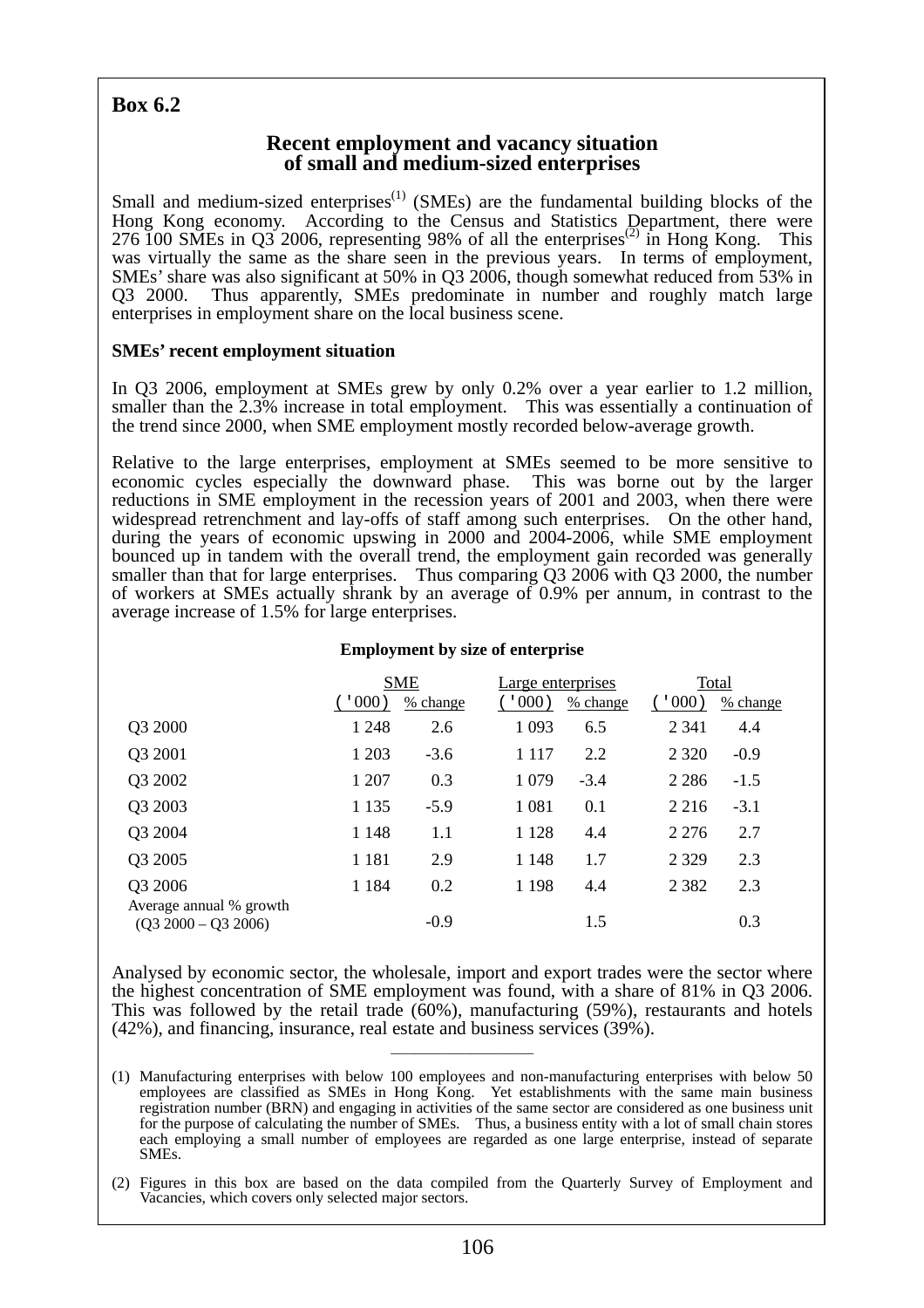# **Box 6.2 (cont'd)**

#### **SMEs' recent vacancy situation**

On vacancies, a total of 21 900 job openings were found at SMEs in Q3 2006, up by 1.4% over a year earlier, in contrast to the 1.2% decrease observed for large enterprises. This was partly attributable to the relatively higher take-up rate for job vacancies at large enterprises during the period.

Compared with large enterprises, growth in SME vacancies exhibited greater fluctuations in recent years, ranging from -46.9% (in Q3 2001) to 55.2% (in Q3 2004). This indicated higher flexibility of SMEs in adjusting their labour demand to the changing economic conditions.

#### **Vacancies by size of enterprise**

|                         | <b>SME</b> |            | Large enterprises |          | Total  |          |  |
|-------------------------|------------|------------|-------------------|----------|--------|----------|--|
|                         | Number     | $%$ change | Number            | % change | Number | % change |  |
| Q3 2000                 | 18 900     | 38.4       | 16 800            | 51.0     | 35 800 | 44.0     |  |
| Q3 2001                 | 10 100     | $-46.9$    | 11 200            | $-33.6$  | 21 200 | $-40.6$  |  |
| Q3 2002                 | 10 200     | 1.7        | 8 600             | $-23.5$  | 18 800 | $-11.6$  |  |
| Q3 2003                 | 11 700     | 14.3       | 9 4 0 0           | 10.4     | 21 100 | 12.5     |  |
| Q3 2004                 | 18 100     | 55.2       | 14 700            | 55.5     | 32 800 | 55.3     |  |
| Q3 2005                 | 21 600     | 19.2       | 22 000            | 49.5     | 43 600 | 32.7     |  |
| Q3 2006                 | 21 900     | 1.4        | 21 700            | $-1.2$   | 43 600 | 0.1      |  |
| Average annual % growth |            |            |                   |          |        |          |  |
| $(Q3 2000 - Q3 2006)$   |            | 2.5        |                   | 4.3      |        | 3.4      |  |

#### **Growth in SMEs' employment and vacancies during the current economic upturn**

A comparison between Q3 2003 and Q3 2006 will show how SMEs have fared in the current economic recovery thus far, relative to the larger enterprises. Over this period, employment at SMEs went up by 48 900, much smaller than the 116 800 increase recorded for large enterprises. When matched against the total employment gain (165 700), the contribution of SMEs was estimated at 30%. The majority share of contribution (i.e. 70%) therefore came from large enterprises. This suggests that SMEs as a whole have had a smaller capacity in creating jobs than large enterprises during the current economic revival.

As for vacancies, both SMEs and large enterprises recorded substantial increases by 87.5% and 129.8% respectively over Q3 2003 – Q3 2006. Yet SMEs' contribution to the overall vacancy growth (22 500), estimated at 45%, was smaller than large enterprises', at 55%.

Thus while SMEs and large enterprises have both witnessed remarkable growth in employment and vacancies since Q3 2003, the latter played a greater part in boosting the overall labour demand in recent years.

#### **Changes between Q3 2003 and Q3 2006**

|                   |            |                     |         |       | Contribution to |         |
|-------------------|------------|---------------------|---------|-------|-----------------|---------|
|                   | Q3 2003    | O <sub>3</sub> 2006 | Change  |       | overall change  |         |
|                   |            |                     | Number  | $\%$  | % point         | % share |
| Employment        |            |                     |         |       |                 |         |
| <b>SMEs</b>       | 1 1 35 300 | 1 1 84 2 00         | 48 900  | 4.3   | 2.2             | 30      |
| Large enterprises | 1 080 800  | 600<br>1 1 9 7      | 116 800 | 10.8  | 5.3             | 70      |
| Total             | 2 2 16 100 | 800<br>2.381        | 165 700 | 7.5   | 7.5             | 100     |
| Vacancies         |            |                     |         |       |                 |         |
| <b>SMEs</b>       | 11 700     | 21 900              | 10 200  | 87.5  | 48.4            | 45      |
| Large enterprises | 9400       | 21 700              | 12 300  | 129.8 | 58.0            | 55      |
| <b>Total</b>      | 21 100     | 43 600              | 22.500  | 106.4 | 106.4           | 100     |
|                   |            |                     |         |       |                 |         |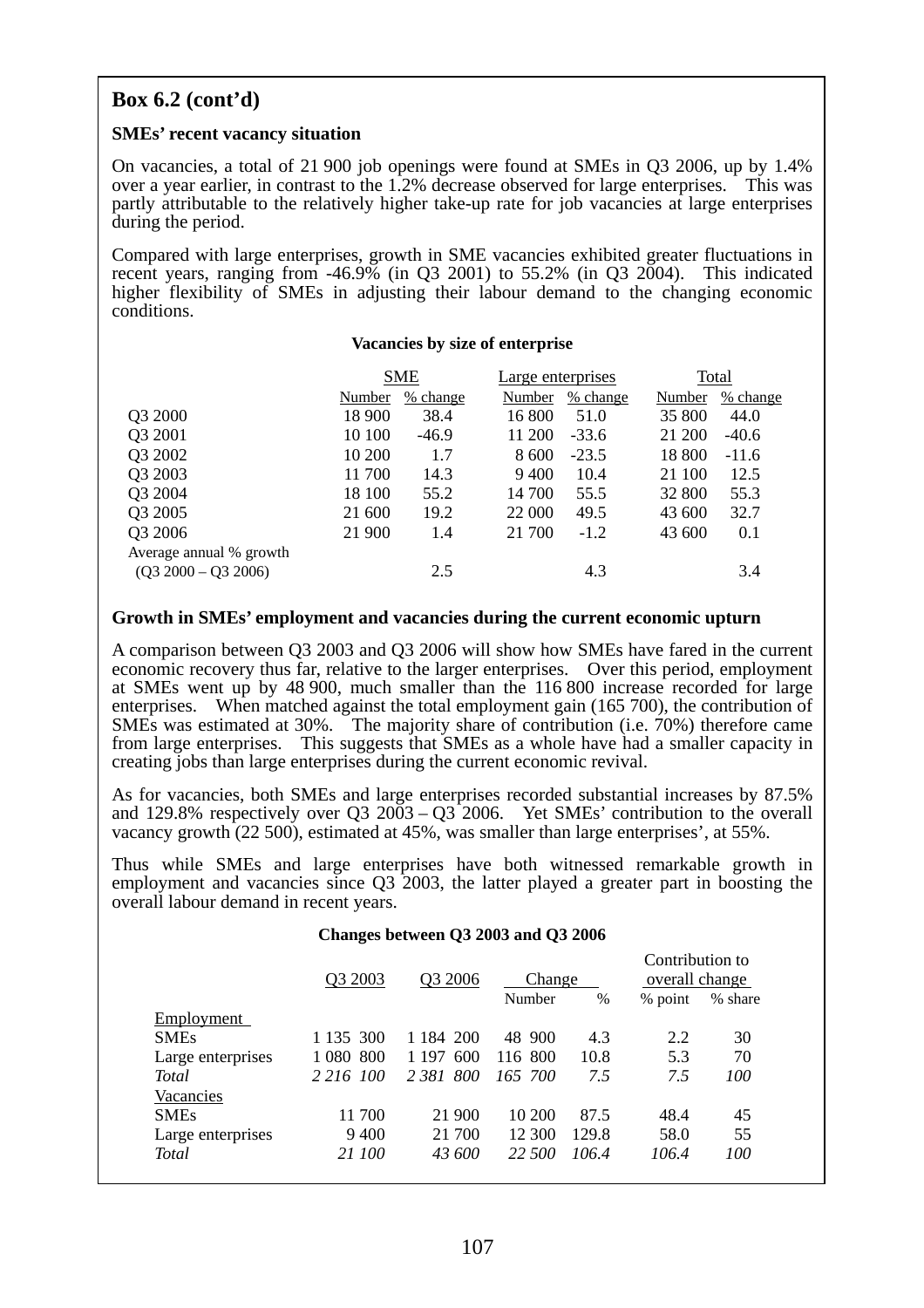# **Earnings and wages**

6.14 In 2006, pay pressures remained moderate in the corporate sector, despite the general tightening of labour market conditions. *Labour earnings*<sup>(8)</sup>, measured by payroll per person engaged in the private sector, edged up by 2.2% in money terms in the third quarter of 2006 over a year earlier. For the first three quarters as a whole, the increase was 1.9%. This was basically an extension of the mild uptrend established since early 2005. After adjusting for price change, labour earnings were marginally lower by  $0.1\%$  in real terms<sup>(9)</sup> both in the third quarter and in the first three quarters of the year.

6.15 The growth in nominal payroll however displayed wide variations among different economic sectors and occupations. For example, workers in financing, insurance, real estate and business services, besides generally receiving higher payroll, had a relatively larger pay hike of 5.6% in the third quarter of 2006 over a year earlier, conceivably due to the difficulties encountered by the employers in recruiting or retaining experienced staff especially those at the upper end. By comparison, employment earnings in restaurants, transport, storage and communications, and community, social and personal services rose less by 3.9%, 2.1% and 0.2% respectively. This was partly caused by increased employment of part-time workers in telecommunications, health services, sanitary services and amusement and entertainment services. Concurrently, nominal earnings of workers in the manufacturing sector went up by 2.7%.

6.16 Latest indications pointed to a further improvement in labour income in the final quarter of 2006. The preliminary employment earnings figures compiled from the General Household Survey, together with data from other sources, all showed such a trend. Moreover, the upward adjustment in pay should have been more visible in the financial sector especially among professionals, managers and administrators engaging in occupations such as accountants, financial advisers and fund managers. This pattern was similar to that prevailing in the past couple of years.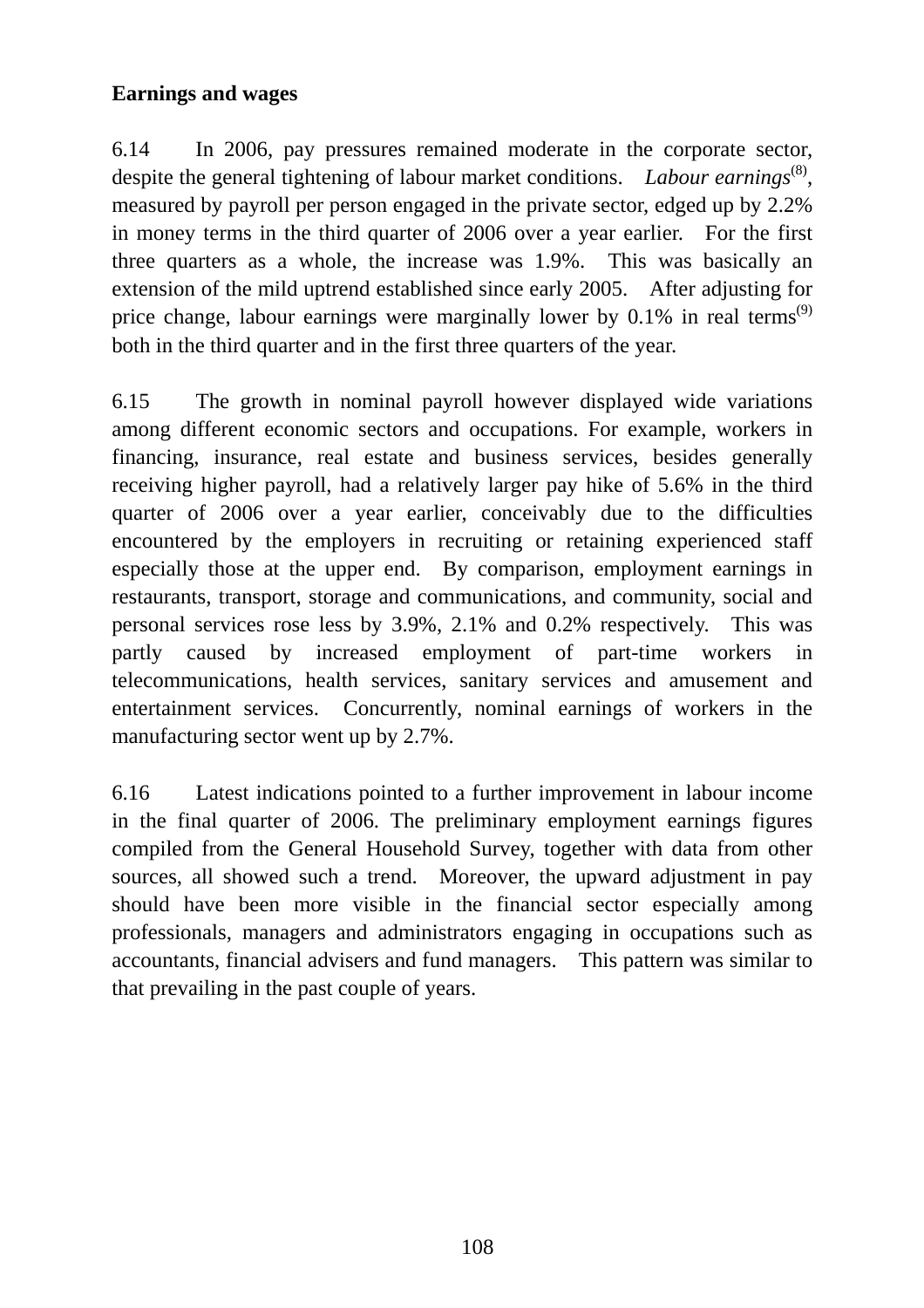

**Diagram 6.8 : Nominal earnings still on a moderate uptrend**

6.17 *Labour wages*, mainly as an indicator of regular payments to employees at the supervisory level or below, also moved up moderately by 2.2% in money terms in September 2006 over a year earlier. For the first nine months of 2006 as a whole, the increase was 1.3%. The ample labour supply still existing at the lower segment of the market continued to restrain the rate of increase in wages. After adjusting for inflation, there was a slight increase of 0.3% in real terms in September 2006, but a slight decline of 0.4% for the first nine months as a whole.

6.18 Among the major economic sectors, manufacturing, personal services, and financing, insurance, real estate and business services had larger wage hikes of 4.6%, 4.8% and 3.5% in money terms. A breakdown by occupation category indicated that supervisory and technical workers, and clerical and secretarial workers had relatively larger increases in nominal wages by 2.8% and 2.5% respectively. They were also the only groups experiencing mild pay rises in real terms.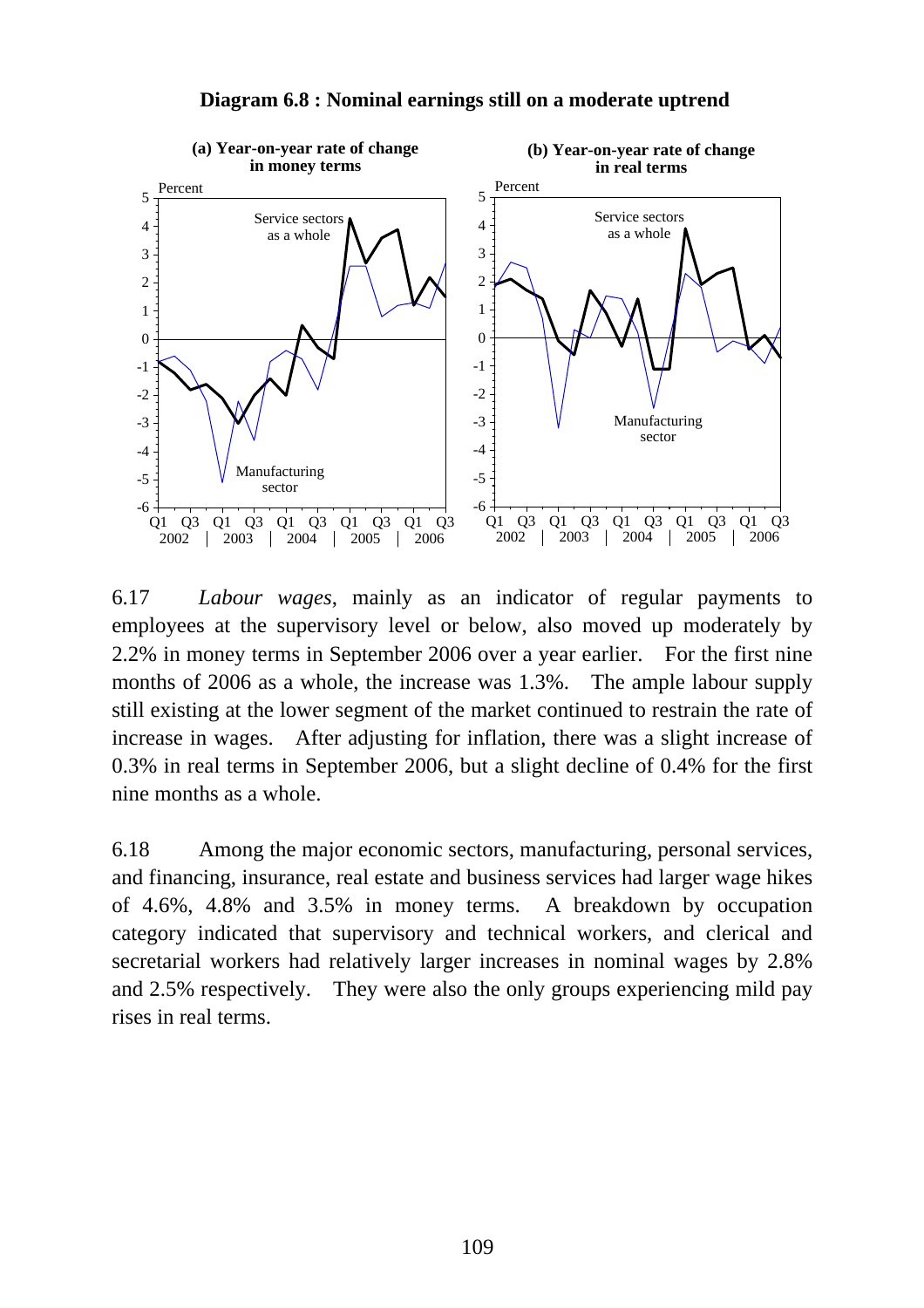# **Notes :**

(1) For a person aged 15 or above to be classified as unemployed, he or she should: (a) not have a job and not be performing any work for pay or profit during the reference period (i.e. seven days before enumeration); and (b) be available for work during the reference period; and (c) be seeking work during the 30 days before enumeration.

 Notwithstanding the above, the following types of persons are also considered unemployed: (a) persons without a job, having sought work but not available for work because of temporary sickness; (b) persons without a job, available for work but not having sought work because they will take up new jobs or start business at a subsequent date, or expect to return to their original jobs; and (c) discouraged workers not having sought work because they believe work is not available to them.

 Even at full employment, some frictional unemployment is bound to exist as workers move between jobs in order to obtain better terms of employment. The precise level of unemployment which can be described as purely frictional varies amongst economies, depending on the structure and characteristics of their labour markets.

 In April 2001, the Census and Statistics Department put out a revised series of seasonally adjusted unemployment rate compiled by reference to the X-11 ARIMA method, which adjusts for all seasonal variations in employment and unemployment (i.e. the changes due to holiday effects, seasonally ups and downs in economic activity, seasonal variations in first-time job-seekers, etc). This replaces the former series which adjusts only for seasonal variations in the proportion of first-time job-seekers in the labour force. For more details, see Note (3) at the end of Chapter 5 of the Half-yearly Economic Report 2001.

(2) The main criteria for an employed person aged 15 or above to be classified as underemployed are: involuntarily working less than 35 hours during the reference period (i.e. seven days before enumeration), and either available for additional work during the reference period or seeking additional work during the 30 days before enumeration.

 Following these criteria, employed persons taking no-pay leave due to slack work during the reference period are also classified as underemployed if they had worked less than 35 hours or were on leave for the entire reference period.

- (3) Figures enumerated from household data. The employed population is defined here to include those persons aged 15 or above who performed work for pay or profit or had a formal job attachment during the reference period (i.e. seven days before enumeration).
- (4) Workers in full-time employment refer to those working 35 hours or more during the seven days before enumeration, whilst those with hours of work less than 35 hours a week are defined here as part-time workers.
- (5) The labour force, or the economically active population, is defined to include all persons aged 15 or above who either were engaged in productive work during the reference period (i.e. seven days before enumeration) or would otherwise have been engaged in productive work but were unemployed.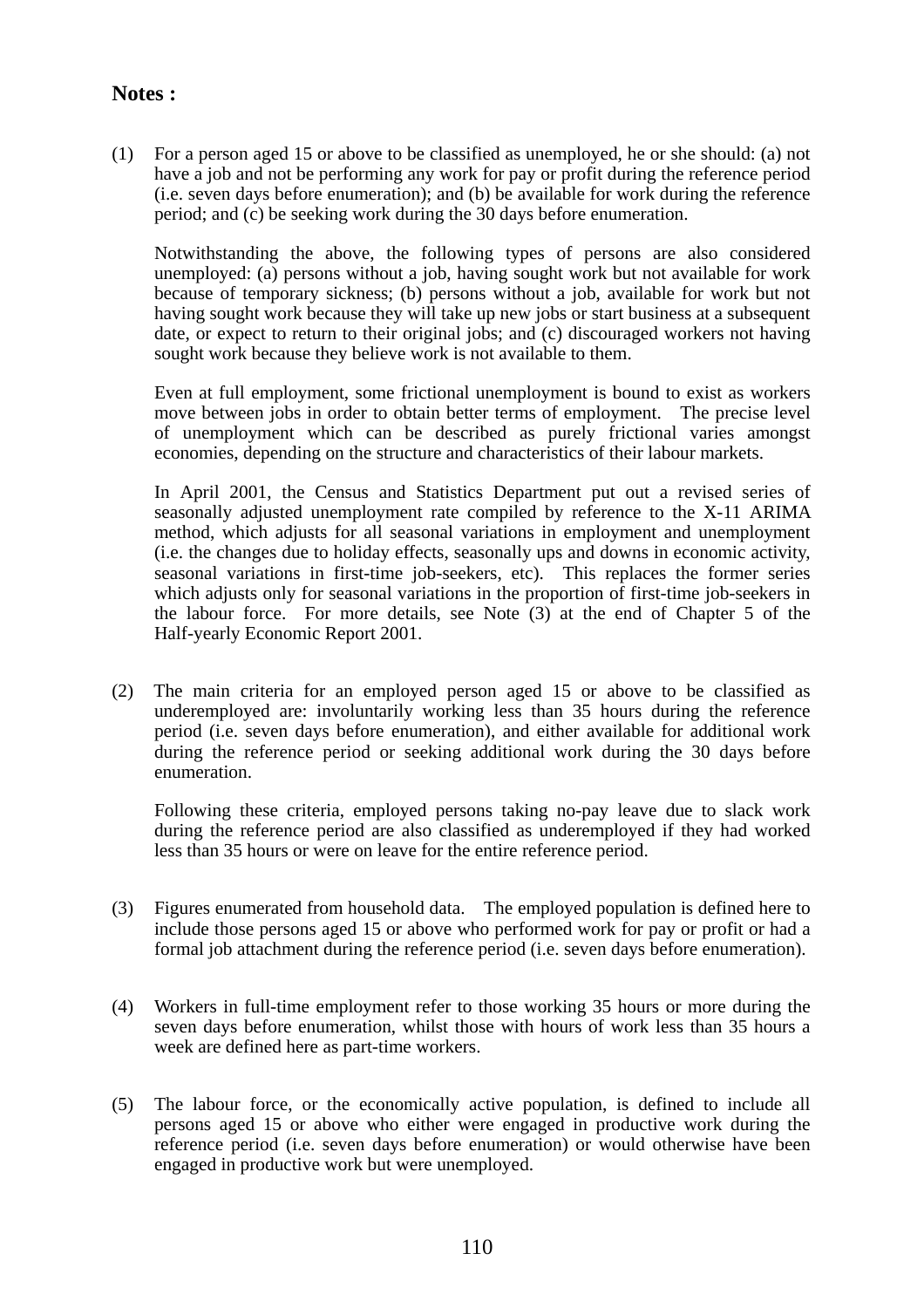- (6) Manufacturing enterprises with fewer than 100 employees and non-manufacturing enterprises with fewer than 50 employees are regarded as small and medium-sized enterprises (SMEs) in Hong Kong. Yet establishments with the same main business registration number (BRN) and engaging in activities of the same industry sector are grouped into one business unit for the purpose of calculating the number of SMEs. Thus, a business with a lot of small chain stores each employing a small number of employees will be considered as a single large enterprise, instead of separate SMEs.
- (7) Taking into account off-site workers and related professional and support staff, employment in the entire building and construction sector actually increased by 3.2% in 2006 over a year earlier.

 Employment for the construction sector as a whole is enumerated from the General Household Survey carried out by the Census and Statistics Department. Apart from site workers, it also includes non-site workers engaged in minor alteration and addition, repair, maintenance and interior decoration work on existing buildings. In addition, it includes professional, administrative and other support personnel engaged in that sector, such as engineers, architects, surveyors and contract managers, as well as general clerical staff.

- (8) In addition to wages, which include all regular payments like basic pay and stipulated bonuses and allowances, earnings also cover overtime pay and other non-guaranteed or irregular bonuses and allowances, except severance pay and long service payment. Because of this difference, as well as the difference in sectoral and occupational coverage, the movements in average earnings, as measured by payroll per person engaged, do not necessarily match closely with those in wage rates.
- (9) Different consumer price indices are used for compiling the real indices of labour earnings and wages, taking into account their relevance to the respective occupation coverage. Specifically, the Composite CPI, being an indicator of overall consumer prices, is taken as the price deflator for earnings received by employees at all levels of the occupational hierarchy. The CPI(A), being an indicator of consumer prices for the middle to lower income groups, is taken as the price deflator for wages in respect of workers on occupations up to the supervisory level, and also in respect of manual workers engaged in the construction sector.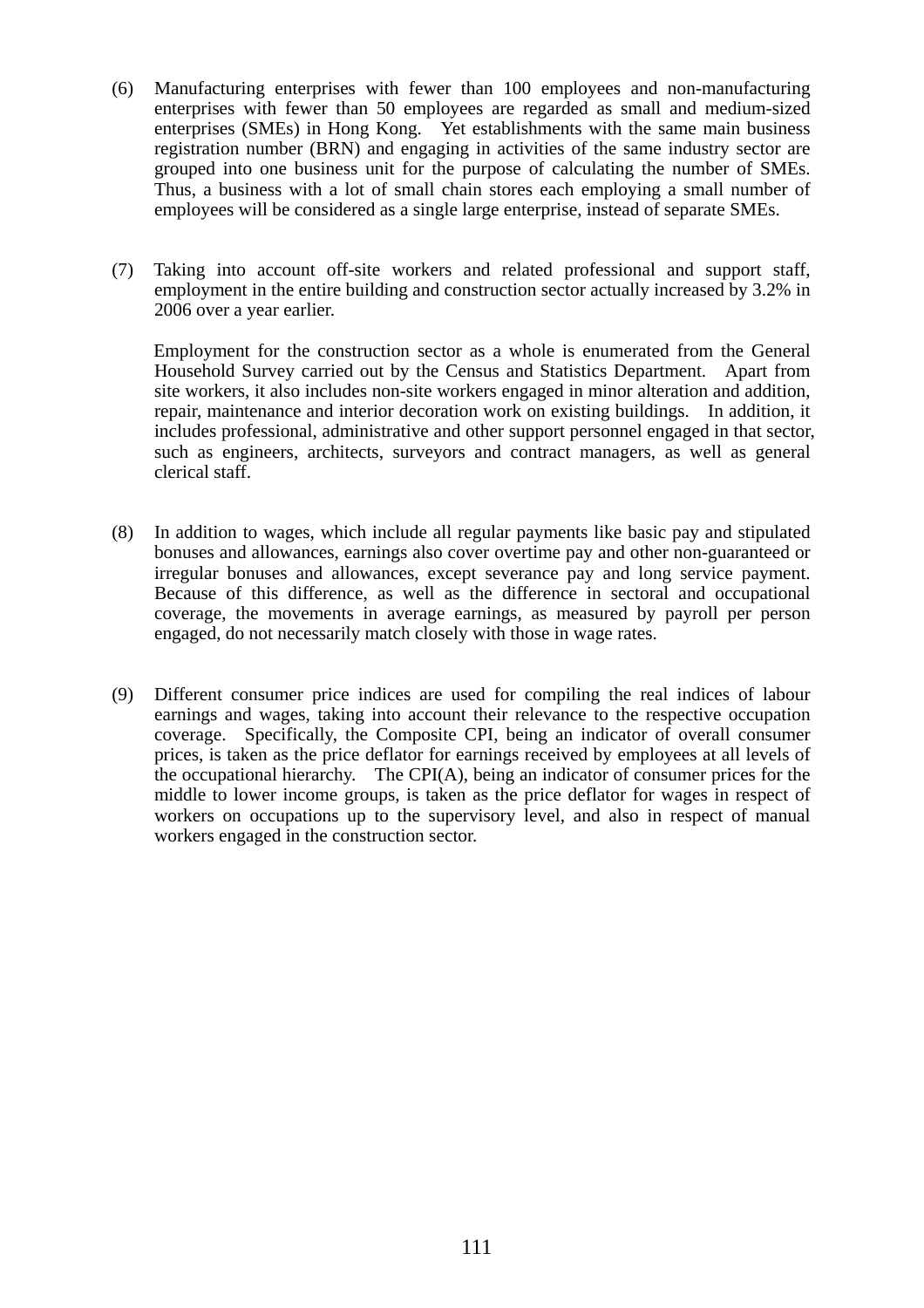# **CHAPTER 7 : PRICES**

### *Summary*

- *Consumer price inflation, while edging up during the first three quarters of 2006, remained benign through to the end of the year, averaging at a moderate 2.0% for 2006 as a whole. Inflationary pressures were generally contained, despite the brisk economic growth. The mild upward pressures from imported inflation due to the weakening Hong Kong dollar since the second quarter were largely cushioned by rapid productivity growth as well as the substantial fall in oil price and the more steady increase in housing rentals in the latter part of 2006.*
- *Domestic cost pressures stayed largely in check in 2006. There was a further decline in unit labour cost, as rapid productivity growth outweighed the impact from the moderate increases in wages and earnings. The increase in unit rental cost was also moderate in overall terms, owing to the rapid expansion in business volume as well as the largely completed pass-through from the earlier increases in rentals for retail premises.*
- *The GDP deflator, having temporarily rebounded in the latter half of 2005, recorded a marginal decline again in 2006. This was mainly due to the continued deterioration in the terms of trade, reflecting the depreciation of the Hong Kong dollar along with the US dollar since the second quarter and the surge in oil price earlier in the year.*
- *Looking ahead, imported inflation is expected to build up further along with renminbi appreciation and a weaker Hong Kong dollar. Also, there is uncertainty over a possible resurgence in oil price in the year. Yet the rapid labour productivity growth and the envisaged moderating impetus from rental rise should help to keep overall inflationary pressures in check. Various one-off measures, including the Budget measures announced for 2007/08, the public housing rental waiver in February, cut in public housing rental and the granting of government subsidy in pre-primary education, would also lower the rise in CPI to the benefit of the community at large.*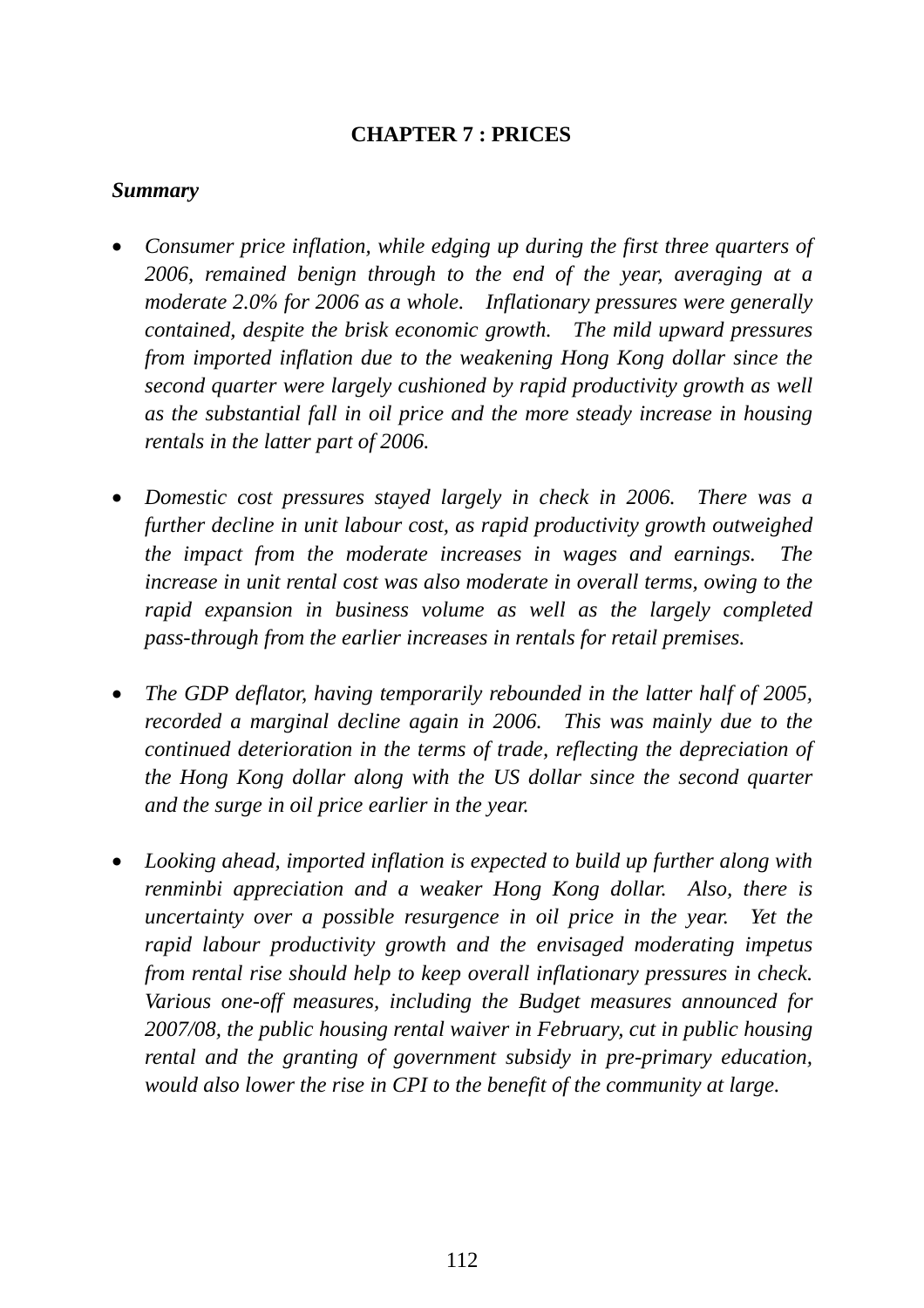# **Consumer prices**

7.1 Continuing the trend in 2005, consumer price inflation was on a moderate uptrend during 2006, as the earlier slack in labour market was progressively worked off upon the sustained strong economic upturn, and as the earlier rental increases increasingly showed up. Yet on the whole, local cost pressures were still contained. Wages only rose moderately in the year and were matched by an even more rapid growth in labour productivity. The rise in shop rentals was largely driven by the brisk expansion in business, and hence had not constituted a significant cost pressure on business in general. Also, the substantial easing in international oil price in the latter part of the year and the introduction of natural gas in towngas production have both helped to offset the mild pick-up in imported inflation towards the end of the year due to a weaker US dollar, the renminbi appreciation as well as higher food prices from the Mainland.



**Diagram 7.1 : Consumer price inflation remained benign through to end-2006**

Note : From the fourth quarter of 2005 onwards, the year-on-year rates of change in the Consumer Price Indices are computed from the new 2004/05-based CPI series. Before then, the year-on-year rates of change are computed from the old 1999/2000-based CPI series. Splicing has been applied to the indices to maintain continuity.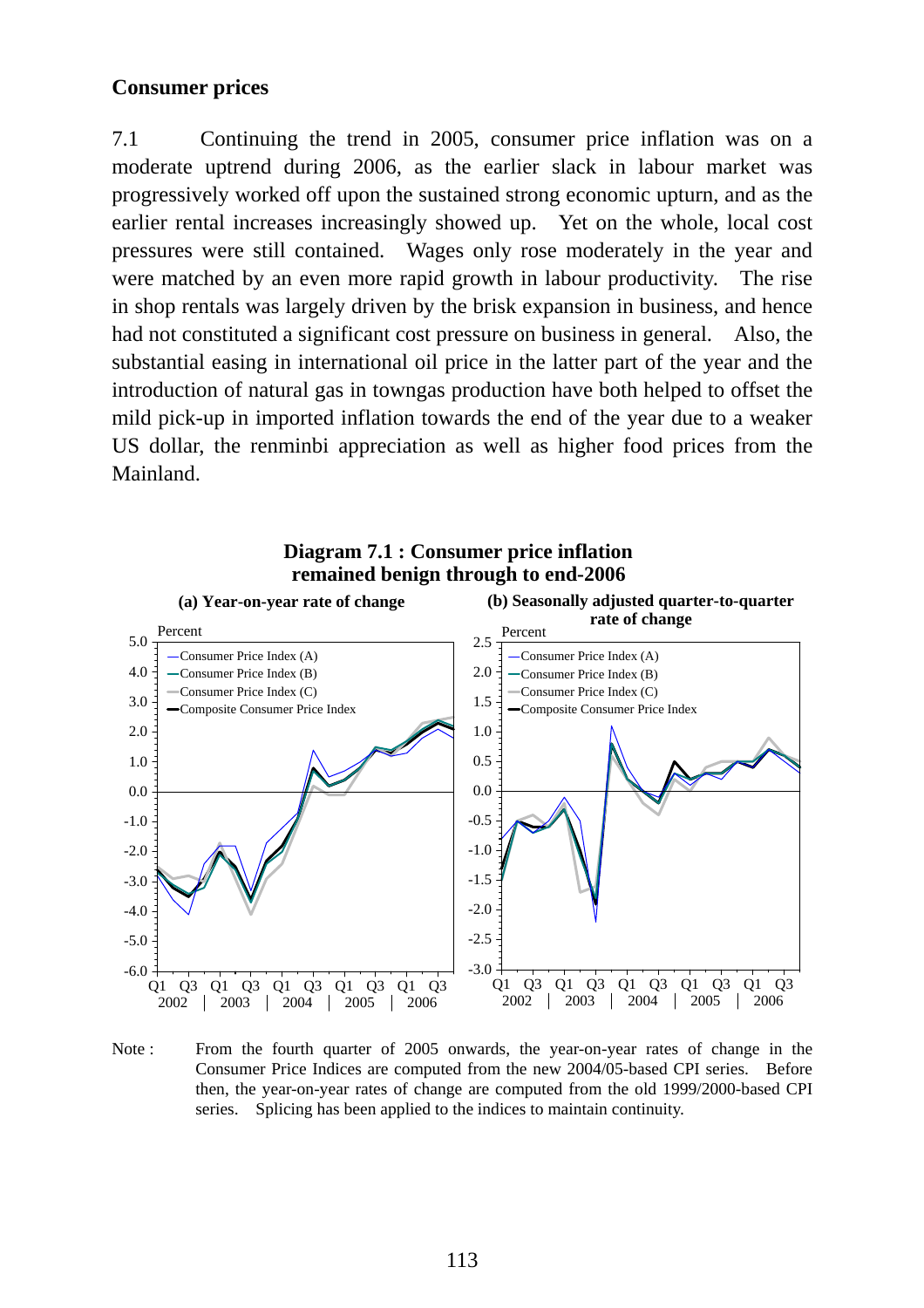7.2 Reflecting these developments, consumer price inflation as indicated by the *Composite Consumer Price Index (CCPI)*(1) rose modestly from 1.6% in the first quarter to 2.0% in the second quarter, and edged higher further to 2.3% in the third quarter before easing back to 2.1% in the fourth quarter. For 2006 as a whole, CCPI inflation averaged at 2.0%, a still moderate rate when viewed against the high economic growth over the past three years. In 2007, overall inflationary pressures are likely to remain largely in check, as sustained productivity growth and the expected moderating impetus from rental costs are likely to provide a cushioning effect against the upside risks from a plausible weakening of the US dollar and the expected gradual appreciation of the renminbi. A number of one-off measures in the year would also push down the cost of living to the benefit of the community at large, including the Budget measures announced for 2007/08, the one-month public housing rental waiver and the subsequent cut in public housing rentals, as well as the cut in pre-primary school fees upon the granting of government subsidy in the 2007/08 school year.



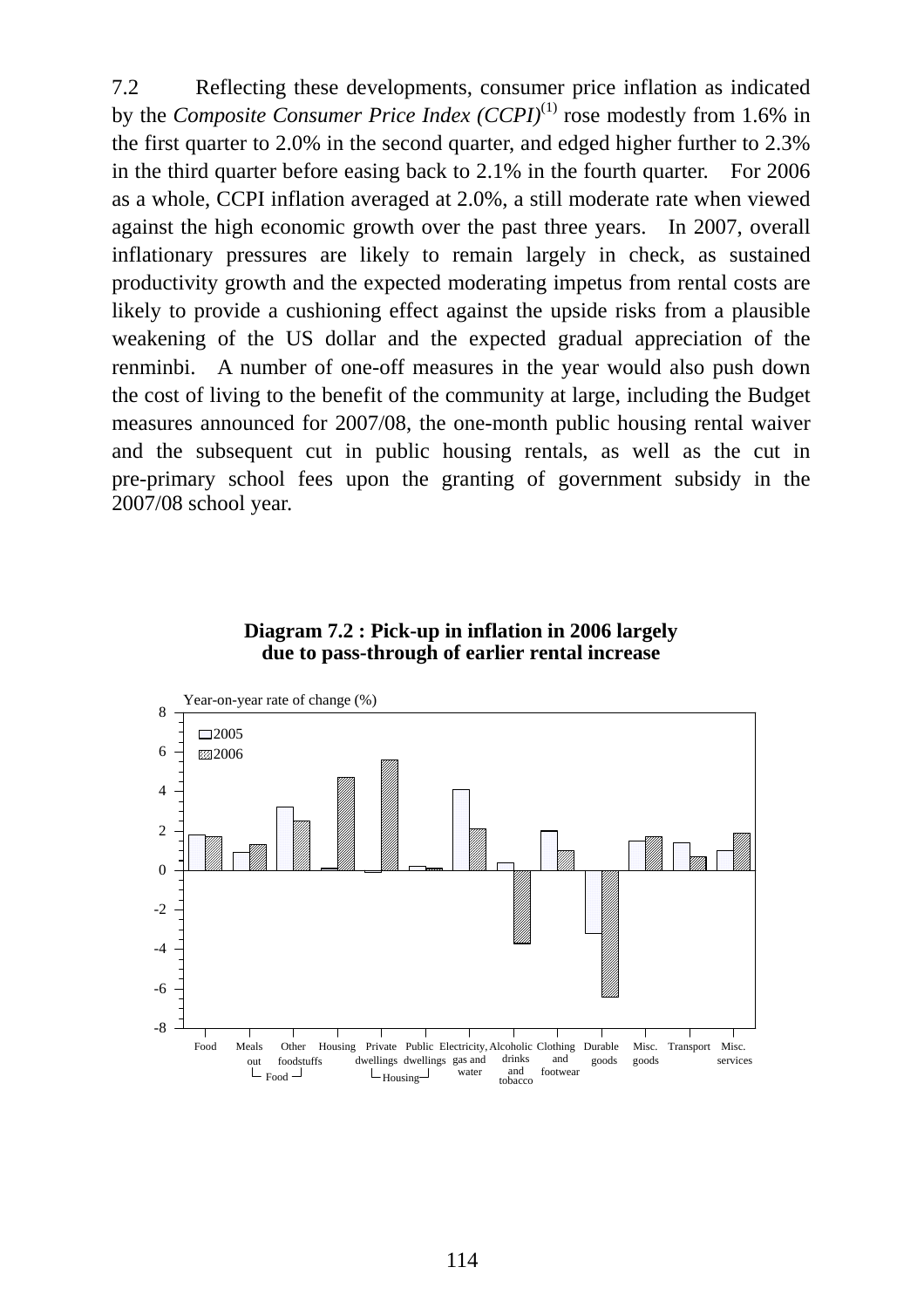#### **Table 7.1 : Consumer Price Indices (year-on-year rate of change (%))**

|      |                | Composite CPI | CPI(A) | CPI(B) | CPI(C)  |
|------|----------------|---------------|--------|--------|---------|
| 2005 | Annual         | 1.0           | 1.1    | 1.0    | $0.8\,$ |
|      | H1             | 0.6           | 0.8    | 0.6    | 0.3     |
|      | H2             | 1.4           | 1.3    | 1.4    | 1.4     |
|      | Q <sub>1</sub> | 0.4           | 0.7    | 0.4    | $-0.1$  |
|      | Q2             | 0.8           | 1.0    | 0.8    | 0.7     |
|      | Q <sub>3</sub> | 1.4           | 1.4    | 1.5    | 1.5     |
|      | Q <sub>4</sub> | 1.3           | 1.2    | 1.4    | 1.2     |
| 2006 | Annual         | 2.0           | 1.7    | 2.1    | 2.2     |
|      | H1             | 1.8           | 1.6    | 1.9    | 2.0     |
|      | H2             | 2.2           | 1.9    | 2.3    | 2.4     |
|      | Q <sub>1</sub> | 1.6           | 1.3    | 1.7    | 1.7     |
|      | Q2             | 2.0           | 1.8    | 2.1    | 2.3     |
|      | Q <sub>3</sub> | 2.3           | 2.1    | 2.4    | 2.4     |
|      | Q4             | 2.1           | 1.8    | 2.2    | 2.5     |

Note: The year-on-year changes of the CPIs from the fourth quarter of 2005 onwards are from the 2004/05-based CPI series, while the ones before that are from the 1999/2000-based series. Splicing has been applied to the two sets of CPI series in order to obtain better estimates of the annual rate of change for 2005 and for the second half of 2005.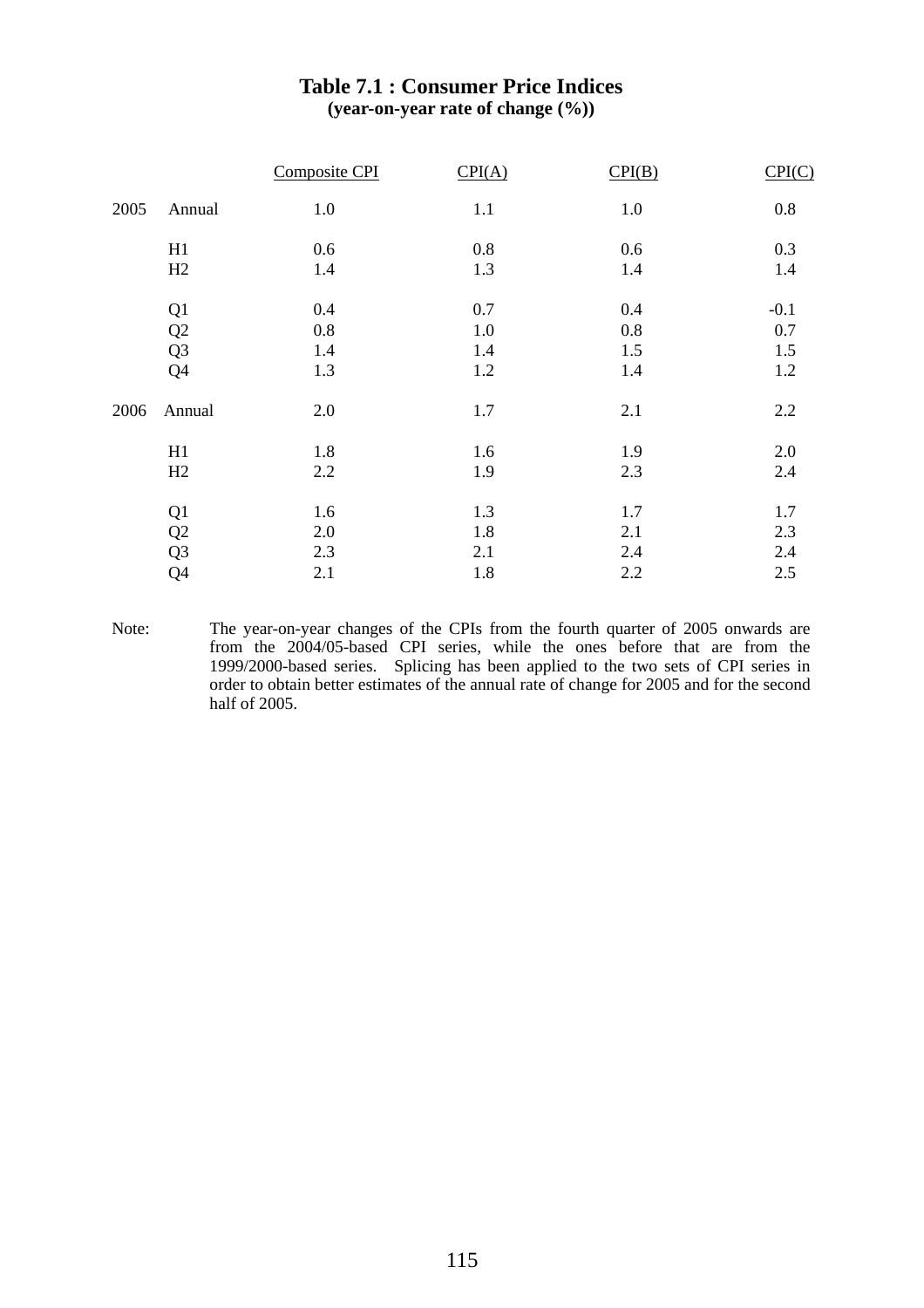|                                       |               |               |            |            |            | 2006       |            |
|---------------------------------------|---------------|---------------|------------|------------|------------|------------|------------|
| <b>Expenditure component</b>          | Weighting     | 2005          | 2006       | $\Omega$   | Q2         | $Q_2^2$    | $Q_4$      |
| Food                                  | 26.94         | 1.8           | 1.7        | 0.9        | 1.7        | 2.1        | 2.2        |
| Meals bought                          | 16.86         | 0.9           | 1.3        | 1.0        | 1.3        | 1.5        | 1.5        |
| away from home<br>Other foodstuffs    | 10.08         | 3.2           | 2.5        | 1.0        | 2.3        | 3.1        | 3.5        |
| Housing <sup>(a)</sup>                | 29.17         | 0.1           | 4.7        | 4.2        | 4.9        | 4.8        | 4.8        |
| Private dwellings<br>Public dwellings | 23.93<br>2.49 | $-0.1$<br>0.2 | 5.6<br>0.1 | 5.0<br>0.1 | 5.9<br>0.1 | 5.7<br>0.1 | 5.6<br>0.1 |
| Electricity, gas and water            | 3.59          | 4.1           | 2.1        | 3.9        | 3.4        | 4.1        | $-2.8$     |
| Alcoholic drinks and<br>tobacco       | 0.87          | 0.4           | $-3.7$     | $-0.6$     | $-5.9$     | $-4.1$     | $-4.3$     |
| Clothing and footwear                 | 3.91          | 2.0           | 1.0        | $-2.0$     | $-0.7$     | 1.7        | 5.0        |
| Durable goods                         | 5.50          | $-3.2$        | $-6.4$     | $-5.8$     | $-6.6$     | $-6.9$     | $-6.3$     |
| Miscellaneous goods                   | 4.78          | 1.5           | 1.7        | 0.4        | 1.8        | 1.9        | 2.6        |
| Transport                             | 9.09          | 1.4           | 0.7        | 1.6        | 1.1        | 0.2        | $-0.1$     |
| Miscellaneous services                | 16.15         | 1.0           | 1.9        | 1.2        | 1.9        | 2.5        | 2.1        |
| All items                             | 100.00        | 1.0           | 2.0        | 1.6        | 2.0        | 2.3        | 2.1        |

# **Table 7.2 : Composite Consumer Price Index by component (year-on-year rate of change (%))**

Note : (a) The housing component covers rents, rates, Government rent, maintenance costs and other housing charges. Its sub-components on private and public dwellings as presented here, however, cover rents, rates and Government rent only. Hence, the combined weighting of private and public dwellings is slightly less than the weighting of the entire housing component.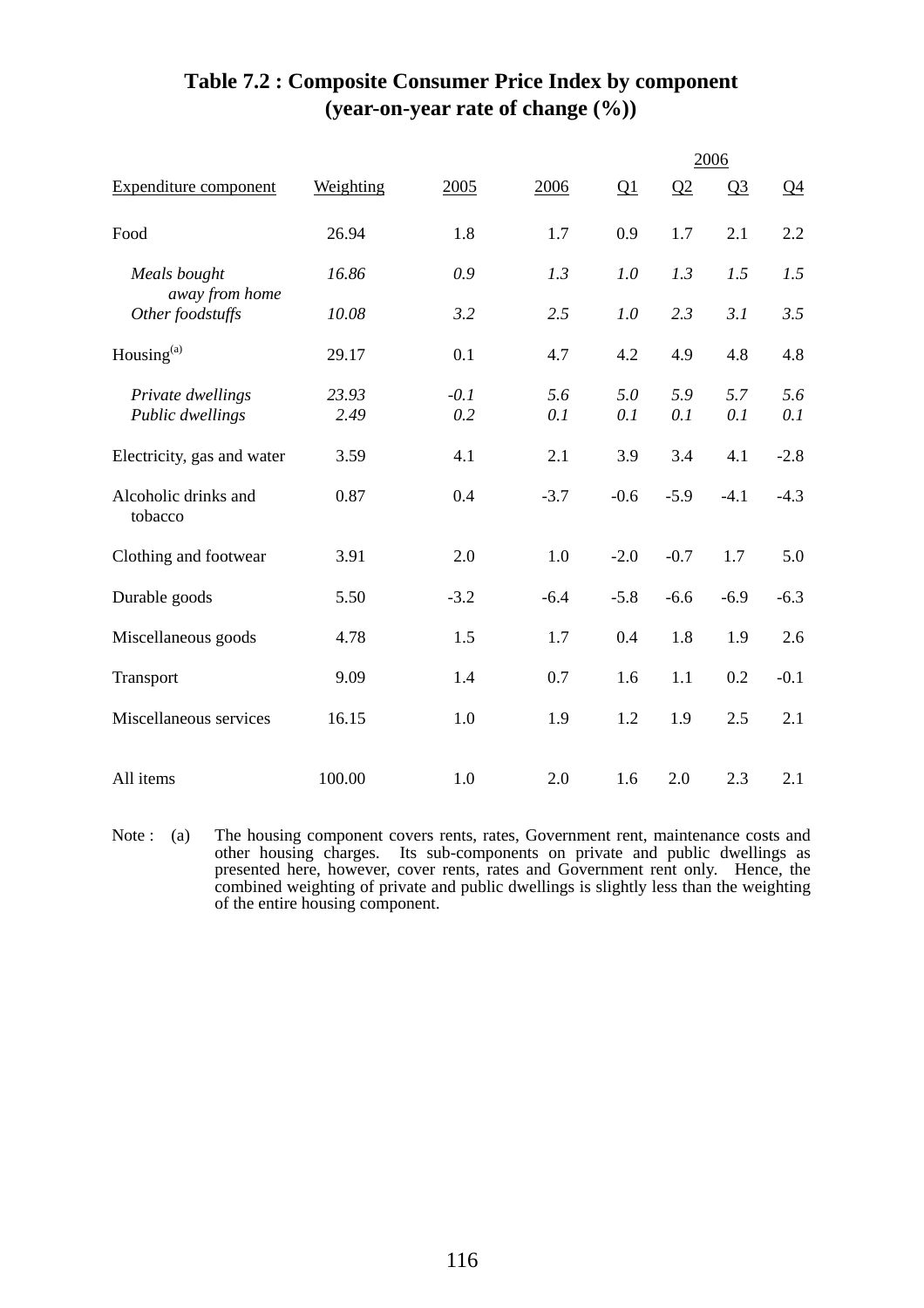# **Costs of factor inputs**

7.3 Upward pressures on *local business cost* remained largely in check. *Unit labour*  $cost^{(2)}$  actually went down further in 2006, thanks to the modest pressure from the wage front and the rapidly rising labour productivity. However, as the earlier slack in the labour market was progressively worked off, the decrease in unit labour cost began to narrow in the latter half of the year. As to rental costs, while office rentals were on a sustained noticeable rise all through 2006, particularly for those in the core business district, rentals for retail premises actually slowed during the year. Coupled with the rapid expansion in business turnover, the rise in unit rental cost decelerated quite markedly over the course of 2006. With the impetus from rental rise waning at a time when unit labour cost began to turn up, in overall terms the local cost pressures were thus contained through to the year-end.



#### **Diagram 7.3 : Costs of factor inputs**

117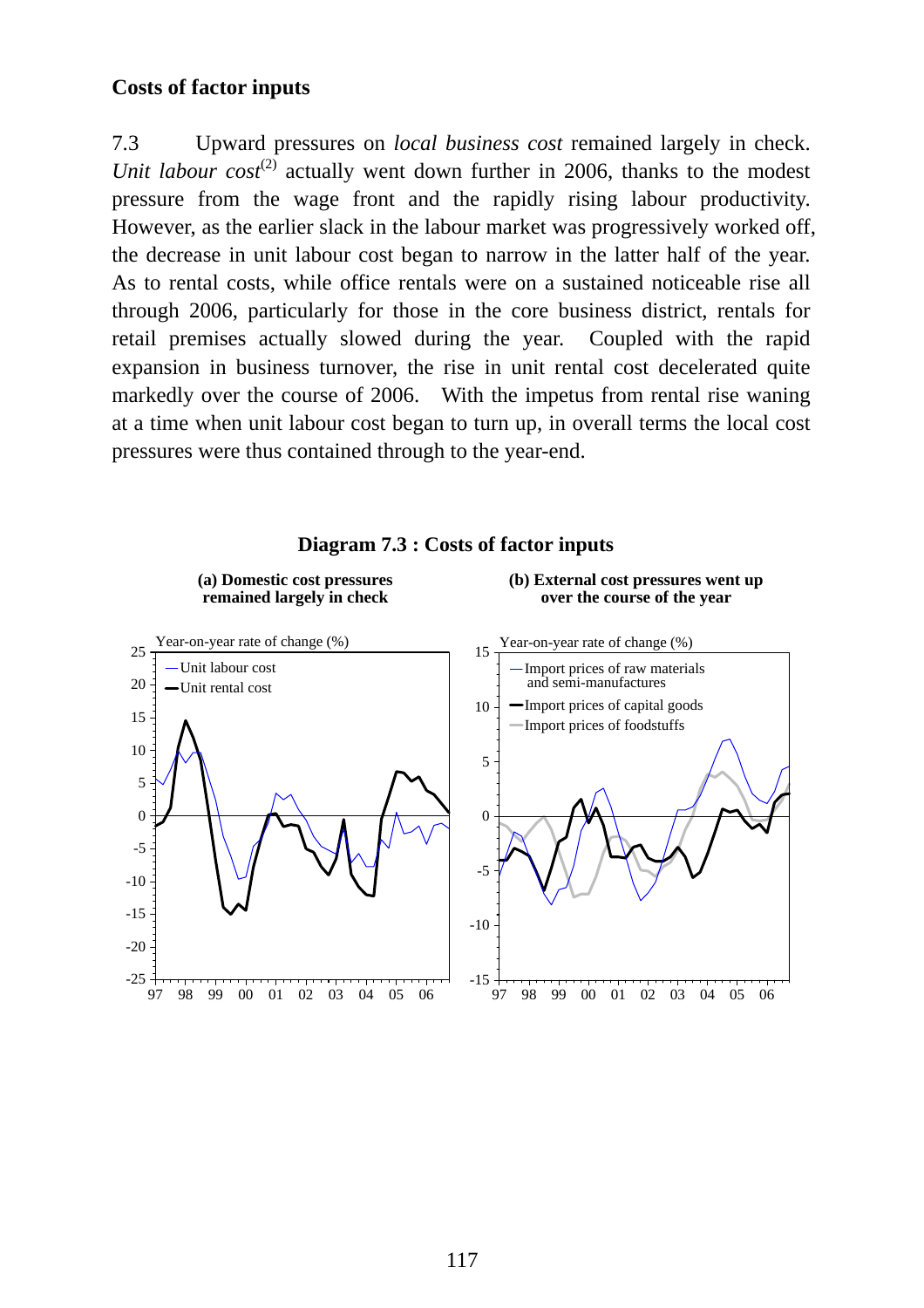7.4 From the external front, pressures from import prices were also moderate. Imported inflation owing to the weakening Hong Kong dollar along with the US dollar was cushioned in part by the substantial fall in oil price since mid-August. *Import prices of raw materials* and *foodstuffs* went up over the course of the year, but the pick-up in *prices of consumer goods* and *capital goods* was much milder. For import prices of consumer goods in particular, they were conceivably kept down partly by the weakness of the yen, another important source of Hong Kong's imports for consumption use. Import prices of fuels rose rapidly during the first three quarters in tandem with the surge in international oil price, but with the subsequent ease-back since mid-August, they likewise slowed markedly in the fourth quarter.

|      |                | Foodstuffs | Consumer<br>goods | Raw<br>materials | <b>Fuels</b> | Capital<br>goods | $\underline{\mathrm{All}}$ |
|------|----------------|------------|-------------------|------------------|--------------|------------------|----------------------------|
| 2005 | Annual         | 0.9        | 2.8               | 3.1              | 32.9         | $-0.5$           | 2.7                        |
|      | H1             | 2.1        | 3.4               | 4.6              | 33.3         | 0.1              | 3.6                        |
|      | H2             | $-0.4$     | 2.3               | 1.8              | 32.4         | $-0.9$           | 1.9                        |
|      | Q <sub>1</sub> | 2.8        | 3.2               | 5.7              | 27.1         | 0.6              | 4.0                        |
|      | Q2             | 1.5        | 3.6               | 3.7              | 39.9         | $-0.4$           | 3.3                        |
|      | Q <sub>3</sub> | $-0.3$     | 2.9               | 2.1              | 38.3         | $-1.1$           | 2.3                        |
|      | Q4             | $-0.4$     | 1.8               | 1.5              | 26.7         | $-0.7$           | 1.6                        |
| 2006 | Annual         | 1.2        | 0.5               | 3.2              | 16.6         | 1.1              | 2.1                        |
|      | H1             | 0.2        | 0.3               | 1.8              | 27.5         | $\ast$           | 1.5                        |
|      | H2             | 2.3        | 0.7               | 4.4              | 7.6          | 2.1              | 2.7                        |
|      | Q1             | $-0.3$     | 0.5               | 1.2              | 32.4         | $-1.5$           | 1.0                        |
|      | Q <sub>2</sub> | 0.6        | 0.1               | 2.3              | 23.7         | 1.3              | 1.9                        |
|      | Q <sub>3</sub> | 1.5        | 0.4               | 4.3              | 13.6         | 2.0              | 2.7                        |
|      | Q4             | 3.0        | 1.1               | 4.6              | 2.0          | 2.1              | 2.7                        |

#### **Table 7.3 : Prices of imports by end-use category (year-on-year rate of change (%))**

Note :  $(*)$  Change of less than 0.5%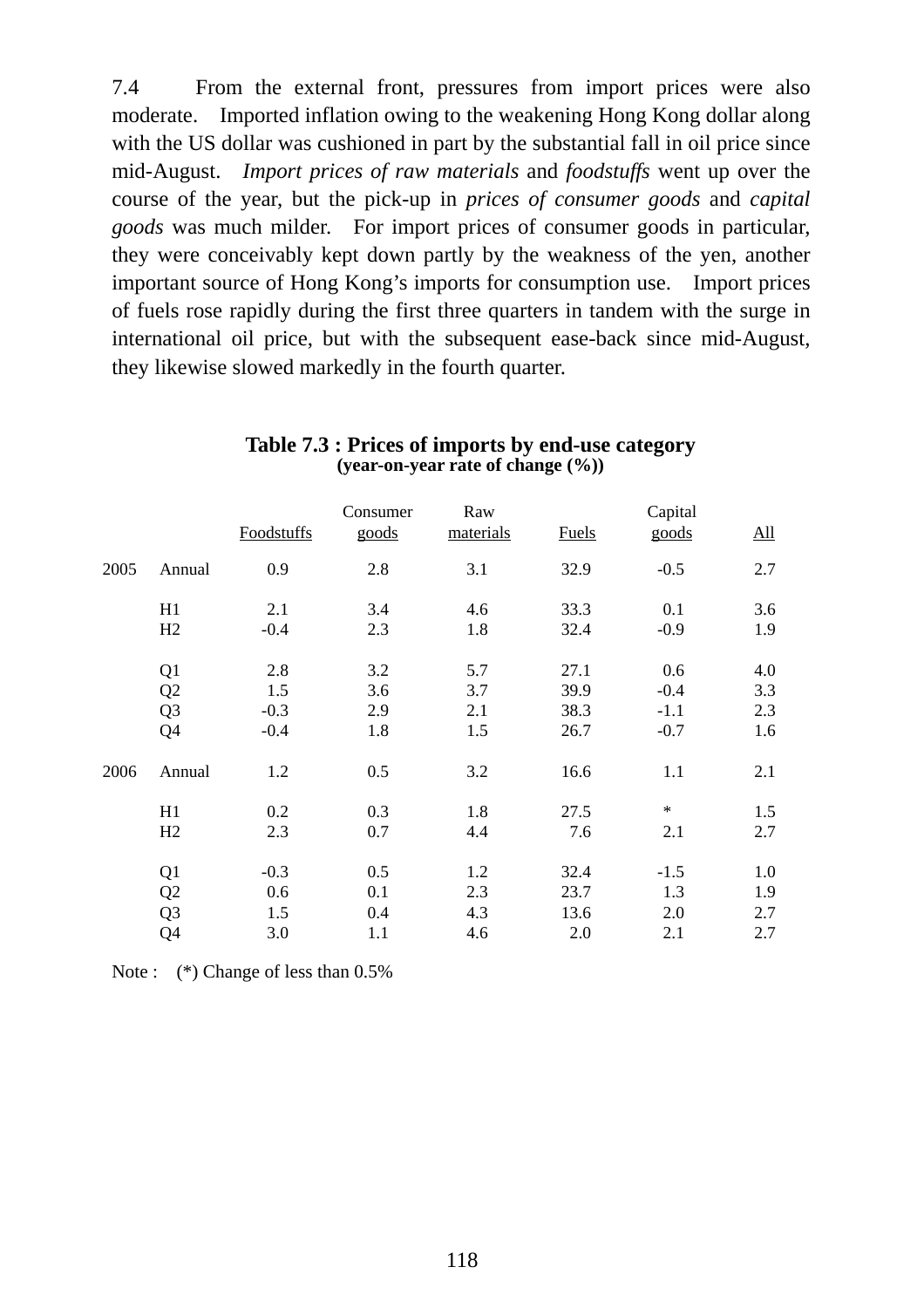### **Box 7.1**

# **How high is imported inflation in Hong Kong ?**

There has been considerable concern about the extent of imported inflation brought about by a weaker US dollar and renminbi appreciation, and its consequential impact in pushing up Hong Kong's CPI inflation. The analysis in this article suggests that while imported inflation has indeed risen in recent years, its impact on consumer price inflation is not as significant as generally perceived.

In analyzing the extent of imported inflation in Hong Kong, the following points are note-worthy:

- (1) Although the Hong Kong dollar has depreciated against the renminbi, euro and the other Asian currencies, the fall in the value of Hong Kong dollar in terms of the Importweighted exchange rate index was only 1.3% in 2006. This was in fact much smaller than in 2003 and 2004 when the fall was 3.0% and 2.4% respectively.
- (2) The pick-up in overall import prices over the course of 2006 was mostly in the prices of raw materials and semi-manufactures and also in oil prices. The increase in import prices relevant to consumption, though also creeping up over the year, was much more modest. For food and consumer goods taken together, the increase was only 1.1% in the fourth quarter, and 0.8% for 2006 as a whole. When matched against the depreciation of the Hong Kong dollar by 3.9% and 1.3% for the same periods, it is apparent that only part of the exchange rate influence would feed through to import prices, conceivably because prices of goods worldwide are being kept down by the forces of globalization.
- (3) Import cost is just one component of total cost. As a rough indication of the extent of import content in consumption, in 2006 retained imports of food and consumer goods amounted to \$186 billion, equivalent to 22% in total consumption of goods and services in Hong Kong's domestic market. Thus, even assuming full pass-through from the increase of import prices of food and consumer goods to consumer price inflation, the rise in CPI inflation stemming from imported inflation would only be around 0.2 of a percentage point (i.e. 22%\*0.8%; including the feed-through of higher oil prices, the impact would be roughly around 0.3 of a percentage point for 2006 as a whole). In reality, full pass-through may not always occur, if part of the cost increase is absorbed by most local retailers amidst keen competition for business.

#### **Table 1: Exchange rate influence on Hong Kong's inflation**

#### **Annual rate of change (%)**

|      | <b>Import-weighted Import prices</b><br>exchange rate<br>index of<br><b>HK</b> dollar | of foodstuffs<br>and consumer<br>$\mathbf{goods}^+$ | $CCPI*$ | of which:<br>Food | <b>Clothing</b><br>and<br>footwear | <b>Durable</b><br>goods |
|------|---------------------------------------------------------------------------------------|-----------------------------------------------------|---------|-------------------|------------------------------------|-------------------------|
| 2002 | $-0.4$                                                                                | $-3.4$                                              | $-3.0$  | $-2.1$            | 0.7                                | $-6.3$                  |
| 2003 | $-3.0$                                                                                | $-0.4$                                              | $-2.6$  | $-1.5$            | $-2.7$                             | $-6.4$                  |
| 2004 | $-2.4$                                                                                | 1.7                                                 | $-0.4$  | 1.0               | 6.4                                | $-2.2$                  |
| 2005 | $-1.1$                                                                                | 2.3                                                 | 1.0     | 1.8               | 2.0                                | $-3.2$                  |
| 2006 | $-1.3$                                                                                | 0.8                                                 | 2.0     | 17                | 1.0                                | $-6.4$                  |

(+) Weighted by the respective shares of imports for local use.

(\*) Figures from 2005 Q4 onwards are based on the 2004/05-based CCPI series; for earlier periods, the figures are based on the 1999/00-based series.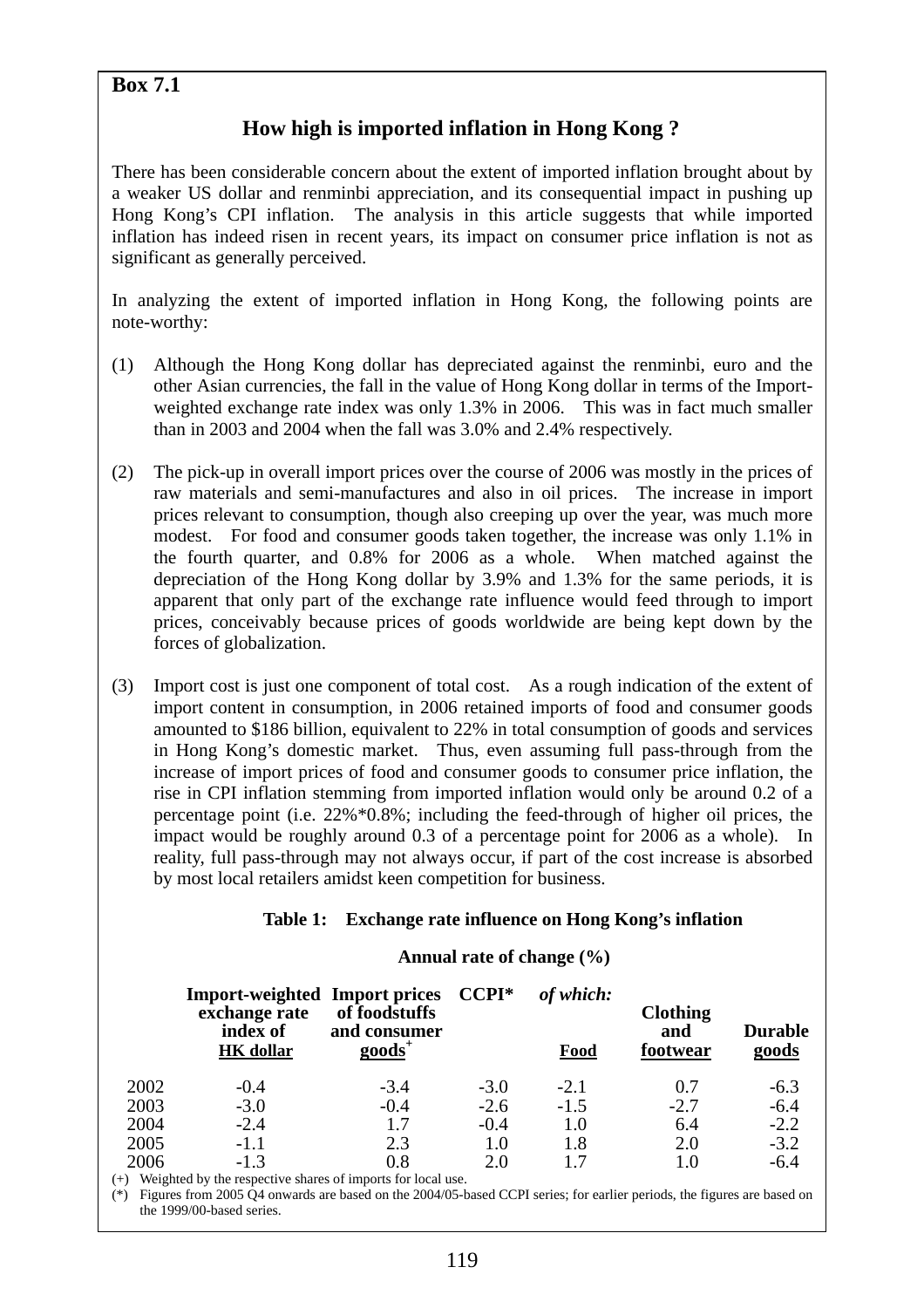# **Box 7.1 (cont'd)**

To further investigate into the extent of imported inflation in Hong Kong, a desk top exercise is undertaken to decompose consumer price inflation into its local and external components with the use of an econometric model. The structural equation takes the following form :

$$
\dot{P}_t = f(\dot{P}_{t-1}, U\dot{L}C_t, SR\dot{E}NT, YGAP, M\dot{U}VI)
$$

- Where  $\dot{P}$  = Year-on-year rate of change in Composite Consumer Price Index, excluding government fees and public utility charges
	- $\overline{U}$ *ULC* = Year-on-year rate of change in unit labour cost as measured by nominal wage growth net of productivity growth
	- *SRENT* = Year-on-year rate of change in 8-quarter moving average of shop rental costs
	- *YGAP* = Change in output gap as proxy of the change in profit margin in the local economy. Output gap is the gap between GDP and potential output expressed as a % of potential output; the latter estimated by assuming normal intensity of usage of factors of production
	- $M\dot{U}VI =$  Year-on-year rate of change in the aggregate index of import prices of food, consumer goods and fuel taken together weighted by their respective shares in the consumption basket and their respective estimated import contents

The inflation series used in the model is the rate of change in the CCPI after excluding the effects of government measures and changes in public utility charges, this being a better measure of the underlying inflation. The movements of unit labour cost and shop rentals feature as the key components of domestically generated cost pressures, while the movements of import prices relevant to CPI inflation are to gauge the extent of imported inflation. The extent of these domestic and external influences that can be passed through to the local retail price level would be reflected in a change in profit margin as proxied by the change in output gap, a key measure of the aggregate demand and supply balance in the local economy. A tourism variable is added to take on board the lift to pricing power of retailers from the tourism boost after mid-2003.

The estimation is based on quarterly data from 2000 Q4 to 2006 Q4. The independent variables in the regression model all carry the expected signs, and are all statistically significant at the 5% level, and the simulated inflation series is able to track the actual series very well, as can be seen from the chart below.

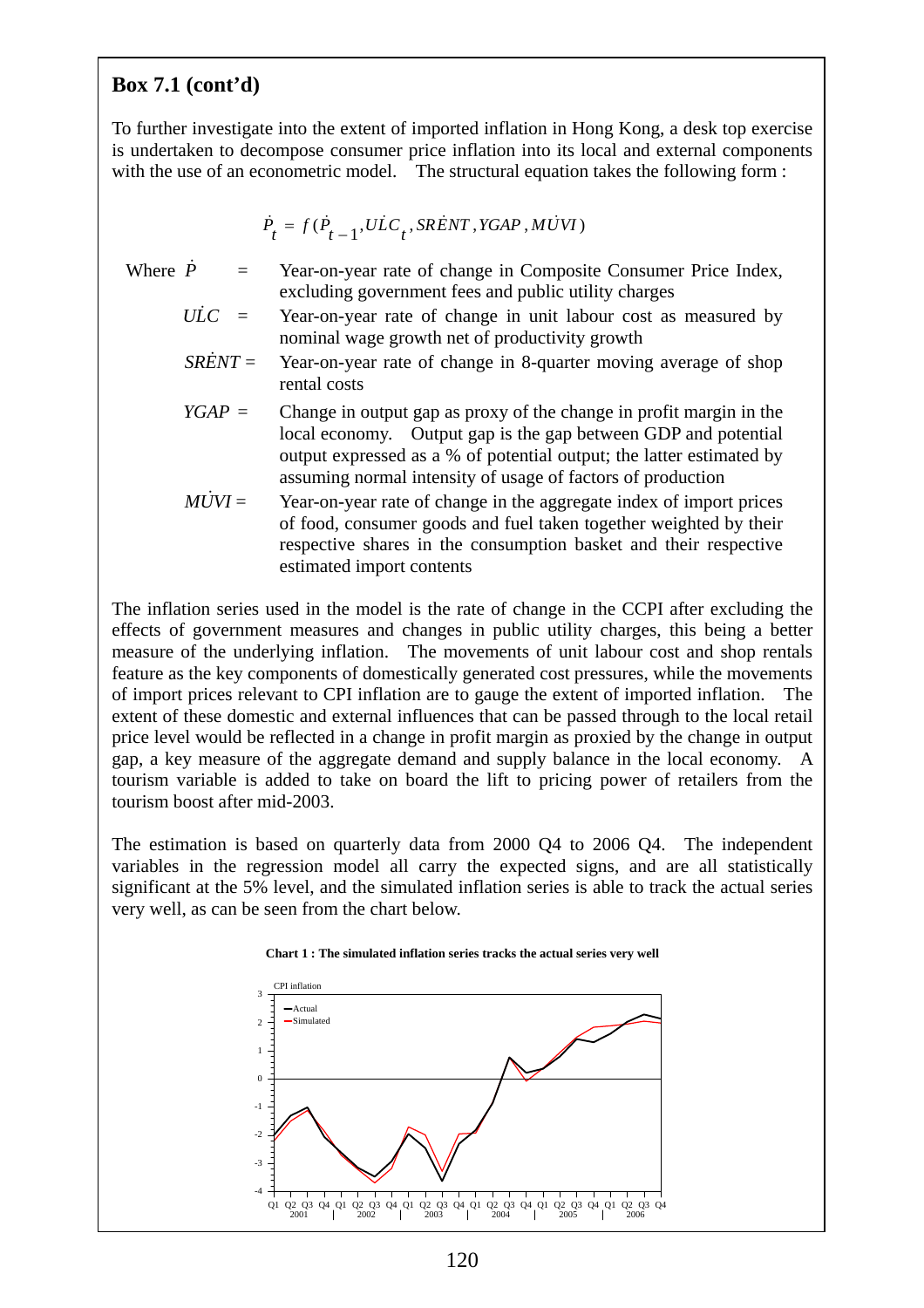# **Box 7.1 (cont'd)**

The coefficients from the econometric model are then used to decompose CPI inflation into the local and external cost components, as shown in the following table:

|      |                                |                                                    |                   |               |          | Change in<br>government<br>fees and<br>public utility | Effect of<br>rebasing<br>of CPI |        |
|------|--------------------------------|----------------------------------------------------|-------------------|---------------|----------|-------------------------------------------------------|---------------------------------|--------|
| Year |                                | External                                           |                   |               | $Local*$ | charges                                               | series                          | Total  |
|      | Import<br>prices<br>οf<br>food | Import<br>prices of<br>consumer prices of<br>goods | Import<br>$fuel+$ | Sub-<br>total |          |                                                       |                                 |        |
| 2002 | $-0.44$                        | $-0.14$                                            | $-0.02$           | $-0.61$       | $-0.99$  | $-1.46$                                               | 0.00                            | $-3.0$ |
| 2003 | $-0.21$                        | $-0.20$                                            | 0.07              | $-0.34$       | $-2.65$  | 0.49                                                  | 0.00                            | $-2.6$ |
| 2004 | 0.19                           | 0.02                                               | 0.09              | 0.30          | $-0.99$  | 0.30                                                  | 0.00                            | $-0.4$ |
| 2005 | 0.16                           | 0.14                                               | 0.12              | 0.43          | 0.58     | 0.06                                                  | $-0.10$                         | 1.0    |
| 2006 | 0.08                           | 0.17                                               | 0.08              | 0.34          | 1.95     | 0.13                                                  | $-0.40$                         | 2.0    |

### **Table 2: Decomposition of CPI inflation into local and external components^**

(^) Because of the presence of a lagged endogenous variable, the decomposition analysis has back tracked all the lagged effects from the rise/decline in various cost components in the preceding 11 periods.

(+) Including the impact of higher oil prices on towngas charges; the model-based estimates here are very close to the actual impact as calculated from the energy-related components in the CCPI series.

(\*) Including the lift to pricing power brought about by tourism. This is estimated to be quite insignificant over the past five years, except for 2004 when inbound tourism rebounded markedly from SARS outbreak.

If the lagged effects of the feed-through of higher import prices are also included, the model estimates are that in 2006, imported inflation contributed around 0.34 of a percentage point to the 2% CPI inflation, or roughly one-sixth of the inflationary pressures. Also, it is noteworthy that the extent of imported inflation was actually slightly lower in 2006 than in 2005, and this ties in well with the more moderate increase in import prices relevant to the consumption basket as shown in Table 1. The estimates are also close to the broad-brush estimates in Point (3), again echoing the point that the cost pressure from imported inflation is not as large as generally perceived. As the above table shows, a large part of CPI inflation in recent years was driven by local cost factors rather than external cost pressures. Further examination by cost component indicates that the bulk of the cost pressures was due to the feed-through of the rise-back in rental costs after a prolonged period of distinct decline, and also the gradual return of pricing power of retailers, and on this, the decline in unit labour cost has been rendering a useful alleviating force against the cost pressures on the local front – thanks to the rapidly rising labour productivity (for detailed analysis of productivity growth in Hong Kong, see Box 1.1).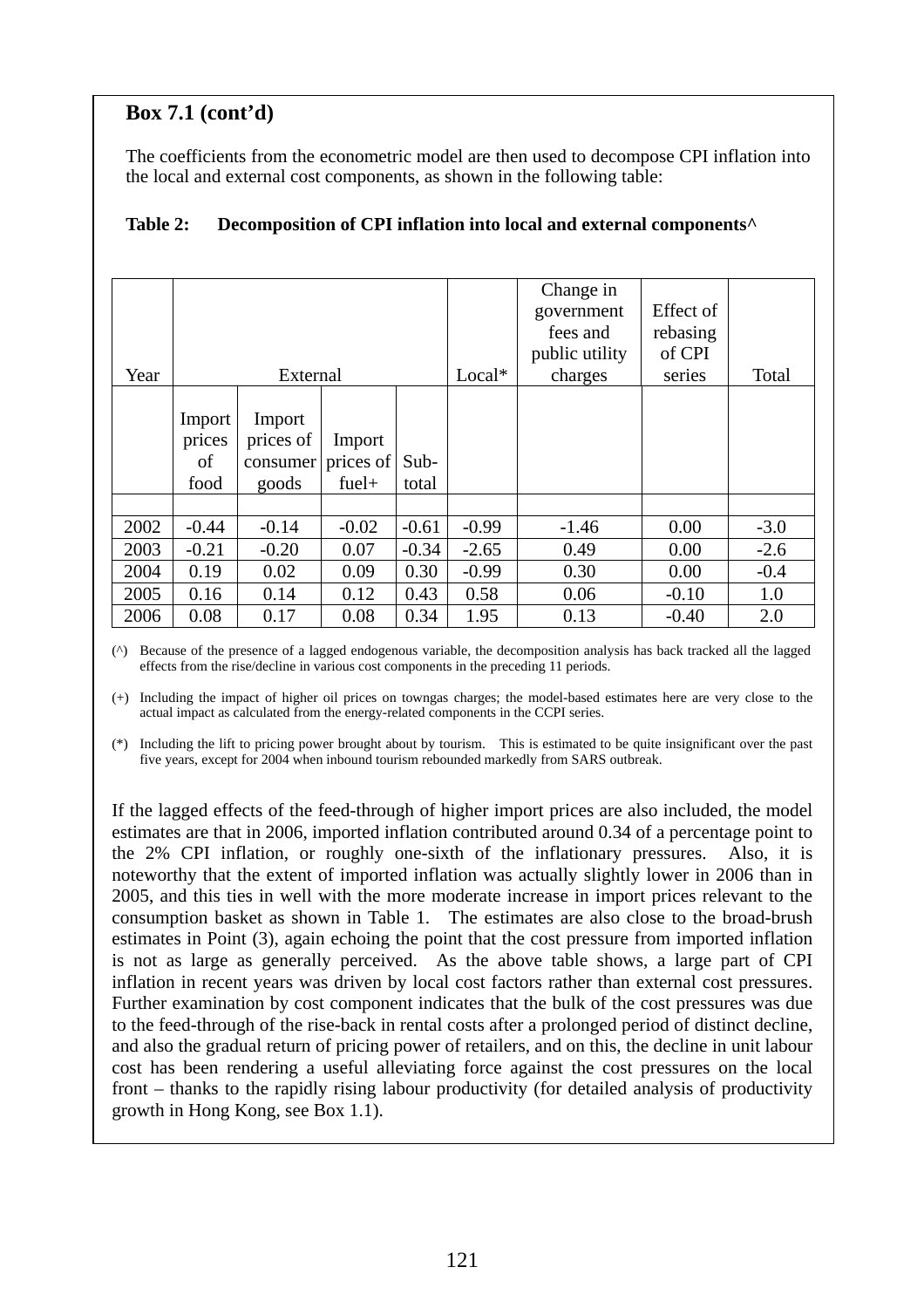#### **Diagram 7.4 : The recent Hong Kong dollar depreciation had pushed up import prices modestly**



Note : The nominal EERI in this graph is inverted in scale for easier comprehension. An increase in the nominal EERI indicates weakening of the Hong Kong dollar.

#### **Diagram 7.5 : Import price of fuels fell off towards end-2006, while import prices of other commodities picked up by different extents along with US dollar weakening**

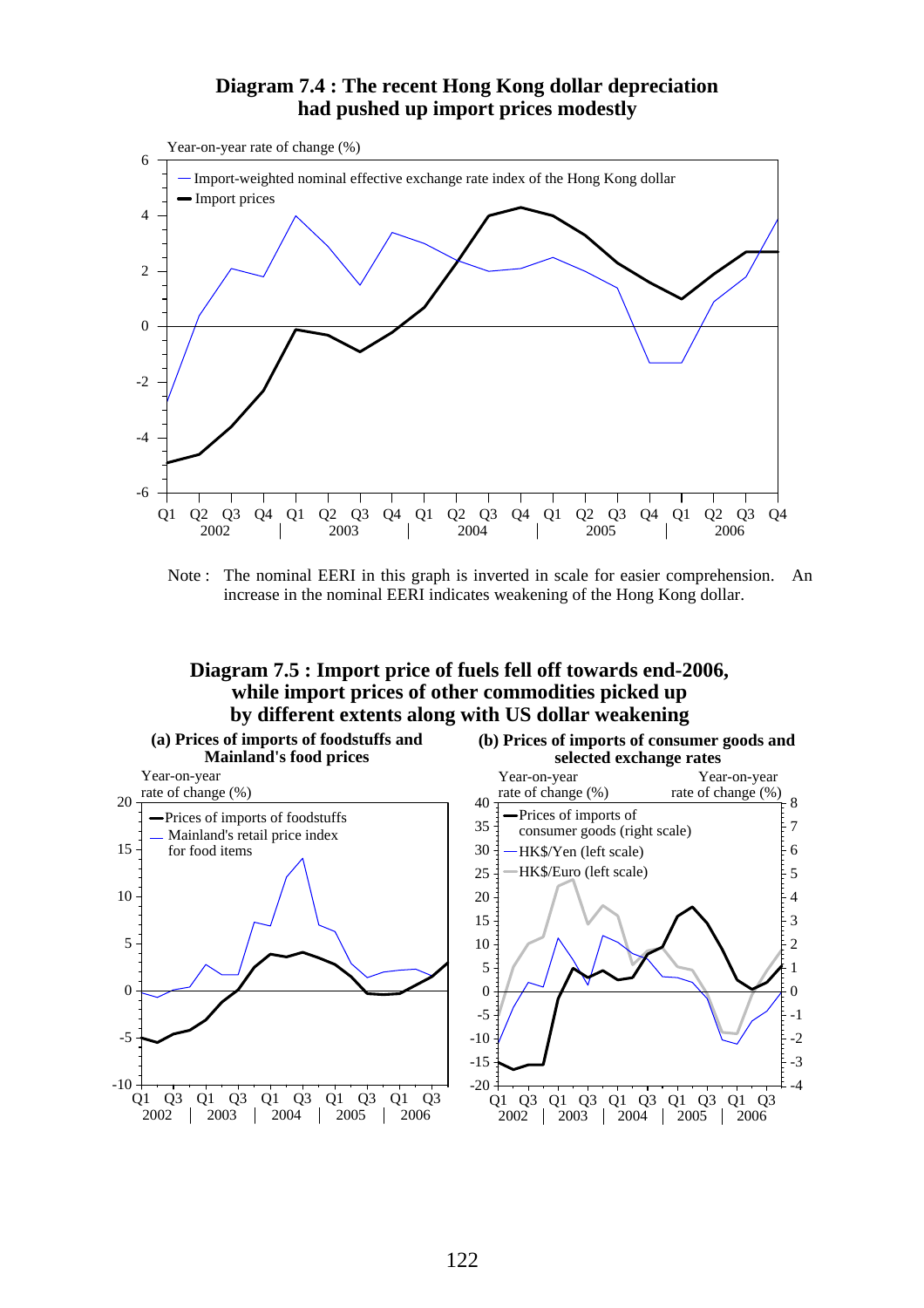

# **Output prices**

7.5 The prices of local manufacturing output, as measured by the *Producer Price Index*<sup>(3)</sup>, crept up modestly over the course of the year. This partly reflected the higher import prices of raw materials in the second half of 2006. For most of the selected service sectors, output price growth was modest or even negative. The exception was the hotel sector, which saw a further surge in hotel room tariffs – thanks to the vibrant performance of inbound tourism during most part of 2006. Another notable development was the persistent fall in the prices for the telecommunications sector reflecting the keen competition and technological advancement. Also, output prices of maritime transport had declined since late 2005 and those of air transport also eased of late, indicating the highly competitive environment in these two sectors.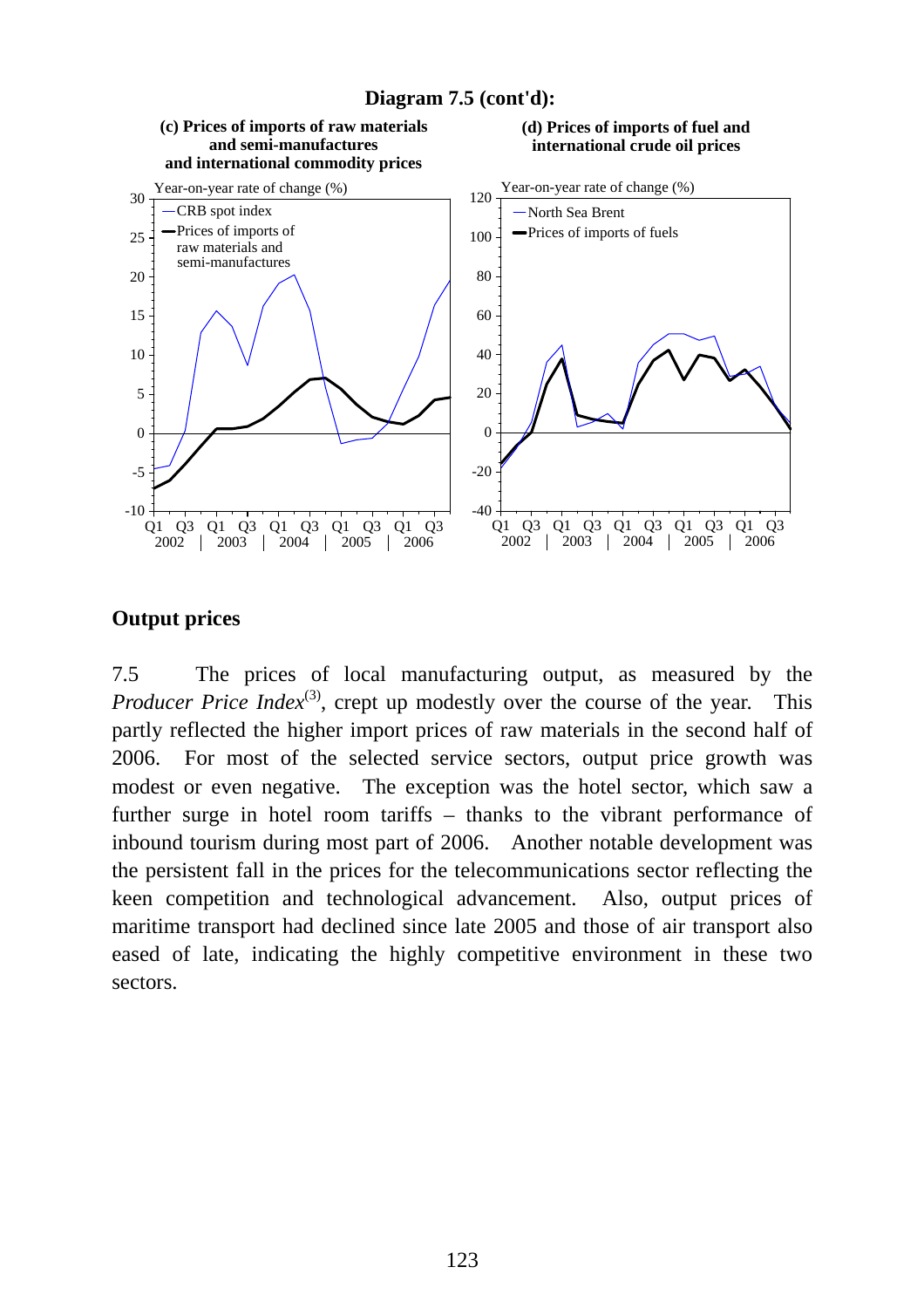#### **Table 7.4 : Producer Price Indices for the local manufacturing sector and selected service sectors (year-on-year rate of change (%))**

|                                                                      |        |        | 2005   |        |                |        | 2006   |        |
|----------------------------------------------------------------------|--------|--------|--------|--------|----------------|--------|--------|--------|
| Industry group                                                       | Annual | Q1     | Q2     | $Q_3$  | Q <sub>4</sub> | Q1     | Q2     | $Q_3$  |
| Manufacturing                                                        | 0.8    | 0.5    | 0.7    | 0.8    | 1.1            | 2.0    | 2.4    | 2.6    |
| Selected services sector $($ <sup><math>#</math><math>)</math></sup> |        |        |        |        |                |        |        |        |
| Hotels and boarding<br>houses                                        | 12.3   | 14.0   | 11.8   | 11.2   | 12.1           | 10.1   | 9.2    | 9.2    |
| Land transport                                                       | 1.0    | 0.9    | 0.4    | 1.3    | 1.5            | 1.0    | 0.6    | $-0.2$ |
| Maritime transport                                                   | 0.4    | 1.6    | 0.2    | 0.9    | $-1.0$         | $-3.6$ | $-3.7$ | $-1.7$ |
| Air transport                                                        | 2.5    | 1.6    | 2.9    | 3.1    | 2.5            | 0.2    | $-0.5$ | $-2.4$ |
| Telecommunications                                                   | $-7.5$ | $-8.2$ | $-7.6$ | $-8.0$ | $-6.2$         | $-7.5$ | $-6.2$ | $-4.0$ |
| Miscellaneous<br>communications<br>services                          | $\ast$ | $-0.3$ | 0.1    | 0.1    | 0.1            | 1.5    | 1.4    | 1.3    |

- Notes : (#) Producer Price Indices for the other service sectors are not available, due to the difficulties involved in defining and delineating the various types of services and hence in measuring their respective price changes. This is particularly so for such sectors as banking and insurance, where the producers often do not charge their customers explicitly.
	- (\*) Change of less than 0.05%.

# **GDP deflator**

7.6 After a relatively short period of modest rebound in the second half of 2005, the *GDP deflator* (4), a broad measure of overall changes in prices of the economy, declined marginally again in 2006, by 0.4% over 2005. This was mainly caused by a renewed deterioration in the *terms of trade*<sup>(5)</sup>, a dominant item in the GDP deflator given the sheer size of trade in the Hong Kong economy. The surge in oil price in most part of 2006, coupled with the depreciation of the Hong Kong dollar along with the US dollar since the second quarter resulting in a faster increase in import prices, contributed to the worsening of the terms of trade in 2006. Excluding the terms of trade effect, the *domestic demand deflator* actually picked up slightly to a 1.9% increase in 2006, broadly in line with consumer price inflation.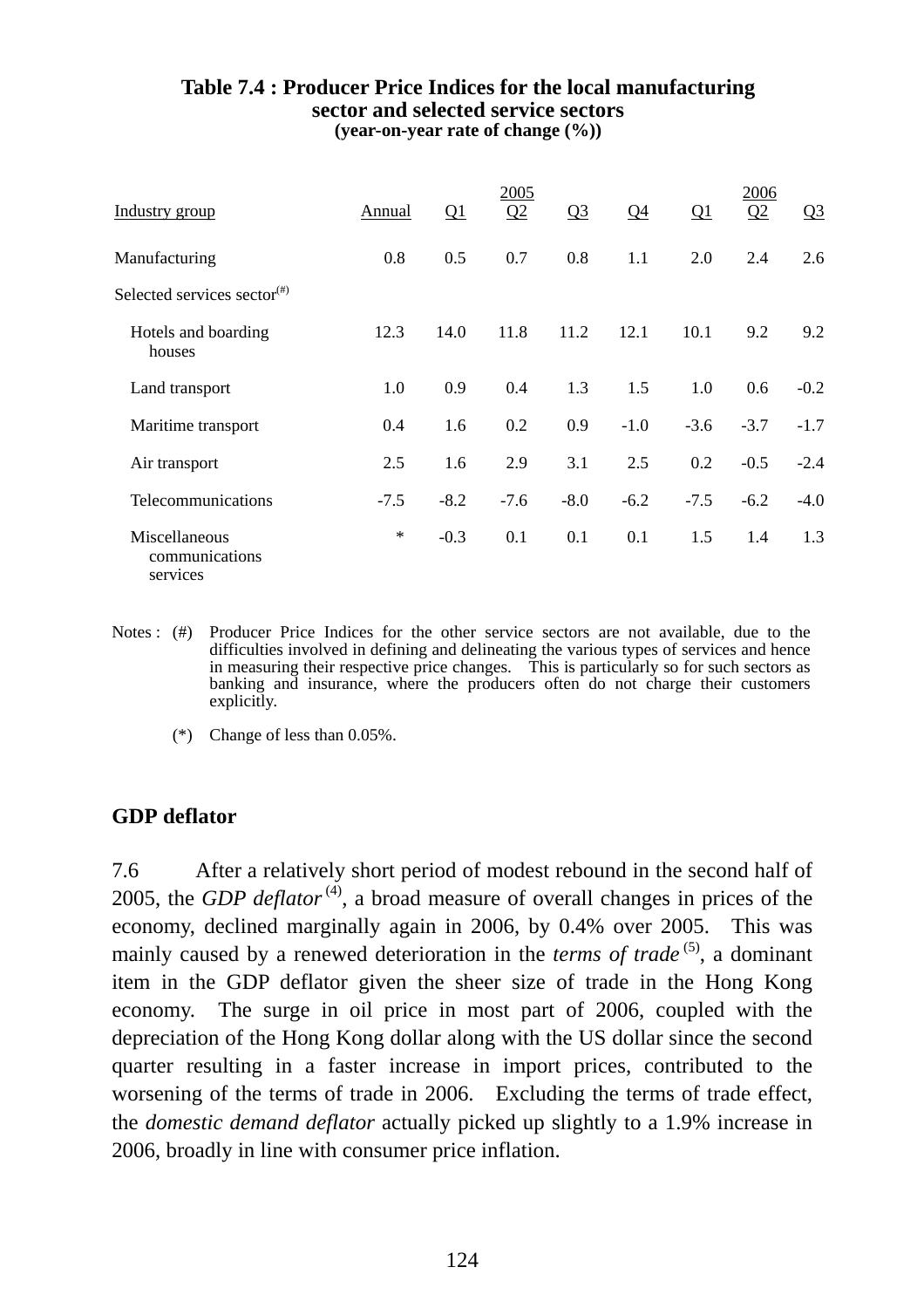# **Diagram 7.6**





**Table 7.5 : GDP deflator and the main expenditure component deflators (year-on-year rate of change (%))** 

|                                           |                     |               | 2005       |                   |                 | 2006                |              |                |                   |                   |
|-------------------------------------------|---------------------|---------------|------------|-------------------|-----------------|---------------------|--------------|----------------|-------------------|-------------------|
|                                           | Annual <sup>#</sup> | $\Omega^{\#}$ | $\Omega^*$ | $\Omega^{\sharp}$ | $\Omega_1^{\#}$ | Annual <sup>+</sup> | $\Omega^{1}$ | $\Omega^*$     | $\Omega^{3^{\#}}$ | $Q4$ <sup>+</sup> |
| Private consumption<br>expenditure        | 1.5                 | 0.5           | 1.4        | 1.6               | 2.4             | 1.8                 | 2.1          | 1.7            | 1.6               | 1.9               |
| Government<br>consumption<br>expenditure  | $-1.6$              | $-1.8$        | $-1.6$     | $-1.6$            | $-1.4$          | 1.4                 | 1.3          | 1.3            | 1.4               | 1.2               |
| Gross domestic fixed<br>capital formation | 0.5                 | 1.5           | 1.0        | 1.3               | $-1.8$          | 2.7                 | $-1.5$       | 2.6            | 5.7               | 4.0               |
| Total exports of goods                    | $-0.1$              | 1.3           | 0.4        | $-0.2$            | $-1.3$          | $-0.5$              | $-1.8$       | $-0.7$         | $-0.4$            | 0.2               |
| Imports of goods                          | 1.3                 | 2.9           | 1.8        | 0.8               | $\ast$          | 1.4                 | $\ast$       | 1.4            | 1.7               | 2.1               |
| Exports of services                       | 3.7                 | 3.1           | 3.1        | 3.2               | 5.0             | 4.2                 | 4.3          | 5.3            | 4.9               | 2.9               |
| Imports of services                       | 1.5                 | 2.5           | 2.4        | 1.3               | $-0.1$          | 1.0                 | $\ast$       | 0.8            | 1.4               | 1.9               |
| <b>Gross Domestic</b>                     | $-0.4$              | $-1.5$        | $-0.9$     | 0.2               | 0.2             | $-0.4$              | $-0.1$       | $-0.2$         | $-0.4$            | $-0.5$            |
| <b>Product</b>                            |                     | <0.1>         | <*>        | <0.1>             | <*>             |                     |              | $<-0.2><-0.1>$ | <*>               | $<-0.1>$          |
| Total final demand                        | 0.8                 | 1.2           | 0.9        | 0.7               | 0.1             | 0.8                 | $\ast$       | 0.9            | 1.0               | 1.3               |
| Domestic demand                           | 0.8                 | 0.1           | 0.7        | 1.4               | 0.8             | 1.9                 | 1.2          | 1.9            | 1.9               | 2.3               |

Notes : Figures are subject to revision later on as more data become available.

- (#) Revised figures.
- (+) Preliminary figures.
- < > Seasonally adjusted quarter-to-quarter % change.
- (\*) Change of less than 0.05%.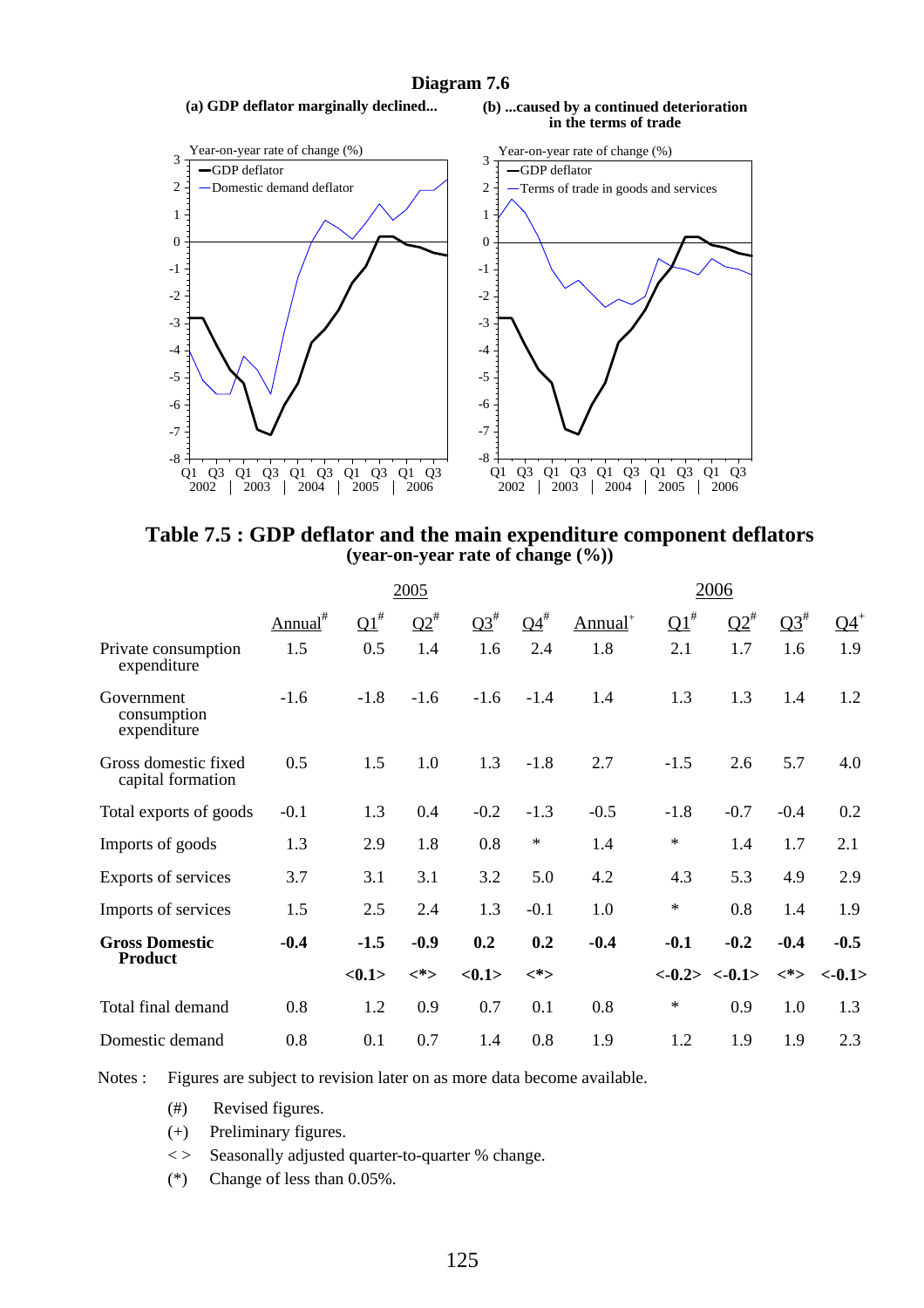#### **Notes :**

(1) The Consumer Price Indices (A), (B) and (C) are compiled by reference to the average expenditure patterns for different groups of households as obtained from the Household Expenditure Survey. Then, by aggregating the expenditure patterns of all the households covered by the above three indices, a Composite CPI is compiled.

 The expenditure ranges of the households covered in the 2004/05-based CPIs are shown below:

|        |                           | Average monthly expenditure |
|--------|---------------------------|-----------------------------|
|        | Approximate proportion of | range                       |
|        | households covered        | during Oct 2004 to Sep 2005 |
|        | (%)                       | (J)                         |
| CPI(A) | 50                        | 4,000 to 15,499             |
| CPI(B) | 30                        | 15,500 to 27,499            |
| CPI(C) |                           | 27,500 to 59,999            |

The weightings of the various components in the 2004/05-based CPIs are as follows:

| Expenditure          |                      |                            |        |        |
|----------------------|----------------------|----------------------------|--------|--------|
| <u>Component</u>     | <b>Composite CPI</b> | $\mathrm{CPI}(\mathrm{A})$ | CPI(B) | CPI(C) |
|                      | $( \% )$             | (% )                       | (%)    | (%)    |
| Food                 | 26.94                | 32.10                      | 27.32  | 20.41  |
| Meals bought         | 16.86                | 18.63                      | 17.65  | 13.74  |
| away from home       |                      |                            |        |        |
| Other foodstuffs     | 10.08                | 13.47                      | 9.67   | 6.67   |
| Housing              | 29.17                | 30.54                      | 27.70  | 29.66  |
| Private dwellings    | 23.93                | 22.07                      | 23.89  | 26.11  |
| Public dwellings     | 2.49                 | 6.18                       | 1.25   |        |
| Maintenance costs    | 2.75                 | 2.29                       | 2.56   | 3.55   |
| and other            |                      |                            |        |        |
| housing charges      |                      |                            |        |        |
| Electricity, gas and | 3.59                 | 4.84                       | 3.37   | 2.45   |
| water                |                      |                            |        |        |
| Alcoholic drinks and | 0.87                 | 1.35                       | 0.79   | 0.42   |
| tobacco              |                      |                            |        |        |
| Clothing and         | 3.91                 | 2.81                       | 4.28   | 4.67   |
| footwear             |                      |                            |        |        |
| Durable goods        | 5.50                 | 4.01                       | 5.67   | 6.99   |
| Miscellaneous goods  | 4.78                 | 4.68                       | 4.76   | 4.91   |
| <b>Transport</b>     | 9.09                 | 8.07                       | 9.05   | 10.35  |
| Miscellaneous        | 16.15                | 11.60                      | 17.06  | 20.14  |
| services             |                      |                            |        |        |
| All items            | 100.00               | 100.00                     | 100.00 | 100.00 |
|                      |                      |                            |        |        |

- (2) Unit labour cost represents the labour cost per unit of output produced. It is distinct from the nominal wage index in that it will discount the effect of labour productivity growth in arriving at the labour cost measure. Technically, it refers to the product of the nominal index of payroll per person engaged and the total employment, divided by the real GDP.
- (3) The Producer Price Index is designed to reflect changes in the prices of goods and services received by local producers. Producer prices refer to the transacted prices, net of any discounts or rebates allowed to the buyers. Transportation and other incidental charges are not included.
- (4) The implicit price deflators of GDP and its main expenditure components are derived by dividing GDP at current prices by the corresponding constant price figures. The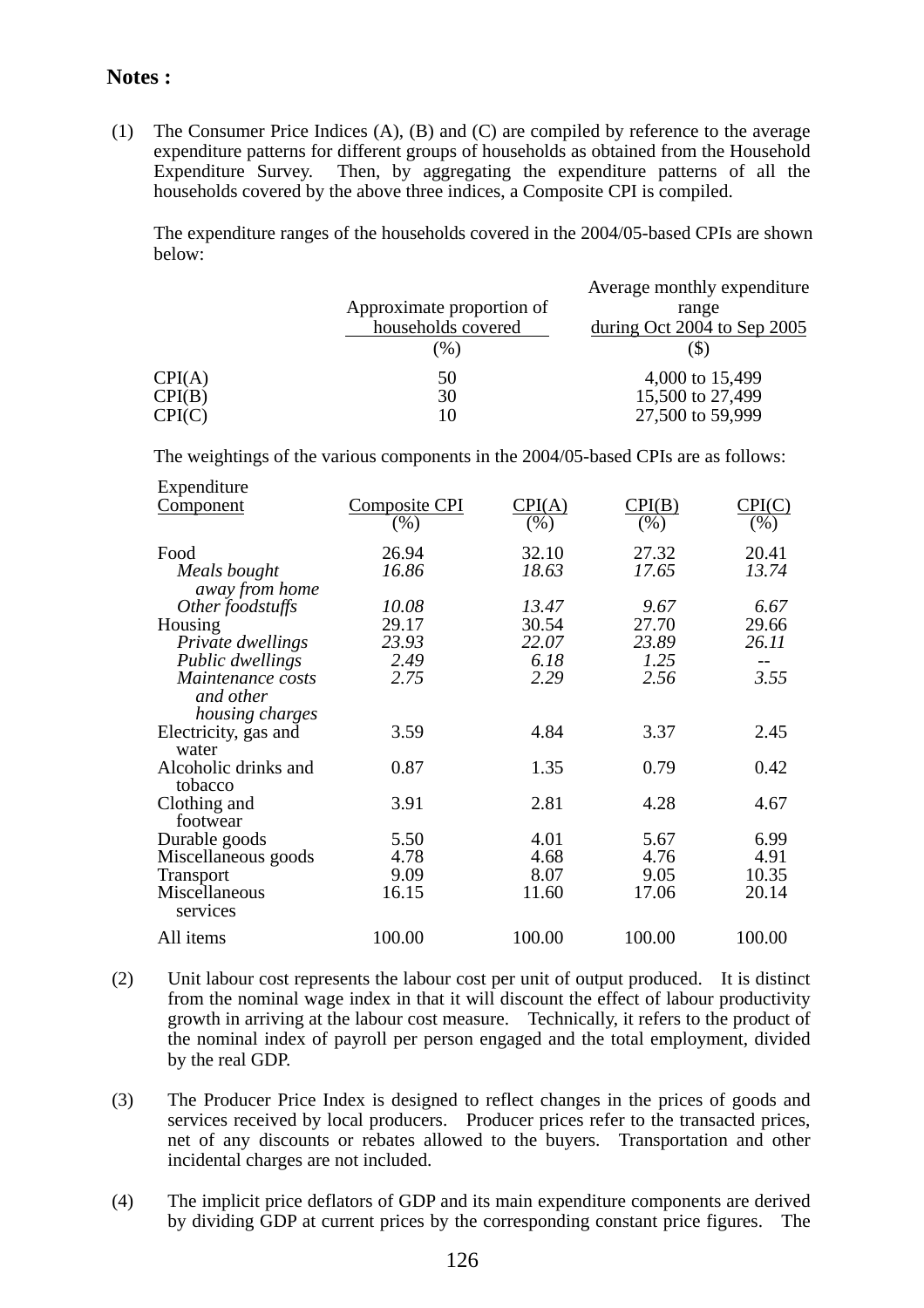rate of change in the GDP deflator may differ substantially from that in the Composite CPI over the same time span. The Composite CPI covers consumer price inflation in particular. Yet the GDP deflator is a much broader measure of inflation for the entire economy, and takes into account all the price changes related to consumption, investment, exports and imports. Also, the rate of change in the GDP deflator may differ appreciably from that in the total final demand deflator, depending on the movement in the prices of final demand and imports. Likewise, the rate of change in the GDP deflator may differ appreciably from that in the domestic demand deflator, depending on the movement in the prices of imports and exports.

(5) The terms of trade is defined as the ratio of the prices of total exports to the prices of total imports.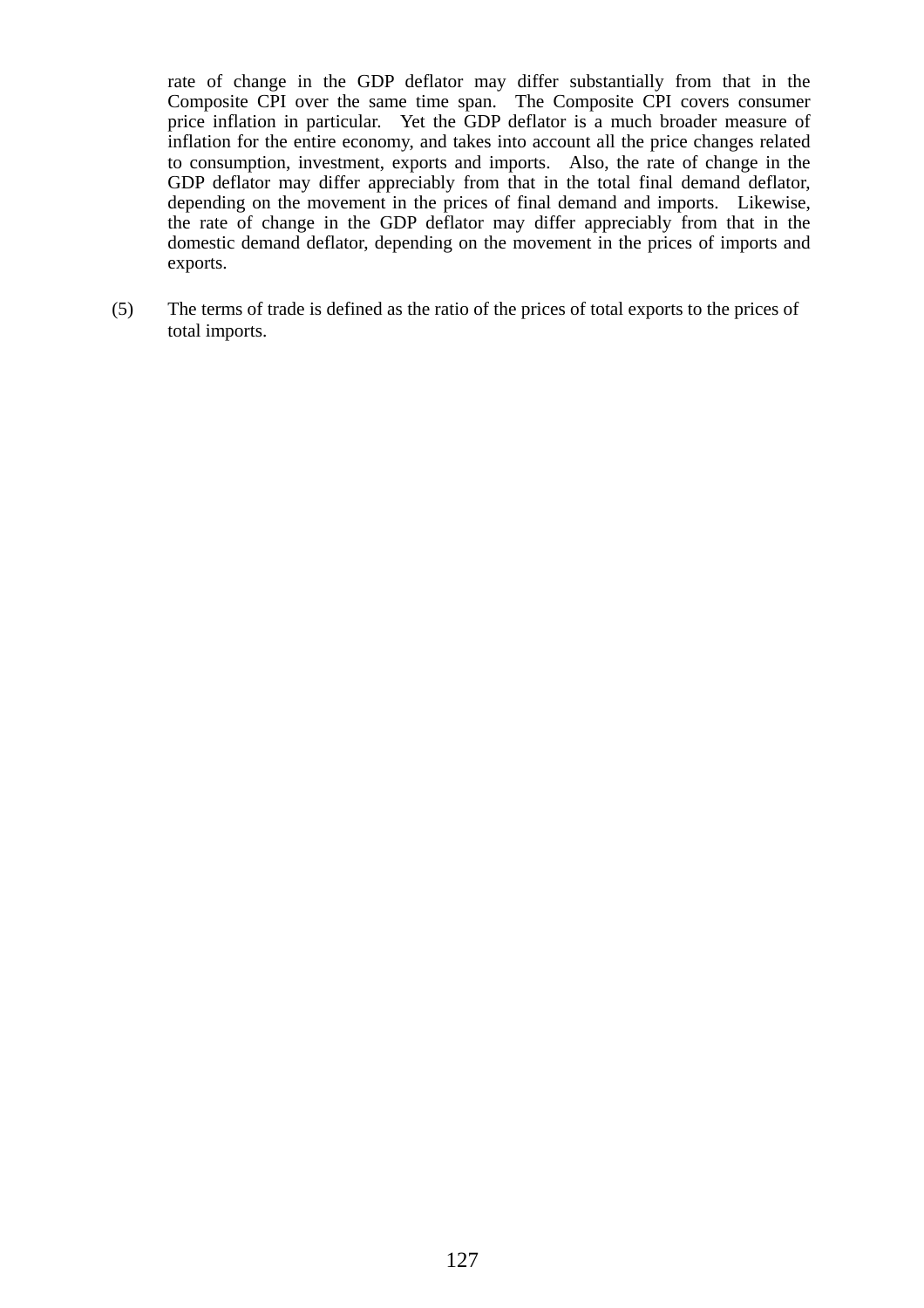## **Calendar of Events of Significance for the Hong Kong Economy in 2006**

1 Jan The third phase of Closer Economic Partnership Arrangement (CEPA) between the Mainland and Hong Kong came into effect. All products of Hong Kong origin could enter the Mainland tariff free, upon the CEPA rules of origin being agreed and met. 262 additional products were added to the list of goods with CEPA rules of origin, making a total of 1 370. Moreover, Hong Kong service suppliers enjoyed preferential access to the Mainland market in 27 service areas. The Mainland continued to reduce its import tariffs on more than 100 items in line with the World Trade Organization (WTO) commitments. The average import tariff rate was 9.9% in 2006. After this round of tariff reduction, the Mainland basically fulfilled its tariff reduction commitments under the WTO. The Mainland ceased levying export duty on textile exports. 3 Jan The People's Bank of China (PBOC) announced further measures to improve the managed float exchange rate regime and promote development of the foreign exchange market in the Mainland. Among other measures, over-the-counter transactions were introduced in the inter-bank spot foreign exchange market on 4 January. 4 Jan The Heritage Foundation and the Wall Street Journal released the 2006 Index of Economic Freedom. Hong Kong was rated the freest economy in the world for the 12th straight year, followed by Singapore and Ireland. 6 Jan The Office of the Telecommunications Authority (OFTA) introduced a new Services-Based Operator (SBO) Licence for the provision of Internet Protocol (IP) Telephony services. The creation of SBO Licence enabled services-based operators to enter the IP Telephony services market, thereby further enhancing market competition. 8 Jan The Hong Kong Shipping Register reached 30 million gross tonnage. 9 Jan The Hong Kong Monetary Authority (HKMA) launched the CMU Bond Price Bulletin website (www.cmu.org.hk). The website provided retail investors with convenient on-line access to indicative bond prices quoted by the major banks in Hong Kong, and help promote the retail bond market in Hong Kong. 10 Jan The new franchised bus fare adjustment arrangement came into effect. 17 Jan The Government granted the approval for the further planning of the Northern Link and the Hong Kong section of the Guangzhou-Shenzhen-Hong Kong Express Rail Link. The Kowloon Canton Railway Corporation (KCRC) was invited to proceed with further planning work of the project. 19 Jan HKMA announced the position of the Exchange Fund at the end of 2005. The Fund recorded an investment income of \$38.1 billion in 2005. After deducting interest and other expenses, net investment income was \$30.4 billion, of which the Fiscal Reserves' share amounted to \$10.0 billion. At the end of 2005, the Accumulated Surplus stood at \$443.2 billion.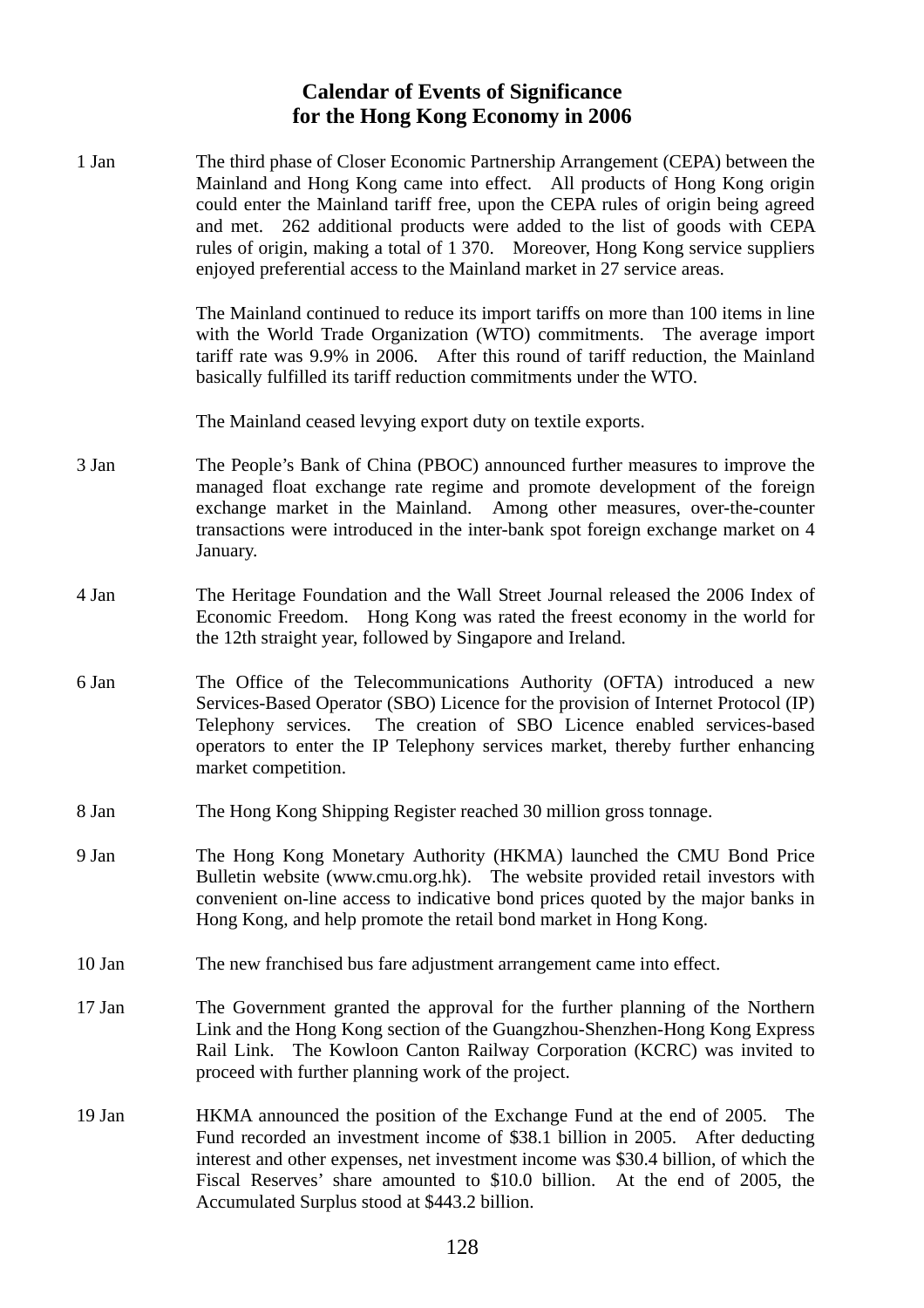- 23 Jan The Treasury Markets Association was established. The Association aimed to further promote the professionalism and competitiveness of the treasury markets in Hong Kong.
- 24 Jan The Housing Authority (HA)'s Subsidized Housing Committee endorsed the sale of surplus Home Ownership Scheme (HOS) flats, standing at about 16 600, from 2007 onwards. The surplus flats would be offered for sale to both public rental housing tenants and eligible households living in private housing.

 Holders of Document of Identity for visa purposes who held smart identity cards could make use of the automated passenger clearance channels and automated vehicle clearance channels (e-channels) at boundary control points.

31 Jan The construction of the Deep Bay Link (DBL) in the northwest New Territories was substantially completed. The DBL, together with the Hong Kong-Shenzhen Western Corridor, would serve to meet the increasing cross-boundary traffic needs.

> A circular, issued jointly by the Mainland's Ministry of Finance and four other Ministries, announced that foreign investors (including Hong Kong, Macao and Taiwan) were allowed to make strategic investments in tradable A shares of companies which had completed share reform, or companies which had been listed after the share reform, provided that these foreign investors would acquire at least a 10% stake and hold the stock for three years.

1 Feb The Marine Department introduced the Annual Tonnage Charge reduction scheme for ships registered in Hong Kong.

> The Base Rate under the Discount Window operated by HKMA was raised by 25 basis points to 6.0%, following an increase of the United States (US) Fed Funds target rate by the same magnitude to 4.5%.

- 11 Feb The Revenue (Abolition of Estate Duty) Ordinance 2005 came into effect.
- 14 Feb The International Monetary Fund (IMF) released its Staff Report on Hong Kong. IMF gave a positive assessment of Hong Kong's economic performance and commended the Government's fiscal and exchange rate policies. IMF also noted the importance of Hong Kong playing an increasing role in the Mainland's financial intermediation, which Hong Kong was well-positioned to assist given its sophisticated financial infrastructure.
- 17 Feb The Legislative Council (LegCo) Finance Committee approved the equity investment by the Financial Secretary Incorporated in the DTTN Limited. The investment was made in response to industry's demand for government investment in the company to ensure the neutrality and non-exclusivity of the Digital Trade and Transportation Network System.
- 22 Feb The Financial Secretary (FS) presented the Budget for the financial year 2006-07 to the LegCo.

FS proposed, among others, to lower the marginal salaries tax rates of the second, third and top tax bands by one percentage point from 8, 14 and 20 per cent to 7, 13 and 19 per cent respectively; and to extend the maximum number of years of deduction for home loan interest from 7 years to 10 years.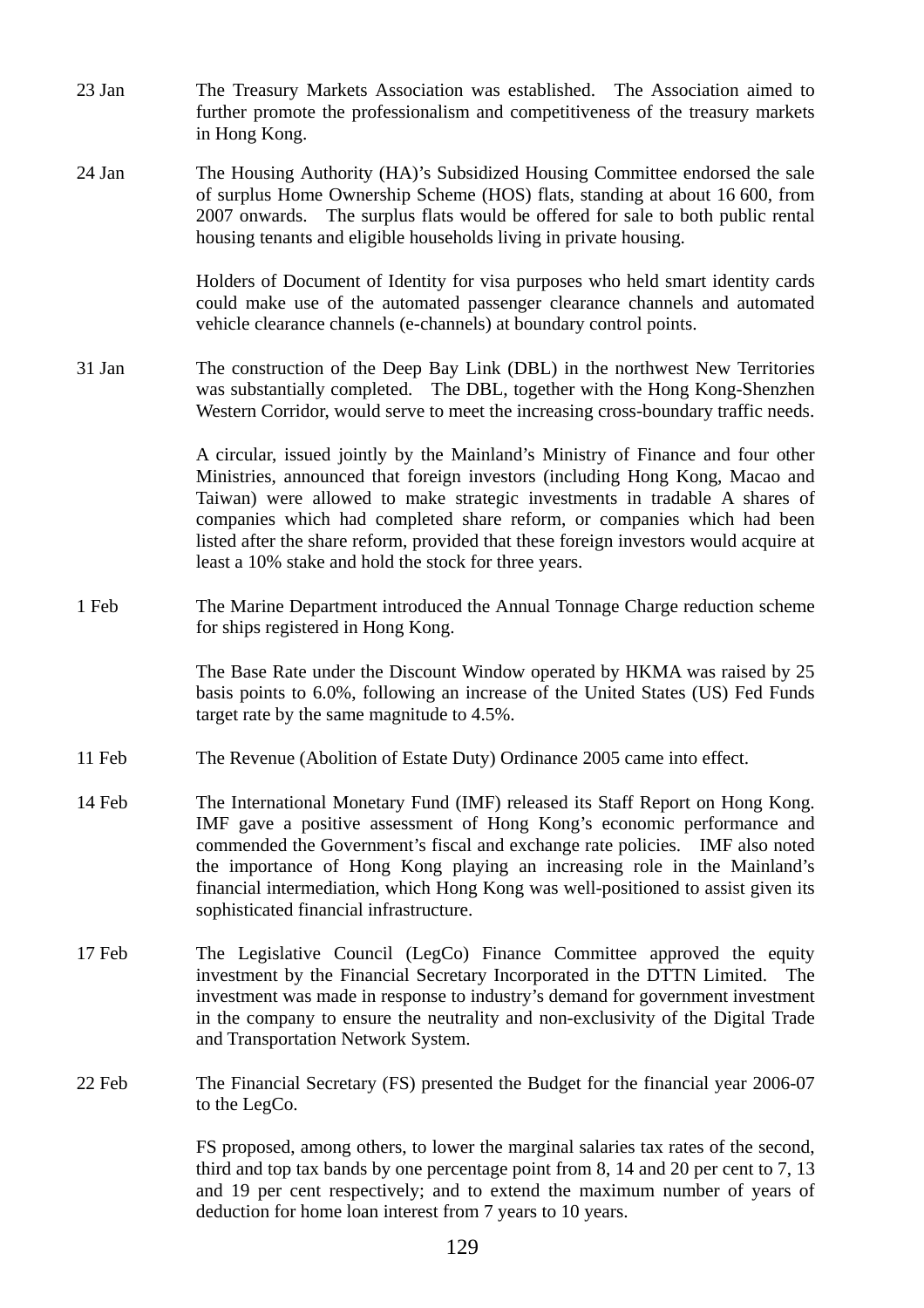The 2005 Economic Background and 2006 Economic Prospects were published along with the 2006-07 Budget. On Hong Kong's economic outlook for 2006, the Gross Domestic Product (GDP) growth was forecast at 4% to 5% in real terms, while the Composite Consumer Price Index (CPI) was forecast to increase by 2.3%.

1 Mar The United Kingdom (UK) Foreign and Commonwealth Office presented to UK parliament the 18th Six-monthly Report on Hong Kong covering the period July to December 2005. The Report stated that the "One Country, Two Systems" principle had generally worked well in practice and that the rights and freedoms promised to Hong Kong in the Joint Declaration and the Basic Law had continued to be upheld. It also reported that bilateral trade had continued to expand healthily.

> The Customs and Excise Department signed a Customs Co-operative Arrangement with the Customs Department of Thailand. The Arrangement pledged to strengthen cooperation in fighting transnational customs crimes.

- 2 Mar A pilot scheme was launched for opening up intellectual property in government information technology systems for commercial exploitation.
- 3 Mar The Commerce, Industry and Technology Bureau (CITB) commenced a three-month consultation on the proposed merger of the Broadcasting Authority and Telecommunications Authority to set up a unified regulator, namely the Communications Authority, to oversee the entire electronic communications sector. The merger proposal aimed to enhance regulatory co-ordination and efficiency, and facilitate further development of the electronic communications industry, thereby benefiting consumers. The public and the industry had responded positively. In the light of this, the Administration planned to introduce the relevant legislation into the LegCo in 2007.
- 6 Mar The Renminbi Settlement System was launched. Key functions of the System included a clearing and settlement system for renminbi cheques drawn on banks in Hong Kong for consumer spending in Guangdong, an automated system for remittance processing, renminbi bank card payments and renminbi position-squaring, and a real-time enquiry service for participants of the system.
- 9 Mar HA launched a three-month public consultation on the review of its domestic rent policy. The consultation paper set out the initial findings of the HA's Ad Hoc Committee on Review of Domestic Rent Policy. Amongst the most important reform proposals was the establishment of a more transparent and well-defined index-linked mechanism to guide future rent adjustments, both upwards and downwards, based on movements in consumer price or tenants' household income.
- 10 Mar The Revenue (Profits Tax Exemption for Offshore Funds) Ordinance 2006 was enacted.

 The Revenue (Personalized Vehicle Registration Marks) (PVRMs) Ordinance 2005 came into effect. Under the Scheme, a vehicle owner could choose a preferred registration mark, apply to the Transport Department and use it upon approval and bidding. Three auctions were held for the approved PVRMs in September, October and December of 2006.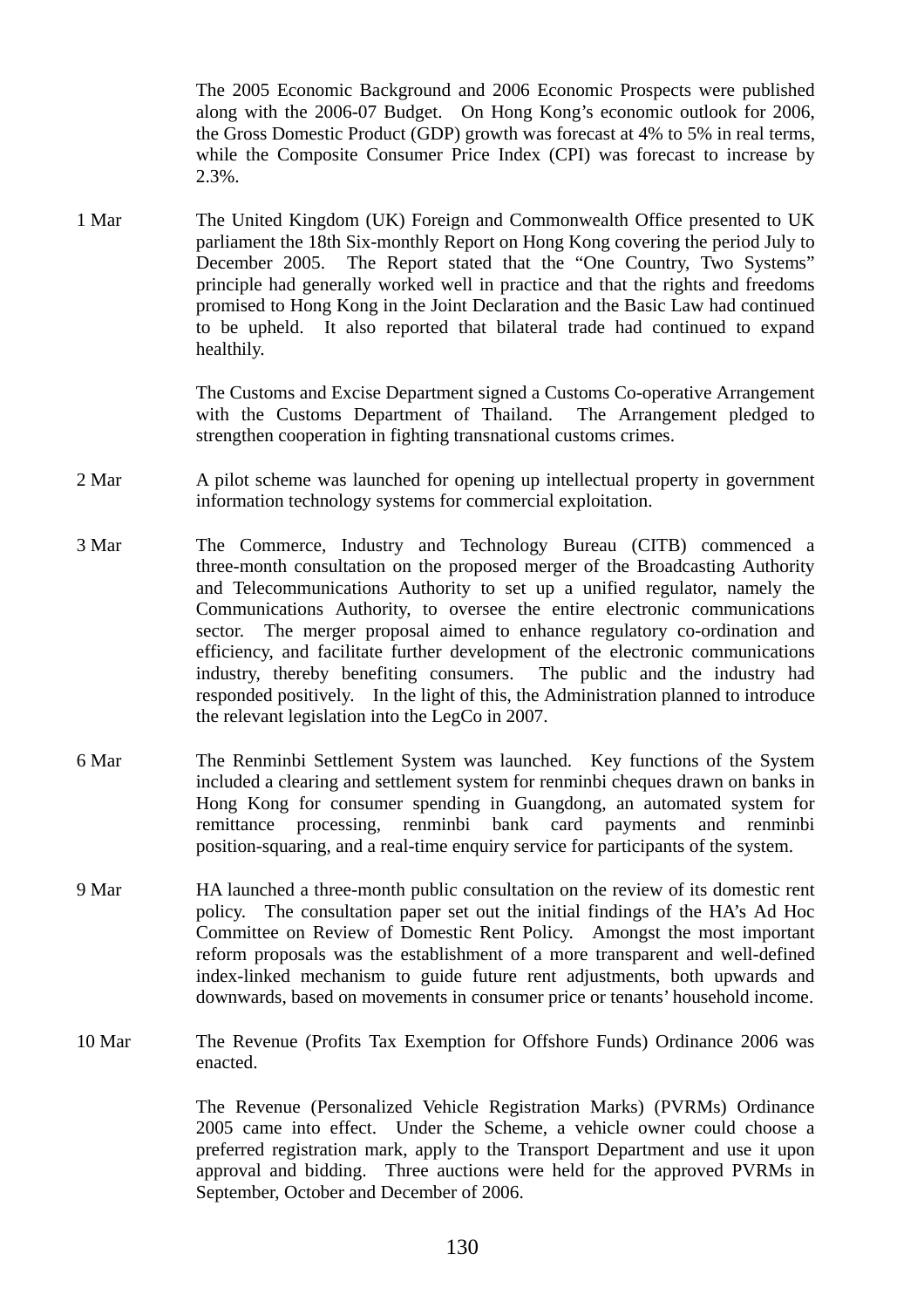- 13 Mar The income and asset limits for the HA's Waiting List applicants were increased by an average of 2.7% and 1.7% respectively for 2006–07 to reflect the change in consumer price levels and private rentals in Hong Kong over the year.
- 14 Mar The Mainland's 11th Five-year Plan (2006–2010) was endorsed in the fourth session of the 10th National People's Congress. The key targets of the Plan included building a new socialist countryside, boosting optimization and upgrade of industrial structure, speeding up services industry development and promoting balanced regional development. The Plan unequivocally supported Hong Kong in the development of its services industries such as financial services, logistics, tourism and information services, and the maintenance of its status as an international centre of financial services, trade and shipping.
- 16 17 Mar A seminar on the Avian Influenza Preparedness for the Aviation Sector cum Contingency Exercise was held. The seminar focused on the preparedness for the Avian Influenza in the aviation sector and provided a forum for delegates from various states/territories and international organizations to share experience in the fight against Avian Influenza.
- 17 Mar The Government announced the 2006–07 Application List for the sale of Government land, which comprised 33 residential sites and 12 commercial/business sites of various sizes and at various locations.

 The Copyright (Amendment) Bill 2006 was published in the Gazette. The Bill included proposals which sought to introduce new end-user criminal liability for copyright infringement, improve the copyright exemption regime, strengthen the protection for technological measures for copyright protection, introduce rental rights for films and comic books, and further liberalize the use of parallel imports. The Bill was introduced into the LegCo on 29 March 2006.

- 20 Mar The Planning Study on the Co-ordinated Development of the Greater Pearl River Delta (PRD) Townships, carried out jointly by Guangdong and Hong Kong, commenced. Its objective was to formulate a regional planning strategy for the Greater PRD Region.
- 21 Mar The third Digital Entertainment Leadership Forum was held, where overseas experts in digital entertainment shared their vision and experience with the local practitioners.
- 21 24 Mar The third Corporate Registers Forum, hosted by the Companies Registry, was held. The forum provided an opportunity for Registrars of Companies or their equivalents from all over the world to meet and exchange information and experiences on the latest international developments.
- 22 Mar The fourth Hong Kong Digital Entertainment Excellence Awards Presentation Ceremony was held. The awards aimed to recognize and honour the best works produced in Hong Kong in digital entertainment and to promote excellence in the field.

 The Civil Aviation Department (CAD) signed a Technical Arrangement on Aircraft Maintenance with Civil Aviation Directorate of Transport Canada for the mutual recognition of aircraft maintenance approval. This was an expansion of a previous arrangement signed in December 2005.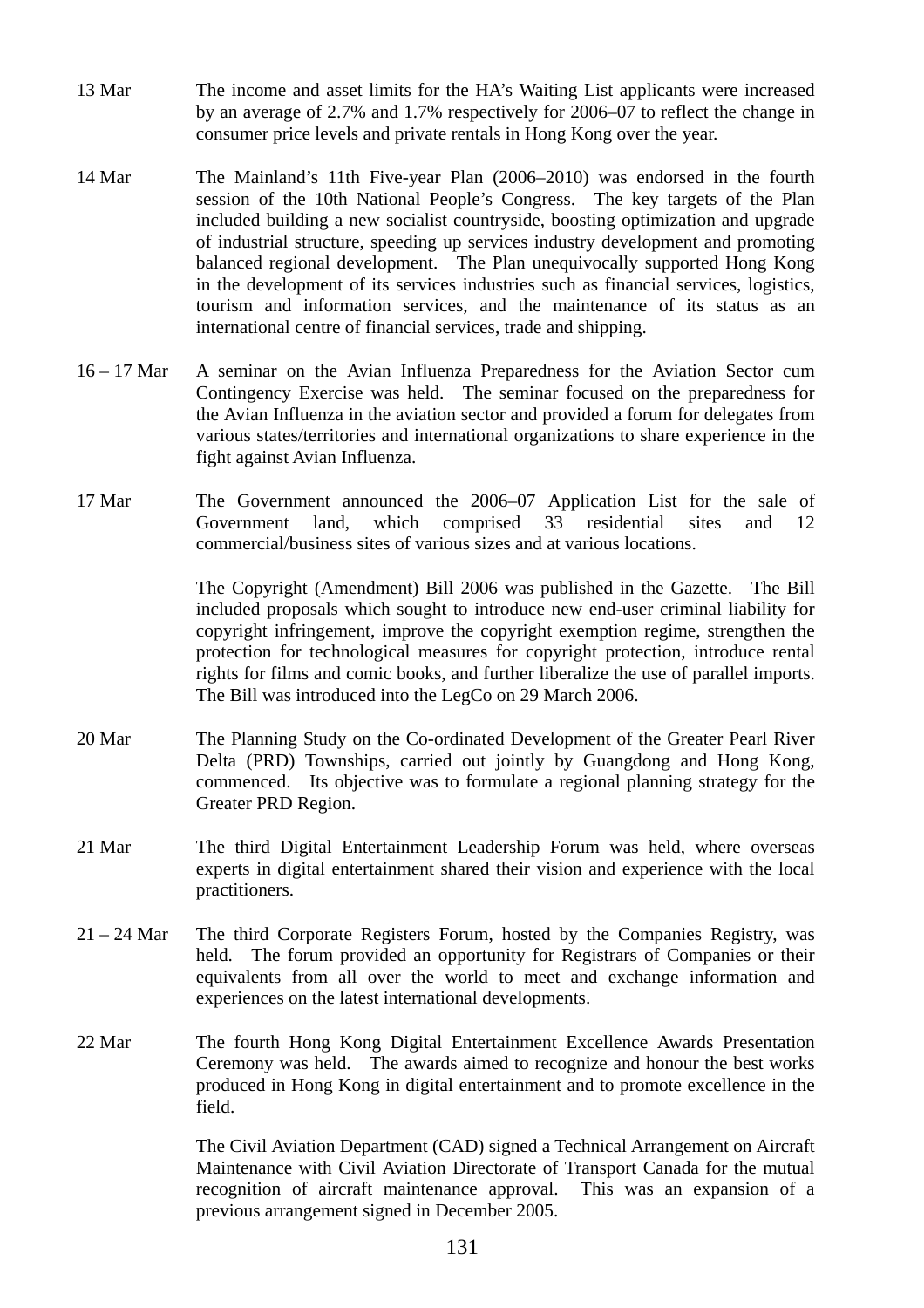23 Mar The Pan-PRD Financial Services Forum was held by the Financial Services and the Treasury Bureau (FSTB) to enable leaders and entrepreneurs from the Pan-PRD Region to gain a better understanding of Hong Kong's financing and investment services, and encourage them to use Hong Kong as the capital formation and investment platform. At the Forum, the Chief Executive of HKMA proposed a five-pronged financial development strategy for the maintenance of the status of Hong Kong as an international financial centre.

> The Hong Kong Mortgage Corporation Limited (HKMC) announced the launch of a debut issue under the Debt Issuance Programme for a \$100 million 2-year Composite Interest Rate Notes. It was another initiative by HKMC to promote product diversification in the Hong Kong debt market.

- 29 Mar The Base Rate under the Discount Window operated by HKMA was raised by 25 basis points to 6.25%, following an increase of the US Fed Funds target rate by the same magnitude to 4.75%.
- 31 Mar The second stage consultation exercise on the Future Development of the Electricity Market in Hong Kong ended with over 17 000 submissions. The Government would finalize the post-2008 regulatory arrangements taking into account the public comments received.

 The Office of the US Trade Representative released the 2006 National Trade Estimate Report on Foreign Trade Barriers. The report gave recognition to Hong Kong's continued efforts in protecting intellectual property rights and highlighted Hong Kong's efforts in removing service barriers and opening up markets.

- 6 Apr The Treasury Markets Association launched the Spot USD/HKD Fixing. The Fixing served as a benchmark for the market exchange rates of US dollar against Hong Kong dollar at 11:00 a.m. Hong Kong time and was expected to provide a reference rate for the pricing of Hong Kong dollar-linked currency products.
- $10$  Apr  $-$ 23 Aug About 15 hectares of land in Tai Po and Kwai Chung were tendered out to meet the demand of land for port and logistics use.
- 11 Apr The Government announced that a non-binding Memorandum of Understanding (MOU) was signed with the MTR Corporation Limited on the structure and terms for the merger of the Mass Transit Railway (MTR) and the Kowloon-Canton Railway (KCR) systems. Under the merger proposal, KCRC would grant a service concession with an initial term of 50 years to MTR Corporation Limited to operate the KCR system. The proposed merger would bring overall benefits to the community as a whole.
- 12 Apr The Securities and Futures Commission signed a MOU with the Israel Securities Authority to facilitate cooperation on enforcement of securities laws and exchange of information.
- 13 Apr The Report on the Consultancy Study on the Local Auto-fuel Retail Market was released. The consultant concluded that there was no clear evidence of collusion by the oil companies in setting prices of auto-fuel. Nevertheless, given the inherit characteristics of the local auto-fuel market, the consultant recommended that the Government should consider preventive measures for prohibiting cartel behaviour, either through general or sector-specific competition laws.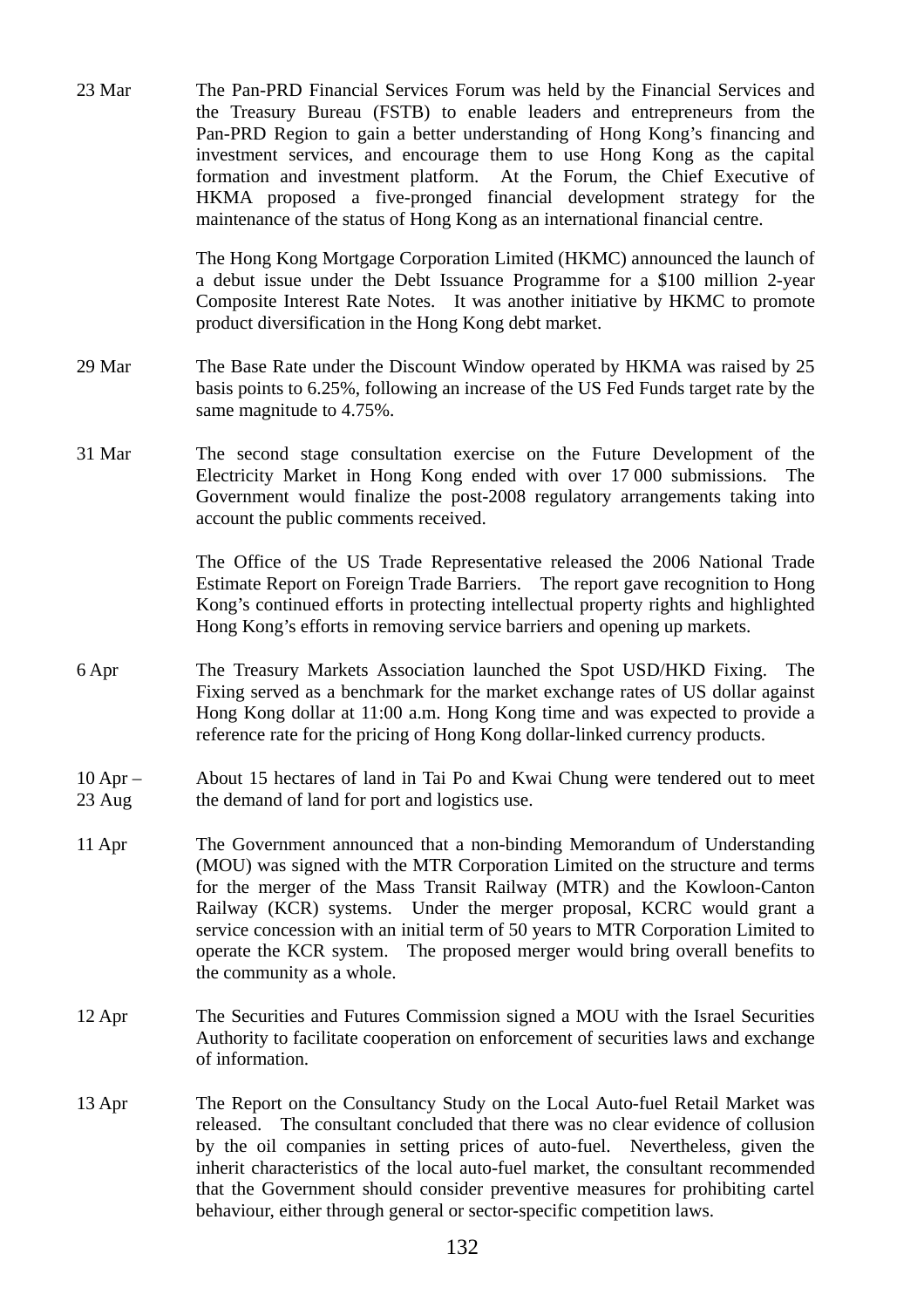- 14 15 Apr The Cross-Straits Economic and Trade Forum was held in Beijing. At the conclusion of the Forum, the Mainland announced a new package of 15 policies to boost cross-straits exchanges and cooperation in favor of Taiwan compatriots.
- 14 17 Apr The ICT Pavilion 2006 was held. The event provided a platform for the industry to promote their information and communications technology (ICT) products and services, and opportunity for business matching among local, Mainland and overseas companies.
- 18 Apr Standard & Poor (S&P) upgraded Hong Kong's foreign currency and local currency rating outlooks from "Stable" to "Positive". S&P also affirmed Hong Kong's long-term foreign currency and long-term local currency ratings at "AA-".

 PBOC, the Chinese Banking Regulatory Commission and the State Administration of Foreign Exchange together issued new rules allowing Mainland institutions and residents investing in offshore financial products through onshore commercial banks.

20 Apr The second meeting of the Mainland and Hong Kong Science and Technology Co-operation Committee was held in Hong Kong. The Committee agreed to organize various activities, such as innovation achievements exhibition and forums, and to promote technological exchange and collaboration between the Mainland and Hong Kong.

> Five new Research and Development (R&D) Centres were set up, with funding support from the Innovation and Technology Fund, to undertake industry-oriented research in technologies demanded increasingly in the PRD region. The Centres aimed to become the focal points of applied R&D and develop core competencies in the selected focus areas of automotive parts and accessory systems; information and communications technologies; logistics and supply chain management enabling technologies; nanotechnology and advanced materials; and textiles and clothing.

- 21 Apr The first batch of civil celebrants of marriages was appointed to provide greater flexibility and convenience to marrying parties.
- 27 Apr The US State Department published its ninth report on Hong Kong after Hong Kong's reunification with the Mainland. The report gave an overall positive assessment of the developments in Hong Kong in the 12-month period ending March 2006. It recognized that Hong Kong remained an international city and one of the world's freest and most open economies. It affirmed Hong Kong's autonomy, rule of law, respect for freedom and civil liberties, and praised Hong Kong's contribution to issues of interests to the US. It also gave recognition to Hong Kong's strong support for global counterterrorism efforts.

 HA announced that the monthly and hourly charges at its car parks would be adjusted downwards, with effect from 1 June 2006, to boost occupancy rate of its 108 car parks with 27 410 parking spaces.

28 Apr PBOC raised the benchmark interest rate of loans with a maturity of one-year of the financial institutions by 27 basis points to 5.85%. It was the first time since 2004.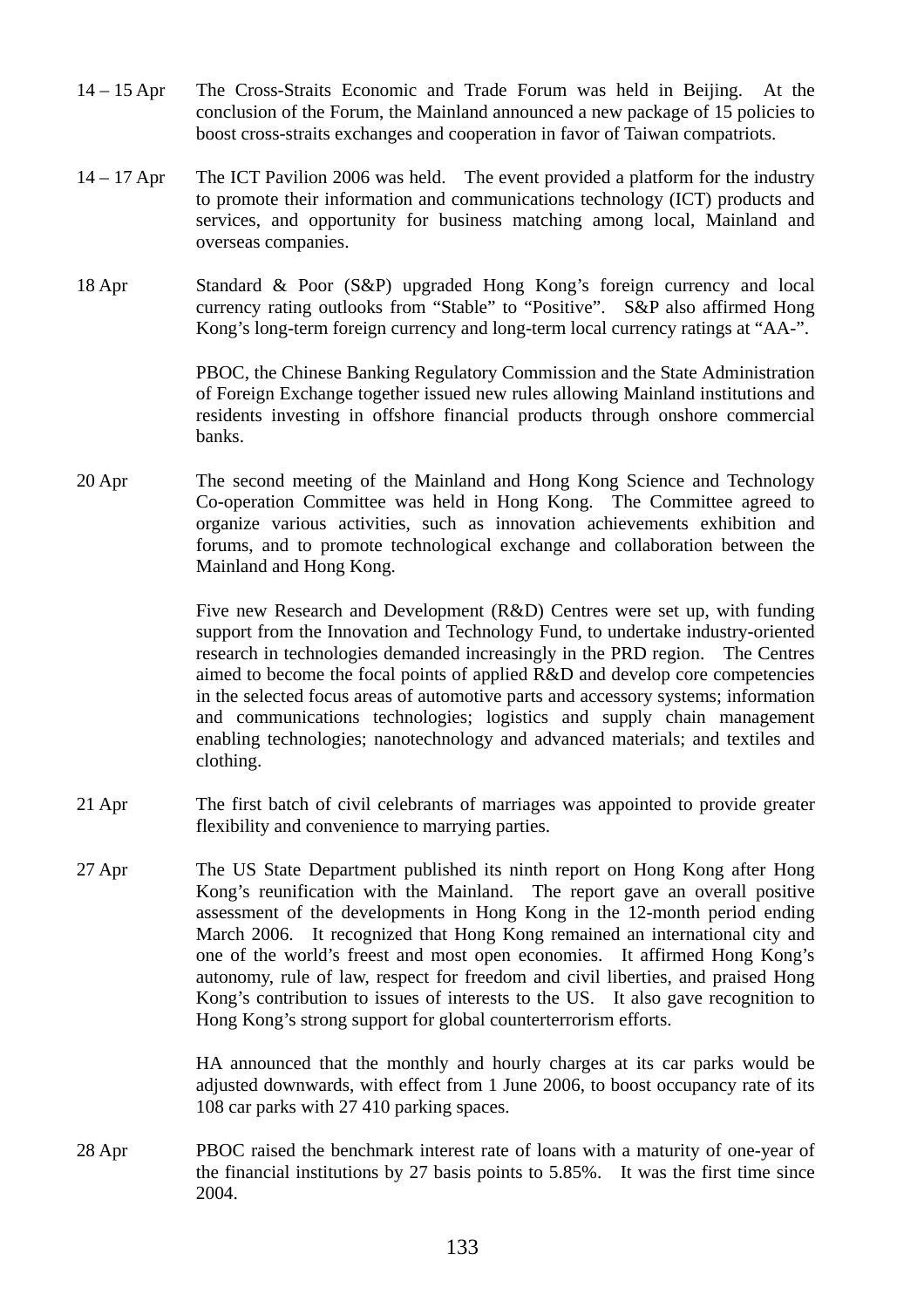- 1 May The Individual Visit Scheme (IVS) was extended to cover six more Mainland cities, including Nanchang, Changsha, Nanning, Haikou, Guiyang and Kunming, bringing the total number of IVS cities to 44.
- 8 May The China Securities Regulatory Commission lifted the restriction, which lasted for around a year, on fund raising by enterprises in the A-share market. Listed companies could once again raise additional capital from the stock market by issuing new shares, share placement and other types of securities.
- 11 May The International Institute for Management Development once again ranked Hong Kong as the second most competitive economy in the world in 2006 and the most competitive amongst the small economies.

 The Base Rate under the Discount Window operated by HKMA was raised by 25 basis points to 6.5%, following an increase of the US Fed Funds target rate by the same magnitude to 5.0%.

- 16 17 May The Greater PRD Business Council Joint Investment and Trade Promotion Sub-group, in conjunction with Invest Hong Kong, organized the first private-owned enterprises study mission to Hong Kong. Over 30 delegates from Guangdong private-owned enterprises came to study the business environment and explore how Hong Kong could be used as a springboard to access the international market.
- 17 May The China Securities Regulatory Commission issued new rules and regulations governing initial public offerings (IPOs), which effectively lifted the restriction on IPOs in the A-share market. This followed the earlier measures announced in resuming fund raising activities by already listed companies.

 The First Expert Group on Co-operation in Informatisation Meeting under the Hong Kong/Guangdong Co-operation Joint Conference was held in Guangzhou. The Meeting aimed to foster co-operation between the two places.

- 18 May The Mainland's State Council announced six guidelines to cool property markets nationwide following its meeting on 17 May.
- 20 May Hong Kong Wetland Park, a world-class conservation, education and tourism facility, was opened. The Park attracted a total of over 750 000 visitors in its first six months of operation.
- 21 31 May FS visited New Zealand and Australia to meet with ministers responsible for trade, economic and financial portfolios as well as business leaders in the two countries to provide an update on the strong recovery of Hong Kong's economy and initiatives taken to reinforce Hong Kong's position as a leading international financial, business and tourist centre.
- 23 May The Government published the First Quarter Economic Report 2006. The Report pointed out that the Hong Kong economy sustained its strong upturn, with GDP leaping by a stronger-than-expected 8.2% in real terms over a year earlier. The strong growth momentum was underpinned by the robust growth in exports of both goods and services amidst surging intra-regional trade and vibrant inbound tourism. Locally, consumption spending picked up on the back of improving employment incomes and stronger household balance sheet and investment expenditure also maintained strong growth.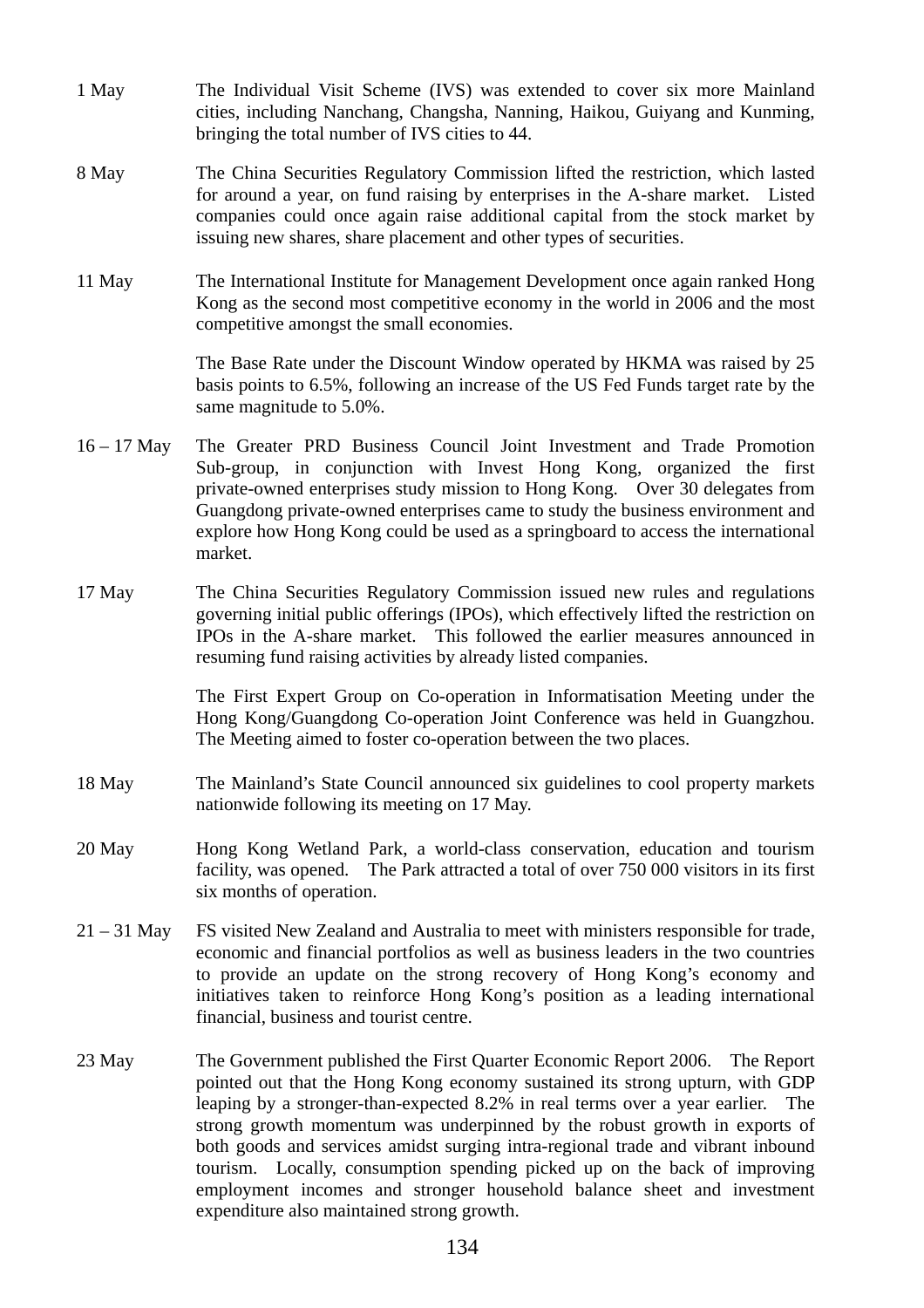In the May update of the economic forecast for 2006, the forecast growth rate in real terms of GDP was kept at 4% to 5%, same as the forecast first released in the Budget. Meanwhile, the forecast rate of increase in the Composite CPI was lowered to 2.0%.

26 May The LegCo Finance Committee approved an allocation of \$1 billion to launch a Third Matching Grant Scheme. The Scheme was opened for application by the eight University Grants Committee-funded institutions from 1 June 2006 to 28 February 2007 to match their eligible private donations. As at end-November, over \$1.2 billion of private donations were secured by the institutions under the Scheme.

> The Intellectual Property Department completed the launch of its interactive electronic services. These services enabled instant approval for renewal of registered trademarks and patents, change of particulars for owners and agents of trademark, patents and designs, extension of time of trademark applications, and registration of assignments and assents for registered marks and trademark applications.

- 29 May The Office of the Commissioner of Insurance (OCI) and the Office of the Superintendent of Financial Institutions Canada concluded a MOU to strengthen supervisory cooperation and exchange of information between the two regulators.
- 31 May The Immigration Department completed the installation of all e-channels at boundary control points.
- 1 Jun The OCI and the National Association of Insurance Commissioners of the US concluded a MOU to strengthen supervisory cooperation and exchange of information between the two regulators.

 Bank of China Ltd, one of the four largest state-owned commercial banks in the Mainland, was listed in Hong Kong, raising equity fund of \$86.7 billion through IPO. This surpassed Hong Kong's IPO fund raising record set by China Construction Bank Corporation last year.

 The Voluntary Surrender Scheme for Pig Farmers was launched to reduce the risk to public health and the threat to the environment posted by pig farming. Under the Scheme, pig farmers were encouraged to exit the trade permanently in exchange for ex-gratia payment.

- 2 Jun CAD signed a Cooperation Arrangement on Mutual Acceptance of Approval of Aircraft Maintenance Organizations with the General Administration of Civil Aviation of China and Macao Civil Aviation Authority. This Cooperation Arrangement, which included entire aircraft maintenance, was an expansion of a previous one signed in May 2002 that covered only aircraft component maintenance.
- 2 4 Jun A Hong Kong Special Administrative Region (HKSAR) mission led by the Chief Executive (CE) visited Guangxi. The governments of Guangxi and HKSAR agreed to strengthen cooperation in areas including tourism, financial services, aviation and exhibition.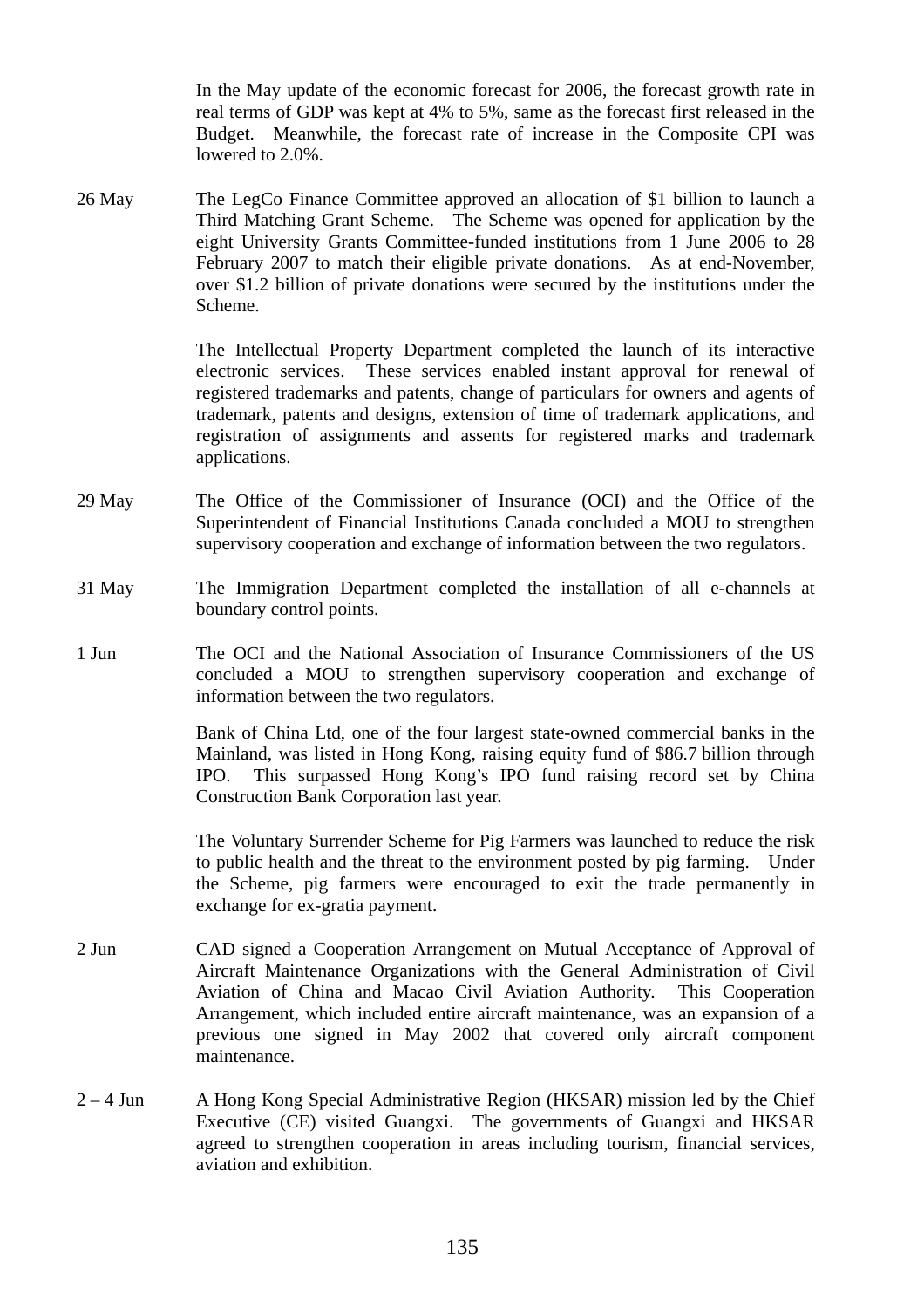4 – 7 Jun A HKSAR delegation led by CE attended the Third Pan-PRD Regional Cooperation and Development Forum and the Third Pan-PRD Trade Fair in Kunming, Yunnan. The delegation met "9+2" officials and experts and held fruitful discussions with them on ways forward of Pan-PRD cooperation.

> At the margin of the Forum, a logistics delegation led by the Secretary for Economic Development and Labour signed seven MOU on exchange and cooperation with the Yunnan Provincial Economic Commission.

- 5 8 Jun The 31st Annual Conference of International Organization of Securities Commissions (IOSCO) was successfully held by the Securities and Futures Commission in Hong Kong. The presence of more than 650 regulators and market practitioners from 135 jurisdictions around the world made the event the largest gathering for an IOSCO Annual Conference in recent years. During the conference, member jurisdictions reached important decisions, including a new resolution that encouraged members to examine the legal framework under which they operated and to enable the freezing of assets derived from cross-border securities and derivatives violations.
- 6 7 Jun The Seminar on Financial Infrastructure jointly organized by PBOC and HKMA was held in Beijing and Shanghai. The Seminar aimed at sharing experience of the financial infrastructures in the Mainland and Hong Kong, and further reinforcing co-operation between the two places on the development of financial infrastructure.
- 13 Jun An Industry Working Group on Prevention of Money Laundering and Terrorist Financing was formed. The Working Group aimed to further strengthen the banking industry's preparedness to meet new challenges in the prevention of money laundering and terrorist financing activities, and to serve as a forum for discussing international developments on anti-money laundering and exchanging views on issues affecting the implementation of international standards and other related matters.
- 14 Jun Cathay Pacific Airways Limited (CPA) was voted the "Best Airline Asia", and Hong Kong Dragon Airlines Limited (Dragonair) voted, for the fifth consecutive year, the "Best Airline – China" in a large scale annual survey undertaken by Skytrax Research in the UK involving over 13 million voters of over 93 nationalities from September 2005 to May 2006.

 The Cross-straits Aviation Transport Exchange Council and the Taipei Airlines Association reached a consensus on the framework of chartered flights for festivals and special cases. The two sides also agreed to open chartered flights for emergency medical rescue, first aid and chartered cargo flights for special needs.

- 15 Jun The second E-government Conference was held to facilitate the sharing of experience of major economies in setting policies and pushing through programmes for transforming government service delivery under a citizen-centric approach. Over 100 senior government officials attended the event.
- 16 Jun The system for electronic submission of cargo manifests, which commenced operation in 2003, was fully implemented. Henceforth, manifests for ocean and river cargoes had to be submitted by electronic means.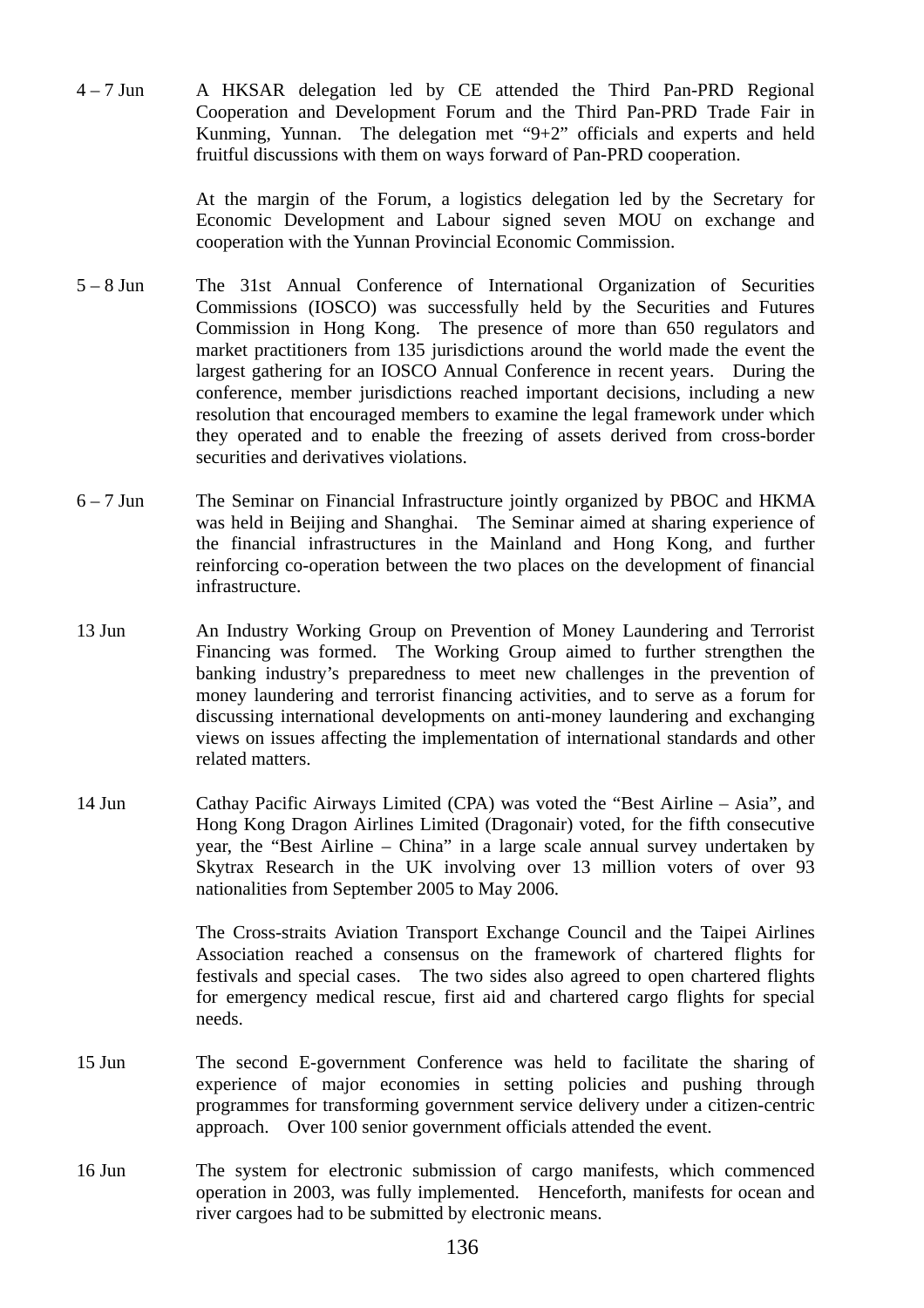- 23 Jun The Industry Task Force convened by the Hong Kong Association of Banks, comprising representatives from FSTB and HKMA, announced a package of recommendations to minimize the impact of branch closures on the public.
- 27 Jun The Government of the HKSAR and the Central People's Government signed the Supplement III to CEPA. From 1 January 2007, the Mainland would implement 15 new liberalization measures in 10 existing service areas. The two sides also agreed to add protection of intellectual property as a new initiative under the trade and investment facilitation (TIF) framework of CEPA, bringing the number of TIF areas to eight. In addition, with effect from 1 July 2006, the number of products with CEPA rules of origin was increased to 1407.

 The Mobile Enterprise 2006: Conference & Exhibition was held to promote the development and adoption of mobile and wireless applications in various industries in Hong Kong.

- 28 Jun The Immigration Department launched the Quality Migrant Admission Scheme. The Scheme aimed to attract highly skilled or talented persons from the Mainland and overseas to settle in Hong Kong in order to further enhance Hong Kong's economic competitiveness in the global market. Results of the first selection exercise were announced in November 2006 with 83 applications approved in principle.
- 29 Jun The Ministry of Commerce and the Government of the HKSAR jointly organized the Mainland, Hong Kong and Macao Trade and Economic Co-operation Forum in Hong Kong to mark the third anniversary of the signing of CEPA. 600 guests from the three places attended the Forum.
- 30 Jun The Hang Seng Index (HSI) Services Limited announced the inclusion of H-share companies as HSI constituents and an increase of the maximum number of HSI constituents from 33 to 38. This was the first time that the number of HSI constituents was adjusted since the establishment of HSI in 1969.

 The Base Rate under the Discount Window operated by HKMA was raised by 25 basis points to 6.75%, following an increase of the US Fed Funds target rate by the same magnitude to 5.25%.

1 Jul The State Administration of Foreign Exchange of the Mainland allowed enterprises to buy foreign currencies according to their needs for foreign investments, provided that the investment projects were approved by the relevant authorities.

> The Government implemented the first phase of the five-day week scheme to reduce the pressure on government staff and to improve the quality of their family life, without impairing operational efficiency. It was expected that the scheme would have a positive impact on the community. The first phase covered more than 70 000 public officers.

4 Jul The Competition Policy Review Committee released its review report. Having reviewed local and overseas competition models, the Committee concluded that without appropriate legislative backing it would be difficult to combat anti-competitive practices effectively. The Committee therefore proposed that a cross-sector competition law be introduced.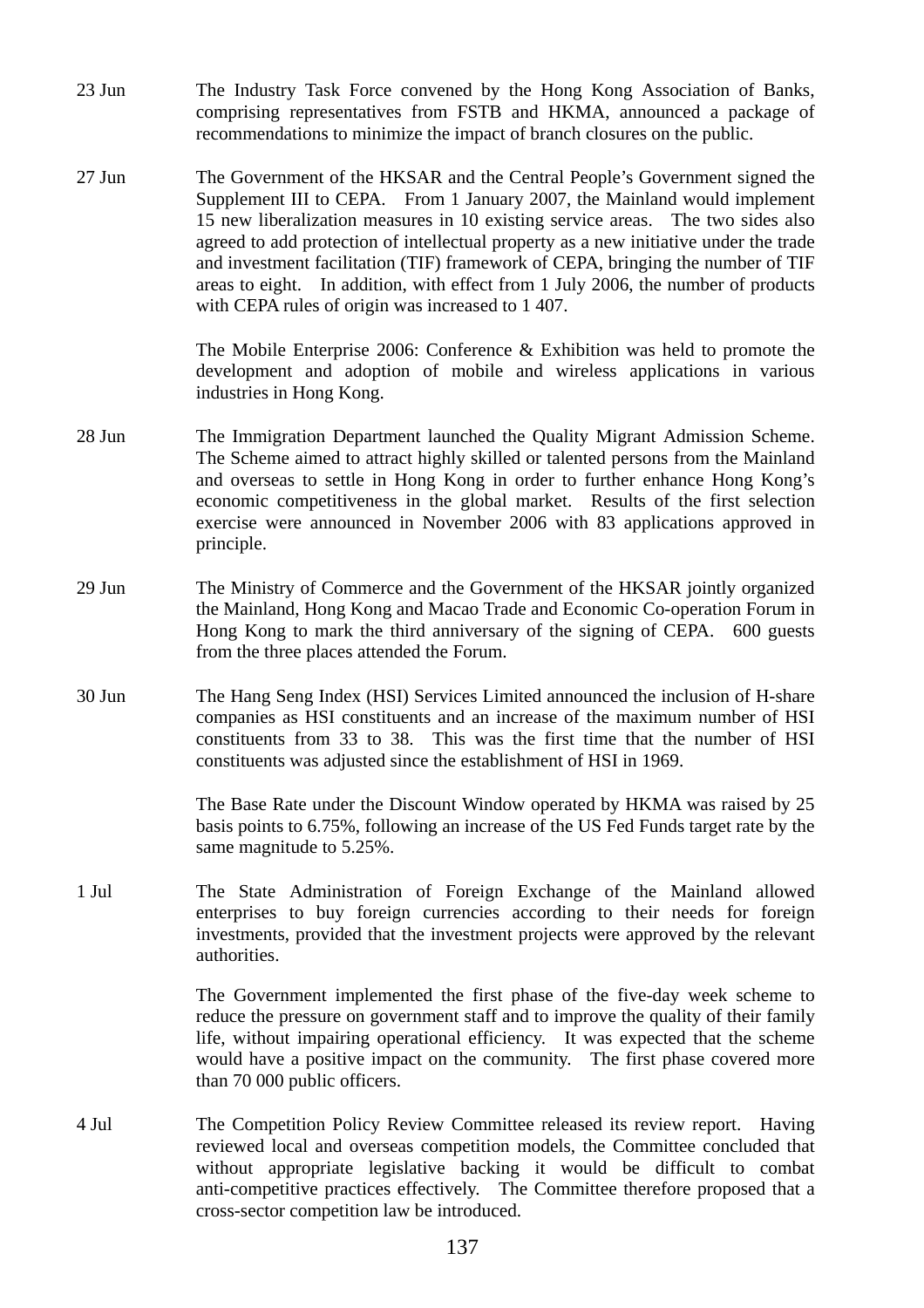5 Jul CAD endorsed the reclassification of Hong Kong International Airport (HKIA) to a Code 4F aerodrome for accommodating aircraft with wing span up to 80 m, following the upgrading works on essential airfield and apron facilities by the Airport Authority (AA) in preparation for the future operation of the new large aircraft Airbus A380 at HKIA.

> PBOC raised the renminbi reserve requirement ratio of deposit-taking financial institutions by 0.5 of a percentage point in response to the rapid growth of monetary and credit aggregates.

- 7 Jul Moody's upgraded Hong Kong's local currency outlook from "Stable" to "Positive". Moody's also indicated it would review Hong Kong's foreign currency rating for possible upgrade.
- 10 Jul The Customs and Excise Department, in collaboration with the Hong Kong Brands Protection Alliance, launched the Fast Action Scheme to facilitate investigation of infringing activities at large-scale exhibitions.
- 12 Jul The Government introduced into the LegCo the Unsolicited Electronic Messages Bill after careful consideration of the views received in the public consultation exercise. The Bill strived to strike a balance between containing the spamming problem and allowing the development of legitimate electronic marketing in Hong Kong. The Bill proposed that all types of commercial electronic messages, including email, fax, or pre-recorded voice messages but excluding person-to-person telemarketing calls, originating from or sent to Hong Kong, should be regulated.
- 13 Jul The Financial Reporting Council Ordinance was enacted by the LegCo, providing for the establishment of the Financial Reporting Council to investigate irregularities concerning auditors and reporting accountants of listed entities and to enquire into non-compliance matters regarding financial statements of listed entities.
- 14 Jul OFTA issued a consultation paper to solicit public views on its proposal of updating the regulatory framework to pave the way for the fixed-mobile convergent era. Issues identified in the consultation included interconnection settlement arrangement between fixed and mobile networks, the local network access charge arrangement and licensing regime, etc.
- 18 Jul Government held the first land auction of 2006-07. A residential site of 2 240 m<sup>2</sup> at Cheung Sha, Lantau Island was sold for \$30.5 million.

 FSTB launched a public consultation exercise on tax reform for some nine months.

19 Jul Expansion work on the Hong Kong Convention and Exhibition Centre began. The \$1.4 billion project would create 40% more exhibition space and was scheduled for completion in the first half of 2009.

> The Customs and Excise Department, in collaboration with the Intellectual Property Department, copyright owners' associations and 11 local youth uniformed groups, launched the Youth Ambassador Against Internet Piracy Scheme to combat sharing of infringing copyright materials on the Internet using the BitTorrent (BT) software.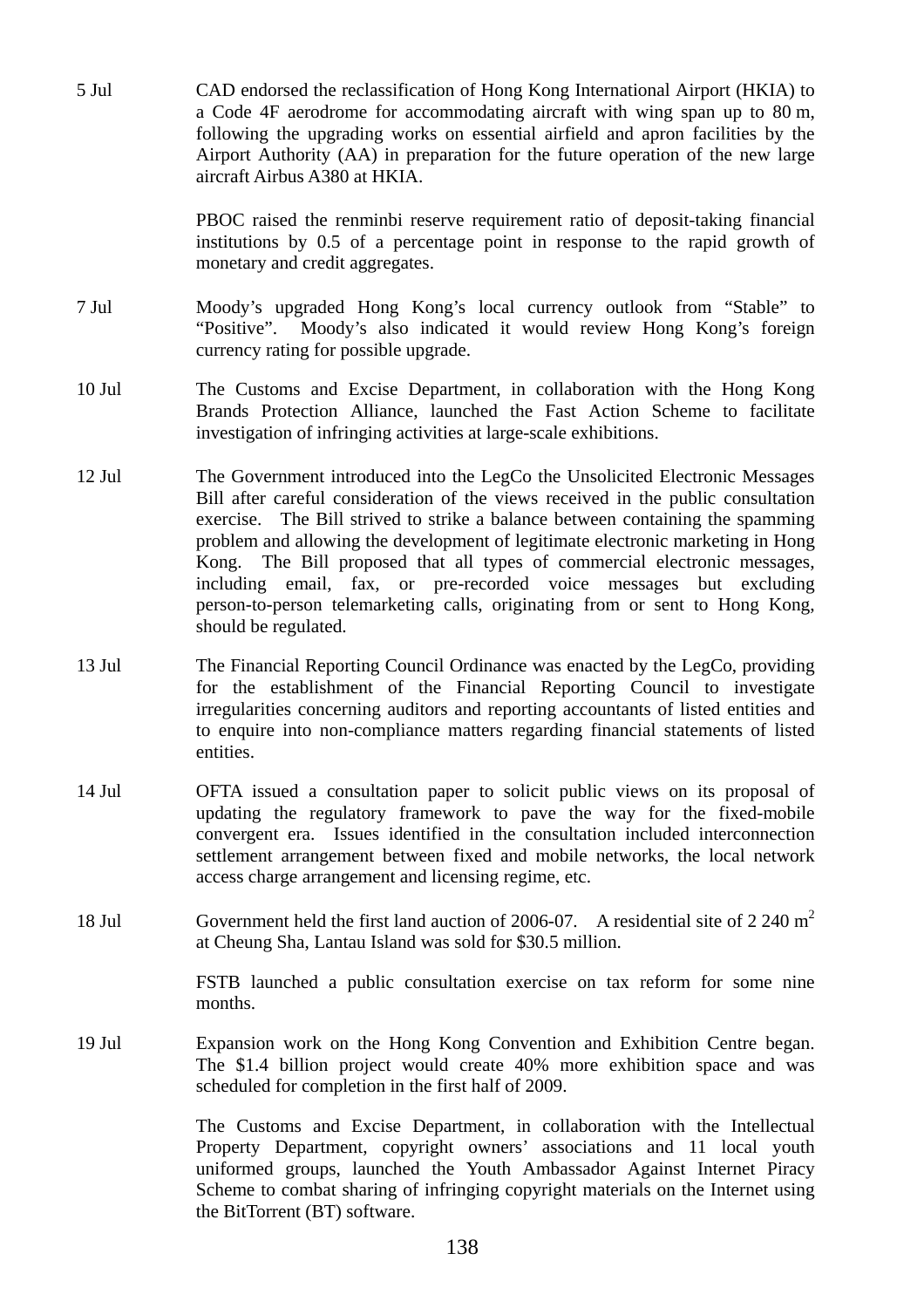- 20 Jul A package of measures to improve occupancy rate at the HA's retail premises in 181 public rental housing estates or HOS housing courts was endorsed. More flexible terms of letting by advertising short-term lettings through instant open tender or direct negotiations on a first-come-first-served basis were introduced.
- 25 Jul Fitch upgraded Hong Kong's long-term foreign currency rating outlook to "Positive" from "Stable". Fitch also affirmed Hong Kong's long-term foreign currency rating at "AA-" and long-term local currency rating at "AA+" with a stable outlook.

 The UK Foreign and Commonwealth Office presented to UK parliament the 19th Six-monthly Report on Hong Kong covering the period January to June 2006. The Report stated that the "One Country, Two Systems" principle had generally worked well in practice and that the rights and freedoms promised to Hong Kong in the Joint Declaration and the Basic Law had continued to be upheld. It also reported that bilateral trade had continued to expand healthily.

27 Jul S&P upgraded Hong Kong's foreign and local currency ratings to "AA" from "AA-", with stable outlooks. This was the highest rating that S&P had ever assigned to Hong Kong.

> HKMA published the investment results of the Exchange Fund for the first half of 2006 and the unaudited balance sheet of the Exchange Fund for the end of June 2006. HKMA earned for the Exchange Fund an investment income of \$30.7 billion in the first half of 2006. The share of investment income for the fiscal reserves placed with the Exchange Fund was \$8.7 billion. The Accumulated Surplus of the Exchange Fund recorded an increase of \$17.1 billion. At the end of June 2006, the total assets of the Exchange Fund was \$1,105.2 billion.

> At the WTO General Council meeting, the Director-General of the WTO recommended suspending the Doha Development Agenda negotiations as impasse persisted in the area of agriculture. The recommendation was accepted by WTO Members at the meeting. It would not be possible to complete the Doha Round by the end of 2006 as targeted.

- 2 Aug The Ninth Plenary Meeting of the Hong Kong Guangdong Cooperation Joint Conference was held. The two governments reached agreement on a number of issues, including major infrastructural projects, air quality improvement, control-point operation, facilitating cross-boundary flow of people and cargo, food safety and prevention of diseases. The two sides also agreed to step up co-operation in various aspects to tie in with the future development of Guangdong, and to grasp the opportunities brought about by the development under the 11th Five-Year Plan.
- 3 Aug HKMA released for public consultation a draft of the Banking (Capital) Rules, which would be the implementing Rules for Basel II.
- 9 Aug The 2006 Guangdong-Hong Kong Technology Cooperation Funding Scheme invited applications. Jointly launched by the Innovation and Technology Commission of the HKSAR and the Guangdong Provincial Department of Science and Technology since 2004, the Scheme aimed to enhance collaborations among research institutions and technology enterprises in Hong Kong and Guangdong. In 2006, the two sides earmarked a total of \$800 million to support applied R&D projects that would facilitate industry upgrading.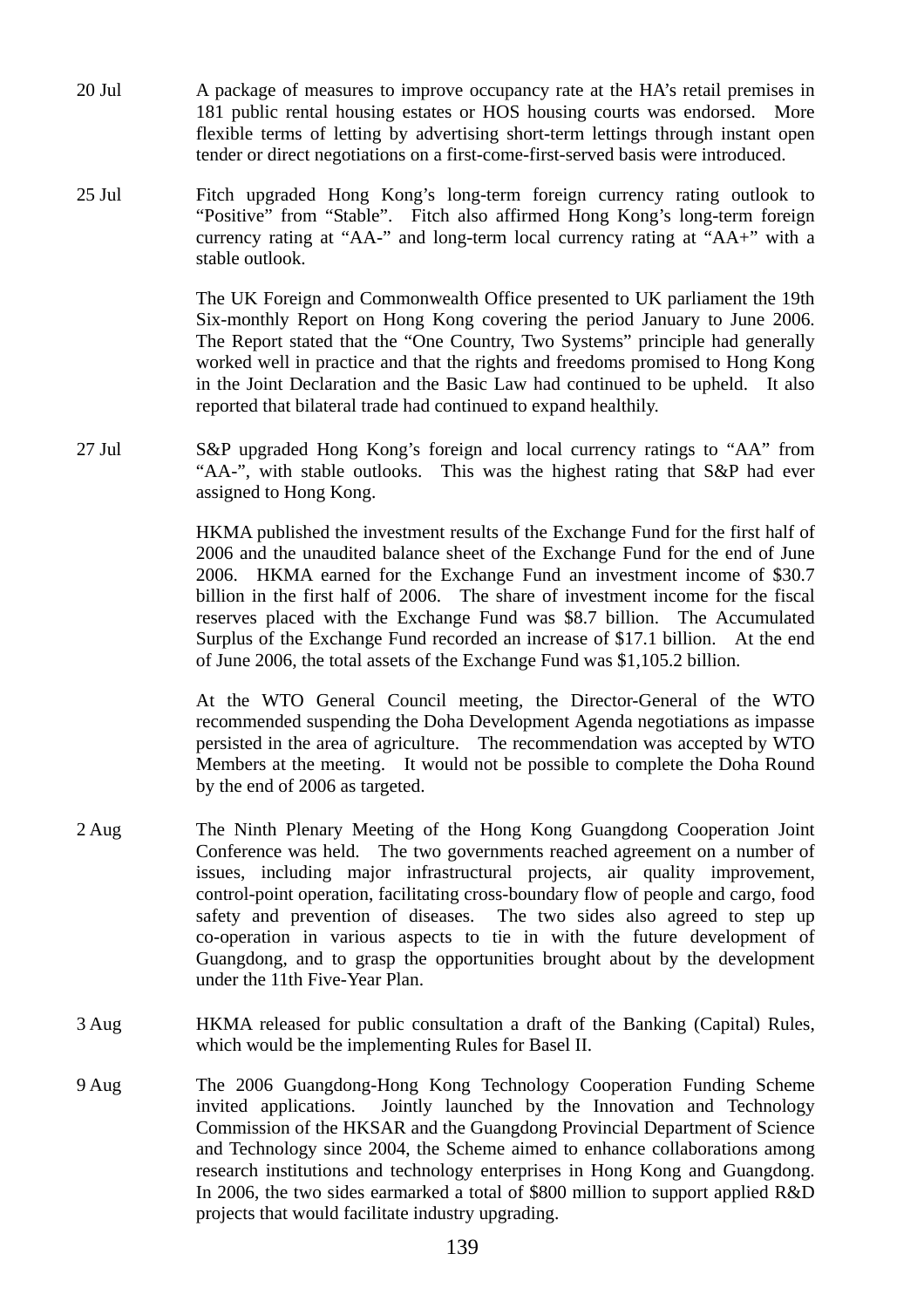15 Aug The Betting Duty (Amendment) Ordinance 2006 came into effect to reform the horse race betting duty regime based on gross profit margin.

> PBOC decided to raise the reserve requirement ratio of deposit-taking institutions by 0.5 of a percentage point to strengthen liquidity management, restrain the relatively fast growth of money and credit and preserve a sound development momentum.

- 19 Aug POBC further raised the benchmark lending rates for financial institutions by 27 basis points. The benchmark interest rate of loans with a maturity of one-year was raised to 6.12%.
- 21 Aug The Government of the HKSAR and the Central People's Government signed a new Arrangement for the Avoidance of Double Taxation on Income and Prevention of Fiscal Evasion. The new Arrangement, which extended the scope of the original Arrangement signed in 1998, covered direct income earned by businesses and individuals as well as indirect income; and it ensured that the same income would not be doubly taxed in the two tax jurisdictions.
- 22 Aug The Government published the Half-yearly Economic Report 2006. The Report pointed out that the Hong Kong economy grew by 5.2% in real terms in the second quarter over a year earlier, after an exceptionally strong growth in the first quarter. Externally, exports of goods grew more moderately owing to the weaker external demand and the feeding-through of a stronger US dollar in the earlier period. Yet exports of services maintained notable growth momentum, bolstered by continued distinct growth in offshore trade and vibrant inbound tourism. Locally, consumption demand continued to hold up well alongside improving employment conditions.

 In the August update of the economic forecast for 2006, the forecast growth rate in real terms of GDP was kept at 4% to 5%, same as the forecast in the May round. GDP growth for the year as a whole was likely to be close to the upper end of the range forecast. Likewise, the forecast rate of increase in the Composite CPI was maintained at 2.0%.

- 23 Aug The first shipment of chilled pork from the Mainland was introduced to Hong Kong, thereby adding to the variety of meat available to local consumers. The chilled pork came from registered plants in the Mainland where slaughtering and meat processing procedures were strictly monitored.
- 31 Aug The MTR Corporation Limited submitted the West Island Line Revised Proposal to the Government.
- 1 Sep HKMC announced the launch of a new retail bond issue under the Retail Bond Issuance Programme, including Hong Kong dollar two-year notes, US dollar two-year notes and Hong Kong dollar 10-year zero-coupon bonds. This was the first time that a zero-coupon bond product was offered to the retail public in Hong Kong and it was also the first time HKMC issued retail bond with 10-year tenor.

 The Guidelines for Sponsors and Compliance Advisers were gazetted. The Guidelines outlined the specific eligibility criteria and ongoing requirements for sponsors and compliance advisers acting for listing candidates and listed companies. The Guidelines took effect on 1 January 2007.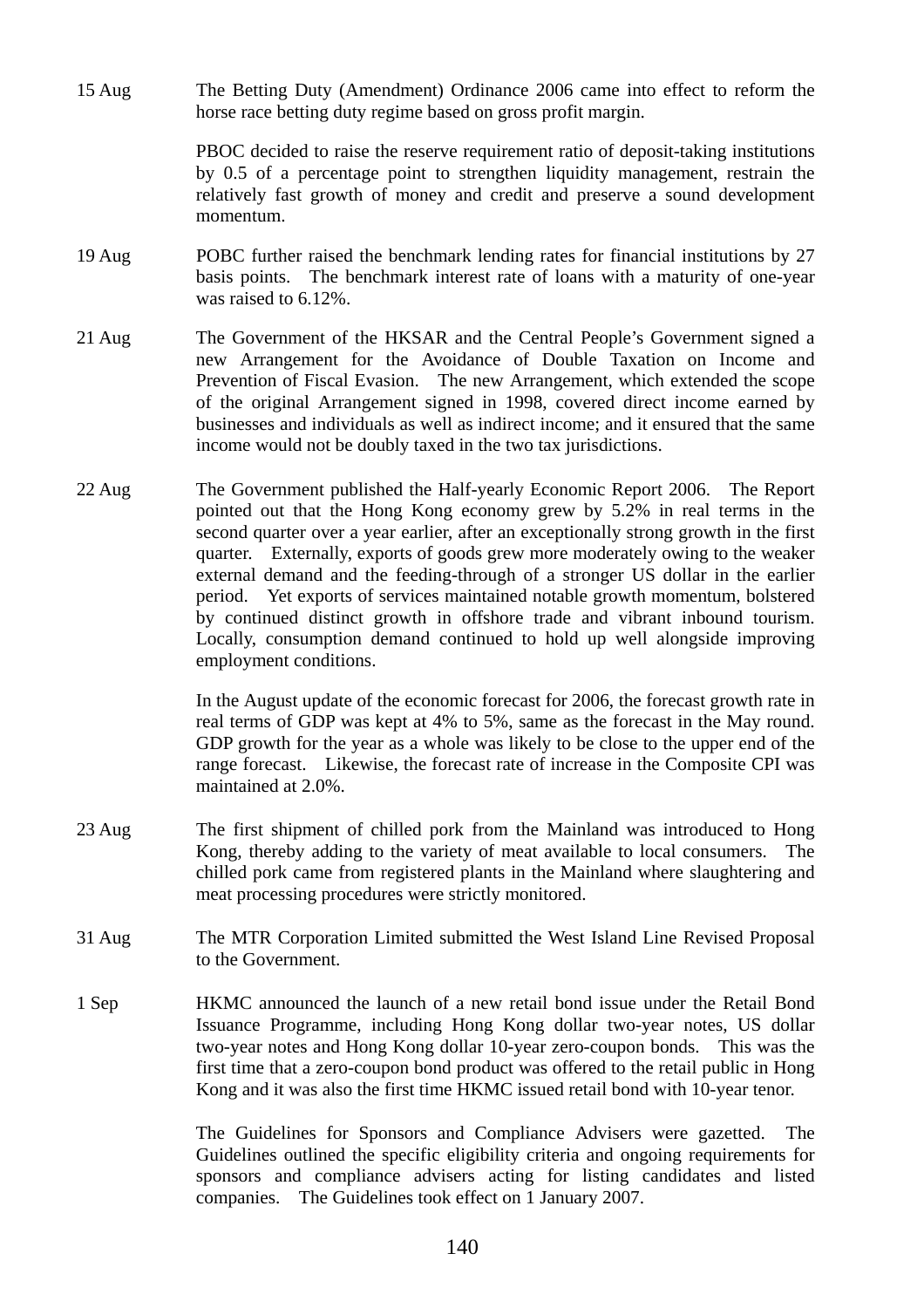HKMA released for public consultation a draft of the Banking (Disclosure) Rules. These Rules and the Banking (Capital) Rules comprised the full implementing Rules for Basel II.

- 3 Sep The Office of the Government Chief Information Officer (OGCIO) completed the implementation of its Central Computer Centre outsourcing initiative. This signified a major milestone of data centre outsourcing in the Government of the HKSAR, which facilitated the development of data centre service industry in Hong Kong.
- 6 Sep Hong Kong was ranked the fifth amongst 175 economies in the world in terms of the ease of doing business and the second most business-friendly in Asia, according to the World Bank's report on Doing Business in 2007.

 A new one-stop portal, GovHK, was soft launched to the general public for trial use. To facilitate access to government information and services, GovHK clustered related content offered by different government bureaux and departments by subjects familiar to citizens, such as education and training, employment, health and medical services, transport and motoring.

 The Hong Kong Economic and Trade Office in Shanghai commenced operation to promote Hong Kong's exchanges and cooperation with the eastern region of the Mainland, covering the Yangtze River Delta region and its peripheries.

7 Sep Hong Kong remained the freest economy in the world, according to the 2006 Annual Report on the Economic Freedom of the World jointly released by the Fraser Institute of Canada, CATO Institute of the US and more than 70 think tanks.

> The European Commission published its eighth report on the HKSAR. The report pointed out that Hong Kong continued to enjoy a high degree of autonomy under the Basic Law and the principle of "One Country, Two Systems". It also commented, among others, that Hong Kong's economy showed strong economic growth, restoring fiscal balance for the first time since 1997.

11 Sep The Economic Summit on China's 11th Five-Year Plan and the Development of Hong Kong was held to provide a platform for the Government and all sectors of the community to discuss how Hong Kong should respond to the challenges and opportunities arising from the 11th Five-Year Plan and to come up with a set of strategic proposals.

> The first H-share company, the China Construction Bank, was included as a HSI constituent stock.

- 11 13 Sep TDC organized its first large-scale solo exhibition, Style Hong Kong in Budapest Exposition, in Hungary to present innovative and lifestyle products from over 100 Hong Kong manufacturers and traders to Central and Eastern European buyers and further explore business opportunities in these emerging markets.
- 12 Sep A residential site of  $2.076 \text{ m}^2$  at Tsing Lung Tau was sold by way of auction for \$53 million.

 Specified non-permanent residents holding smart identity cards could make use of e-channels at boundary control points.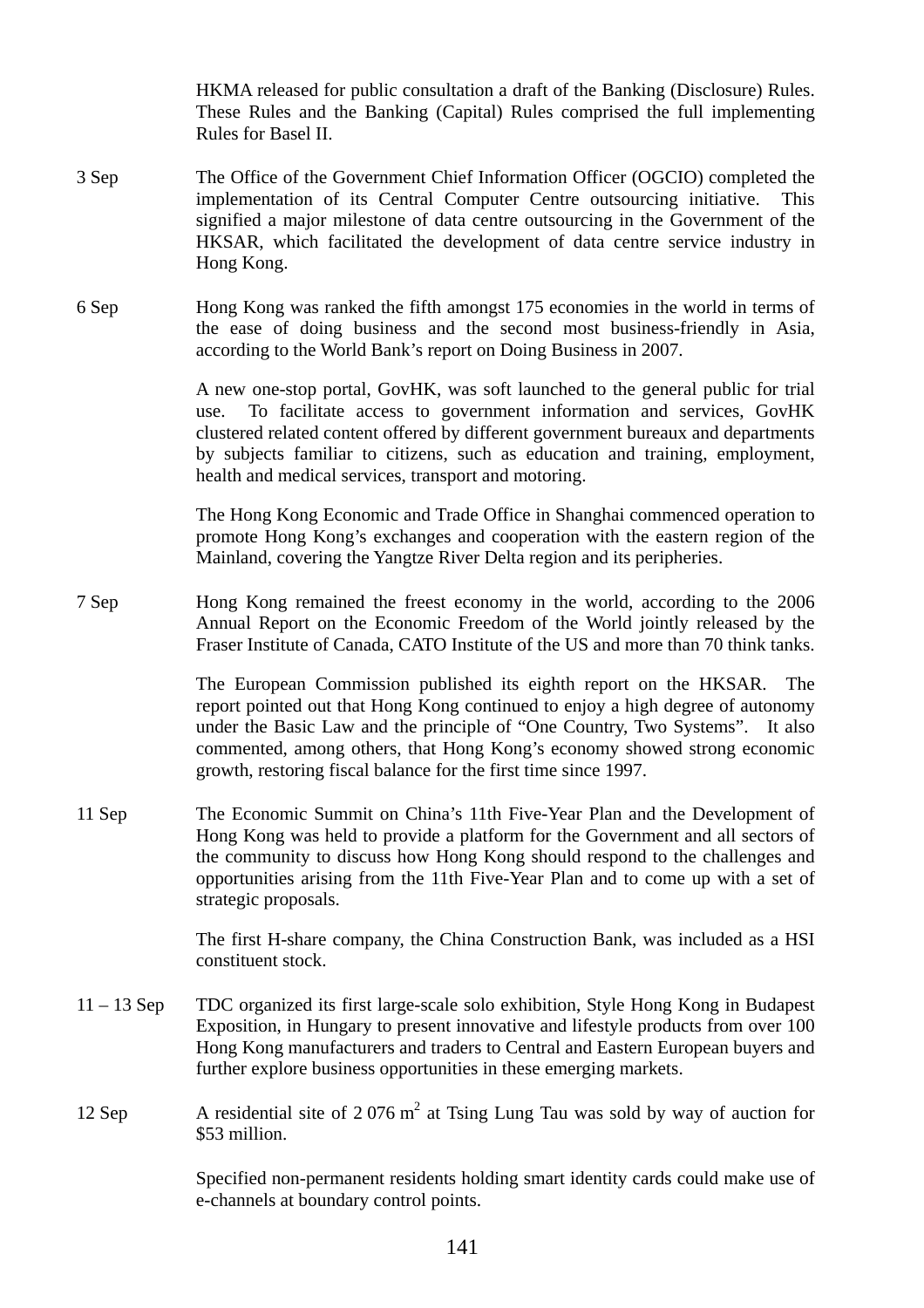- 14 Sep The Mainland announced the adjustment of the rates of tax rebate for certain exports. Among which, the rates of tax rebate for products of industries which were high energy-consuming, high resource-consuming, and/or high pollution-generating were reduced or eliminated. The Mainland also classified products with zero export rebate into the prohibited category for processing trade. The measures took effect from 15 September 2006.
- 15 Sep The Telecommunications Authority announced its decision to put resellers of telecommunications services under the regulation of a class licensing regime with a view to ensuring level playing field in the market and enhancing consumer protection. Under the new regulatory regime, resellers would automatically become class licensees without any requirements of individual licence applications or registrations. They would be subject to the licence conditions aiming at consumer protection, such as provision of more information to the consumers.
- 15 16 Sep The eHealth Forum 2006 was held. The Forum drew together the policy makers and key executives from relevant government departments and agencies as well as major corporations of both healthcare and ICT industries. It was a major international event for healthcare professionals.
- 17 19 Sep FS participated in the IMF/World Bank Annual Meeting held in Singapore. He also took the opportunity to meet with the Minister of Finance, the Governor of PBOC and the US Federal Reserve Board Chairman.
- 18 Sep Ngong Ping 360 was opened, which brought about another brand new tourist attraction to Hong Kong. It comprised a 20-minute cable car ride offering a spectacular panoramic view of the beautiful landscape of Lantau Island, and a traditional Chinese and Buddhist themed village.
- 21 Sep The Asian-Oceanian Computing Industry Organization (ASOCIO) ICT Summit 2008 Bidding Committee, headed by the Information and Software Industry Association, won the bid for staging the ASOCIO ICT Summit 2008 in Hong Kong.
- 22 Sep The Securities and Futures Commission published the Consultation Conclusions on Possible Reforms to the Prospectus Regime in the Companies Ordinance. Implementation of the proposed initiatives would more closely align Hong Kong's public offering regime with that of other leading jurisdictions and support Hong Kong's continuing role as an international financial centre.
- 24 26 Sep A HKSAR mission led by CE visited Hunan. The delegation attended the First Central China Trade and Investment Expo in Changsha.
- 25 Sep The Hong Kong Digital Content Alliance was formed by 12 organizations and trade bodies of the creative industries under the Programme to Promote Legal Download of Digital Content in Hong Kong. The Alliance would implement initiatives to arouse public awareness of the importance of legal download of digital content.

 The Deposit Protection Scheme in Hong Kong started providing deposit protection. The Scheme would help strengthen public confidence in the banking system and contribute to the maintenance of financial stability.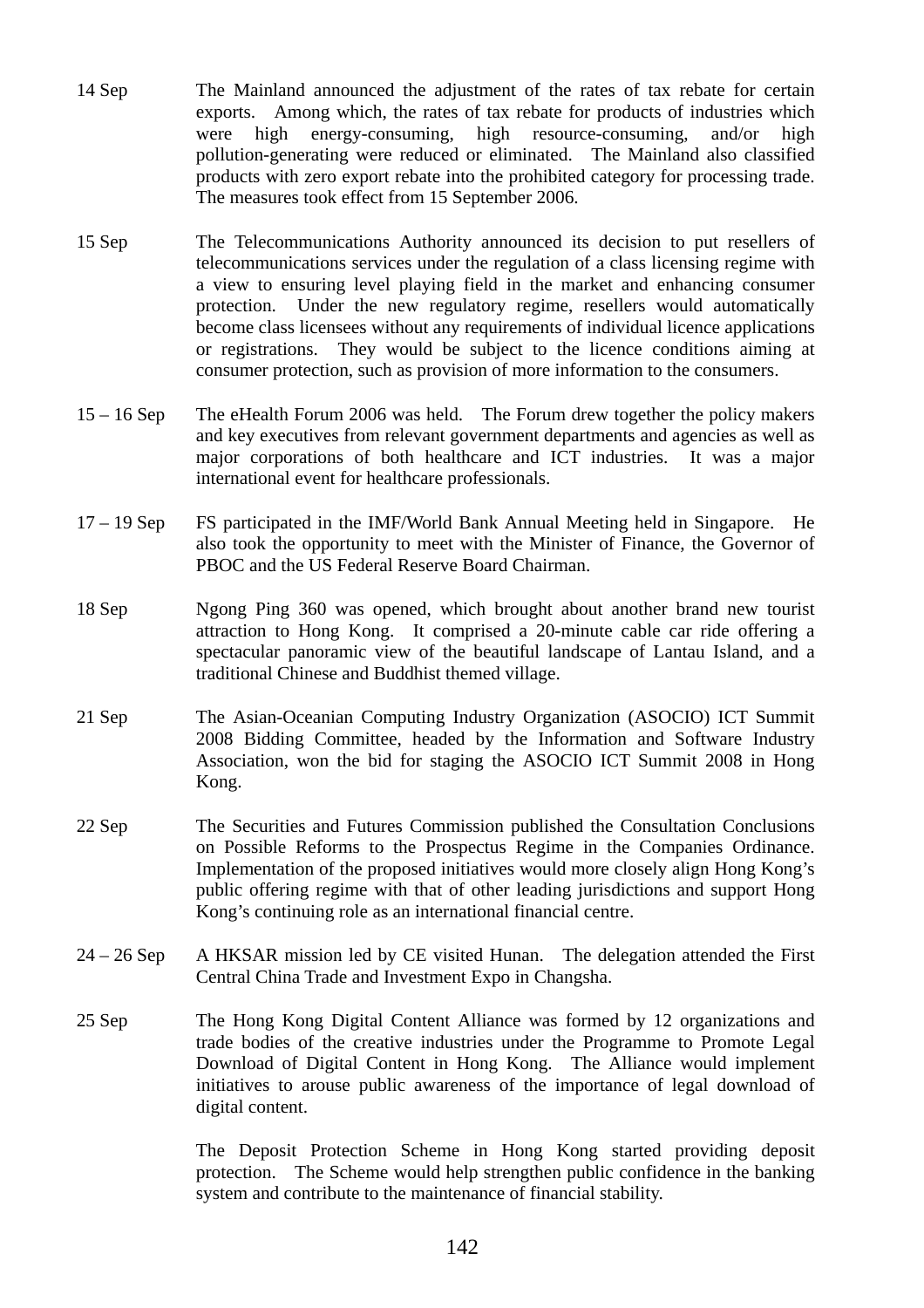26 Sep The World Economic Forum released its Global Competitiveness Report 2006–2007. Hong Kong's ranking rose to 11th, from 14th last year.

> Results of the 2006 Annual Survey of Companies in Hong Kong Representing Parent Companies located outside Hong Kong conducted by the Census and Statistics Department showed that Hong Kong remained a magnet for international companies to oversee their regional operations. Both the total number of regional operations in Hong Kong and the number of local offices operated by overseas and Mainland companies reached all-time highs.

- 27 Sep Moody's upgraded Hong Kong's foreign currency rating to "Aa3" from "A1", with "Positive" outlook. Following Moody's upgrade, Hong Kong achieved AA-category ratings by all major international credit rating agencies. The latest ratings were also the highest that had ever been assigned to Hong Kong.
- 28 Sep The Hong Kong Economic and Trade Office in Chengdu commenced operation to promote Hong Kong's exchanges and cooperation with the southwestern region of the Mainland, covering four of the Pan-PRD provinces and its peripheries.
- 1 Oct New measures to address risks arising from securities margin financing came into effect. The measures would help protect the investing public and provide a stronger foundation for the long-term development of the industry.
- 5 Oct A review of debt market development in Hong Kong, covering issues related to the Exchange Fund Bills and Notes programme and the three-year rule imposed on Multilateral Development Banks since 1998, was completed.
- 6 Oct The driving of the bored tunnel of the Kowloon Southern Link (KSL) along Canton Road and Salisbury Road commenced. The 3.8km long KSL would be a strategic passenger railway line linking up the West Rail and the East Rail.
- 10 Oct HKIA was voted, for the fourth consecutive year, the "TTG's Best Airport Award", and CPA voted the "Airline of the Year" in the TTG Travel Awards 2006.
- 11 Oct CE delivered his 2006-07 Policy Address outlining the Government's policy direction for the coming year.

 CE announced in the Policy Address that the Government would join hands with the business community and labour sector to launch a Wage Protection Movement for cleansing workers and security guards. On environment protection, the Government would provide an incentive for the early replacement of pre-Euro and Euro I diesel commercial vehicles with Euro IV vehicles to lower the emissions of nitrogen oxide and respirable suspended particulates. Moreover, a 30% reduction in first registration tax would be given to people purchasing vehicles with low emissions and high fuel efficiency, subject to a ceiling of \$50,000 per vehicle. These initiatives were scheduled to start on 1 April 2007.

14 Oct The Innovation Festival 2006 was officially kicked-off. With the theme "Youth Inspires…City of Innovation", the Festival aimed to enhance the young people's interest in innovation and technology. The Hong Kong Youth Innovation Club was also established to nurture young talents.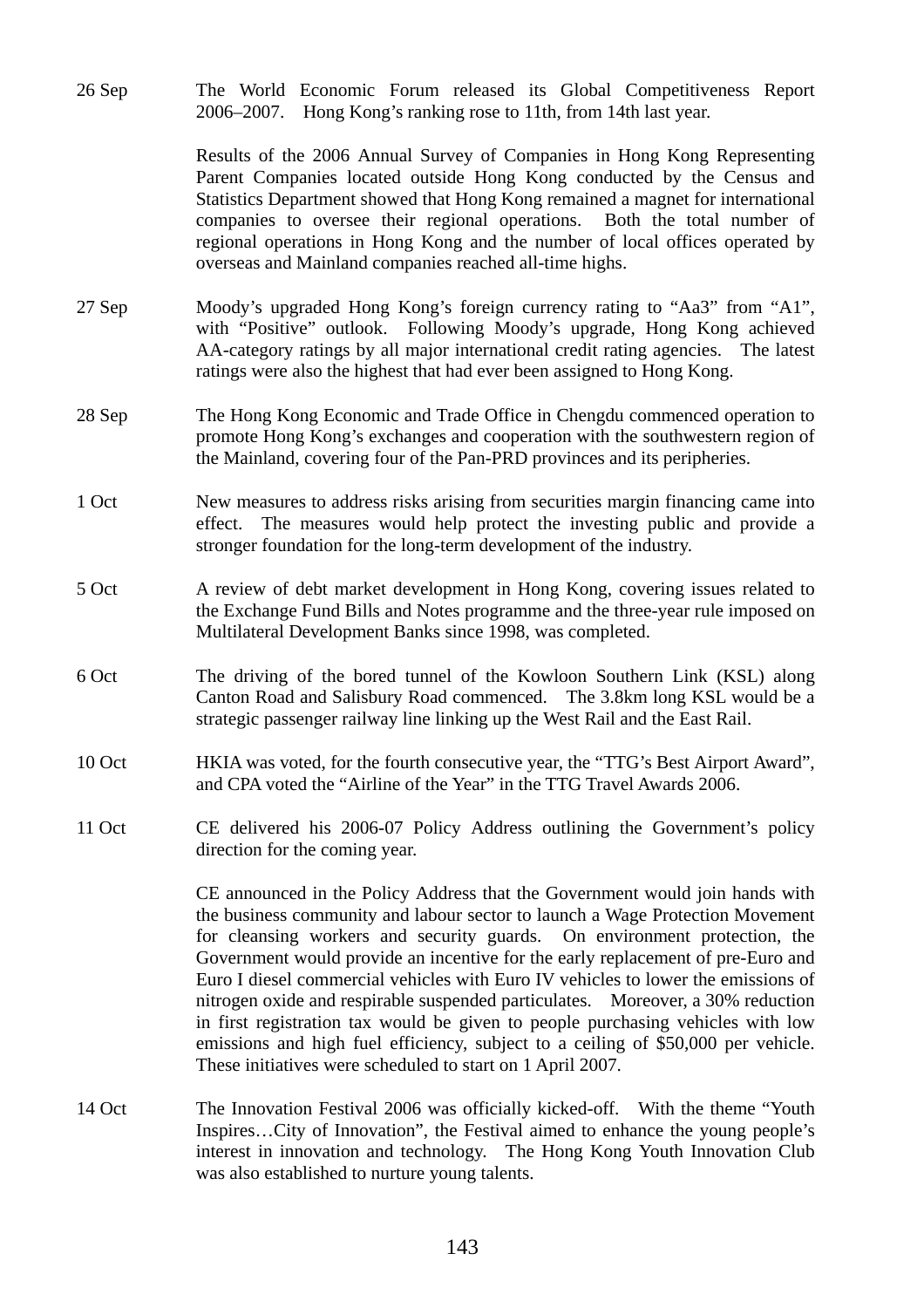- 17 Oct Hong Kong retained its position as Asia's second largest destination for foreign direct investment (FDI), according to the World Investment Report 2006 released by the United Nations Conference on Trade and Development. FDI flows to Hong Kong in 2005 reached US\$35.9 billion. On a global scale, Hong Kong ranked sixth in FDI inflows in 2005.
- 18 Oct CITB released a public consultation document on the updated Digital 21 Strategy for two months. The Strategy, updated every three years, was the blueprint for the development of ICT in Hong Kong. The finalized 2007 Digital 21 Strategy would be published within the first half of 2007.
- 23 Oct A bulk settlement service for Hong Kong dollar credit card transactions between banks participating in a credit card scheme was launched. The new service minimized settlement risk by eliminating the time gap between payments made by participating banks with net outgoing payments and payments received by participating banks with net incoming payments.

 The Intellectual Property Department and Business Software Alliance jointly launched the Business Software Certification Programme. The Programme aimed to encourage the business community to use licensed software as well as to promote the knowledge of Software Asset Management (SAM). An independent SAM contractor was commissioned to provide free SAM consultancy services to the participants. The Programme would end in mid-March 2007.

- 24 Oct The Government announced a plan to develop new cruise terminal facilities at the southern end of the former runway at Kai Tak through an open land tender. This development was important for Hong Kong to capture the growth of the cruise industry in the Asia Pacific Region, and sustain its development as a regional cruise hub. The target was to commission the first berth of the new cruise terminal in 2012.
- 24 27 Oct The Cable and Satellite Broadcasting Association of Asia Convention 2006 took place in Hong Kong. Over 500 senior executives from the broadcasting and telecommunications industries from the region and around the world gathered in Hong Kong for this premier broadcasting event.
- 25 Oct An Air Services Agreement (ASA) was signed between Hong Kong and Ethiopia.

 The Government launched a public consultation on the proposed spectrum policy framework with a view to formulating a more responsive and transparent radio spectrum policy. The policy aimed to enable the community to reap maximum benefits from the deployment of spectrum and to facilitate technological advances and the evolution of new business models.

26 Oct Oasis, the fifth Hong Kong-based passenger carrier, launched its first scheduled service between London and Hong Kong with two frequencies per week. The frequency was increased to daily since 25 November.

> The European Commission published an update on its Communication on Hong Kong proposing to further enhance the existing close cooperation between the European Union and Hong Kong on trade, economic and other areas within Hong Kong's high degree of autonomy under the Basic Law.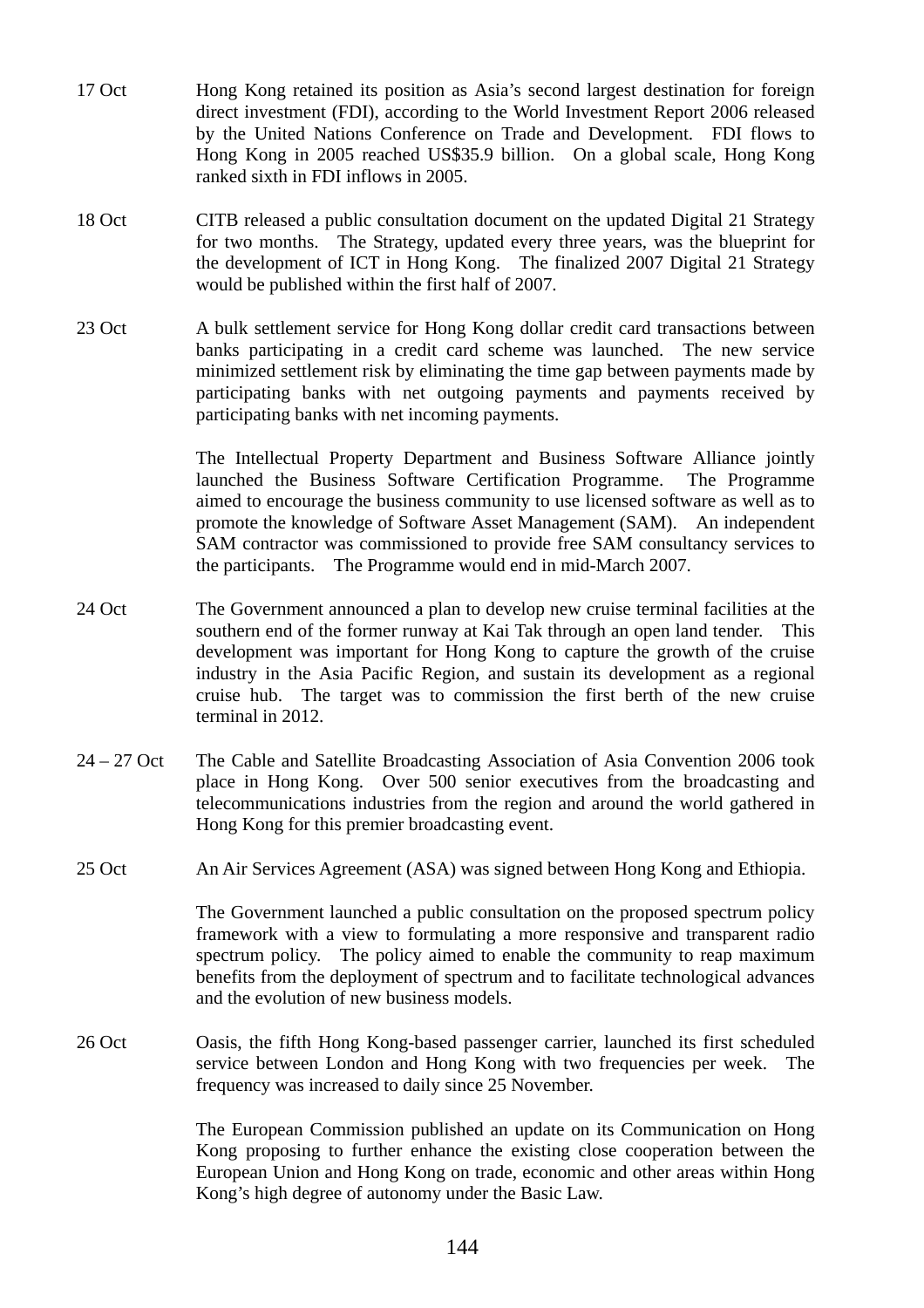27 Oct OFTA issued a public consultation paper proposing to release radio frequency spectrum in the 850 MHz frequency band through a public auction for the provision of a mobile service using the CDMA 2000 standard. The proposal aimed at enabling the continuity of the CDMA mobile service, which was one of the major mobile service standards deployed in the Mainland and other countries, in Hong Kong to ensure that those CDMA users around the world could continue to enjoy mobile roaming service whilst visiting Hong Kong.

> The Banking (Capital) Rules and Banking (Disclosure) Rules were published in the Gazette. They were tabled before the LegCo for negative vetting on 1 November 2006.

> The Industrial and Commercial Bank of China Ltd was simultaneously listed on the Hong Kong Stock Exchange and Shanghai Stock Exchange. The IPO raised US\$21.9 billion, marking the first simultaneous listing in both the A-share and H-share markets, and also the largest IPO ever recorded in the world. The H-share portion raised \$124.9 billion (US\$16.0 billion), which also set a new record for Hong Kong's IPO fund raising history, surpassing the Bank of China listing earlier in June.

- 31 Oct With an upgrade of HKMC's local currency issuer rating to triple-A by Moody's, HKMC became the first triple-A institution in Hong Kong. The upgrade improved the ability of HKMC to promote the development of the debt and securitisation markets in Hong Kong.
- 1 Nov The Mainland promulgated the new Catalogue of Prohibited Products for Processing Trade which operationalised the arrangements concerning processing trade as announced on 14 September 2006.
- 3 Nov The Tuen Mun Ferry Terminal, designated for cross-boundary passenger ferry services, was commissioned with regular sailings between Hong Kong and Zhuhai.
- 6 Nov The Public Consultation on the Way Forward for Hong Kong's Competition Policy was launched. Building on the work of the Competition Policy Review Committee, the Government sought the public's view over a number of key issues including the need for a new regime, the scope and implementation framework.
- 7 Nov The IMF Staff Mission to Hong Kong completed its Article IV Consultation, welcoming the Government's efforts in further strengthening market infrastructure and promoting the financial integration with the Mainland. The Mission also endorsed the general policy framework of the Government, including its fiscal and exchange rate systems.
- 8 9 Nov The 2006 PRD Software World Forum was held in Guangzhou. The Forum aimed to promote co-operation between the software industries in the PRD region. A large number of government officials and software industry representatives from Guangdong and Hong Kong participated in the event.
- 8 10 Nov The Asia-Pacific Economic Cooperation (APEC) Workshop on Effective Strategies for Intellectual Property Rights Public Education was held in Hong Kong. This workshop was co-organized by the intellectual property authorities of Hong Kong, Australia and Singapore.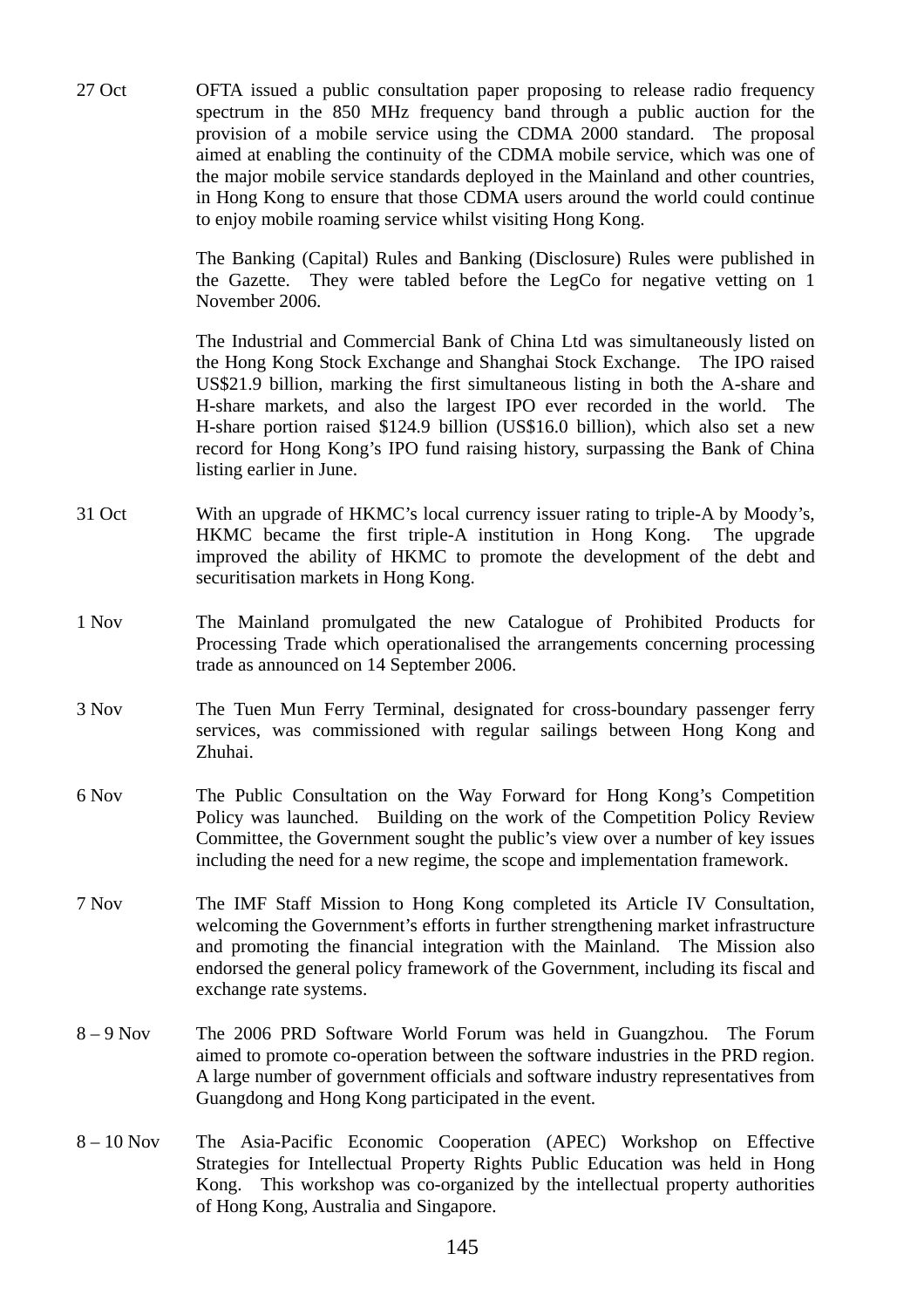The 26th Asia Pacific Privacy Authorities (APPA) Forum, hosted by the Office of the Privacy Commissioner for Personal Data for the first time, was held in Hong Kong. The event brought APPA Privacy Commissioners together to discuss jurisdictional reports, and exchange views and experience on common privacy concerns within the Region.

- 10 Nov A large-scale joint investment promotion event, Hong Kong Guangdong Business Conference in Paris 2006, was held by Hong Kong and Guangdong governments to promote business opportunities in the Greater PRD, Hong Kong and Guangdong for companies in France. CE and the Governor of the People's Government of Guangdong Province led high-level delegations to join this event.
- 13 Nov The InnoCentre was officially opened. It was jointly run by the Hong Kong Design Centre and the Hong Kong Science and Technology Parks Corporation as a one-stop shop to bridge designers and users of design services, develop and promote different design services, and enhance the role of Hong Kong as the design hub in the region.

 HKMA and Bank Negara Malaysia launched the new cross-border payment-versus-payment link between Hong Kong's US dollar real time gross settlement (RTGS) system and Malaysia's ringgit RTGS system to eliminate settlement risk in foreign exchange transactions between the US dollars and Malaysian ringgit. This was the first cross-border payment-versus-payment link established in Asia.

15 Nov HKIA was voted the "Best Airport in China", and Dragonair voted, for the second consecutive year, the "Best China Airline" by subscribers of Business Traveller China in the Business Traveller China Awards 2006.

> PBOC decided to raise the renminbi reserve requirement ratio of deposit-taking financial institutions by 0.5 of a percentage point to consolidate liquidity control effects.

- 16 Nov At the informal meeting of the WTO Trade Negotiations Committee, WTO Members agreed to resume work of all the Negotiating Groups at technical level so as to prepare the ground for the resumption of the Doha Development Agenda negotiations when the conditions were right.
- 17 Nov The Hong Kong Tourism Board announced an extension of its Quality Tourism Services Scheme to cover visitor accommodation service. The extension was designed to help visitors identify quality budget accommodation, while motivating operators to strive for service excellence.
- 18 19 Nov CE attended the 14th APEC Economic Leaders' Meeting in Ha Noi, Viet Nam. Leaders reaffirmed their commitments to concluding an ambitious and balanced WTO Doha agreement without further delay. They were committed to breaking the current deadlocks on negotiations and moving beyond their current positions in key areas of the negotiations. Leaders also urged economies in other regions to match the APEC Leaders' commitments.

 Airbus launched an A380 trial flight to HKIA. Operational trial involving airport facilities and ground handling franchisees was smoothly conducted.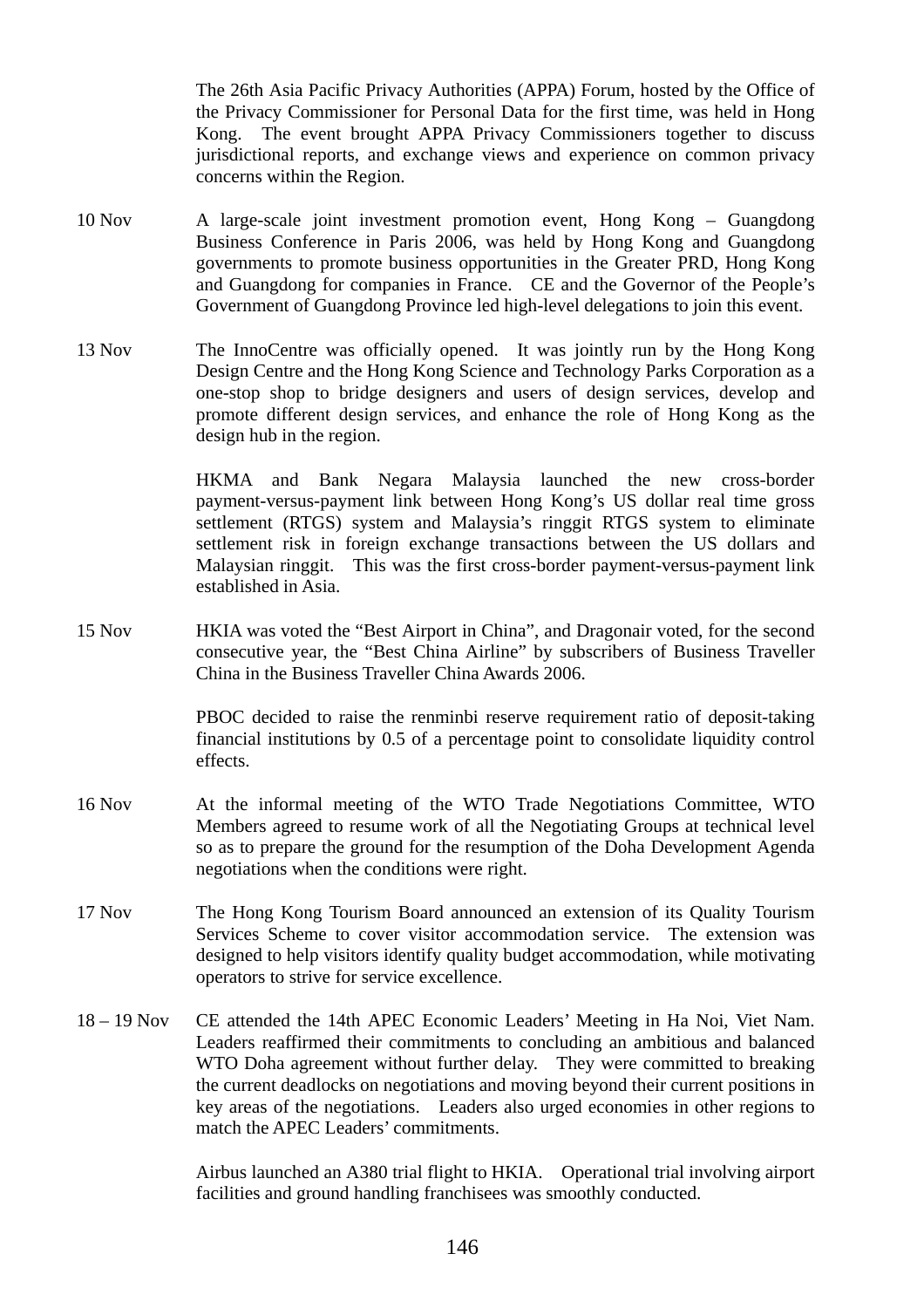- 20 Nov An ASA was signed between Hong Kong and Mexico.
- 21 Nov The Government published the Third Quarter Economic Report 2006. The report pointed out that the Hong Kong economy gathered strong momentum again, with GDP expanding briskly by 6.8% in real terms in the third quarter over a year earlier. Externally, exports of goods resumed a faster growth amidst the thriving trade flows of the Mainland and the renewed weakening of the US dollar. Exports of services continued to surge along with vibrant offshore trade and buoyant financial market activities. Locally, consumption demand rose notably further on the back of upbeat consumer sentiment and an improving labour market. Investment expenditure surged underlining the strength of business confidence.

 In the November update of the economic forecast for 2006, the forecast growth rate in real terms of GDP was revised upwards to 6.5%, from 4% to 5% in the August round. Meanwhile, the forecast rate of increase in the Composite CPI was maintained at 2.0%.

22 Nov The presentation ceremony of the first Hong Kong ICT Awards 2006 was held at the Hong Kong Convention and Exhibition Centre. The awards aimed to recognize and promote the outstanding achievements of local ICT professionals and organizations.

> HKMA announced the revisions to the requirements in the HKMA Guideline on prevention of money laundering and terrorist financing relating to wire transfers. These revisions gave effect to Special Recommendation VII issued by the Financial Action Task Force on Money Laundering.

23 Nov FS officiated the groundbreaking ceremony of the Ocean Park Redevelopment Project, which would turn the Ocean Park into a world-class marine-themed attraction by phases from 2007 to 2012. The redevelopment would further enhance Hong Kong's position as a premier destination for family visitors.

> HA's Subsidized Housing Committee approved that the average selling prices for 3 056 surplus HOS flats to be offered for sale in early January 2007 were set at a 30 percent-discount of the assessed market values.

> The TD-SCDMA Service Development Centre, with sponsorship from the OGCIO, was established in Cyberport to assist the planning, supervision and execution of the Mainland initiated standards for 3G mobile communication.

24 Nov The Planning Department and the Shenzhen Planning Bureau signed a cooperation agreement for jointly carrying out a study to establish the need, function and benefits of developing the Liantang/Heung Yuen Wai Control Point.

> The Town Planning Board exhibited the draft Kai Tak Outline Zoning Plan No. S/K22/1 under section 5 of the Town Planning Ordinance (Cap. 131) for public inspection for a period of two months.

27 Nov HA endorsed the Report on the Review of Domestic Rent Policy submitted by its Ad Hoc Committee on Review of Domestic Rent Policy following a three-month public consultation. The report recommended, among other things, a new rent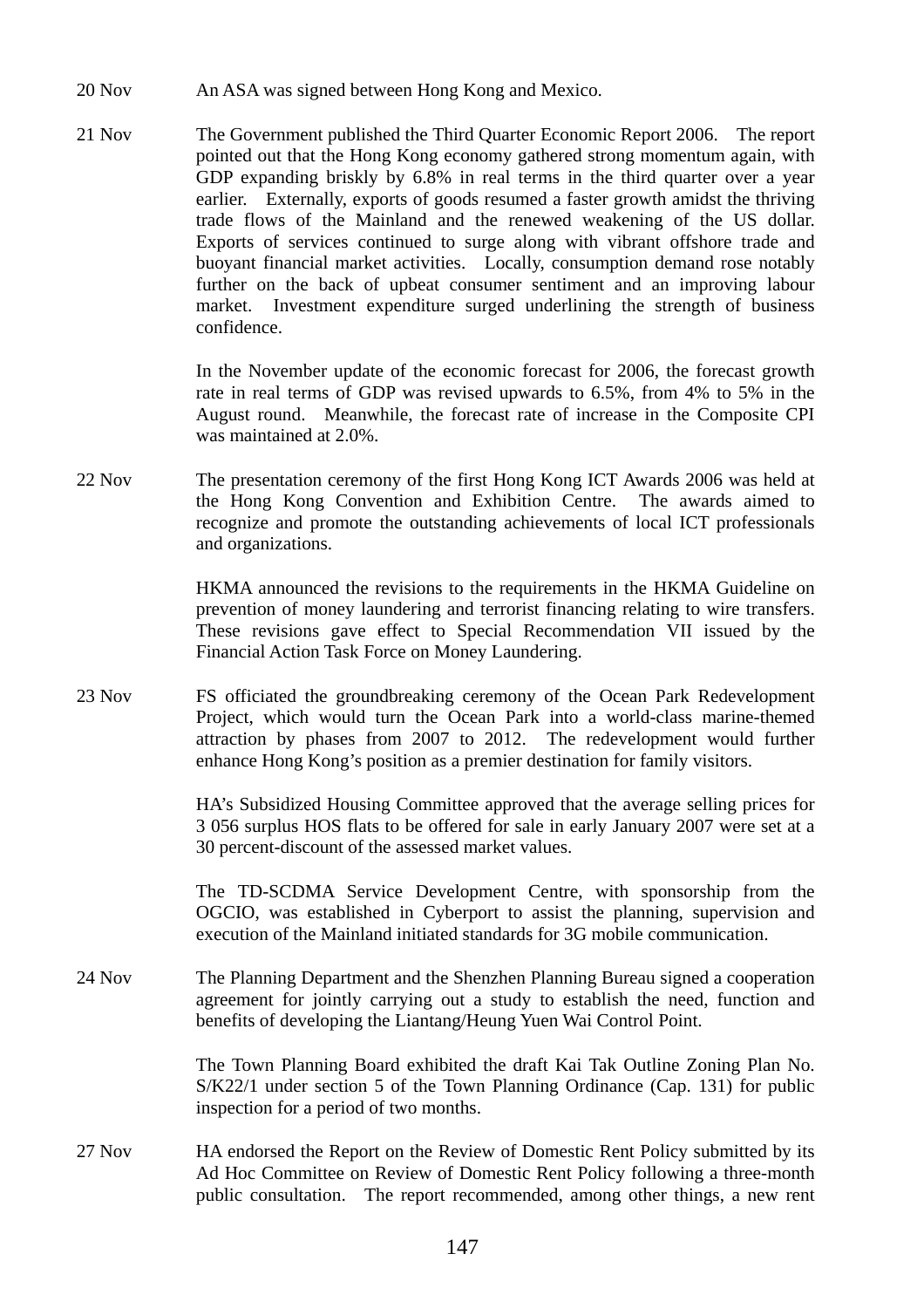adjustment mechanism enabling public rental housing (PRH) rents to move both upwards and downwards in tandem with tenants' household income. An amendment bill to replace the 10% median rent-to-income-ratio cap in the Housing Ordinance by the new rent adjustment mechanism would be introduced into the LegCo in the first quarter of 2007.

 HA also decided to grant a one-off rent remission for its PRH tenants and interim housing licensees for February 2007, with the exception of those paying additional rent or licence fee. This decision was to address strong demands and expectations among some of the PRH tenants for HA to take immediate action to remit or reduce rent following conclusion of the judicial review cases and the rent policy review.

 HKIA was awarded by Travel Weekly China, the trade magazine, for offering the "Best Airport Facilities".

- 28 Nov Two residential sites were sold by auction. The site with an area of  $6088 \text{ m}^2$  at Kowloon Tong was sold for \$1.94 billion while the other site of 16 440  $m^2$  at Ma On Shan was sold for \$3.24 billion.
- 1 Dec The Securities and Futures (Reduction of Levy) Order 2006 that provided for a 20% reduction of transaction levy on securities and futures trading came into force. Investors paid 0.004% in securities transaction levy.

 The Mandatory Provident Fund Schemes (General) (Amendment) Regulation 2006 came into operation. The new regulation aimed to enhance protection of scheme members' interests, improve operation of the investment regulations, enhance flexibility of Mandatory Provident Fund (MPF) investments and remove undue restrictions on investment of MPF scheme funds.

 HKMA announced that the LegCo completed its negative vetting of the Banking (Capital) Rules and Banking (Disclosure) Rules gazetted on 27 October 2006. The two sets of Rules, as amended by the resolutions, came into operation on 1 January 2007.

 The inaugural Chairman and Members of the Financial Reporting Council were appointed for three-year terms.

- 3 Dec HKIA was voted the "Best Airport Worldwide" and CPA the "Best Airline Worldwide" by readers of SmartTravelAsia.com in the online magazine's Best in Travel Poll 2006.
- 4 7 Dec The 10th Annual 3G World Congress & Mobility Marketplace was once again held in Hong Kong. The event promoted the adoption and growth of 3G worldwide.
- 4 8 Dec Hong Kong played host to a prestigious global ICT event, the International Telecommunication Union (ITU) TELECOM WORLD 2006, at the newly opened Asia World-Expo. The event, organized by the ITU every three to four years, was often referred to as the Olympics of the telecommunications industry. This was the first time for the event to be held outside ITU's home-base in Geneva since its inception in 1971.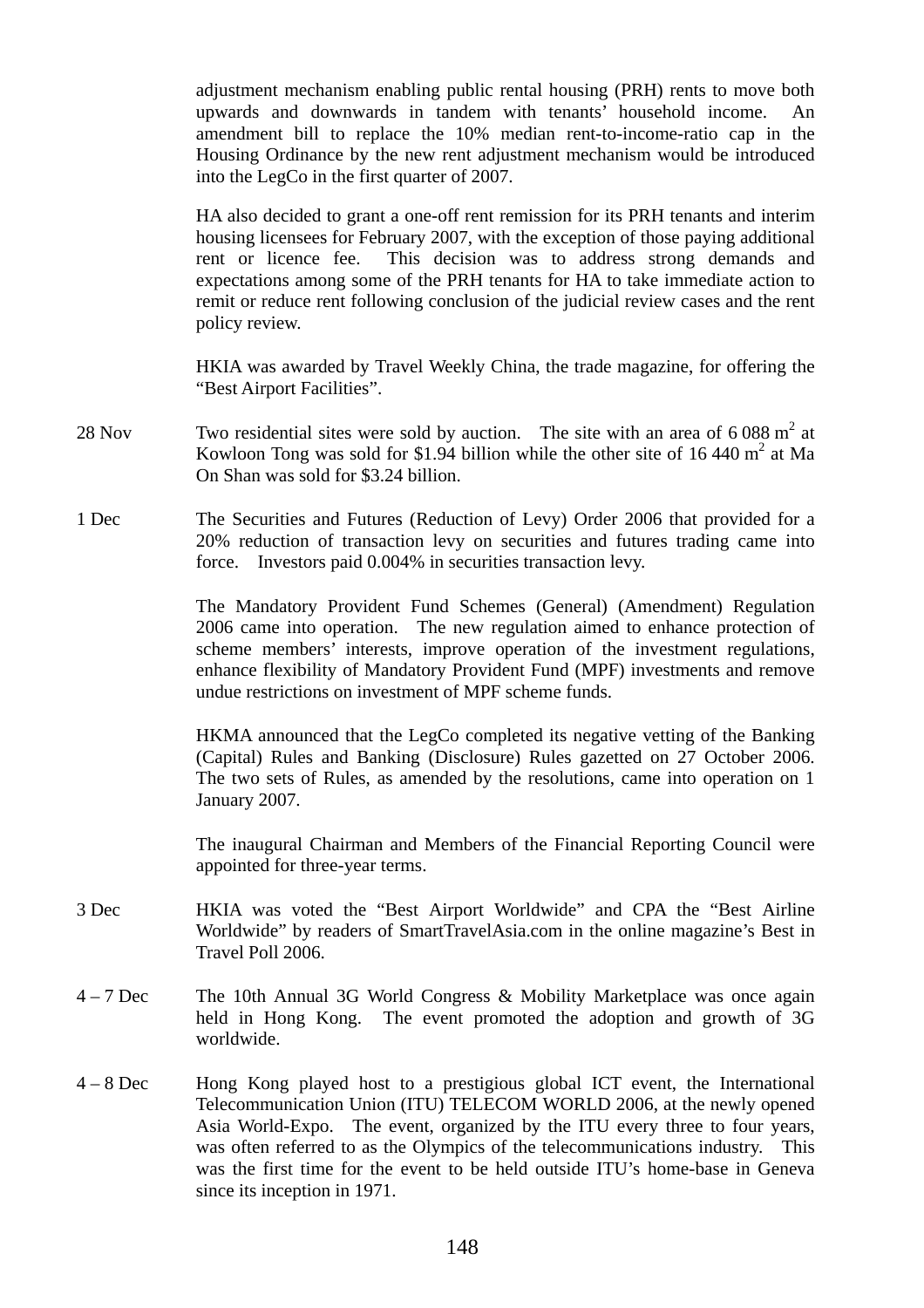7 Dec CITB and the Department of Industry Canada signed a MOU on Co-operation in ICT at the ITU TELECOM WORLD 2006 to extend the effective term of the current MOU for another 5 years.

> China Aircraft Services Limited held a groundbreaking ceremony to mark the commencement of construction of its first aircraft maintenance hangar at HKIA.

- 8 Dec Supplement on China-ASEAN Free Trade Agreement was signed, which included the signing of two protocols that settled problems left in Framework Agreement on Comprehensive Economic Cooperation between China and the Association of Southeast Asian Nations (ASEAN) and Agreements on Trade in Goods.
- 11 Dec The PRC Foreign Banks Regulatory Ordinance, together with the Detailed Implementation Guidelines promulgated by the China Banking Regulatory Commission came into force. These set out a comprehensive framework on how foreign banks would be regulated after the Mainland's banking industry was fully opened to foreign competition as promised under the WTO agreement.
- 11 12 Dec A two-day meeting to discuss the implementation of Basel II in Asia and other supervisory priorities was held in Hong Kong. 70 representatives from 23 central banks and supervisory authorities and 21 leading commercial banks attended the meeting.
- 12 13 Dec The second study mission for Guangdong private-owned enterprises visited Hong Kong. Following the success of the first study mission in May, the number of delegates doubled to over 60 top executives from Guangdong private-owned enterprises.
- 13 Dec The Fifth Meeting of the Pan-PRD Joint Conference on Regional Cooperation in Science and Technology was held in Nanchang, Jiangxi. The meeting endorsed the implementation plans to take forward the proposals in the Planning Study on Pan-PRD Cooperation in Science and Technology for 2006 – 2010 and other measures to enhance technology collaboration in the region.
- 13 14 Dec The Aviation Medicine Expert of International Civil Aviation Organization (ICAO) evaluated HKIA and confirmed that the policies, training and communication procedures put in place at HKIA fully complied with ICAO's guidelines for preventing the spread of communicable disease through air travel.
- 13 & 15 Dec WTO Trade Policy Review of HKSAR was conducted. Hong Kong was commended once again for its open and free trade policy at the Review meeting. WTO Members also unanimously applauded Hong Kong's staunch support of the multilateral trading system and its commitment to the liberalization of world trade, in particular, the successful hosting of the WTO Sixth Ministerial Conference in December 2005. Hong Kong was subject to the Trade Policy Review once every four years.
- 14 Dec HKMA and eight credit and debit card scheme operators in Hong Kong announced the launch of a Code of Practice for Payment Card Scheme Operators to promote the general safety and efficiency of payment card operations in Hong Kong. This self regulatory approach served as an important step for the credit and debit card industry to act proactively to foster public confidence in payment card operations.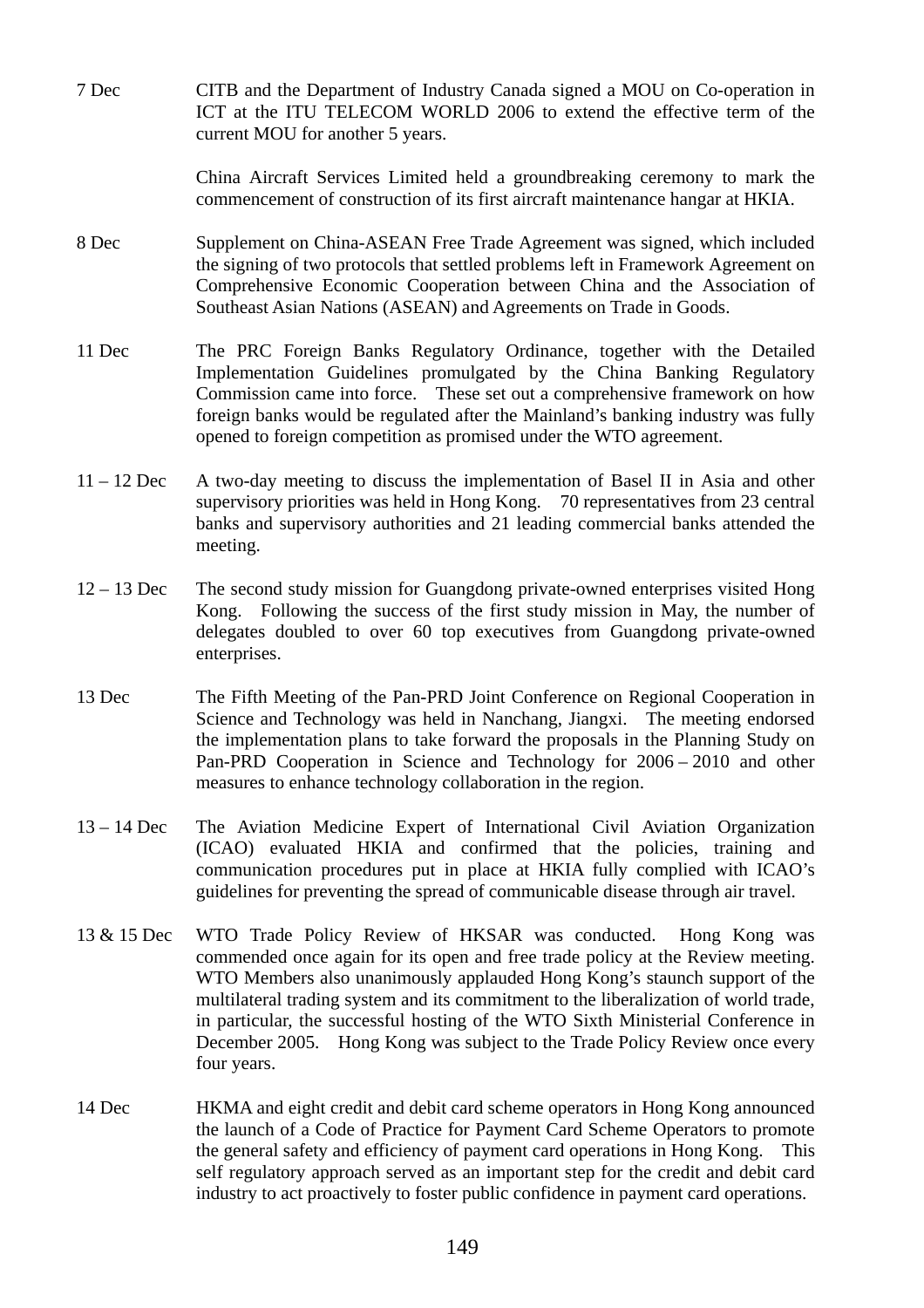The second aircraft maintenance hangar of Hong Kong Aircraft Engineering Company Limited at HKIA was officially opened.

15 Dec HKMA launched the league tables of market makers for the Exchange Fund Bills and Notes (EFBN) for the first time. The league tables, one for Exchange Fund Bills and the other for Exchange Fund Notes, listed the ranking of the 12 market makers with the highest turnover in the respective markets over a six-month period between June and November 2006.

> HKMA and Bank Negara Malaysia established a co-operative oversight arrangement to promote the safety and efficiency of the link between Hong Kong's US dollar CHATS and Malaysia's RENTAS.

18 Dec The Treasury Markets Association launched the Renminbi Swap Offer Rate Fixing in Hong Kong to serve as a market-based floating rate benchmark for Renminbi Non-deliverable Interest Rate Swaps.

> The seventh meeting of the Hong Kong-Guangdong Joint Working Group on Sustainable Development and Environmental Protection was held in Hong Kong to examine the implementation of co-operation initiatives and the work plan for 2007.

19 Dec A prime residential site of  $7.353 \text{ m}^2$  at the Peak was sold by way of auction for \$1.8 billion.

> The Government issued a consultation paper on Copyright Protection in the Digital Environment to review if the existing legislative framework needed to be improved for more effective copyright protection in the digital environment. The consultation would end on 30 April 2007.

- 22 Dec An ASA was signed between Hong Kong and Kazakhstan, bringing the total number of ASAs that Hong Kong signed with aviation partners to 58.
- 26 Dec Earthquakes near Taiwan damaged undersea communications cables, disrupting telecommunications and Internet connections across the region. While the operations of Hong Kong's financial markets were unaffected, there were temporary disruptions to Internet connection.
- 27 Dec CE announced that the Central Government had decided to establish the Hong Kong-Zhuhai-Macao Bridge Task Force to help push the project ahead. The Task Force would be headed by the National Development and Reform Commission, with representatives from the Ministry of Communications, Hong Kong and Macao Affairs Office and the three governments of Guangdong, Hong Kong and Macao as members.

 The second cargo terminal of Asia Airfreight Terminal Company Limited at HKIA was officially opened.

28 Dec HSI broke 20 000 points for the first time in history. Overall, the Hong Kong stock market staged a robust performance in 2006, with market turnover, IPO equity funds raised and total market capitalization all hitting record highs. The total market capitalization as at end-2006 exceeded \$13 trillion, up some 60% compared with end-2005.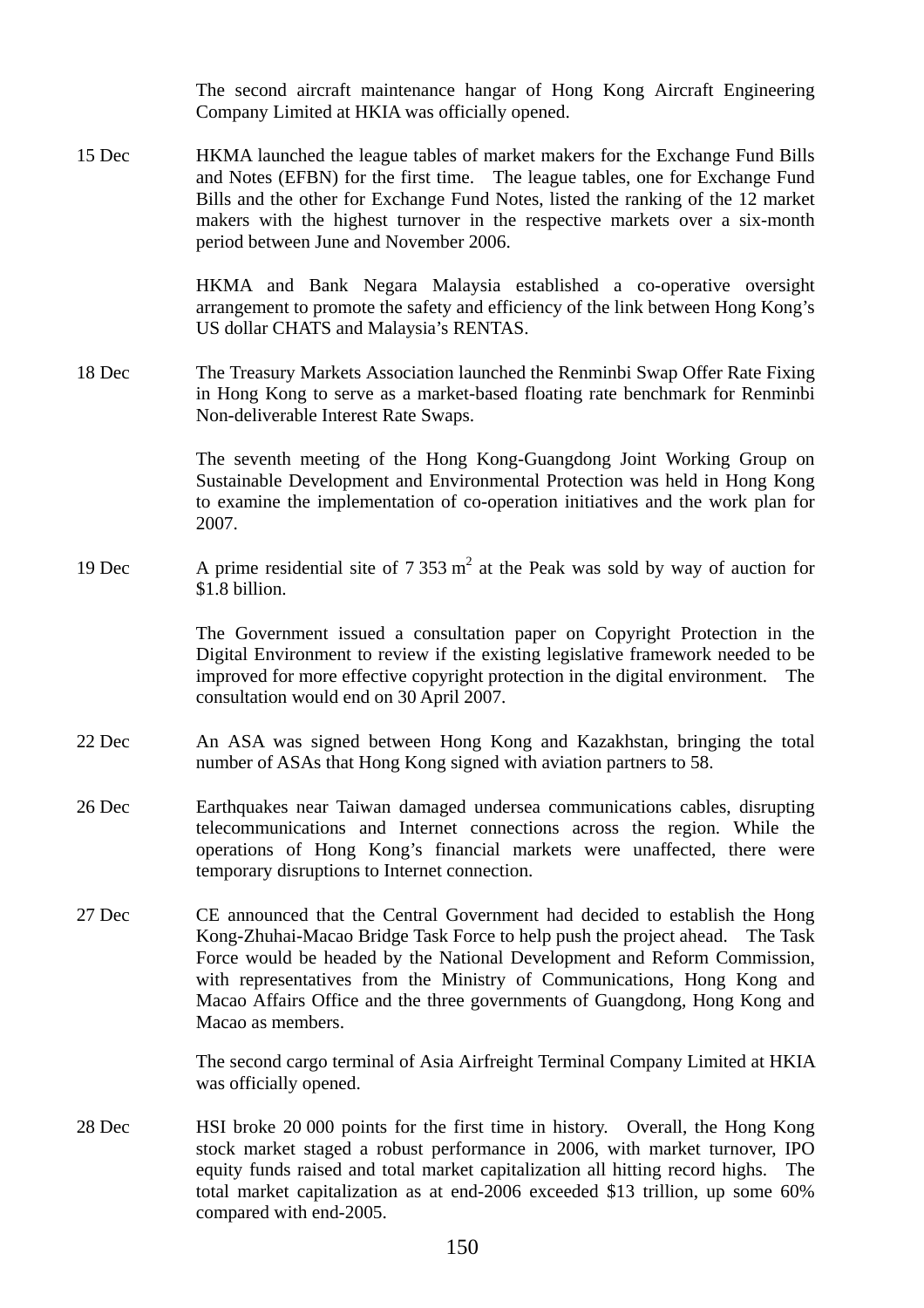OFTA issued a public consultation paper to review the existing universal service obligation (USO) arrangements. The paper proposed, inter alia, to review the scope of the universal service, the USO cost calculation arrangements and the contribution arrangement for funding USO.

29 Dec The commencement notices for the Merchant Shipping (Local Vessels) Ordinance (LVO) (Cap. 548) and its subsidiary legislation were published in the Gazette to bring the whole set of legislation into operation on 2 January 2007. The LVO sought to consolidate provisions previously set out in different ordinances into one set of legislation dedicated for local vessels.

> Leasing of land in EcoPark Phase I in Tuen Mun Area 38 commenced. The EcoPark would provide long-term land for both the recycling and environmental industries with a view to encouraging investment in advanced and cost-effective technology.

> The National People's Congress (NPC) Standing Committee Members adopted resolutions to submit drafts on corporate tax law and property law to the fifth NPC full session for deliberation. The draft on corporate law set a unified income tax rate for domestic and foreign companies at 25%. Existing tax concessions granted to foreign companies would be gradually phased out, while favourable tax policies would be applied equally to both local and foreign companies. As to the draft on property law, it emphasized equal protection of private and public property.

> The China Construction Bank Corporation completed its acquisition of Bank of America (Asia) Limited, which became an indirect wholly-owned subsidiary of the Bank. This signified Mainland banks' interest in extending its presence in the Hong Kong market.

31 Dec Hongkong Post issued a set of 2006 Hong Kong Definitive Stamps in 16 different denominations, featuring wild birds in Hong Kong. This was the third set of definitive stamps since the establishment of the HKSAR.

> The total net asset value of all MPF schemes reached \$195.0 billion, six years after the launch of the MPF System on 1 December 2000.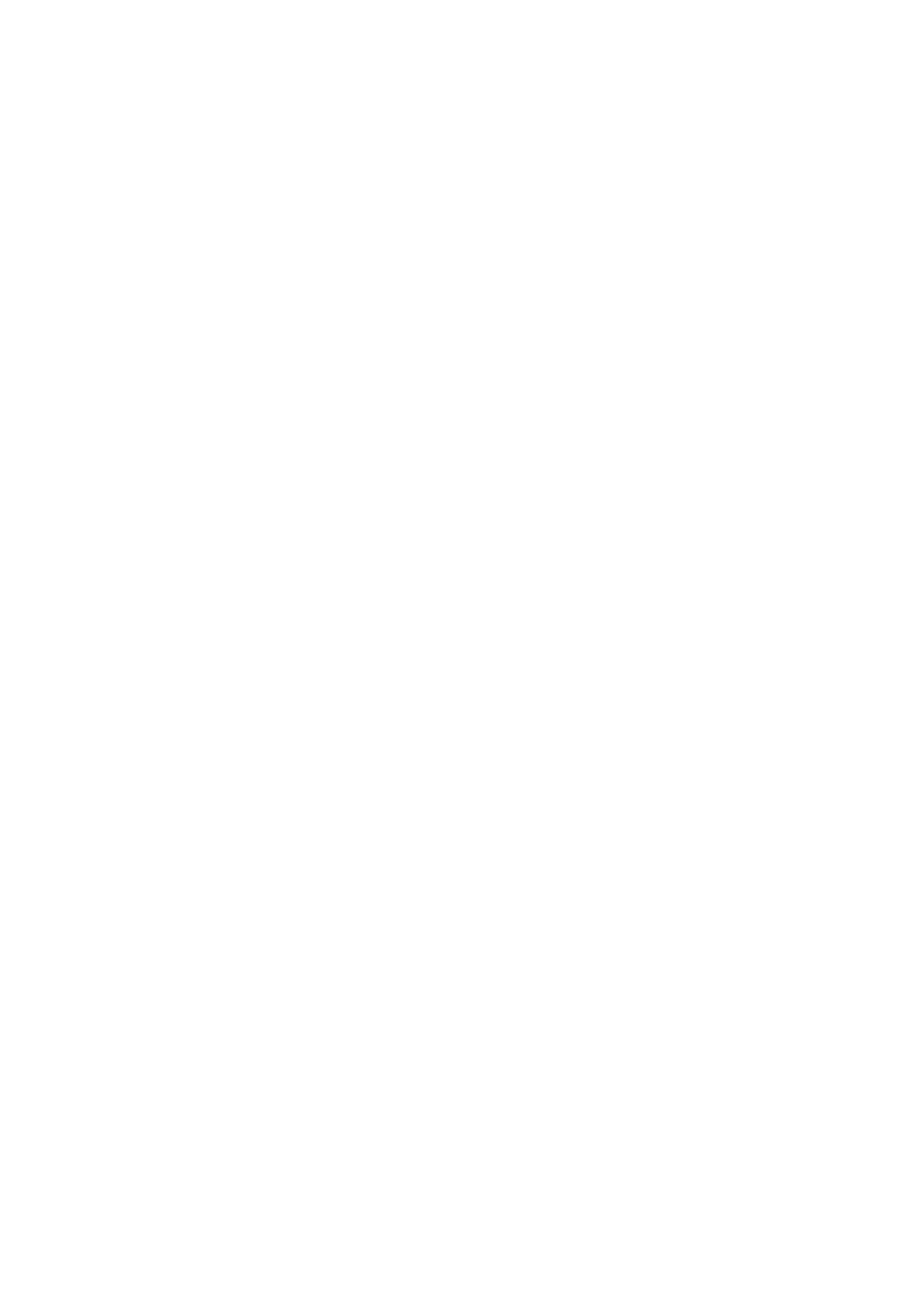# **Statistical Appendix**

|     | <b>Table</b>                                                                              | Page    |
|-----|-------------------------------------------------------------------------------------------|---------|
| 1.  | Gross Domestic Product by expenditure component (at current market prices)                | 154-155 |
| 2.  | Rates of change in Gross Domestic Product by expenditure component (in real terms)        | 156-157 |
| 3.  | Gross Domestic Product by economic activity (at current prices)                           | 158     |
| 4.  | Rates of change in Gross Domestic Product by economic activity (in real terms)            | 159     |
| 5.  | Balance of payments account by major component (at current prices)                        | 160     |
| 6.  | Visible and invisible trade (at current market prices)                                    | 161     |
| 7.  | Total exports of goods by market (in value terms)                                         | 162     |
| 8.  | Imports of goods by source (in value terms)                                               | 163     |
| 9.  | Retained imports of goods by end-use category (in value terms)                            | 163     |
| 10. | Exports and imports of services by component (at current market prices)                   | 164     |
|     | 11. Incoming visitors by source                                                           | 165     |
| 12. | Property market                                                                           | 166-167 |
| 13. | Property prices and rentals                                                               | 168-169 |
|     | 14. Monetary aggregates                                                                   | 170-171 |
| 15. | Rates of change in business receipts indices for service industries/domains               | 172     |
|     | 16. Labour force characteristics                                                          | 173     |
|     | 17. Employment in selected major economic sectors                                         | 174     |
| 18. | Number of workers engaged at building and construction sites                              | 175     |
| 19. | Average labour earnings by major economic sector                                          | 176     |
| 20. | Rates of change in wage indices by selected major economic sector                         | 177     |
| 21. | Rates of change in prices                                                                 | 178-179 |
| 22. | Rates of change in Composite Consumer Price Index                                         | 180-181 |
| 23  | Rates of change in implicit price deflators of GDP and<br>its main expenditure components | 182-183 |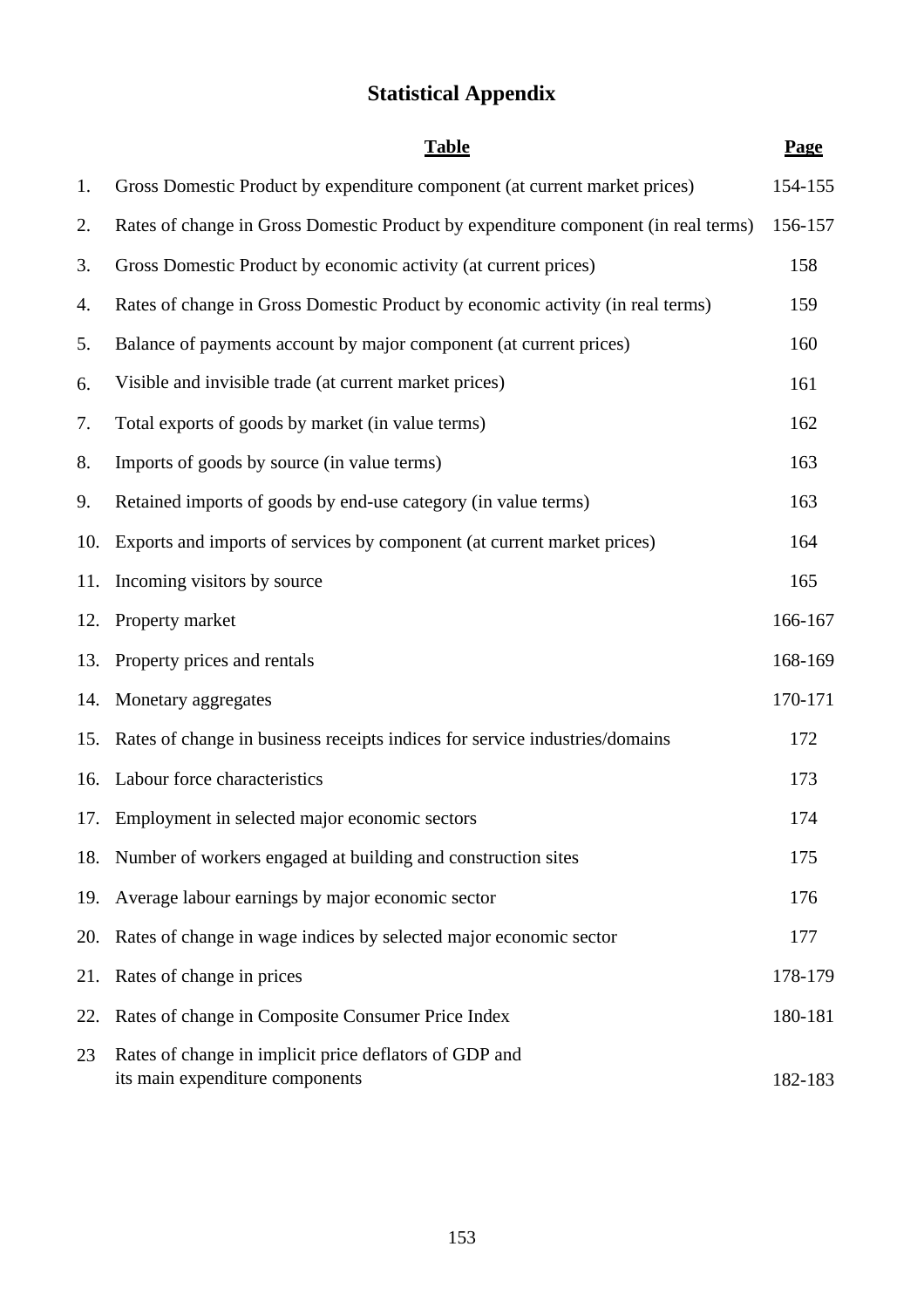|                                                                            |                                   |                                   |                                   |                                   |                                   | \$Mn)                           |
|----------------------------------------------------------------------------|-----------------------------------|-----------------------------------|-----------------------------------|-----------------------------------|-----------------------------------|---------------------------------|
|                                                                            | 1997                              | 1998                              | 1999                              | 2000                              | 2001                              | 2002                            |
| Private consumption<br>expenditure                                         | 833,825                           | 795,948                           | 765,282                           | 774,280                           | 782,587                           | 747,850                         |
| Government consumption<br>expenditure                                      | 112,751                           | 116,550                           | 119,993                           | 120,172                           | 128,866                           | 131,291                         |
| Gross domestic fixed<br>capital formation                                  | 451,891                           | 388,731                           | 325,328                           | 347,375                           | 333,036                           | 286,020                         |
| of which:                                                                  |                                   |                                   |                                   |                                   |                                   |                                 |
| Building and construction<br>Machinery, equipment and<br>computer software | 223,264<br>190,760                | 208,235<br>165,177                | 171,930<br>141,349                | 155,441<br>180,204                | 142,651<br>180,011                | 131,752<br>144,832              |
| Changes in inventories                                                     | 12,313                            | $-15,651$                         | $-10,612$                         | 14,399                            | $-4,060$                          | 5,660                           |
| Total exports of goods                                                     | 1,455,949                         | 1,347,649                         | 1,349,000                         | 1,572,689                         | 1,480,987                         | 1,562,121                       |
| Domestic exports<br>Re-exports                                             | 211,410<br>1,244,539              | 188,454<br>1,159,195              | 170,600<br>1,178,400              | 180,967<br>1,391,722              | 153,520<br>1,327,467              | 131,079<br>1,431,041            |
| Imports of goods                                                           | 1,589,876                         | 1,408,317                         | 1,373,500                         | 1,636,711                         | 1,549,222                         | 1,601,527                       |
| Exports of services                                                        | 286,595                           | 262,099                           | 276,385                           | 315,012                           | 320,799                           | 347,836                         |
| Imports of services                                                        | 198,424                           | 194,245                           | 185,174                           | 192,427                           | 194,180                           | 202,494                         |
| <b>GDP</b>                                                                 | 1,365,024                         | 1,292,764                         | 1,266,702                         | 1,314,789                         | 1,298,813                         | 1,276,757                       |
| Per capita GDP $(\$)$ <sup><i>®</i></sup>                                  | 210,350                           | 197,559                           | 191,736                           | 197,268                           | 193,440                           | 189,315                         |
| <b>GNP</b>                                                                 | 1,363,409                         | 1,317,362                         | 1,291,470                         | 1,323,543                         | 1,327,356                         | 1,282,409                       |
| Per capita GNP $(\$)$ <sup><i>®</i></sup>                                  | 210,101                           | 201,318                           | 195,485                           | 198,581                           | 197,691                           | 190,153                         |
| Total final demand                                                         | 3,153,324                         | 2,895,326                         | 2,825,376                         | 3,143,927                         | 3,042,215                         | 3,080,778                       |
| Total final demand<br>excluding re-exports <sup>(a)</sup>                  | 2,130,313                         | 1,952,900                         | 1,886,191                         | 2,045,858                         | 1,982,896                         | 1,923,066                       |
| Domestic demand<br>Private<br>Public                                       | 1,410,780<br>1,233,803<br>176,977 | 1,285,578<br>1,107,816<br>177,762 | 1,199,991<br>1,014,347<br>185,644 | 1,256,226<br>1,075,654<br>180,572 | 1,240,429<br>1,053,568<br>186,861 | 1,170,821<br>985,985<br>184,836 |
| External demand                                                            | 1,742,544                         | 1,609,748                         | 1,625,385                         | 1,887,701                         | 1,801,786                         | 1,909,957                       |

# **Table 1 : Gross Domestic Product by expenditure component (at current market prices)**

Definitions of Terms :

| Total final demand             | $=$ private consumption expenditure $+$ government consumption expenditure $+$ gross<br>domestic fixed capital formation + changes in inventories + total exports of goods +<br>exports of services |
|--------------------------------|-----------------------------------------------------------------------------------------------------------------------------------------------------------------------------------------------------|
| Private sector domestic demand | $=$ private consumption expenditure $+$ gross domestic fixed capital formation by the<br>private $sector + changes in inventories$                                                                  |
| Public sector domestic demand  | $=$ government consumption expenditure $+$ gross domestic fixed capital formation by the<br>public sector                                                                                           |
| Domestic demand                | $=$ private sector domestic demand $+$ public sector domestic demand                                                                                                                                |
| External demand                | $=$ total exports of goods + exports of services                                                                                                                                                    |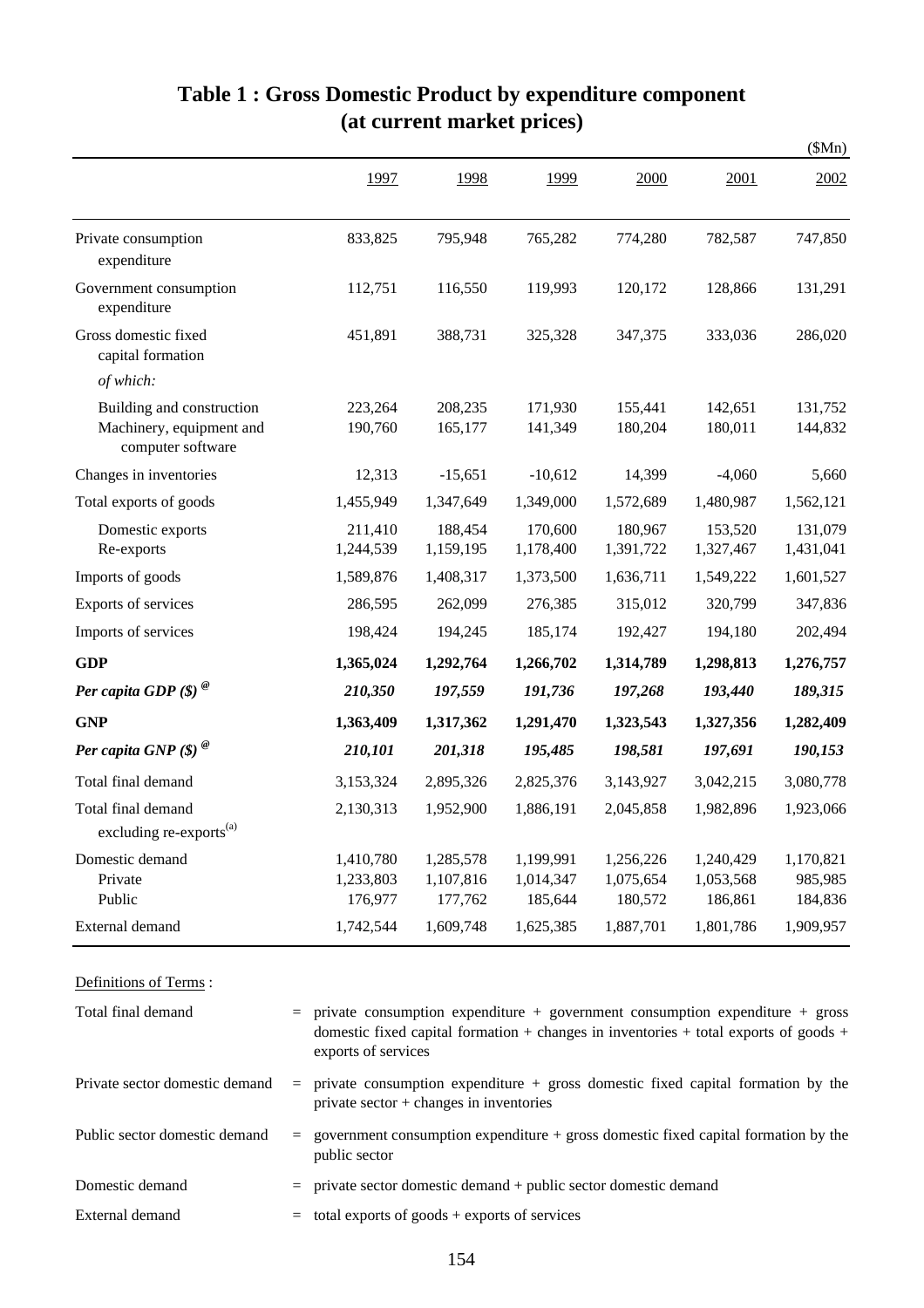|                                                                            |                      |                                |                                                    |                      |                              |                                       |                              | \$Mn)                        |
|----------------------------------------------------------------------------|----------------------|--------------------------------|----------------------------------------------------|----------------------|------------------------------|---------------------------------------|------------------------------|------------------------------|
|                                                                            | 2003                 | 2004                           | $2005^*$                                           | $2006$ <sup>#</sup>  |                              |                                       | 2006                         |                              |
|                                                                            |                      |                                |                                                    |                      | $\mathrm{Q1}^{\text{\#}}$    | ${\mathsf Q}2^{\scriptscriptstyle\#}$ | $Q3^{\#}$                    | ${\bf Q4}^{\#}$              |
| Private consumption<br>expenditure                                         | 719,304              | 767,479                        | 804,579                                            | 860,856              | 205,729                      | 214,458                               | 212,022                      | 228,647                      |
| Government consumption<br>expenditure                                      | 130,151              | 127,328                        | 121,419                                            | 123,340              | 33,038                       | 28,457                                | 30,358                       | 31,487                       |
| Gross domestic fixed<br>capital formation                                  | 261,367              | 275,000                        | 289,223                                            | 320,701              | 73,825                       | 78,879                                | 84,302                       | 83,695                       |
| of which:                                                                  |                      |                                |                                                    |                      |                              |                                       |                              |                              |
| Building and construction<br>Machinery, equipment and<br>computer software | 116,419<br>136,537   | 107,658<br>150,545             | 105,964<br>163,369                                 | 98,696<br>205,213    | 25,589<br>44,679             | 24,168<br>50,283                      | 24,212<br>55,391             | 24,727<br>54,860             |
| Changes in inventories                                                     | 9,111                | 7,076                          | $-4,761$                                           | $-2,028$             | 1,302                        | 158                                   | $-3,970$                     | 482                          |
| Total exports of goods                                                     |                      | 1,749,089 2,027,031 2,251,744  |                                                    | 2,467,357            | 538,460                      | 586,741                               | 667,228                      | 674,929                      |
| Domestic exports<br>Re-exports                                             | 122,126<br>1,626,964 | 126,386<br>1,900,645           | 136,324<br>2,115,419                               | 138,759<br>2,328,598 | 34,498<br>503,963            | 34,992<br>551,749                     | 38,916<br>628,312            | 30,354<br>644,575            |
| Imports of goods                                                           |                      |                                | 1,794,059 2,099,545 2,311,091 2,576,340            |                      | 568,261                      | 622,110                               | 685,797                      | 700,172                      |
| Exports of services                                                        | 362,420              | 429,563                        | 495,799                                            | 562,304              | 128,843                      | 129,770                               | 150,777                      | 152,914                      |
| Imports of services                                                        | 203,400              | 242,507                        | 264,237                                            | 283,899              | 65,770                       | 67,912                                | 76,172                       | 74,045                       |
| <b>GDP</b>                                                                 |                      |                                | 1,233,983 1,291,425 1,382,675 1,472,291            |                      | 347,166                      | 348,441                               | 378,748                      | 397,937                      |
| Per capita GDP $(\$)$ <sup><math>\degree</math></sup>                      | 183,334              | 190,377                        | 202,941                                            | 214,710              | $-$                          |                                       | $-$                          |                              |
| <b>GNP</b>                                                                 |                      | 1,262,474 1,314,835 1,384,323  |                                                    | N.A.                 | 355,219                      | 340,819                               | 378,986                      | N.A.                         |
| Per capita GNP $(\$)$ <sup><i>®</i></sup>                                  | 187,567              | 193,828                        | 203,182                                            | N.A.                 | $\overline{\phantom{a}}$     | $-$                                   |                              |                              |
| Total final demand                                                         |                      |                                | 3,231,442 3,633,477 3,958,003                      | 4,332,530            | 981,197                      | 1,038,463                             | 1,140,717                    | 1,172,154                    |
| Total final demand<br>excluding re-exports <sup>(a)</sup>                  |                      |                                | 1,895,705 2,061,644 2,212,782 2,411,437            |                      | 565,428                      | 583,270                               | 622,360                      | 640,380                      |
| Domestic demand<br>Private<br>Public                                       | 938,326<br>181,607   | 1,001,110 1,047,722<br>175,773 | 1,119,933 1,176,883 1,210,460 1,302,869<br>162,738 | 1,144,807<br>158,062 | 313,894<br>270,054<br>43,840 | 321,952<br>286,280<br>35,672          | 322,712<br>284,638<br>38,074 | 344,311<br>303,835<br>40,476 |
| External demand                                                            |                      |                                | 2,111,509 2,456,594 2,747,543 3,029,661            |                      | 667,303                      | 716,511                               | 818,005                      | 827,843                      |

# **Table 1 : Gross Domestic Product by expenditure component (at current market prices) (cont'd)**

Notes : (a) Re-export margin is nevertheless retained in the total final demand.

(#) Figures are subject to revision later on as more data become available.

(--) Not applicable.

N.A. Not available.

<sup>(@)</sup> Population figures since 2001 have been revised based on the results of the 2006 Population By-census available in February 2007 as the up-to-date benchmark data. Per capita GDP and per capita GNP figures from 2001 to 2005 have been revised accordingly.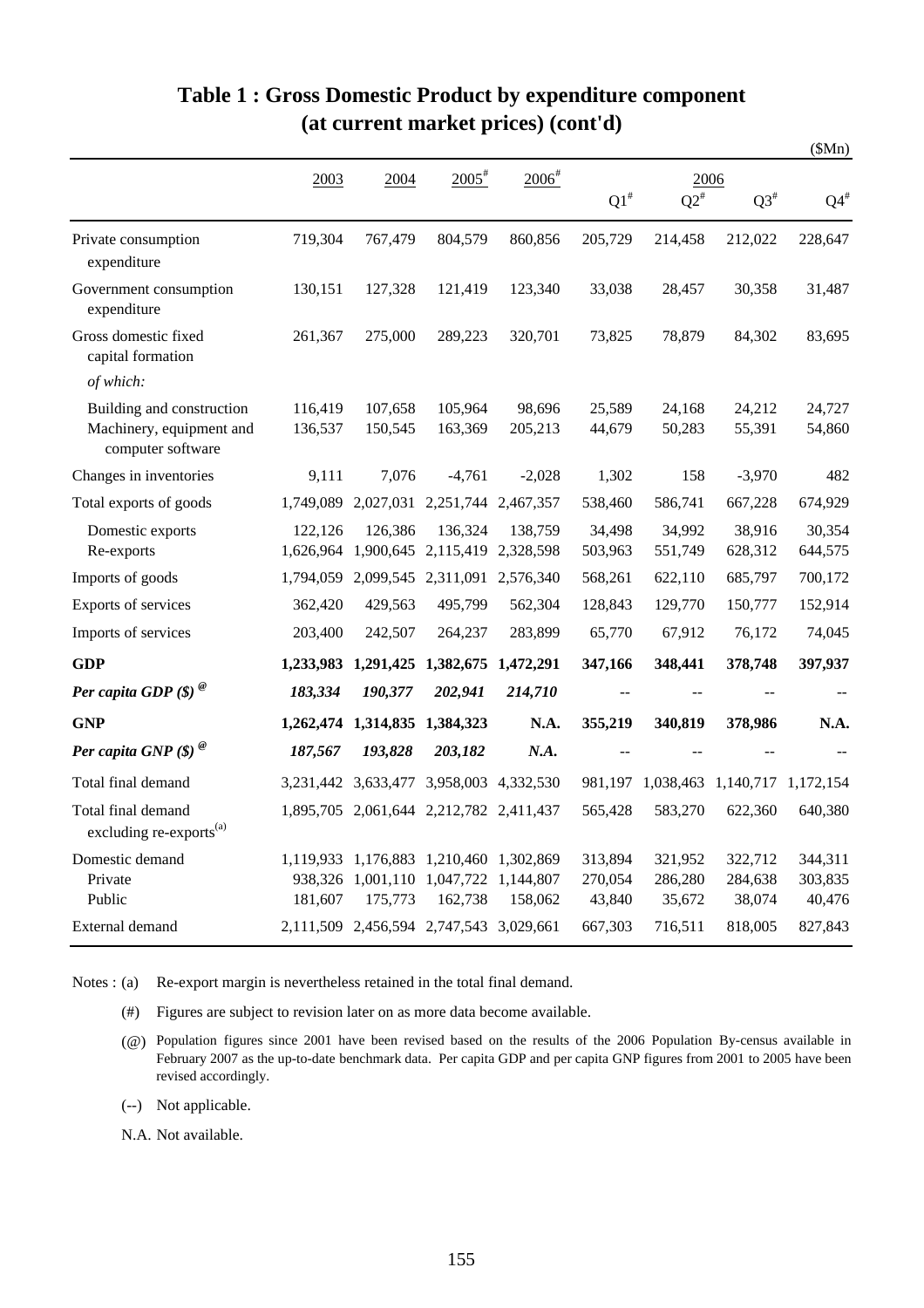|                                                           | 1997   | 1998   | 1999    | 2000   | 2001    | 2002    | 2003   |
|-----------------------------------------------------------|--------|--------|---------|--------|---------|---------|--------|
|                                                           |        |        |         |        |         |         |        |
| Private consumption expenditure                           | 6.2    | $-6.6$ | 1.4     | 6.0    | 2.1     | $-1.0$  | $-0.9$ |
| Government consumption<br>expenditure                     | 2.4    | 0.7    | 3.1     | 2.1    | 6.0     | 2.5     | 1.9    |
| Gross domestic fixed<br>capital formation                 | 12.6   | $-7.3$ | $-16.6$ | 11.0   | 2.6     | $-4.5$  | 0.9    |
| of which:                                                 |        |        |         |        |         |         |        |
| Building and construction                                 | 10.5   | $-2.4$ | $-15.5$ | $-7.6$ | $-1.1$  | $-1.1$  | $-5.6$ |
| Machinery, equipment and<br>computer software             | 13.1   | $-7.9$ | $-18.2$ | 27.0   | 6.2     | $-7.6$  | 6.7    |
| Total exports of goods                                    | 6.1    | $-4.3$ | 3.7     | 17.1   | $-3.3$  | 8.7     | 14.2   |
| Domestic exports                                          | 2.1    | $-7.9$ | $-7.2$  | 7.5    | $-10.2$ | $-11.2$ | $-7.3$ |
| Re-exports                                                | 6.8    | $-3.7$ | 5.4     | 18.5   | $-2.4$  | 11.0    | 16.3   |
| Imports of goods                                          | 7.3    | $-7.3$ | $\ast$  | 18.2   | $-1.9$  | 7.9     | 13.1   |
| Exports of services                                       | $-0.4$ | $-3.5$ | 8.8     | 12.1   | 6.4     | 10.9    | 7.9    |
| Imports of services                                       | 3.9    | 1.6    | $-4.4$  | 4.2    | 2.0     | 3.9     | $-2.1$ |
| <b>GDP</b>                                                | 5.1    | $-5.5$ | 4.0     | 10.0   | 0.6     | 1.8     | 3.2    |
| Per capita GDP $(\$)$ <sup><i>®</i></sup>                 | 4.2    | $-6.2$ | 3.0     | 9.0    | $-0.1$  | 1.4     | 3.4    |
| <b>GNP</b>                                                | 6.0    | $-3.5$ | 4.0     | 8.6    | 2.2     | 0.1     | 5.1    |
| Per capita GNP $(\$)$ <sup><i>®</i></sup>                 | 5.1    | $-4.3$ | 3.0     | 7.6    | 1.4     | $-0.4$  | 5.3    |
| Total final demand                                        | 6.2    | $-6.0$ | 1.3     | 14.4   | $-0.6$  | 5.1     | 8.1    |
| Total final demand<br>excluding re-exports <sup>(a)</sup> | 5.8    | $-7.6$ | $-1.7$  | 11.3   | 0.4     | 2.0     | 3.5    |
| Domestic demand                                           | 8.2    | $-9.2$ | $-4.4$  | 10.3   | 1.0     | $-0.7$  | 0.1    |
| Private                                                   | 9.5    | $-9.9$ | $-5.4$  | 12.3   | $0.7\,$ | $-1.0$  | $-0.2$ |
| Public                                                    | $-1.0$ | $-3.8$ | 2.1     | $-2.8$ | 3.3     | 1.2     | 1.7    |
| External demand                                           | 5.3    | $-4.3$ | 4.4     | 16.4   | $-1.7$  | 9.1     | 13.1   |

## **Table 2 : Rates of change in Gross Domestic Product by expenditure component (in real terms)**

(%)

(a) Notes : Re-export margin is nevertheless retained in the total final demand.

> (#) Figures are subject to revision later on as more data become available.

(@) Population figures since 2001 have been revised based on the results of the 2006 Population By-census available in February 2007 as the up-to-date benchmark data. Per capita GDP and per capita GNP figures from 2001 to 2005 have been revised accordingly.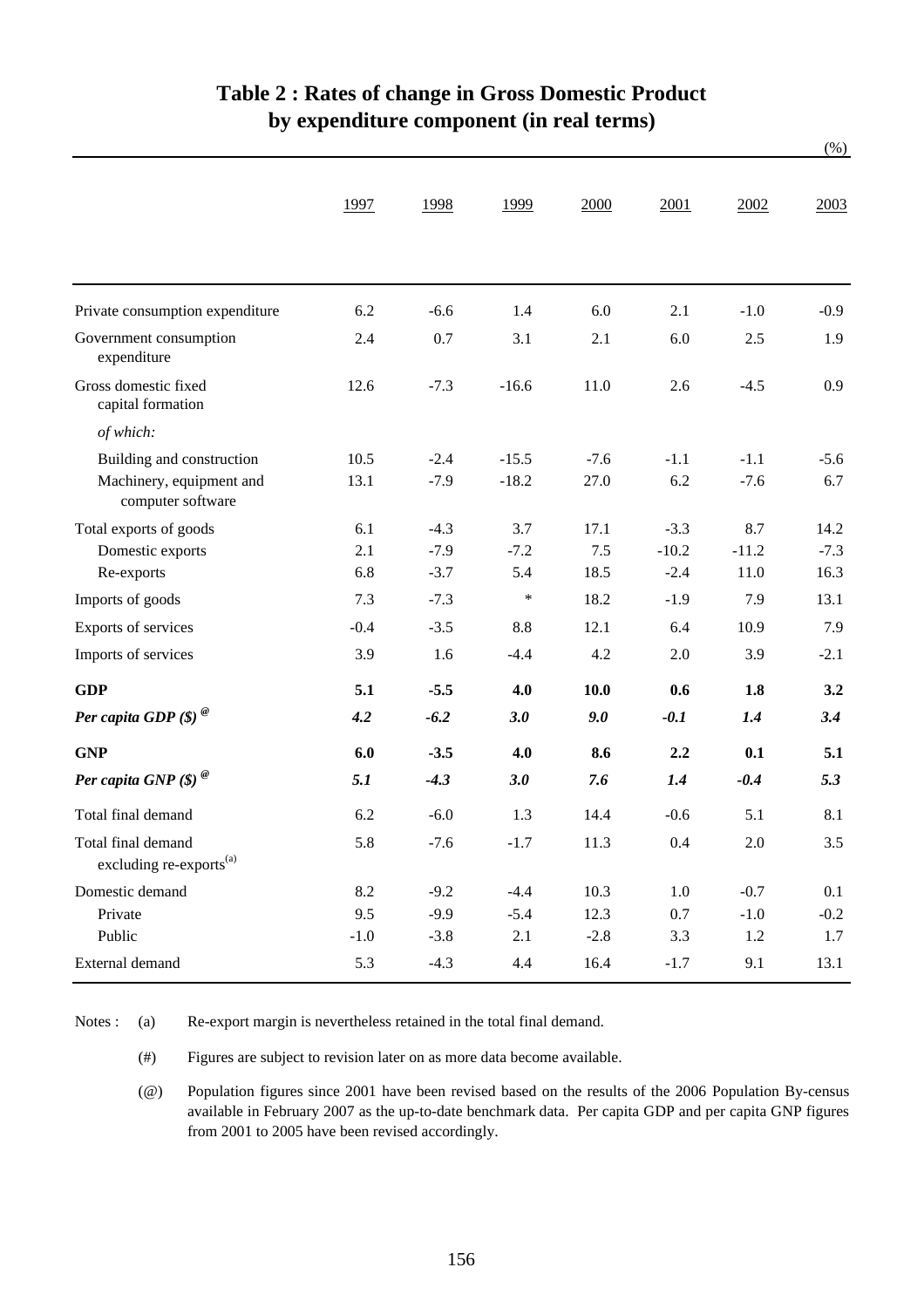|                                                           |         |                     |                     |                    |                           |           |                            |                                          | (%)                                       |
|-----------------------------------------------------------|---------|---------------------|---------------------|--------------------|---------------------------|-----------|----------------------------|------------------------------------------|-------------------------------------------|
|                                                           | 2004    | $2005$ <sup>#</sup> | $2006$ <sup>#</sup> |                    | $2006$ <sup>#</sup>       |           |                            | Average annual<br>rate of change:        |                                           |
|                                                           |         |                     |                     | $\mathrm{Q1}^{\#}$ | $\mathrm{Q2}^{\text{\#}}$ | $Q3^{\#}$ | ${\bf Q4}^{\#}$            | 10 years<br>1996 to<br>$2006^{\text{*}}$ | 5 years<br>2001 to<br>$2006$ <sup>#</sup> |
|                                                           |         |                     |                     |                    |                           |           |                            |                                          |                                           |
| Private consumption expenditure                           | 7.2     | 3.3                 | 5.1                 | 4.8                | 5.4                       | 4.4       | 5.8                        | 2.2                                      | 2.7                                       |
| Government consumption<br>expenditure                     | 0.7     | $-3.1$              | 0.3                 | 1.1                | $-1.5$                    | $-1.1$    | 2.4                        | 1.6                                      | 0.4                                       |
| Gross domestic fixed<br>capital formation                 | 3.1     | 4.6                 | 7.9                 | 7.3                | 4.5                       | 10.3      | 9.5                        | 1.1                                      | 2.3                                       |
| of which:                                                 |         |                     |                     |                    |                           |           |                            |                                          |                                           |
| Building and construction                                 | $-11.6$ | $-8.4$              | $-7.2$              | $-11.4$            | $-4.1$                    | $-10.1$   | $-2.6$                     | $-5.2$                                   | $-6.8$                                    |
| Machinery, equipment and<br>computer software             | 11.0    | 12.9                | 17.2                | 22.4               | 11.9                      | 20.4      | 14.9                       | 5.2                                      | 7.7                                       |
| Total exports of goods                                    | 15.3    | 11.2                | 10.2                | 14.4               | 6.4                       | 8.9       | 11.7                       | 7.6                                      | 11.9                                      |
| Domestic exports                                          | 2.4     | 7.6                 | 2.3                 | 44.4               | 25.7                      | $-3.2$    | $-30.4$                    | $-2.4$                                   | $-1.5$                                    |
| Re-exports                                                | 16.3    | 11.4                | 10.7                | 12.8               | 5.3                       | 9.8       | 15.0                       | 8.8                                      | 13.1                                      |
| Imports of goods                                          | 14.1    | 8.6                 | 10.0                | 14.0               | 6.7                       | 8.5       | 11.4                       | 6.7                                      | 10.7                                      |
| Exports of services                                       | 17.9    | 11.3                | 8.7                 | 9.0                | 9.3                       | 9.3       | 7.5                        | 7.8                                      | 11.3                                      |
| Imports of services                                       | 14.6    | 7.4                 | 6.3                 | 5.2                | 8.6                       | 5.4       | 6.3                        | 3.6                                      | 5.9                                       |
| <b>GDP</b>                                                | 8.6     | 7.5                 | 6.8                 | 8.0                | 5.5                       | 6.7       | 7.0                        | 4.1                                      | 5.6                                       |
| Per capita GDP $(\$)$ <sup><i>®</i></sup>                 | 7.7     | 7.1                 | 6.1                 | $\sim$ $-$         | --                        | $-$       | $\overline{\phantom{a}}$ . | 3.5                                      | 5.1                                       |
| <b>GNP</b>                                                | 8.0     | 5.8                 | N.A.                | 5.9                | 1.2                       | 10.8      | N.A.                       | $3.8$ ^                                  | 4.2                                       |
| Per capita GNP $(\$)$ <sup><i>®</i></sup>                 | 7.2     | 5.3                 | N.A.                | $-$                |                           |           |                            | 2.7<br>$\lambda$                         | 3.7                                       |
| Total final demand                                        | 12.0    | 8.1                 | 8.6                 | 11.1               | 6.4                       | 7.6       | 9.5                        | 5.6                                      | 8.4                                       |
| Total final demand<br>excluding re-exports <sup>(a)</sup> | 9.2     | 5.9                 | $7.1\,$             | 9.9                | 7.2                       | $6.0\,$   | 5.5                        | 3.5                                      | 5.5                                       |
| Domestic demand                                           | 5.1     | 2.1                 | 5.7                 | 6.7                | 5.4                       | 4.5       | 6.2                        | 1.7                                      | 2.4                                       |
| Private                                                   | 6.3     | 3.5                 | $7.1\,$             | 9.0                | 6.8                       | 5.9       | 6.9                        | 2.1                                      | 3.1                                       |
| Public                                                    | $-1.6$  | $-6.9$              | $-4.0$              | $-6.1$             | $-5.3$                    | $-5.2$    | 1.1                        | $-1.2$                                   | $-1.9$                                    |
| External demand                                           | 15.8    | 11.2                | 9.9                 | 13.3               | 6.9                       | 9.0       | 10.9                       | 7.7                                      | 11.8                                      |

# **Table 2 : Rates of change in Gross Domestic Product by expenditure component (in real terms) (cont'd)**

Notes (cont'd) :

(^) Average annual rate of change for the 10-year period 1995-2005.

(~) Average annual rate of change for the 5-year period 2000-2005.

(\*) Change within  $\pm 0.05\%$ .

(--) Not applicable.

N.A. Not available.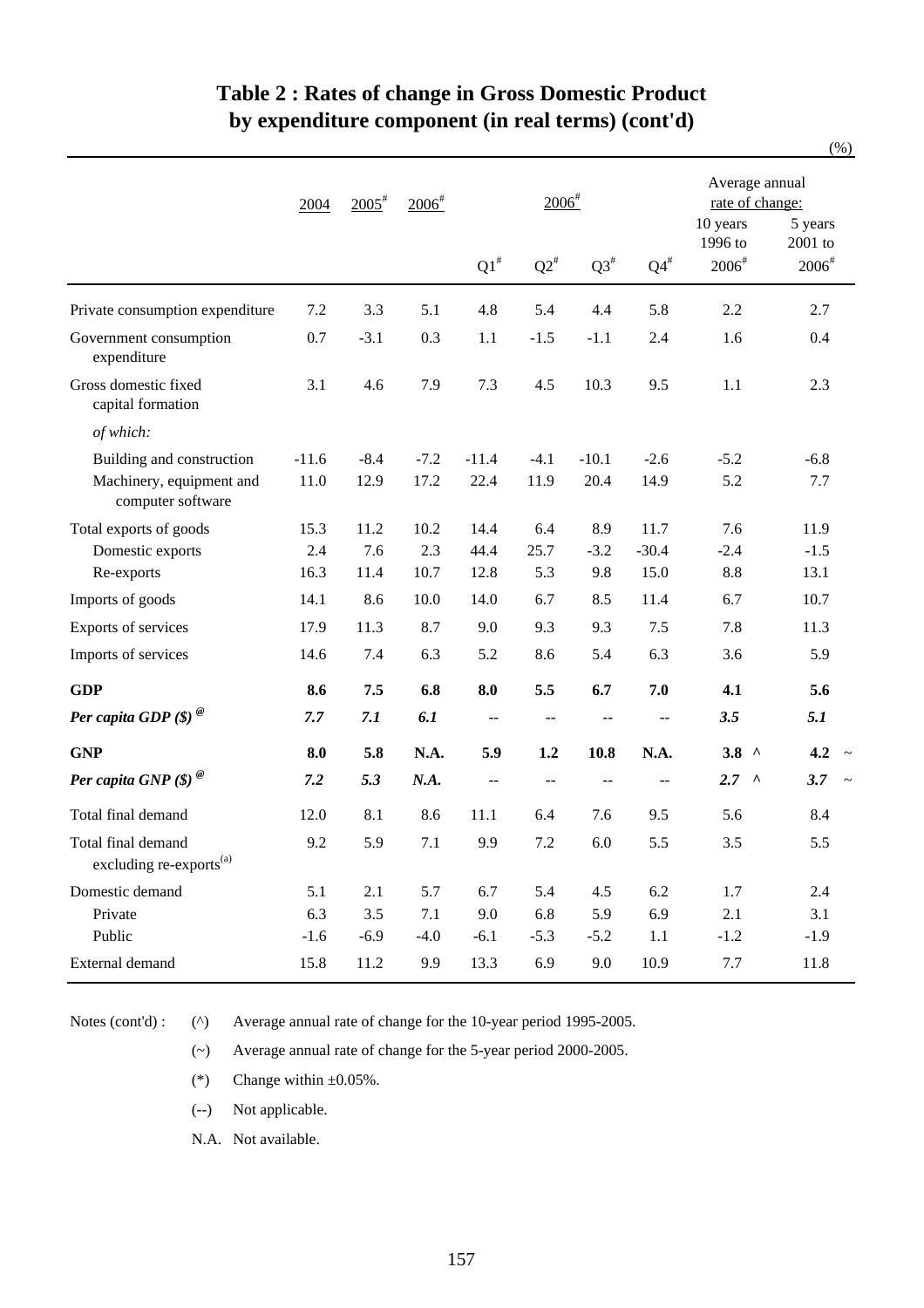|                                                                                 | 2001      | $\%$         | 2002      | %      | 2003            | $\frac{0}{0}$ | 2004      | $\%$   | $2005$ <sup>#</sup> | $\%$         |
|---------------------------------------------------------------------------------|-----------|--------------|-----------|--------|-----------------|---------------|-----------|--------|---------------------|--------------|
|                                                                                 | \$Mn      | share        | \$Mn      | share  | \$Mn            | share         | \$Mn      | share  | \$Mn                | share        |
| Agriculture and fishing                                                         | 1,003     | 0.1          | 1,002     | 0.1    | 824             | 0.1           | 886       | 0.1    | 847                 | 0.1          |
| Mining and quarrying                                                            | 174       | $\ast$       | 136       | $\ast$ | 116             | $\ast$        | 72        | $\ast$ | 100                 | $\ast$       |
| Manufacturing                                                                   | 59,760    | 4.8          | 51,396    | 4.2    | 44,403          | 3.7           | 44,455    | 3.5    | 45,547              | 3.4          |
| Electricity, gas and water                                                      | 37,957    | 3.1          | 39,609    | 3.2    | 38,839          | 3.2           | 39,726    | 3.2    | 39,924              | 3.0          |
| Construction                                                                    | 57,167    | 4.6          | 51,534    | 4.2    | 44,910          | 3.7           | 40,376    | 3.2    | 38,538              | 2.9          |
| Services                                                                        | 1,088,211 | 87.5         | 1,091,272 | 88.4   | 1,073,941       | 89.3          | 1,130,695 | 90.0   | 1,219,239           | 90.7         |
| Wholesale, retail and<br>import and export<br>trades, restaurants and<br>hotels | 309,926   | 24.9         | 310,500   | 25.1   | 308,872         | 25.7          | 345,092   | 27.5   | 386,726             | 28.8         |
| Transport,<br>storage and<br>communications                                     | 117,526   | 9.4          | 121,766   | 9.9    | 117,420         | 9.8           | 126,820   | 10.1   | 135,119             | 10.1         |
| Financing, insurance,<br>real estate and<br>business services                   | 251,495   | 20.2         | 247,045   | 20.0   | 251,085         | 20.9          | 266,834   | 21.2   | 294,666             | 21.9         |
| Community,<br>social and personal<br>services                                   | 262,960   | 21.1         | 265,746   | 21.5   | 261,917         | 21.8          | 264,008   | 21.0   | 258,449             | 19.2         |
| Ownership of premises                                                           | 146,304   | 11.8         | 146,214   | 11.8   | 134,648         | 11.2          | 127,940   | 10.2   | 144,280             | 10.7         |
| <b>GDP</b> at factor cost                                                       | 1,244,271 | <b>100.0</b> | 1,234,949 | 100.0  | 1,203,034 100.0 |               | 1,256,209 | 100.0  | 1,344,196           | <b>100.0</b> |
| Taxes on production and<br>imports                                              | 53,917    |              | 43,325    |        | 48,057          |               | 58,729    |        | 62,889              |              |
| Statistical discrepancy (%)                                                     | $\ast$    |              | $-0.1$    |        | $-1.4$          |               | $-1.8$    |        | $-1.8$              |              |
| <b>GDP</b> at current<br>market prices                                          | 1,298,813 |              | 1,276,757 |        | 1,233,983       |               | 1,291,425 |        | 1,382,675           |              |

# **Table 3 : Gross Domestic Product by economic activity (at current prices)**

Notes : Figures may not add up exactly to the total due to rounding.

(#) Figures are subject to revision later on as more data become available.

(\*) Less than 0.05%.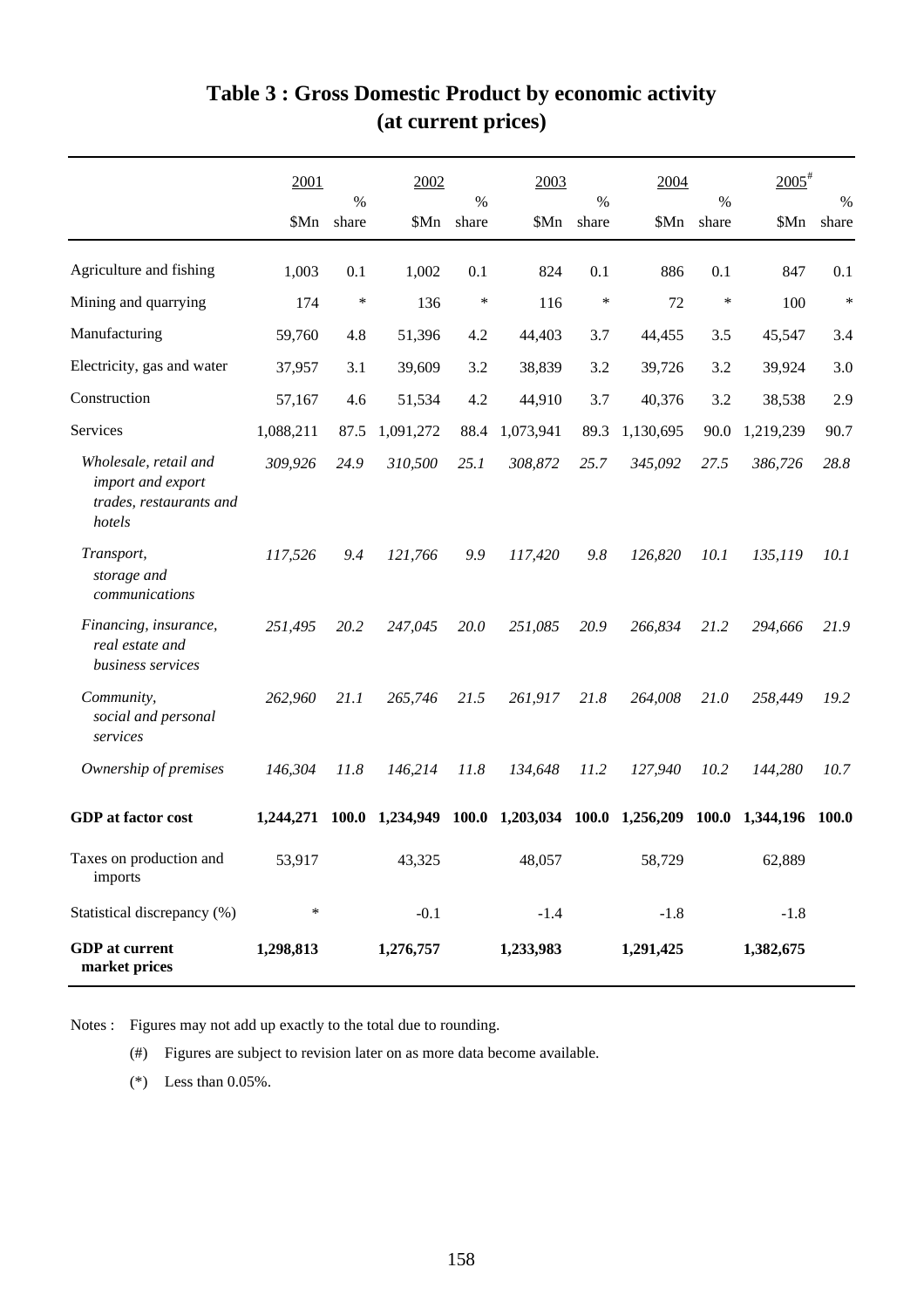|                                                                              |         |         |         |         |                     |         |        | $(\% )$                   |
|------------------------------------------------------------------------------|---------|---------|---------|---------|---------------------|---------|--------|---------------------------|
|                                                                              | 2001    | 2002    | 2003    | 2004    | $2005$ <sup>#</sup> |         | 2006   |                           |
|                                                                              |         |         |         |         |                     | $Q1^*$  | $Q2^*$ | $\mathrm{Q3}^{\text{\#}}$ |
| Agriculture and fishing                                                      | 4.1     | $-0.7$  | $-5.6$  | 2.0     | $-1.9$              | $-1.4$  | $-4.4$ | $-2.5$                    |
| Mining and quarrying                                                         | $-14.1$ | $-11.1$ | 2.2     | $-17.0$ | 10.3                | 18.4    | 11.4   | 15.9                      |
| Manufacturing                                                                | $-9.1$  | $-10.0$ | $-10.3$ | 1.7     | 2.1                 | 7.0     | 5.3    | $-0.6$                    |
| Electricity, gas and water                                                   | 1.7     | 3.8     | 1.8     | 2.1     | 2.5                 | $-0.1$  | 2.2    | 4.5                       |
| Construction                                                                 | $-2.2$  | $-1.5$  | $-4.9$  | $-9.7$  | $-9.2$              | $-12.6$ | $-4.6$ | $-10.9$                   |
| Services                                                                     | 1.8     | 2.8     | 4.5     | 10.1    | 8.0                 | 9.2     | 7.6    | 8.1                       |
| Wholesale, retail and<br>import and export trades,<br>restaurants and hotels | 0.3     | 4.5     | 9.1     | 15.1    | 14.4                | 12.5    | 7.1    | 10.4                      |
| Transport, storage and<br>communications                                     | 1.9     | 6.5     | 0.7     | 13.9    | 8.0                 | 11.2    | 6.8    | 8.6                       |
| Financing, insurance,<br>real estate and business<br>services                | 0.5     | 2.7     | 5.7     | 13.1    | 8.7                 | 13.3    | 15.2   | 11.7                      |
| Community, social and<br>personal services                                   | 4.0     | $-0.6$  | 0.6     | 2.9     | 0.4                 | 1.4     | 1.5    | 2.5                       |
| Ownership of premises                                                        | 3.4     | 2.0     | 2.7     | 1.4     | 3.1                 | 2.9     | 2.6    | 2.0                       |
| Taxes on production and<br>imports                                           | $-1.1$  | $-0.1$  | 3.4     | 13.0    | 1.0                 | 3.2     | 7.6    | 3.3                       |
| GDP at constant (2000)<br>market prices                                      | 0.6     | 1.8     | 3.2     | 8.6     | 7.5                 | 8.0     | 5.5    | 6.7                       |

# **Table 4 : Rates of change in Gross Domestic Product by economic activity (in real terms)**

(#) Figures are subject to revision later on as more data become available. Note :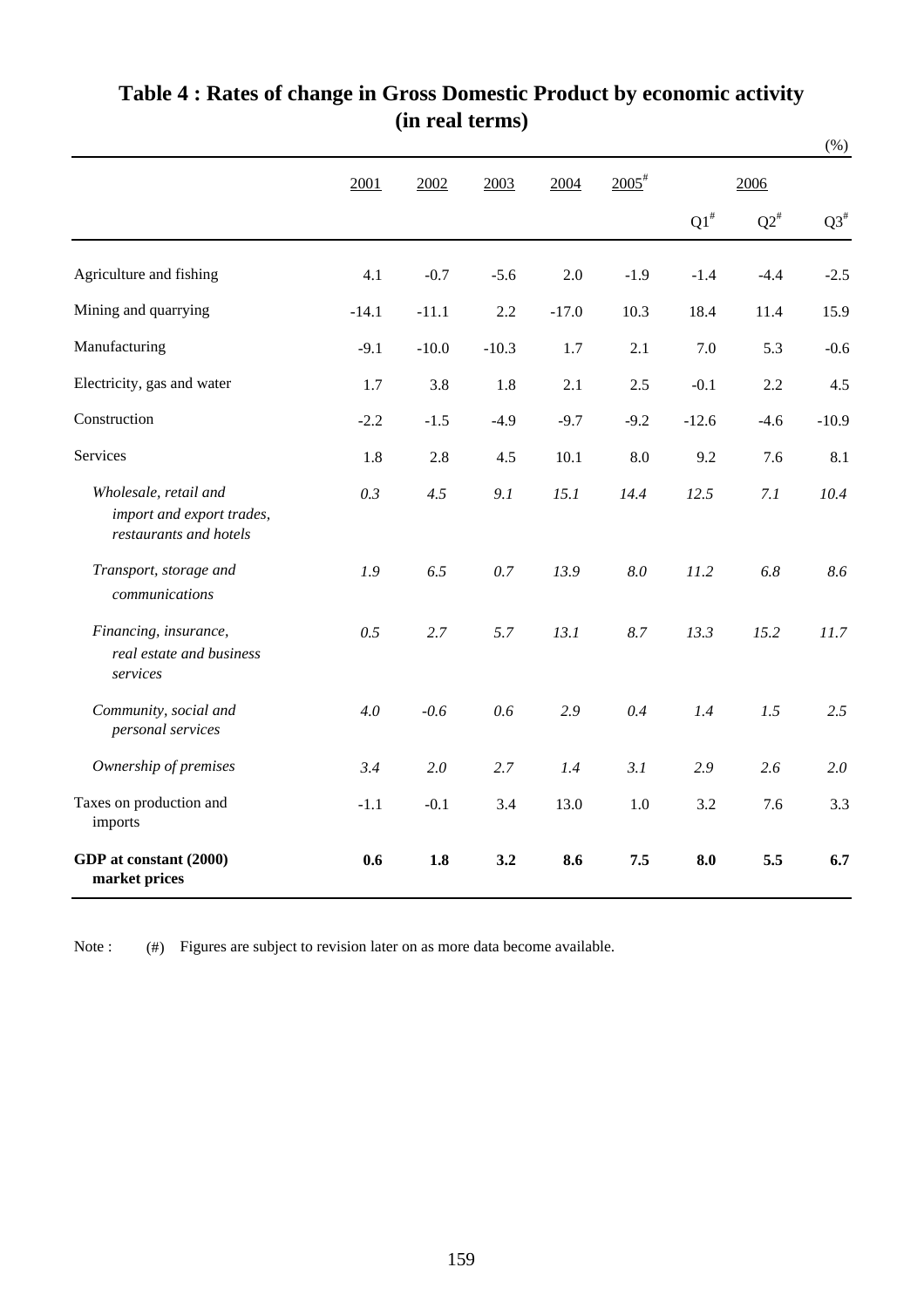|                                                             |            |            |             |                     |            |            |           | \$Mn)                     |
|-------------------------------------------------------------|------------|------------|-------------|---------------------|------------|------------|-----------|---------------------------|
|                                                             | 2002       | 2003       | 2004        | $2005$ <sup>#</sup> | 2006       |            | 2006      |                           |
|                                                             |            |            |             |                     | $Q1-Q3^*$  | $Q1^*$     | $Q2^*$    | $\mathrm{Q3}^{\text{\#}}$ |
| Current account                                             | 96,800     | 128,240    | 122,491     | 157,338             | 103,927    | 37,063     | 15,116    | 51,748                    |
| Goods                                                       | $-39,406$  | $-44,970$  | $-72,514$   | $-59,347$           | $-83,739$  | $-29,801$  | $-35,369$ | $-18,569$                 |
| <b>Services</b>                                             | 145,341    | 159,020    | 187,056     | 231,562             | 199,536    | 63,073     | 61,858    | 74,605                    |
| Income                                                      | 5,652      | 28,491     | 23,410      | 1,648               | 669        | 8,053      | $-7,622$  | 238                       |
| <b>Current transfers</b>                                    | $-14,787$  | $-14,301$  | $-15,461$   | $-16,524$           | $-12,538$  | $-4,262$   | $-3,750$  | $-4,526$                  |
| Capital and financial account                               | $-151,179$ | $-179,086$ | $-184,640$  | $-182,431$          | $-135,695$ | $-49,186$  | $-26,394$ | $-60,115$                 |
| Capital and financial<br>non-reserve assets<br>(net change) | $-169,720$ | $-171,497$ | $-159, 155$ | $-171,752$          | $-101,015$ | $-37,723$  | $-16,330$ | $-46,962$                 |
| Capital transfers                                           | $-15,686$  | $-8,292$   | $-2,561$    | $-4,939$            | $-1,672$   | $-415$     | 472       | $-1,729$                  |
| Financial non-reserve<br>assets (net change)                | $-154,033$ | $-163,205$ | $-156.594$  | $-166,812$          | $-99,344$  | $-37,308$  | $-16,803$ | $-45,233$                 |
| Direct investment                                           | $-60,685$  | 63,372     | $-91,038$   | 49,996              | $-18,368$  | 27,362     | $-29,913$ | $-15,817$                 |
| Portfolio investment                                        | $-302,484$ | $-264,619$ | $-306,368$  | $-245,017$          | $-27,077$  | 34,018     | $-78,343$ | 17,248                    |
| Financial derivatives                                       | 51,563     | 78,288     | 44,319      | 30,502              | 25,131     | 2.275      | 14,544    | 8,312                     |
| Other investment                                            | 157,573    | $-40,247$  | 196,492     | $-2,294$            | $-79,028$  | $-100,963$ | 76,910    | $-54,975$                 |
| Reserve assets (net change) <sup>(a)</sup>                  | 18,541     | $-7,589$   | $-25,486$   | $-10,679$           | $-34,679$  | $-11,463$  | $-10,063$ | $-13,153$                 |
| Net errors and omissions                                    | 54,379     | 50,846     | 62,149      | 25,093              | 31,767     | 12,123     | 11,277    | 8,367                     |
| <b>Overall balance of</b><br>payments                       | $-18,541$  | 7,589      | 25,486      | 10,679              | 34,679     | 11,463     | 10,063    | 13,153                    |

## **Table 5 : Balance of payments account by major component (at current prices)**

Notes : Figures may not add up exactly to the total due to rounding.

(a) A negative value for net change in reserve assets represents a net increase, and a positive value represents a net decrease.

(#) Figures are subject to revision later on as more data become available.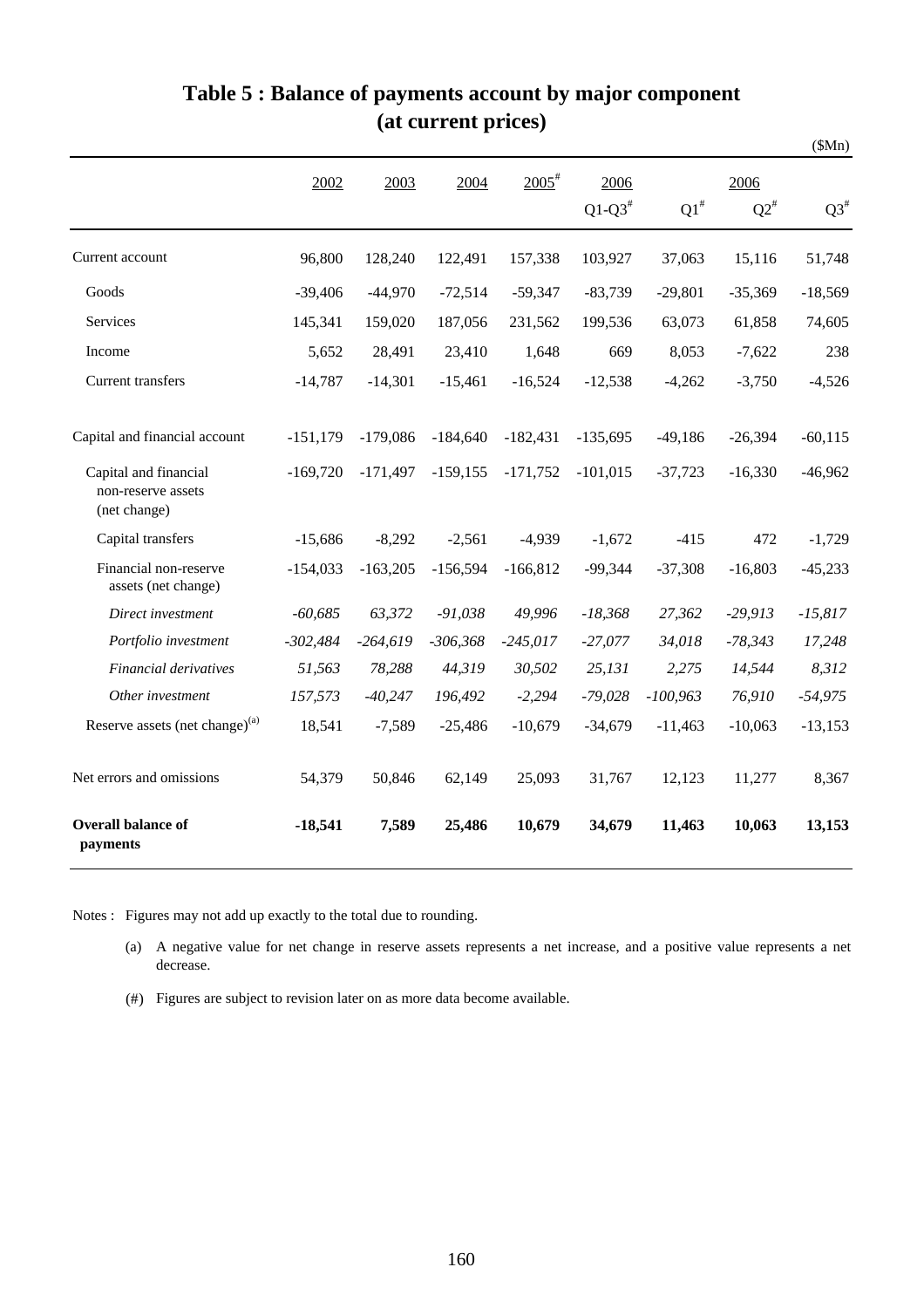|                                  |                       |                       |                       |                       |                                                                         |                       |                                 |                       | \$Mn)                 |
|----------------------------------|-----------------------|-----------------------|-----------------------|-----------------------|-------------------------------------------------------------------------|-----------------------|---------------------------------|-----------------------|-----------------------|
|                                  | 2002                  | 2003                  | 2004                  | $2005$ <sup>#</sup>   | $2006$ <sup>#</sup>                                                     |                       | 2006                            |                       |                       |
|                                  |                       |                       |                       |                       |                                                                         | $Q1^*$                | $Q2^*$                          | $Q3^{\#}$             | $Q4^{\#}$             |
| Total exports of goods           | 1.562.121             |                       |                       |                       | 1,749,089 2,027,031 2,251,744 2,467,357 538,460 586,741 667,228 674,929 |                       |                                 |                       |                       |
| Imports of goods                 | 1,601,527             |                       |                       |                       | 1,794,059 2,099,545 2,311,091 2,576,340 568,261 622,110 685,797         |                       |                                 |                       | 700,172               |
| Visible trade balance            | $-39,406$<br>$(-2.5)$ | $-44,970$<br>$(-2.5)$ | $-72,514$<br>$(-3.5)$ | $-59,347$<br>$(-2.6)$ | $-108,983$<br>$(-4.2)$                                                  | $-29,801$<br>$(-5.2)$ | $-35,369$<br>$(-5.7)$           | $-18,569$<br>$(-2.7)$ | $-25,243$<br>$(-3.6)$ |
| Exports of services              | 347,836               | 362,420               | 429,563               | 495,799               |                                                                         |                       | 562,304 128,843 129,770 150,777 |                       | 152,914               |
| Imports of services              | 202,494               | 203,400               | 242,507               | 264,237               | 283,899                                                                 | 65,770                | 67.912                          | 76,172                | 74,045                |
| <b>Invisible trade balance</b>   | 145,342               | 159,020               | 187,056               | 231,562               | 278,405                                                                 | 63,073                | 61,858                          | 74,605                | 78,869                |
|                                  | (71.8)                | (78.2)                | (77.1)                | (87.6)                | (98.1)                                                                  | (95.9)                | (91.1)                          | (97.9)                | (106.5)               |
| Exports of goods and<br>services | 1.909.957             |                       |                       |                       | 2,111,509 2,456,594 2,747,543 3,029,661 667,303 716,511 818,005 827,843 |                       |                                 |                       |                       |
| Imports of goods and<br>services | 1.804.021             |                       |                       |                       | 1,997,459 2,342,052 2,575,328 2,860,239 634,031 690,022 761,969 774,217 |                       |                                 |                       |                       |
| <b>Visible and invisible</b>     | 105,936               | 114,050               | 114,542               | 172,215               | 169,422                                                                 | 33,272                | 26,489                          | 56,036                | 53,626                |
| trade balance                    | <5.9>                 | < 5.7>                | <4.9>                 | <6.7>                 | <5.9>                                                                   | <5.2>                 | <3.8>                           | <7.4>                 | <6.9>                 |

## **Table 6 : Visible and invisible trade (at current market prices)**

Notes : Figures in this table are reckoned on a GDP basis.

(#) Figures are subject to revision later on as more data become available.

( ) As a percentage of the total value of imports of goods/services.

 $\langle \rangle$  As a percentage of the total value of imports of goods and services.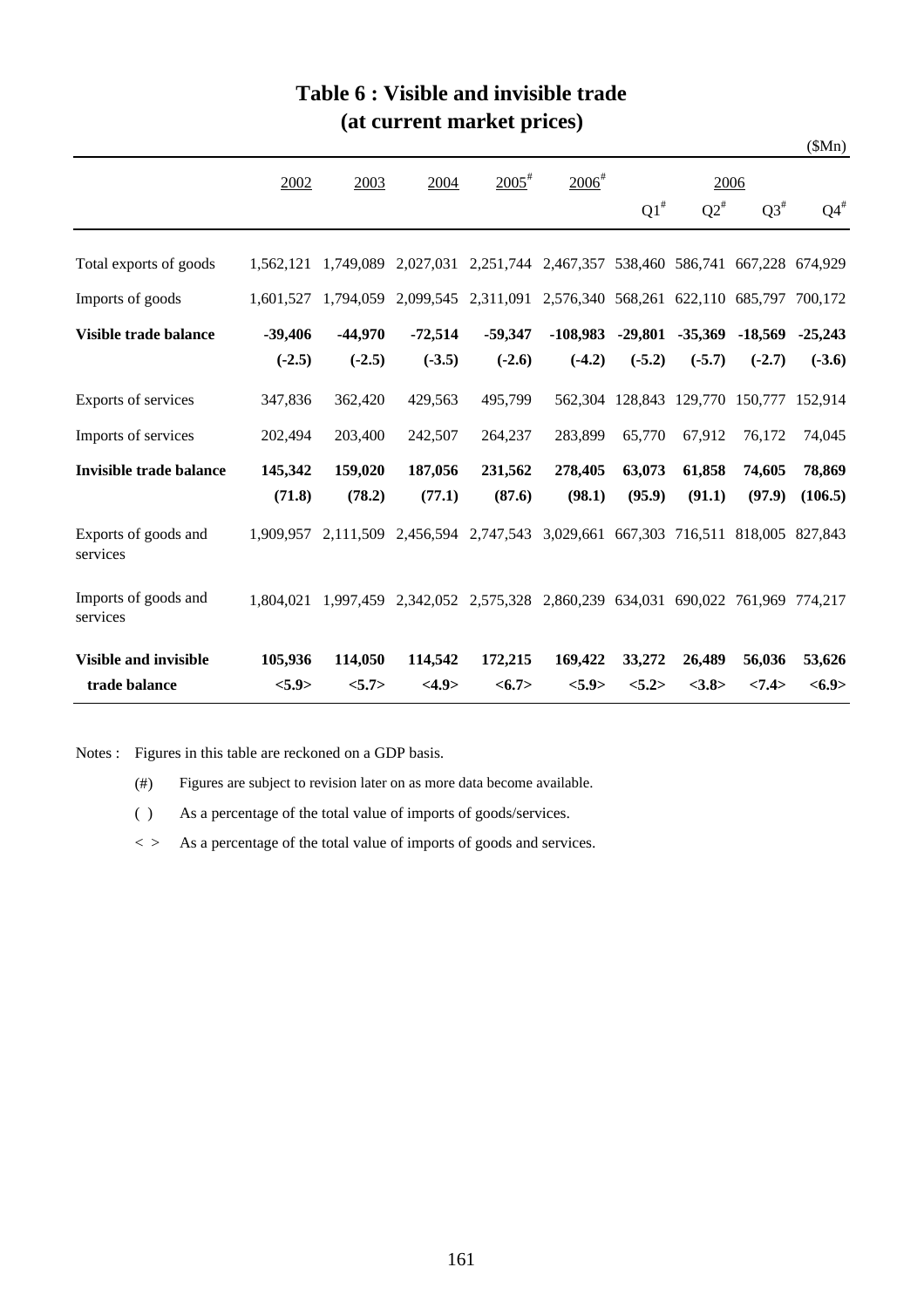|                      | 2002   | 2003       | 2004 | 2005 | 2006       |           |        | 2006   |                                |                |
|----------------------|--------|------------|------|------|------------|-----------|--------|--------|--------------------------------|----------------|
|                      |        |            |      |      |            |           | Q1     | Q2     | Q <sub>3</sub>                 | Q <sub>4</sub> |
|                      |        | (% change) |      |      | (% change) | (SMn)     |        |        | (% change over a year earlier) |                |
| <b>All markets</b>   | 5.4    | 11.7       | 15.9 | 11.4 | 9.4        | 2,461,027 | 12.1   | 5.4    | 8.4                            | 11.9           |
| Mainland of China    | 12.3   | 21.1       | 19.7 | 14.0 | 14.2       | 1,156,210 | 18.4   | 8.5    | 13.5                           | 17.0           |
| <b>United States</b> | 1.0    | $-2.6$     | 5.4  | 5.6  | 2.9        | 371,130   | 3.8    | $-0.1$ | 0.7                            | 7.3            |
| Japan                | $-4.5$ | 12.3       | 14.4 | 10.3 | 1.6        | 120,422   | 6.9    | 2.3    | $\ast$                         | $-2.2$         |
| Germany              | $-5.3$ | 15.1       | 11.9 | 15.6 | 4.0        | 75,663    | 10.5   | 2.5    | 0.3                            | 3.6            |
| United Kingdom       | $-2.0$ | 5.8        | 14.8 | 5.2  | 6.3        | 73,632    | 2.1    | 3.6    | 7.9                            | 10.2           |
| Taiwan               | $-2.2$ | 22.2       | 16.2 | 2.7  | 3.3        | 52,106    | 4.1    | $-6.3$ | 8.6                            | 6.8            |
| Republic of Korea    | 17.2   | 16.9       | 24.0 | 9.5  | $7.5$      | 51,873    | 16.3   | 10.5   | 9.8                            | $-4.3$         |
| Singapore            | 6.8    | 13.0       | 22.0 | 6.8  | 4.4        | 48,612    | $-1.0$ | $-3.7$ | 13.7                           | 8.8            |
| Rest of the world    | 3.5    | 7.1        | 17.3 | 13.3 | 8.5        | 511,380   | 10.3   | 5.9    | 6.3                            | 11.7           |

# **Table 7 : Total exports of goods by market (in value terms)**

Notes : Figures may not add up exactly to the total due to rounding.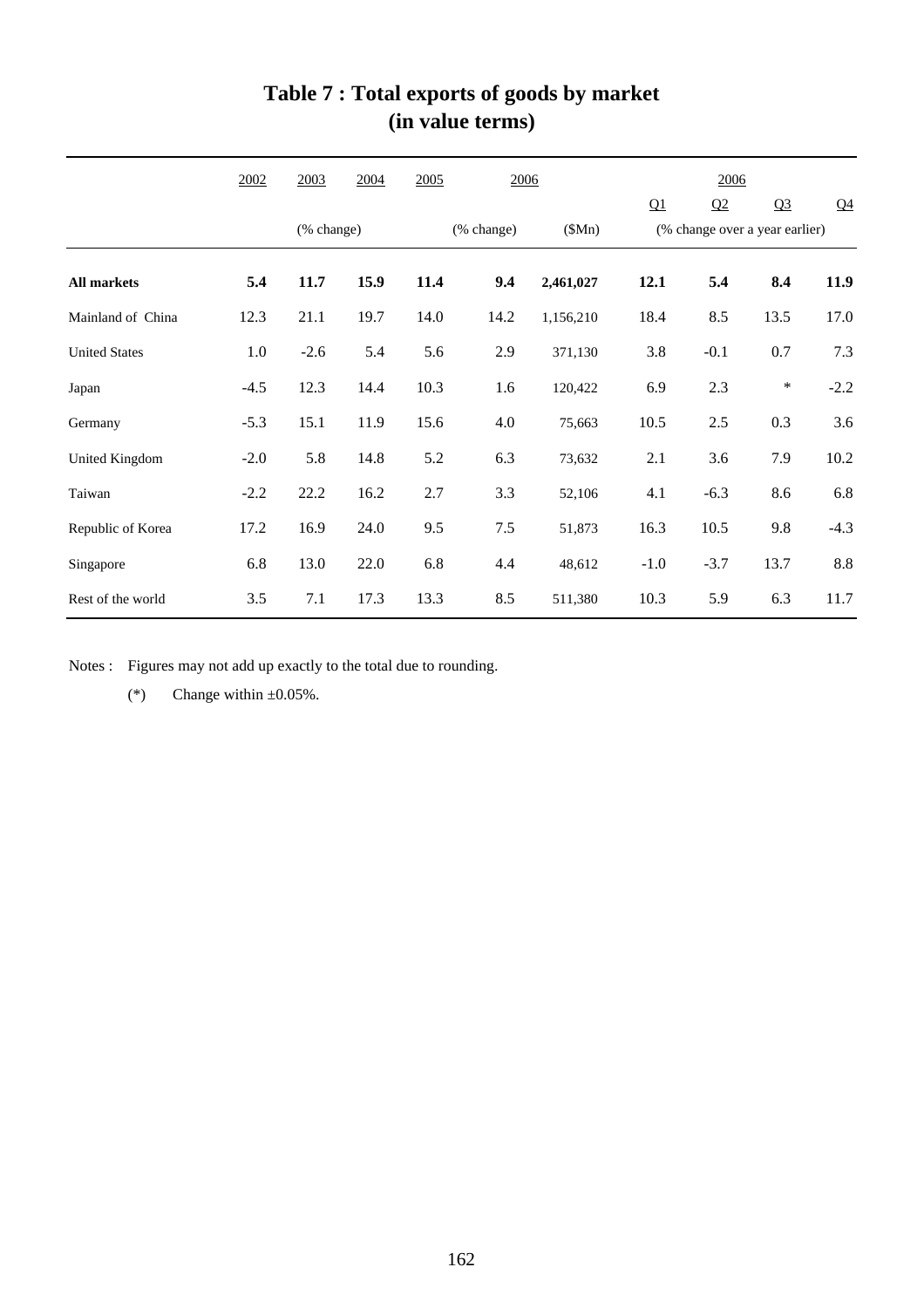|                      | 2002    | 2003 | 2004       | 2005 | 2006                |           |      |        | 2006                           |                |  |
|----------------------|---------|------|------------|------|---------------------|-----------|------|--------|--------------------------------|----------------|--|
|                      |         |      |            |      |                     |           | Q1   | Q2     | Q <sub>3</sub>                 | Q <sub>4</sub> |  |
|                      |         |      | (% change) |      | (SMn)<br>(% change) |           |      |        | (% change over a year earlier) |                |  |
| <b>All sources</b>   | 3.3     | 11.5 | 16.9       | 10.3 | 11.6                | 2,599,804 | 13.8 | 8.1    | 10.7                           | 14.0           |  |
| Mainland of China    | 5.1     | 9.6  | 16.9       | 14.3 | 13.7                | 1,192,952 | 16.9 | 11.0   | 10.8                           | 16.6           |  |
| Japan                | 3.4     | 17.2 | 19.7       | 0.1  | 4.5                 | 268,140   | 4.4  | $-1.1$ | 5.1                            | 9.7            |  |
| Taiwan               | 7.4     | 8.0  | 22.8       | 9.4  | 15.9                | 194,917   | 19.4 | 18.4   | 20.4                           | 7.0            |  |
| Singapore            | 3.9     | 19.6 | 22.5       | 21.8 | 21.9                | 164,837   | 34.3 | 15.9   | 17.0                           | 22.6           |  |
| <b>United States</b> | $-12.8$ | 7.9  | 13.4       | 6.5  | 3.6                 | 123,569   | 0.1  | $-5.0$ | 5.1                            | 14.7           |  |
| Republic of Korea    | 7.3     | 15.0 | 15.0       | 2.6  | 16.1                | 119,647   | 19.8 | 13.1   | 7.7                            | 23.8           |  |
| Rest of the world    | 2.2     | 12.1 | 13.6       | 8.4  | 7.6                 | 535,742   | 8.0  | 4.1    | 10.1                           | 8.3            |  |

### **Table 8 : Imports of goods by source (in value terms)**

Note : Figures may not add up exactly to the total due to rounding.

|                |        |            |      |      | (in value terms) |         |      |      |                                |      |
|----------------|--------|------------|------|------|------------------|---------|------|------|--------------------------------|------|
|                | 2002   | 2003       | 2004 | 2005 | 2006             |         |      | 2006 |                                |      |
|                |        |            |      |      |                  |         | Q1   | Q2   | Q <sub>3</sub>                 | Q    |
|                |        | (% change) |      |      | (% change)       | (SMn)   |      |      | (% change over a year earlier) |      |
| <b>Overall</b> | $-9.0$ | 2.6        | 14.8 | 7.3  | 16.3             | 680,441 | 22.7 | 18.5 | 14.8                           | 10.3 |
| Foodstuffs     | 0.2    | 1.5        | 8.6  | 3.1  | 4.5              | 53,037  | 4.1  | 8.5  | 4.7                            | 1.2  |

Consumer goods -5.2 -1.8 7.4 5.5 4.3 133,338 12.9 24.8 -5.5 -10.8

Fuels 3.9 12.9 37.5 23.5 22.9 70,032 40.0 19.4 15.2 20.6 Capital goods -24.9 -6.6 13.3 10.8 34.2 180,777 38.9 27.4 46.9 26.0

-1.6 10.7 17.6 4.2 9.6 236,571 14.3 7.9 6.8 10.1

Q4

# **(in value terms) Table 9 : Retained imports of goods by end-use category**

Note : Figures may not add up exactly to the total due to rounding.

semi-manufactures

Raw materials and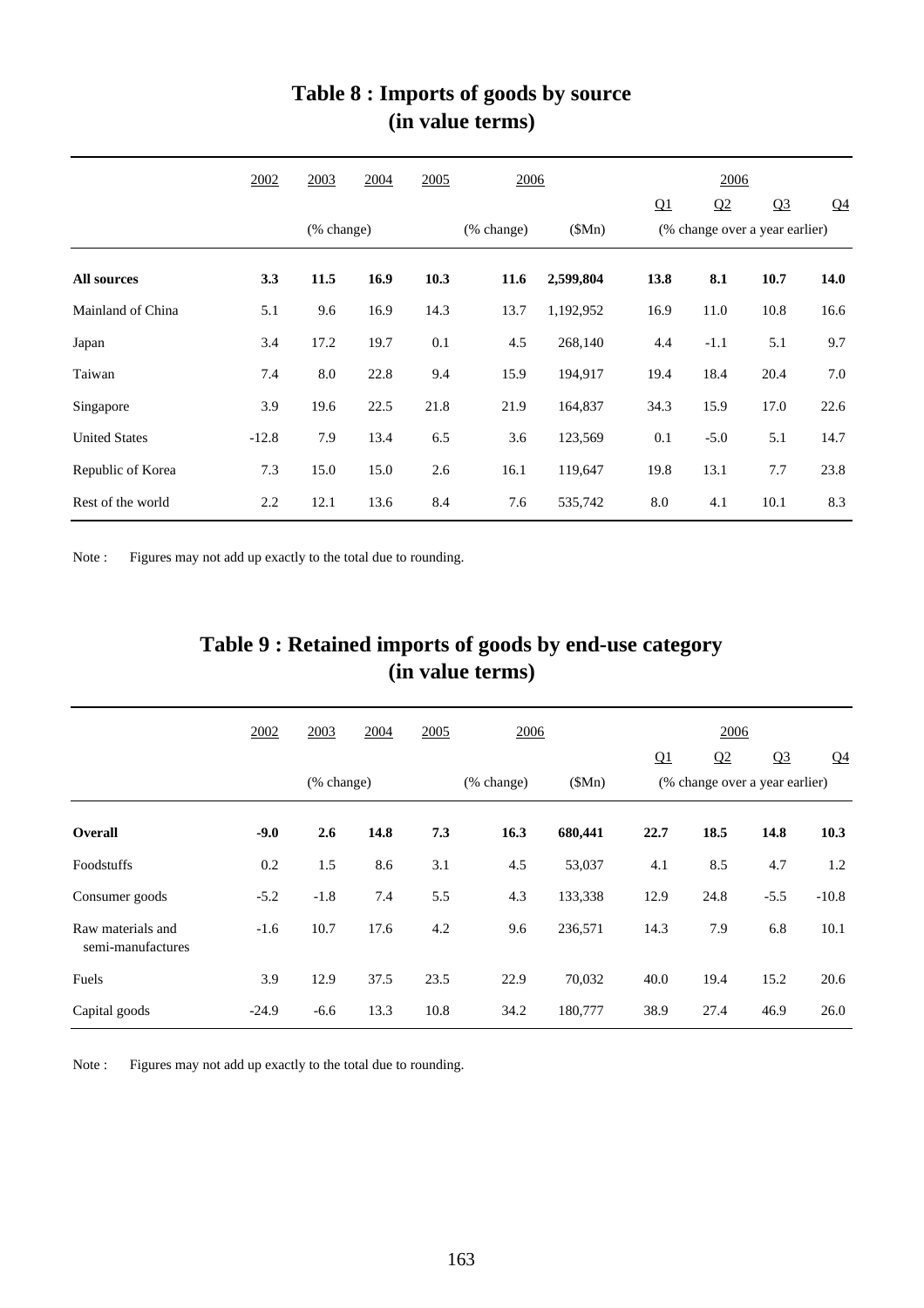|                            | 2002    | 2003       | 2004 | $2005$ <sup>#</sup> | $2006$ <sup>#</sup> |         | 2006   |           |                                |           |  |
|----------------------------|---------|------------|------|---------------------|---------------------|---------|--------|-----------|--------------------------------|-----------|--|
|                            |         |            |      |                     |                     |         | $Q1^*$ | $Q2^{\#}$ | $Q3^{\#}$                      | $Q4^{\#}$ |  |
|                            |         | (% change) |      |                     | (% change)          | \$Mn)   |        |           | (% change over a year earlier) |           |  |
| <b>Exports of services</b> | 8.4     | 4.2        | 18.5 | 15.4                | 13.4                | 562,304 | 13.6   | 15.1      | 14.6                           | 10.7      |  |
| Transportation             | 10.8    | 3.8        | 25.5 | 16.9                | 9.1                 | 172,384 | 9.9    | 10.2      | 8.7                            | 7.8       |  |
| Travel                     | 25.4    | $-4.4$     | 26.1 | 14.2                | 10.8                | 88,713  | 14.0   | 13.1      | 12.8                           | 4.5       |  |
| Trade-related              | 9.0     | 12.2       | 12.6 | 10.7                | 11.9                | 181,420 | 12.9   | 11.4      | 13.1                           | 10.3      |  |
| Other services             | $-5.9$  | $-1.4$     | 12.7 | 22.9                | 25.4                | 119,787 | 20.2   | 31.5      | 29.3                           | 21.2      |  |
| <b>Imports of services</b> | 4.3     | 0.4        | 19.2 | 9.0                 | 7.4                 | 283,899 | 5.2    | 9.5       | 6.8                            | 8.3       |  |
| Transportation             | $-4.7$  | 7.8        | 29.4 | 20.3                | 7.8                 | 87,739  | 7.1    | 10.1      | 7.0                            | 7.3       |  |
| Travel                     | $0.8\,$ | $-8.0$     | 15.9 | 0.1                 | 4.9                 | 108,572 | 1.6    | 8.0       | 3.2                            | 7.3       |  |
| Trade-related              | 24.2    | 9.2        | 3.2  | 12.8                | 2.7                 | 19,135  | 4.9    | 2.5       | 3.6                            | 0.6       |  |
| Other services             | 20.0    | 8.2        | 19.7 | 10.5                | 12.6                | 68,453  | 8.9    | 13.0      | 14.4                           | 13.9      |  |
| Net exports of services    | 14.8    | 9.4        | 17.6 | 23.8                | 20.2                | 278,405 | 24.0   | 22.1      | 23.9                           | 13.0      |  |

# **Table 10 : Exports and imports of services by component (at current market prices)**

Notes : Figures may not add up exactly to the total due to rounding.

(#) Figures are subject to revision later on as more data become available.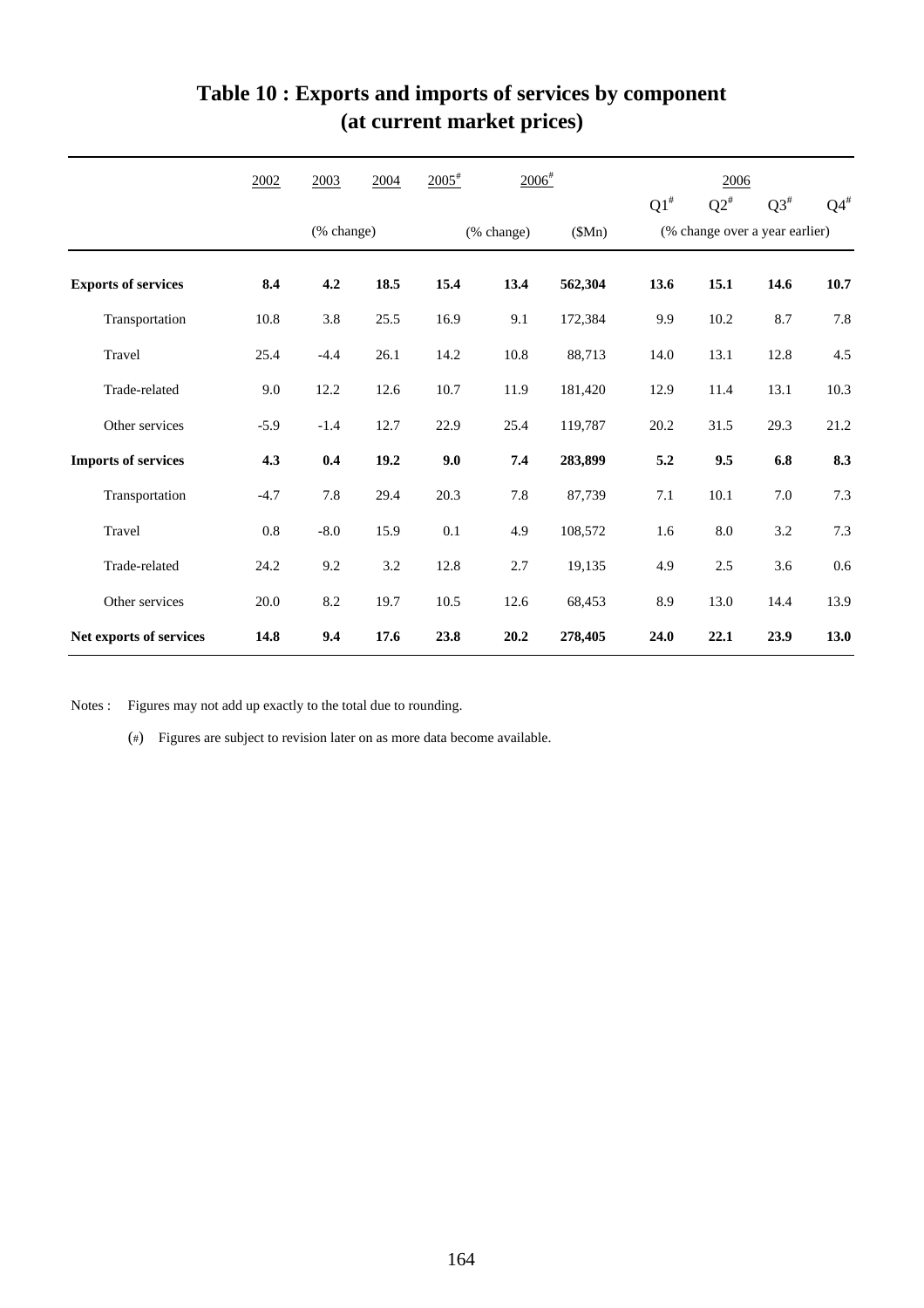|                                | 2002       | 2003      | 2004       | 2005       | 2006        |            | 2006       |                |           |
|--------------------------------|------------|-----------|------------|------------|-------------|------------|------------|----------------|-----------|
|                                |            |           |            |            |             | Q1         | Q2         | Q <sub>3</sub> | Q4        |
| (1000)                         |            |           |            |            |             |            |            |                |           |
| <b>All sources</b>             | 16 566.4   | 15 536.8  | 21 810.6   | 23 359.4   | 25 25 1.1   | 6 2 2 6 .3 | 5 971.0    | 6 374.7        | 6 679.1   |
| Mainland of China              | 6 825.2    | 8 4 6 7.2 | 12 245.9   | 12 541.4   | 13 591.3    | 3 5 9 1.8  | 3 1 1 4 .5 | 3 4 9 2.3      | 3 3 9 2.6 |
| South and Southeast Asia       | 1 905.2    | 1 359.6   | 2077.7     | 2413.0     | 2659.7      | 543.6      | 695.7      | 601.8          | 818.6     |
| Taiwan                         | 2 4 2 8 .8 | 1852.4    | 2 0 7 4.8  | 2 1 3 0.6  | 2 177.2     | 526.8      | 513.0      | 599.0          | 538.4     |
| Europe                         | 1 083.9    | 780.8     | 1 142.7    | 1 398.0    | 1548.2      | 351.6      | 364.5      | 360.0          | 472.1     |
| Japan                          | 1 395.0    | 867.2     | 1 1 2 6 .3 | 1 210.8    | 1 3 1 1 .1  | 320.7      | 305.1      | 336.9          | 348.4     |
| <b>United States</b>           | 1 000.8    | 683.8     | 1 0 5 1 .7 | 1 1 4 3 .1 | 1 1 5 9 . 0 | 264.0      | 300.2      | 276.4          | 318.4     |
| Others                         | 1927.4     | 1525.8    | 2 0 9 1.7  | 2 5 2 2.6  | 2 804.5     | 627.7      | 677.9      | 708.3          | 790.6     |
|                                |            |           |            |            |             |            |            |                |           |
| (% change over a year earlier) |            |           |            |            |             |            |            |                |           |
| <b>All sources</b>             | 20.7       | $-6.2$    | 40.4       | 7.1        | 8.1         | 13.8       | 8.4        | 6.7            | 4.3       |
| Mainland of China              | 53.4       | 24.1      | 44.6       | 2.4        | 8.4         | 18.2       | 9.5        | 6.0            | 0.9       |
| South and Southeast Asia       | 9.1        | $-28.6$   | 52.8       | 16.1       | 10.2        | 8.9        | 12.7       | 10.5           | 8.9       |
| Taiwan                         | 0.4        | $-23.7$   | 12.0       | 2.7        | 2.2         | 4.9        | $-0.1$     | 4.4            | $-0.5$    |
| Europe                         | 6.3        | $-28.0$   | 46.3       | 22.3       | 10.7        | 14.0       | 5.5        | 9.4            | 13.8      |
| Japan                          | 4.4        | $-37.8$   | 29.9       | 7.5        | 8.3         | 1.2        | 15.3       | 11.0           | 6.9       |
| <b>United States</b>           | 7.0        | $-31.7$   | 53.8       | 8.7        | 1.4         | 1.2        | 2.3        | 0.5            | 1.4       |
| Others                         | 5.9        | $-20.8$   | 37.1       | 20.6       | 11.2        | 15.4       | 7.9        | 7.9            | 13.9      |

# **Table 11 : Incoming visitors by source**

Note : Figures may not add up exactly to the total due to rounding.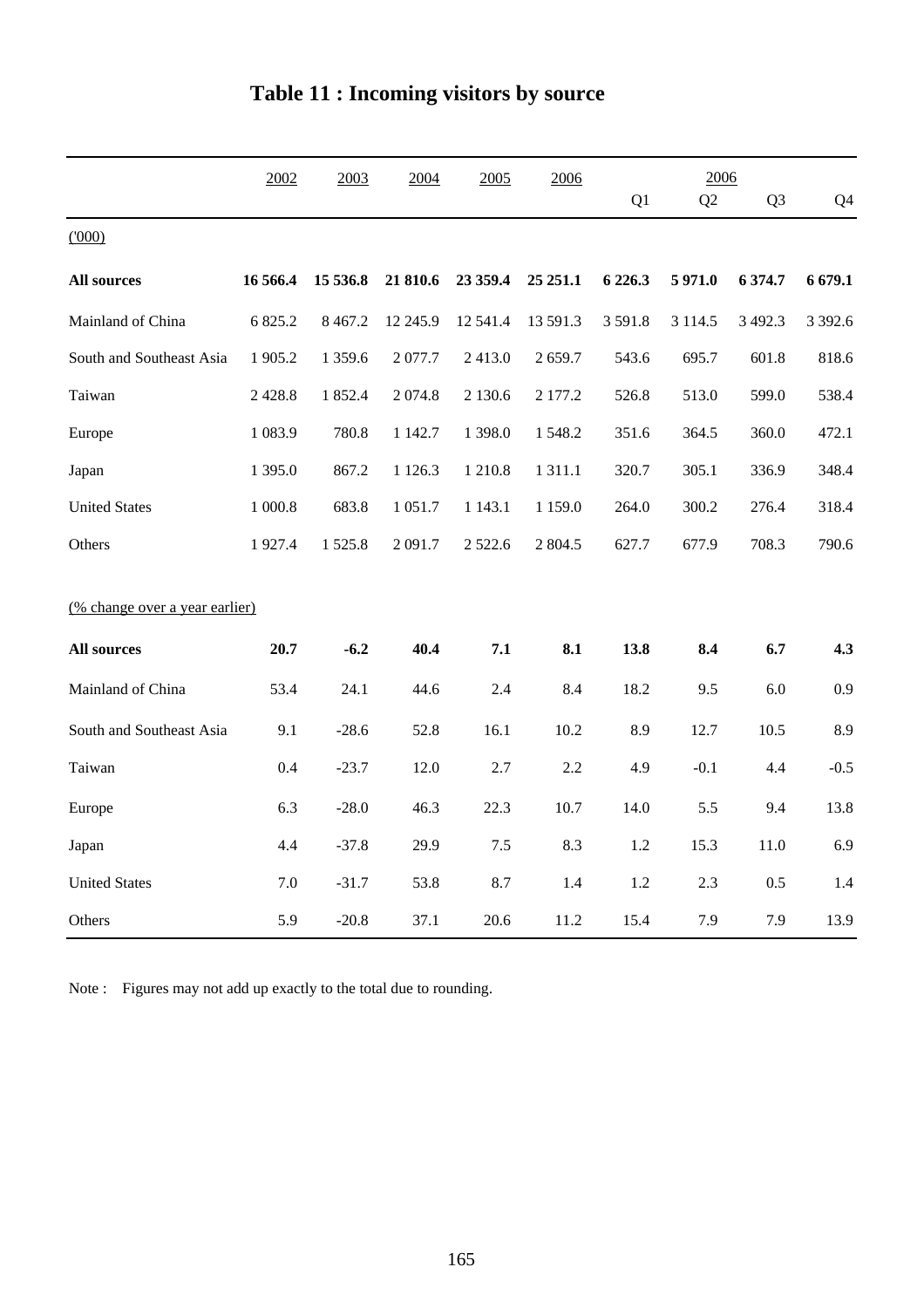|                                                                       | 1997    | 1998       | 1999           | 2000    | 2001         | 2002       | 2003             |
|-----------------------------------------------------------------------|---------|------------|----------------|---------|--------------|------------|------------------|
|                                                                       |         |            |                |         |              |            |                  |
| Completion of new property by the private sector                      |         |            |                |         |              |            |                  |
| $(000 \text{ m}^2 \text{ of internal floor area})$                    |         |            |                |         |              |            |                  |
| Residential property <sup>(a)</sup> (in units)                        | 18 20 2 | 22 278     | 35 322         | 25 790  | 26 26 2      | 31 052     | 26 397           |
| Commercial property<br>of which:                                      | 705     | 945        | 634            | 160     | 208          | 304        | 417              |
| Office space                                                          | 456     | 737        | 428            | 96      | 76           | 166        | 299              |
| Other commercial premises <sup>(b)</sup>                              | 249     | 208        | 206            | 64      | 132          | 138        | 118              |
| Industrial property <sup>(c)</sup>                                    | 343     | 300        | 191            | 62      | 45           | 29         | 15               |
| of which:                                                             |         |            |                |         |              |            |                  |
| Industrial-cum-office premises                                        | 72      | 145        | 40             | 37      | 14           | $\theta$   | 15               |
| Conventional flatted factory space                                    | 181     | 31         | $\overline{4}$ | 19      | 30           | 3          | $\boldsymbol{0}$ |
| Storage premises <sup>(d)</sup>                                       | 90      | 124        | 147            | 6       | $\mathbf{0}$ | 27         | $\mathbf{0}$     |
| Production of public housing                                          |         |            |                |         |              |            |                  |
| (in units)                                                            |         |            |                |         |              |            |                  |
| Rental housing flats <sup>(e)</sup>                                   | 16 04 6 | 14 267     | 26 733         | 40 944  | 47 590       | 20 154     | 13 705           |
| Subsidized sales flats <sup>(e)</sup>                                 | 21 5 35 | 21 993     | 26 5 32        | 22 768  | 25 702       | 1 0 7 2    | 320              |
| Building plans with consent to<br>commence work in the private sector |         |            |                |         |              |            |                  |
| $(000 \text{ m}^2 \text{ of usable floor area})$                      |         |            |                |         |              |            |                  |
| Residential property                                                  | 1 631.4 | 1 472.0    | 1 692.8        | 1 142.7 | 1 002.5      | 790.0      | 1 0 38.4         |
| Commercial property                                                   | 599.0   | 395.7      | 287.5          | 337.5   | 265.0        | 365.3      | 200.0            |
| Industrial property <sup>(f)</sup>                                    | 461.6   | 69.5       | 84.9           | 129.2   | 45.7         | 107.1      | 0.8              |
| Other properties                                                      | 259.2   | 201.5      | 125.8          | 240.2   | 75.0         | 109.3      | 444.2            |
| Total                                                                 | 2951.2  | 2 1 3 8 .7 | 2 190.9        | 1 849.5 | 1 3 8 8.1    | 1 3 7 1 .8 | 1683.3           |
|                                                                       |         |            |                |         |              |            |                  |
| Agreements for sale and purchase of property                          |         |            |                |         |              |            |                  |
| (Number)                                                              |         |            |                |         |              |            |                  |
| Residential property <sup>(g)</sup>                                   | 172711  | 85 616     | 77 087         | 65 340  | 69 667       | 72974      | 71 576           |
| Primary market                                                        | 15 806  | 23 441     | 18 3 25        | 13 911  | 18 3 6 6     | 23 088     | 26 4 98          |
| Secondary market                                                      | 156 905 | 62 175     | 58 762         | 51 429  | 51 301       | 49 886     | 45 078           |
| Selected types of non-residential properties <sup>(h)</sup>           |         |            |                |         |              |            |                  |
| Office space                                                          | N.A.    | N.A.       | N.A.           | 1 7 2 4 | 1 7 7 4      | 1639       | 1817             |
| Other commerical premises                                             | N.A.    | N.A.       | N.A.           | 2411    | 2989         | 3 1 6 7    | 4 1 4 2          |
| Flatted factory space                                                 | N.A.    | N.A.       | N.A.           | N.A.    | N.A.         | 3756       | 3813             |

#### **Table 12 : Property market**

Notes : Figures may not add up exactly to the total due to rounding.

(a) Figures before 2002 cover all completed residential premises to which either temporary or full Occupation Permits have been granted, as well as village type houses issued with Letters of Compliance. Property developments subject to a Consent Scheme need a Certificate of Compliance, Consent to Assign or Consent to Lease in addition to an Occupation Permit before the premises can be individually assigned. Village-type housing units are excluded as from 2002 and units issued with temporary Occupation Permits are also excluded as from 2004 onwards.

Residential premises here pertain to private residential units, excluding units built under the Private Sector Participation Scheme (PSPS), Home Ownership Scheme (HOS), Buy or Rent Option, Mortgage Subsidy Scheme, Sandwich Class Housing Scheme, Urban Improvement Scheme (UIS) and Flat-for-Sale Scheme. Figures from 2004 onwards also cover those private flats converted from subsidised flats.

- $(b)$ These include retail premises and other premises designed or adapted for commercial use, with the exception of purposebuilt offices. Car-parking space and commercial premises built by the Hong Kong Housing Authority and the Hong Kong Housing Society are excluded.
- (c) These include industrial-cum-office premises, but exclude specialised factory buildings which are developed mainly for own use.

(d) These include storage premises at the container terminals and the airport.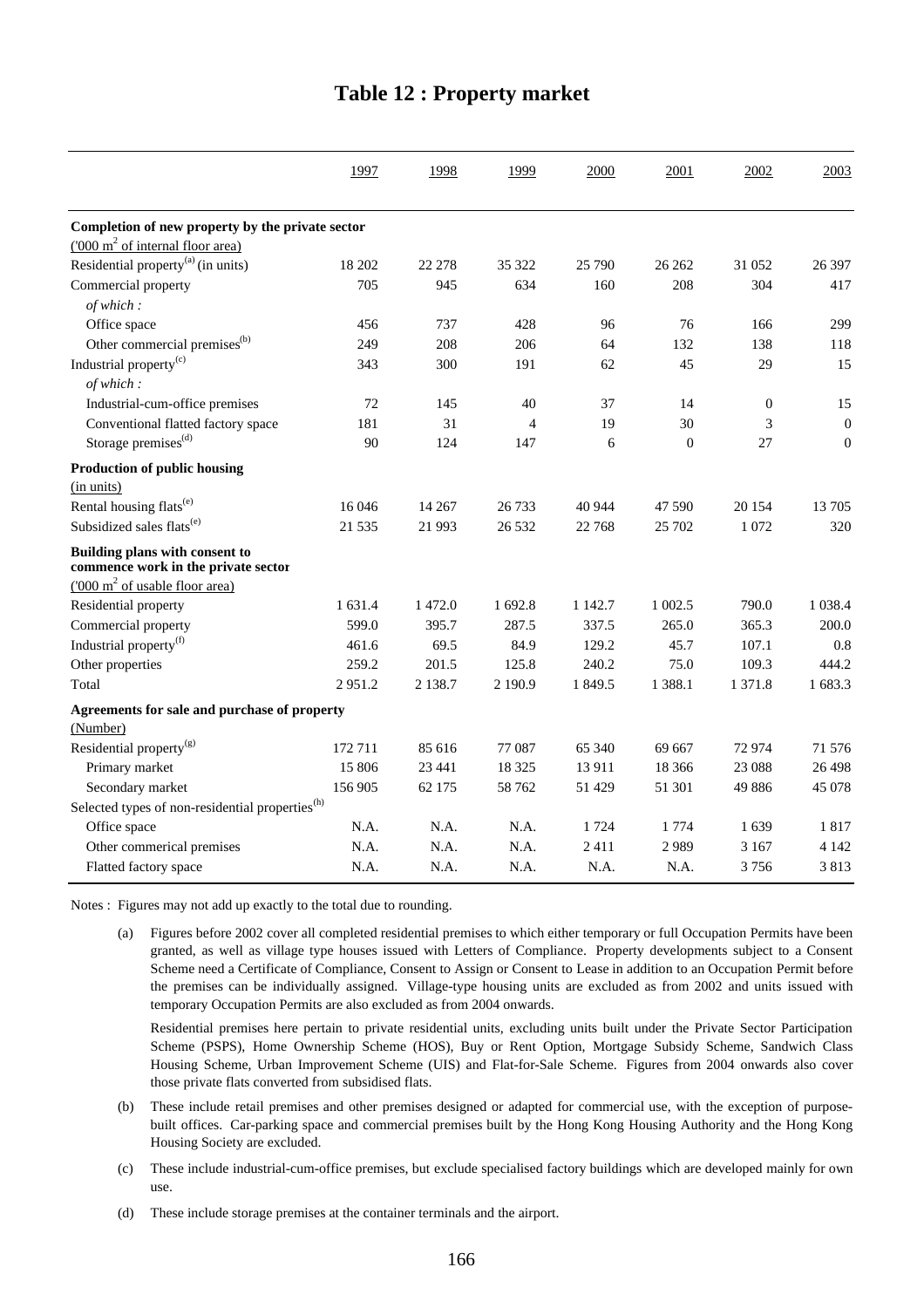|                                                                       | 2004             | 2005     | 2006             |              | 2006             |                  |                  |
|-----------------------------------------------------------------------|------------------|----------|------------------|--------------|------------------|------------------|------------------|
|                                                                       |                  |          |                  | Q1           | Q2               | Q <sub>3</sub>   | Q <sub>4</sub>   |
| Completion of new property by the private sector                      |                  |          |                  |              |                  |                  |                  |
| $(000 \text{ m}^2 \text{ of internal floor area})$                    |                  |          |                  |              |                  |                  |                  |
| Residential property <sup>(a)</sup> (in units)                        | 26 036           | 17 321   | 16 579           | 2785         | 5765             | 3 5 5 5 5        | 4474             |
| Commercial property                                                   | 371              | 145      | 291              | 8            | 63               | 42               | 178              |
| of which:                                                             |                  |          |                  |              |                  |                  |                  |
| Office space                                                          | 280              | 34       | 108              | $\mathbf{1}$ | 28               | 36               | 43               |
| Other commercial premises <sup>(b)</sup>                              | 91               | 111      | 183              | 8            | 35               | 6                | 134              |
| Industrial property <sup>(c)</sup>                                    | $\mathbf{1}$     | 17       | 27               | 15           | $\boldsymbol{7}$ | $\overline{4}$   | $\mathbf{2}$     |
| of which:                                                             |                  |          |                  |              |                  |                  |                  |
| Industrial-cum-office premises                                        | $\boldsymbol{0}$ | 4        | $\boldsymbol{0}$ | $\theta$     | $\boldsymbol{0}$ | $\boldsymbol{0}$ | $\boldsymbol{0}$ |
| Conventional flatted factory space                                    | $\mathbf{1}$     | $\theta$ | $\theta$         | $\Omega$     | $\overline{0}$   | $\mathbf{0}$     | $\boldsymbol{0}$ |
| Storage premises <sup>(d)</sup>                                       | $\mathbf{0}$     | 13       | 27               | 15           | $\overline{7}$   | $\overline{4}$   | $\overline{2}$   |
| Production of public housing                                          |                  |          |                  |              |                  |                  |                  |
| (in units)                                                            |                  |          |                  |              |                  |                  |                  |
| Rental housing flats <sup>(e)</sup>                                   | 20 614           | 24 691   | 4 4 3 0          | 2033         | 2 3 9 7          | $\mathbf{0}$     | $\boldsymbol{0}$ |
| Subsidized sales flats <sup>(e)</sup>                                 | $\overline{0}$   | $\theta$ | $\boldsymbol{0}$ | $\theta$     | $\mathbf{0}$     | $\mathbf{0}$     | $\boldsymbol{0}$ |
| Building plans with consent to<br>commence work in the private sector |                  |          |                  |              |                  |                  |                  |
| $(000 \text{ m}^2 \text{ of usable floor area})$                      |                  |          |                  |              |                  |                  |                  |
| Residential property                                                  | 530.0            | 550.7    | 706.7            | 174.9        | 88.5             | 343.9            | 99.4             |
| Commercial property                                                   | 161.3            | 481.9    | 468.4            | 15.5         | 100.9            | 38.4             | 313.6            |
| Industrial property <sup>(f)</sup>                                    | 16.4             | 35.1     | 23.9             | 1.4          | 13.1             | 8.2              | 1.2              |
| Other properties                                                      | 407.1            | 408.0    | 199.2            | 28.1         | 46.6             | 98.7             | 25.9             |
| Total                                                                 | 1 1 1 4 .8       | 1475.8   | 1 3 9 8.2        | 220.0        | 249.1            | 489.1            | 440.0            |
| Agreements for sale and purchase of property                          |                  |          |                  |              |                  |                  |                  |
| (Number)                                                              |                  |          |                  |              |                  |                  |                  |
| Residential property <sup>(g)</sup>                                   | 100 630          | 103 362  | 82 472           | 17 724       | 21811            | 22 24 1          | 20 696           |
| Primary market                                                        | 25 694           | 15 9 94  | 13 986           | 1 2 9 4      | 3 0 23           | 5 902            | 3767             |
| Secondary market                                                      | 74 936           | 87 368   | 68 4 8 6         | 16 4 30      | 18788            | 16 3 39          | 16929            |
| Selected types of non-residential properties <sup>(h)</sup>           |                  |          |                  |              |                  |                  |                  |
| Office space                                                          | 3 2 1 3          | 3 4 3 1  | 2882             | 649          | 794              | 670              | 769              |
| Other commerical premises                                             | 7833             | 7 1 4 3  | 4 4 0 1          | 1 1 1 5      | 1 1 6 8          | 1 0 2 9          | 1 0 8 9          |
| Flatted factory space                                                 | 5889             | 6 5 6 0  | 7442             | 1690         | 2038             | 1815             | 1899             |

#### **Table 12 : Property market (cont'd)**

(e) The Housing Authority's housing production figures have been revised as from 1998. The revision is to exhaustively cover all housing production and to count projects (including surplus HOS projects) which undergo transfer of usage at the time of disposal and according to their actual usage. Moreover, surplus HOS courts and blocks pending disposal are excluded from production statistics until they are disposed. Rental and sales flats projects of the Housing Society are included. Notes (cont'd) :

(f) These include multi-purpose industrial premises designed also for office use.

N.A. Not available.

<sup>(</sup>g) The figures are derived from sale and purchase agreements of domestic units received for registration in the Land Registry for the relevant periods. They generally relate to transactions executed up to four weeks prior to their submission for registration. Sales of domestic units refer to sale and purchase agreements with payment of stamp duty. These statistics do not include sales of units under the Home Ownership Scheme, the Private Sector Participation Scheme and the Tenants Purchase Scheme except those after payment of premium. Primary sales generally refer to sales from developers. Secondary sales refer to sales from parties other than developers.

<sup>(</sup>h) Timing of the figures for non-residential properties is based on the date on which the S&P Agreement is signed, which may differ from the date on which the Agreement is received for registration in the Land Registry.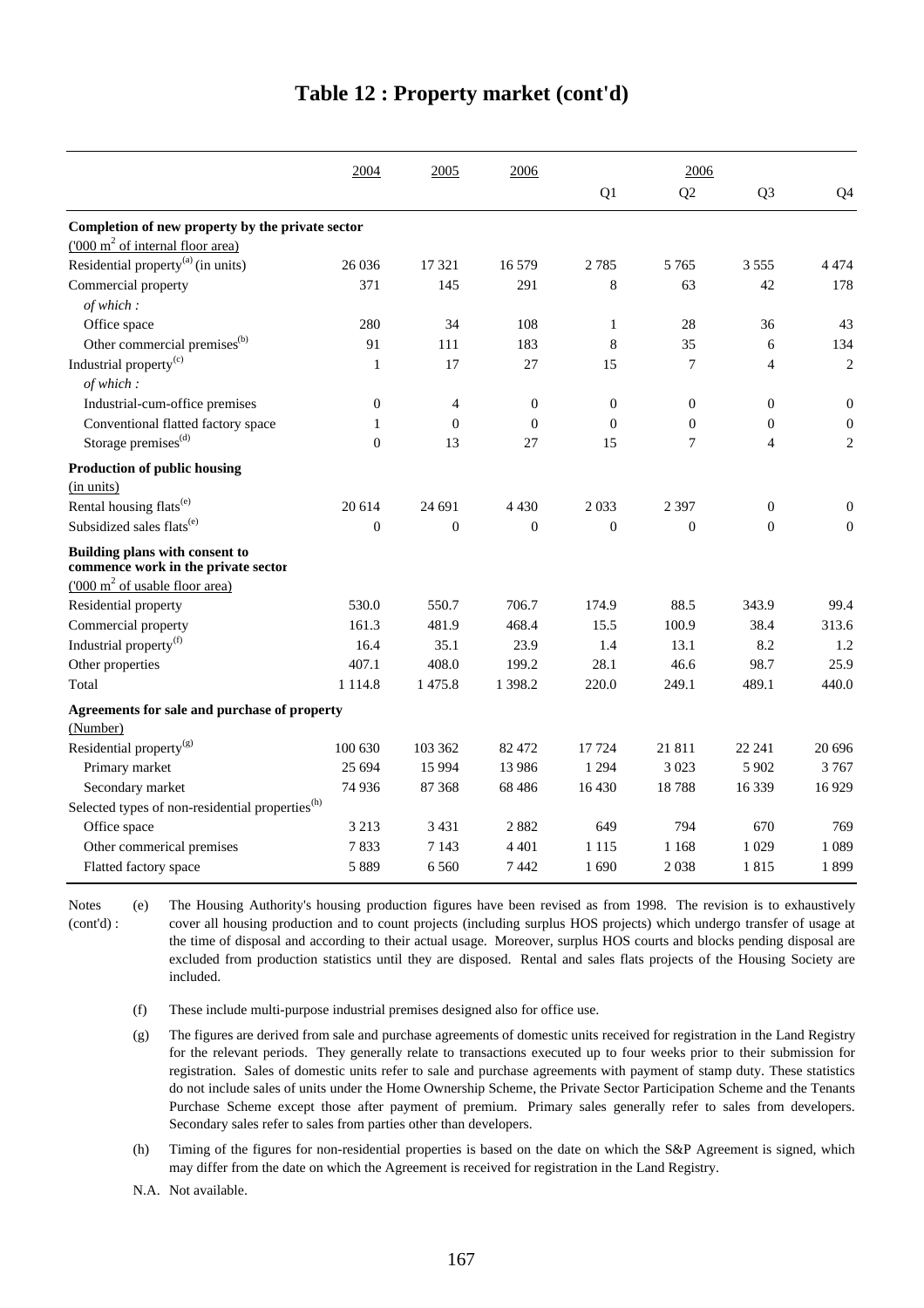|                                          | 1997   | 1998    | 1999    | 2000    | 2001    | 2002    | 2003    |
|------------------------------------------|--------|---------|---------|---------|---------|---------|---------|
| $(Index (1999=100))$                     |        |         |         |         |         |         |         |
| Property price indices :                 |        |         |         |         |         |         |         |
| Residential flats <sup>(a)</sup>         | 163.1  | 117.1   | 100.0   | 89.6    | 78.7    | 69.9    | 61.6    |
| Office space <sup>(b)</sup>              | 213.1  | 134.5   | 100.0   | 89.9    | 78.7    | 68.4    | 62.5    |
| Shopping space                           | 177.3  | 128.3   | 100.0   | 93.6    | 86.8    | 85.0    | 85.5    |
| Flatted factory space                    | 168.9  | 131.8   | 100.0   | 91.2    | 82.0    | 74.8    | 71.7    |
| Property rental indices <sup>(c)</sup> : |        |         |         |         |         |         |         |
| Residential flats                        | 134.5  | 112.6   | 100.0   | 98.1    | 95.4    | 83.4    | 73.6    |
| Office space <sup>(b)</sup>              | 156.8  | 135.9   | 100.0   | 98.5    | 101.0   | 85.4    | 74.6    |
| Shopping space                           | 123.5  | 111.2   | 100.0   | 101.3   | 99.4    | 92.9    | 86.4    |
| Flatted factory space                    | 132.5  | 118.1   | 100.0   | 95.4    | 90.3    | 82.7    | 74.9    |
| (% change)                               |        |         |         |         |         |         |         |
| Property price indices :                 |        |         |         |         |         |         |         |
| Residential flats <sup>(a)</sup>         | 39.5   | $-28.2$ | $-14.6$ | $-10.4$ | $-12.2$ | $-11.2$ | $-11.9$ |
| Office space <sup>(b)</sup>              | 13.1   | $-36.9$ | $-25.7$ | $-10.1$ | $-12.5$ | $-13.1$ | $-8.6$  |
| Shopping space                           | 32.3   | $-27.6$ | $-22.1$ | $-6.4$  | $-7.3$  | $-2.1$  | 0.6     |
| Flatted factory space                    | $-1.5$ | $-22.0$ | $-24.1$ | $-8.8$  | $-10.1$ | $-8.8$  | $-4.1$  |
| Property rental indices <sup>(c)</sup> : |        |         |         |         |         |         |         |
| Residential flats                        | 13.0   | $-16.3$ | $-11.2$ | $-1.9$  | $-2.8$  | $-12.6$ | $-11.8$ |
| Office space <sup>(b)</sup>              | 3.0    | $-13.3$ | $-26.4$ | $-1.5$  | 2.5     | $-15.4$ | $-12.6$ |
| Shopping space                           | 4.8    | $-10.0$ | $-10.1$ | 1.3     | $-1.9$  | $-6.5$  | $-7.0$  |
| Flatted factory space                    | 0.1    | $-10.9$ | $-15.3$ | $-4.6$  | $-5.3$  | $-8.4$  | $-9.4$  |

### **Table 13 : Property prices and rentals**

(a) Notes : (a) Figures pertain to prices of existing flats traded in the secondary market, but not new flats sold in the primary market.

(b) Since 2000, price and rental indices for office space in the private sector have been recompiled according to the revised grading criteria for office space. Hence, the figures from 2000 onwards are not strictly comparable to those in the earlier years.

(c) All rental indices shown in this table have been adjusted for concessionary leasing terms such as provision of refurbishment, granting of rent-free periods, and waiver of miscellaneous charges, if known.

For residential property, changes in rentals cover only new tenancies for which rentals are freshly determined. For non-residential property, changes in rentals cover also lease renewals upon which rentals may be revised.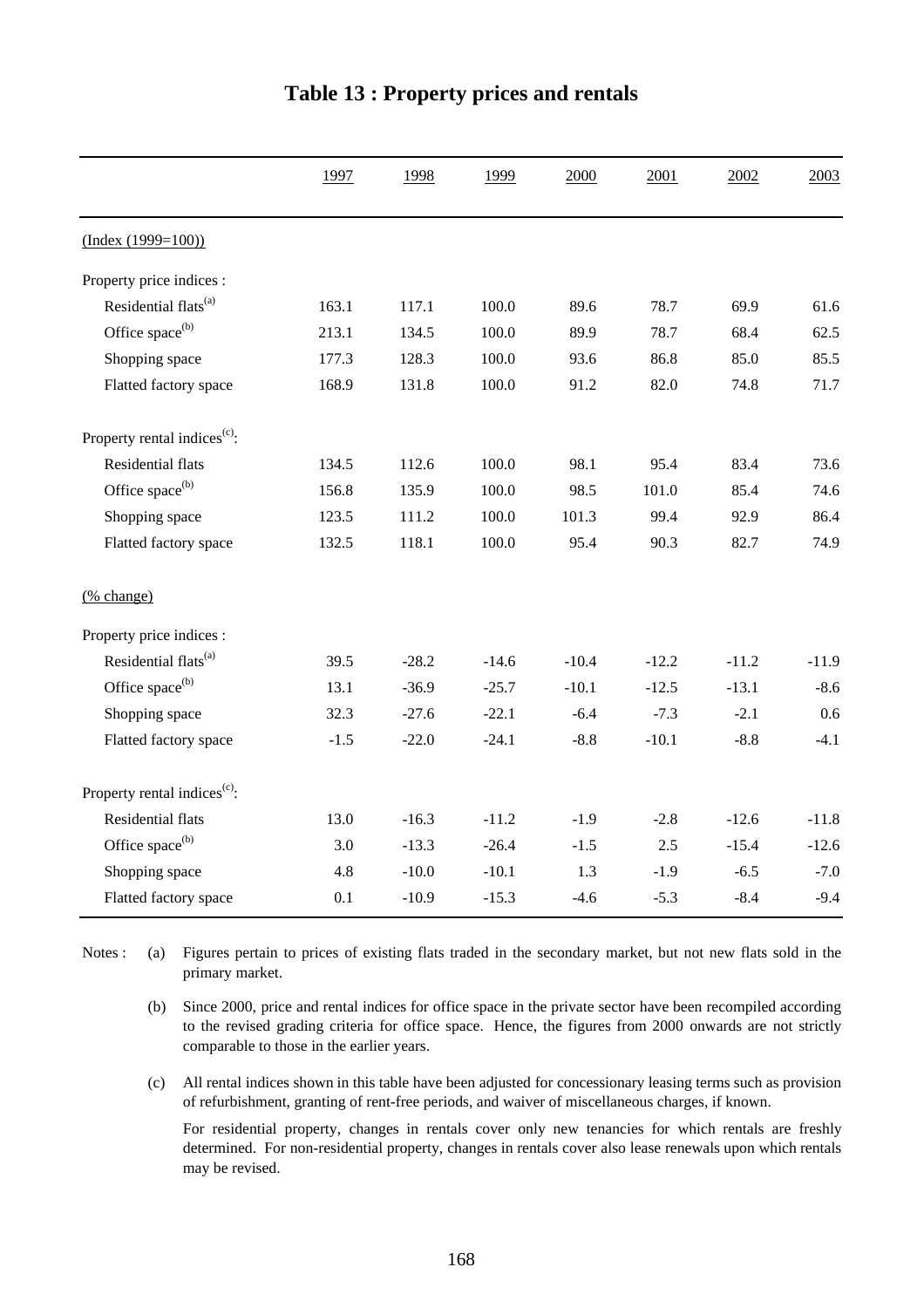|                                          | 2004    | 2005  | $2006^+$ |       | 2006           |           |              |
|------------------------------------------|---------|-------|----------|-------|----------------|-----------|--------------|
|                                          |         |       |          | Q1    | Q <sub>2</sub> | $Q3^{\#}$ | ${\bf Q4}^+$ |
| $(Index (1999=100))$                     |         |       |          |       |                |           |              |
| Property price indices :                 |         |       |          |       |                |           |              |
| Residential flats <sup>(a)</sup>         | 78.0    | 92.0  | 92.6     | 91.5  | 93.2           | 92.7      | 92.7         |
| Office space <sup>(b)</sup>              | 99.3    | 133.0 | 138.9    | 131.0 | 139.5          | 143.0     | 142.1        |
| Shopping space                           | 119.3   | 149.3 | 153.0    | 151.6 | 154.5          | 152.7     | 153.0        |
| Flatted factory space                    | 88.6    | 125.0 | 157.6    | 144.3 | 154.6          | 163.8     | 167.9        |
| Property rental indices <sup>(c)</sup> : |         |       |          |       |                |           |              |
| Residential flats                        | 77.7    | 86.5  | 91.7     | 89.3  | 90.9           | 92.2      | 94.3         |
| Office space <sup>(b)</sup>              | 78.1    | 96.4  | 117.2    | 110.1 | 117.4          | 119.7     | 121.7        |
| Shopping space                           | 92.8    | 100.5 | 104.4    | 103.2 | 102.8          | 103.8     | 107.9        |
| Flatted factory space                    | 77.3    | 82.6  | 90.7     | 86.3  | 90.2           | 92.5      | 93.6         |
| (% change over a year earlier)           |         |       |          |       |                |           |              |
| Property price indices :                 |         |       |          |       |                |           |              |
| Residential flats <sup>(a)</sup>         | 26.6    | 17.9  | 0.7      | 1.8   | $-1.4$         | $-1.0$    | 2.9          |
|                                          |         |       |          |       |                |           | $<$ 56.3>    |
|                                          |         |       |          |       |                |           | $\{-45.3\}$  |
| Office space <sup>(b)</sup>              | 58.9    | 33.9  | 4.4      | 6.3   | 2.9            | 3.9       | 4.9          |
|                                          |         |       |          |       |                |           | <140.8>      |
|                                          |         |       |          |       |                |           | $\{-36.8\}$  |
|                                          |         |       |          |       |                |           |              |
| Shopping space                           | 39.5    | 25.1  | 2.5      | 5.1   | 1.0            | 2.6       | 1.3          |
|                                          |         |       |          |       |                |           | <88.9>       |
|                                          |         |       |          |       |                |           | $\{-20.9\}$  |
| Flatted factory space                    | 23.6    | 41.1  | 26.1     | 32.9  | 26.2           | 24.0      | 22.9         |
|                                          |         |       |          |       |                |           | <139.9>      |
|                                          |         |       |          |       |                |           | $\{-3.2\}$   |
| Property rental indices <sup>(c)</sup> : |         |       |          |       |                |           |              |
| <b>Residential flats</b>                 | 5.6     | 11.3  | 6.0      | 8.2   | 6.3            | 4.4       | 4.9          |
|                                          |         |       |          |       |                |           | <28.2>       |
|                                          |         |       |          |       |                |           | $\{-32.1\}$  |
| Office space <sup>(b)</sup>              | 4.7     | 23.4  | 21.6     | 25.5  | 26.5           | 19.9      | 15.5         |
|                                          |         |       |          |       |                |           | $<$ 69.7>    |
|                                          |         |       |          |       |                |           | $\{-23.5\}$  |
| Shopping space                           | 7.4     | 8.3   | 3.9      | 6.6   | 3.8            | 0.9       | 4.4          |
|                                          |         |       |          |       |                |           | <28.3>       |
|                                          |         |       |          |       |                |           | ${-13.4}$    |
|                                          |         |       |          |       |                |           |              |
| Flatted factory space                    | $3.2\,$ | 6.9   | 9.8      | 6.5   | 9.5            | 12.1      | 10.8         |
|                                          |         |       |          |       |                |           | <29.6>       |
|                                          |         |       |          |       |                |           | $\{-30.0\}$  |

# **Table 13 : Property prices and rentals (cont'd)**

Notes (cont'd) : (#) Figures for non-residential property are provisional.

(+) Provisional figures.

< > % change from the trough in 2003.

{ } % change from the peak in 1997.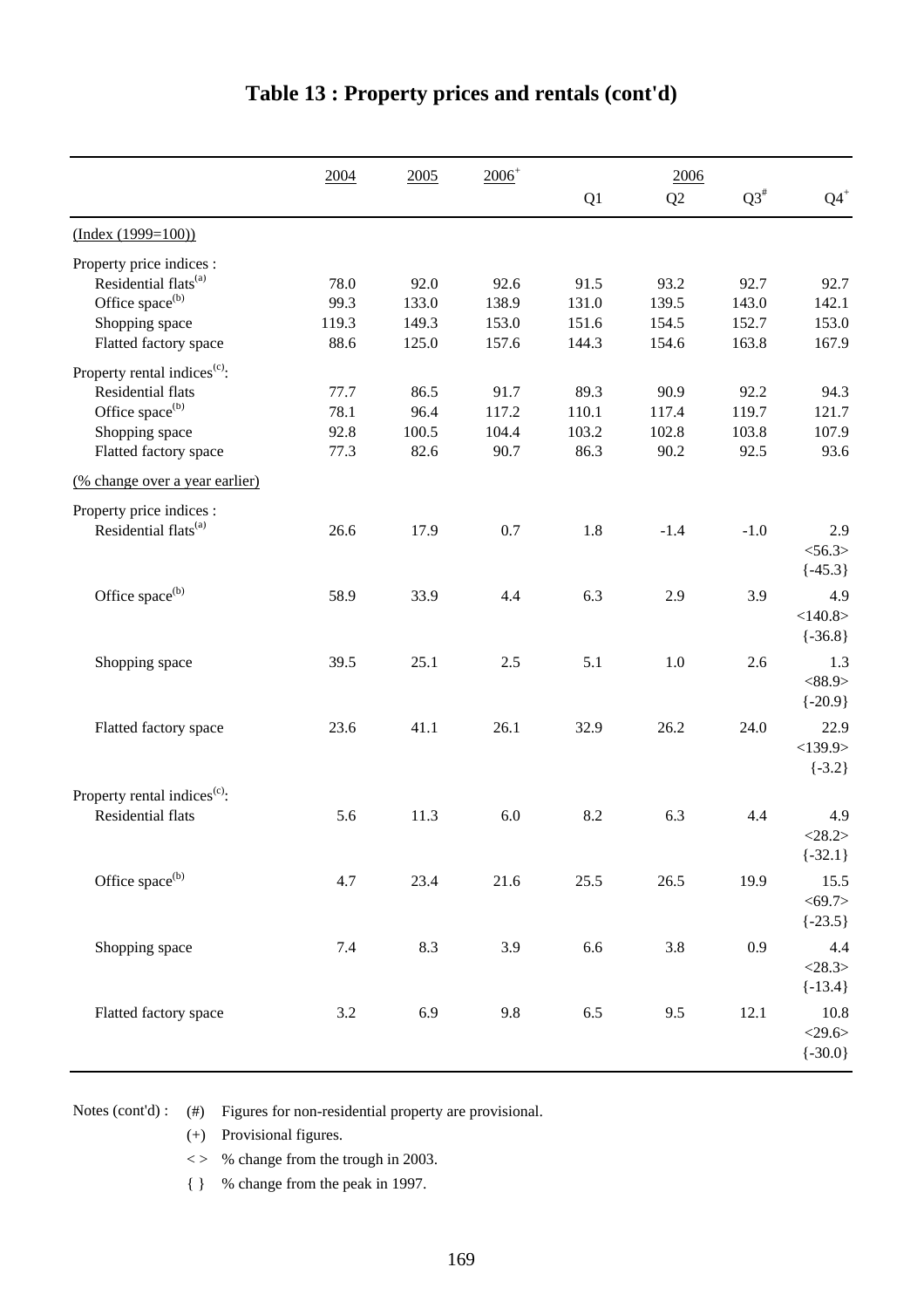|                                                              | 1997      | 1998      | 1999        | 2000        | 2001             | 2002             | 2003       |
|--------------------------------------------------------------|-----------|-----------|-------------|-------------|------------------|------------------|------------|
| (as at end of period)                                        |           |           |             |             |                  |                  |            |
| Hong Kong dollar money supply (\$Mn):                        |           |           |             |             |                  |                  |            |
| M1                                                           | 188,135   | 178,260   | 205,339     | 203,966     | 229,841          | 259,411          | 354,752    |
| $M2^{(a)}$                                                   | 1,666,419 | 1,828,691 | 1,923,481   | 1,987,963   | 1,998,774        | 1,984,049        | 2,107,269  |
| $M3^{(a)}$                                                   | 1,684,325 | 1,840,824 | 1,935,471   | 2,002,358   | 2,016,635        | 2,004,225        | 2,122,861  |
| Total money supply (\$Mn)                                    |           |           |             |             |                  |                  |            |
| M1                                                           | 208,093   | 197,666   | 225,156     | 243,847     | 258,056          | 295,650          | 413,423    |
| M <sub>2</sub>                                               | 2,788,808 | 3,111,942 | 3,386,196   | 3,649,492   | 3,550,060        | 3,518,326        | 3,813,442  |
| M <sub>3</sub>                                               | 2,871,425 | 3,168,199 | 3,434,467   | 3,692,753   | 3,594,130        | 3,561,852        | 3,858,044  |
| Deposit <sup>(b)</sup> (\$Mn)                                |           |           |             |             |                  |                  |            |
| HK\$                                                         | 1,551,555 | 1,699,726 | 1,773,169   | 1,851,177   | 1,854,651        | 1,824,911        | 1,930,790  |
| Foreign currency                                             | 1,158,728 | 1,300,302 | 1,477,448   | 1,676,670   | 1,551,852        | 1,492,631        | 1,636,227  |
| Total                                                        | 2,710,282 | 3,000,027 | 3,250,617   | 3,527,847   | 3,406,502        | 3,317,542        | 3,567,018  |
| Loans and advances (\$Mn)                                    |           |           |             |             |                  |                  |            |
| HK\$                                                         | 1,742,481 | 1,695,027 | 1,607,126   | 1,652,191   | 1,647,684        | 1,615,667        | 1,573,079  |
| Foreign currency                                             | 2,379,189 | 1,609,400 | 1,205,784   | 809,259     | 537,301          | 460,659          | 462,000    |
| Total                                                        | 4,121,670 | 3,304,427 | 2,812,910   | 2,461,450   | 2,184,986        | 2,076,325        | 2,035,079  |
|                                                              |           |           |             |             |                  |                  |            |
| Nominal Effective Exchange Rate Indices                      |           |           |             |             |                  |                  |            |
| $\left(\text{Jan } 2000 = 100\right)^{(c)(d)}$               |           |           |             |             |                  |                  |            |
| Trade-weighted                                               | 98.0      | 103.4     | 100.9       | 101.7       | 104.7            | 104.0            | 100.7      |
| Import-weighted                                              | 97.9      | 105.5     | 101.4       | 101.5       | 105.1            | 104.7            | 101.6      |
| Export-weighted                                              | 98.1      | 101.3     | 100.4       | 101.9       | 104.3            | 103.3            | 99.8       |
| (% change)                                                   |           |           |             |             |                  |                  |            |
| Hong Kong dollar money supply:                               |           |           |             |             |                  |                  |            |
| M1                                                           | $-5.1$    | $-5.2$    | 15.2        | $-0.7$      | 12.7             | 12.9             | 36.8       |
| $M2^{(a)}$                                                   | $-$       | 9.7       | 5.2         | 3.4         | 0.5              | $-0.7$           | 6.2        |
| $M3^{(a)}$                                                   | $-$       | 9.3       | 5.1         | 3.5         | 0.7              | $-0.6$           | 5.9        |
| Total money supply:                                          |           |           |             |             |                  |                  |            |
| M1                                                           | $-4.3$    | $-5.0$    | 13.9        | 8.3         | 5.8              | 14.6             | 39.8       |
| M2                                                           | $-$       | 11.6      | $8.8\,$     | 7.8         | $-2.7$           | $-0.9$           | 8.4        |
| M <sub>3</sub>                                               | $-$       | 10.3      | 8.4         | $7.5\,$     | $-2.7$           | $-0.9$           | 8.3        |
|                                                              |           |           |             |             |                  |                  |            |
| $Deposit^{(b)}$                                              |           |           |             |             |                  |                  |            |
| HK\$                                                         | $-$       | 9.5       | 4.3         | 4.4         | 0.2              | $-1.6$           | 5.8        |
| Foreign currency<br>Total                                    | $-$       | 12.2      | 13.6<br>8.4 | 13.5<br>8.5 | $-7.4$<br>$-3.4$ | $-3.8$<br>$-2.6$ | 9.6<br>7.5 |
|                                                              | --        | 10.7      |             |             |                  |                  |            |
| Loans and advances                                           |           |           |             |             |                  |                  |            |
| HK\$                                                         | 20.4      | $-2.7$    | $-5.2$      | $2.8\,$     | $-0.3$           | $-1.9$           | $-2.6$     |
| Foreign currency                                             | $-3.6$    | $-32.4$   | $-25.1$     | $-32.9$     | $-33.6$          | $-14.3$          | 0.3        |
| Total                                                        | 5.3       | $-19.8$   | $-14.9$     | $-12.5$     | $-11.2$          | $-5.0$           | $-2.0$     |
| Nominal Effective Exchange Rate Indices ${}^{\text{(c)(d)}}$ |           |           |             |             |                  |                  |            |
| Trade-weighted                                               | 4.3       | 5.5       | $-2.4$      | $0.8\,$     | 2.9              | $-0.7$           | $-3.2$     |
| Import-weighted                                              | 5.3       | 7.8       | $-3.9$      | 0.1         | 3.5              | $-0.4$           | $-3.0$     |
| Export-weighted                                              | $3.2\,$   | 3.3       | $-0.9$      | 1.5         | 2.4              | $-1.0$           | $-3.4$     |

### **Table 14 : Monetary aggregates**

#### Definition of Terms :

The Hong Kong Dollar Money Supply is the Hong Kong dollar component of the respective monetary aggregate. Starting from April 1997, money supply definition has been revised to include short-term Exchange Fund placements of less than one month in the monetary aggregates. As such, figures at end-1997 cannot be compared with those at end-1996.

Total Money Supply:

M1: Legal tender notes and coins with the public, plus customers' demand deposits with licensed banks.

M2: M1 plus customers' savings and time deposits with licensed banks, plus negotiable certificates of deposit issued by licensed banks and held outside the monetary sector.

M3: M2 plus customers' deposits with restricted licence banks and deposit-taking companies, plus negotiable certificates of deposit issued by such institutions and held outside the monetary sector.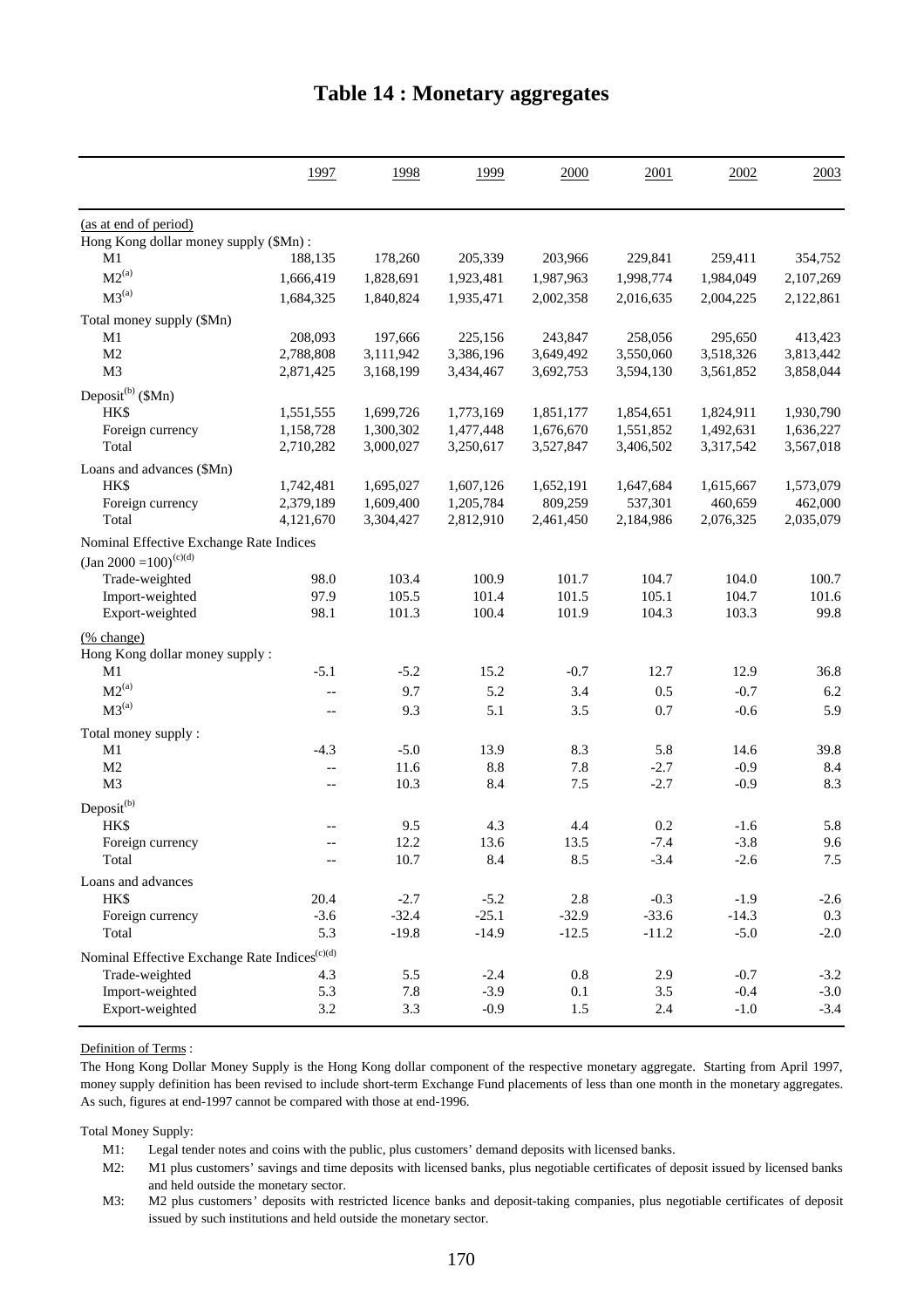|                                                           | 2004      | 2005      | 2006      |           | 2006      |                |                |
|-----------------------------------------------------------|-----------|-----------|-----------|-----------|-----------|----------------|----------------|
|                                                           |           |           |           | Q1        | Q2        | Q <sub>3</sub> | Q <sub>4</sub> |
| (as at end of period)                                     |           |           |           |           |           |                |                |
| Hong Kong dollar money supply (\$Mn):                     |           |           |           |           |           |                |                |
| M1                                                        | 412,629   | 348,248   | 387,918   | 356,869   | 353,297   | 367,188        | 387,918        |
| $M2^{(a)}$                                                | 2,208,591 | 2,329,669 | 2,777,821 | 2,453,240 | 2,506,013 | 2,651,516      | 2,777,821      |
| $M3^{(a)}$                                                | 2,219,557 | 2,345,838 | 2,795,686 | 2,469,679 | 2,523,153 | 2,669,052      | 2,795,686      |
| Total money supply (\$Mn)                                 |           |           |           |           |           |                |                |
| M1                                                        | 484,494   | 434,684   | 491,657   | 438,946   | 447,433   | 470,389        | 491,657        |
| M <sub>2</sub>                                            | 4,166,706 | 4,379,057 | 5,063,300 | 4,522,812 | 4,636,476 | 4,856,149      | 5,063,300      |
| M <sub>3</sub>                                            | 4,189,544 | 4,407,188 | 5,098,709 | 4,551,810 | 4,666,865 | 4,886,507      | 5,098,709      |
| Deposit <sup>(b)</sup> (\$Mn)                             |           |           |           |           |           |                |                |
| <b>HKS</b>                                                | 2,017,911 | 2,131,579 | 2,568,424 | 2,248,321 | 2,300,179 | 2,441,962      | 2,568,424      |
| Foreign currency                                          | 1,848,145 | 1,936,322 | 2,197,819 | 1,959,835 | 2,029,667 | 2,108,527      | 2,197,819      |
| Total                                                     | 3,866,056 | 4,067,901 | 4,766,244 | 4,208,156 | 4,329,846 | 4,550,489      | 4,766,244      |
| Loans and advances (\$Mn)                                 |           |           |           |           |           |                |                |
| <b>HKS</b>                                                | 1,666,740 | 1,797,350 | 1,917,476 | 1,792,148 | 1,861,763 | 1,931,779      | 1,917,476      |
| Foreign currency                                          | 488,964   | 514,637   | 550,417   | 535,632   | 555,727   | 566,351        | 550,417        |
| Total                                                     | 2,155,704 | 2,311,987 | 2,467,893 | 2,327,780 | 2,417,490 | 2,498,130      | 2,467,893      |
| Nominal Effective Exchange Rate Indices                   |           |           |           |           |           |                |                |
| $\left(\text{Jan } 2000 = 100\right)^{(c)(d)}$            |           |           |           |           |           |                |                |
| Trade-weighted                                            | 98.3      | 97.4      | 96.1      | 97.6      | 96.2      | 95.8           | 94.9           |
| Import-weighted                                           | 99.2      | 98.1      | 96.8      | 98.2      | 96.8      | 96.5           | 95.6           |
| Export-weighted                                           | 97.3      | 96.7      | 95.5      | 97.0      | 95.6      | 95.1           | 94.2           |
| <u>(% change over a year earlier)</u>                     |           |           |           |           |           |                |                |
| Hong Kong dollar money supply:                            |           |           |           |           |           |                |                |
| M1                                                        | 16.3      | $-15.6$   | 11.4      | $-7.8$    | $-2.1$    | 4.7            | 11.4           |
| $M2^{(a)}$                                                | 4.8       | 5.5       | 19.2      | 11.4      | 13.2      | 16.3           | 19.2           |
| $M3^{(a)}$                                                | 4.6       | 5.7       | 19.2      | 11.5      | 13.3      | 16.3           | 19.2           |
| Total money supply:                                       |           |           |           |           |           |                |                |
| M1                                                        | 17.2      | $-10.3$   | 13.1      | $-5.5$    | 2.1       | 9.1            | 13.1           |
| M <sub>2</sub>                                            | 9.3       | 5.1       | 15.6      | 8.6       | 11.3      | 14.4           | 15.6           |
| M <sub>3</sub>                                            | 8.6       | 5.2       | 15.7      | 8.6       | 11.3      | 14.4           | 15.7           |
| Deposit <sup>(b)</sup>                                    |           |           |           |           |           |                |                |
| HK\$                                                      | 4.5       | 5.6       | 20.5      | 12.2      | 14.0      | 17.4           | 20.5           |
| Foreign currency                                          | 13.0      | 4.8       | 13.5      | 6.0       | 10.4      | 14.2           | 13.5           |
| Total                                                     | 8.4       | 5.2       | 17.2      | 9.2       | 12.3      | 15.9           | 17.2           |
| Loans and advances                                        |           |           |           |           |           |                |                |
| HK\$                                                      | $6.0\,$   | 7.8       | 6.7       | 5.5       | 5.9       | 9.5            | 6.7            |
| Foreign currency                                          | 5.8       | 5.3       | $7.0\,$   | 11.0      | 11.3      | 12.1           | 7.0            |
| Total                                                     | 5.9       | 7.2       | 6.7       | 6.7       | 7.1       | 10.1           | 6.7            |
| Nominal Effective Exchange Rate Indices <sup>(c)(d)</sup> |           |           |           |           |           |                |                |
| Trade-weighted                                            | $-2.4$    | $-0.9$    | $-1.3$    | 1.5       | $-0.9$    | $-1.8$         | $-3.8$         |
| Import-weighted                                           | $-2.4$    | $-1.1$    | $-1.3$    | 1.3       | $-0.9$    | $-1.8$         | $-3.9$         |
| Export-weighted                                           | $-2.5$    | $-0.6$    | $-1.2$    | 1.6       | $-0.8$    | $-1.9$         | $-3.6$         |
|                                                           |           |           |           |           |           |                |                |

### **Table 14 : Monetary aggregates (cont'd)**

Notes : (a) Adjusted to include foreign currency swap deposits.

(b) Starting from April 1997, deposits include short-term Exchange Fund placements of less than one month. As such, figures at end-1997 cannot be compared with those at end-1996.

(c) Period average.

(d) The Effective Exchange Rate Indices (EERIs) from January 2000 onwards are compiled on the basis of the average merchandise trade pattern from 1999 to 2000. The EERIs for the earlier periods are compiled on the basis of the average merchandise trade pattern in a much earlier period from 1991 to 1993, and have been re-scaled to the new base period for linking up with the new index series.

(--) Not applicable.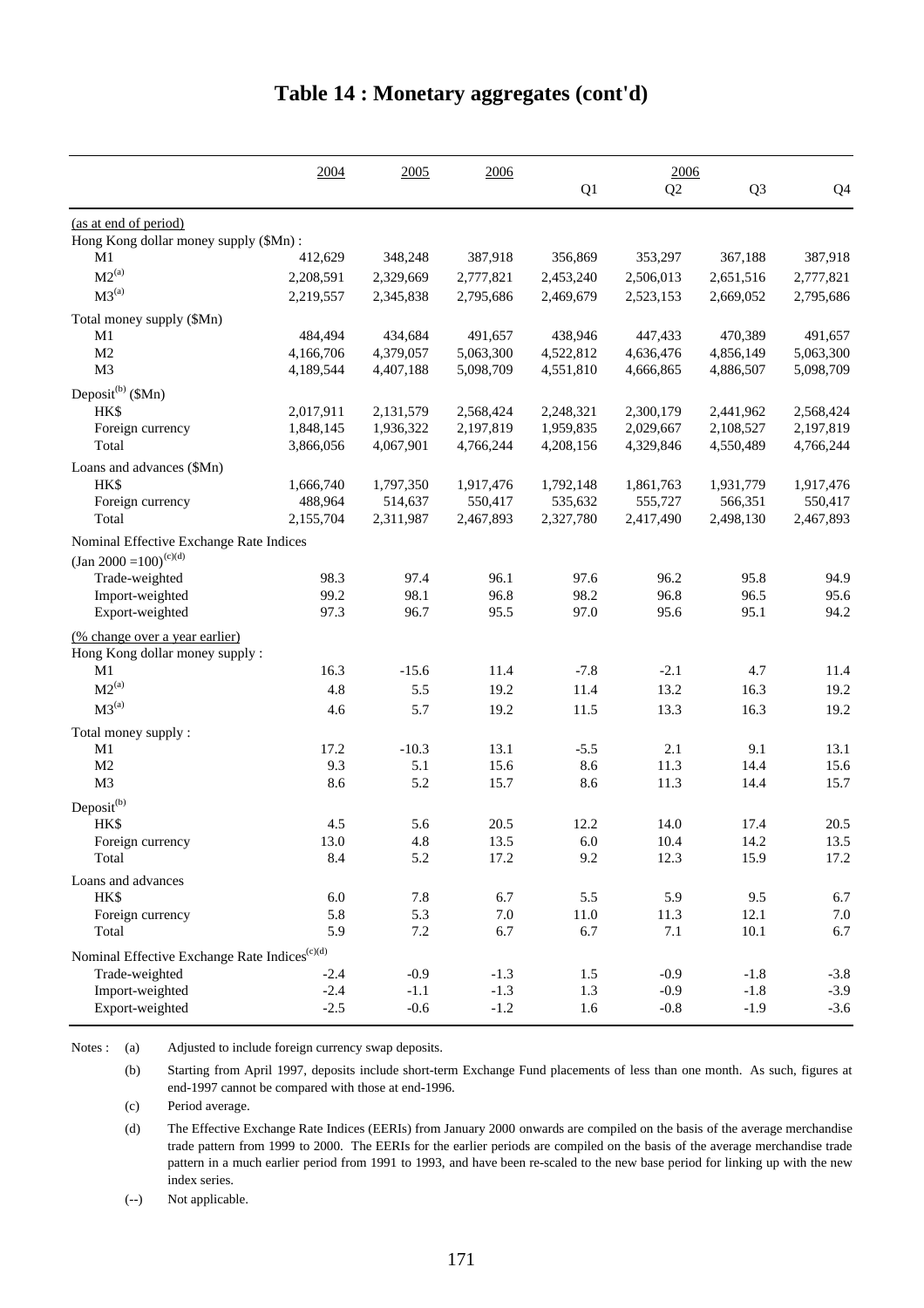|                                                |         |         |         |      |           |        |        | $(\%)$    |
|------------------------------------------------|---------|---------|---------|------|-----------|--------|--------|-----------|
|                                                | 2002    | 2003    | 2004    | 2005 | 2006      |        | 2006   |           |
|                                                |         |         |         |      | $Q1-Q3^*$ | Q1     | Q2     | $Q3^{\#}$ |
| Wholesale trade                                | $-10.7$ | $-5.0$  | 4.7     | 5.6  | 8.0       | 4.3    | 5.7    | 14.1      |
| Retail trade                                   | $-4.1$  | $-2.3$  | 10.8    | 6.8  | 6.8       | 6.1    | 6.7    | 7.7       |
| Import/export trade                            | $-2.8$  | 6.5     | 12.4    | 10.6 | 9.9       | 10.3   | 8.4    | 11.0      |
| Restaurants                                    | $-5.4$  | $-9.7$  | 10.1    | 6.0  | 9.0       | 8.8    | 11.1   | 7.1       |
| Hotels                                         | $-2.3$  | $-19.7$ | 39.4    | 22.1 | 14.8      | 14.7   | 15.4   | 14.4      |
| Transport <sup>(a)</sup>                       | 2.3     | 0.5     | 22.8    | 17.8 | 11.8      | 17.6   | 12.6   | 6.4       |
| Storage                                        | $-19.6$ | $-4.5$  | 17.0    | 10.4 | 8.3       | 9.2    | 5.0    | 10.7      |
| Communications                                 | $-2.6$  | $-2.4$  | $1.0\,$ | 5.1  | 1.1       | 1.2    | 2.5    | $-0.4$    |
| Banking                                        | $-0.8$  | $\ast$  | 4.4     | 10.9 | 17.9      | 18.0   | 24.1   | 11.5      |
| Financing (other than banking)                 | $-14.3$ | 17.3    | 33.2    | 14.3 | 43.7      | 50.8   | 57.2   | 25.9      |
| Insurance                                      | 10.3    | 19.1    | 22.3    | 16.0 | 23.4      | 35.5   | 21.9   | 14.1      |
| Real estate                                    | $-2.5$  | 6.2     | 13.5    | 16.0 | $-2.4$    | $-6.0$ | $-5.3$ | 4.6       |
| <b>Business services</b>                       | $-5.8$  | 0.5     | 8.3     | 4.9  | 20.1      | 19.2   | 18.1   | 22.9      |
| Film entertainment                             | $-9.1$  | 2.3     | 3.7     | 5.0  | 1.9       | 0.6    | $-0.7$ | 5.8       |
| Tourism, convention and exhibition<br>services | 10.7    | $-7.3$  | 26.5    | 12.9 | 14.0      | 14.3   | 16.2   | 11.6      |
| Computer and information<br>services           | 5.7     | 5.7     | 20.5    | 23.4 | 13.5      | 21.5   | $-1.5$ | 21.1      |

### **Table 15 : Rates of change in business receipts indices for service industries/domains**

Notes : (a) Including business receipts from the Airport Authority Hong Kong.

(#) Revised figures.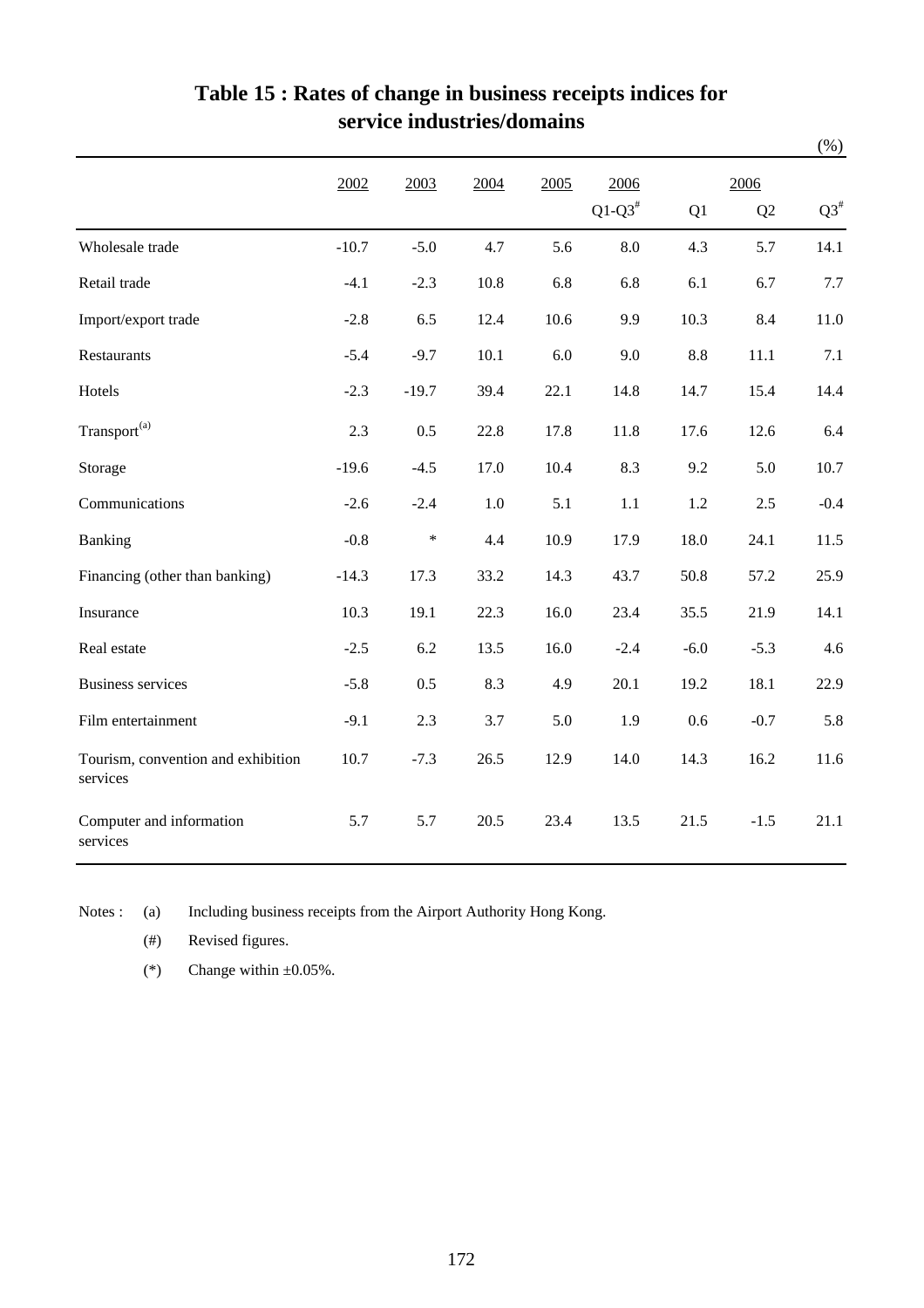|                                          | 2002        | 2003      | 2004       | 2005       | 2006      |            | 2006           |                |                |
|------------------------------------------|-------------|-----------|------------|------------|-----------|------------|----------------|----------------|----------------|
|                                          |             |           |            |            |           | Q1         | Q <sub>2</sub> | Q <sub>3</sub> | Q <sub>4</sub> |
| (% )                                     |             |           |            |            |           |            |                |                |                |
| Labour force<br>participation rate       | 61.8        | 61.4      | 61.3       | 61.0       | 61.3      | 61.1       | 60.8           | 61.8           | 61.6           |
| Seasonally adjusted<br>unemployment rate | 7.3         | 7.9       | 6.8        | 5.6        | 4.8       | 5.1        | 4.9            | 4.7            | 4.4            |
| Underemployment rate                     | 3.0         | 3.5       | 3.2        | 2.7        | 2.4       | 2.3        | 2.6            | 2.3            | 2.4            |
| (000)                                    |             |           |            |            |           |            |                |                |                |
| Population of working age                | 5 620.7     | 5 6 5 2.4 | 5 7 3 3.1  | 5 801.4    | 5 843.2   | 5 812.7    | 5 828.7        | 5 852.2        | 5 879.1        |
| Labour force                             | 3 4 7 4 .0  | 3 4 7 2.5 | 3515.9     | 3 5 3 8 .1 | 3 5 8 2.5 | 3 5 5 2.1  | 3 5 4 4.0      | 3 614.1        | 3 619.7        |
| Persons employed                         | 3 2 2 0 . 3 | 3 197.4   | 3 2 7 6 .5 | 3 3 4 0 .8 | 3 411.6   | 3 3 7 5 .0 | 3 3 68.3       | 3 4 3 7 . 1    | 3 4 6 6.0      |
| Persons unemployed                       | 253.8       | 275.1     | 239.4      | 197.3      | 170.9     | 177.1      | 175.7          | 177.0          | 153.7          |
| Persons underemployed                    | 103.9       | 121.4     | 114.1      | 96.3       | 86.3      | 80.9       | 93.8           | 84.3           | 87.6           |
| (% change over a year earlier)           |             |           |            |            |           |            |                |                |                |
| Population of working age                | 0.8         | 0.6       | 1.4        | 1.2        | 0.7       | 0.7        | 0.7            | 0.8            | 0.7            |
| Labour force                             | 1.4         | $\ast$    | 1.3        | 0.6        | 1.3       | 0.7        | 0.5            | 1.9            | 1.9            |
| Persons employed                         | $-1.0$      | $-0.7$    | $2.5\,$    | 2.0        | 2.1       | 1.7        | 1.3            | 2.8            | 2.8            |
| Persons unemployed                       | 45.3        | 8.4       | $-13.0$    | $-17.6$    | $-13.4$   | $-14.2$    | $-12.9$        | $-12.7$        | $-13.8$        |
| Persons underemployed                    | 22.4        | 16.9      | $-6.0$     | $-15.6$    | $-10.0$   | $-24.6$    | $-4.8$         | $-8.8$         | 0.8            |

# **Table 16 : Labour force characteristics#**

Notes :  $($ #) Figures enumerated from the General Household Survey have been revised to take into account the recent enhancements in the estimation method and the results of the 2006 Population By-census, which provide a benchmark for revising the population figures compiled since the 2001 Population Census.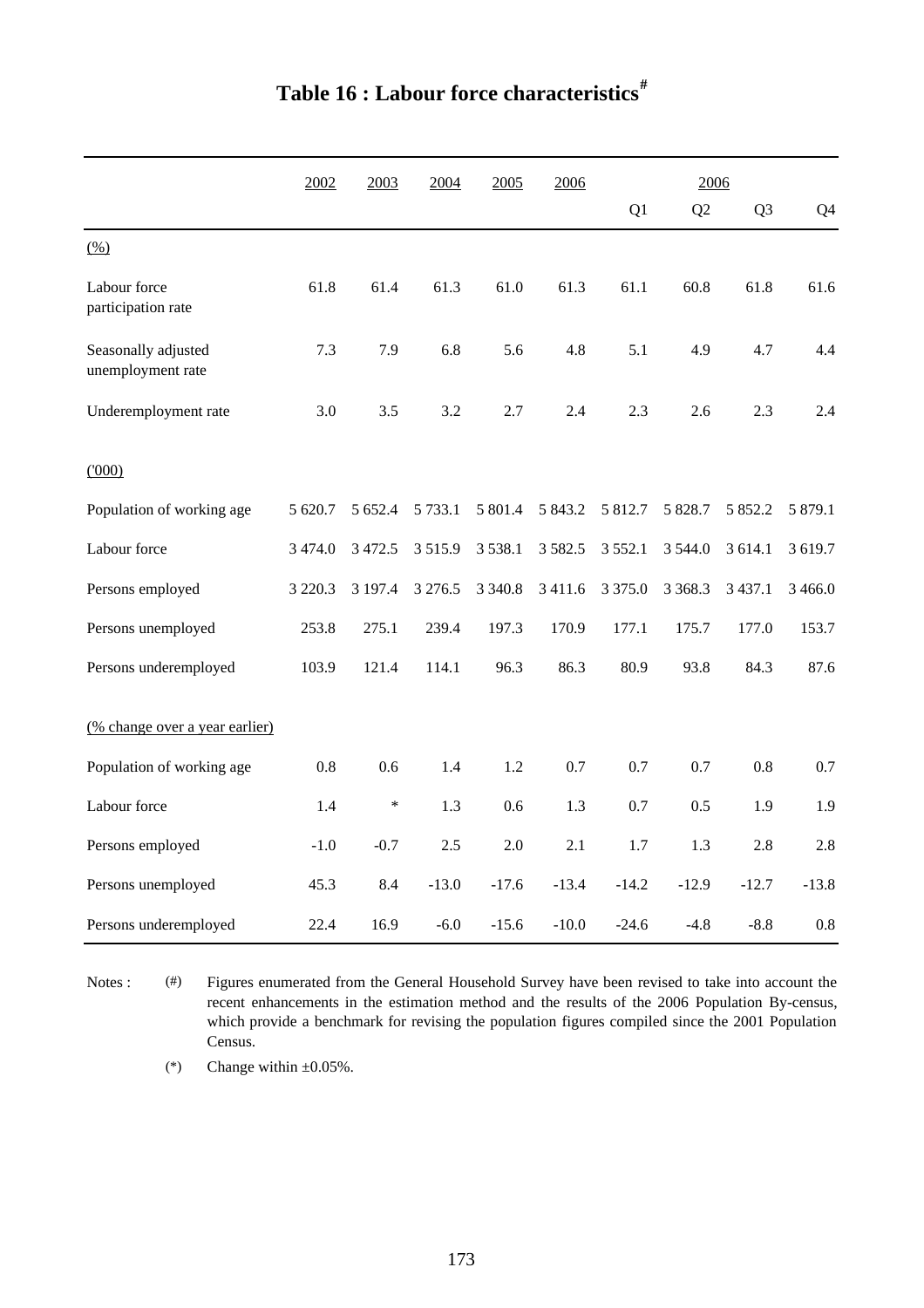|                                                                                    | 2002    | 2003       | 2004    | 2005   | 2006    |                                | 2006   |         |           |
|------------------------------------------------------------------------------------|---------|------------|---------|--------|---------|--------------------------------|--------|---------|-----------|
|                                                                                    |         |            |         |        | Mar-Sep | Mar                            | Jun    |         | Sep       |
| Major economic sector                                                              |         | (% change) |         |        |         | (% change over a year earlier) |        |         | No.       |
|                                                                                    |         |            |         |        |         |                                |        |         |           |
| <b>Manufacturing</b><br>of which:                                                  | $-9.0$  | $-10.3$    | $-3.0$  | $-2.0$ | $-1.8$  | $-1.0$                         | $-0.5$ | $-3.7$  | 160 200   |
| Wearing apparel,<br>except footwear                                                | $-19.3$ | $-11.6$    | $-0.8$  | $-4.7$ | $-7.9$  | $-3.7$                         | 0.3    | $-18.6$ | 18 500    |
| <b>Textiles</b>                                                                    | $-1.1$  | $-16.8$    | $-11.1$ | 0.5    | $-3.5$  | $-3.4$                         | $-1.6$ | $-5.7$  | 19 200    |
| Electronics                                                                        | $-13.1$ | $-18.9$    | $-2.3$  | $-4.7$ | $-12.3$ | $-11.9$                        | $-9.5$ | $-14.1$ | 12 200    |
| Plastic products                                                                   | $-17.0$ | $-19.1$    | $-16.8$ | $-1.3$ | $-3.1$  | 2.6                            | $-4.7$ | $-5.3$  | 3 0 0 0   |
| Fabricated metal<br>products, except<br>machinery and<br>equipment                 | $-14.6$ | $-20.7$    | $-4.9$  | $-9.7$ | $-3.4$  | $-8.3$                         | $-4.5$ | 3.4     | 5 700     |
| Wholesale, retail,<br>import/export trades,<br>restaurants and hotels<br>of which: | $-2.3$  | $-3.0$     | 2.9     | 2.6    | 1.8     | 1.9                            | 1.8    | 1.7     | 1 038 800 |
| Wholesale, retail and<br>import/export trades                                      | $-1.6$  | $-1.9$     | 2.1     | 2.3    | 0.9     | 1.0                            | 0.9    | 0.7     | 812 600   |
| Restaurants and hotels                                                             | $-4.8$  | $-7.3$     | 6.0     | 3.6    | 5.3     | 5.3                            | 5.3    | 5.5     | 226 200   |
| Transport, storage and<br>communications<br>of which:                              | $-1.8$  | $-4.4$     | 3.7     | 2.6    | 0.9     | 1.6                            | $-0.2$ | 1.4     | 185 600   |
| Land transport                                                                     | $-0.3$  | 0.5        | $-2.2$  | $-1.5$ | $\ast$  | $-0.6$                         | 0.6    | $\ast$  | 37 700    |
| Water transport                                                                    | 1.0     | $-3.6$     | 0.1     | $-0.3$ | $-5.1$  | $-3.6$                         | $-8.1$ | $-3.5$  | 26 100    |
| Services allied to<br>transport                                                    | 1.1     | $-3.7$     | 10.3    | 7.9    | 3.6     | 3.6                            | 3.2    | 3.9     | 63 700    |
| Financing, insurance,<br>real estate and<br>business services<br>of which:         | $-1.3$  | $-1.9$     | 3.6     | 4.4    | 4.7     | 4.6                            | 4.1    | 5.5     | 480 500   |
| Financial institutions                                                             | $-5.6$  | $-6.5$     | 1.1     | 4.7    | 5.2     | 4.1                            | 4.5    | 6.8     | 134 500   |
| Insurance                                                                          | 0.3     | 1.2        | 2.4     | 5.9    | $-1.0$  | 2.3                            | $-4.8$ | $-1.1$  | 29 000    |
| Real estate                                                                        | 5.2     | 0.7        | 2.2     | 6.8    | 6.0     | 8.2                            | 5.7    | 4.0     | 97 500    |
| Business services<br>except machinery<br>and equipment rental<br>and leasing       | $-1.2$  | $-0.2$     | $6.0\,$ | 2.9    | 4.9     | 3.7                            | 4.5    | 6.4     | 218 700   |
| Community, social and<br>personal services<br>of which:                            | 5.9     | 2.9        | 3.2     | 4.5    | 3.8     | 3.9                            | 3.4    | 4.0     | 455 200   |
| Sanitary and similar<br>services                                                   | 13.8    | 6.0        | 1.5     | 2.4    | 2.1     | 4.4                            | 1.6    | 0.4     | 59 300    |
| <b>Education</b> services                                                          | 2.5     | 2.9        | 1.8     | 1.8    | 5.0     | 4.0                            | 3.6    | 7.5     | 138 400   |
| Medical, dental and<br>other health services                                       | 3.2     | $-0.3$     | 2.5     | 1.6    | 3.8     | 2.5                            | 4.4    | 4.5     | 80 600    |
| Welfare institutions                                                               | 11.9    | 13.9       | 2.1     | $-0.4$ | 2.1     | 2.4                            | 4.0    | $-0.1$  | 52 400    |
| Civil Service <sup>(a)</sup>                                                       | $-3.7$  | $-2.4$     | $-3.8$  | $-2.7$ | $-1.5$  | $-1.5$                         | $-1.5$ | $-1.4$  | 154 100   |

# **Table 17 : Employment in selected major economic sectors**

Notes : (a) These figures cover only those employed on Civil Service terms of appointment. Judicial officers, consultants, contract staff and temporary staff not appointed on Civil Service terms are not included.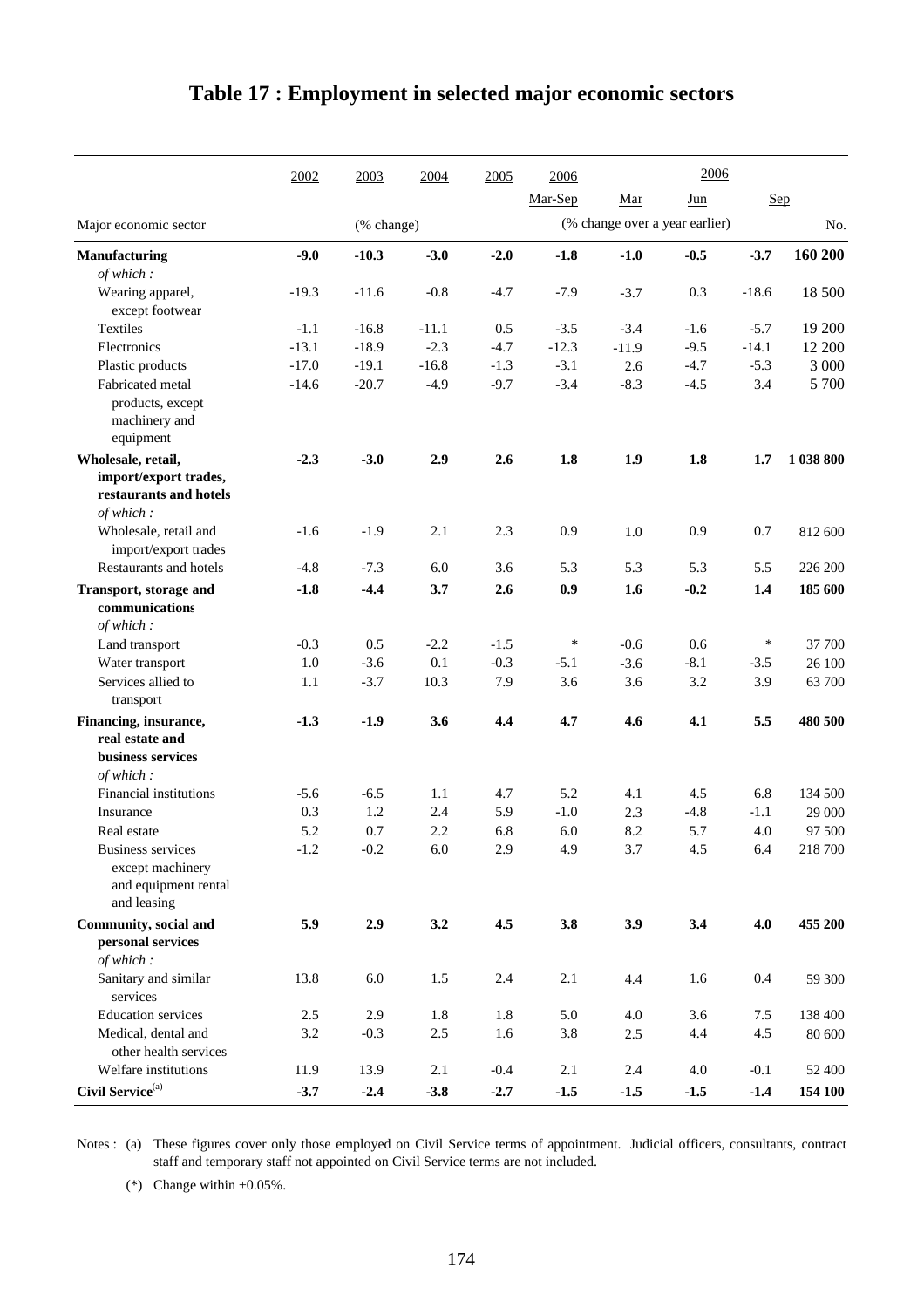|                                       | 2002    | 2003    | 2004    | 2005    | 2006    |         | 2006     |         |
|---------------------------------------|---------|---------|---------|---------|---------|---------|----------|---------|
|                                       |         |         |         |         | Mar-Sep | Mar     | Jun      | Sep     |
| (number)                              |         |         |         |         |         |         |          |         |
| <b>Building</b> sites                 |         |         |         |         |         |         |          |         |
| Private sector                        | 40 017  | 33 892  | 33 619  | 31 556  | 31 471  | 32 156  | 30 997   | 31 261  |
| Public sector <sup>(a)</sup>          | 11 727  | 16 183  | 13 3 25 | 10 135  | 7907    | 8 3 1 2 | 7822     | 7588    |
| Sub-total                             | 51 744  | 50 074  | 46 944  | 41 690  | 39 379  | 40 4 68 | 38 819   | 38 849  |
| Civil engineering sites               |         |         |         |         |         |         |          |         |
| Private sector                        | 2869    | 2755    | 2564    | 2 1 9 8 | 1614    | 1594    | 1707     | 1 5 4 0 |
| Public sector <sup>(a)</sup>          | 18 611  | 17466   | 16772   | 15 378  | 12 4 93 | 12 8 35 | 11 747   | 12 897  |
| Sub-total                             | 21 480  | 20 221  | 19 3 36 | 17576   | 14 107  | 14 4 29 | 13 4 5 4 | 14 4 37 |
| <b>Total</b>                          | 73 223  | 70 295  | 66 280  | 59 266  | 53 485  | 54 897  | 52 273   | 53 286  |
| <u>(% change over a year earlier)</u> |         |         |         |         |         |         |          |         |
| <b>Building</b> sites                 |         |         |         |         |         |         |          |         |
| Private sector                        | $-1.3$  | $-15.3$ | $-0.8$  | $-6.1$  | $-1.6$  | $-5.3$  | $-0.9$   | 1.9     |
| Public sector <sup>(a)</sup>          | $-31.8$ | 38.0    | $-17.7$ | $-23.9$ | $-26.1$ | $-27.6$ | $-22.0$  | $-28.2$ |
| Sub-total                             | $-10.4$ | $-3.2$  | $-6.3$  | $-11.2$ | $-7.7$  | $-11.0$ | $-6.0$   | $-5.8$  |
| Civil engineering sites               |         |         |         |         |         |         |          |         |
| Private sector                        | 9.0     | $-4.0$  | $-6.9$  | $-14.3$ | $-33.1$ | $-48.4$ | $-25.2$  | $-17.2$ |
| Public sector <sup>(a)</sup>          | $-6.6$  | $-6.2$  | $-4.0$  | $-8.3$  | $-20.9$ | $-25.5$ | $-28.5$  | $-6.1$  |
| Sub-total                             | $-4.8$  | $-5.9$  | $-4.4$  | $-9.1$  | $-22.5$ | $-29.0$ | $-28.1$  | $-7.4$  |
| <b>Total</b>                          | $-8.8$  | $-4.0$  | $-5.7$  | $-10.6$ | $-12.1$ | $-16.5$ | $-12.9$  | $-6.3$  |

## **Table 18 : Number of workers engaged at building and construction sites**

Note : (a) Including the Mass Transit Railway Corporation Limited, the Kowloon-Canton Railway Corporation and the Airport Authority Hong Kong.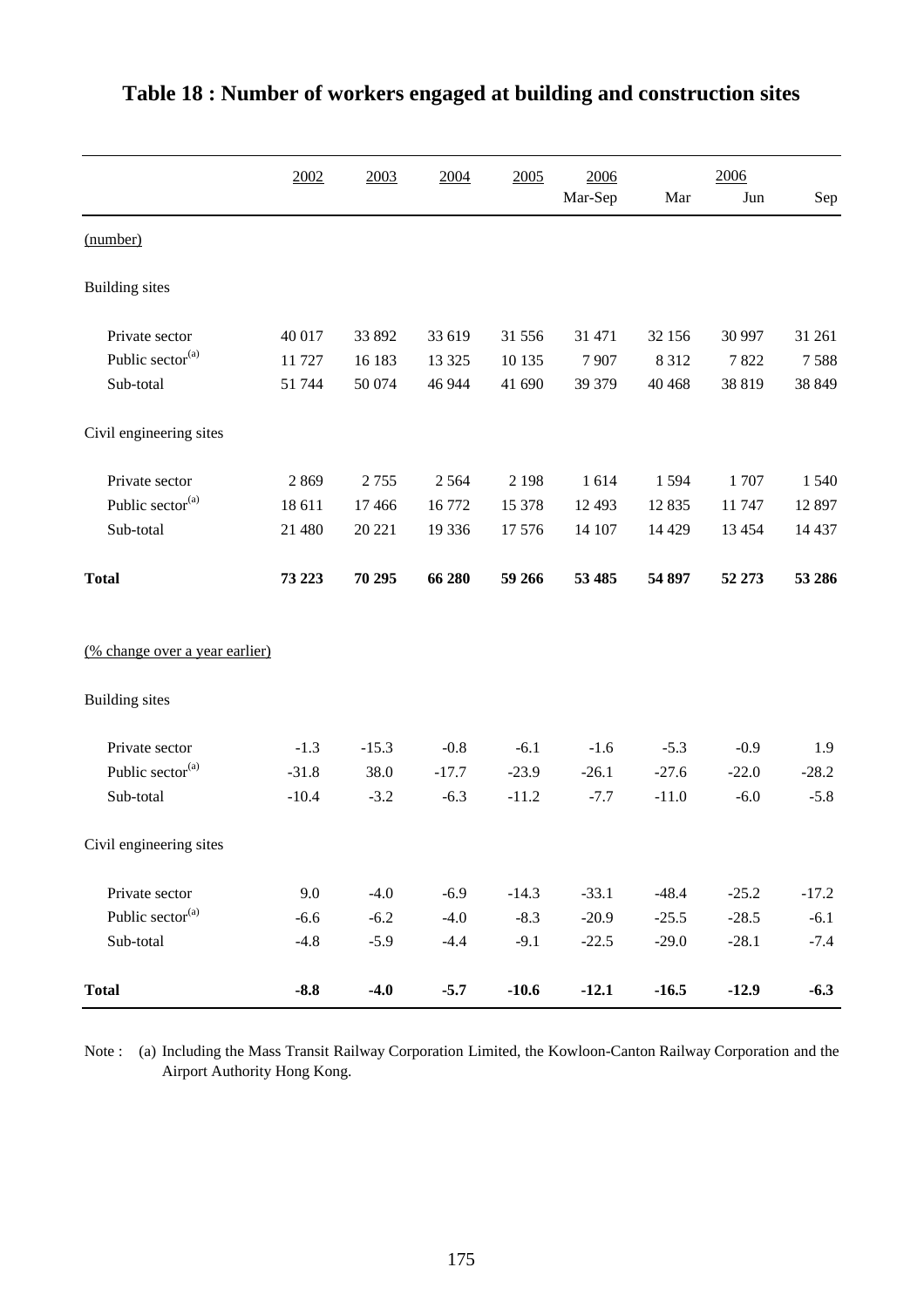|                        |           |           |            |          |           |           |                | $(\$)$         |
|------------------------|-----------|-----------|------------|----------|-----------|-----------|----------------|----------------|
|                        | 2002      | 2003      | 2004       | 2005     | 2006      |           | 2006           |                |
| Major economic sector  |           |           |            |          | $Q1-Q3$   | Q1        | Q <sub>2</sub> | Q <sub>3</sub> |
| Wholesale, retail and  | 12,500    | 12,300    | 12,400     | 13,300   | 13,700    | 15,500    | 12,500         | 13,000         |
| import/export trades   | $(-1.6)$  | $(-1.5)$  | (0.4)      | (7.3)    | (3.7)     | (2.6)     | (3.4)          | (5.3)          |
|                        | <1.4>     | <1.1>     | <0.9>      | <6.3>    | <1.7>     | <1.0>     | <1.3>          | <3.0>          |
| Restaurants and hotels | 8,700     | 8,100     | 8,100      | 8,300    | 8,400     | 9,000     | 8,000          | 8,200          |
|                        | $(-4.2)$  | $(-6.2)$  | $(-0.1)$   | (1.9)    | (0.8)     | $(-0.9)$  | (0.7)          | (2.9)          |
|                        | $< -1.2>$ | $< -3.7>$ | <0.4>      | <0.9>    | <1.1>     | $< -2.4>$ | $< -1.3>$      | <0.6           |
| Transport, storage and | 18,900    | 18,500    | 18,300     | 19,200   | 19,000    | 19,800    | 18,700         | 18,500         |
| communications         | $(-0.2)$  | $(-1.7)$  | $(-1.3)$   | (5.0)    | (0.8)     | $(-3.4)$  | (4.2)          | (2.1)          |
|                        | <2.9>     | <0.9>     | $< -0.9 >$ | <4.1>    | $< -1.2>$ | $< -4.9>$ | <2.1>          | $<-0.2>$       |
| Financing, insurance,  | 18,800    | 18,600    | 18,500     | 19,100   | 19,800    | 22,200    | 19,000         | 18,200         |
| real estate and        | $(-2.2)$  | $(-1.4)$  | $(-0.1)$   | (2.8)    | (5.4)     | (5.6)     | (5.0)          | (5.6)          |
| business services      | <0.8>     | <1.2>     | <0.4>      | <1.8>    | <3.4>     | <4.0>     | <2.9>          | <3.3>          |
| Community, social and  | 19,800    | 18,900    | 18,400     | 18,000   | 17,900    | 17,700    | 17,800         | 18,200         |
| personal services      | $(-1.3)$  | $(-4.7)$  | $(-2.6)$   | $(-2.2)$ | $(-0.1)$  | $(-0.4)$  | $(-0.1)$       | (0.2)          |
|                        | <1.8>     | $< -2.2>$ | $< -2.2>$  | $<-3.1>$ | $< -2.0>$ | <1.9>     | $<-2.1>$       | $<-2.0>$       |
| Manufacturing          | 11,800    | 11,400    | 11,300     | 11,600   | 11,700    | 12,900    | 11,400         | 10,900         |
|                        | $(-1.2)$  | $(-3.0)$  | $(-0.6)$   | (1.8)    | (1.7)     | (1.3)     | (1.1)          | (2.7)          |
|                        | <1.9>     | $< -0.4>$ | $<-0.2>$   | <0.9>    | $<-0.3>$  | $<-0.3>$  | $<-0.9>$       | <0.4>          |
| All sectors surveyed   | 15,300    | 15,000    | 14,900     | 15,400   | 15,600    | 17,000    | 14,900         | 14,900         |
|                        | $(-1.1)$  | $(-1.8)$  | $(-0.7)$   | (3.5)    | (1.9)     | (1.3)     | (2.2)          | (2.2)          |
|                        | <2.0>     | <0.8>     | $<-0.2>$   | <2.6>    | $<-0.1>$  | $<-0.3>$  | <0.1           | $<-0.1>$       |

#### **Table 19 : Average labour earnings by major economic sector**

Notes : ( ) % change over a year earlier in money terms.

< > % change over a year earlier in real terms.

The rates of change in real terms are derived from the Real Indices of Payroll per Person Engaged. As from 2006, the Indices are derived by deflating the Nominal Indices of Payroll per Person Engaged by the 2004/2005-based Composite CPI. To facilitate comparison, Real Indices of Payroll per Person Engaged prior to 2006 have been re-scaled using the 2004/2005-based Composite CPI.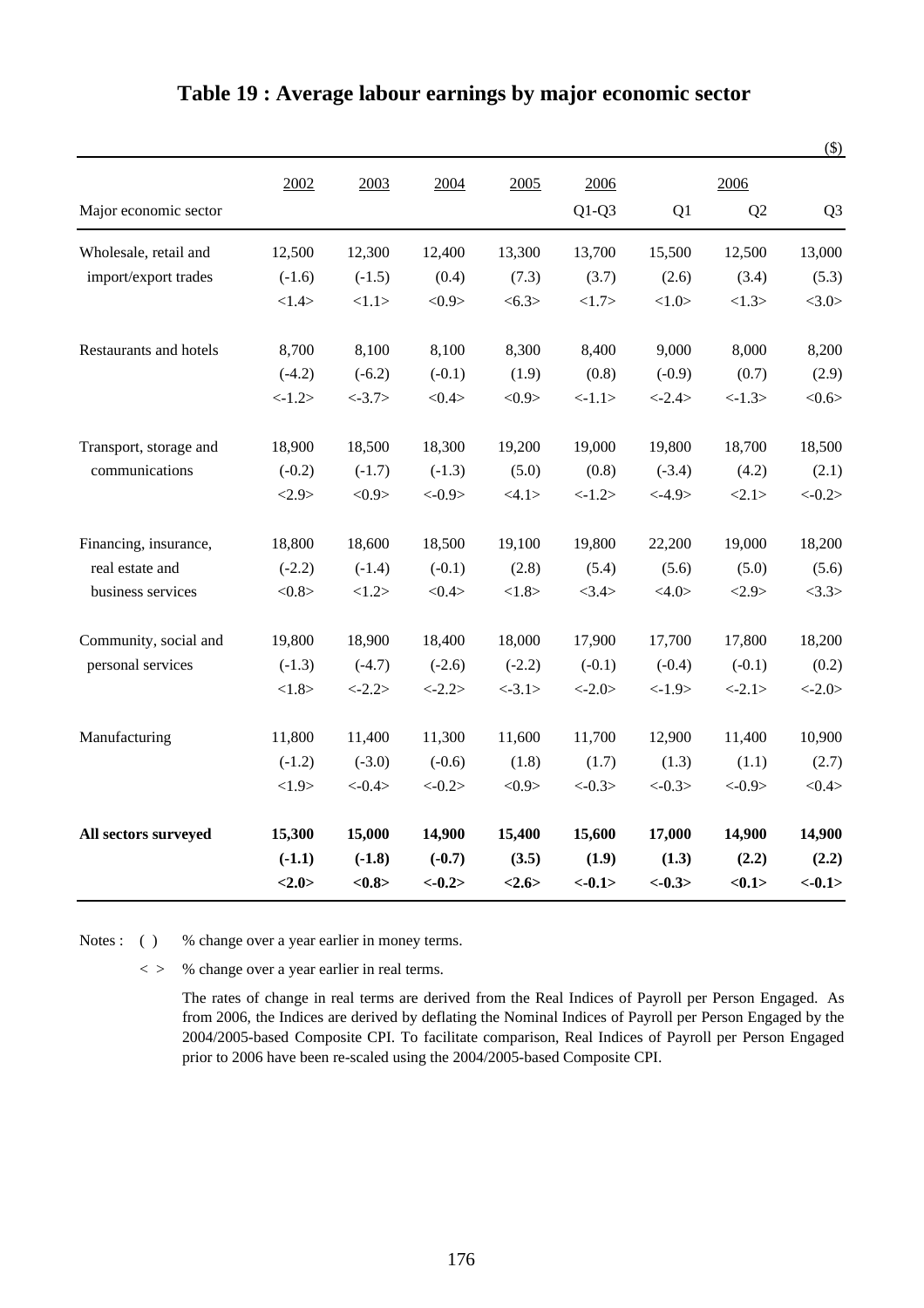|                                                               |         |        |        |        |         |        |        | $(\%)$ |
|---------------------------------------------------------------|---------|--------|--------|--------|---------|--------|--------|--------|
| Selected major                                                | 2002    | 2003   | 2004   | 2005   | 2006    |        | 2006   |        |
| economic sector                                               |         |        |        |        | Mar-Sep | Mar    | Jun    | Sep    |
| (in money terms)                                              |         |        |        |        |         |        |        |        |
| Wholesale, retail and<br>import/export trades                 | $-0.6$  | $-1.7$ | $-1.6$ | 1.6    | 1.0     | $-0.3$ | 1.6    | 1.6    |
| Restaurants and hotels                                        | $-2.6$  | $-4.1$ | $-2.2$ | $\ast$ | 1.0     | $-0.1$ | 1.5    | 1.6    |
| <b>Transport services</b>                                     | 0.6     | $-1.9$ | $-1.0$ | 1.0    | $-0.9$  | $-0.8$ | $-1.7$ | $\ast$ |
| Financing, insurance,<br>real estate and<br>business services | $-0.8$  | $-0.1$ | $-0.5$ | $\ast$ | 3.2     | 4.0    | 2.0    | 3.5    |
| Personal services                                             | $-1.5$  | $-3.1$ | 1.3    | $-1.5$ | 1.3     | $-1.5$ | 0.6    | 4.8    |
| Manufacturing                                                 | $-1.4$  | $-2.7$ | $-1.3$ | 1.2    | 2.8     | 2.8    | 1.1    | 4.6    |
| All sectors surveyed                                          | $-1.0$  | $-1.9$ | $-1.1$ | 0.8    | 1.3     | 0.7    | 1.1    | 2.2    |
| (in real terms)                                               |         |        |        |        |         |        |        |        |
| Wholesale, retail and<br>import/export trades                 | 1.7     | 0.4    | $-1.7$ | 0.4    | $-0.7$  | $-1.7$ | $-0.3$ | $-0.2$ |
| Restaurants and hotels                                        | $-0.4$  | $-2.1$ | $-2.3$ | $-1.3$ | $-0.7$  | $-1.5$ | $-0.4$ | $-0.2$ |
| Transport services                                            | 2.9     | 0.1    | $-1.0$ | $-0.2$ | $-2.5$  | $-2.2$ | $-3.6$ | $-1.8$ |
| Financing, insurance,<br>real estate and<br>business services | 1.5     | 2.0    | $-0.6$ | $-1.2$ | 1.5     | 2.5    | 0.1    | 1.7    |
| Personal services                                             | $0.8\,$ | $-1.1$ | 1.3    | $-2.7$ | $-0.4$  | $-2.9$ | $-1.3$ | 3.0    |
| Manufacturing                                                 | $0.8\,$ | $-0.7$ | $-1.4$ | $-0.1$ | 1.1     | 1.4    | $-0.8$ | 2.8    |
| All sectors surveyed                                          | 1.3     | 0.2    | $-1.2$ | $-0.4$ | $-0.4$  | $-0.7$ | $-0.7$ | 0.3    |

### **Table 20 : Rates of change in wage indices by selected major economic sector**

Notes : The rates of change in real terms are compiled from the Real Wage Indices. As from 2006, the Indices are derived by deflating the Nominal Wage Indices by the 2004/2005-based CPI(A). To facilitate comparison, Real Wage Indices prior to 2006 have been re-scaled using the 2004/2005-based CPI(A).

(\*) Change within  $\pm 0.05\%$ .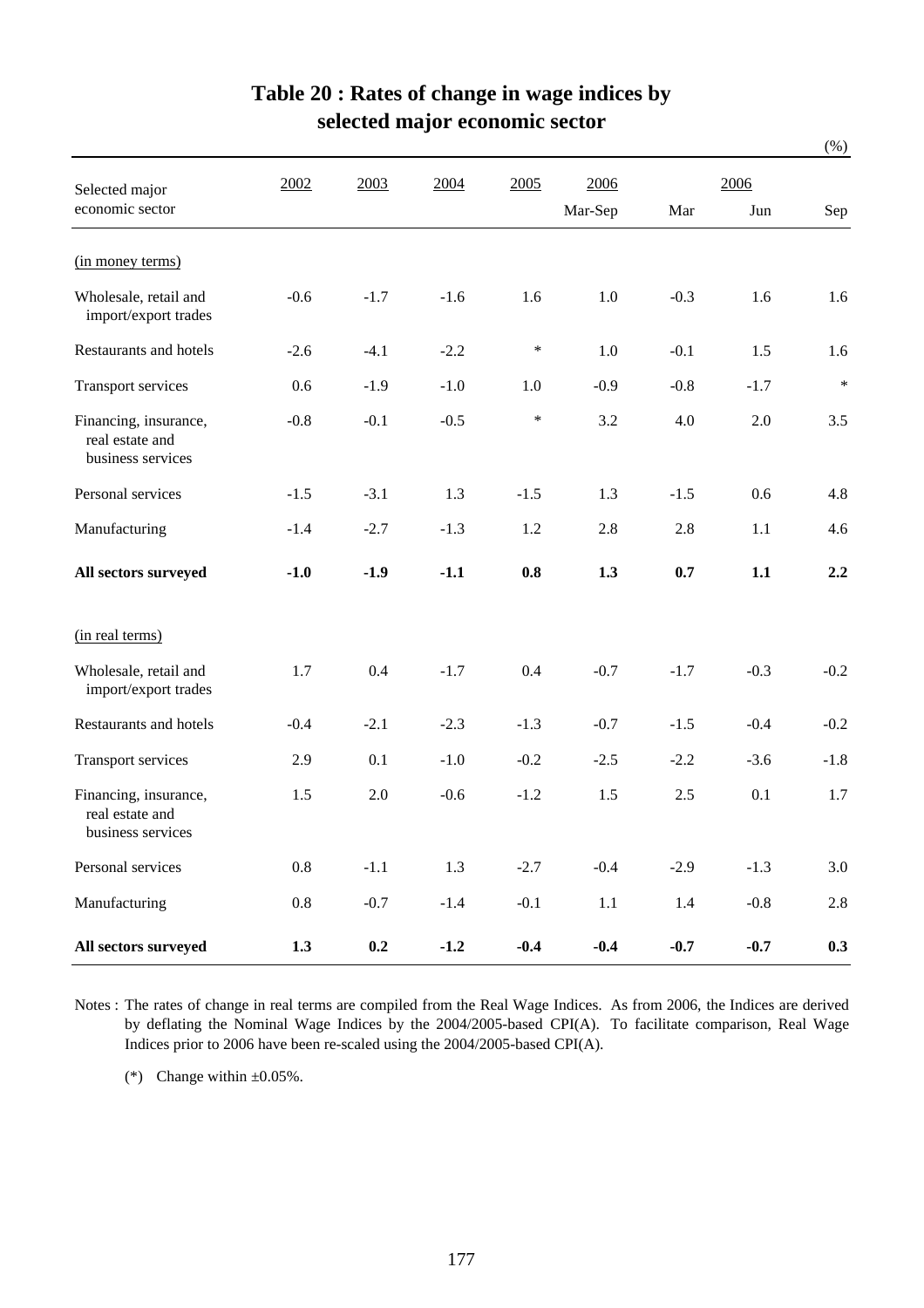|                                                          |        |        |        |         |         |         |         | (% )   |
|----------------------------------------------------------|--------|--------|--------|---------|---------|---------|---------|--------|
|                                                          | 1997   | 1998   | 1999   | 2000    | 2001    | 2002    | 2003    | 2004   |
| GDP deflator                                             | 5.6    | 0.2    | $-5.8$ | $-5.6$  | $-1.8$  | $-3.5$  | $-6.4$  | $-3.6$ |
| Domestic demand deflator                                 | 4.5    | 0.4    | $-2.3$ | $-5.0$  | $-2.3$  | $-4.9$  | $-4.5$  | $\ast$ |
| Consumer Price Indices <sup>(a)</sup> :                  |        |        |        |         |         |         |         |        |
| Composite CPI                                            | 5.8    | 2.8    | $-4.0$ | $-3.8$  | $-1.6$  | $-3.0$  | $-2.6$  | $-0.4$ |
| CPI(A)                                                   | 5.7    | 2.6    | $-3.3$ | $-3.0$  | $-1.7$  | $-3.2$  | $-2.1$  | $\ast$ |
| CPI(B)                                                   | 5.8    | 2.8    | $-4.7$ | $-3.9$  | $-1.6$  | $-3.1$  | $-2.7$  | $-0.5$ |
| CPI(C)                                                   | 6.1    | 3.2    | $-3.7$ | $-4.5$  | $-1.5$  | $-2.8$  | $-2.9$  | $-0.9$ |
| Unit Value Indices :                                     |        |        |        |         |         |         |         |        |
| Domestic exports                                         | $-2.4$ | $-2.8$ | $-2.4$ | $-1.0$  | $-4.7$  | $-3.3$  | 0.2     | 1.5    |
| Re-exports                                               | $-1.5$ | $-3.9$ | $-2.8$ | $-0.1$  | $-2.0$  | $-2.7$  | $-1.5$  | 1.1    |
| Total exports of goods                                   | $-1.6$ | $-3.8$ | $-2.7$ | $-0.2$  | $-2.3$  | $-2.7$  | $-1.4$  | 1.2    |
| Imports of goods                                         | $-2.3$ | $-4.9$ | $-2.0$ | $0.8\,$ | $-3.1$  | $-3.9$  | $-0.4$  | 2.9    |
| Terms of Trade Index                                     | 0.7    | 1.2    | $-0.7$ | $-1.0$  | 0.9     | 1.2     | $-1.0$  | $-1.7$ |
| Producer Price Index<br>for all manufacturing industries | $-0.3$ | $-1.8$ | $-1.6$ | 0.2     | $-1.6$  | $-2.7$  | $-0.3$  | 2.2    |
| Construction Labour and<br>Material Cost Index           | 9.3    | 7.5    | 1.4    | 1.8     | 0.3     | $-0.3$  | $-1.0$  | $-1.2$ |
| Tender Price Indices:                                    |        |        |        |         |         |         |         |        |
| Public sector<br>building projects                       | 17.6   | 9.1    | $-4.4$ | $-13.1$ | $-8.5$  | $-11.7$ | $-0.3$  | $-1.5$ |
| Public housing projects                                  | 18.9   | 9.0    | $-3.3$ | $-11.9$ | $-15.1$ | $-9.6$  | $-10.0$ | 3.5    |

Notes : (a) From October 2005 onwards, the year-on-year rates of change in the Consumer Price Indices are derived from the 2004/05-based CPI series. For the earlier periods, the year-on-year rates of change are derived from the CPIs with old base period.

(#) Figures are subject to revision later on as more data become available.

(\*) Change within  $\pm 0.05\%$ .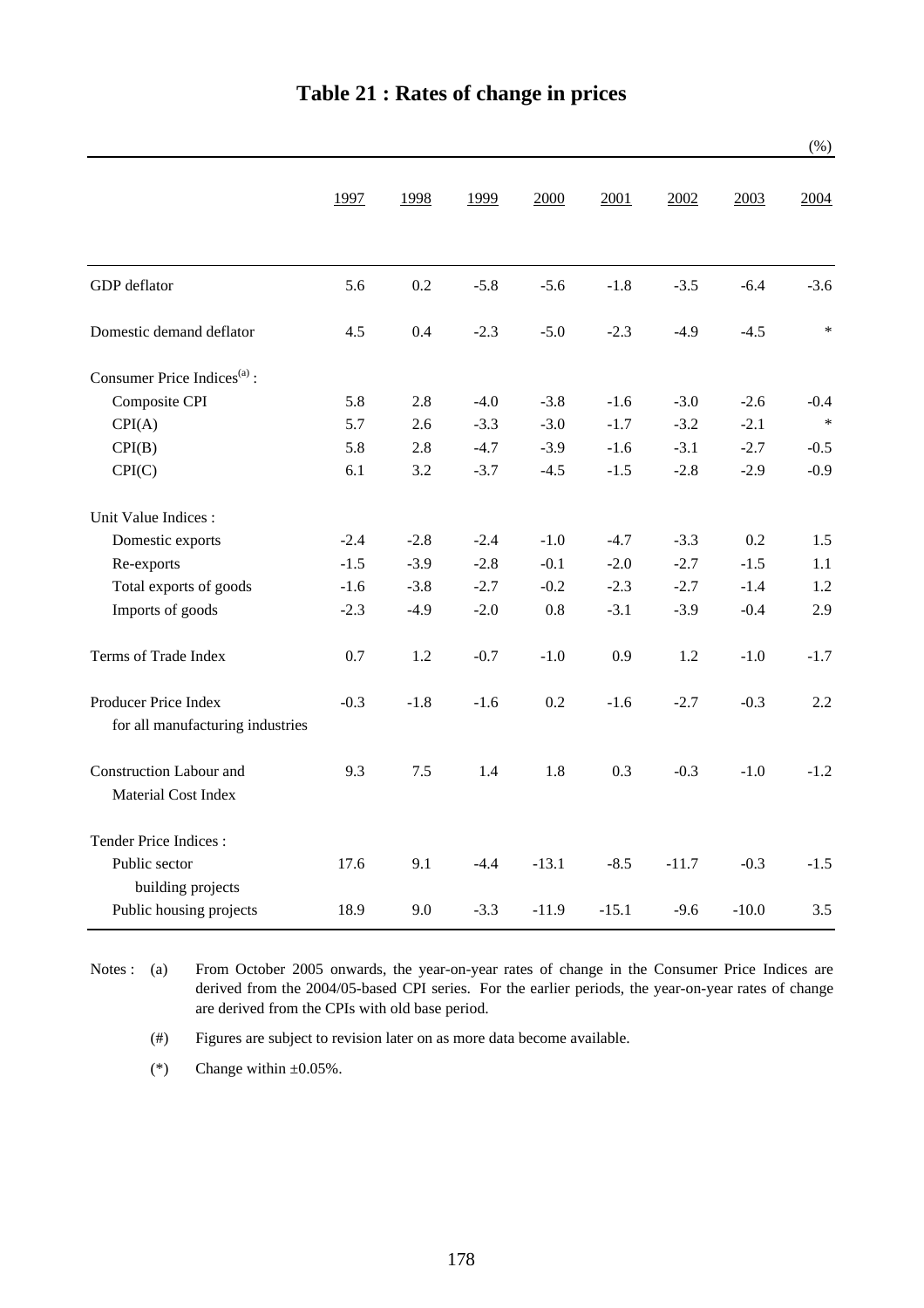|                                                          |                    |                     |               |                    |                |               |                                   | $(\%)$                  |
|----------------------------------------------------------|--------------------|---------------------|---------------|--------------------|----------------|---------------|-----------------------------------|-------------------------|
|                                                          | 2005               | 2006<br>2006        |               |                    |                |               | Average annual<br>rate of change: |                         |
|                                                          |                    |                     | Q1            | Q2                 | Q <sub>3</sub> | Q4            | 10 years<br>1996 to 2006          | 5 years<br>2001 to 2006 |
| GDP deflator                                             | -0.4 $^\#$         | $-0.4$ <sup>#</sup> | -0.1 $^\#$    | -0.2 $^\#$         | -0.4 $^\#$     | -0.5 $^\#$    | $-2.2$ <sup>#</sup>               | $-2.9$ <sup>#</sup>     |
| Domestic demand deflator                                 | $0.8$ <sup>#</sup> | $1.9$ $^{\#}$       | $1.2$ $^{\#}$ | $1.9$ <sup>#</sup> | $1.9$ $^{\#}$  | $2.3$ $^{\#}$ | $-1.2$ <sup>#</sup>               | -1.4 $^\#$              |
| Consumer Price Indices <sup>(a)</sup> :                  |                    |                     |               |                    |                |               |                                   |                         |
| Composite CPI                                            | 1.0                | 2.0                 | 1.6           | 2.0                | 2.3            | 2.1           | $-0.4$                            | $-0.6$                  |
| CPI(A)                                                   | 1.1                | 1.7                 | 1.3           | 1.8                | 2.1            | 1.8           | $-0.2$                            | $-0.5$                  |
| CPI(B)                                                   | 1.0                | 2.1                 | 1.7           | 2.1                | 2.4            | 2.2           | $-0.5$                            | $-0.7$                  |
| CPI(C)                                                   | 0.8                | 2.2                 | 1.7           | 2.3                | 2.4            | 2.5           | $-0.4$                            | $-0.7$                  |
| Unit Value Indices :                                     |                    |                     |               |                    |                |               |                                   |                         |
| Domestic exports                                         | 2.2                | $-2.1$              | $-2.9$        | $-3.9$             | $-1.3$         | $-0.8$        | $-1.5$                            | $-0.3$                  |
| Re-exports                                               | 1.2                | 1.1                 | $-0.2$        | 0.9                | 1.5            | 2.0           | $-1.1$                            | $-0.1$                  |
| Total exports of goods                                   | 1.3                | 1.0                 | $-0.3$        | 0.6                | 1.4            | 1.9           | $-1.1$                            | $-0.1$                  |
| Imports of goods                                         | 2.7                | 2.1                 | 1.0           | 1.9                | 2.7            | 2.7           | $-0.8$                            | 0.7                     |
| Terms of Trade Index                                     | $-1.4$             | $-1.1$              | $-1.3$        | $-1.3$             | $-1.3$         | $-0.9$        | $-0.3$                            | $-0.8$                  |
| Producer Price Index<br>for all manufacturing industries | 0.8                | N.A.                | 2.0           | 2.4                | 2.6            | N.A.          | $-0.5$ ^                          | $-0.3 \sim$             |
| Construction Labour and<br><b>Material Cost Index</b>    | $-2.1$             | N.A.                | $-2.7$        | $-0.6$             | 1.3            | N.A.          | $2.2 \lambda$                     | $-0.9 \sim$             |
| Tender Price Indices:                                    |                    |                     |               |                    |                |               |                                   |                         |
| Public sector<br>building projects                       | 1.4                | N.A.                | 0.4           | 2.0                | 4.6            | N.A.          | $-0.3$ ^                          | $-4.5 \sim$             |
| Public housing projects                                  | 7.7                | N.A.                | 3.4           | 7.3                | N.A.           | N.A.          | $-1.3$ ^                          | $-6.5 \sim$             |

## **Table 21 : Rates of change in prices (cont'd)**

Notes (cond't) :  $($ <sup>^</sup>)

Average annual rate of change for the 10-year period 1995-2005.

(~) Average annual rate of change for the 5-year period 2000-2005.

N.A. Not available.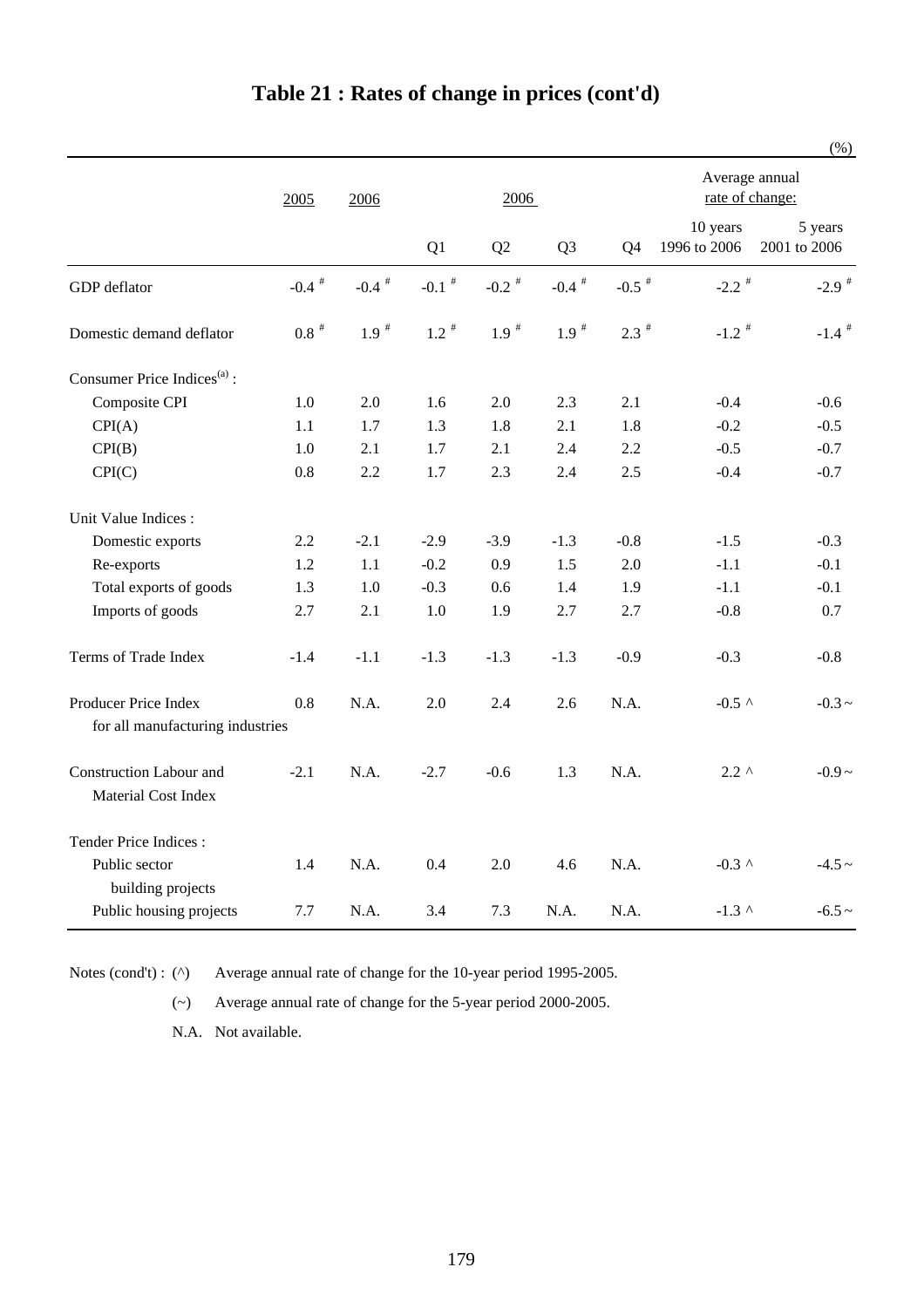|                                                |         |      |        |         |         |        |        | $(\%)$ |
|------------------------------------------------|---------|------|--------|---------|---------|--------|--------|--------|
|                                                | Weight  | 1997 | 1998   | 1999    | 2000    | 2001   | 2002   | 2003   |
| All items                                      | 100.0   | 5.8  | 2.8    | $-4.0$  | $-3.8$  | $-1.6$ | $-3.0$ | $-2.6$ |
| Food                                           | 26.94   | 3.6  | 1.9    | $-1.8$  | $-2.2$  | $-0.8$ | $-2.1$ | $-1.5$ |
| Meals bought away from home                    | (16.86) | 4.0  | 2.2    | $-1.2$  | $-0.9$  | $-0.3$ | $-1.5$ | $-1.5$ |
| Food, excluding meals bought<br>away from home | (10.08) | 3.0  | 1.5    | $-2.8$  | $-4.2$  | $-1.7$ | $-3.1$ | $-1.7$ |
| Housing <sup>(a)</sup>                         | 29.17   | 9.2  | 4.7    | $-5.1$  | $-8.2$  | $-3.1$ | $-5.7$ | $-4.8$ |
| Private housing rent                           | (23.93) | 9.1  | 5.5    | $-6.1$  | $-9.8$  | $-2.9$ | $-6.5$ | $-6.3$ |
| Public housing rent                            | (2.49)  | 13.5 | $-3.4$ | 1.4     | 1.1     | $-8.3$ | $-2.7$ | 9.1    |
| Electricity, gas and water                     | 3.59    | 5.0  | 1.4    | $-0.4$  | 3.6     | $-1.9$ | $-7.0$ | 1.4    |
| Alcoholic drinks and tobacco                   | 0.87    | 5.6  | 6.6    | 1.2     | $-0.9$  | 3.3    | 2.4    | 0.1    |
| Clothing and footwear                          | 3.91    | 8.4  | $-0.8$ | $-20.6$ | $-10.1$ | $-4.6$ | 0.7    | $-2.7$ |
| Durable goods                                  | 5.50    | 2.2  | 0.2    | $-6.3$  | $-4.6$  | $-7.1$ | $-6.3$ | $-6.4$ |
| Miscellaneous goods                            | 4.78    | 5.4  | 2.6    | $-0.7$  | 0.9     | 1.3    | 1.7    | 2.3    |
| Transport                                      | 9.09    | 4.0  | 3.9    | 0.5     | 1.0     | 0.4    | $-0.6$ | $-0.4$ |
| Miscellaneous services                         | 16.15   | 4.5  | 2.7    | $-1.3$  | $-0.2$  | 0.5    | $-2.3$ | $-3.2$ |

#### **Table 22 : Rates of change in Composite Consumer Price Index**

Notes : From October 2005 onwards, the year-on-year rates of change in the Composite Consumer Price Index are derived from the 2004/05-based CPI series. For the earlier periods, the year-on-year rates of change are derived from the CPIs with old base period. The weights quoted in this table correspond to that in the new series.

(a) Apart from "Private housing rent" and "Public housing rent", the "Housing" section also includes "Management fees and other housing charges" and "Materials for house maintenance".

(\*) Change within  $\pm 0.05\%$ .

N.A. Not available.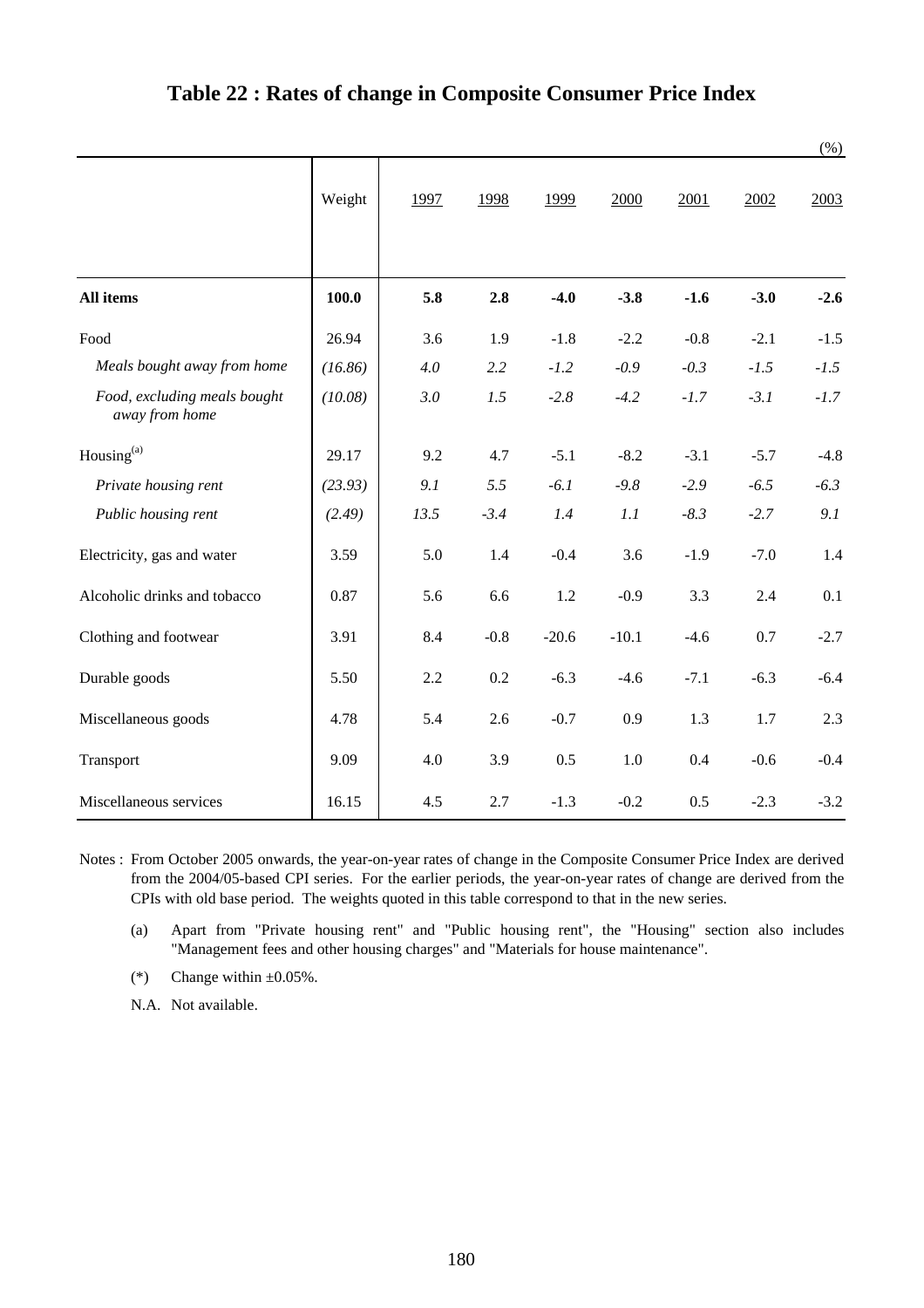|                                                |         |        |        |        |        |                |                |        |                                   | $(\%)$                       |
|------------------------------------------------|---------|--------|--------|--------|--------|----------------|----------------|--------|-----------------------------------|------------------------------|
|                                                | Weight  | 2004   | 2005   | 2006   |        | 2006           |                |        | Average annual<br>rate of change: |                              |
|                                                |         |        |        |        | Q1     | Q <sub>2</sub> | Q <sub>3</sub> | Q4     | 10 years<br>1996 to<br>2006       | 5 years<br>$2001$ to<br>2006 |
| <b>All items</b>                               | 100.0   | $-0.4$ | 1.0    | 2.0    | 1.6    | 2.0            | 2.3            | 2.1    | $-0.4$                            | $-0.6$                       |
| Food                                           | 26.94   | 1.0    | 1.8    | 1.7    | 0.9    | 1.7            | 2.1            | 2.2    | 0.1                               | 0.2                          |
| Meals bought away from                         | (16.86) | 0.2    | 0.9    | 1.3    | 1.0    | 1.3            | 1.5            | 1.5    | 0.3                               | $-0.1$                       |
| Food, excluding meals bought<br>away from home | (10.08) | 2.5    | 3.2    | 2.5    | 1.0    | 2.3            | 3.1            | 3.5    | $-0.1$                            | 0.6                          |
| $\mathop{\rm Housing}\nolimits^{\rm (a)}$      | 29.17   | $-5.2$ | 0.1    | 4.7    | 4.2    | 4.9            | 4.8            | 4.8    | $-1.5$                            | $-2.3$                       |
| Private housing rent                           | (23.93) | $-6.6$ | $-0.1$ | 5.6    | 5.0    | 5.9            | 5.7            | 5.6    | $-2.0$                            | $-2.9$                       |
| Public housing rent                            | (2.49)  | 2.5    | 0.2    | 0.1    | 0.1    | 0.1            | 0.1            | 0.1    | N.A.                              | 1.8                          |
| Electricity, gas and water                     | 3.59    | 11.4   | 4.1    | 2.1    | 3.9    | 3.4            | 4.1            | $-2.8$ | 1.9                               | 2.2                          |
| Alcoholic drinks and tobacco                   | 0.87    | $\ast$ | 0.4    | $-3.7$ | $-0.6$ | $-5.9$         | $-4.1$         | $-4.3$ | 1.5                               | $-0.2$                       |
| Clothing and footwear                          | 3.91    | 6.4    | 2.0    | 1.0    | $-2.0$ | $-0.7$         | 1.7            | 5.0    | $-2.4$                            | 1.4                          |
| Durable goods                                  | 5.50    | $-2.2$ | $-3.2$ | $-6.4$ | $-5.8$ | $-6.6$         | $-6.9$         | $-6.3$ | $-4.1$                            | $-4.9$                       |
| Miscellaneous goods                            | 4.78    | 3.6    | 1.5    | 1.7    | 0.4    | 1.8            | 1.9            | 2.6    | 2.0                               | 2.2                          |
| Transport                                      | 9.09    | 0.4    | 1.4    | 0.7    | 1.6    | 1.1            | 0.2            | $-0.1$ | 1.1                               | 0.3                          |
| Miscellaneous services                         | 16.15   | $-0.2$ | 1.0    | 1.9    | 1.2    | 1.9            | 2.5            | 2.1    | 0.3                               | $-0.6$                       |

# **Table 22 : Rates of change in Composite Consumer Price Index (cont'd)**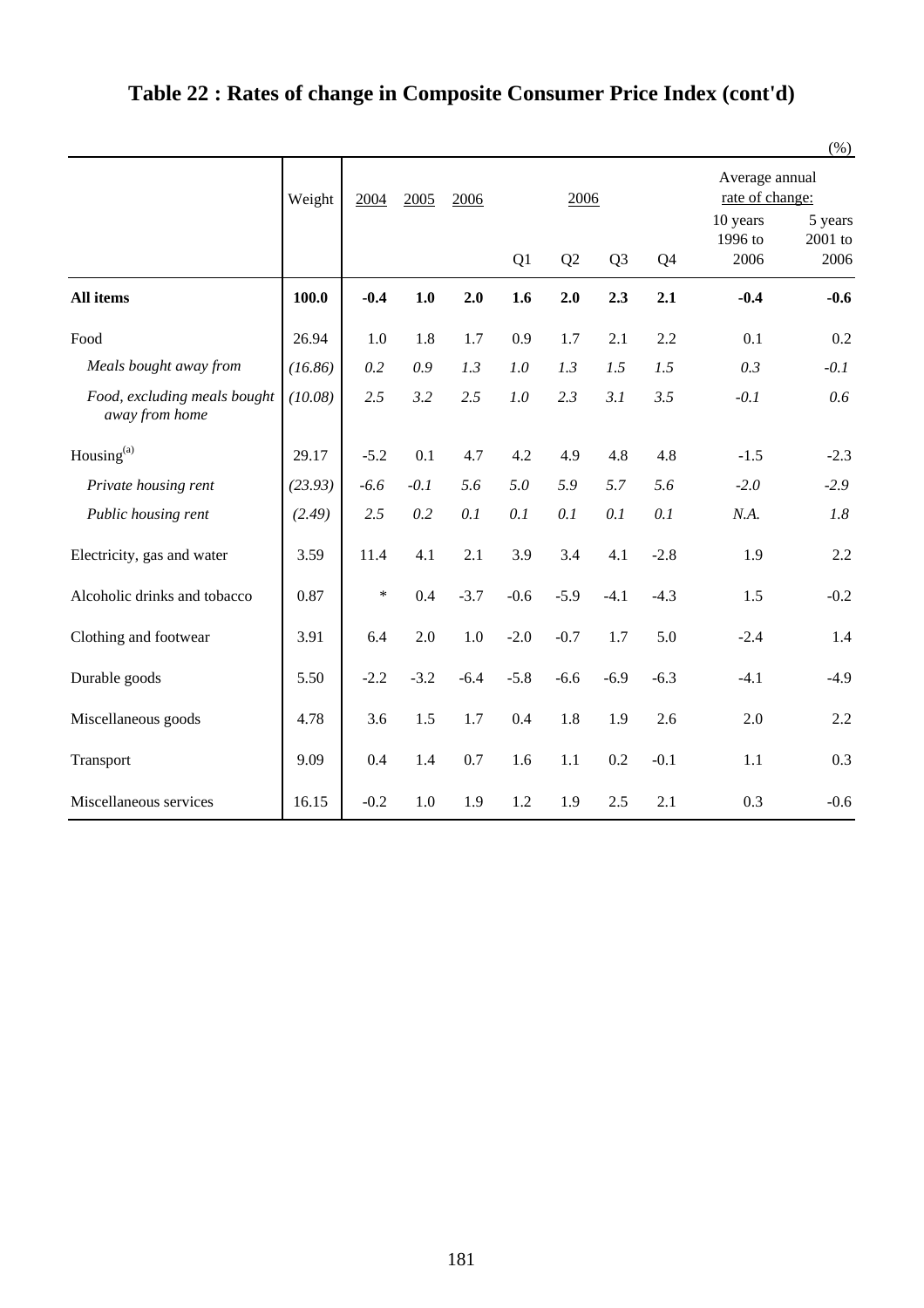|                                           |         |        |        |         |        |         | $(\%)$ |
|-------------------------------------------|---------|--------|--------|---------|--------|---------|--------|
|                                           | 1997    | 1998   | 1999   | 2000    | 2001   | 2002    | 2003   |
| Private consumption<br>expenditure        | 3.9     | 2.1    | $-5.2$ | $-4.5$  | $-1.0$ | $-3.4$  | $-2.9$ |
| Government consumption<br>expenditure     | 6.4     | 2.6    | $-0.1$ | $-1.9$  | 1.1    | $-0.6$  | $-2.7$ |
| Gross domestic fixed<br>capital formation | 6.0     | $-7.2$ | 0.4    | $-3.8$  | $-6.6$ | $-10.1$ | $-9.4$ |
| Total exports of goods                    | $-1.9$  | $-3.3$ | $-3.4$ | $-0.5$  | $-2.6$ | $-2.9$  | $-2.0$ |
| Imports of goods                          | $-1.9$  | $-4.4$ | $-2.6$ | $0.8\,$ | $-3.5$ | $-4.2$  | $-0.9$ |
| Exports of services                       | $0.8\,$ | $-5.1$ | $-3.1$ | 1.6     | $-4.3$ | $-2.2$  | $-3.4$ |
| Imports of services                       | 0.7     | $-3.6$ | $-0.3$ | $-0.3$  | $-1.1$ | 0.4     | 2.6    |
| <b>Gross Domestic Product</b>             | 5.6     | 0.2    | $-5.8$ | $-5.6$  | $-1.8$ | $-3.5$  | $-6.4$ |
| Total final demand                        | 1.3     | $-2.3$ | $-3.7$ | $-2.7$  | $-2.6$ | $-3.7$  | $-3.0$ |
| Domestic demand                           | 4.5     | 0.4    | $-2.3$ | $-5.0$  | $-2.3$ | $-4.9$  | $-4.5$ |

## **and its main expenditure components Table 23 : Rates of change in implicit price deflators of GDP**

Notes :  $(\#)$ Figures are subject to revision later on as more data become available.

(\*) Change within  $\pm 0.05\%$ .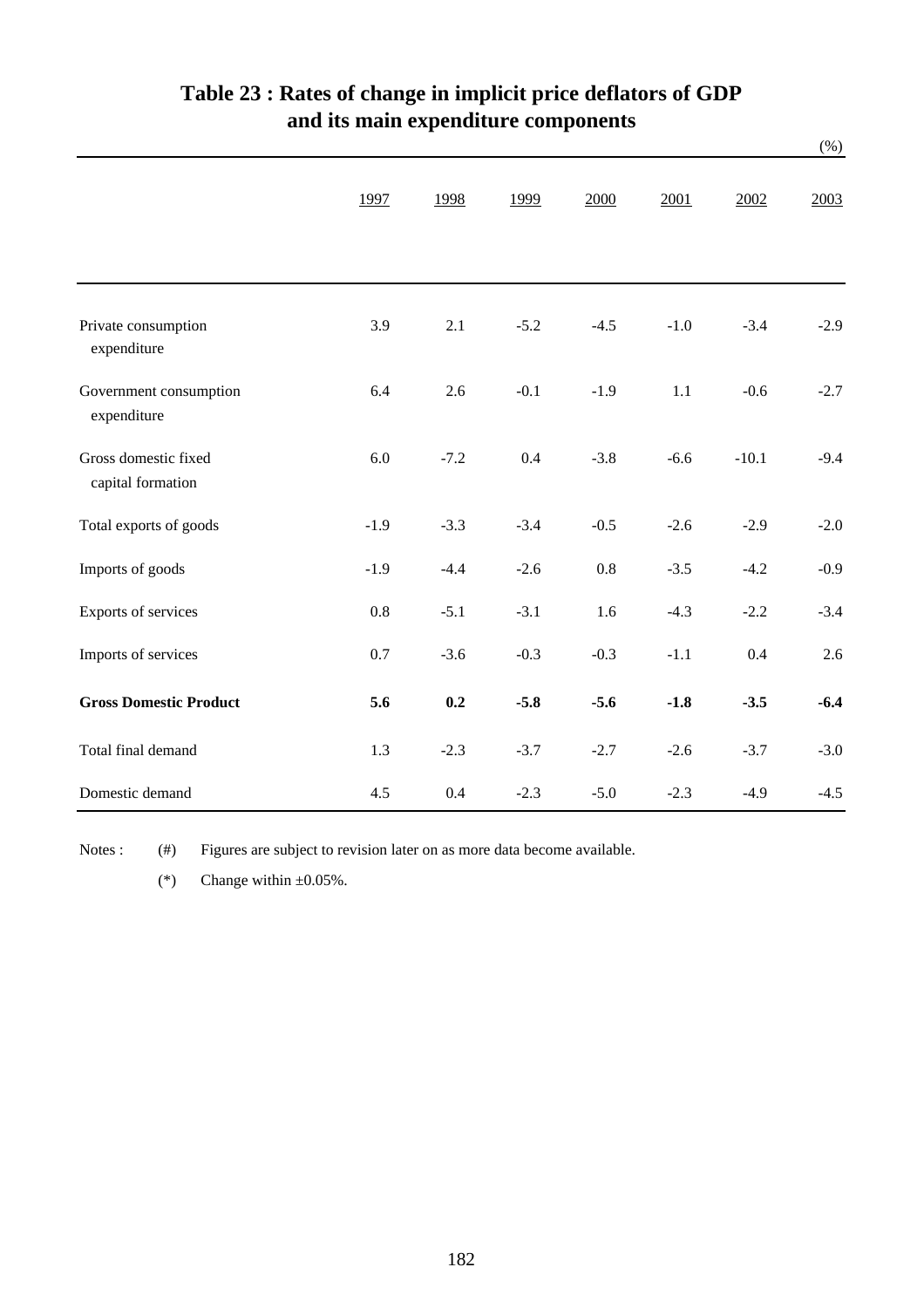|                                           |        |         |                     |        |        |           |                 |                                                 | $(\%)$                                    |  |
|-------------------------------------------|--------|---------|---------------------|--------|--------|-----------|-----------------|-------------------------------------------------|-------------------------------------------|--|
|                                           | 2004   | $2005*$ | $2006$ <sup>*</sup> |        | 2006   |           |                 | Average annual<br>rate of change:               |                                           |  |
|                                           |        |         |                     | $Q1^*$ | $Q2^*$ | $Q3^{\#}$ | ${\bf Q4}^{\#}$ | 10 years<br>1996 to<br>$2006^{\rm \texttt{\#}}$ | 5 years<br>2001 to<br>$2006$ <sup>#</sup> |  |
| Private consumption<br>expenditure        | $-0.5$ | 1.5     | 1.8                 | 2.1    | 1.7    | 1.6       | 1.9             | $-0.9$                                          | $-0.7$                                    |  |
| Government consumption<br>expenditure     | $-2.9$ | $-1.6$  | 1.4                 | 1.3    | 1.3    | 1.4       | 1.2             | 0.1                                             | $-1.3$                                    |  |
| Gross domestic fixed<br>capital formation | 2.1    | 0.5     | 2.7                 | $-1.5$ | 2.6    | 5.7       | 4.0             | $-2.7$                                          | $-3.0$                                    |  |
| Total exports of goods                    | 0.5    | $-0.1$  | $-0.5$              | $-1.8$ | $-0.7$ | $-0.4$    | 0.2             | $-1.7$                                          | $-1.0$                                    |  |
| Imports of goods                          | 2.5    | 1.3     | 1.4                 | $\ast$ | 1.4    | 1.7       | 2.1             | $-1.2$                                          | $\ast$                                    |  |
| Exports of services                       | 0.4    | 3.7     | 4.2                 | 4.3    | 5.3    | 4.9       | 2.9             | $-0.8$                                          | 0.5                                       |  |
| Imports of services                       | 4.0    | 1.5     | $1.0\,$             | $\ast$ | 0.8    | 1.4       | 1.9             | 0.5                                             | 1.9                                       |  |
| <b>Gross Domestic Product</b>             | $-3.6$ | $-0.4$  | $-0.4$              | $-0.1$ | $-0.2$ | $-0.4$    | $-0.5$          | $-2.2$                                          | $-2.9$                                    |  |
| Total final demand                        | 0.4    | 0.8     | 0.8                 | $\ast$ | 0.9    | $1.0\,$   | 1.3             | $-1.5$                                          | $-1.0$                                    |  |
| Domestic demand                           | $\ast$ | 0.8     | 1.9                 | 1.2    | 1.9    | 1.9       | 2.3             | $-1.2$                                          | $-1.4$                                    |  |

## **Table 23 : Rates of change in implicit price deflators of GDP and its main expenditure components (cont'd)**